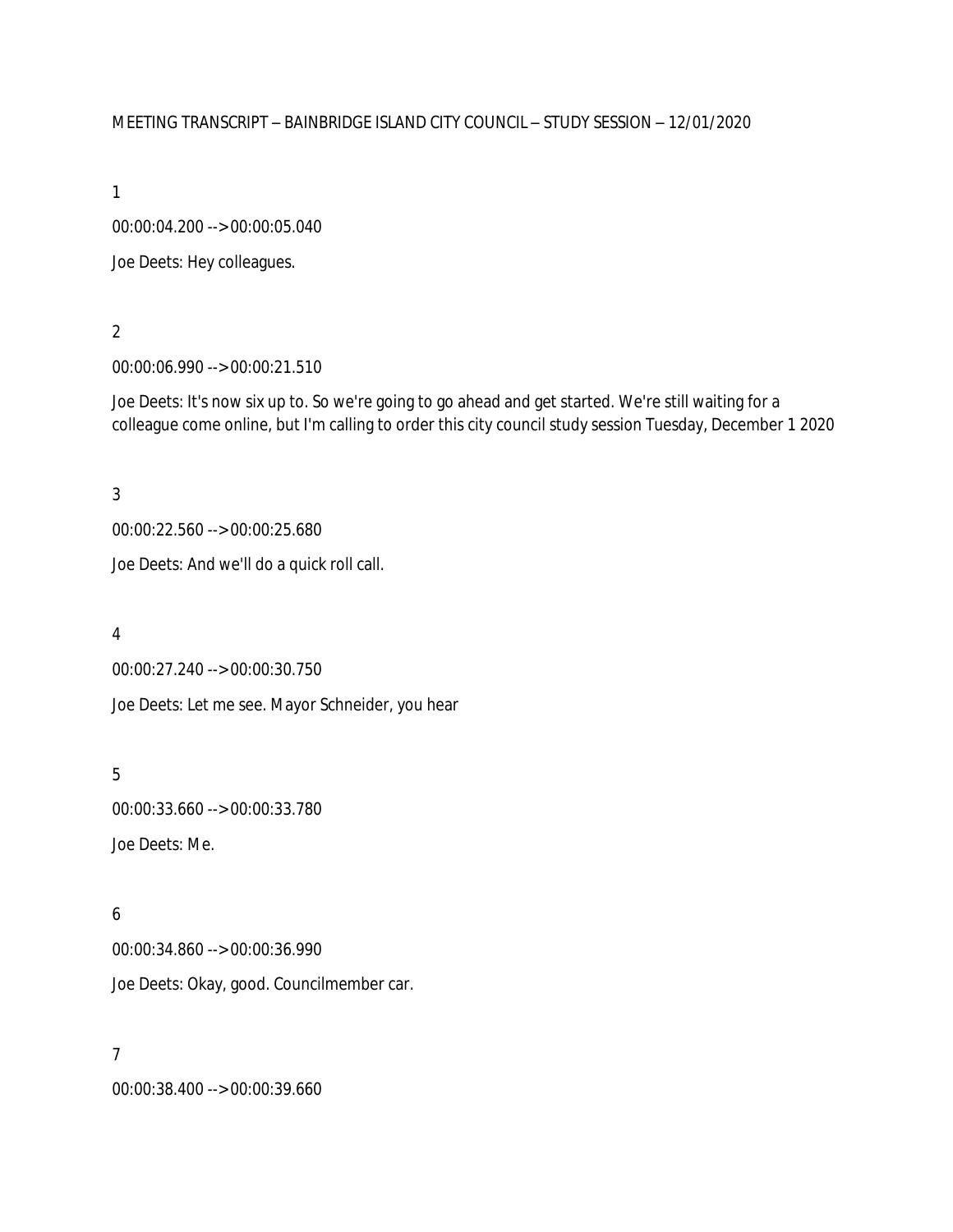Joe Deets: COUNCILMEMBER Pollock.

8

00:00:41.520 --> 00:00:42.810 Joe Deets: Council member now, sir.

### 9

00:00:44.700 --> 00:00:45.270 Joe Deets: Very good.

10

00:00:48.570 --> 00:00:51.420

Joe Deets: And COUNCILMEMBER hey topless. Perfect.

11

00:00:52.440 --> 00:00:56.310

Joe Deets: Would anyone like to have an opening comment.

## 12

00:00:58.530 --> 00:01:10.650

Joe Deets: Okay. Well, what I'm going to do is I traditionally do for study sessions is I'm going to read the land land acknowledged land acknowledgement statement from the Squamish people

## 13

00:01:12.300 --> 00:01:18.690

Joe Deets: We'd like to begin by acknowledging that the land on which we gather is within the Aboriginal territory of the people clear saltwater.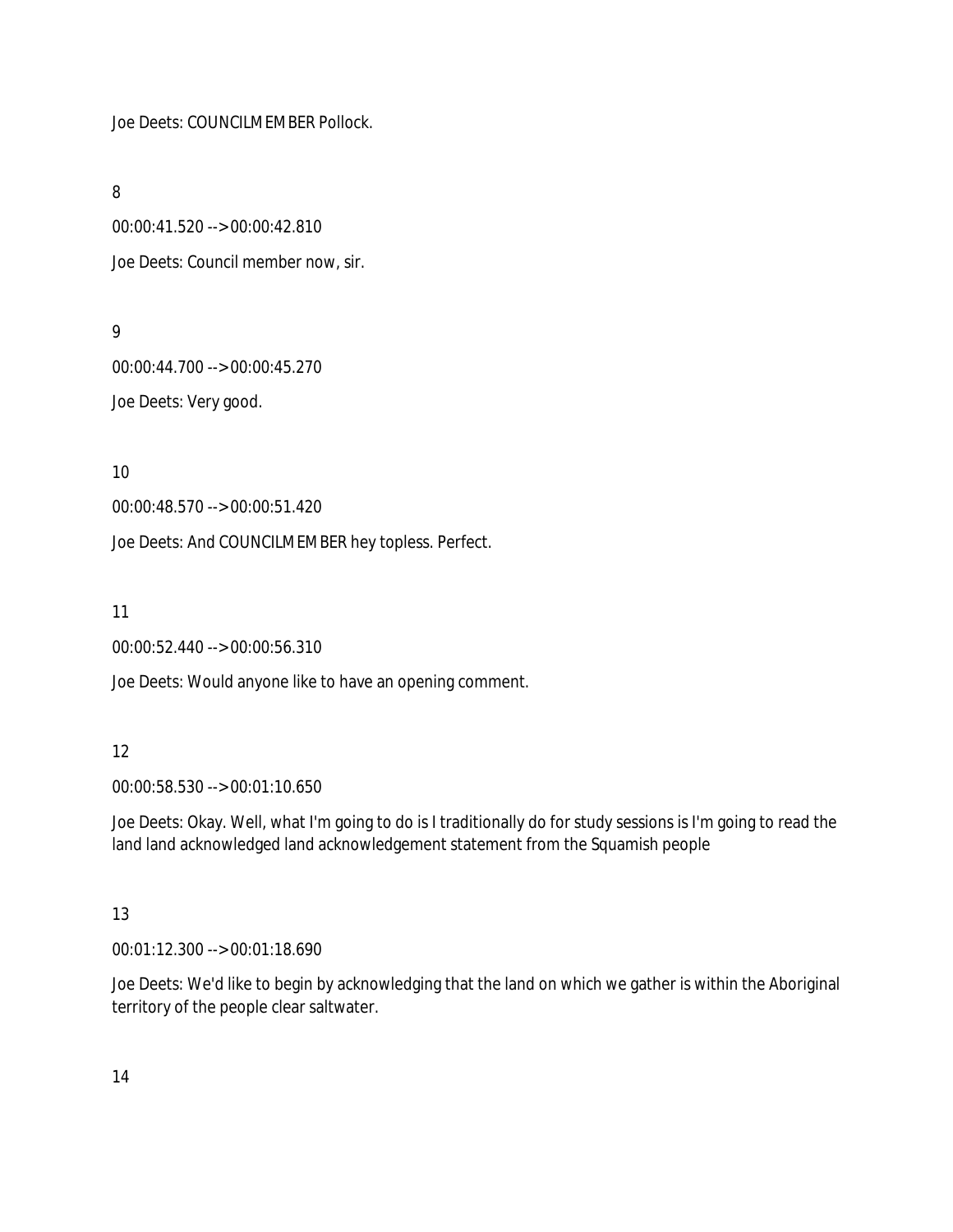00:01:19.560 --> 00:01:30.570

Joe Deets: Expert fisherman canoe builders and basket Weaver's the people clear saltwater live in harmony with the lands and waterways along Washington central sailors see as they have for thousands of years.

### 15

00:01:31.260 --> 00:01:41.730

Joe Deets: Here the people clear saltwater live and protect the land and waters of their ancestors for future generations as promised by the point Elliot treaty of 1855

16

00:01:44.220 --> 00:01:46.110

Joe Deets: And let me just say very quickly.

17

00:01:47.400 --> 00:01:55.920

Joe Deets: This is my fifth meeting today and of the four meetings I had previously two of them i got i lost zoom. I just

#### 18

00:01:56.640 --> 00:02:04.710

Joe Deets: Disappeared or I got zoomed out so I'm hoping this doesn't happen tonight, but I've already talked to mayor Schneider and if if Joe somehow disappears.

## 19

00:02:05.490 --> 00:02:14.580

Joe Deets: I hope that doesn't happen. The mayor is going to seamlessly step in and share and I'll find a way to get back yet so just let everyone know that

20

00:02:17.580 --> 00:02:20.280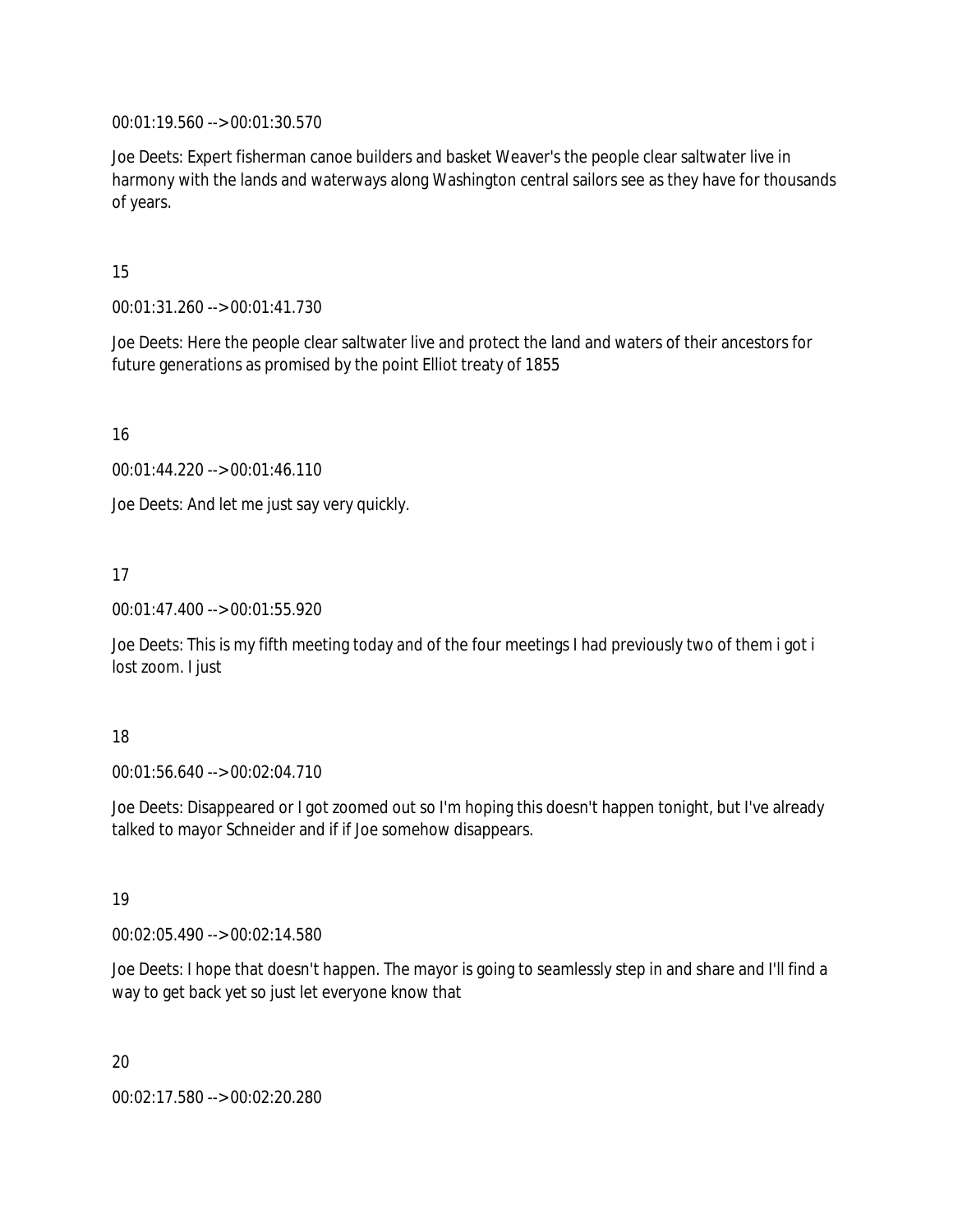Joe Deets: Number two, we're approval with the agenda.

21

00:02:22.170 --> 00:02:23.460

Joe Deets: Does anyone want to make a motion.

# 22

00:02:23.760 --> 00:02:25.770

Rasham Nassar: I moved to approve the agenda, as presented

# 23

00:02:27.210 --> 00:02:33.810

Joe Deets: Okay. Councilmember written as our move to approve the agenda seconded by COUNCILMEMBER Pollock, any discussion.

## 24

00:02:35.010 --> 00:02:38.760

Joe Deets: Okay, all those in favor signify by saying aye or raising your hand.

25

00:02:39.240 --> 00:02:39.570

High

# 26

00:02:40.890 --> 00:02:46.110

Joe Deets: Okay, any post okay that passes unanimously. Thank you.

27

00:02:47.190 --> 00:02:52.410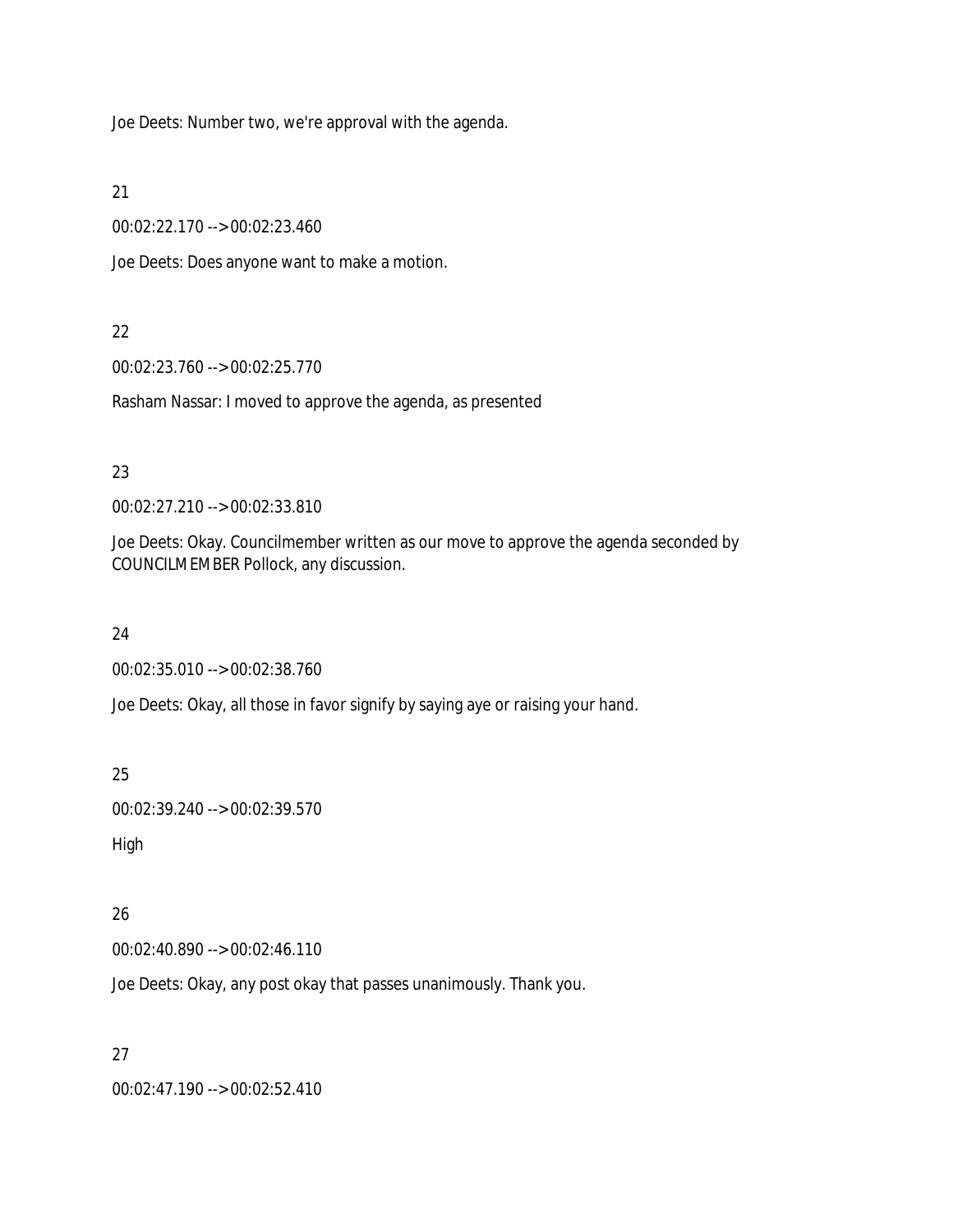Joe Deets: Conflicts of Interest disclosure. Does anyone have a conflict of interest tonight.

28

00:02:53.880 --> 00:03:02.070

Joe Deets: Okay, seeing none. Item number three is the mayor's report. Councilmember Schneider.

## 29

00:03:05.190 --> 00:03:14.730

Leslie Schneider: Thank you. So this is a very busy week for Council tonight we have the duty and the honor of interviewing for a replacement council member

## 30

00:03:15.180 --> 00:03:25.200

Leslie Schneider: Then tomorrow night, and the next night we will be in long executive sessions interviewing city manager candidates. What are your transitions and challenges.

## 31

00:03:27.060 --> 00:03:36.090

Leslie Schneider: Regarding the work that happens tonight. I want to share with you my own personal experience because I too was in the hot seat, about two and a half years ago.

# 32

00:03:36.600 --> 00:03:56.070

Leslie Schneider: Competing with a field of candidates to replace a resigning council member for all of you watching this important interview process. If nothing else, please respect the courage of these candidates to put themselves on this visible public platform recorded for posterity.

## 33

00:03:58.140 --> 00:04:04.950

Leslie Schneider: And also with all kinds. As with all Council decisions. There's no expectation that the outcome will be unanimous.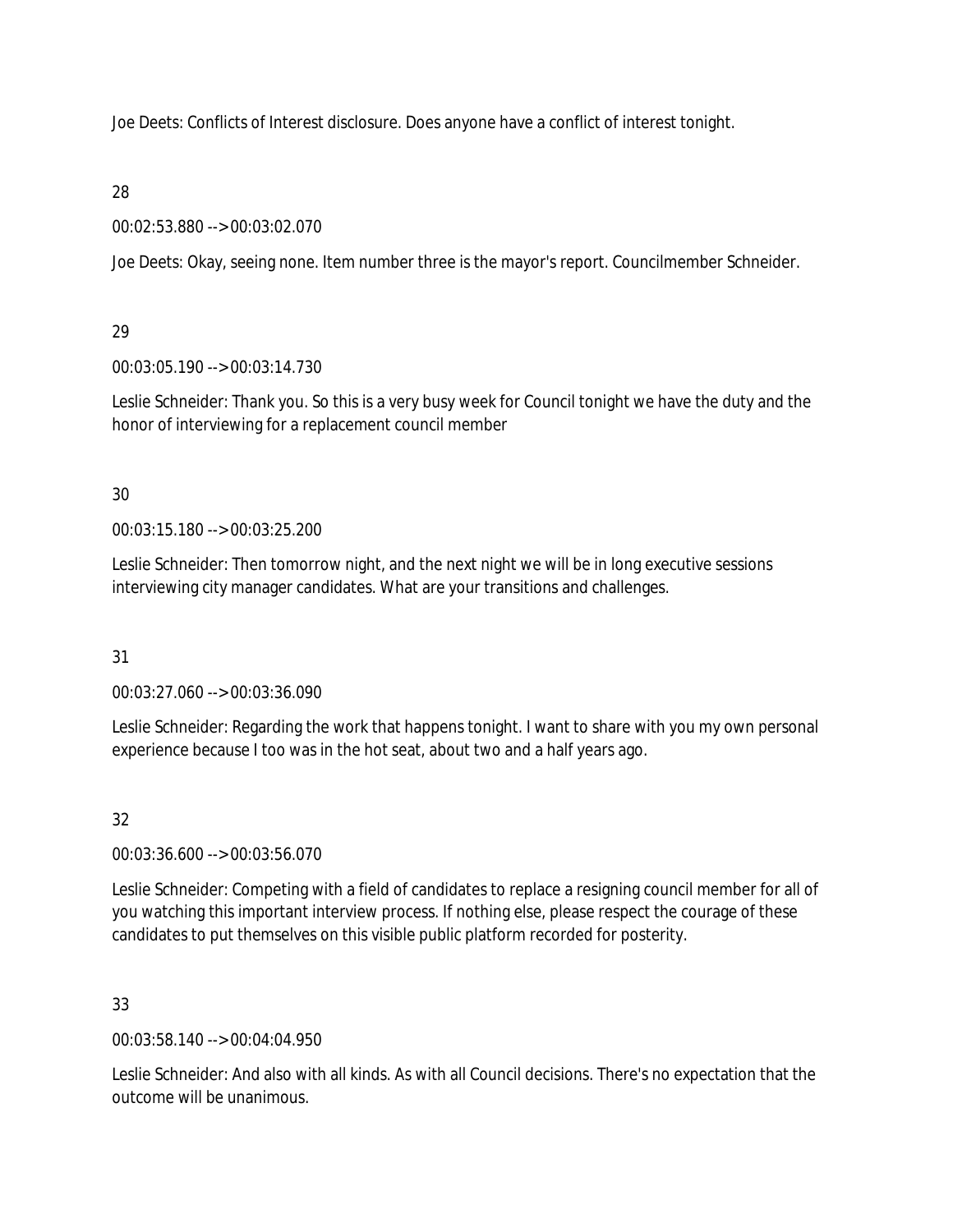00:04:05.490 --> 00:04:15.600

Leslie Schneider: In my case, it was a four to vote and I can pick on the recently resigned council member cold Medina to share with you that he did not vote for me.

35

00:04:16.290 --> 00:04:28.500

Leslie Schneider: Those of you who pay close attention to such drama may even remember that we went on to have a friendly respectful and collaborative relationship and a couple of times. I even teased him about it.

# 36

00:04:29.190 --> 00:04:41.610

Leslie Schneider: So by that I want you to also know that we as council members are in the hot seat as well. And this is not fun for us either the pool of leadership talent on this island runs deep

37

00:04:42.030 --> 00:04:53.460

Leslie Schneider: And for that, we can be very grateful. But when only one can be chosen. We are sometimes left with heartbreaking decisions. Let the process began

38

00:04:54.900 --> 00:04:57.000

Leslie Schneider: Back to you, Deputy Mayor. Great.

## 39

00:04:57.270 --> 00:05:06.210

Joe Deets: Thank you, Mayor Schneider. Very well, said, Just tell all the candidates you every one of you. You have our utmost respect for doing what you're doing.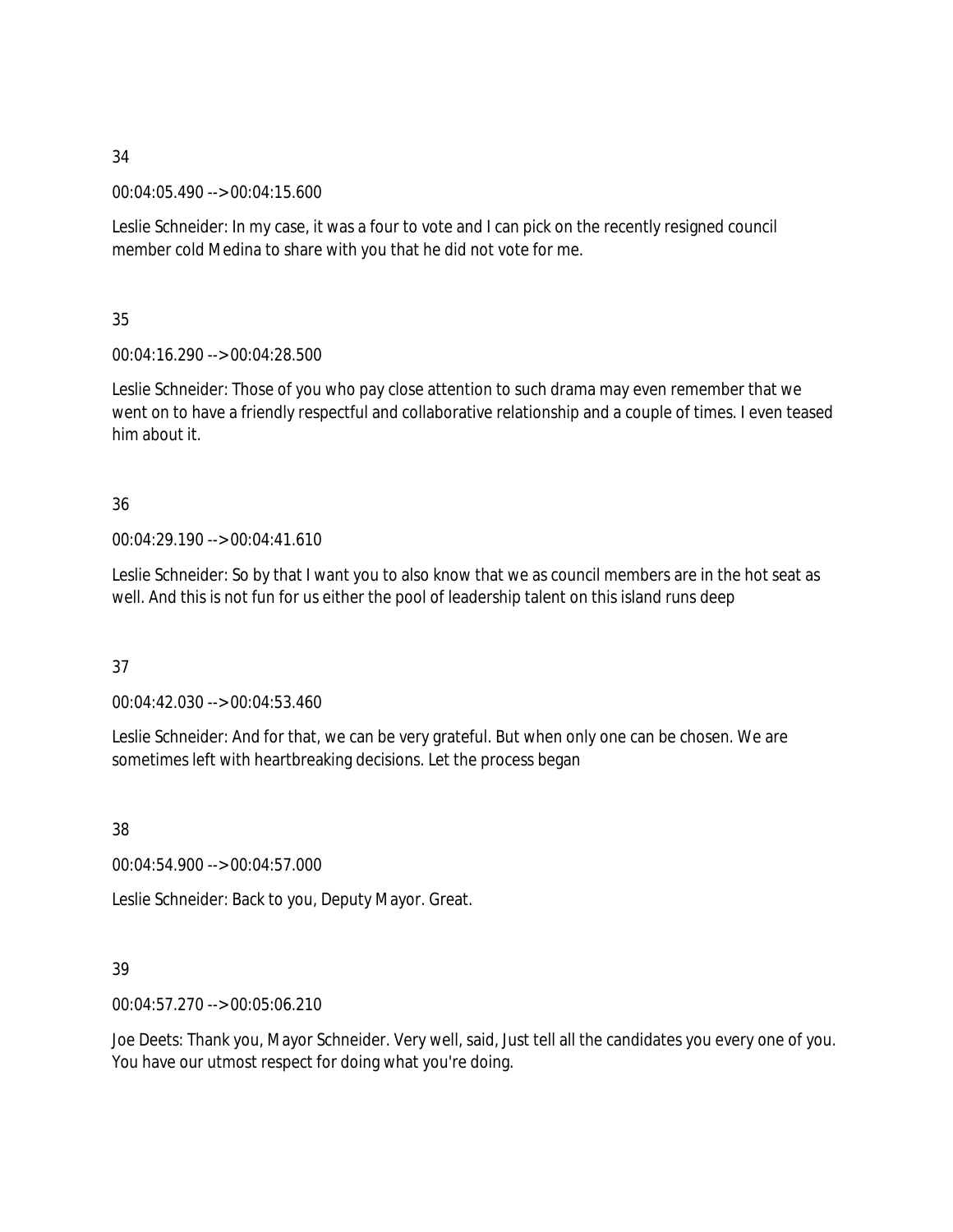00:05:08.670 --> 00:05:12.090

Joe Deets: Item number for future Council agendas.

41

00:05:14.310 --> 00:05:16.980

Joe Deets: Deputy city manager, Alan, would you like to

42

00:05:17.250 --> 00:05:18.120

Joe Deets: lead us through that.

#### 43

00:05:18.480 --> 00:05:30.000

Ellen Schroer: Sure. So as the mayor just said, there are a number of meetings on your calendar. This year, or excuse me, this month as you finish up a number of topics before the end of the year.

#### 44

00:05:30.960 --> 00:05:42.360

Ellen Schroer: tomorrow and Thursday. There are meeting scheduled. Um, and then I thought I would just touch briefly on a couple of items on the eighth and then there's a couple of meetings. The following week as well.

#### 45

00:05:43.980 --> 00:05:52.980

Ellen Schroer: I'm on the eighth. We do have two items that are currently scheduled for one touch approval. This is guidance you gave us last week, but I wanted to draw your attention to those

46

00:05:54.180 --> 00:06:05.610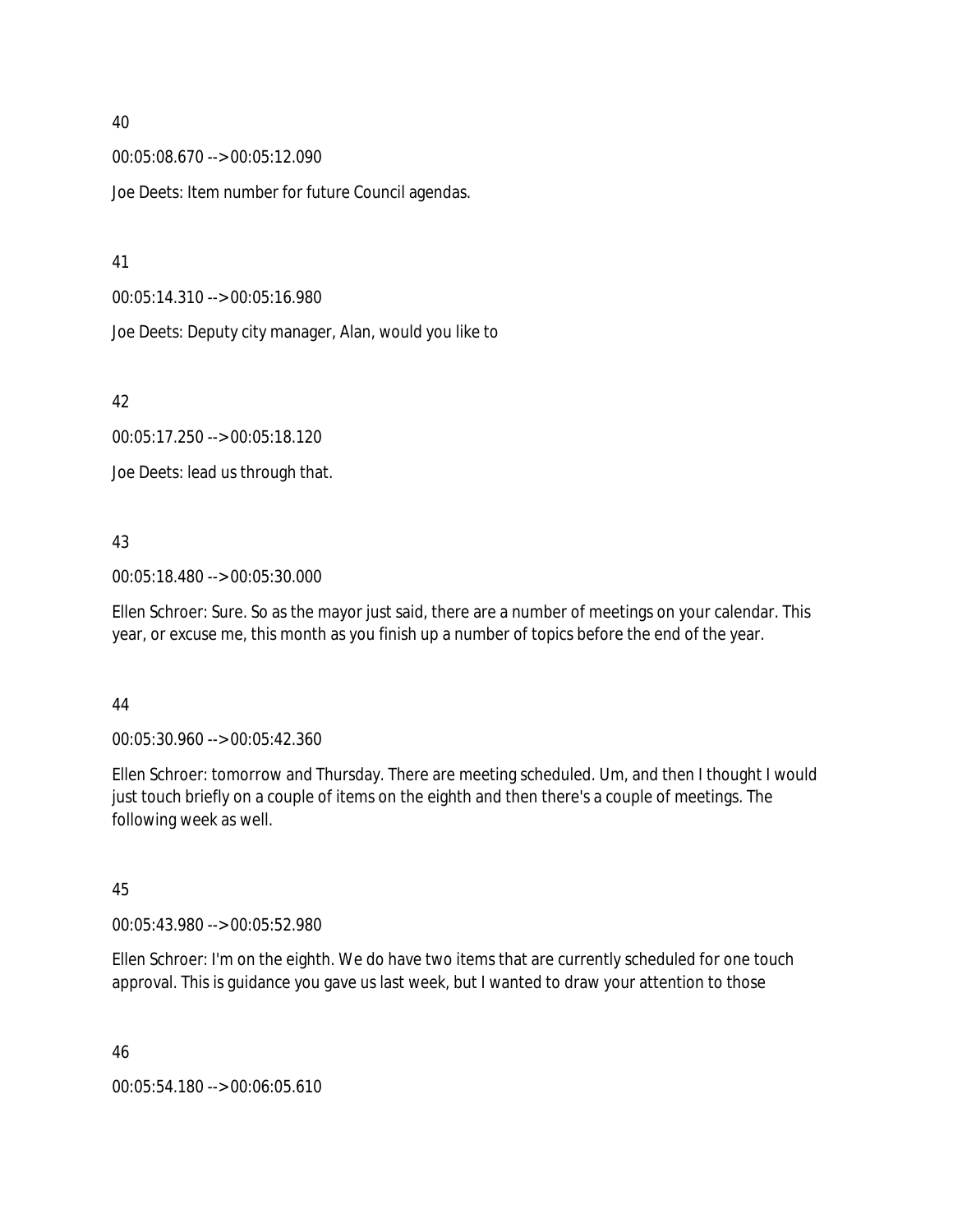Ellen Schroer: As we go forward and this is two items related to property, a trail easement. And then also an agreement with about a donation at the island or mobile home park.

47

00:06:07.230 --> 00:06:14.640

Ellen Schroer: On the 15th. We have ongoing work another executive session scheduled to continue to work on the city manager process.

### 48

00:06:14.910 --> 00:06:20.850

Ellen Schroer: And although the agenda doesn't appear in the packet. You also have a special meeting scheduled on the 16th.

## 49

00:06:21.090 --> 00:06:31.470

Ellen Schroer: Which is a joint meeting with council in the race equity Task Force and some other kids have organizations and that's currently scheduled to run from six to nine.

#### 50

00:06:31.770 --> 00:06:41.190

Ellen Schroer: Although I'm not sure at this time that they'll you'll need all of those all of those hours but that's how it's currently noticed with that, I'm happy to take any questions.

#### 51

00:06:42.390 --> 00:06:44.280

Ellen Schroer: Or move on to the next part of the agenda.

## 52

00:06:45.360 --> 00:06:48.210

Joe Deets: Any questions about agendas colleagues.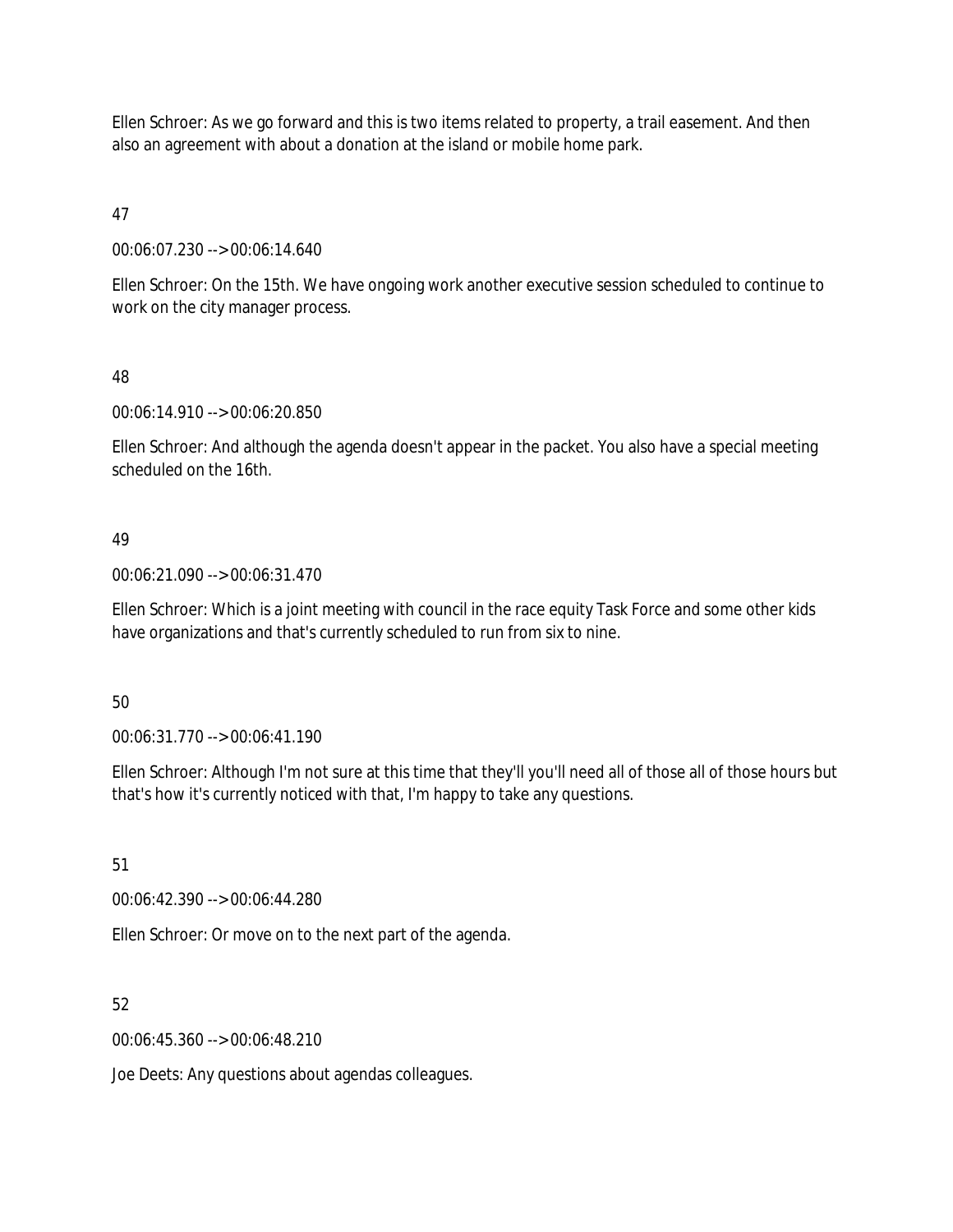00:06:50.460 --> 00:06:52.860 Joe Deets: Well, I guess not very well.

54

00:06:54.780 --> 00:06:56.310

Joe Deets: Oh. Councilmember car.

55

00:06:58.260 --> 00:07:01.170

Joe Deets: I'm sorry, there was some hands up. So, I'm sorry. Councilmember car. Go ahead.

### 56

00:07:02.190 --> 00:07:16.950

Christy Carr: I thank you, um, I wanted to just bring to the attention of the Council that likely at next week's meeting. I'll be requesting time on an agenda before that this year to discuss a proposal that

## 57

00:07:18.570 --> 00:07:23.280

Christy Carr: Is in the works with squeaky wheels and and a number of

58

00:07:24.540 --> 00:07:31.740

Christy Carr: Community members for some pop up projects to address Safe Routes to Schools.

#### 59

00:07:32.820 --> 00:07:49.560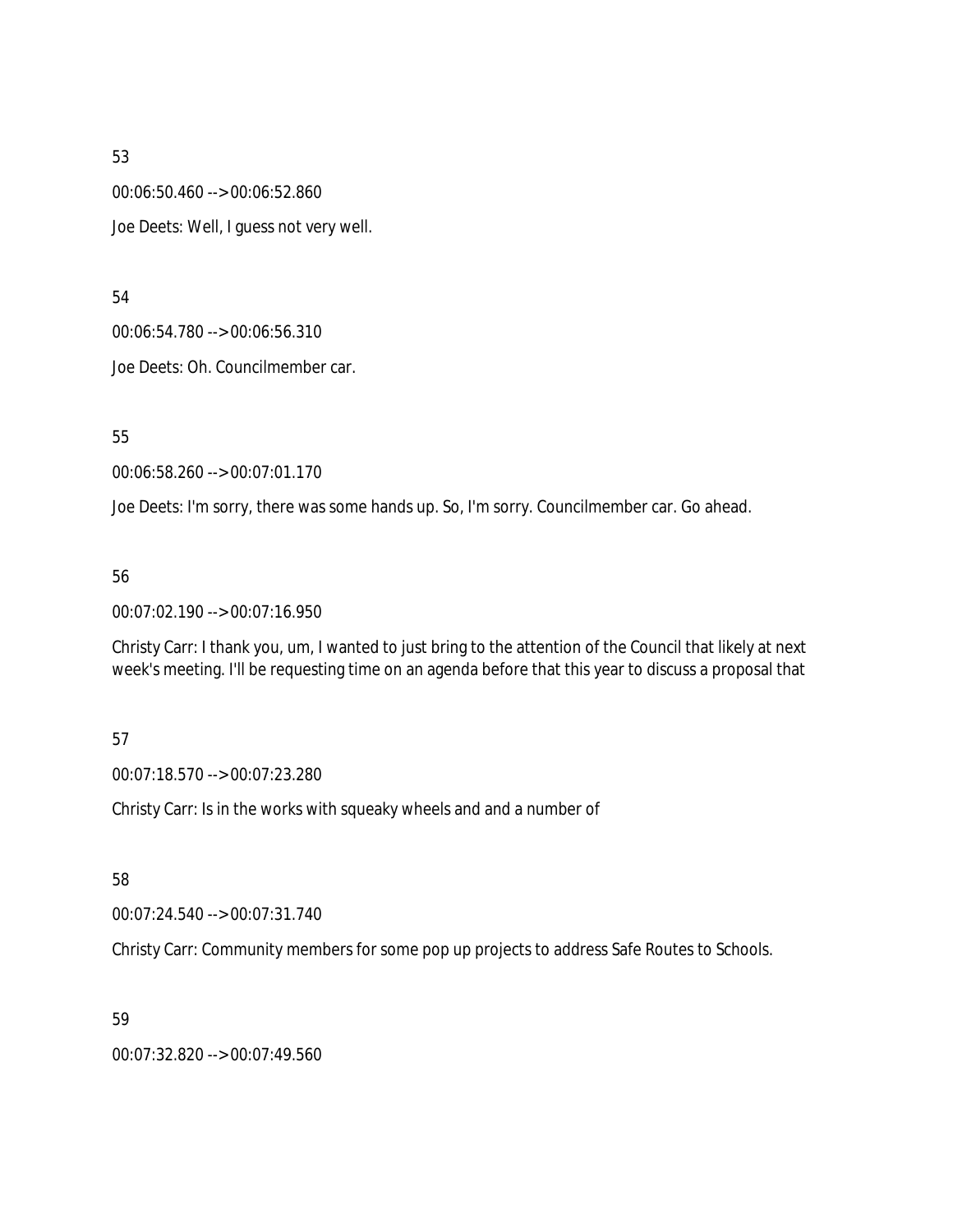Christy Carr: In anticipation of students returning to school in January, I don't have sufficient detail right now to make that request. But I hope to buy next week. So I just wanted to bring that to the Council's attention tonight.

60

00:07:50.910 --> 00:07:56.730

Joe Deets: Is that something you'd be looking for the 15th then agenda.

61

00:07:58.950 --> 00:08:05.490

Christy Carr: I think that the 15th looks pretty light at this point. So, possibly, it would be a good fit.

62 00:08:06.720 --> 00:08:06.960 Okay.

63 00:08:08.580 --> 00:08:09.750 Joe Deets: Thank you. Well,

64 00:08:11.310 --> 00:08:12.840 Joe Deets: Thank you. And we'll see

65

00:08:14.910 --> 00:08:17.220

Joe Deets: Customer master. Did you have your head up.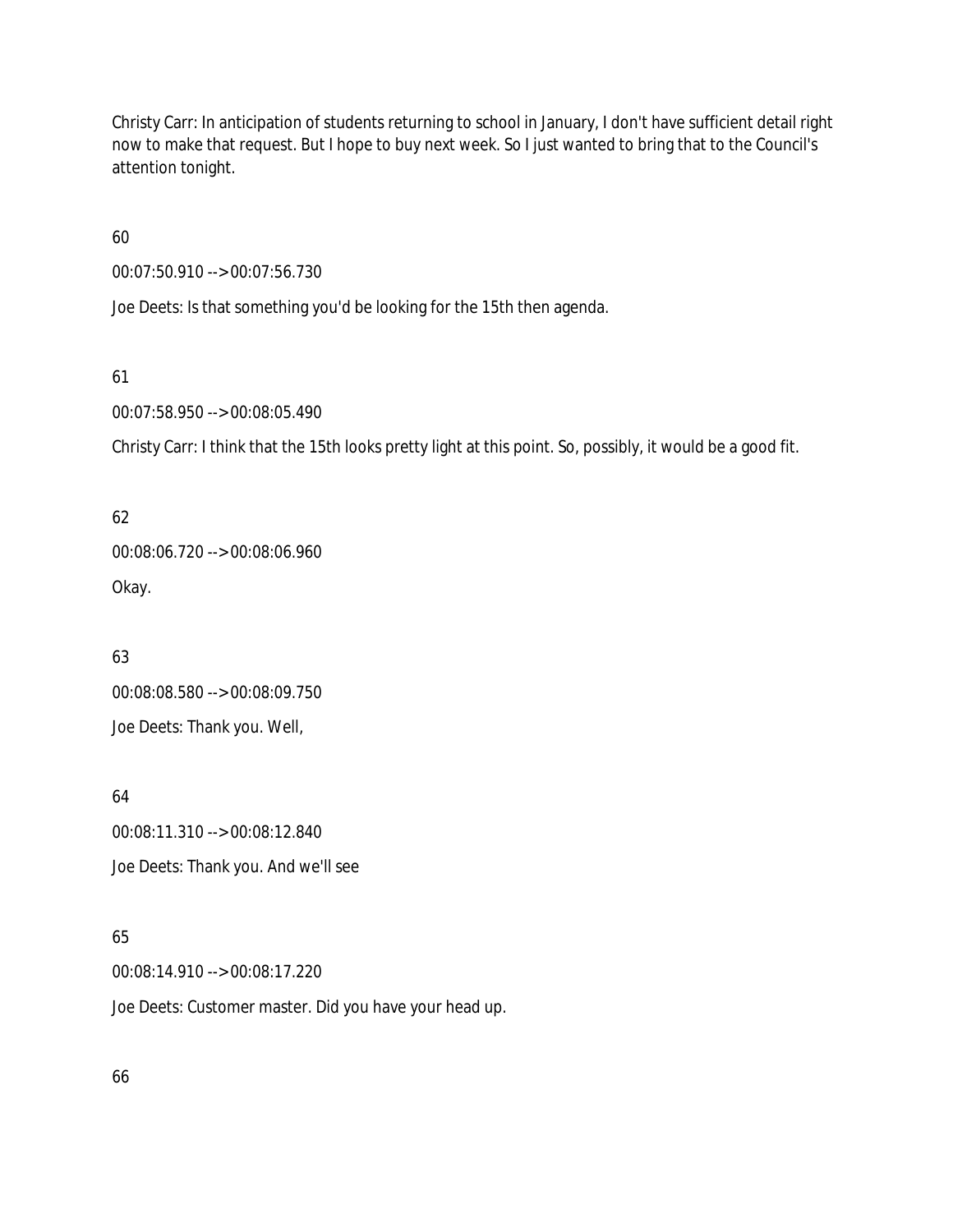00:08:18.570 --> 00:08:34.200

Rasham Nassar: I did and it relates to an item that's on tonight's agenda. And I guess we can discuss it when we get there relate to the friends of the farms funding it doesn't appear with emotion in the packet tonight. It appears this discussion, only I, and I'm looking to

67

00:08:34.200 --> 00:08:42.990

Rasham Nassar: My colleagues that are on the task force or the committee with me and that I believe our intent was to have the Council.

### 68

00:08:45.330 --> 00:08:49.140

Rasham Nassar: Consider whether or not to approve funding for friends of the farms before the end of the year.

#### 69

00:08:49.950 --> 00:09:01.020

Rasham Nassar: So if we're if that was the plan. We don't. We would need that to be at the business meeting on the eighth or make an exception for that to happen at the study session on the 15th.

#### 70

00:09:01.800 --> 00:09:16.560

Rasham Nassar: So I just want to make us aware of that. I don't know if that's appropriate discussion for right now, or if we want to tackle that when we get to that, agenda item, but it will need to be scheduled for a second touch at a minimum for final approval potentially final approval.

#### 71

00:09:17.580 --> 00:09:18.660

Joe Deets: Of any city manager.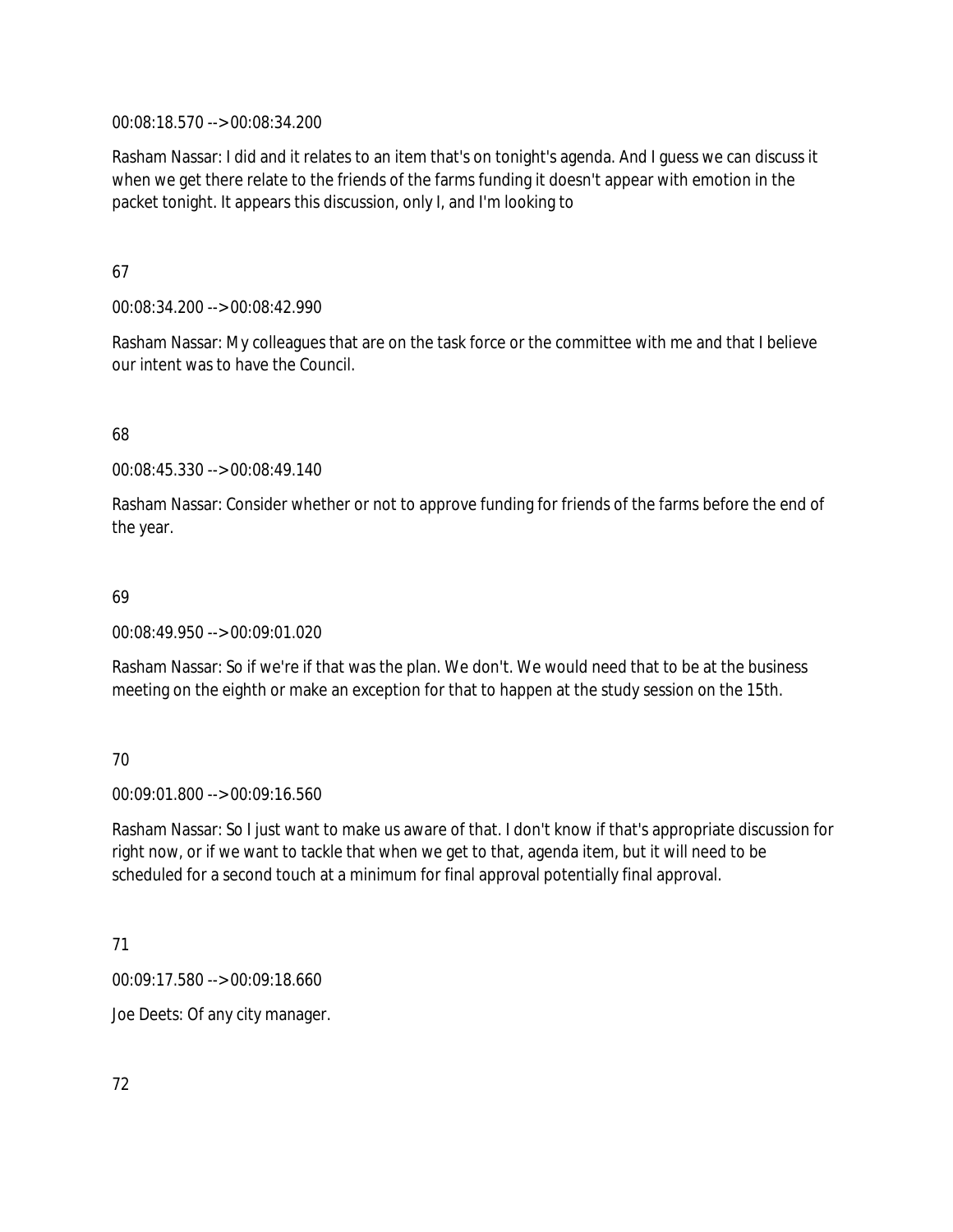00:09:19.260 --> 00:09:33.210

Ellen Schroer: Um, I think if we receive if you if Council decides to provide direction to staff the next action that will need to be taken, is that we will need to bring Elise amendment back because the master lease currently provides for no payment.

73

00:09:33.480 --> 00:09:38.670

Ellen Schroer: And so we would need to, you would direct us to prepare an amendment and bring that back in 2021

74

00:09:40.830 --> 00:09:40.980

Ellen Schroer: Is

75

00:09:41.040 --> 00:09:47.670

Rasham Nassar: That is that true for for for Council contingency funding though WT city manager. That was not my understanding.

## 76

00:09:48.240 --> 00:09:59.670

Ellen Schroer: Oh, so for the contingency funding item that item is currently in your budget for 21, it would be typical for you to give us that direction so that we can track against that total

## 77

00:10:00.150 --> 00:10:05.490

Ellen Schroer: But in terms of the mechanics of making the agreement with friends of the farms that would need to come back as Elise and then night.

78 00:10:09.060 --> 00:10:09.420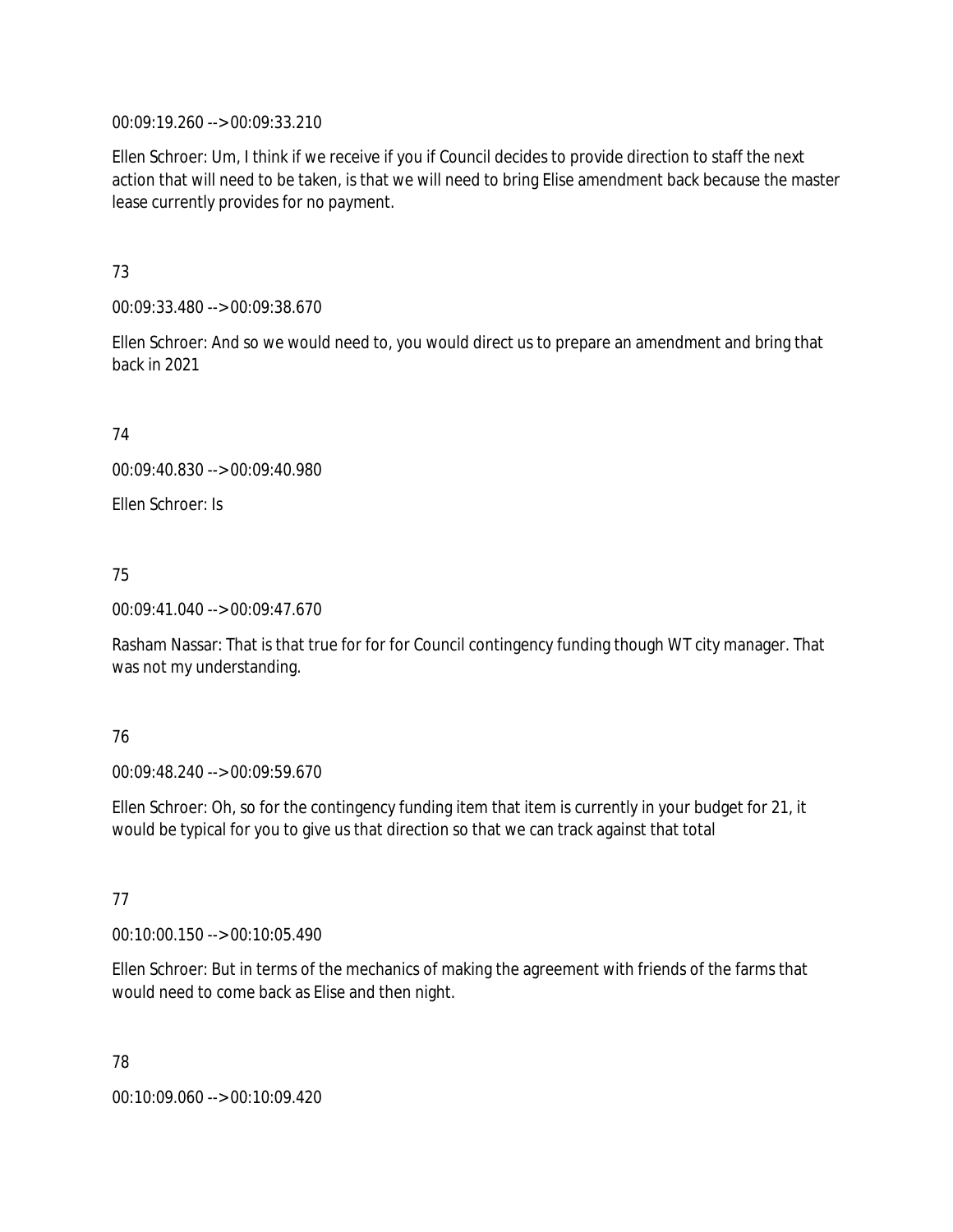Rasham Nassar: Okay.

79

00:10:10.440 --> 00:10:12.690

Joe Deets: Tomorrow, looks like you want to speak.

# 80

00:10:13.860 --> 00:10:26.700

Kirsten Hytopoulos: Right. So that would be the formal, just to clarify, Deputy city manager. That would be the formal execution, etc. But Council could give could vote to give that direction to do that. That would be the execution of a but we could

81

00:10:26.700 --> 00:10:27.990

Kirsten Hytopoulos: Give that reassurance.

## 82

00:10:27.990 --> 00:10:41.490

Kirsten Hytopoulos: To friends the farm up or down out on the eighth if if we choose to do that. So in other words, the execution of it would be the lease amendment, but we could vote to direct that to be done on the eighth

# 83

00:10:42.420 --> 00:10:44.640

Ellen Schroer: Yes, that would that would be clear, right.

84

00:10:44.700 --> 00:10:45.510

Kirsten Hytopoulos: Thank you. Okay.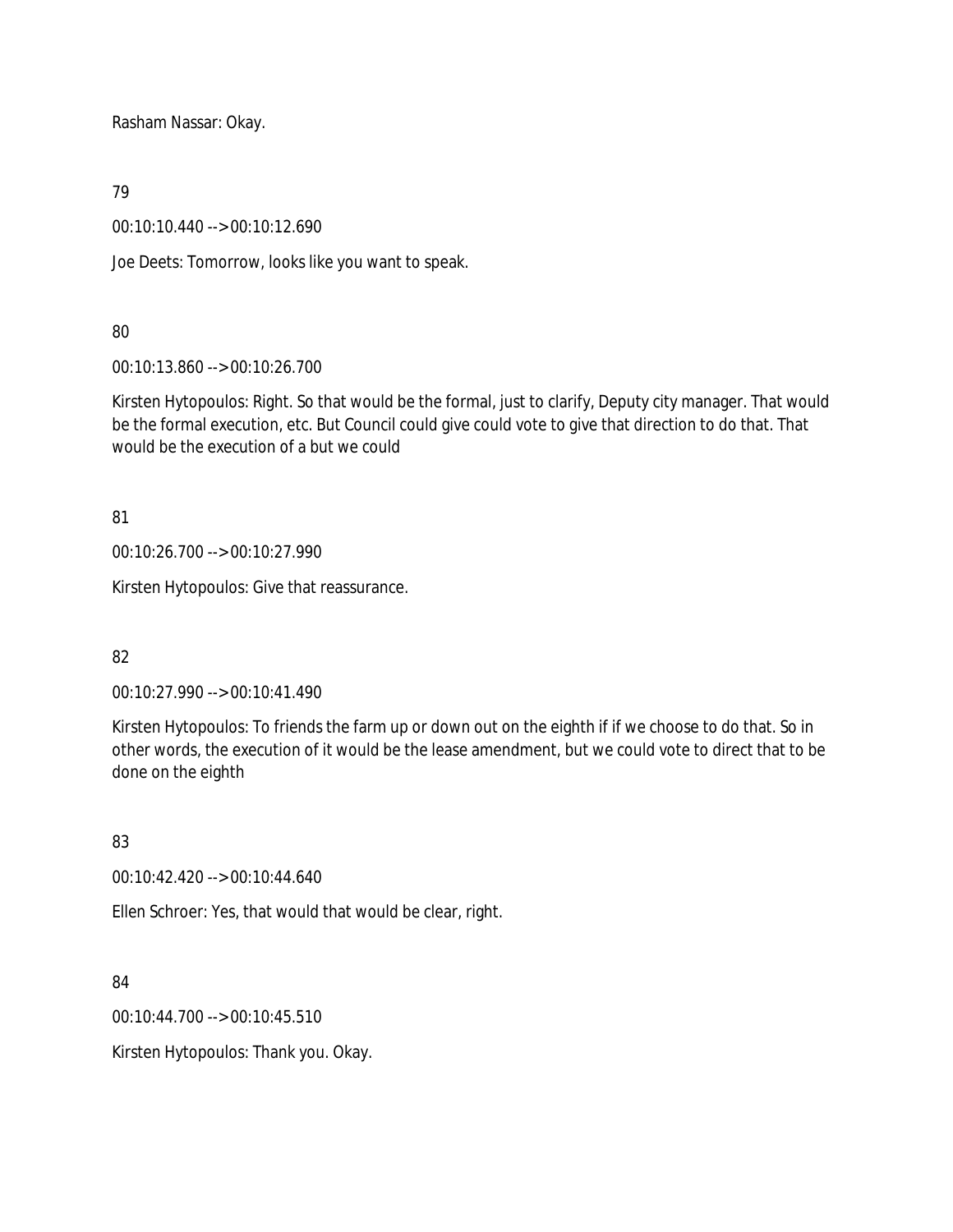00:10:47.760 --> 00:10:50.370

Joe Deets: Okay, so perhaps what we'll talk about this when we get to

86

00:10:51.510 --> 00:10:57.810

Joe Deets: That item which is seven, eight tonight. Okay, great. Thanks for pointing that out. Customer NASA

87

00:10:59.820 --> 00:11:10.650

Joe Deets: Okay, if there's nothing more for future Council agendas, we'll go to our main, main item tonight northward cancel North ward Council vacancy interviews.

88

00:11:11.370 --> 00:11:19.980

Joe Deets: So this is broken into four sections five A by be five see five d. And I'll just briefly describe them.

#### 89

00:11:20.970 --> 00:11:34.290

Joe Deets: So five A. We have Council candidate remarks 30 minutes allocated for the five candidates, so do the math that's about six minutes for each candidate to give opening remarks.

90

00:11:35.280 --> 00:11:45.870

Joe Deets: Then five be we have questions and answers from us. We ask the questions and provide answers they provide answers. And I just wanted to check in with my colleagues.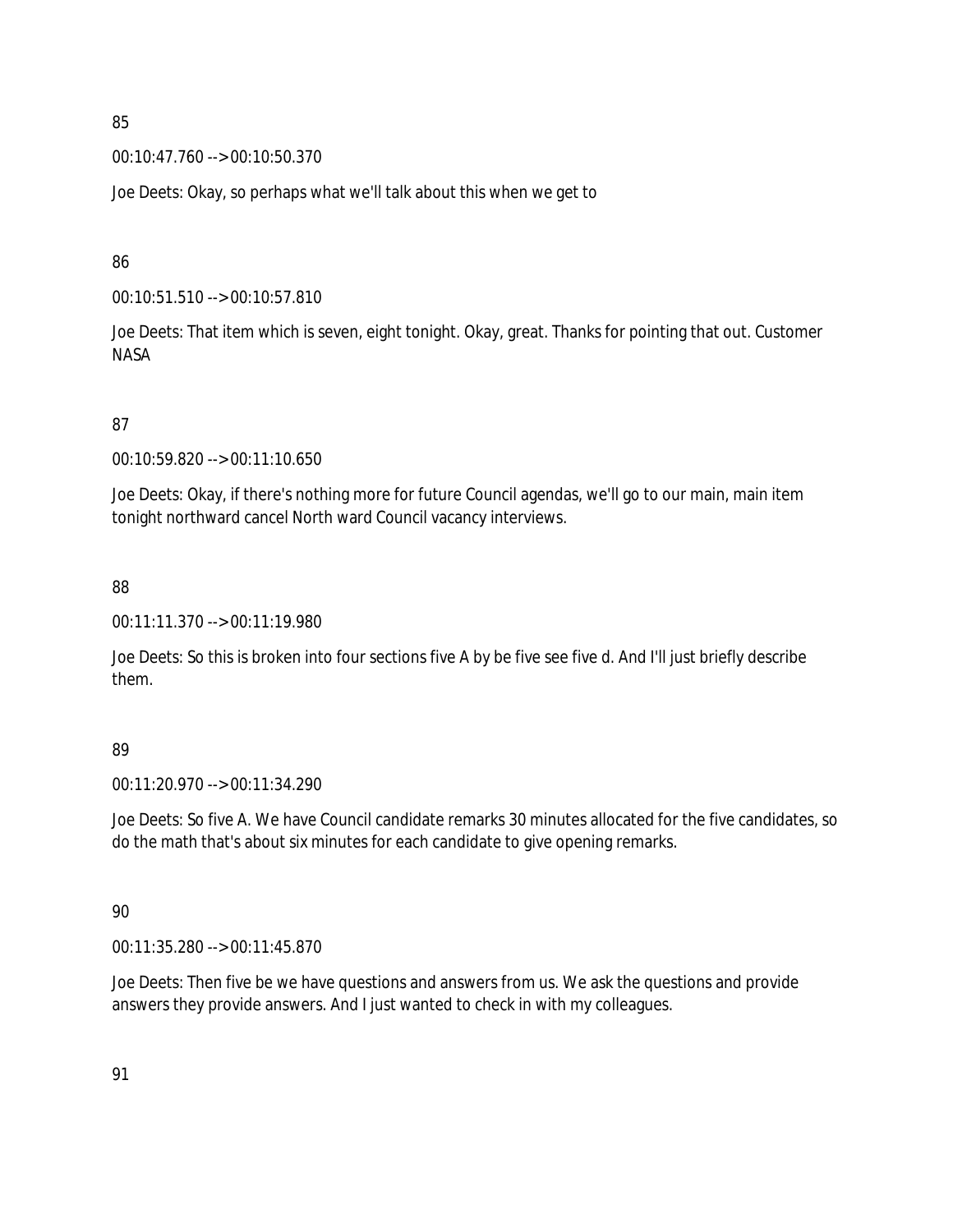00:11:47.430 --> 00:11:54.540

Joe Deets: If you want to continue to do this as we did this the last time, which COUNCILMEMBER car remembers all too well.

92

00:11:56.010 --> 00:12:00.240

Joe Deets: Because I've checked with her today where each

93

00:12:01.260 --> 00:12:05.430

Joe Deets: Of the candidates. We bring in separately, you know, individually each

### 94

00:12:05.430 --> 00:12:08.730

Joe Deets: Time and then each of us ask

95

00:12:09.090 --> 00:12:12.300

Joe Deets: A question or we could pass if we if we choose but

96

00:12:12.330 --> 00:12:18.960

Joe Deets: Each one of them and us ask that candidate a question and that would be, I think,

## 97

00:12:20.160 --> 00:12:28.020

Joe Deets: Okay to about 15 minutes per candidate at that point to get it within the 90 minutes and we'll see how the time goes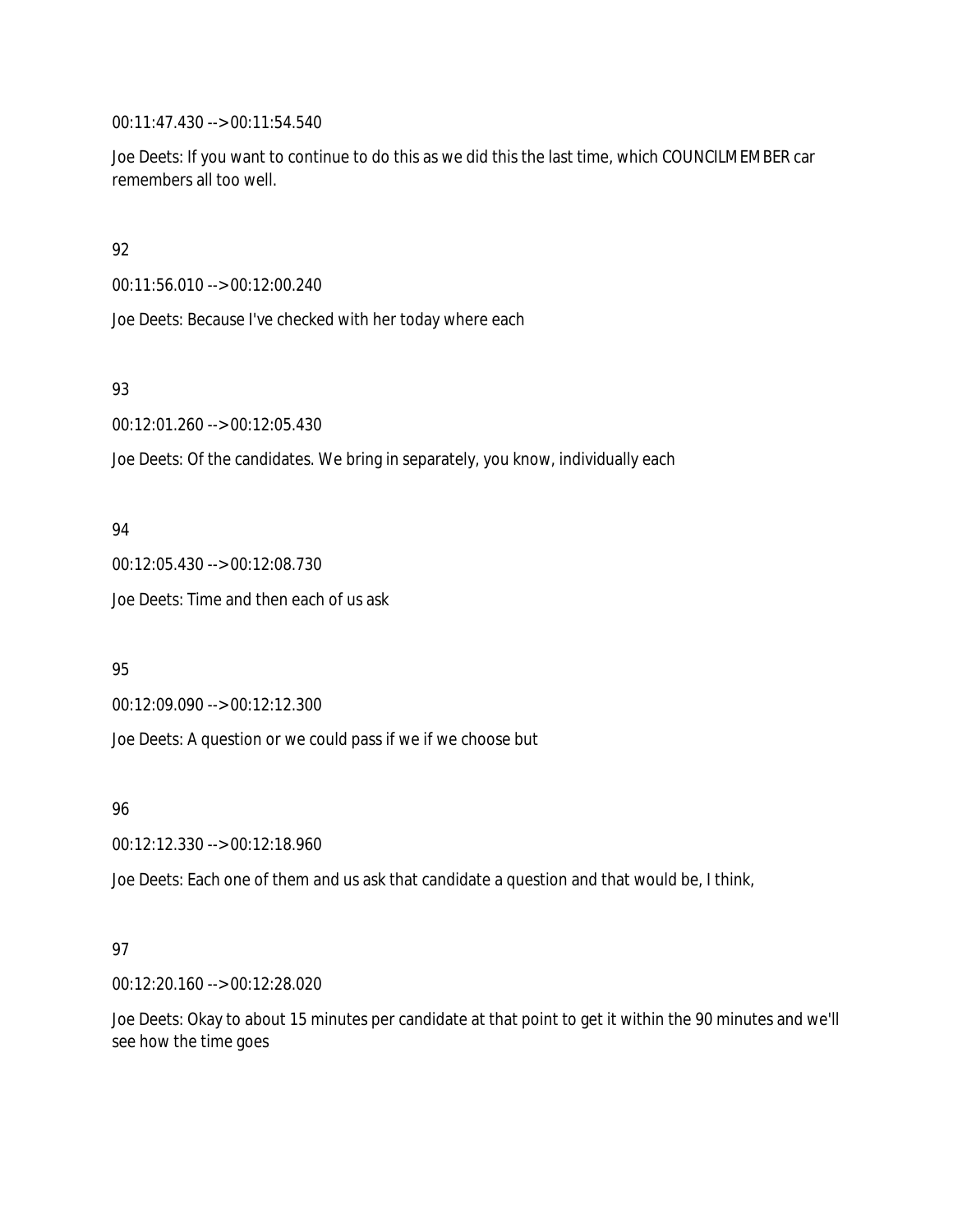00:12:29.940 --> 00:12:39.000

Joe Deets: Is, is that how. Let me just ask my colleagues, would you like to continue that process that we did before, or, or do you care for any change.

99

00:12:42.270 --> 00:12:43.950

Joe Deets: Quite COUNCILMEMBER Pollock, um,

100

00:12:44.580 --> 00:12:57.330

Michael Pollock: I I'm sorry I maybe I misunderstood you, I thought. Last time we interviewed each person got one question. And we went around and so everybody didn't everybody got to speak.

101

00:12:58.860 --> 00:13:03.720

Michael Pollock: Some reason just hear all from one candidate at one time. But we got to hear from everybody over the course

102

00:13:04.860 --> 00:13:11.940

Joe Deets: You know. Brilliant question and that's honestly you think we would know this and this is the third time I've done this.

103

00:13:12.840 --> 00:13:29.310

Joe Deets: But I checked with COUNCILMEMBER car. Who remembers this all too well. And she said, No, we brought it because we did it through via zoom like now. And so we brought each candidate in individually and then each of us asked a question, does that correct COUNCILMEMBER car.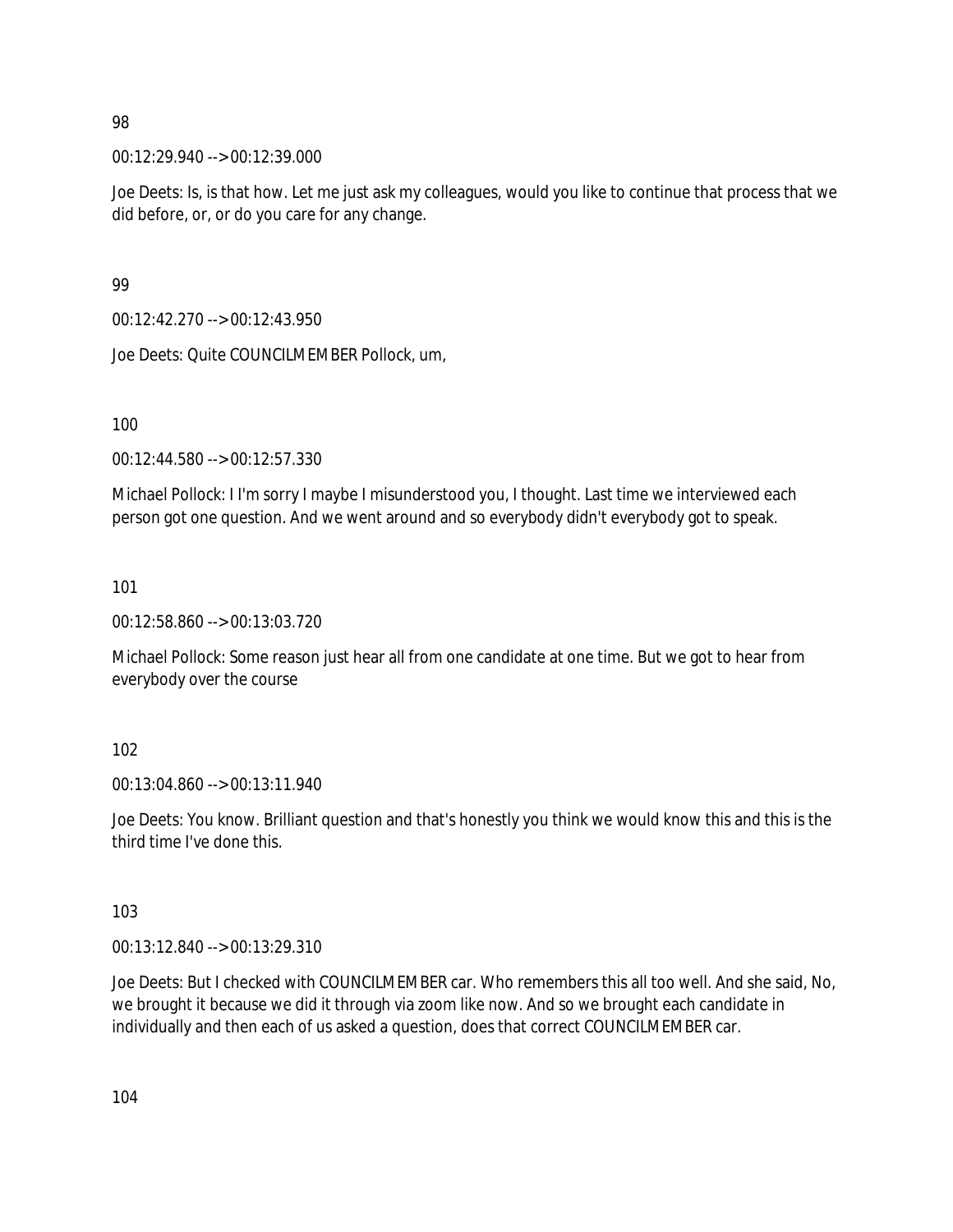00:13:30.420 --> 00:13:30.840

Joe Deets: Okay.

105

00:13:32.040 --> 00:13:33.690

Joe Deets: COUNCILMEMBER now. Sorry. You had your hand up.

106

00:13:33.840 --> 00:13:34.920 Michael Pollock: Like well just to just

107

00:13:34.920 --> 00:13:35.580

Michael Pollock: To finish up.

108

00:13:35.730 --> 00:13:40.740

Michael Pollock: Sorry, sorry. The thought was, I guess I would rather than, you know, hearing about one candidate at the beginning of the

#### 109

00:13:41.820 --> 00:13:50.280

Michael Pollock: Of the hour that evening, and then one at the end, I guess I'd rather hear them. I'd rather go around and hear each of them.

110

00:13:51.540 --> 00:13:54.630

Michael Pollock: So, so we're getting the responses next time. Okay.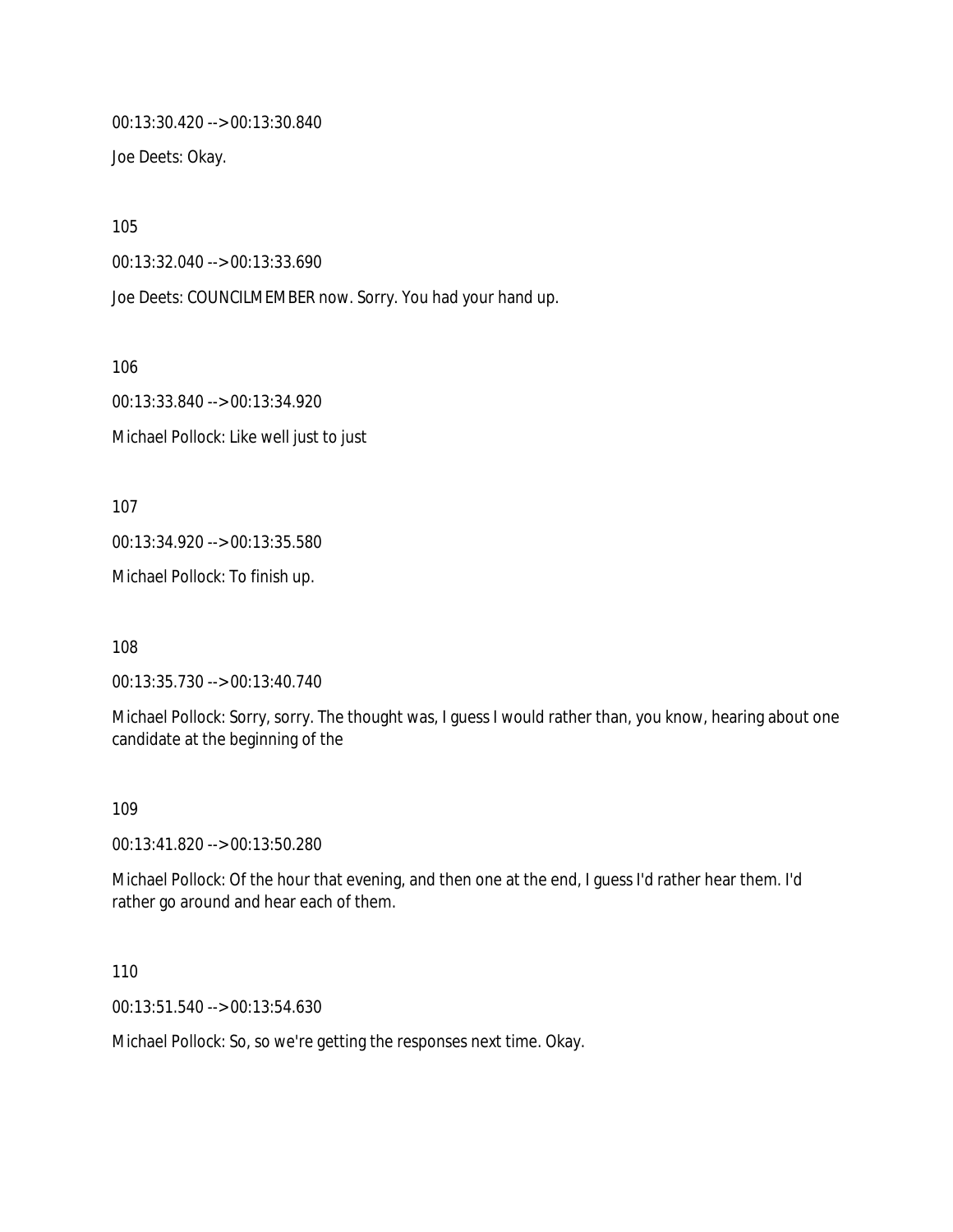00:13:55.320 --> 00:13:56.640

Joe Deets: Well, I like this.

112

00:13:58.110 --> 00:14:02.190

Joe Deets: And then we're just start having a discussion right now, folks. So it but one. Another option would be

113

00:14:04.140 --> 00:14:16.770

Joe Deets: Each, can't we ask them a service, we do the round robin with each of us have a question. And that question goes to each candidate with that. Is that what you're just you're describing come to my Republic.

#### 114

00:14:17.880 --> 00:14:25.920

Michael Pollock: Yeah, something, something like that. I mean just there's so we we've got everybody. Like I said, just so we're interviewed. Yeah, something like that.

115

00:14:26.370 --> 00:14:29.610

Joe Deets: Okay, um. Councilmember topless your hands up.

116

00:14:33.420 --> 00:14:41.790

Kirsten Hytopoulos: Okay, I'm not sure. I sure sure I understand what the options are. But I liked what we did before, where, where we spend time with each candidate.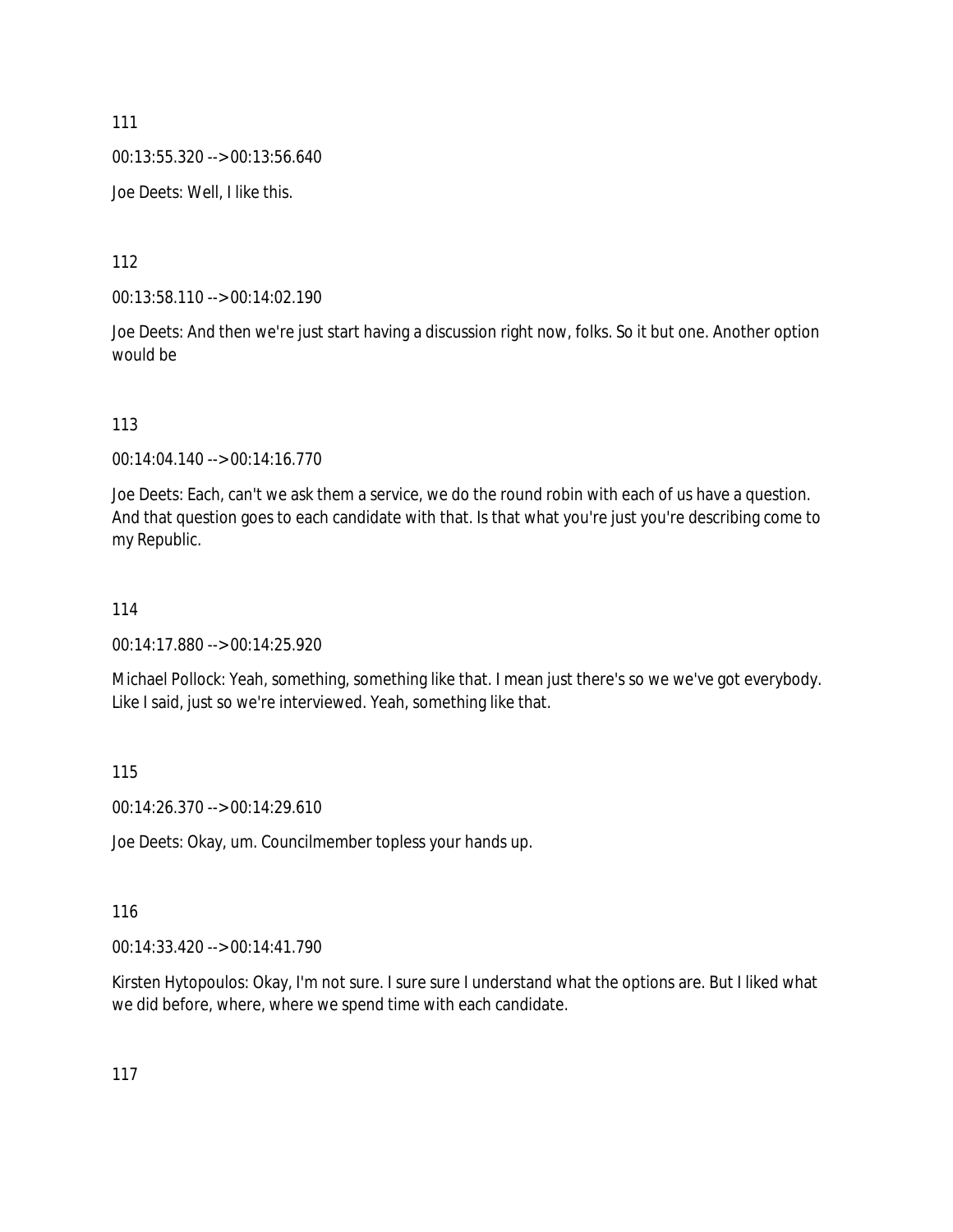00:14:42.390 --> 00:14:52.260

Kirsten Hytopoulos: In a chunk so that we have an interaction. So if you're talking about cycling a candidate through for the, for the same question and like bringing like have

118

00:14:52.890 --> 00:15:00.360

Kirsten Hytopoulos: One question from all of us and cycle a candidate through and then bring the next can't through the night. I like spending time with each candidate.

119

00:15:00.720 --> 00:15:08.790

Kirsten Hytopoulos: And have us ask each of us ask all of our questions of that candidate and then bring the next candidate in and spend our time together with that candidate.

120

00:15:09.270 --> 00:15:13.710

Kirsten Hytopoulos: Rather than cycling candidates back and forth because for two reasons. One, I like

121

00:15:14.190 --> 00:15:22.830

Kirsten Hytopoulos: A spending a longer time with the candidate. So we get to know the candidate with a dynamic with all of us, the candidate and two, I think we don't have a lot of time.

122

00:15:23.250 --> 00:15:32.310

Kirsten Hytopoulos: And the more transitions in and out of our virtual room. The more time we lose. And I also think the more stressful. I mean, we've all been candidates.

123

00:15:32.820 --> 00:15:38.160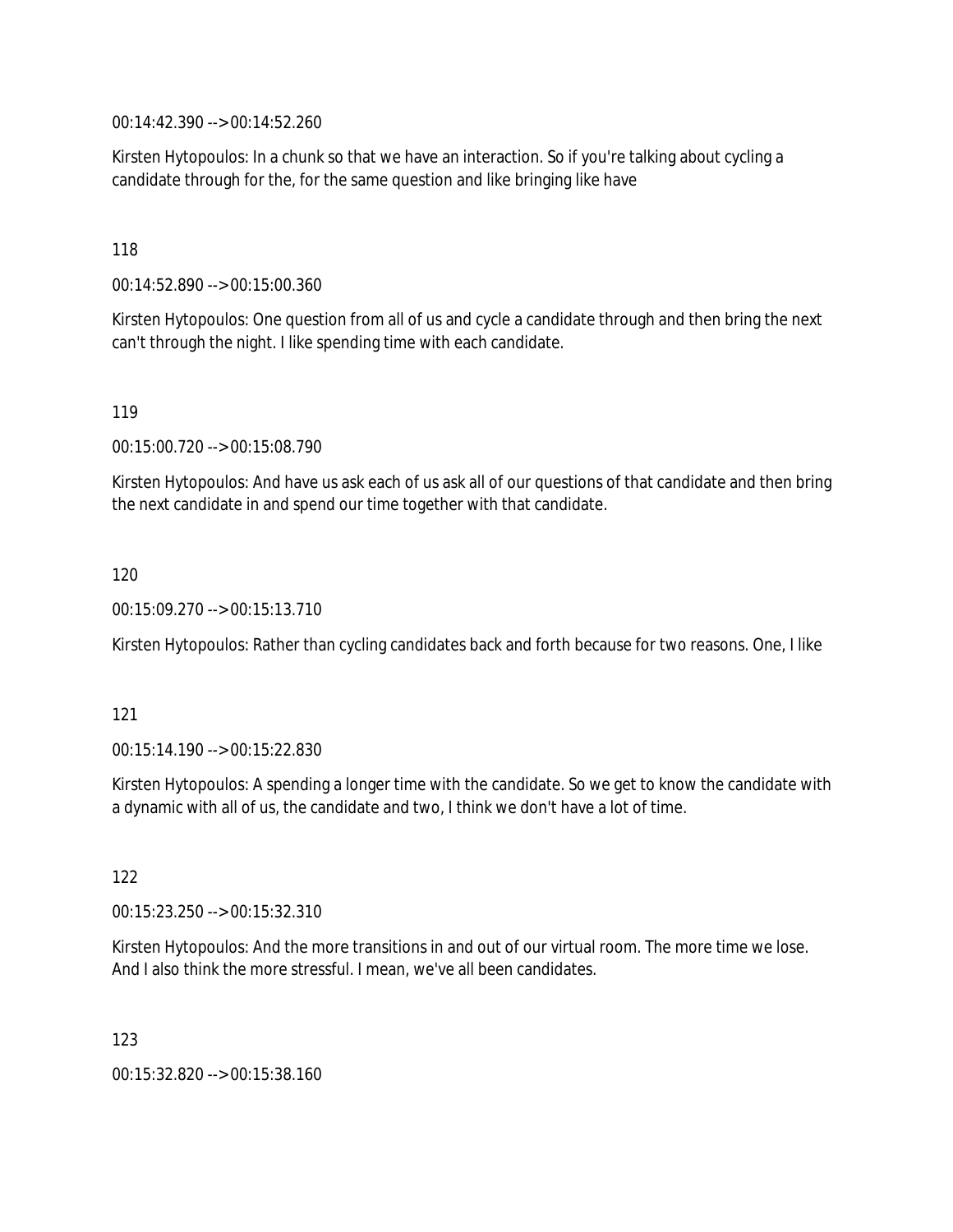Kirsten Hytopoulos: And I think the more back and forth, back and forth. The more stressful and the candidates. So I would rather

124

00:15:38.820 --> 00:15:46.890

Kirsten Hytopoulos: Take each candidate in a chunk. Also, if we have. And then also, I'd rather not bring them all in at once and have us all become little tiny boxes.

125

00:15:47.430 --> 00:15:56.010

Kirsten Hytopoulos: So of all the choices, I would like to bring one at a time into our virtual room and spend time with the candidates one on one, like, one at a time.

126

00:15:57.060 --> 00:15:59.250

Joe Deets: Thank you, city attorney. You had your hand up.

127

00:15:59.640 --> 00:16:06.300

Joe Levan: And keep in mind too that the process that the Council adopted, of course, you could change it but the process that was described described in the Council packet

128

00:16:06.840 --> 00:16:16.320

Joe Levan: And the document proposed process for 2020 council, they can see the scribes at each candidate will five minutes prepared remarks each customer will close one question to the candidate.

129

00:16:17.010 --> 00:16:25.980

Joe Levan: And it has two minutes for response and so on. So I think it was contemplated that you go through each candidate one at a time, and each customer asks a question for each each candidate.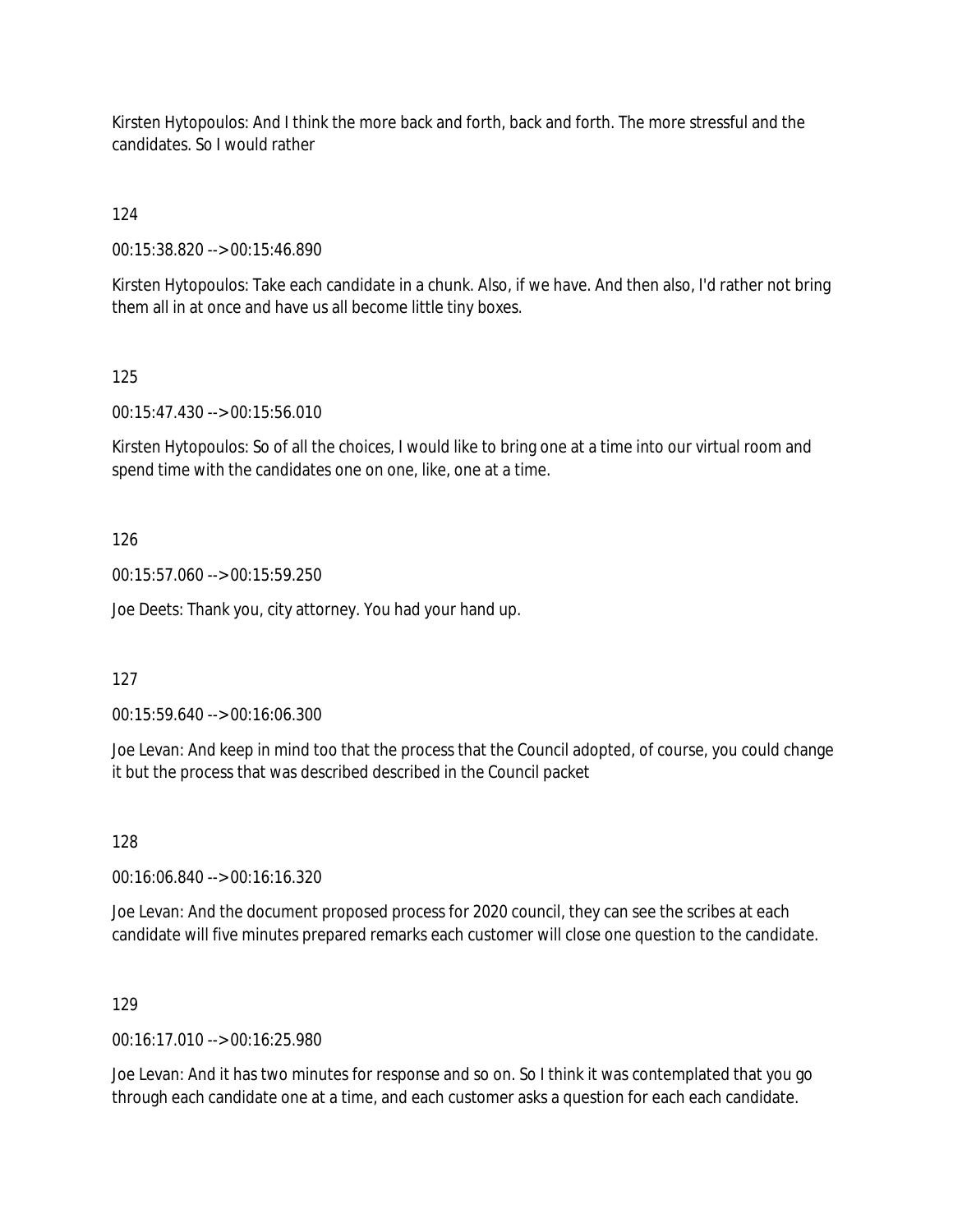#### 00:16:26.520 --> 00:16:37.080

Joe Levan: You know, so one candidate at a time without the counselors asking the questions. I think that's the way it was described in the materials and that's the way that's that's the process you adopted.

131

00:16:37.980 --> 00:16:38.820

Michael Pollock: Okay, I'm

132

00:16:39.150 --> 00:16:43.050

Michael Pollock: Good. I'm happy with that. So I'll just retract that suggestion.

133

00:16:43.440 --> 00:16:49.200

Joe Deets: Okay, now this is a good conversation. I was literally trying to think this through. Earlier today, so would we

#### 134

00:16:50.070 --> 00:17:01.380

Joe Deets: For the opening for five at the opening remarks. Should we bring them in individually each time to give their opening remarks and then they leave or because that's, that is a distinct

135

00:17:03.090 --> 00:17:05.340

Joe Deets: Process in the agenda.

136

00:17:06.840 --> 00:17:24.270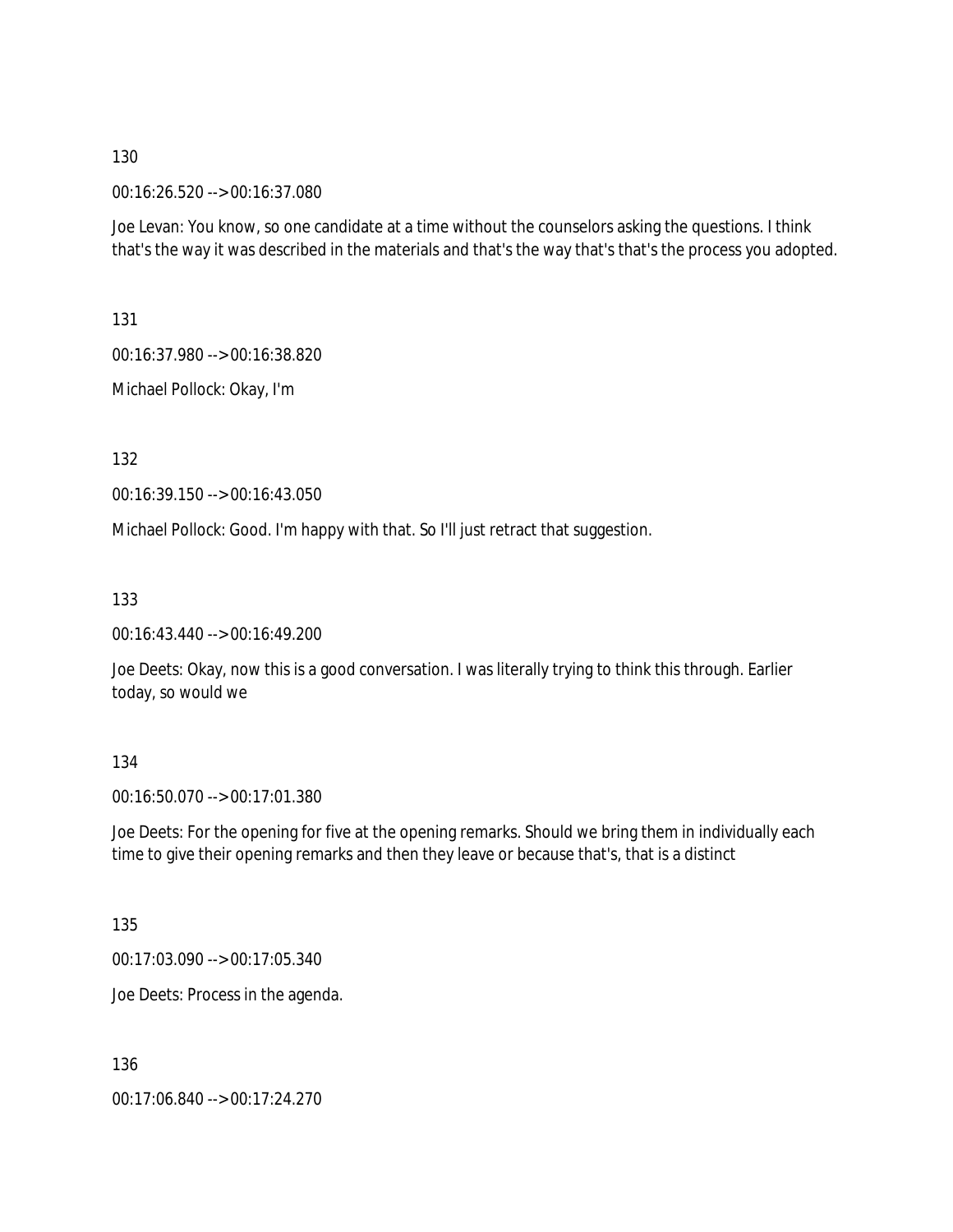Joe Deets: And then everyone gets their opening remarks and then we go to the question and answers. Do I have a head not okay. That being the case, so we're going to start with Part five a council candidate remarks.

137

00:17:25.680 --> 00:17:31.710

Joe Deets: See city attorney. I think you said two minutes, although we have more time because unlike before

138

00:17:34.290 --> 00:17:39.960

Joe Deets: You know, we have five candidates. So it's not like we had, you know, before we've had many so we could go if

139

00:17:41.040 --> 00:17:53.130

Joe Deets: We want to set a time, say, five minutes for each candidate five minutes okay candidates. I hope this is okay because you're you're hearing how this is going to work out in real time. Mayor shiner

140

00:17:54.270 --> 00:18:02.250

Leslie Schneider: I just want to make sure that whatever we say we're doing is what they're prepared for because they probably have prepared remarks that are given to a set time

141

00:18:02.760 --> 00:18:14.040

Leslie Schneider: And I'm not looking at what that is right now but sounds like the city attorney might have that document handy. I would hate to give them five minutes and they've only prepared. Two minutes worth of her marks that would be awkward.

142

00:18:16.410 --> 00:18:28.890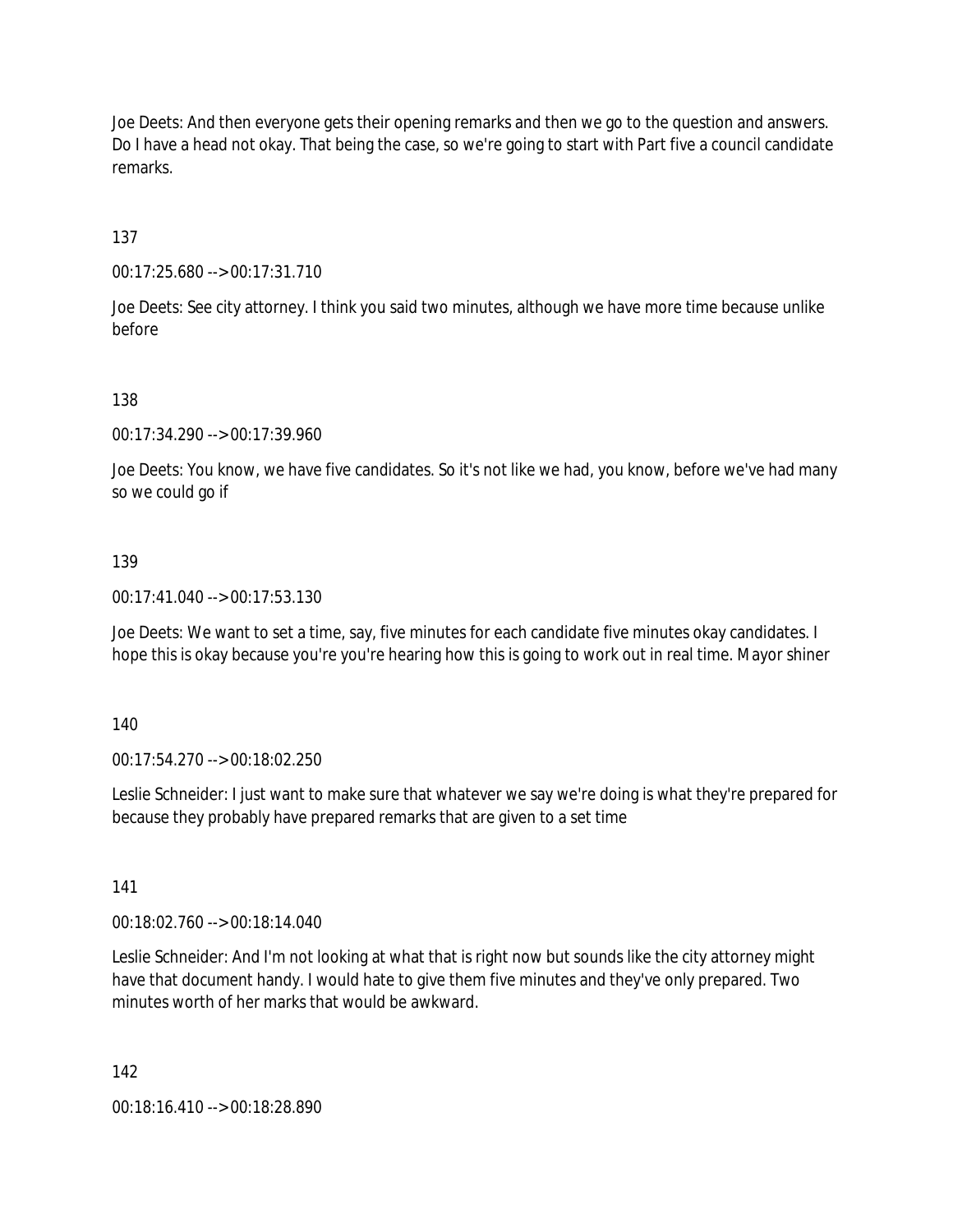Joe Levan: So Christina is a city clerk, I'm looking at the document that the Council approved on November 10 which has the proposed process, which refers to candidate has two minutes has five minutes for prepared remarks.

143

00:18:30.330 --> 00:18:35.820

Joe Deets: Okay, five minutes for purpose. So let's do that. So there's five minutes prepared remarks and then

144

00:18:36.960 --> 00:18:48.930

Joe Deets: So we'll bring in each of them individually to give that and then we'll go into our question and answers, where we bring in the candidates one at a time, and each of us asked a question.

145

00:18:50.190 --> 00:19:07.500

Joe Deets: It's all good. Okay, so in the order. So we're going to move on to the candidate Council candidate remarks, we simply have the looking at the agenda, we have a list, starting with Brenda Fonterra Johnson. Should we just go straight down the list as it is on the agenda.

146

00:19:09.090 --> 00:19:11.910

Joe Deets: That would be OK. OK. I hope that's okay with Brenda

147

00:19:13.170 --> 00:19:13.410

Joe Deets: So,

148

00:19:14.850 --> 00:19:21.540

Joe Deets: city clerk. Can you bring Brenda fan Tory Johnson over to us to the panelists.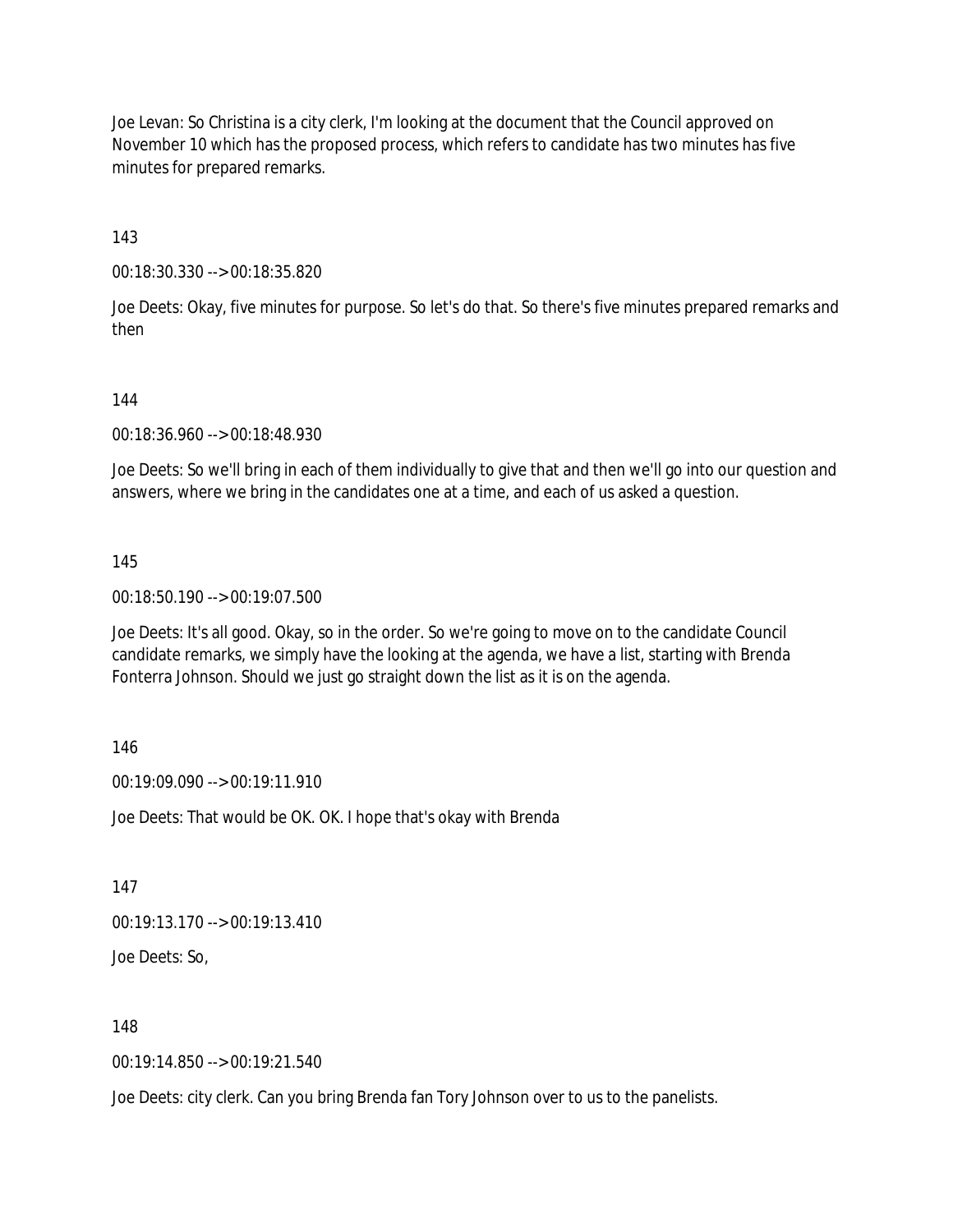149 00:19:28.800 --> 00:19:29.430 Brenda F.J.: Hello.

150

00:19:31.140 --> 00:19:38.670

Joe Deets: Hi, Brenda, I'll, I'll just, you know, I think pretty much all of us and we'll just you just get started. Whenever you're ready.

151

00:19:39.330 --> 00:19:46.470

Brenda F.J.: Okay. Thank you, Mayor Snyder deputy deeds and council members when this opportunity to speak with me today.

152

00:19:47.250 --> 00:19:56.790

Brenda F.J.: I'm fortunate to work with many of you on the race equity task force the sustainable transportation Task Force and during the planning commission interviews.

153

00:19:57.300 --> 00:20:05.100

Brenda F.J.: While I have shared much about myself and these are actions. I have never had the opportunity to talk about my journey to this point.

154

00:20:05.670 --> 00:20:13.020

Brenda F.J.: My background has led me to have the community focus that today plays a huge part in why I am investment in serving my community.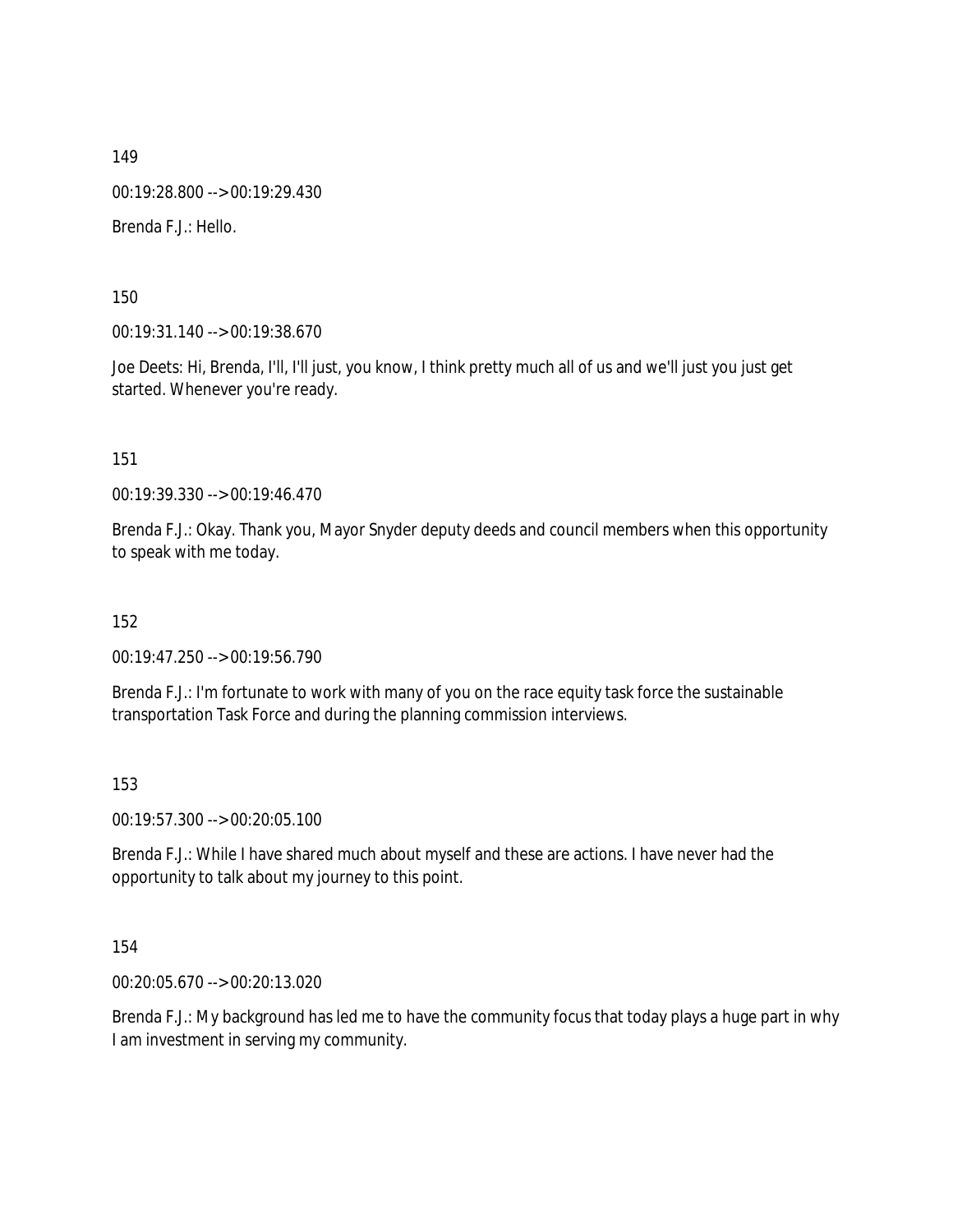00:20:13.890 --> 00:20:25.200

Brenda F.J.: When my mother died. I was 13 and then at 16 my older brother and I waited two days in a welfare office in Detroit, trying to apply for assistance with housing and food.

156

00:20:26.040 --> 00:20:36.180

Brenda F.J.: During those two days we survived through the kindness of other recipients. When we were finally saying we spent another week filling out the application. And that was over 30 pages long.

157

00:20:36.720 --> 00:20:46.500

Brenda F.J.: It took us a fair amount of time to gather information, then we live with anybody who would take us and for the next three months while we waited for that application to be processed.

158

00:20:47.220 --> 00:20:55.920

Brenda F.J.: through hard work tenacity and divine intervention, I would go on to work for that same Department of Social Services within the state of Michigan.

159

00:20:56.700 --> 00:21:07.650

Brenda F.J.: I was employed there for 17 years three of those years where as a social worker trying to help remove those same barriers that were placed in front of myself and my brother.

160

00:21:08.220 --> 00:21:16.920

Brenda F.J.: I learned many things about wealth poverty and how local and state government fuse to impact our community both positively and negatively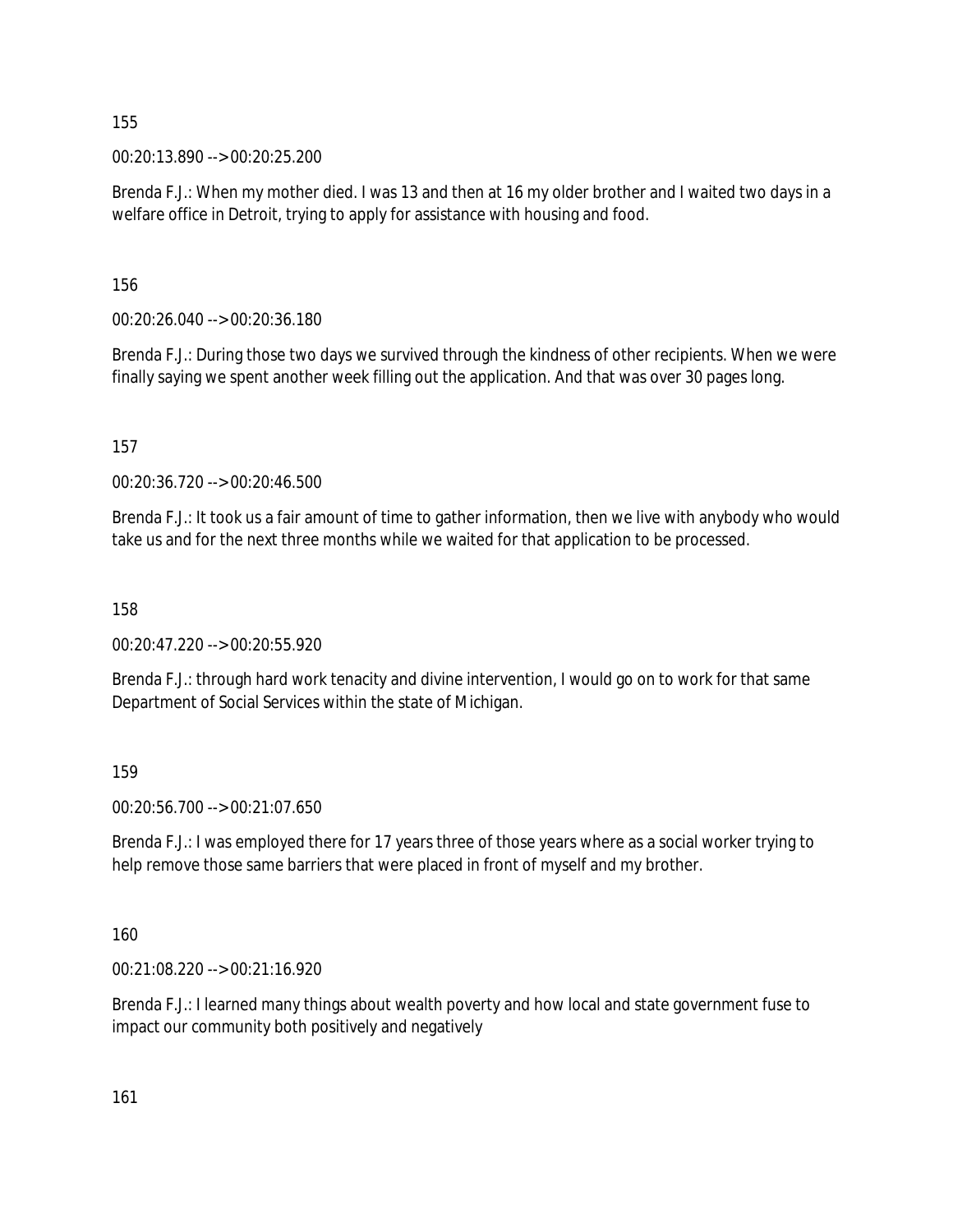00:21:17.640 --> 00:21:29.310

Brenda F.J.: during my tenure with social services. We help to reduce the application from 30 pages to three pages and State of Michigan creating an expedited process for families with emergencies.

162

00:21:30.060 --> 00:21:34.740

Brenda F.J.: Unfortunately, even today, it still takes 45 days to complete the process.

163

00:21:35.340 --> 00:21:44.520

Brenda F.J.: The work to improve government services never truly ends, but transformation only comes about when community groups identify barriers to access

164

00:21:45.030 --> 00:21:58.470

Brenda F.J.: And they partner with civil servants to affect change as a social worker. I saw that one person working within a community has the power to make an enormous impact on the lives of the people who live and work there when I

165

00:22:00.360 --> 00:22:01.050

Brenda F.J.: Was down

166

00:22:02.400 --> 00:22:12.300

Brenda F.J.: When I moved to my babies neighborhood in the north ward 14 years ago I was training Nordstrom employees and executives on faster recovery initiatives.

167

00:22:12.810 --> 00:22:19.560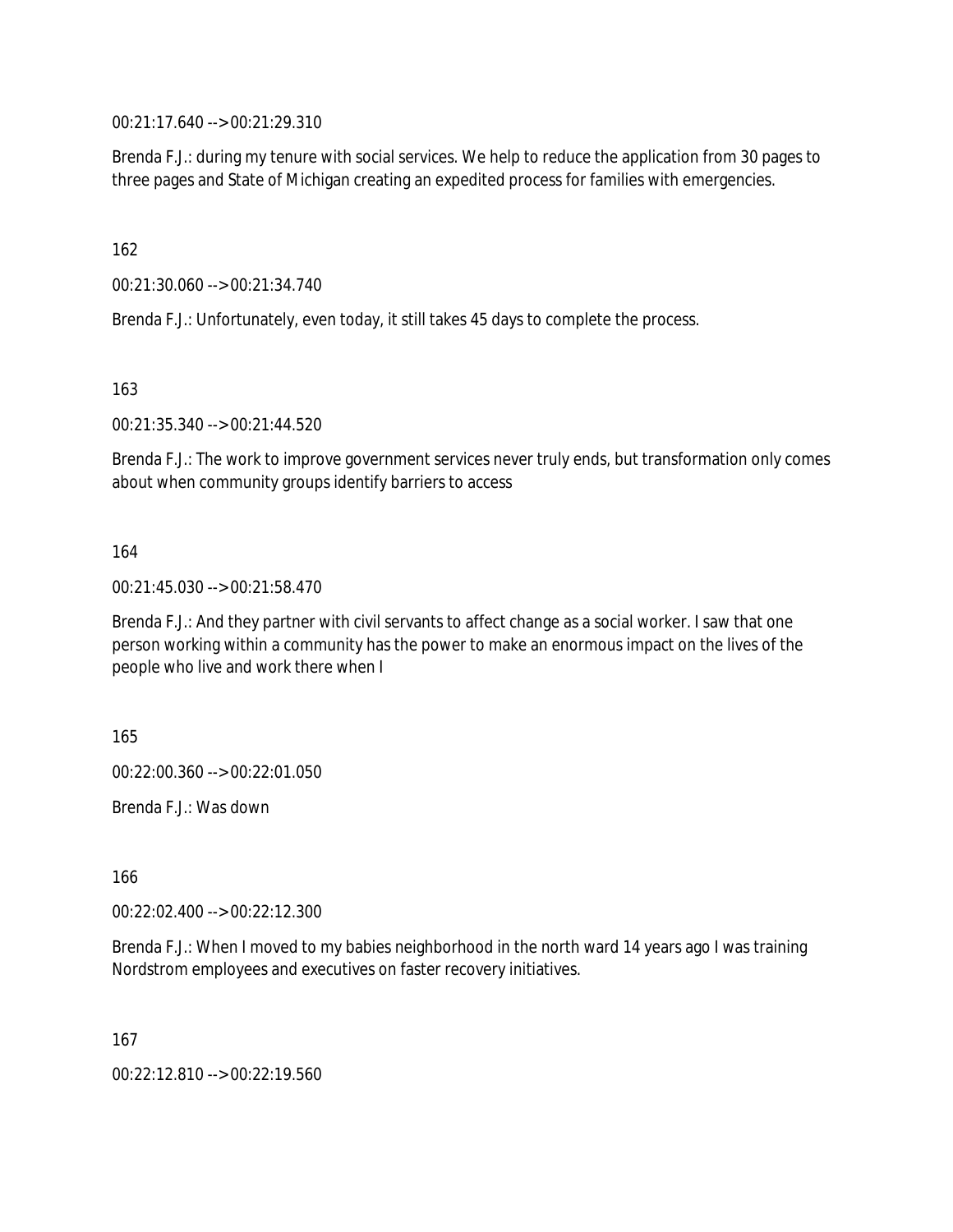Brenda F.J.: Out of concern for myself and for my neighbors I facilitated a disaster recovery workshop in my local community.

168

00:22:20.280 --> 00:22:30.630

Brenda F.J.: organizing my neighbors to come together for a common cause. Not only prepared us to deal with a disaster, but it also showed that a diverse set of people were capable of working together.

169

00:22:31.170 --> 00:22:37.800

Brenda F.J.: The current pandemic and lockdown has reinforced this need to know my neighbors and to be available to them in this difficult time.

170

00:22:38.580 --> 00:22:48.030

Brenda F.J.: My involvement with with the Bainbridge community deepened the night I was called on to speak out on racist incidents that we were seeing and experiencing on the island.

171

00:22:48.840 --> 00:22:57.060

Brenda F.J.: I had already attended meetings about racial injustice with other community members and together we decided that we could no longer stay quiet.

172

00:22:57.750 --> 00:23:07.170

Brenda F.J.: And providing public comment at a city council meeting, I found that it was the ability to address the hard truths and to speak this truth to the Council.

173

00:23:07.560 --> 00:23:17.970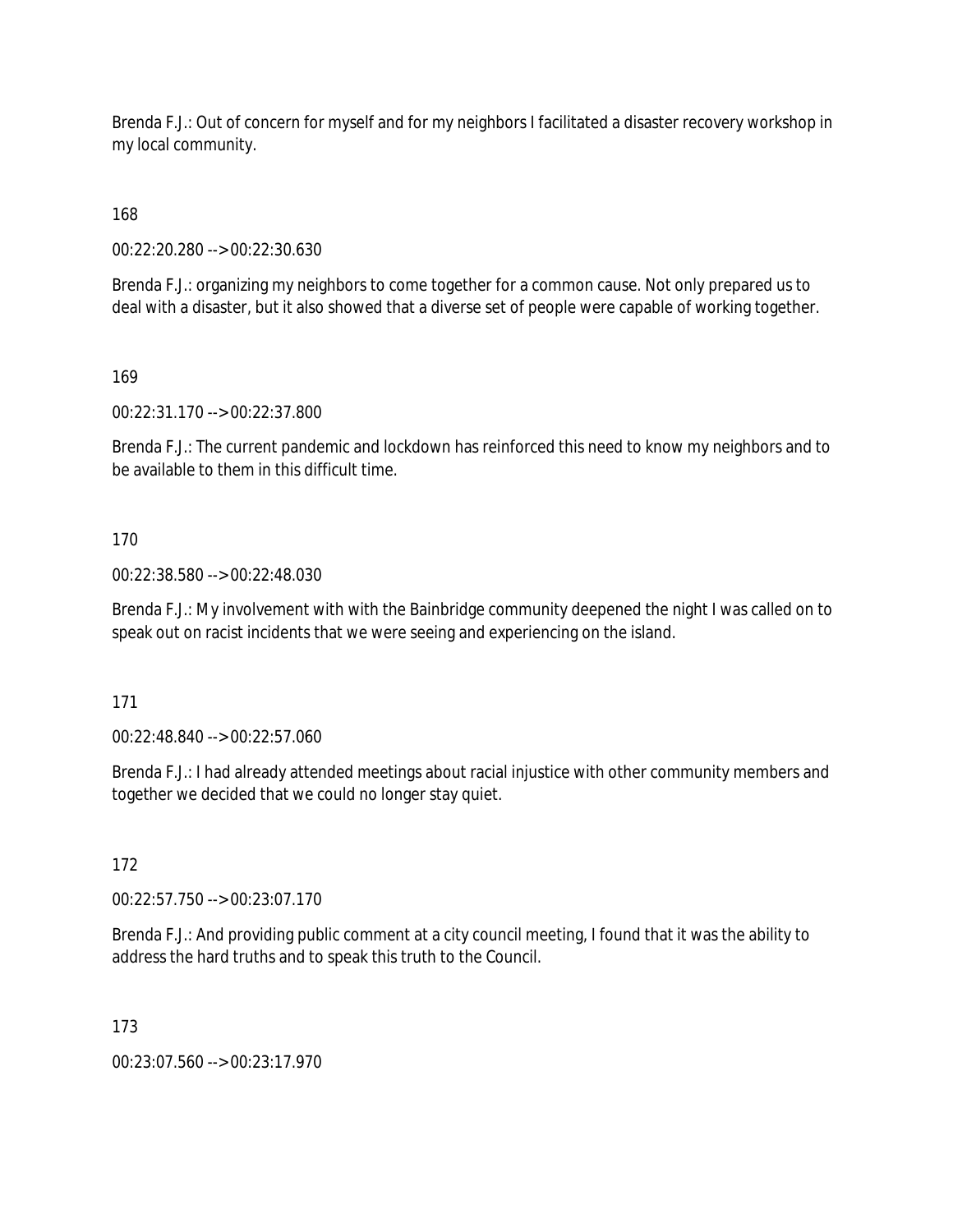Brenda F.J.: That put me again on the path to community service. I could not stand by and complain about what was happening, unless I was willing to step off the sidelines and get into the game.

174

00:23:18.720 --> 00:23:26.940

Brenda F.J.: This event led to countless hours attending your city council meetings applying and be an appointment to various task forces.

### 175

00:23:27.420 --> 00:23:32.400

Brenda F.J.: And organize any events that help to lift up the voices of the marginalized communities.

176

00:23:33.180 --> 00:23:41.790

Brenda F.J.: When researching this appointment I kept hearing a voice in the back of my head that asked what makes a person qualified to become a public servant.

177

00:23:42.540 --> 00:23:50.760

Brenda F.J.: Reading from the revised code of Washington. It said that you had to be a resident for two years, you had to not hold any other public office.

178

00:23:51.180 --> 00:23:57.870

Brenda F.J.: And you had to not have been convicted of a crime being a council member. It's not predicated on any one thing

#### 179

00:23:58.500 --> 00:24:09.330

Brenda F.J.: I believe the biggest attribute a council number could have and that I know I possess is the ability to listen without prejudice and to serve the community and not have a personal agenda.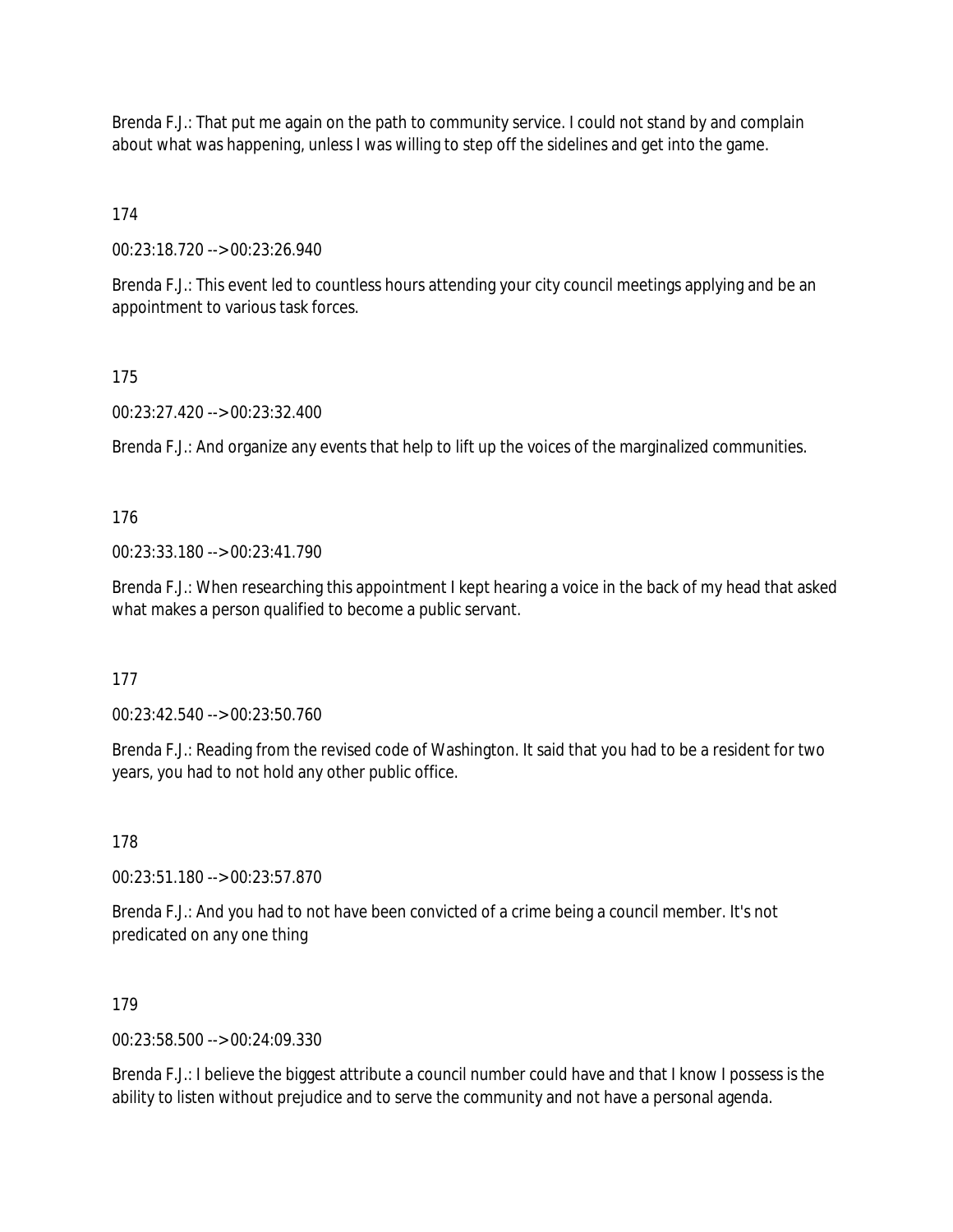00:24:10.110 --> 00:24:17.370

Brenda F.J.: Being in a community service asked that you have strong moral values and a willingness to apply ethical standards, no matter what.

181

00:24:18.180 --> 00:24:26.070

Brenda F.J.: My qualifications include integrity decades of professional and leadership experience and my unique perspective as a black woman.

#### 182

00:24:26.550 --> 00:24:33.450

Brenda F.J.: Who has lived through poverty and come out on the other side. If appointed to the city council I pledged to push forward.

183

00:24:33.840 --> 00:24:44.160

Brenda F.J.: Even when there are various to persevere, even when I've been told, oh, nothing's going to change to speak on behalf of those who have been historically silenced or ignored.

184

00:24:44.880 --> 00:24:55.500

Brenda F.J.: I believe that our community expects that city council to believe in something bigger. They expect us to believe that we can make a difference for each and every person no matter what.

185

00:24:56.850 --> 00:24:57.480

Brenda F.J.: Thank you.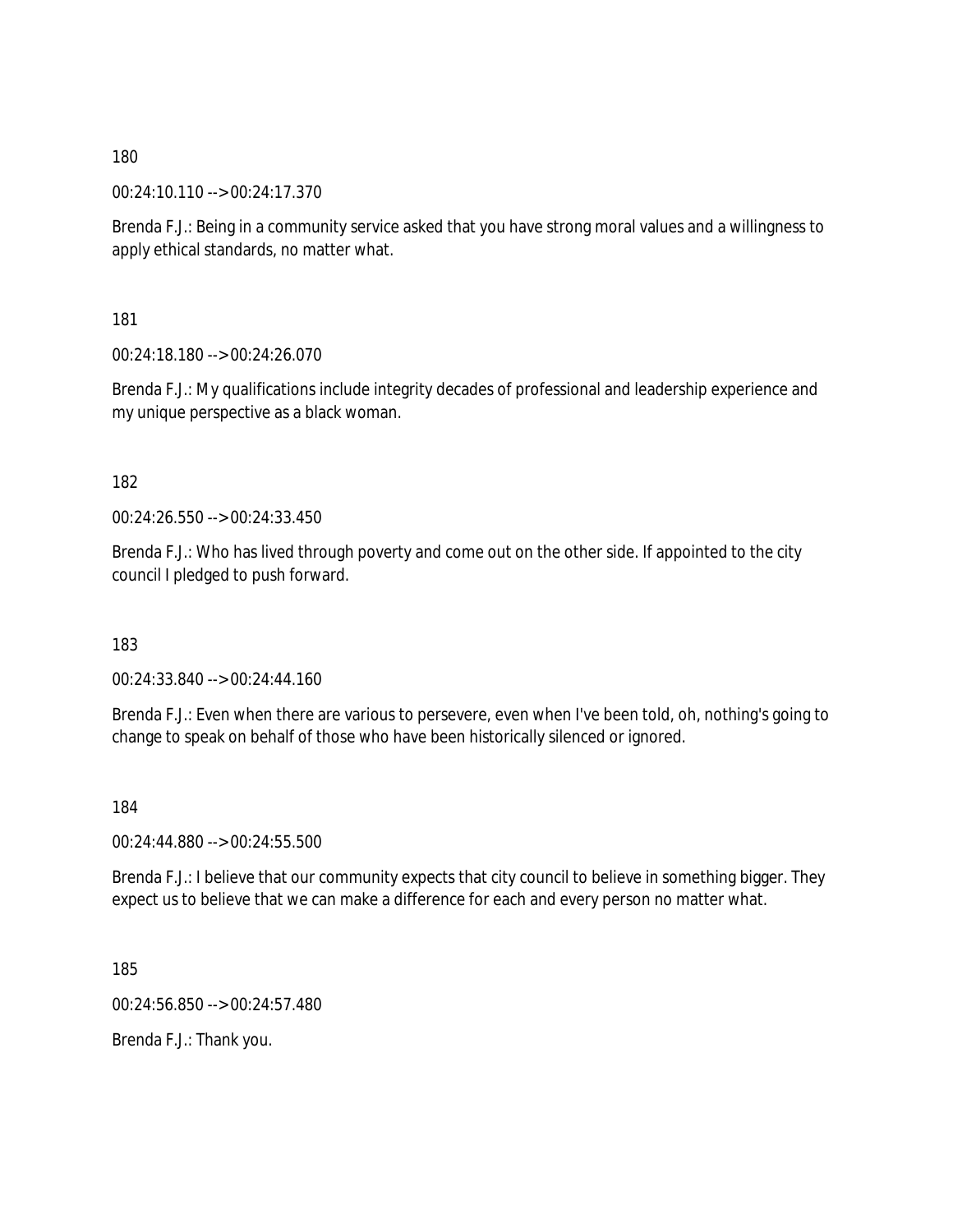00:25:02.190 --> 00:25:04.170 Joe Deets: I was muted thank. Thank you so much. Brenda

00:25:05.940 --> 00:25:07.350 Joe Deets: So we will go to

188 00:25:09.060 --> 00:25:11.880 Joe Deets: Our next person odd.

189 00:25:12.900 --> 00:25:16.140 Joe Deets: Jane Lindley CITY CLERK IF YOU CAN BRING Jane over

190 00:25:30.000 --> 00:25:30.540

Joe Deets: Hello Jane.

191

00:25:30.930 --> 00:25:36.420

Joe Deets: Hello. Hi. Good to see you know you can get started, whenever, whenever you're ready.

#### 192

00:25:37.350 --> 00:25:47.340

Jane Lindley (her, hers, she): Okay, good evening Council deputy City Mayor manager city attorney city clerk, and even the it persons here. Awesome.

186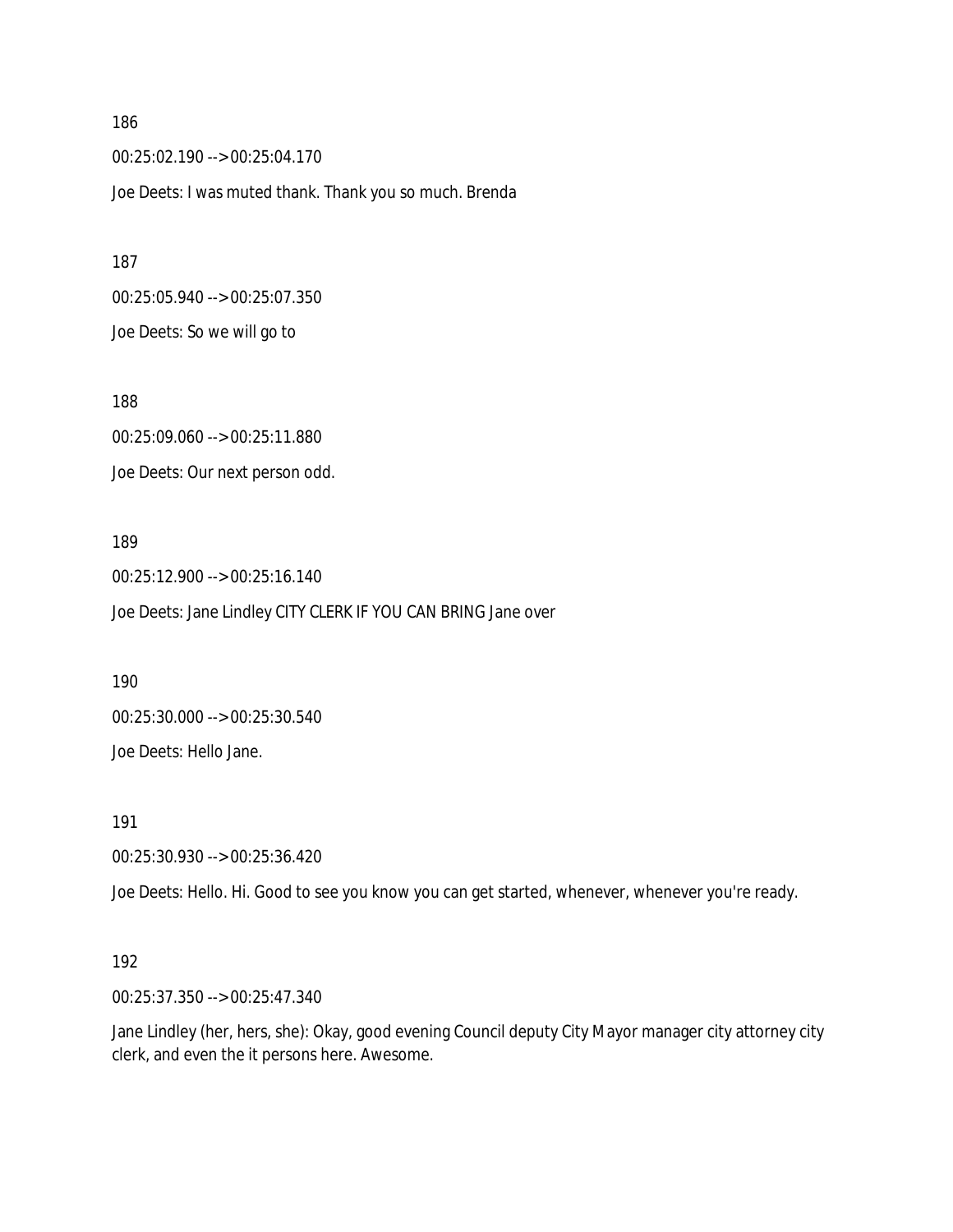00:25:48.480 --> 00:26:03.060

Jane Lindley (her, hers, she): Thank you for considering my application for the North ward Council seat. Like many of you, I'm sorry to see Coleman, Tina. Go. Not only did he do a good job as a council member and a mayor, but he seemed to enjoy his time on Council as well.

194

00:26:04.260 --> 00:26:16.740

Jane Lindley (her, hers, she): I decided to apply for the vacant Council seat for a number of reasons. Among them are that I believe in community service and giving back, plus some of my friends encouraged me to apply.

195

00:26:17.190 --> 00:26:21.780

Jane Lindley (her, hers, she): And as luck would have it, the goals of the city and council align with many of my own.

196

00:26:23.640 --> 00:26:32.790

Jane Lindley (her, hers, she): And finally, I have had many touch points with the city over the years. For instance, in 2005 my web development company built the city's website.

197

00:26:33.270 --> 00:26:40.080

Jane Lindley (her, hers, she): In 2013 I worked on the comprehensive plan with other board members from sustainable Bainbridge for two years.

198

00:26:40.830 --> 00:26:44.730

Jane Lindley (her, hers, she): Over the years, I've stepped up to the podium to comment which many of you are aware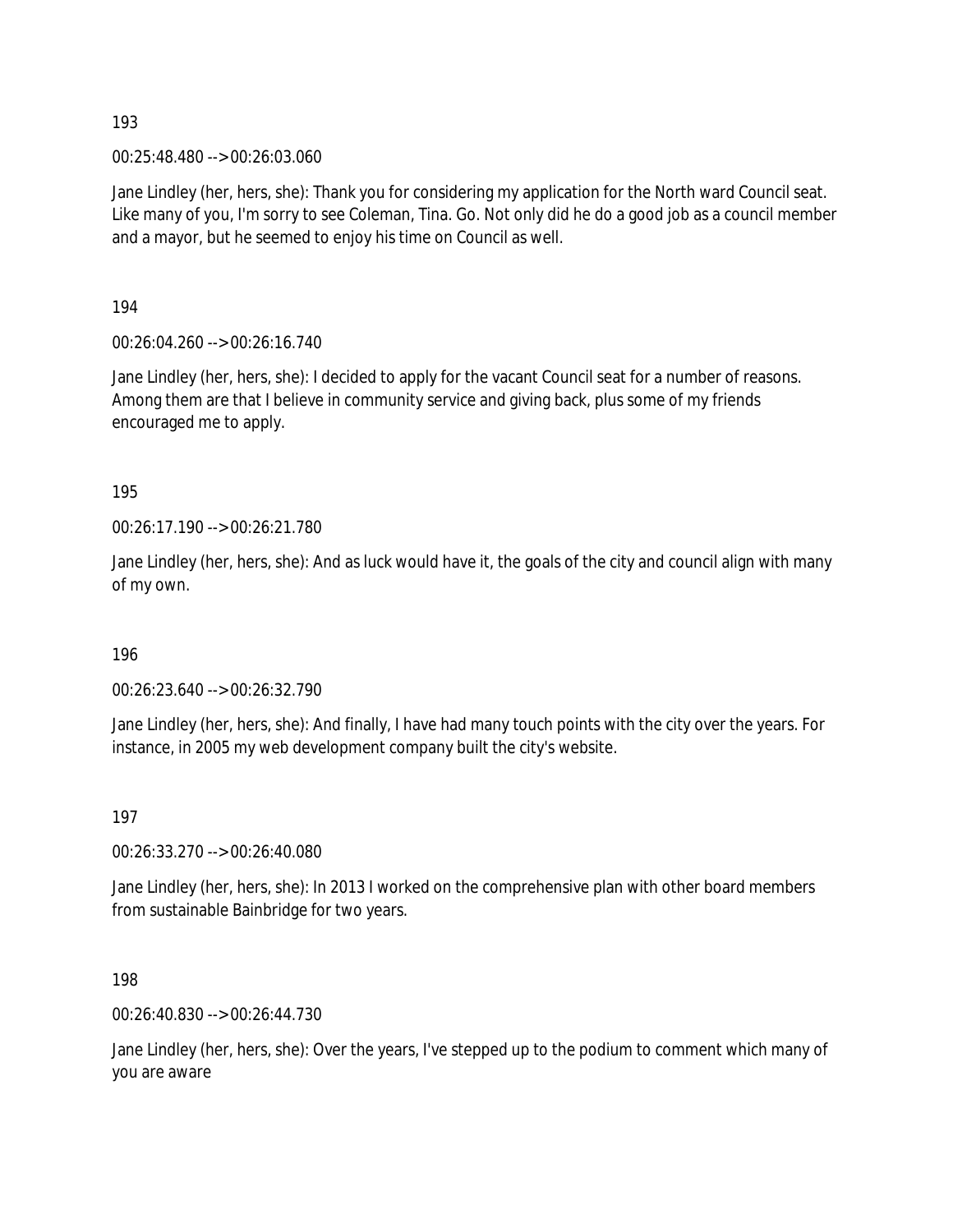00:26:45.570 --> 00:26:59.280

Jane Lindley (her, hers, she): And currently I'm supporting the climate change advisory committees climate action plan through act for climate, which is a local organization to help people who want to be more involved stand up for climate issues.

200

00:27:00.330 --> 00:27:07.860

Jane Lindley (her, hers, she): I was glad to see the budget for next year include some funding for the climate action plan, especially as it includes supporting

201

00:27:08.220 --> 00:27:17.850

Jane Lindley (her, hers, she): The sustainable transportation and green. Green Building task forces work as well, sustainable transportation is not only critical to reduce our carbon emissions.

202

00:27:18.210 --> 00:27:26.250

Jane Lindley (her, hers, she): But also to make our city more livable by making it more enjoyable to walk, bike and take public transportation from place to place.

#### 203

00:27:26.970 --> 00:27:33.480

Jane Lindley (her, hers, she): The green building Task Force goals are of special interest to me as my volunteer work with the Sierra Club keeps me informed.

204

00:27:33.870 --> 00:27:47.520

Jane Lindley (her, hers, she): On distributed energy options such such as demand response time of use and options that are just emerging such as virtual power plants and electric vehicle battery to grid technology.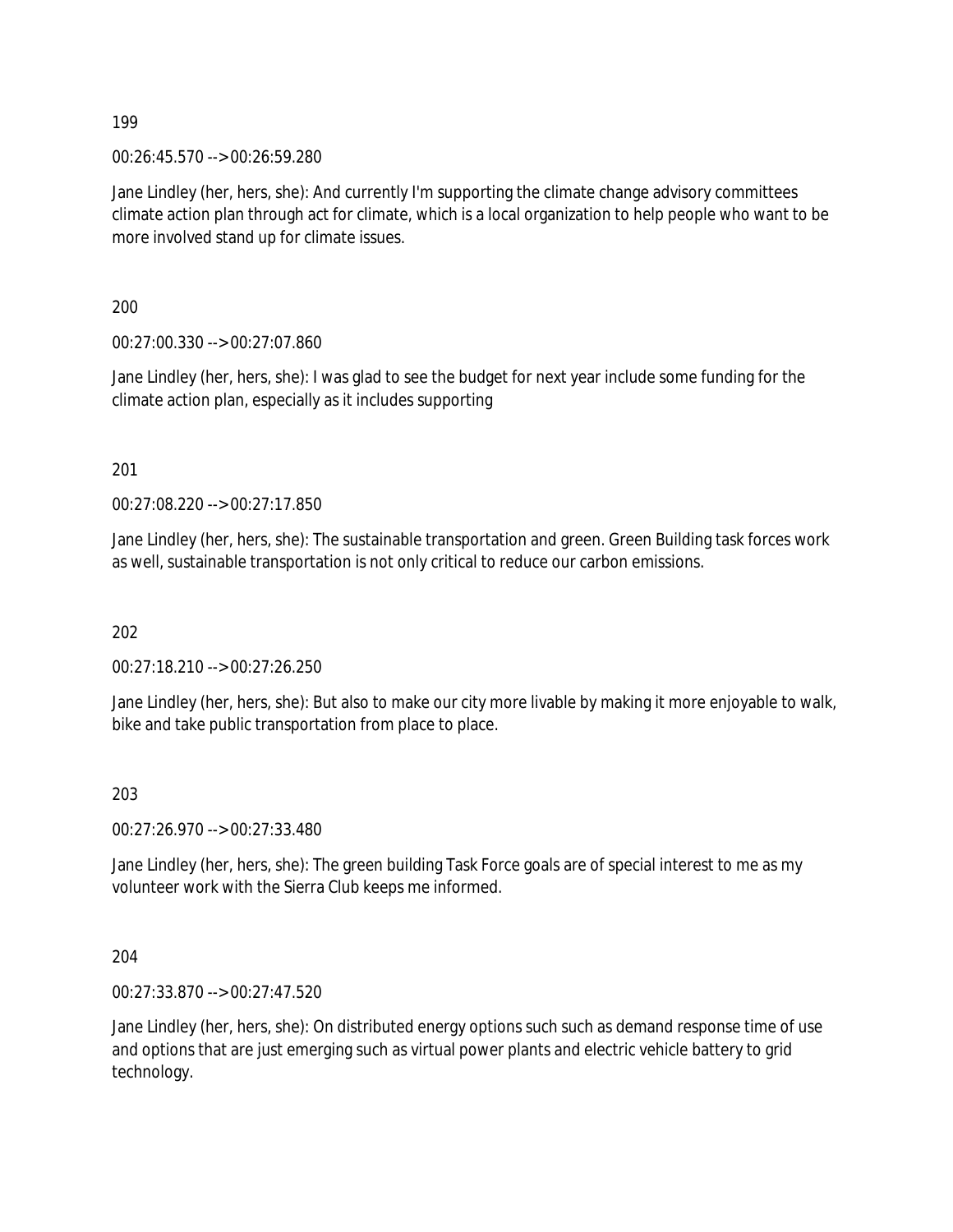00:27:48.510 --> 00:27:53.580

Jane Lindley (her, hers, she): The knowledge. I've gained by working with the Sierra Club over the past three years, we've beneficial to implementing the

206

00:27:53.880 --> 00:28:01.620

Jane Lindley (her, hers, she): Climate Action Plan going forward. As I understand the clean energy transformation X policies. It's also known as Sita and 100% clean

207

00:28:02.550 --> 00:28:12.360

Jane Lindley (her, hers, she): Energy Act to give you a for instance, enough is probably already been said about seat as milestones, but not much has been said about

208

00:28:13.080 --> 00:28:21.660

Jane Lindley (her, hers, she): How utilities are going to literally transition from fossil fuel or clean energy hint is distributed technologies.

209

00:28:22.440 --> 00:28:29.580

Jane Lindley (her, hers, she): And that's where I think the Climate Action Plans community engagement and the green building Task Force consists energize

210

00:28:30.180 --> 00:28:42.750

Jane Lindley (her, hers, she): energizing citizens and promoting demand response programs will help our community use less energy and that helps utilities as they buy or build renewable power generation to reach 100% clean energy by 2045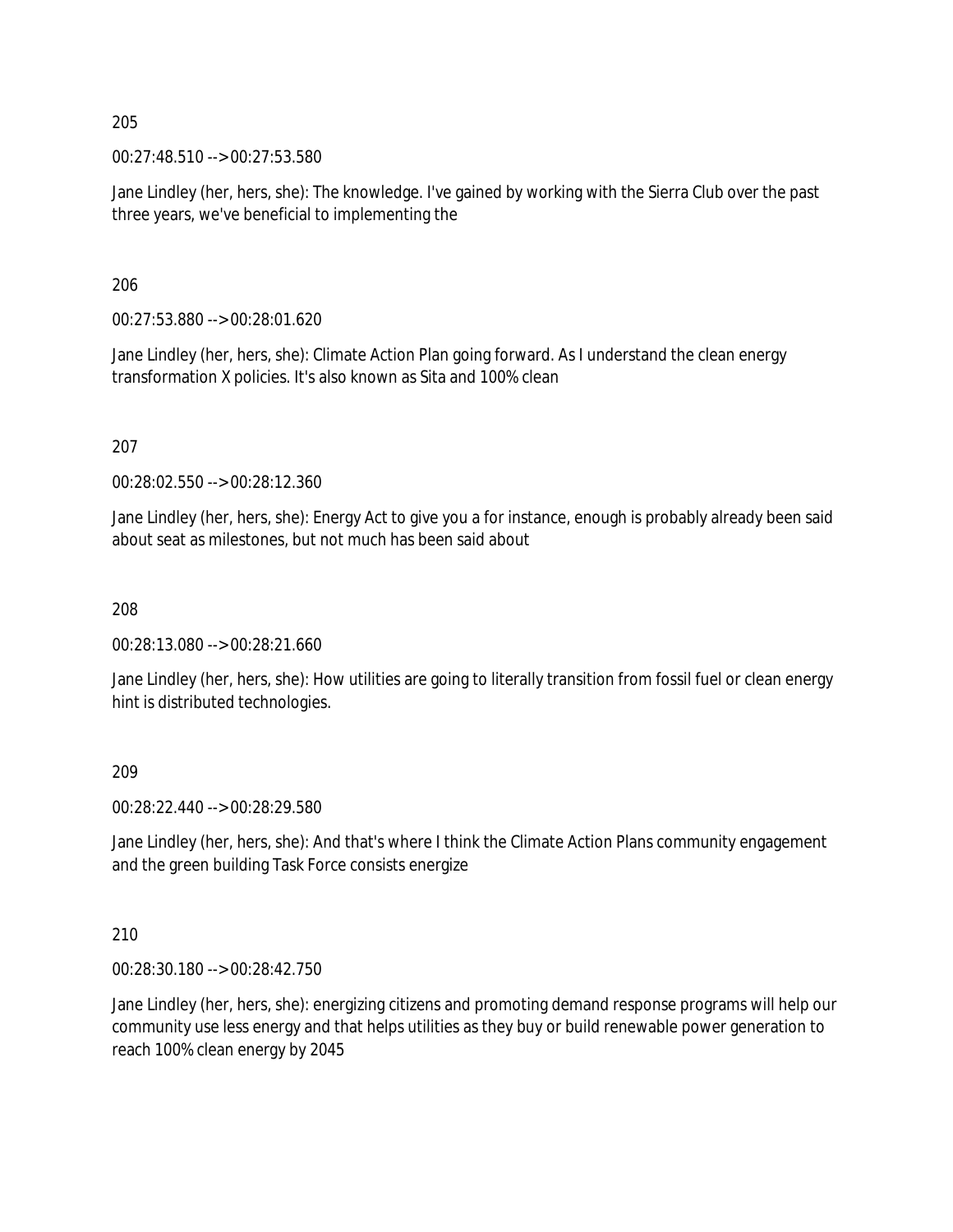00:28:43.410 --> 00:28:50.970

Jane Lindley (her, hers, she): demand response allows community members with heat pump pumps, for instance, that can that can communicate with a grid to opt in.

#### 212

00:28:51.420 --> 00:28:58.740

Jane Lindley (her, hers, she): they'll earn a little money for allowing our utility to turn down or turn off their heat pump briefly during peak demand.

### 213

00:28:59.130 --> 00:29:09.450

Jane Lindley (her, hers, she): It's worth noting that next year, all new water heaters will come with a communication device that can talk to the grid. So targeting new developments in homeowners will be important.

#### 214

00:29:10.860 --> 00:29:23.190

Jane Lindley (her, hers, she): I know that the climate action plan and codified comp plan aren't the only things in front of council. I'm very aware that the issues that come before the Council are extremely varied and each require full attention and consideration.

#### 215

00:29:24.150 --> 00:29:35.340

Jane Lindley (her, hers, she): Especially after reading that 700 page agenda package, the other week. I'm sure I have much to learn. I know my business and entrepreneurial skills will serve the community as well.

#### 216

00:29:35.880 --> 00:29:50.340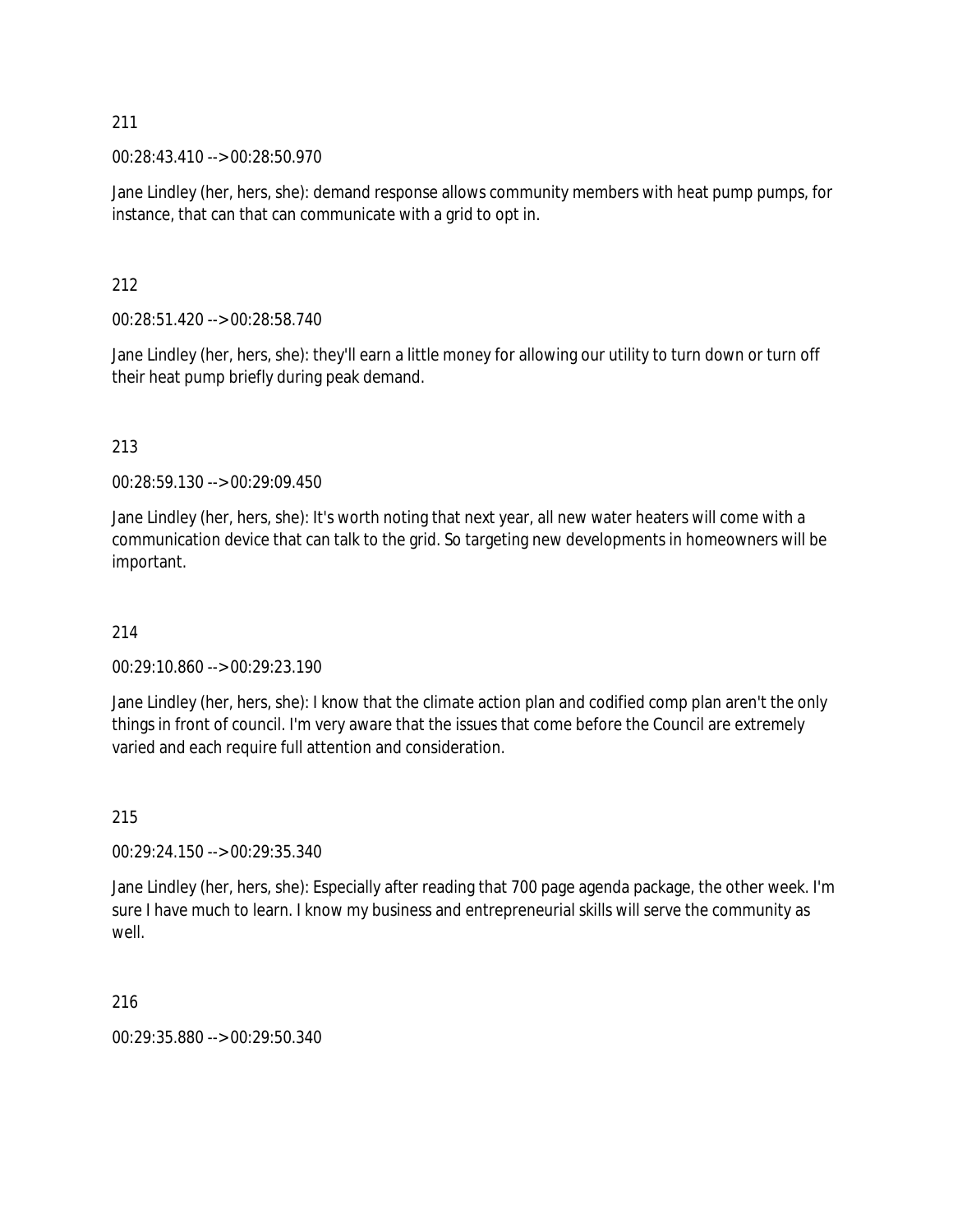Jane Lindley (her, hers, she): As the Council seat is ultimately a management position for municipal corporation. And while I'm an environmental activist, I understand development is necessary, we need to continually balance our love of the islands rural character with the needs of the community.

217

00:29:51.390 --> 00:29:59.310

Jane Lindley (her, hers, she): It would be a privilege to serve the island community. I've been fortunate enough to call home for 28 years. Thank you so much fruit consideration.

218

00:30:02.820 --> 00:30:06.270

Joe Deets: Excellent. Thank you so much. Jane, really appreciate that.

219

00:30:07.650 --> 00:30:12.540

Joe Deets: Okay, we will go to our next person Tyler Benson.

220

00:30:26.340 --> 00:30:27.990

Joe Deets: Well, Tyler Good to see you.

221

00:30:28.260 --> 00:30:29.760

Tyler Benson: Good evening. Great to see you.

#### 222

00:30:30.420 --> 00:30:32.460

Joe Deets: You can get started when whenever you're ready.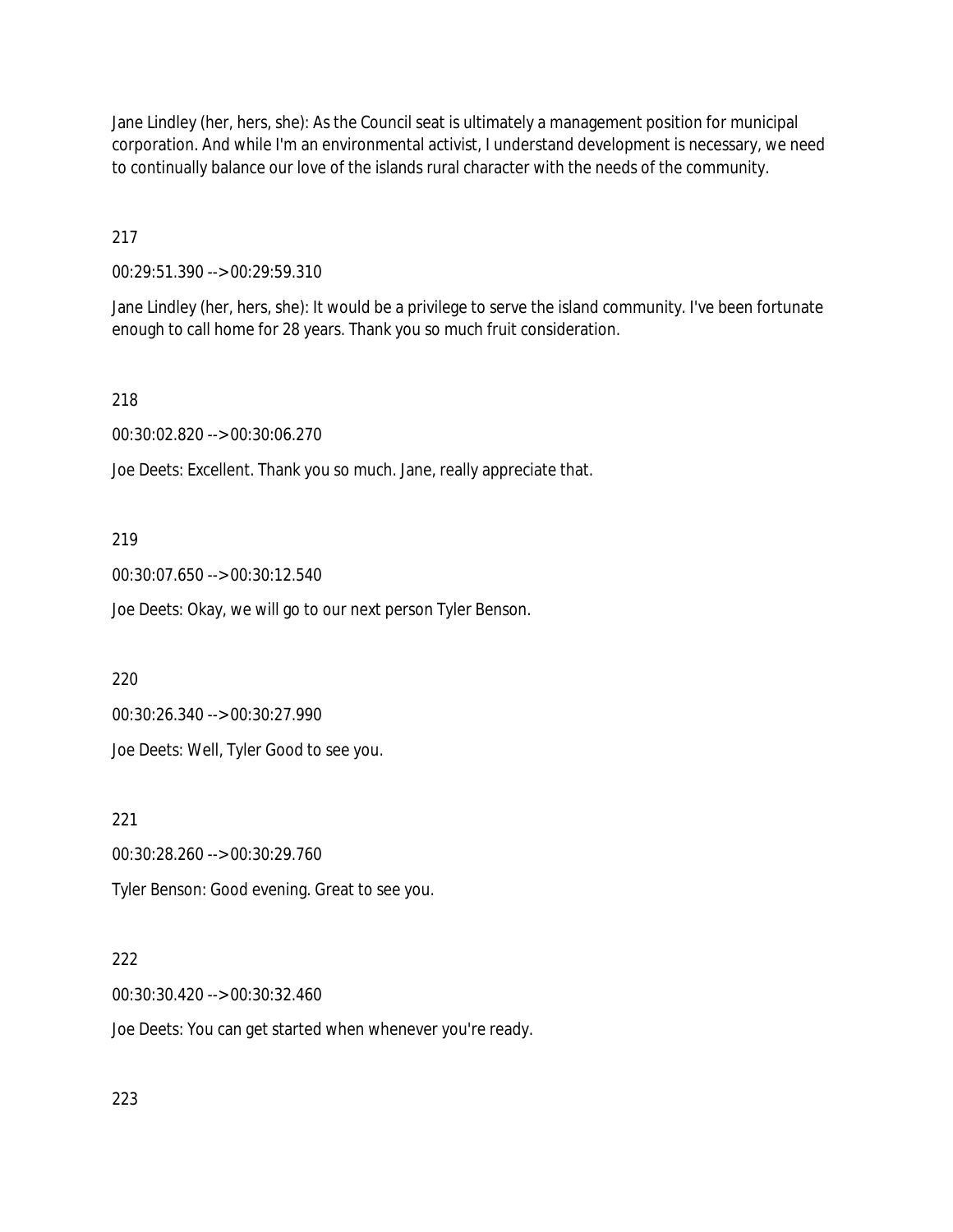00:30:34.770 --> 00:30:40.170

Tyler Benson: Mr. Schneider who deeds council members city staff and neighbors on Bainbridge Island. Good evening.

### 224

00:30:40.830 --> 00:30:46.110

Tyler Benson: I'm here tonight to present myself as a candidate for appointment to the vacant city council seat for the North ward.

### 225

00:30:47.040 --> 00:30:53.220

Tyler Benson: Many of you do not know me yet but I'm excited for this opportunity to continue local public service in a new way.

### 226

00:30:54.000 --> 00:31:05.490

Tyler Benson: I'm here tonight because I believe in Bainbridge Island. I believe it can be better and stronger than ever before. It's people more empowered and engaged is land better safeguarded and preserved.

#### 227

00:31:06.000 --> 00:31:15.990

Tyler Benson: Is culture more welcoming and inclusive this belief in our place in our populace is informed by life experiences that have taken me across the country and around the globe.

#### 228

00:31:16.470 --> 00:31:25.770

Tyler Benson: serving in the military on every ocean and building local small businesses from the ground up this belief has molded from my admiration of everything about Bainbridge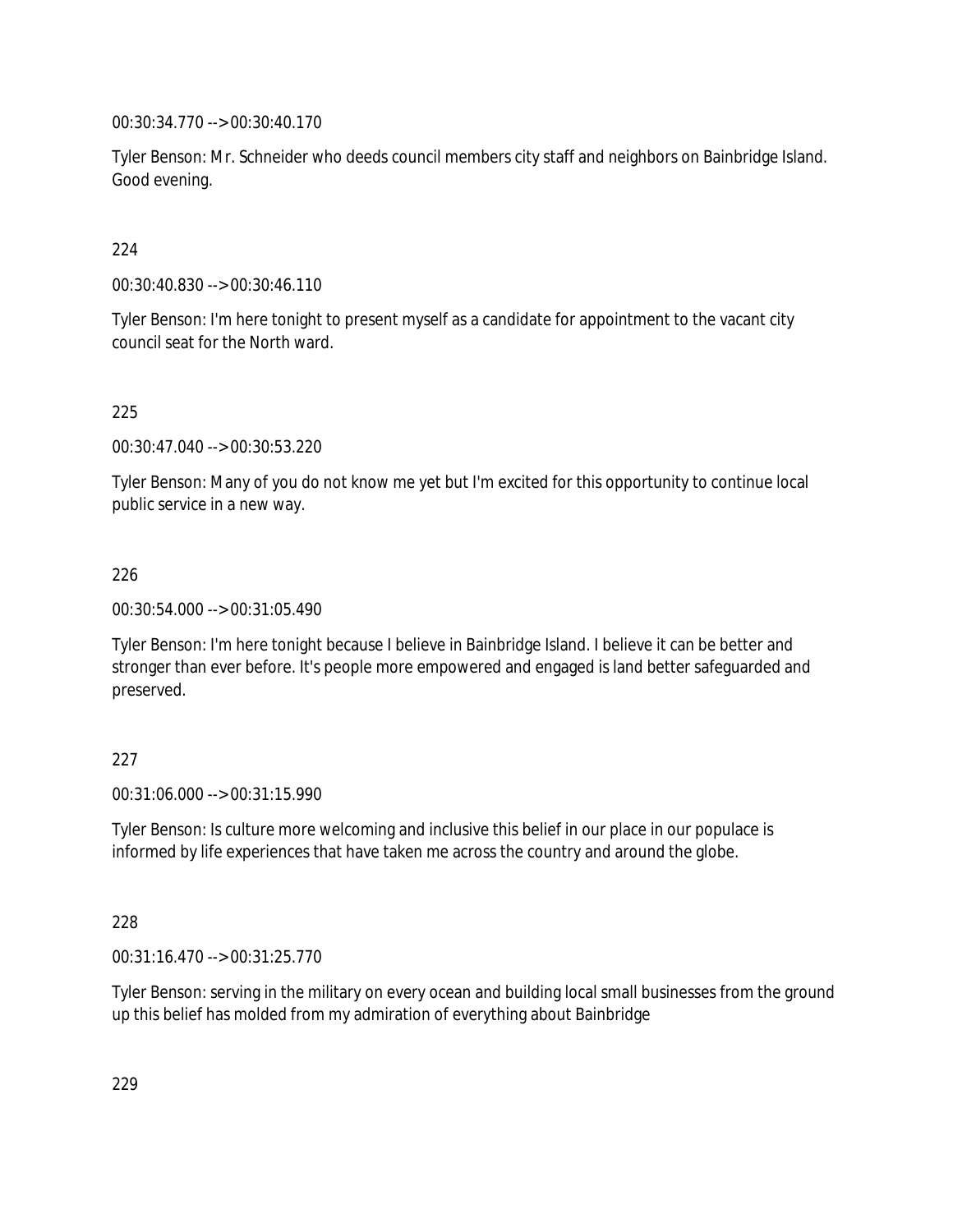00:31:26.640 --> 00:31:37.440

Tyler Benson: Its natural beauty interesting people small town charisma unlimited potential and from my duty to contribute towards protection and ultimately move it closer to its best realization

230

00:31:38.400 --> 00:31:44.130

Tyler Benson: My experiences to date have been centered around military service local economic development and public finance.

231

00:31:44.880 --> 00:31:50.220

Tyler Benson: serving in the Navy. I lead over 100 sailors across two warships and two deployments to the Arabian Gulf

#### 232

00:31:51.000 --> 00:31:56.520

Tyler Benson: They are ahead long intensive practice and becoming a listener and the servant to those from a multitude of backgrounds.

### 233

00:31:57.390 --> 00:32:07.410

Tyler Benson: And successfully carrying out high value missions. I learned that there were many roads to excellence in an organization, but they all run through the ability to form well functioning teams of diverse members.

#### 234

00:32:08.280 --> 00:32:21.120

Tyler Benson: servant leadership. When done maximally has the power to transform communities to people to orient them toward their greatest and highest purpose. My goal in serving Bainbridge Island is to further our ascent toward that objective.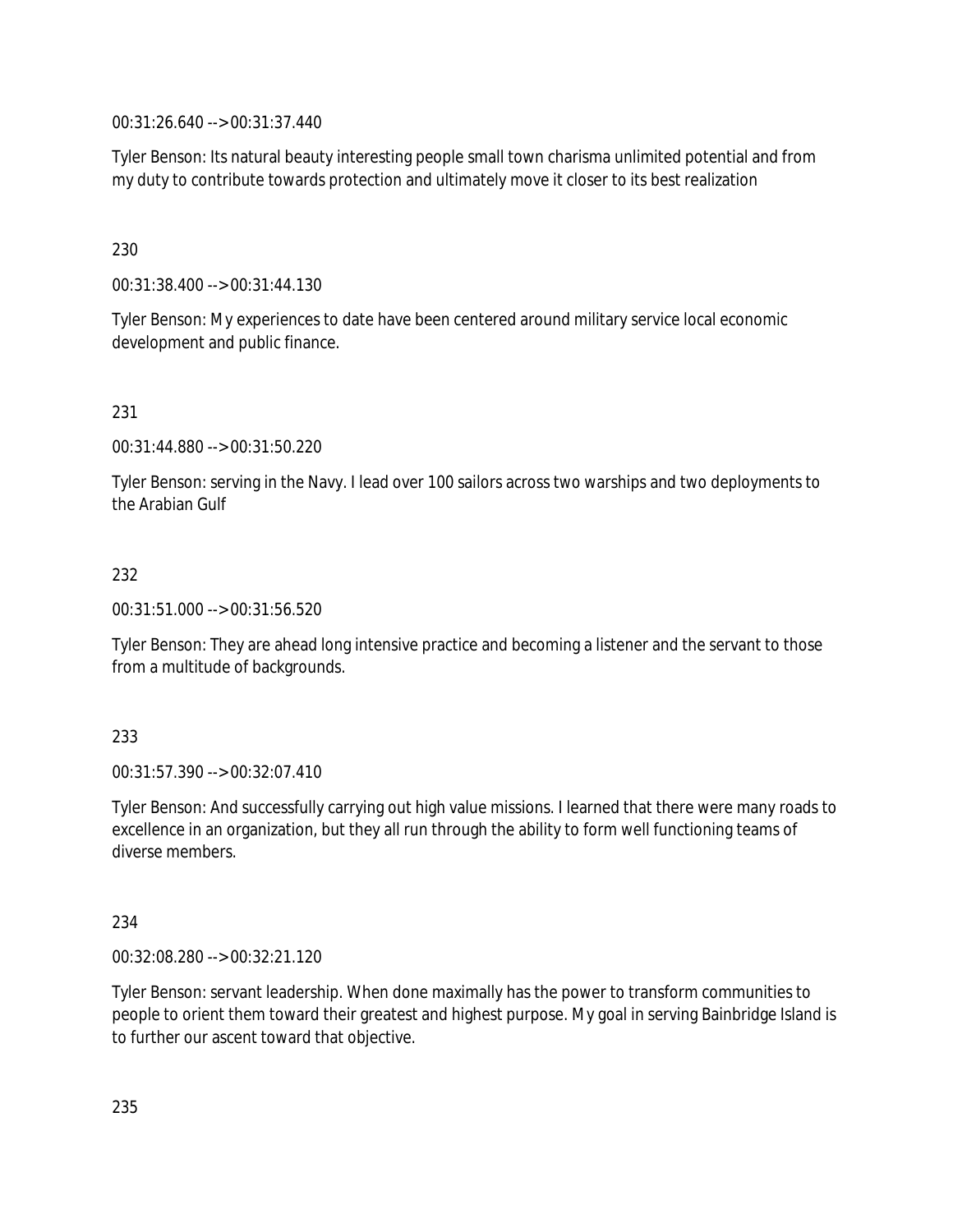00:32:22.260 --> 00:32:27.900

Tyler Benson: After the military and graduated from business school I co founded a business incubator alongside another officer from my tours.

## 236

00:32:28.500 --> 00:32:40.110

Tyler Benson: Or goal is simple, but it never been done in the way we propose we sought to provide the financial material and informational resources for aspiring entrepreneurs to start their small businesses for low risk and a little cost.

### 237

00:32:40.980 --> 00:32:46.530

Tyler Benson: Wherever possible, we sought to advanced under represented business owners yearning for a fair shot.

#### 238

00:32:47.400 --> 00:32:55.560

Tyler Benson: Starting with zero capital we built the business over 300 team members with locations in five states and help dozens of business owners find their start

### 239

00:32:56.280 --> 00:33:02.850

Tyler Benson: We spent time one on one with them, helping craft growth and financing strategies and connecting them with local resources.

#### 240

00:33:03.630 --> 00:33:16.380

Tyler Benson: My business partner and I share the belief that the kind of localized direct action work that we took over up over the years is the most impactful kind of civic effort to kind of effort I plan to exert toward the betterment Barbara community if appointed counsel.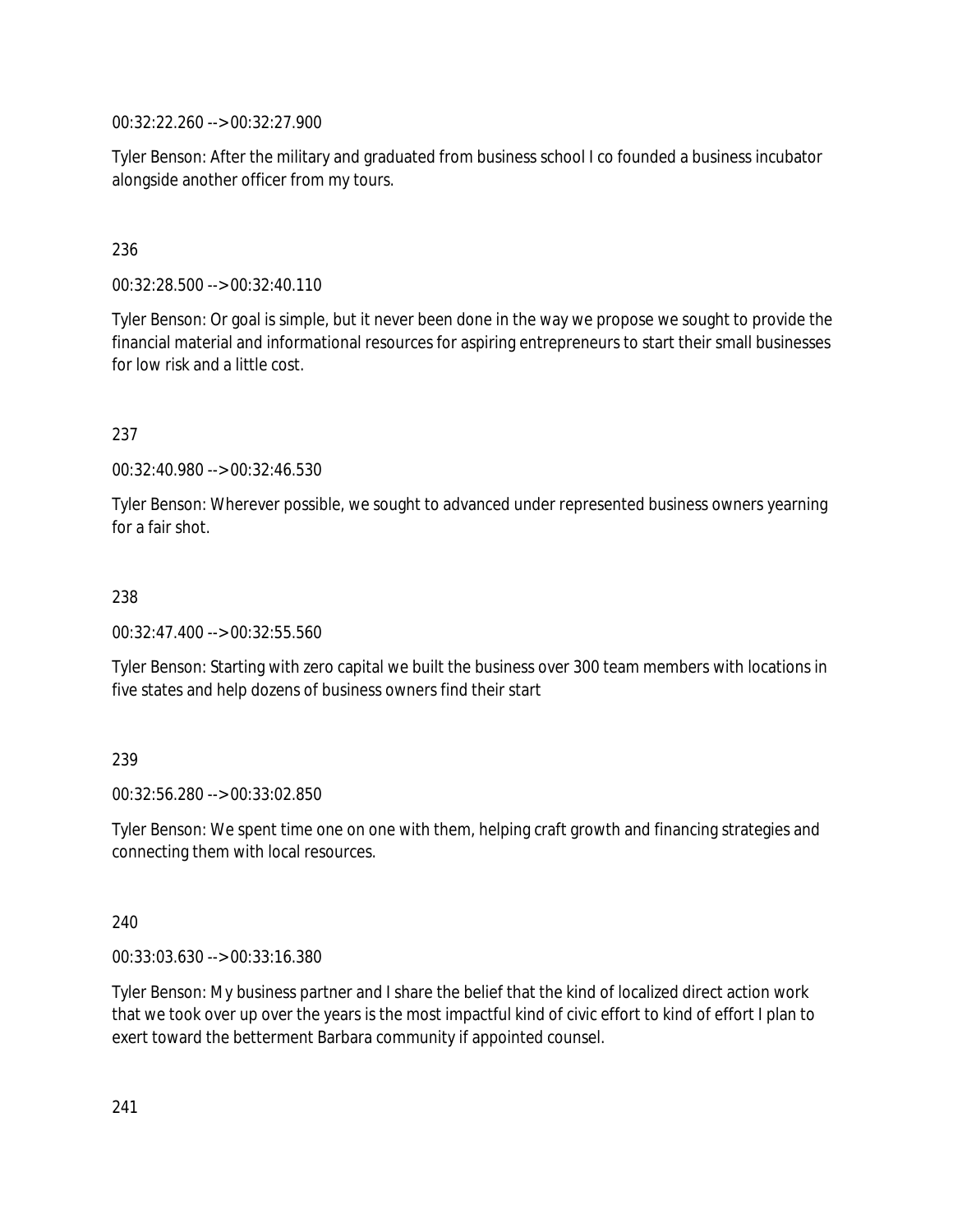00:33:17.430 --> 00:33:22.140

Tyler Benson: Today I contribute toward a unique effort in public finance in my work on the bond team at the University of Washington.

## 242

00:33:22.830 --> 00:33:27.600

Tyler Benson: Our team of only four manages over \$2 billion in internal and external debt of the university.

### 243

00:33:28.050 --> 00:33:37.710

Tyler Benson: We work every day with state government and global rating agencies to structure bond offerings deliver internal lending solutions to large campus entities like UW Madison.

### 244

00:33:38.250 --> 00:33:43.950

Tyler Benson: Review institutional budgets and forecasts and set financing policy that is viewed nationwide as a leading example to follow.

### 245

00:33:44.820 --> 00:33:48.570

Tyler Benson: If appointed I'll bring all these experiences to bear for the northward and for the city.

### 246

00:33:49.410 --> 00:33:58.110

Tyler Benson: I've studied the Comprehensive Plan, the climate action plan and the city budget I've attended city council meetings and listen to city citizens concerns to span a wide array of important issues.

247

00:33:58.920 --> 00:34:08.400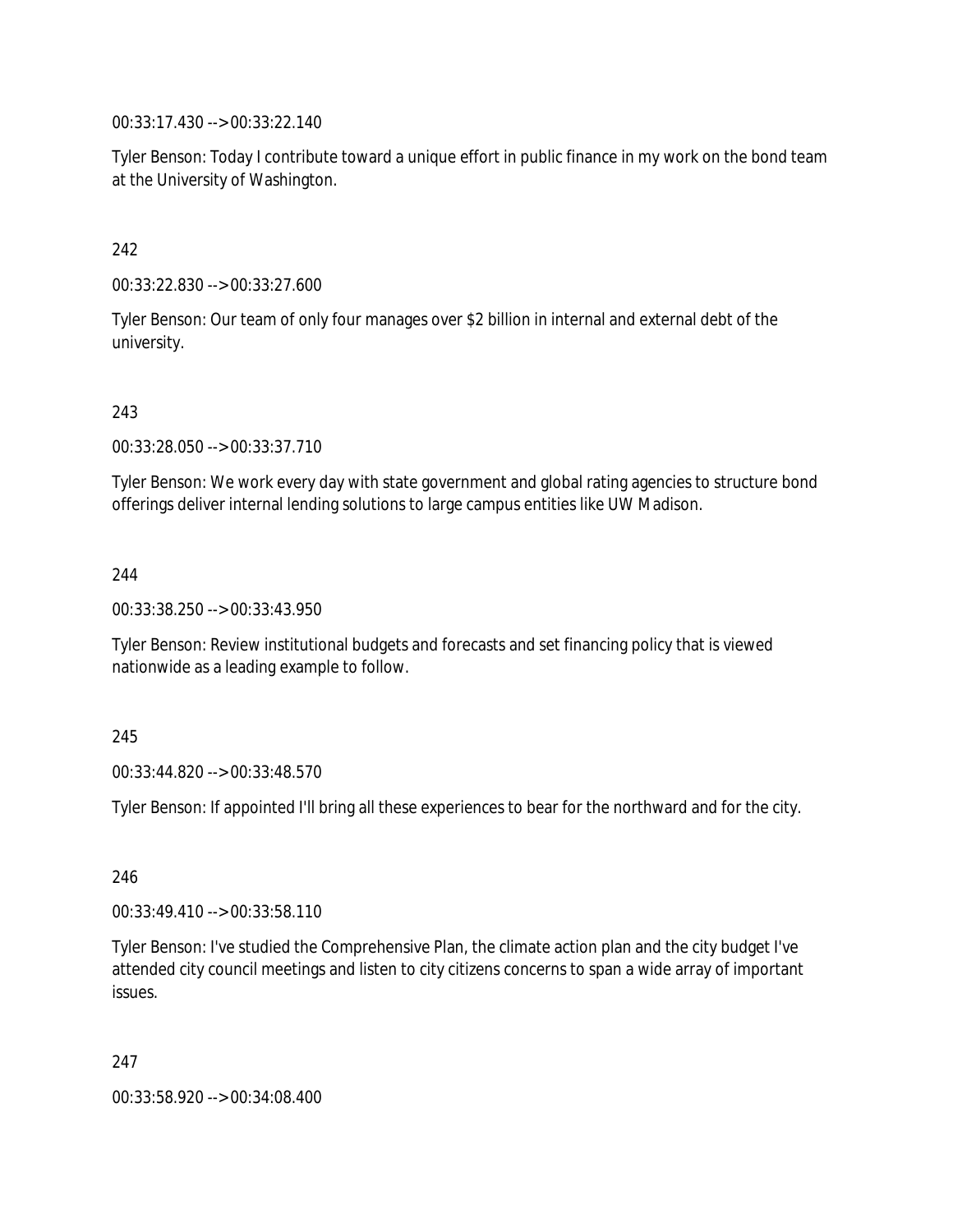Tyler Benson: From recover at the global pandemic that protects the health of our people and saves our small businesses to an inclusive at that truly delivers on its promises of affordability and accessibility.

248

00:34:08.880 --> 00:34:17.670

Tyler Benson: To a preservation strategy that forever protects the majesty of our forests waterways and shorelines. I believe my experiences are uniquely suited to the tax of our time.

## 249

00:34:18.450 --> 00:34:27.060

Tyler Benson: If appointed I'd be the youngest member of Council as the father of a young family. I will bring a voice to represent the residents looking to raise their children and build their lives here.

## 250

00:34:27.960 --> 00:34:33.720

Tyler Benson: Oh, can I will look to continue. Councilmember Medina's work and increasing civic engagement among young people in the island.

251

00:34:34.320 --> 00:34:40.530

Tyler Benson: And I will take up work to increase transparency in our governance with better and broader use of our communication platforms.

252

00:34:40.920 --> 00:34:46.320

Tyler Benson: New open forums and implementation of ongoing access to me as a council member from day one.

# 253

00:34:47.250 --> 00:34:58.470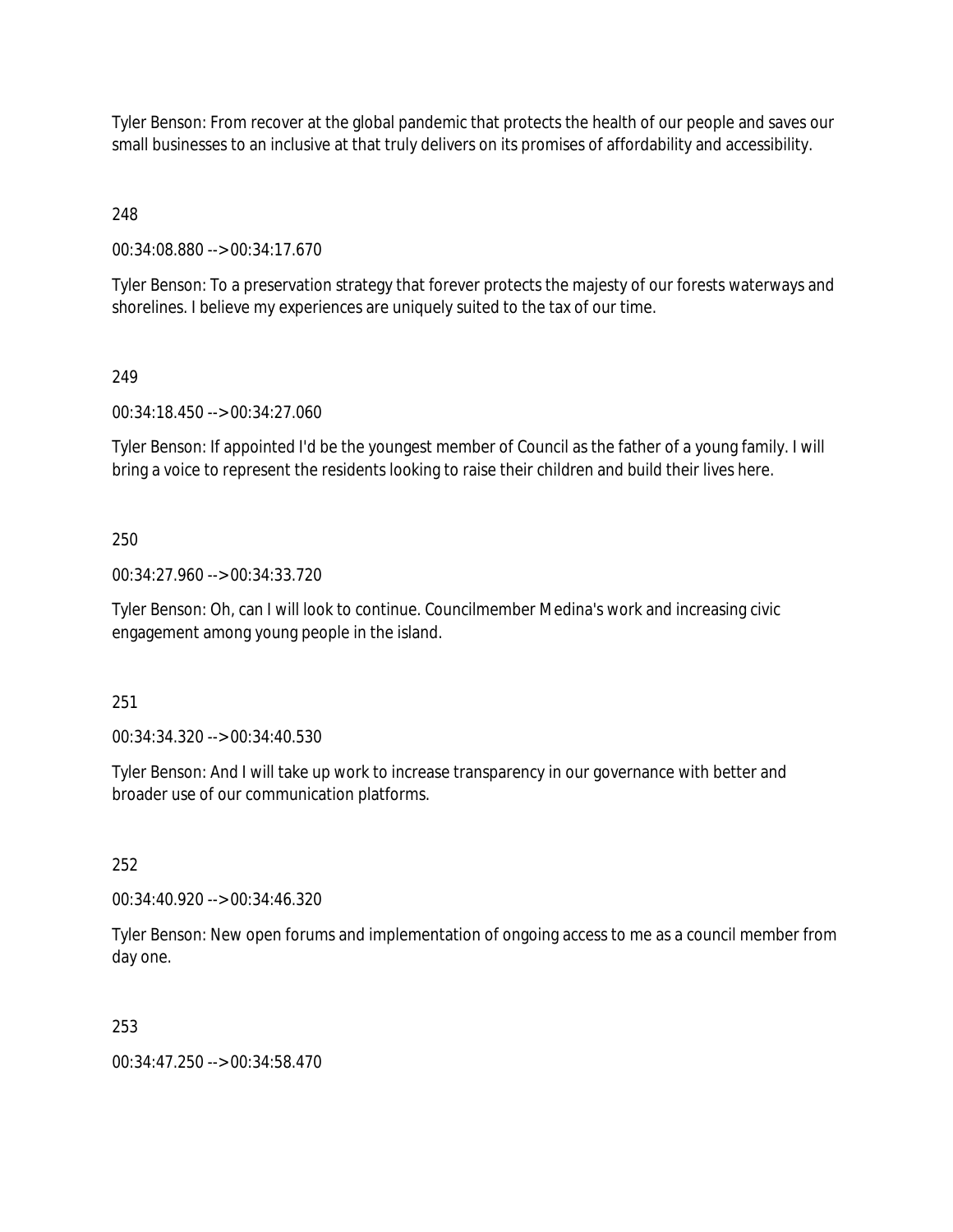Tyler Benson: The image Island is a solid place. It's not simply somewhere. We all live. It is a generational home. We are actively creating through daily deeds and small acts for our families and their future families.

254

00:34:58.980 --> 00:35:04.680

Tyler Benson: And policymaking. Now let's take the long view of change and should be our foundational ethos if now more than ever before.

#### 255

00:35:05.460 --> 00:35:19.890

Tyler Benson: I look forward to answering your questions and after this meeting. Any questions from the community on my Facebook or LinkedIn page, please feel free to contact me there directly my user name is Tyler, and Benson for both of those platforms. Thank you all very much for your time and consideration.

256

00:35:21.630 --> 00:35:23.310

Joe Deets: Excellent. Thank you so much. Tyler

257

00:35:26.550 --> 00:35:29.400

Joe Deets: Hey next Stuart Walton

258

00:35:54.180 --> 00:35:54.960

Stuart Walton: Can you hear me.

## 259

00:35:57.510 --> 00:36:01.170

Joe Deets: We can hear you. I don't see you yet store. Oh, okay.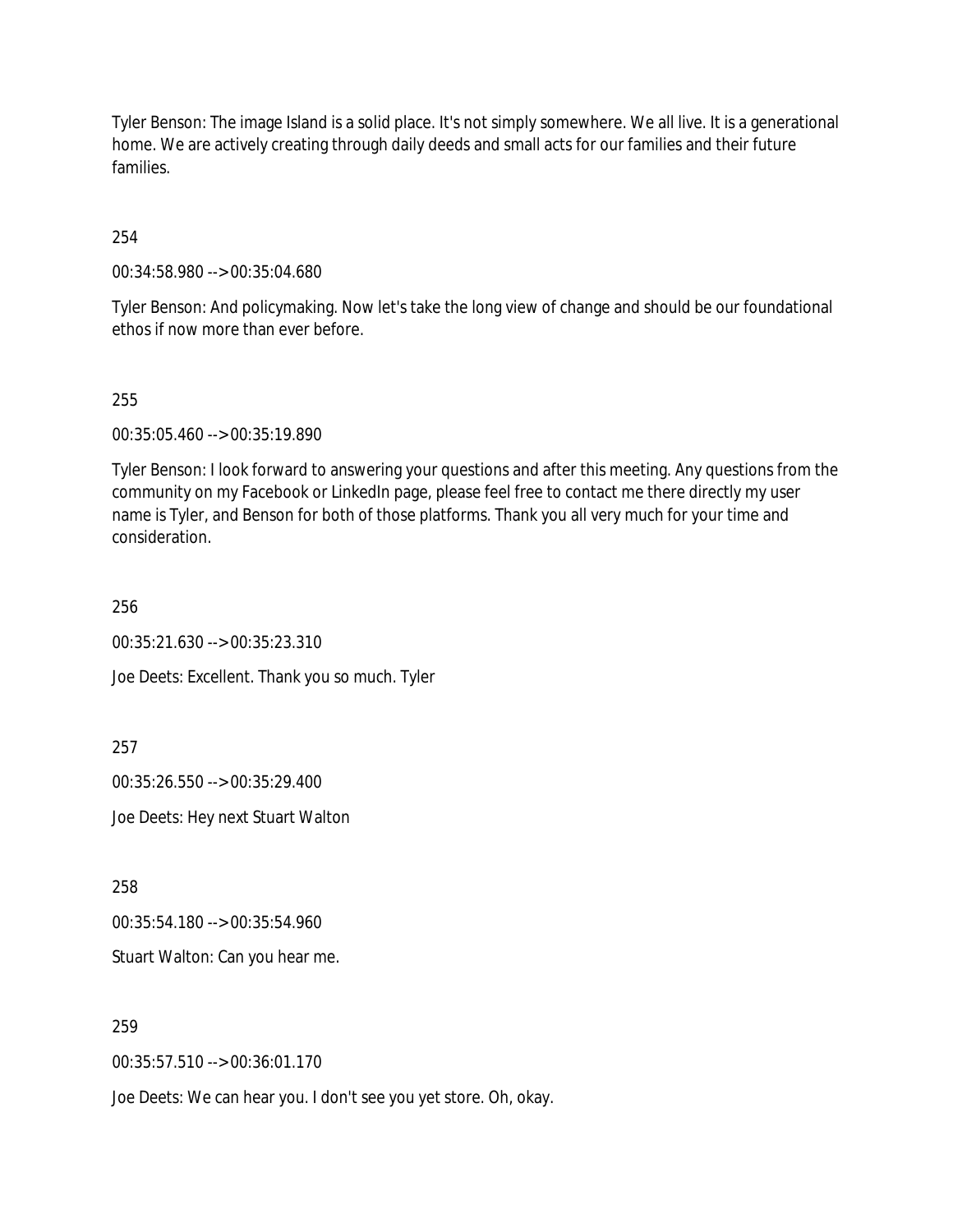260 00:36:02.580 --> 00:36:03.270 Stuart Walton: Am I, they are

261

00:36:04.020 --> 00:36:06.780

Joe Deets: Yes, you are. Hello Stuart. Thank you for coming.

262

00:36:07.290 --> 00:36:18.600

Stuart Walton: Well, you're very welcome. And thank you for going through this process. Some of you may know me from my involvement, a lot of different activities here in the island.

263

00:36:19.980 --> 00:36:31.680

Stuart Walton: Such as Winslow tomorrow. I've been ago sent to at the historical society a volunteer down to chamber of commerce and betterment instructor of entrepreneurship in and around the area.

264

00:36:32.190 --> 00:36:48.480

Stuart Walton: And I've even been a fairy computer so I'm Stuart Walton lived on the island for a long time and it's it'll be interesting going through an interview using zoom. This is a first for me so

265

00:36:50.160 --> 00:37:08.400

Stuart Walton: Bear with me here. So anyway, I'm no genius and I don't know how one is supposed to act, but I don't think the Council really requires a genius, as much as ability to be able to absorb things very quickly and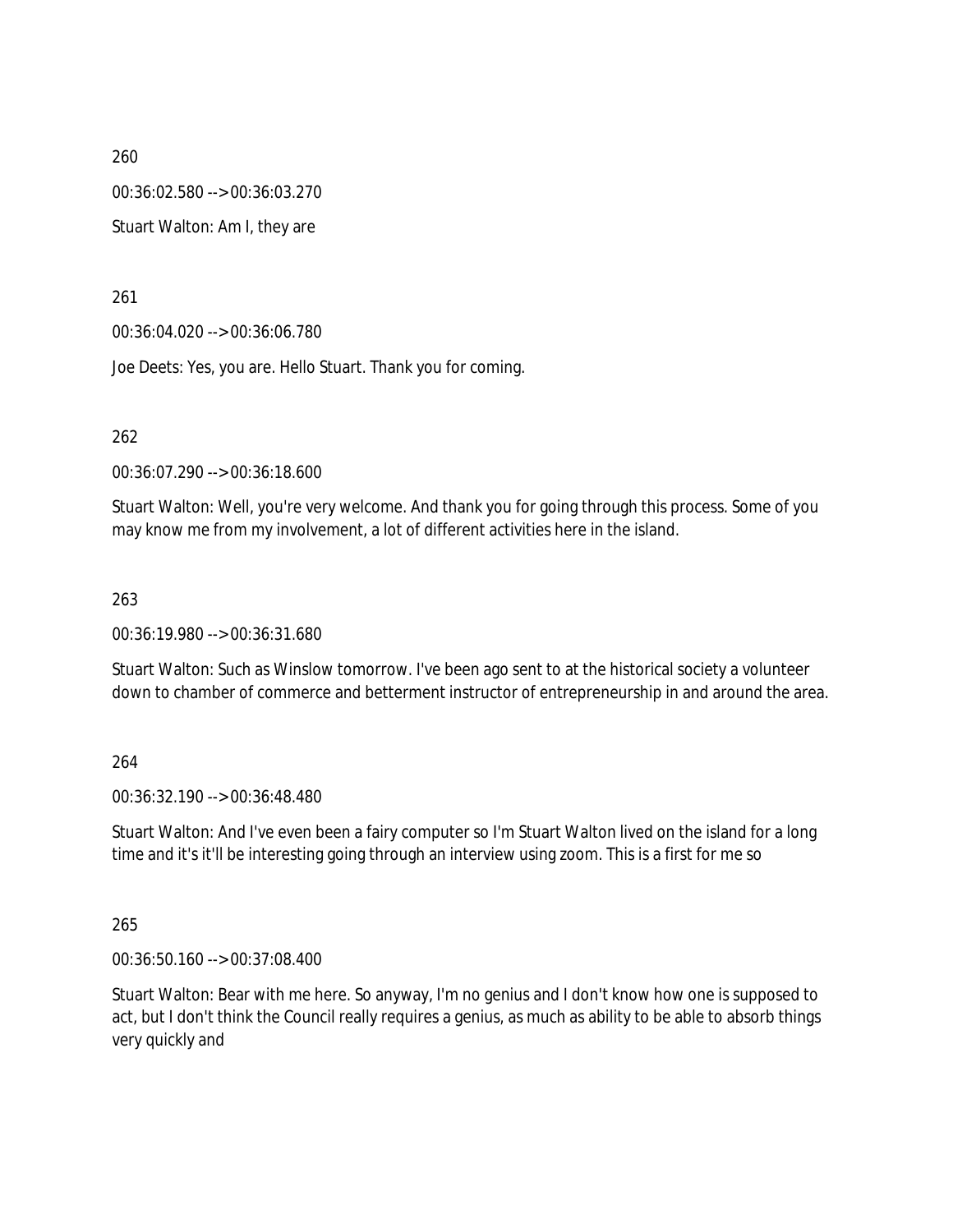00:37:09.270 --> 00:37:24.390

Stuart Walton: Act correctly. And these are recently impartial throughout the whole process, having lived here for 44 years I've heard a lot of the ups and downs that's taken place and I

267

00:37:25.170 --> 00:37:40.890

Stuart Walton: Have been involved in a lot of different things. I'm at that point in my life right now that I have the time and I want to be able to sort of give back again. So why am I really involved in wanting to do this.

268

00:37:45.930 --> 00:37:57.660

Stuart Walton: My passion is really with the small businesses of the island. It always has been. I've been a small business owner or actually here in the island but 19 years here in the county and

269

00:37:58.470 --> 00:38:10.770

Stuart Walton: This pandemic process that we're all sort of trying to cope without that's create a lot of lockdown situations has not made it very easy for the businesses.

270

00:38:11.850 --> 00:38:29.250

Stuart Walton: We look at mainstream and it's probably what I would call the living room of Bainbridge Island. That's where we all go to sort of see and meet people to be seen and also to get our goods and services here in the island.

271

00:38:30.990 --> 00:38:39.630

Stuart Walton: Having talked to some of the owners. There are many that are struggling and as the vaccine comes out.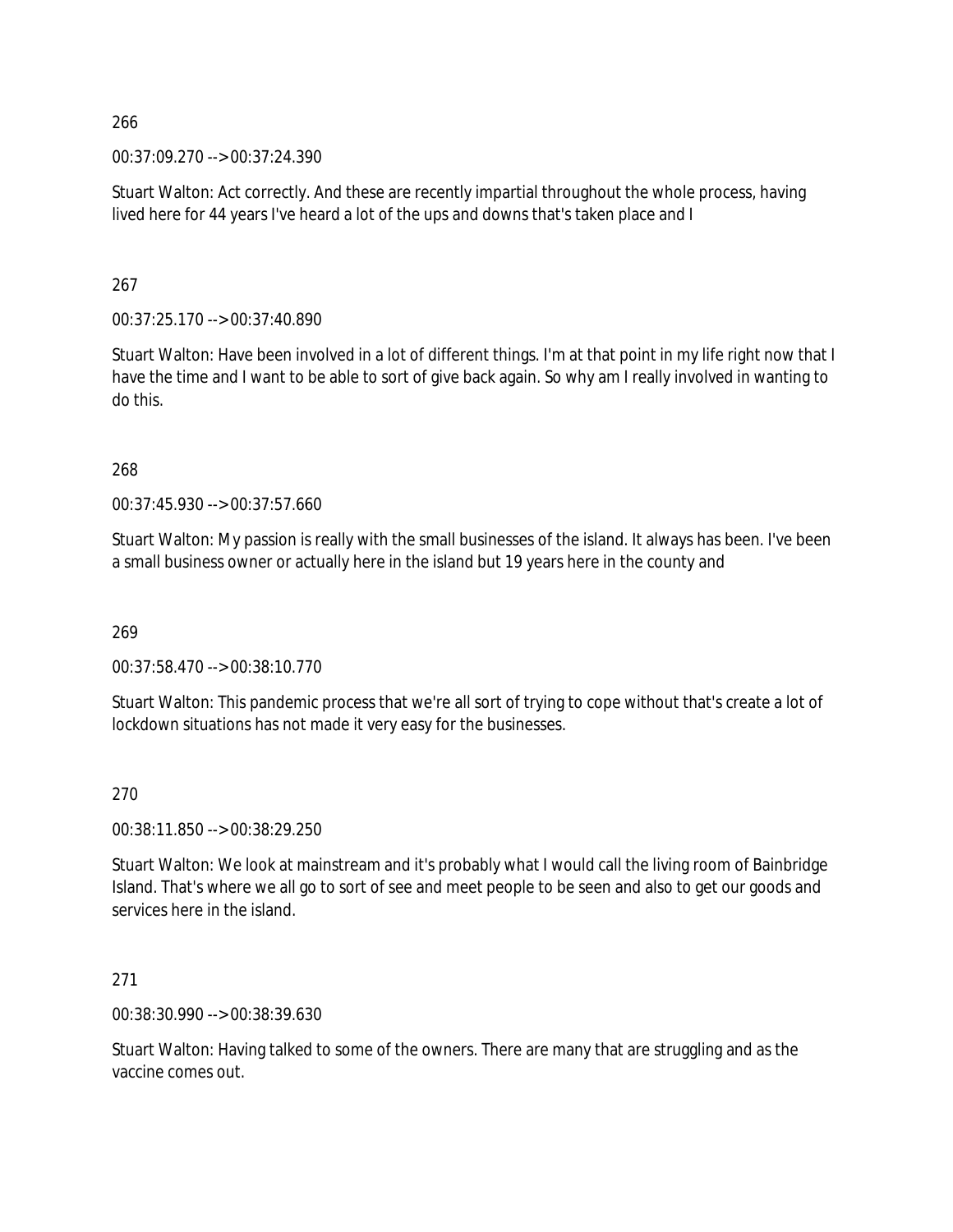00:38:40.410 --> 00:38:48.930

Stuart Walton: It's not going to be an instant turnaround. It's going to take a year, possibly two years for some of the businesses to be able to actually recover.

273

00:38:49.530 --> 00:39:00.150

Stuart Walton: So in terms of buying inventory that they need people that they need to re hire that have gone. Another areas that's going to take some time to deal

274

00:39:01.830 --> 00:39:04.260

Stuart Walton: With when we look at what some of your

275

00:39:05.640 --> 00:39:22.830

Stuart Walton: priorities are on the island. In fact, number one, and number six of your priorities is is that we want to be able to keep a good strong downtown. That is where a lot of the people come from that is where they go to

276

00:39:24.090 --> 00:39:26.790

Stuart Walton: Shop and to take care of things.

### 277

00:39:29.250 --> 00:39:39.090

Stuart Walton: Not to say that I'm not interested in the transportation sustainable Bainbridge shoreline management app and zoning. Those are all very important too.

278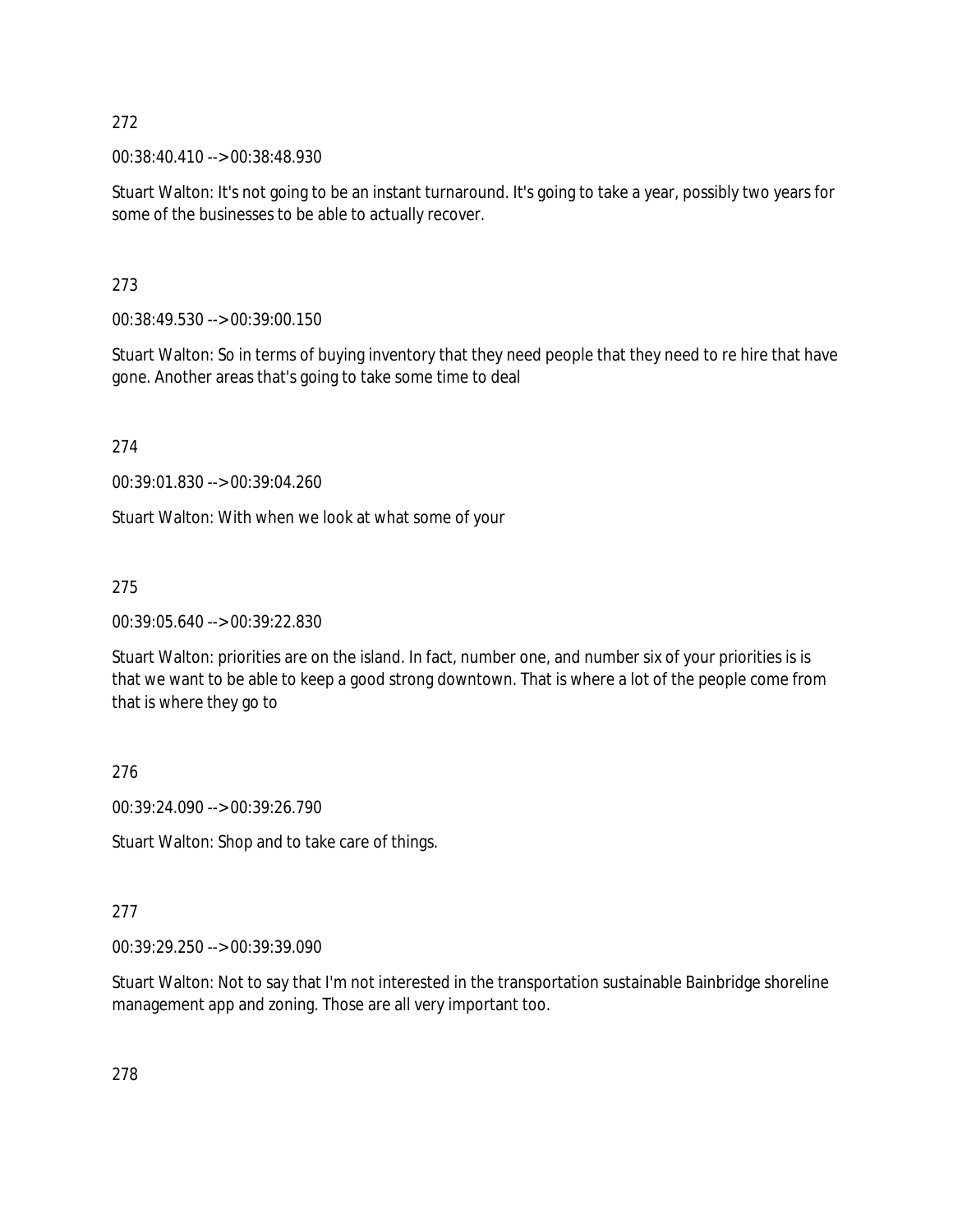00:39:40.440 --> 00:39:43.470

Stuart Walton: But right now, in my mind, it is the pandemic.

279

00:39:44.700 --> 00:39:53.580

Stuart Walton: I've got a financial background. I've spent a little bit of time looking through what I call the budget of the city Bainbridge Island, and actually I have to

280

00:39:54.300 --> 00:40:08.760

Stuart Walton: Compliment I believe it's Morgan from what I was able to gather it looks like she's been doing a great job in that. And I don't know what the cash flow is like when dealing with the budget versus the cash flow are actually two different things.

281

00:40:10.530 --> 00:40:19.500

Stuart Walton: I hope that you consider me for the Council, I represent a demographic that I don't see on the Council right now.

282

00:40:20.640 --> 00:40:24.360

Stuart Walton: Meaning is that I'm over 65 and I've retired.

283

00:40:25.500 --> 00:40:30.120

Stuart Walton: We represent probably a larger and larger share

284

00:40:32.040 --> 00:40:41.460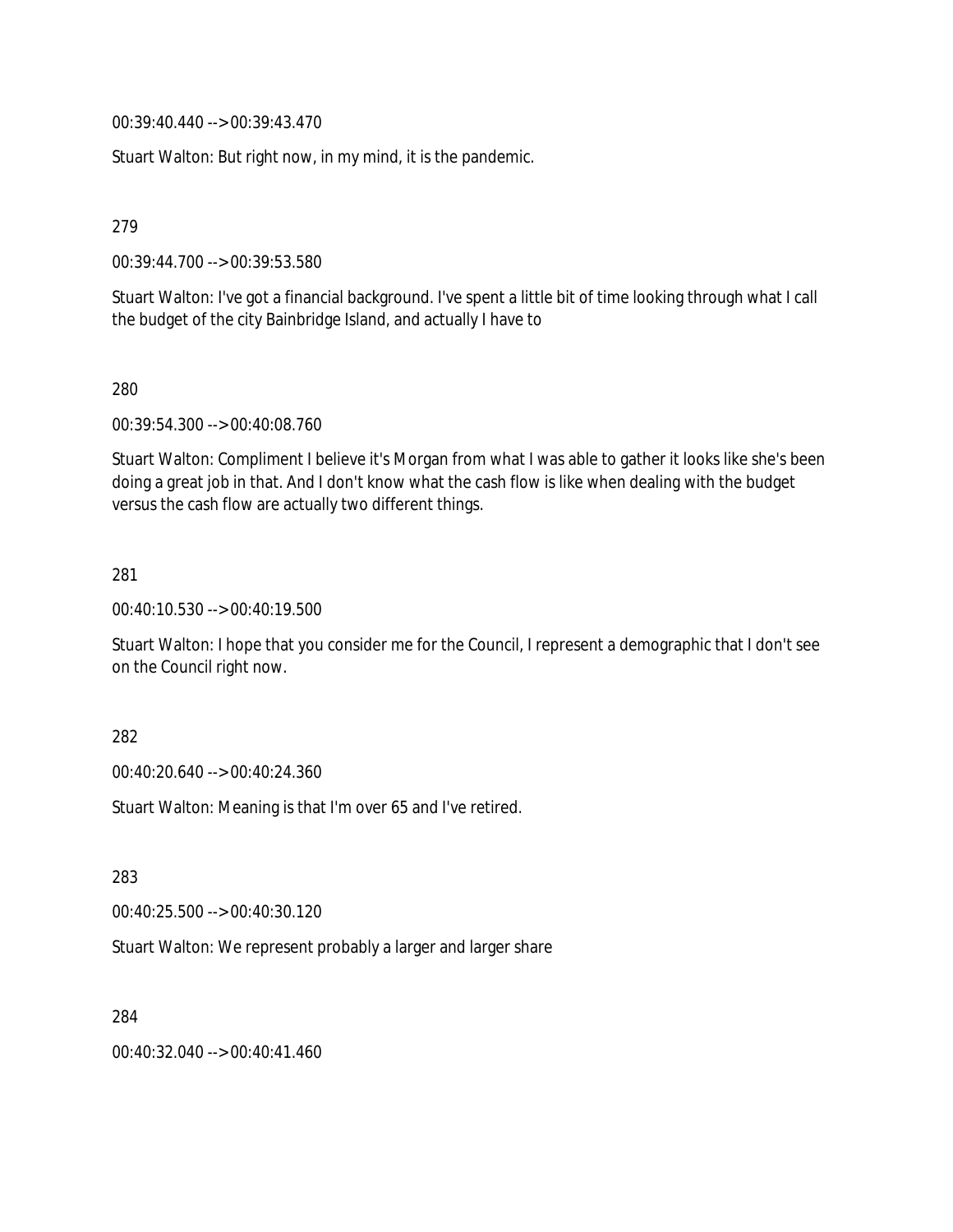Stuart Walton: And we have a voice as to some of the directions that take place, one of which is in the transportation area.

285

00:40:41.910 --> 00:40:47.310

Stuart Walton: Is, is that it's very difficult, particularly for people in north into guy on that a little bit older.

## 286

00:40:47.760 --> 00:41:06.480

Stuart Walton: To get their groceries and take it home on a bike or a bicycle. So consequently, end up driving so that needs to be part of the consideration that takes place. So I want to thank you for your time and look forward to hearing your result.

## 287

00:41:08.280 --> 00:41:12.720

Joe Deets: Great. Thank you so much. Stewart right on time. So thank you.

288

00:41:14.280 --> 00:41:14.940

Joe Deets: Okay.

289

00:41:16.350 --> 00:41:23.850

Joe Deets: Our next and last candidate for the remarks is Kevin federally we can bring in, Kevin.

290

00:41:57.210 --> 00:42:00.210

Joe Deets: Hopefully we can bring Kevin I see him.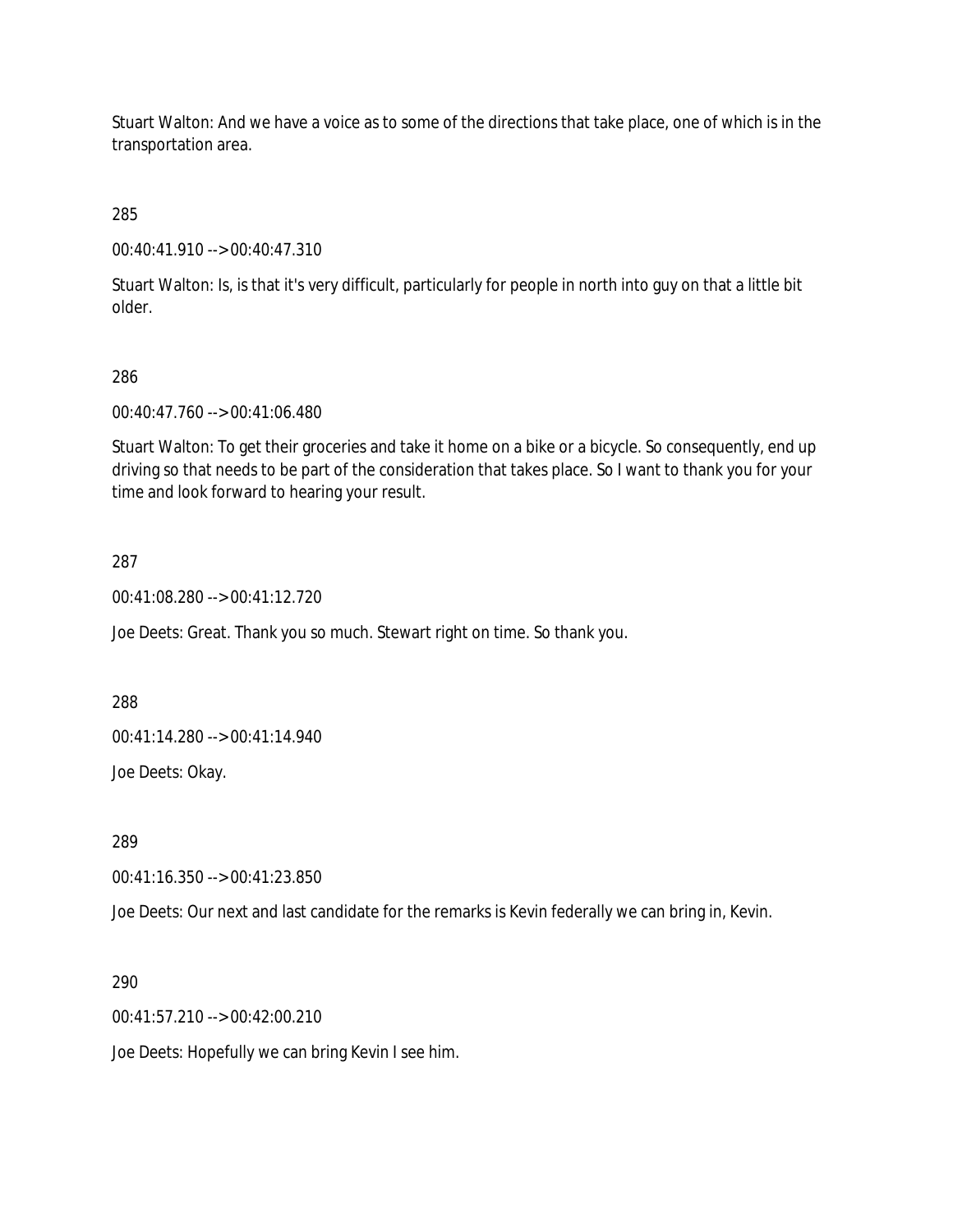00:42:02.340 --> 00:42:03.840 Joe Deets: There's a participant. Oh.

292

00:42:04.080 --> 00:42:08.040

Kevin Fetterly: Sorry, he must have been sitting here talking away. Let me restart.

#### 293

00:42:08.340 --> 00:42:12.600

Joe Deets: Oh I'm sorry, Kevin. We just didn't see you. Are you. Where's your video.

### 294

00:42:12.870 --> 00:42:14.910 Kevin Fetterly: I don't, I don't have a camera so

### 295

00:42:16.710 --> 00:42:17.850

Kevin Fetterly: Should I just go back to the

296

00:42:17.880 --> 00:42:24.540

Joe Deets: Action. Yeah, I'm sorry. Kevin Yeah, I didn't see you. So why don't you just start from the top, and I thank you for coming.

## 297

00:42:24.900 --> 00:42:36.240

Kevin Fetterly: All right. Okay. Well thanks again. Um, so, so last year, colon, I had two elections, we had a primary in the summer, and then the general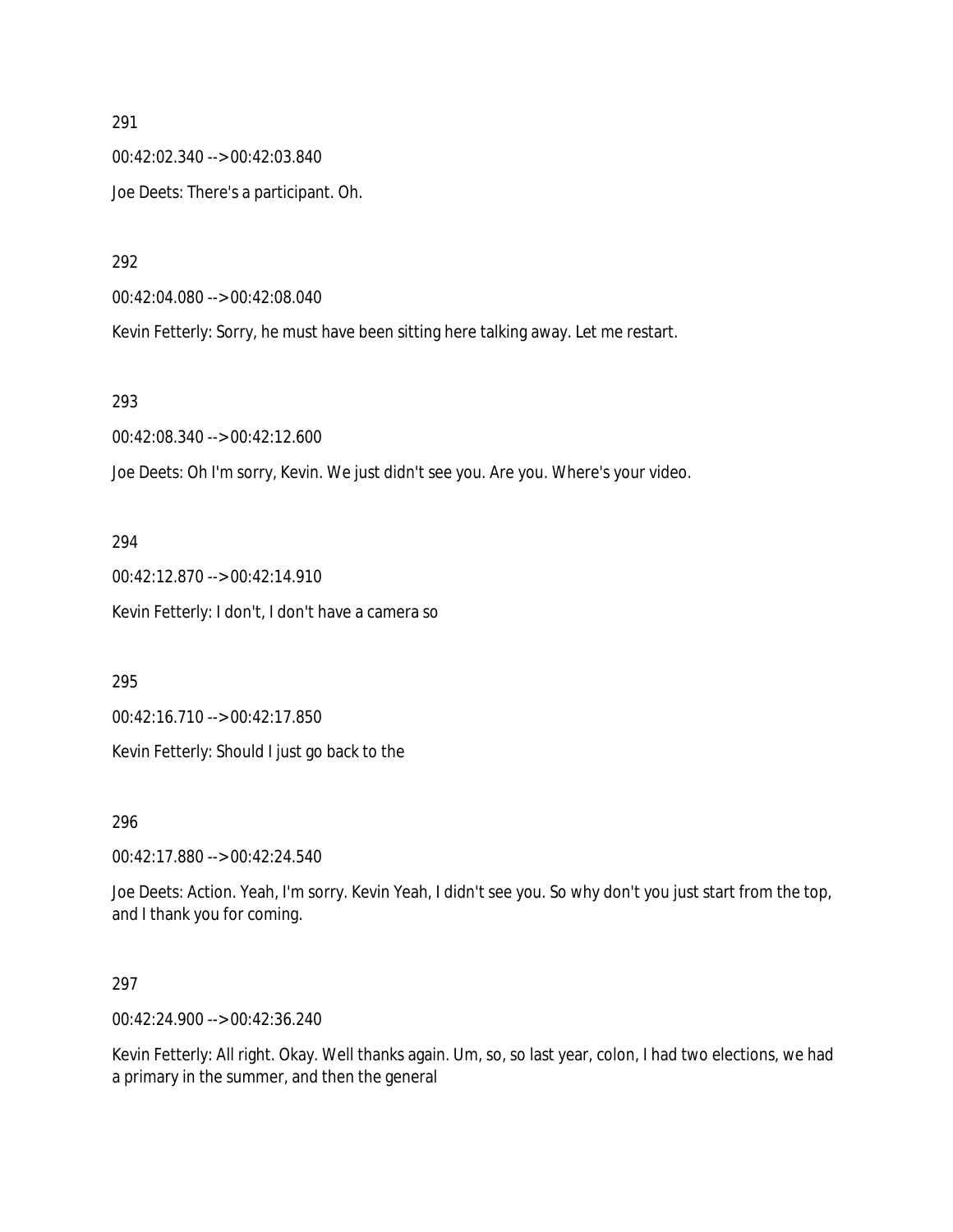00:42:36.750 --> 00:42:56.850

Kevin Fetterly: And so I ended up spending pretty much all of July through November doorbell and I went to every nook and cranny of this island street side never seen before and went out every day and I talked about 1010 to 15 people per day. And we talked about the issues and

299

00:42:58.770 --> 00:43:07.290

Kevin Fetterly: And and I really got a bunch of feedback that kind of clarified my thinking, you know, we all have preconceived notions about how the world should work.

300

00:43:07.890 --> 00:43:15.300

Kevin Fetterly: But I'll tell you, talking to people in suburbia apartment dwellers, you know, people in single wides

301

00:43:16.050 --> 00:43:23.280

Kevin Fetterly: That'll just kind of scrub my thinking and crush those preconceived notions, but there were two issues that I found

302

00:43:24.120 --> 00:43:37.860

Kevin Fetterly: That I got nearly 100% backing. I mean, everybody agreed. The first was proposed improvement to the island and and it was 100% enthusiastic response. The second was a concern, everybody shared

303

00:43:38.400 --> 00:43:51.660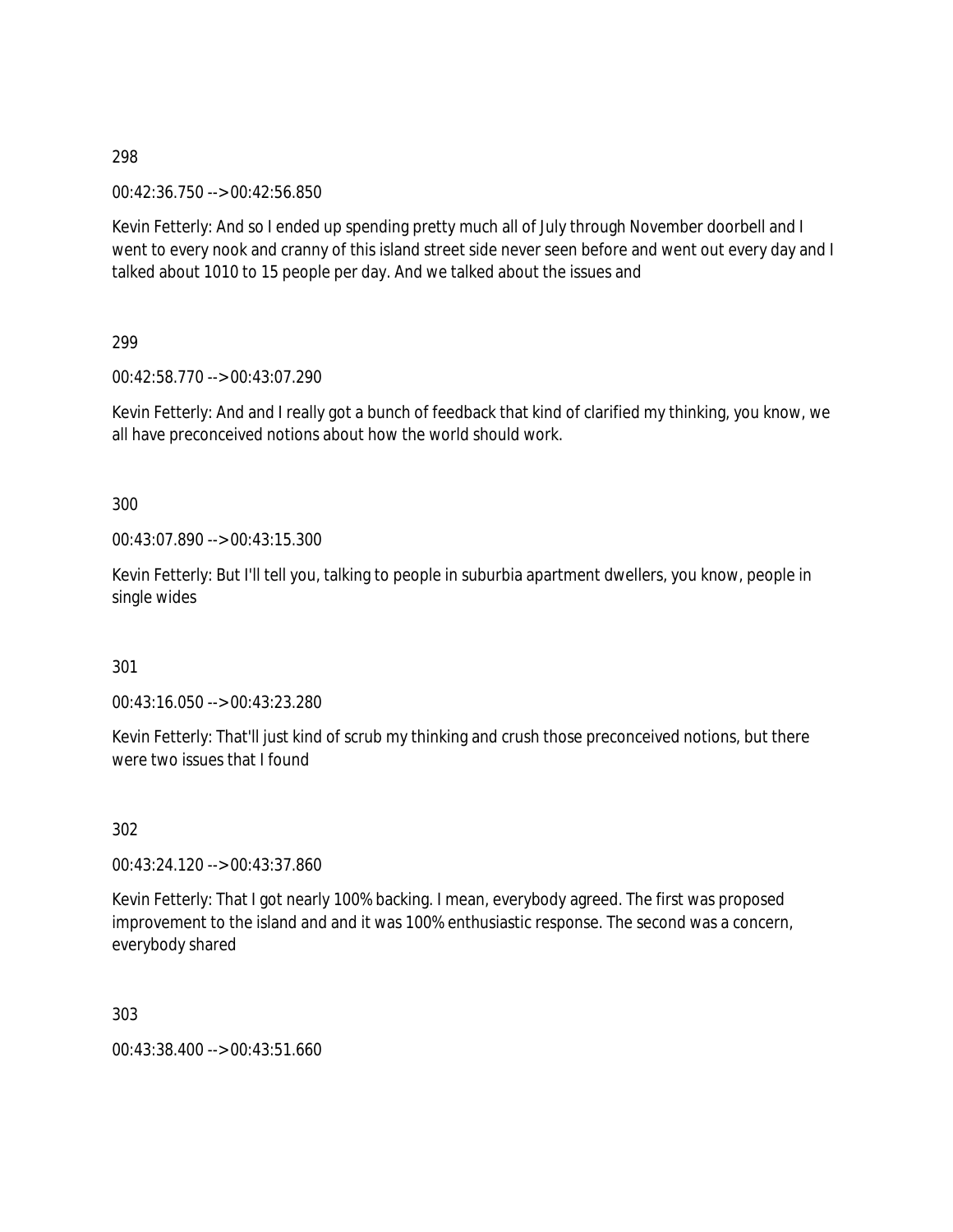Kevin Fetterly: And and so when I you know I sound emphatic about positions, it's because I've talked to over 200 people last year and really got a bunch of feedback about, you know, quarter, they, they saw the island heading.

304

00:43:52.260 --> 00:44:03.420

Kevin Fetterly: So I see the Council is at a crossroads in terms of you've passed the Climate Action Plan and you're about to do the same with with this sustainable plan. I'm

305

00:44:04.500 --> 00:44:12.960

Kevin Fetterly: Those set the goals. But now comes the implementation have to again have to grind out the legislation that realizes that the goals.

306

00:44:13.500 --> 00:44:24.960

Kevin Fetterly: Get budgets to actually do the work and get schedules to to to get it all done. So I'm an electrical engineer. I'm a small business owner and I like to solve problems.

307

00:44:25.440 --> 00:44:41.400

Kevin Fetterly: I fit solutions into budgets, every day of the week, we work on schedules. We get things done. So hopefully some of those skills might be of interest to you guys to make some, you know, make some movement on the climate action sustainable transportation plan.

308

00:44:43.200 --> 00:44:50.820

Kevin Fetterly: Okay, this is a one year appointment. So I think really need to focus and the issues I would focus on ones transportation

309

00:44:51.270 --> 00:44:58.590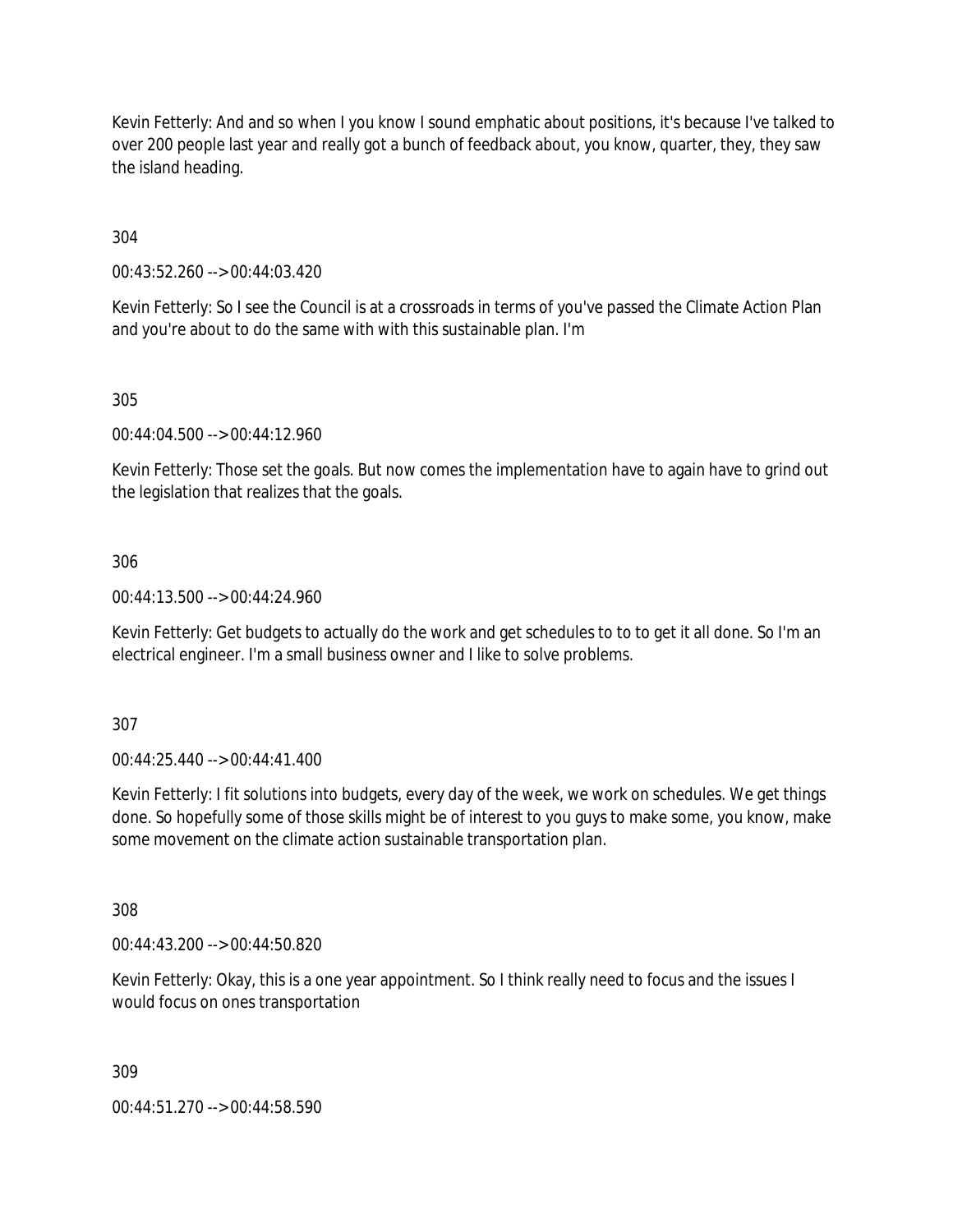Kevin Fetterly: My very first engineering job with was with Bart in San Francisco, working on trying to speed up the system to get more throughput.

310

00:44:59.160 --> 00:45:09.420

Kevin Fetterly: And the people of the Bay Area had a vision of dumping their cars behind and having effortless effortless movement into Sam Cisco without cars.

311

00:45:09.930 --> 00:45:20.910

Kevin Fetterly: That was in 1959 and so I'd like to see if we could bring some of that same kind of vision to to our island and see what we can do, especially on a no non motorized

312

00:45:21.960 --> 00:45:40.110

Kevin Fetterly: To leave the cars behind the second one was energy. I'm electrical engineer and I wanted to bring to you a proposal to convert our old dump the eight acres down on on Vincent road into a community solar facility.

313

00:45:41.130 --> 00:45:51.330

Kevin Fetterly: If we did that, we could generate three megawatts of power and that would that would reduce our coal consumption by 20% that would that would, that, you know,

314

00:45:52.470 --> 00:46:01.380

Kevin Fetterly: We don't want to just, you know, Climate Action isn't just buying a bunch of electric cars climate action is really taking a big chunk out of the CO2 that we emit

315

00:46:02.850 --> 00:46:04.290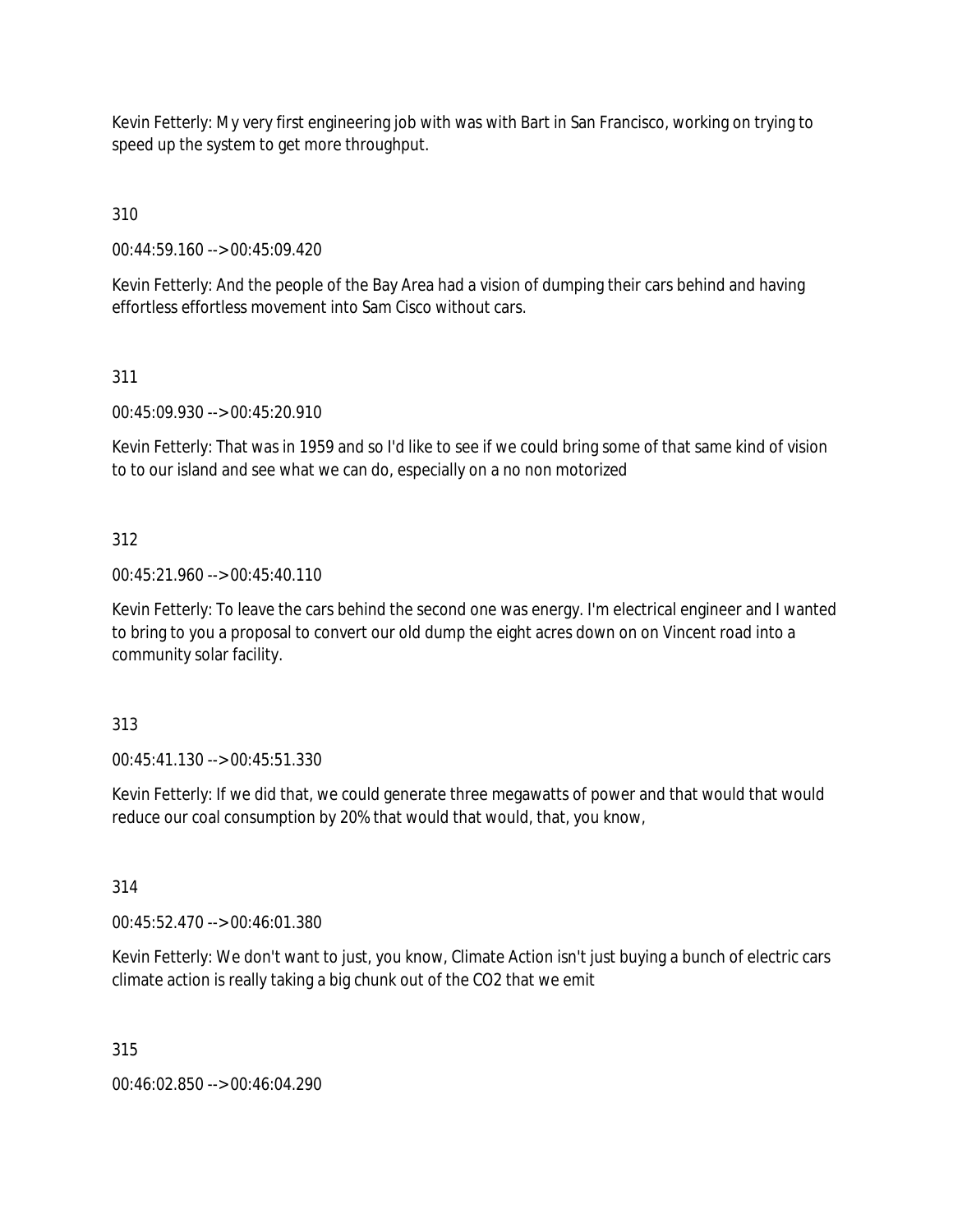Kevin Fetterly: I'm also concerned about water.

316

00:46:05.490 --> 00:46:10.410

Kevin Fetterly: Because of the Fletcher biographer, I don't know if the city ever did hire

317

00:46:11.820 --> 00:46:24.300

Kevin Fetterly: An, you know, a knock for expert, but we can't, we can't forget that that issue is still there and growth. And then finally, I don't know, did

318

00:46:27.060 --> 00:46:37.950

Kevin Fetterly: The Suzuki project seems to have stalled. Do we need done, stick it. Do you need some help on unsticking it, I don't know, affordable housing seems to have gone quiet this year.

319

00:46:38.790 --> 00:46:55.890

Kevin Fetterly: And lastly, I'm a member of the White Earth nation of the Minnesota Minnesota Ojibwe, so I'm a little sensitive to the plight of the indigenous peoples and I'm looking forward to working tightly with a Squamish thanks

320

00:46:57.420 --> 00:47:00.360

Joe Deets: Great. Thank you, Kevin. Okay.

321

00:47:02.880 --> 00:47:04.200

Joe Deets: So colleague sets are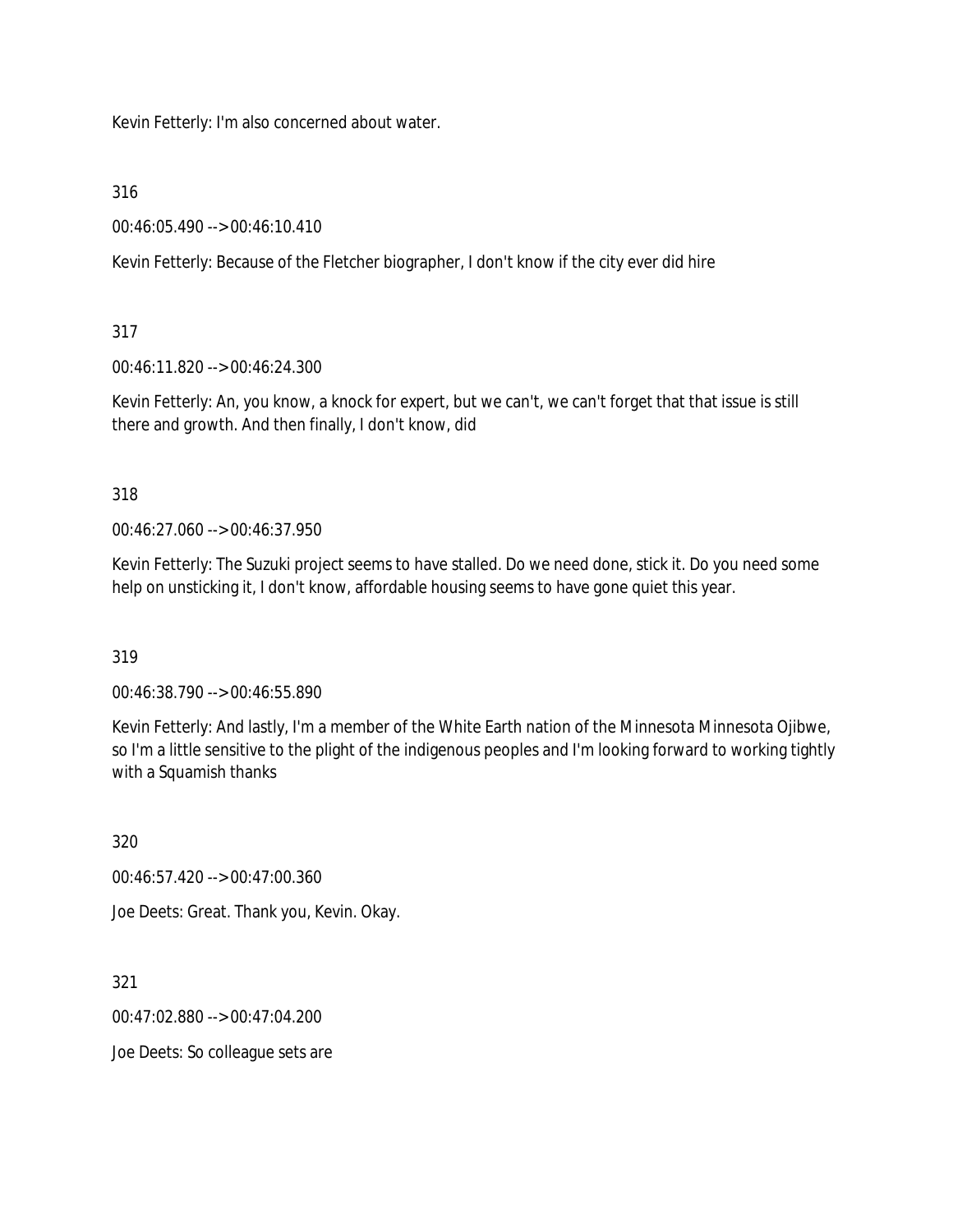00:47:05.490 --> 00:47:08.460

Joe Deets: All the Council Council candidate remarks.

323

00:47:09.690 --> 00:47:26.760

Joe Deets: Now we can move into part five be questions and answers. And so before we bring in our first person, shall we say, each of us we bring a person maybe in the same word. It was done here earlier previously and then each of us ask a question.

324

00:47:27.810 --> 00:47:36.570

Joe Deets: And we don't have to. If someone wants to pass you can, but each of us asked one question. And Joe, I think you said two minutes to answer.

325

00:47:36.810 --> 00:47:39.720

Joe Deets: Yes. Okay. Does that sound good colleagues.

326

00:47:41.700 --> 00:47:44.490

Joe Deets: Not customer poke your head, your head. Yeah.

327

00:47:44.520 --> 00:47:58.530

Michael Pollock: Yeah, I just want to say, I'm happy to go last. And if there isn't. I feel like you guys probably going to answer or ask questions that I would so I'm happy to kind of go last and LB passing unless there's always something. Q. So just to

328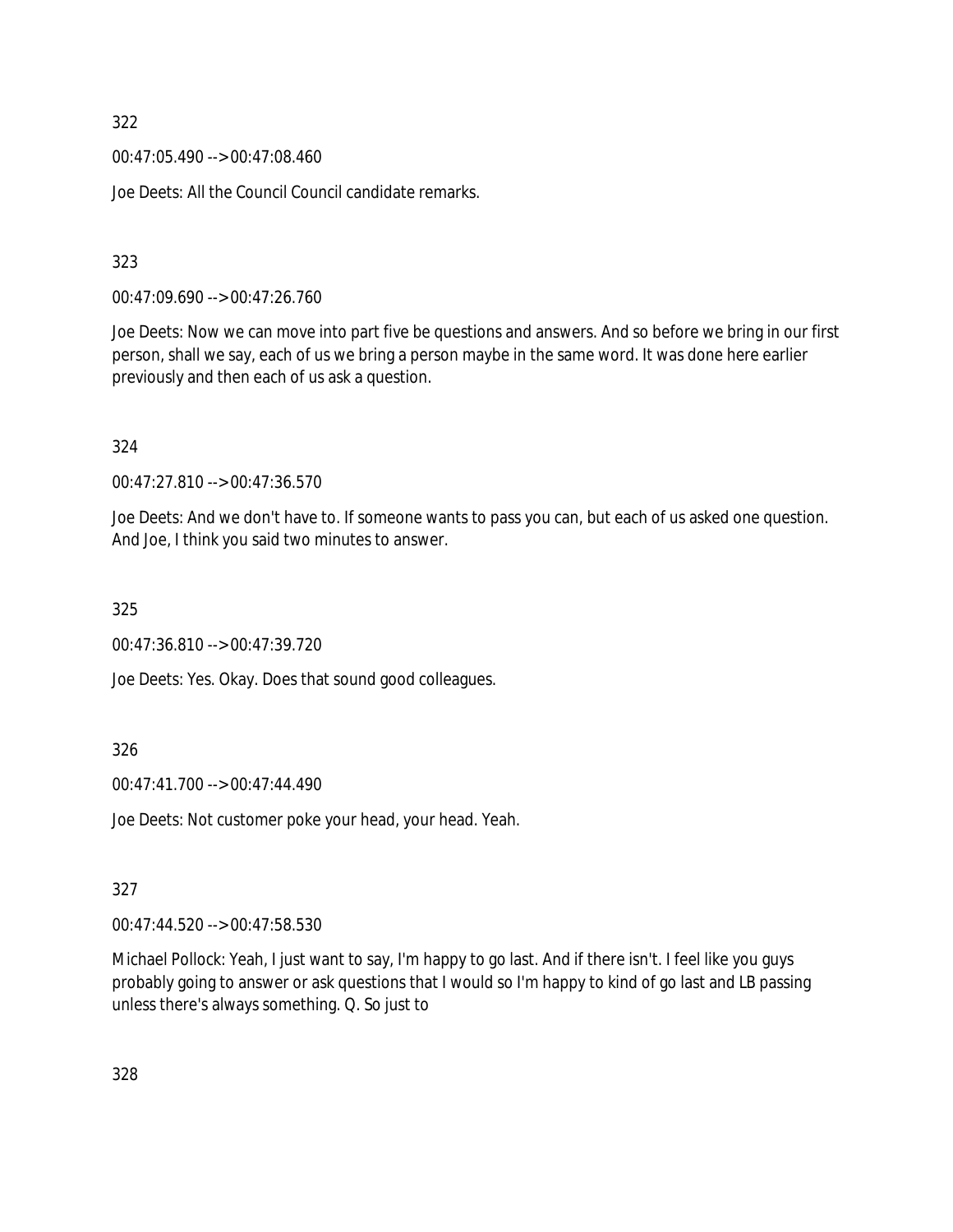00:47:59.130 --> 00:48:06.900

Joe Deets: Yeah, I mean, we don't have to answer, ask a question. And in fact, I, I wrote a whole bunch, just in case, because I figured, chances are we're going to ask

329

00:48:08.310 --> 00:48:14.010

Joe Deets: Very similar questions. I'm guessing. So anyway, so for prepared for that we can bring

330

00:48:15.210 --> 00:48:26.910

Joe Deets: Brenda Fauntleroy Johnson back. And as far as the order. Should we go Michael use. I'm sorry. I'll just say, Michael, you if you want to go last. It doesn't matter. We can just kind of go

331

00:48:28.110 --> 00:48:31.260

Joe Deets: Houses Council Mariah topless and COUNCILMEMBER car.

332

00:48:32.850 --> 00:48:40.650

Joe Deets: Mayor Schneider comes with NASA myself and the new. It doesn't matter to me. But we can try that. So Cindy click. If you can bring

333 00:48:41.730 --> 00:48:43.140 Joe Deets: Brenda over

334 00:48:48.150 --> 00:48:49.830 Kirsten Hytopoulos: First, you said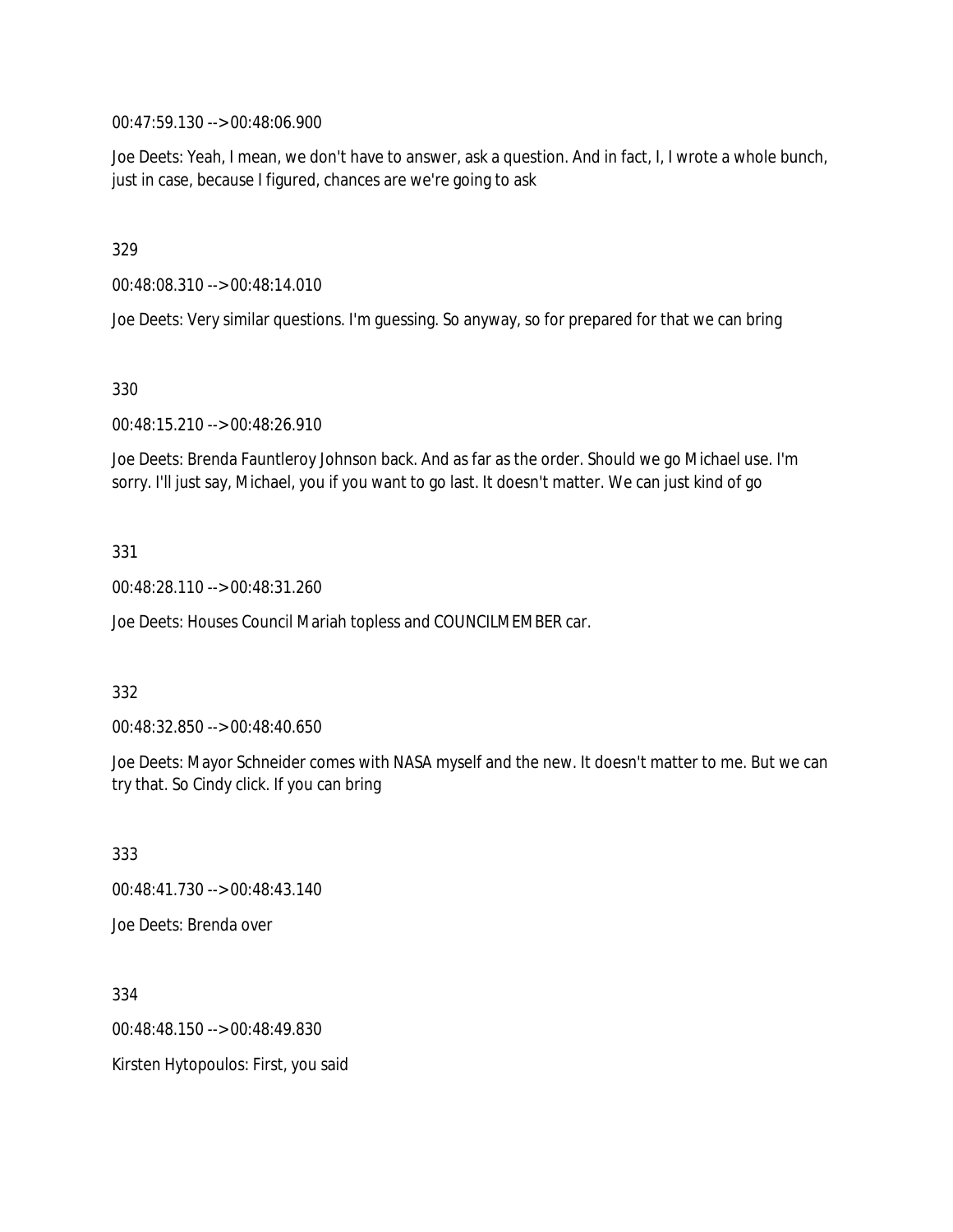00:48:50.010 --> 00:48:53.910

Joe Deets: I hi Brenda, it is good to see you again.

336

00:48:55.080 --> 00:48:56.370

Brenda F.J.: Sorry, I was on mute.

337

00:48:56.940 --> 00:49:11.340

Joe Deets: Yeah. So what we're going to do next is this will each ask you a question. And you'll have two minutes to answer. So, I'm sorry. It's just, maybe it might seem a little rapid fire, but this is kind of how we do it. So,

#### 338

00:49:12.060 --> 00:49:16.830

Joe Deets: Let me see. I was just saying who would go first. Councilmember I topless. Okay.

339

00:49:17.580 --> 00:49:23.040

Joe Deets: And you're right. I'm sorry Brenda's pardon me, you have two minutes to answer each question. Okay.

340

00:49:23.700 --> 00:49:31.770

Kirsten Hytopoulos: All right, if you ran for this office on Bainbridge Island, you would definitely hear a lot about growth, by which I mean, population growth and then density

341

00:49:32.400 --> 00:49:47.100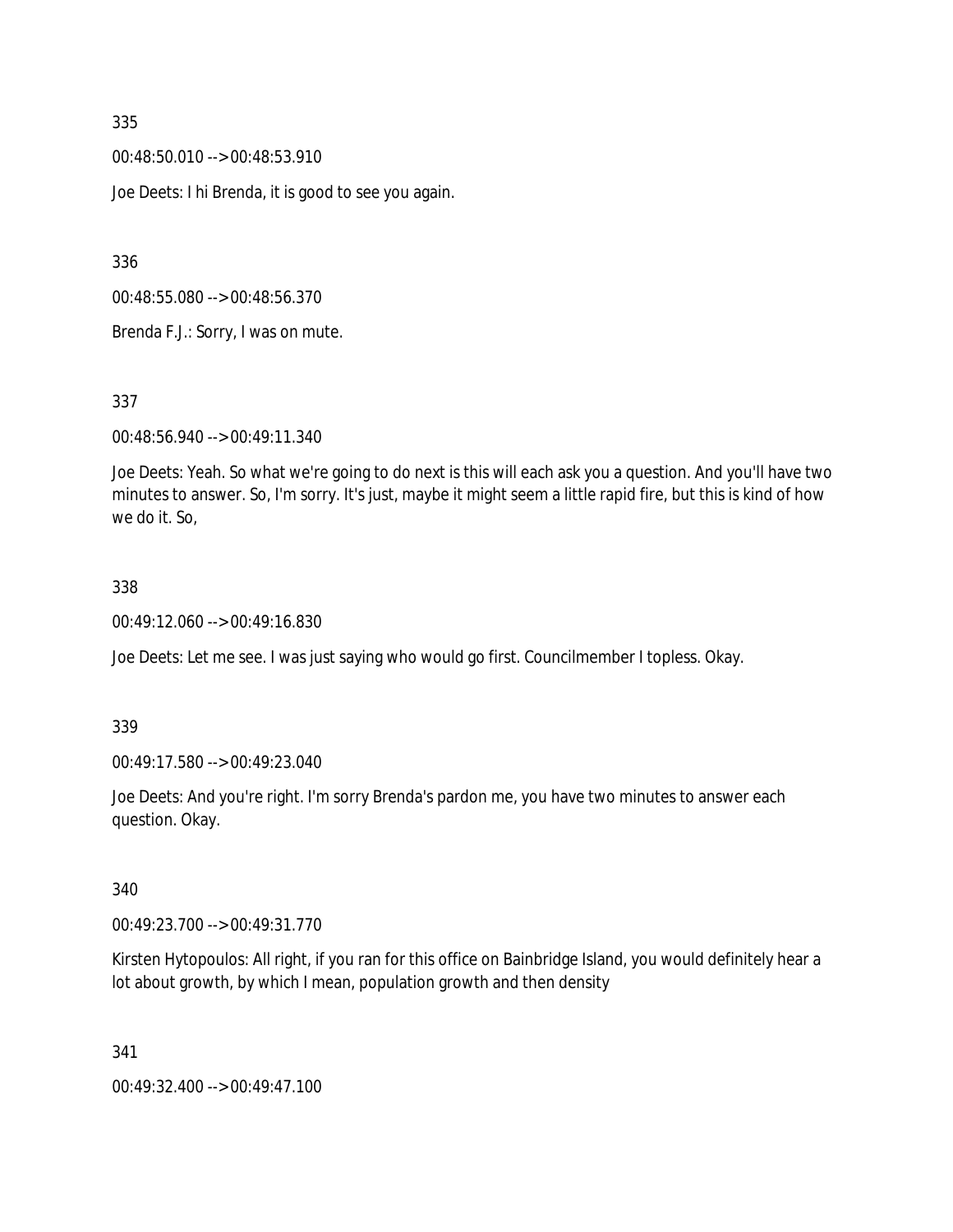Kirsten Hytopoulos: Please share your thoughts in two minutes on what you think the city's policy should be regarding growth specifically what you think it's regulations and policies should be, whether it's regulations and policies should be aimed at limiting it or encouraging it and why

342

00:49:48.600 --> 00:50:01.650

Brenda F.J.: Thank you for that question. I have to say, I'm on even though I've interacted with you guys for you know period of time. I am a bit nervous in this

343

00:50:03.720 --> 00:50:04.320

Brenda F.J.: Venue

344

00:50:06.360 --> 00:50:20.100

Brenda F.J.: I've looked at the growth management plan that we have that was given to us by the state. And I think that we can assume that because

345

00:50:21.180 --> 00:50:33.240

Brenda F.J.: We are growing, and we will continue to grow. We're, we're in an area part of the world that everyone wants to move to and with the big tech companies being here.

346

00:50:34.110 --> 00:50:51.150

Brenda F.J.: You can assume that people are going to be drawn to come. I think whatever codes that we decide to change or review to look and see if they need changing whichever ones we we decide to change, we ought to do it on a

347

00:50:52.530 --> 00:50:57.510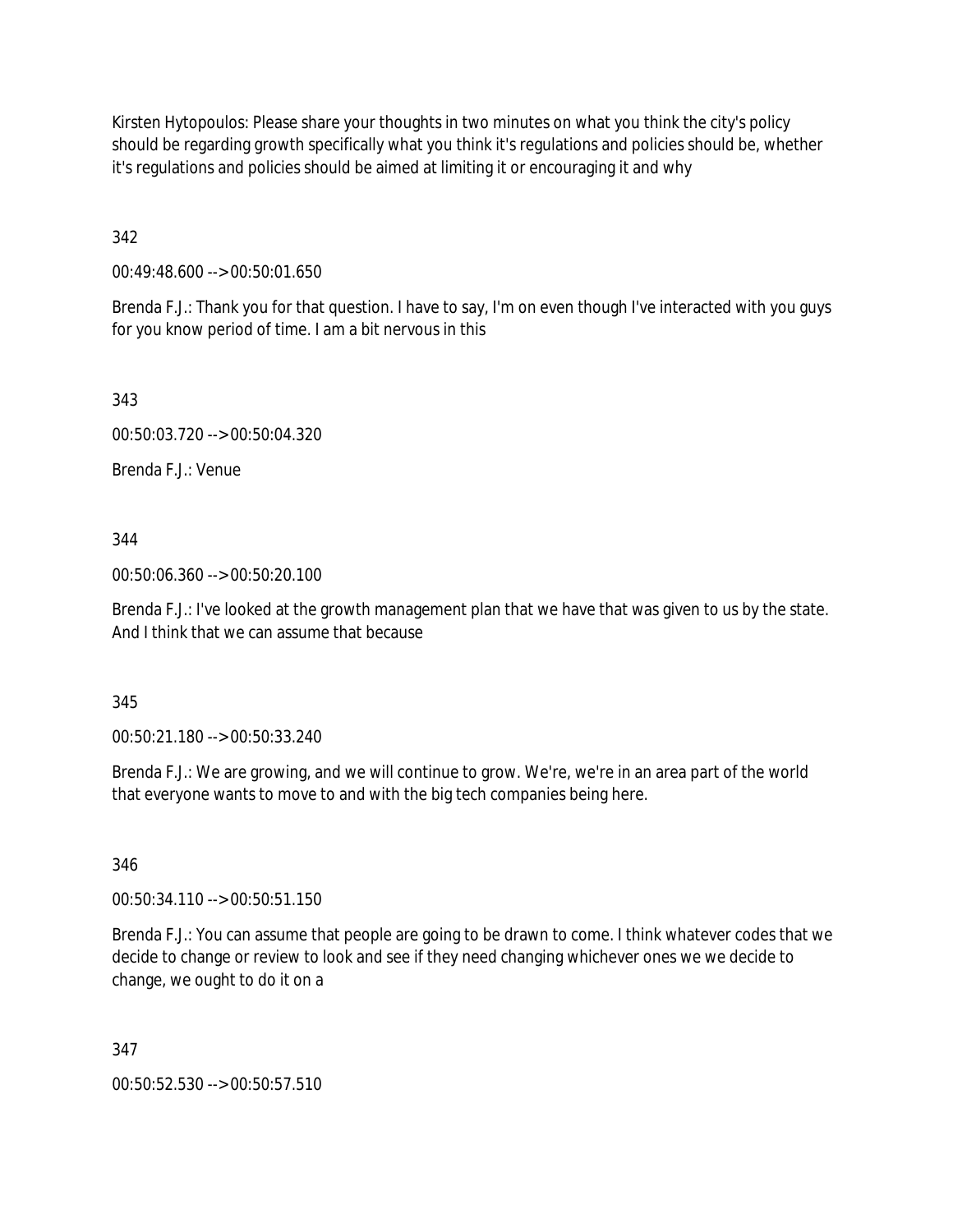Brenda F.J.: A slow moving incremental kind of way. I don't think we should

348

00:51:00.540 --> 00:51:01.350

Brenda F.J.: And end date.

349

00:51:02.400 --> 00:51:10.860

Brenda F.J.: Our city with with large growth. And I think what we need to prepare for his family's coming

350

00:51:12.180 --> 00:51:24.450

Brenda F.J.: Because, you know, that's who's going to be coming here, their families going to become a from all over the world. I don't pretend to know what all the codes are yet. And I'm sure there are

351

00:51:25.680 --> 00:51:38.430

Brenda F.J.: experts out there that will probably give us information as to how we should be growing and then it would be up to the Council to decide whether or not to follow that recommendation.

### 352

00:51:39.060 --> 00:51:57.510

Brenda F.J.: And that's the way it seems to happen with most of our, our issues we look at all of the information that's given to us and we wait to what's best for the people that's already here. And then we look at it and we make a decision.

353

00:51:58.920 --> 00:52:08.010

Brenda F.J.: So I'm hoping I answered your question. I think we ought to be able to make a decision on growth in a fair and balanced way so that everybody's included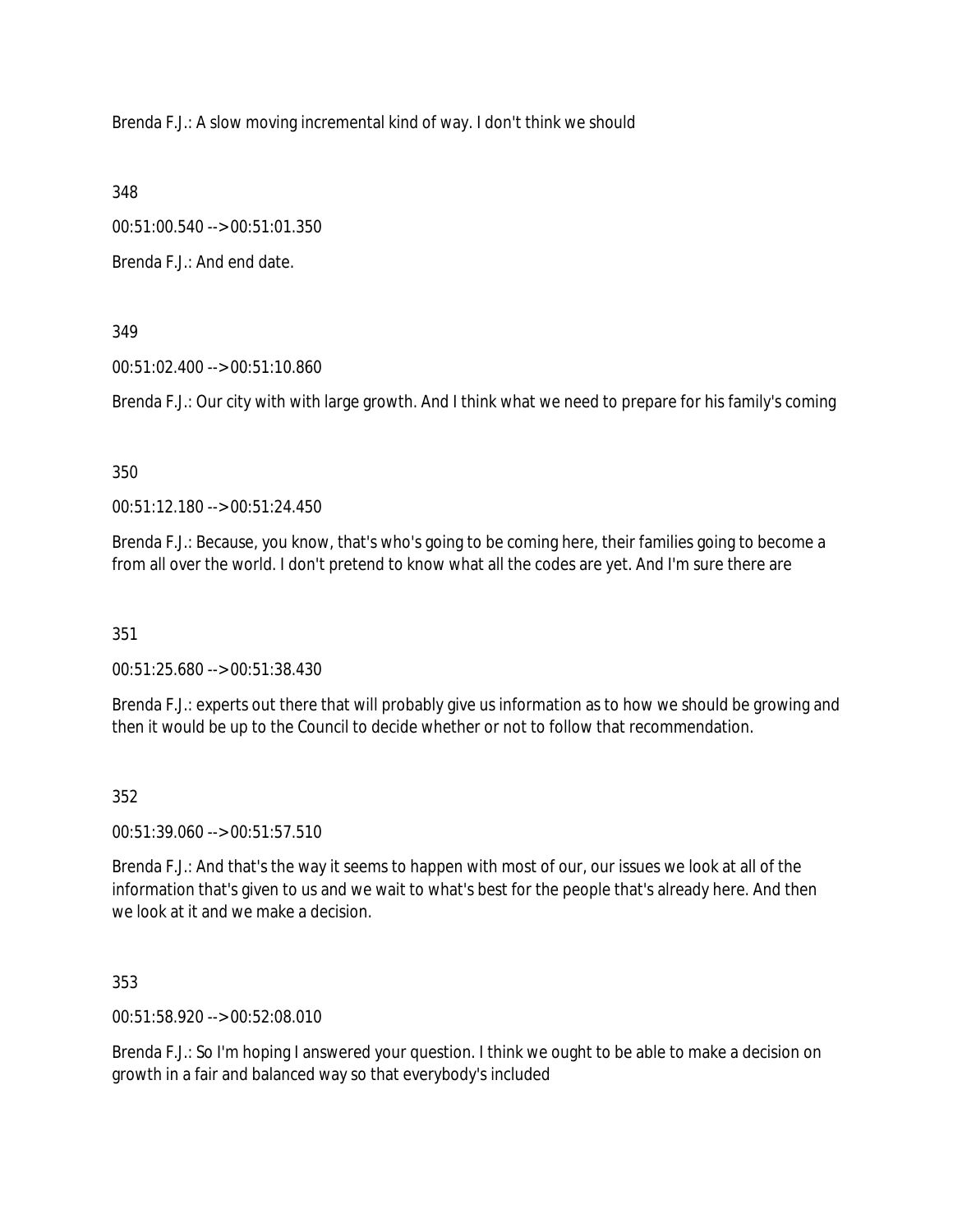354 00:52:08.430 --> 00:52:09.270 Joe Deets: Thank you, brother.

355

00:52:09.420 --> 00:52:10.110

Brenda F.J.: I think

356

00:52:11.700 --> 00:52:13.800

Joe Deets: So we were trying to stay within two minutes. But no, that's

357

00:52:14.340 --> 00:52:20.280

Joe Deets: Okay and and you know if you need to take a breath, get a glass of water. You know, I know this seems pretty

#### 358

00:52:20.610 --> 00:52:28.530

Joe Deets: Yeah, rapid fire. So, just feel free to pace yourself so I helped her car. I think you are next.

359

00:52:29.670 --> 00:52:30.270

Christy Carr: Thank you.

360

00:52:32.790 --> 00:52:39.060

Christy Carr: Hi, Brenda, I certainly understand your nervousness and I think we all do, so hang in there.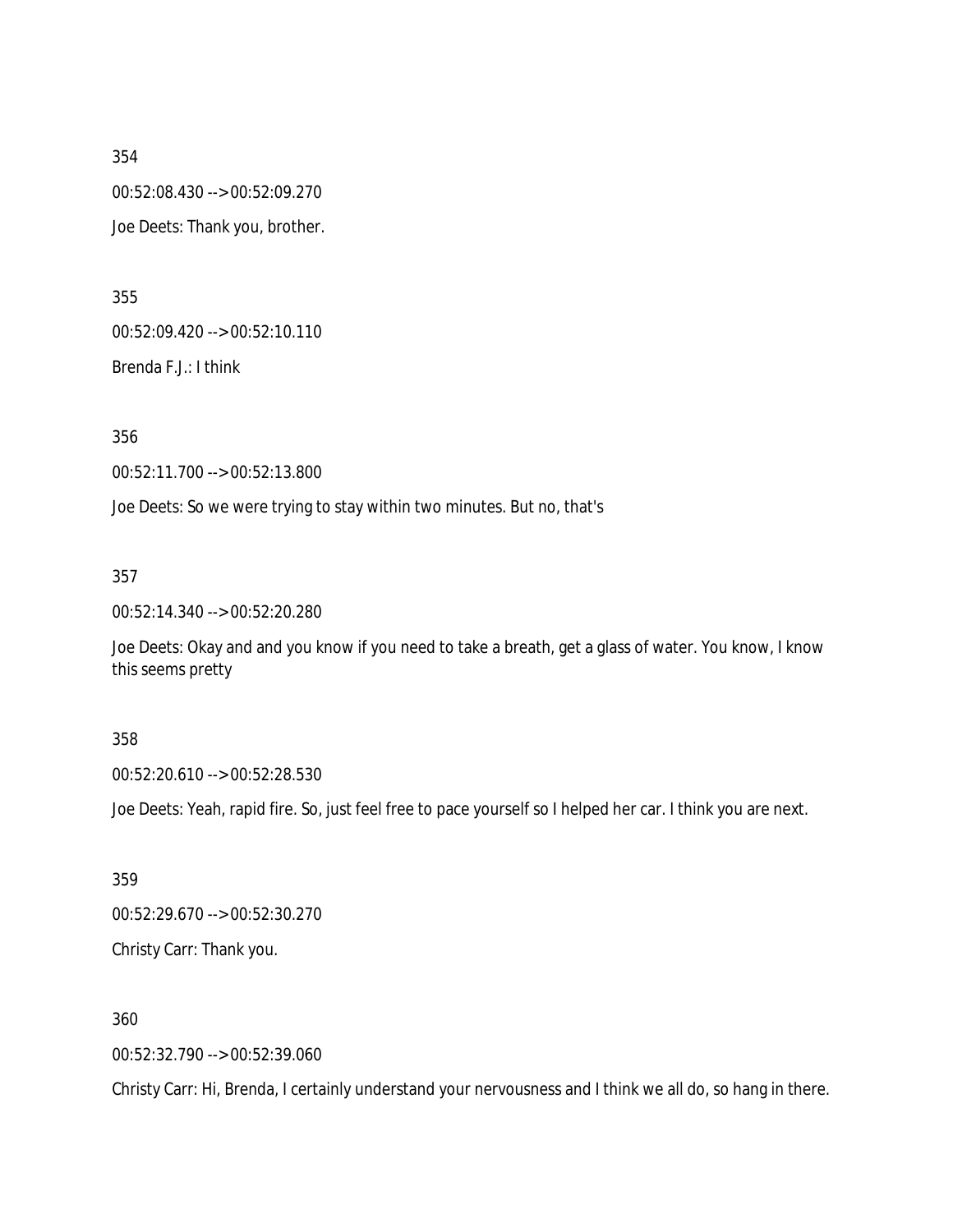00:52:40.710 --> 00:52:55.230

Christy Carr: My question is about affordable housing and the question is what does affordable housing mean to you what tools or strategies would you like the city to implement to increase the availability of affordable housing, if any.

362

00:52:56.370 --> 00:53:04.110

Brenda F.J.: Well, I think that what it means to me is you know I it's funny you asked me that, because that's always

### 363

00:53:05.130 --> 00:53:20.010

Brenda F.J.: A question or we're all at different income levels. Right. So, you know, we'd have to go with what the national level is for affordable right if if it was like \$40,000 for a single person.

364

00:53:21.000 --> 00:53:30.330

Brenda F.J.: You know that might be affordable to them, but it wouldn't be affordable someone else I know when I first moved here. There was low income housing on the island.

365

00:53:31.560 --> 00:53:41.970

Brenda F.J.: And you know, I knew it was it was going to be torn down and I was really sad about that because those are the kind of houses where people who have

366

00:53:42.510 --> 00:54:01.380

Brenda F.J.: low paying jobs they need that kind of housing. If you're working over at Safeway, you can't afford to live up in any of the state areas that's on the island so affordable housing to me would be for the marginalized people, the majority of those people. They need to have a place to live.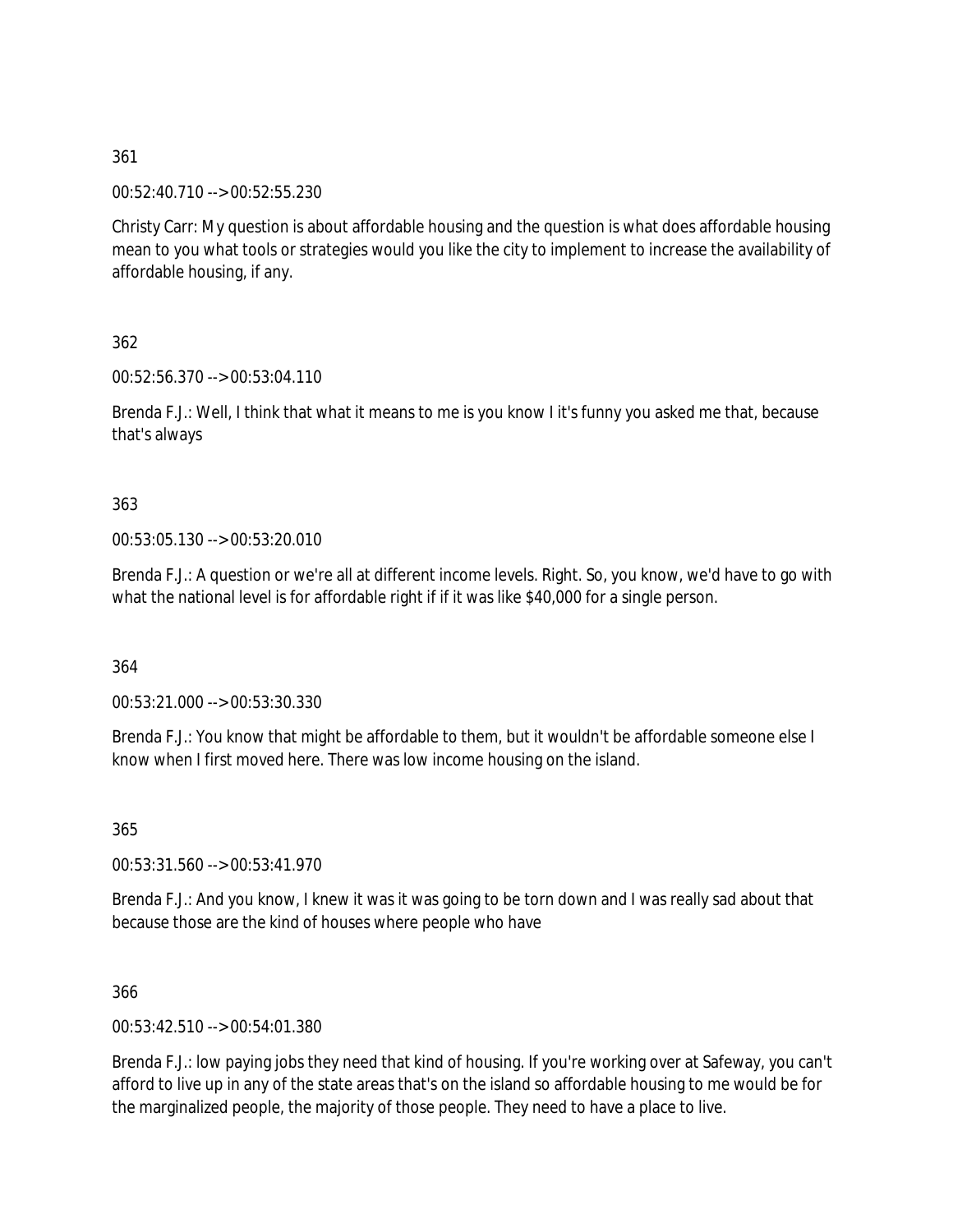### 00:54:02.640 --> 00:54:09.930

Brenda F.J.: I couldn't give you a number on it. Well, what that number would be, but it certainly seems to me that

## 368

00:54:10.860 --> 00:54:26.400

Brenda F.J.: When I lived in Bell town for quite a while every apartment building that was going up every developer had to also set aside so many apartments for low income housing and that to me seemed to work very well there.

## 369

00:54:30.720 --> 00:54:32.100

Brenda F.J.: Call me in the middle of the interview.

370

00:54:34.650 --> 00:54:57.210

Brenda F.J.: Yeah, so we could we could do something like that where developers would be, you know, not forced but encouraged to set aside either specific apartment units or, you know, build specific housing for low income. I think that would be a solution to some of our problems.

371

00:54:59.190 --> 00:55:03.000

Joe Deets: Great, thank you. Take a breath and

372

00:55:05.430 --> 00:55:07.920

Joe Deets: Mayor Schneider. I think your next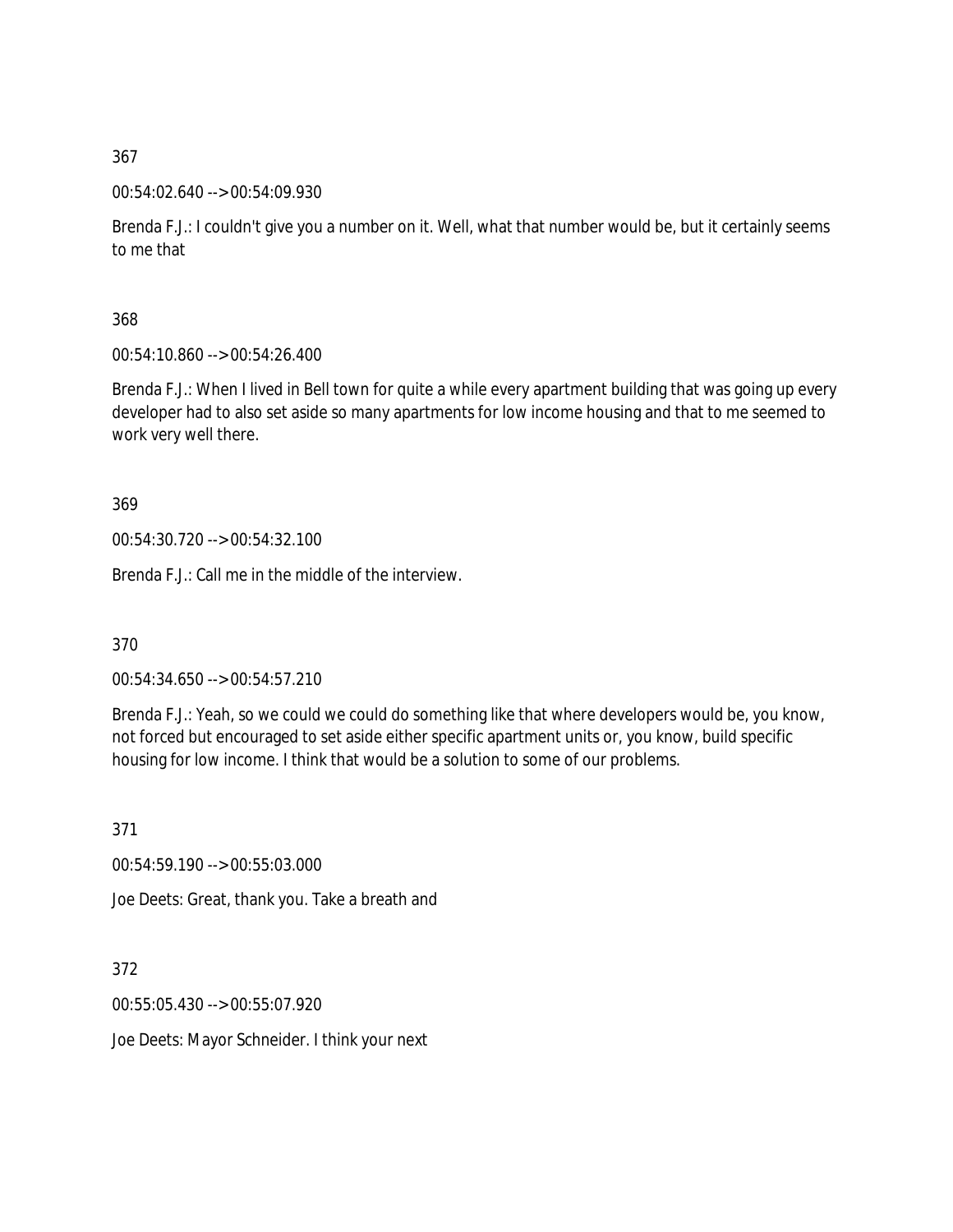00:55:09.060 --> 00:55:10.230 Leslie Schneider: All right. Thank you.

374

00:55:12.060 --> 00:55:12.930

Leslie Schneider: Oh, Brenda

375

00:55:14.400 --> 00:55:16.620

Leslie Schneider: You and all the others are very courageous.

### 376

00:55:18.120 --> 00:55:30.390

Leslie Schneider: Alright, so here we go in the governance MANUAL SECTION 2.4 titled efficiency and effectiveness of Council Decision Making it states effective decision making requires finance it

### 377

00:55:30.900 --> 00:55:39.600

Leslie Schneider: Rules shall limit the prerogative to reconsider Council decisions effective decision making, results in finale and moving on.

### 378

00:55:40.170 --> 00:55:51.120

Leslie Schneider: So the situation. I'm about to describe is not hypothetical, but feel free to answer it answer. The intent of the question, you know, with whatever scenario hypothetical or not that that you would like

### 379

00:55:52.410 --> 00:56:00.360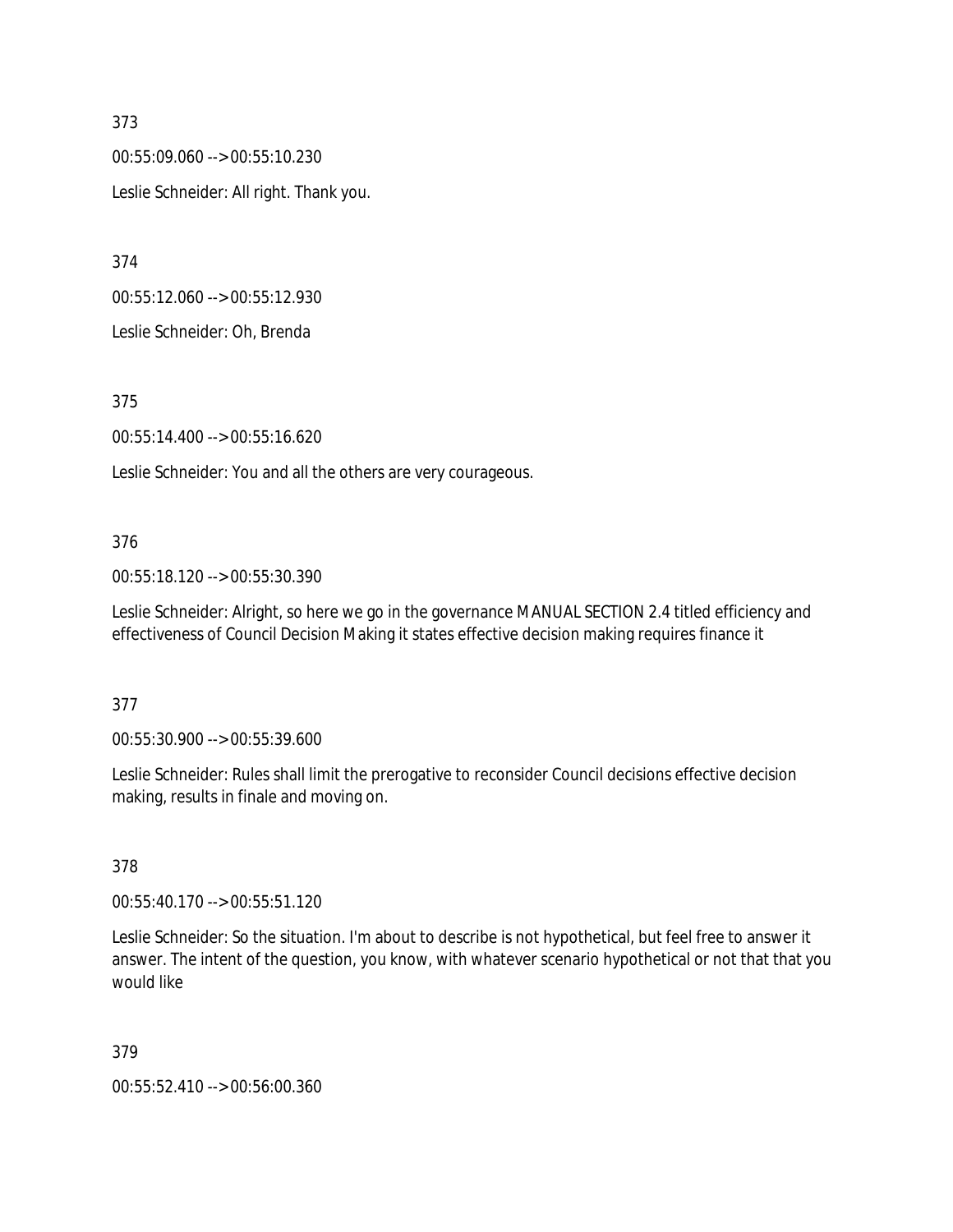Leslie Schneider: An island resident recently raised questions about decisions made by Council starting back in 2006 to move forward with the police Court Building

380

00:56:00.930 --> 00:56:02.040

Leslie Schneider: The city manager.

381

00:56:02.160 --> 00:56:13.470

Leslie Schneider: responded with a lengthy memo to answer the questions to correct facts or to put context around it. The newspaper picked it up ran an article about it if

382

00:56:14.430 --> 00:56:29.850

Leslie Schneider: If you were a new council member, maybe that's all the information that you would get about a long and complex process do you vote to reopen the decision, if so, what is your justification and ultimate goal for doing so. How do you weigh the public benefit here.

383

00:56:30.900 --> 00:56:52.260

Brenda F.J.: Well, I think if the public is bringing this up. I think there has to be some way for the city manager to give them the information that they need, as to what happened with that issue. And I think that's probably where that might, you know, it should be up to her to to do that.

384

00:56:53.280 --> 00:56:56.910

Brenda F.J.: I don't know the code well enough to know if

385

00:56:58.200 --> 00:57:06.570

Brenda F.J.: It allows for opening up on things that have been deemed final and I don't know if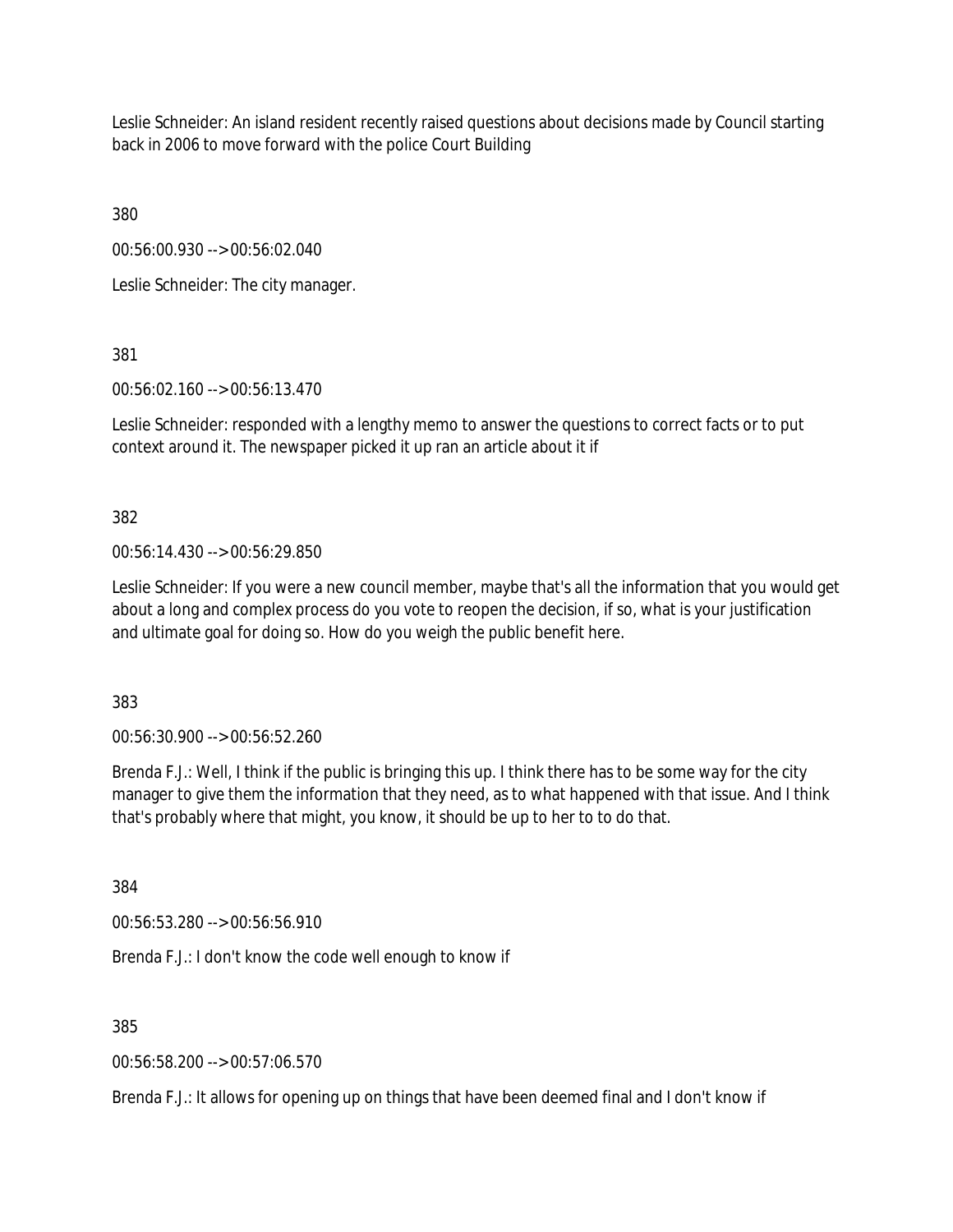00:57:07.620 --> 00:57:23.640

Brenda F.J.: It's a lot. I don't know. It doesn't sound right. But I don't know if once something is final, that then, the Council has the authority or the right to open it up and I would assume that it would have to be a

## 387

00:57:25.440 --> 00:57:33.600

Brenda F.J.: unanimous decision for the Council to look into to decide whether or not they want to even look into it.

388

00:57:36.600 --> 00:57:38.610

Joe Deets: Thank you. Thank you. Brenda

389

00:57:41.220 --> 00:57:42.510

Joe Deets: COUNCILMEMBER NASA

390

00:57:43.080 --> 00:58:01.890

Rasham Nassar: Yes, hello, Brenda, I really want to thank you for applying being here tonight. My question relates to the city manager search. As you know, the city council's currently undertaking the enormous task of interviewing

391

00:58:02.850 --> 00:58:14.970

Rasham Nassar: Potential city managers do you feel what is probably the most important position at the city. My question to you is, in terms of qualifications or criteria.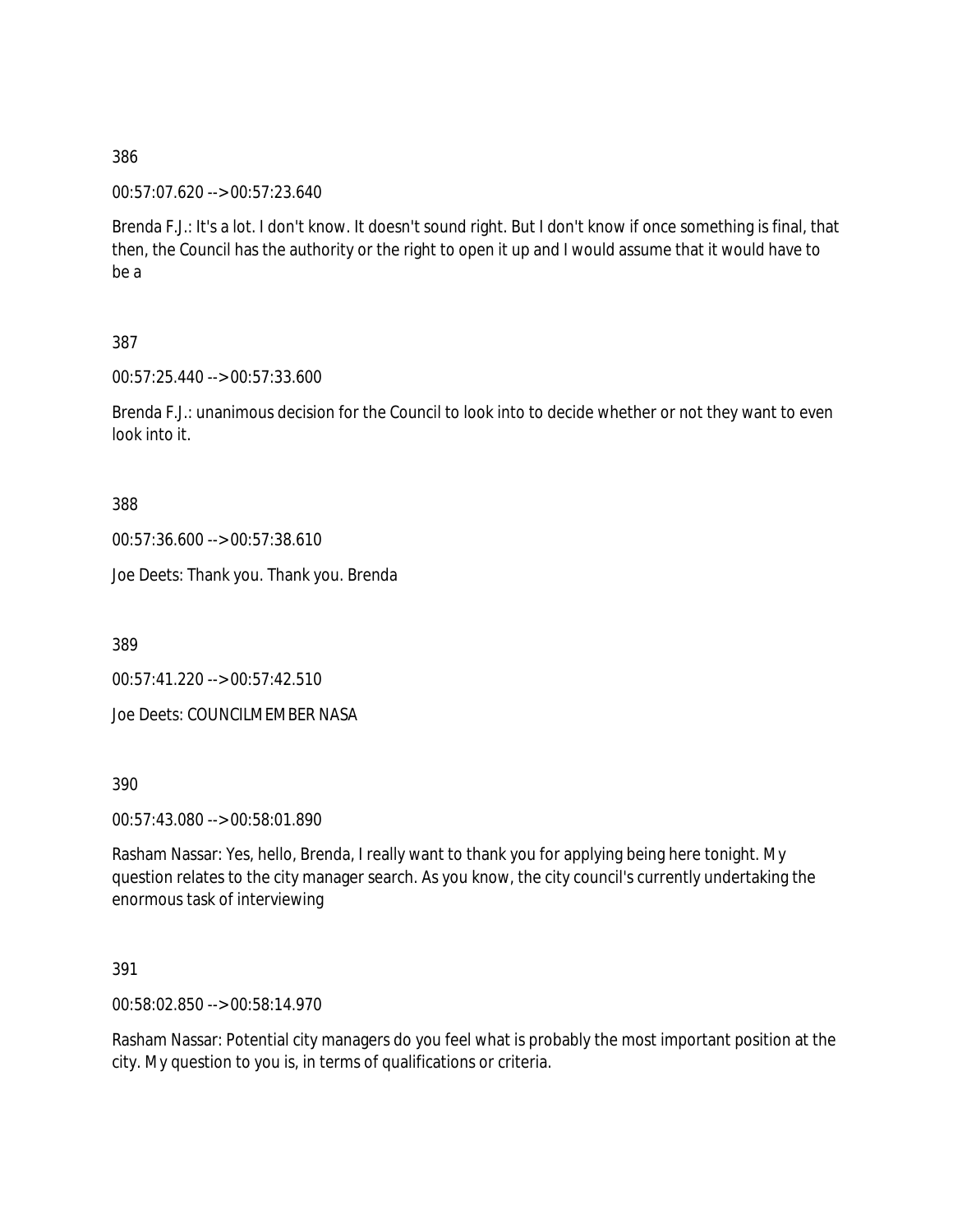00:58:16.020 --> 00:58:30.810

Rasham Nassar: What would you look for in a candidate and what kinds of viewpoints questions inquiries and discussion topics. Could you provide for the benefit of the Council to

393

00:58:31.830 --> 00:58:33.810

Rasham Nassar: enhance our discussions.

394

00:58:35.160 --> 00:58:37.650

Rasham Nassar: More or less. So that's my question. Thank you.

395

00:58:38.550 --> 00:58:39.120

Rasham Nassar: Thank you.

396

00:58:40.140 --> 00:58:41.370

Brenda F.J.: I would you know

397

00:58:42.480 --> 00:58:54.630

Brenda F.J.: The search for the city manager has to look for a person that is balanced, you know it's it's it's always good. This person is not a being the CEO for the city. Right.

398

00:58:54.960 --> 00:59:01.680

Brenda F.J.: So you want them to have that administrative background where they can balance the budget and do all of the administrative work.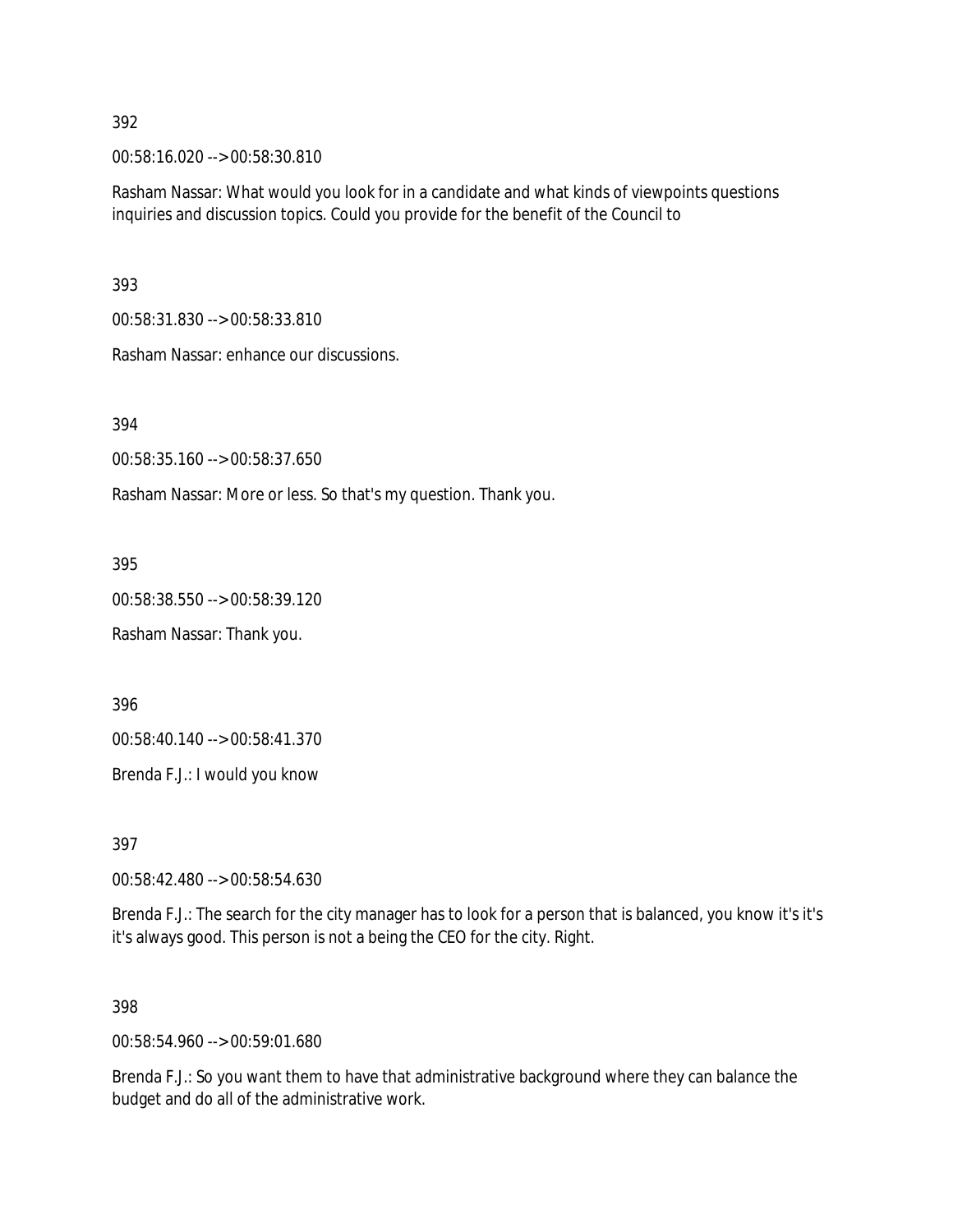00:59:02.160 --> 00:59:16.590

Brenda F.J.: But they have to also be able to interact with the community. I mean, it's an expectation we we want to talk to the head of the city. You know, we want to send an email and get a response back.

400

00:59:17.820 --> 00:59:35.370

Brenda F.J.: And and as far as you know questions that I would ask, is that something that is in your preview. Do you, do you want to interact with the common citizens or are you, you know, would you rather delegate that to someone

401

00:59:37.260 --> 00:59:42.630

Brenda F.J.: I would also want to know how they react to working on

402

00:59:43.830 --> 00:59:54.750

Brenda F.J.: It issues that might not be comfortable to them issues dealing with racial equity social justice because we, we need a partner.

403

00:59:55.410 --> 01:00:05.010

Brenda F.J.: And in, in that area. We can't, you know, the race equity Task Force has had barriers before and it's generally just a communication.

404

01:00:05.910 --> 01:00:12.420

Brenda F.J.: You know, communication issues. And once we settled, all of that things seem to be moving right along.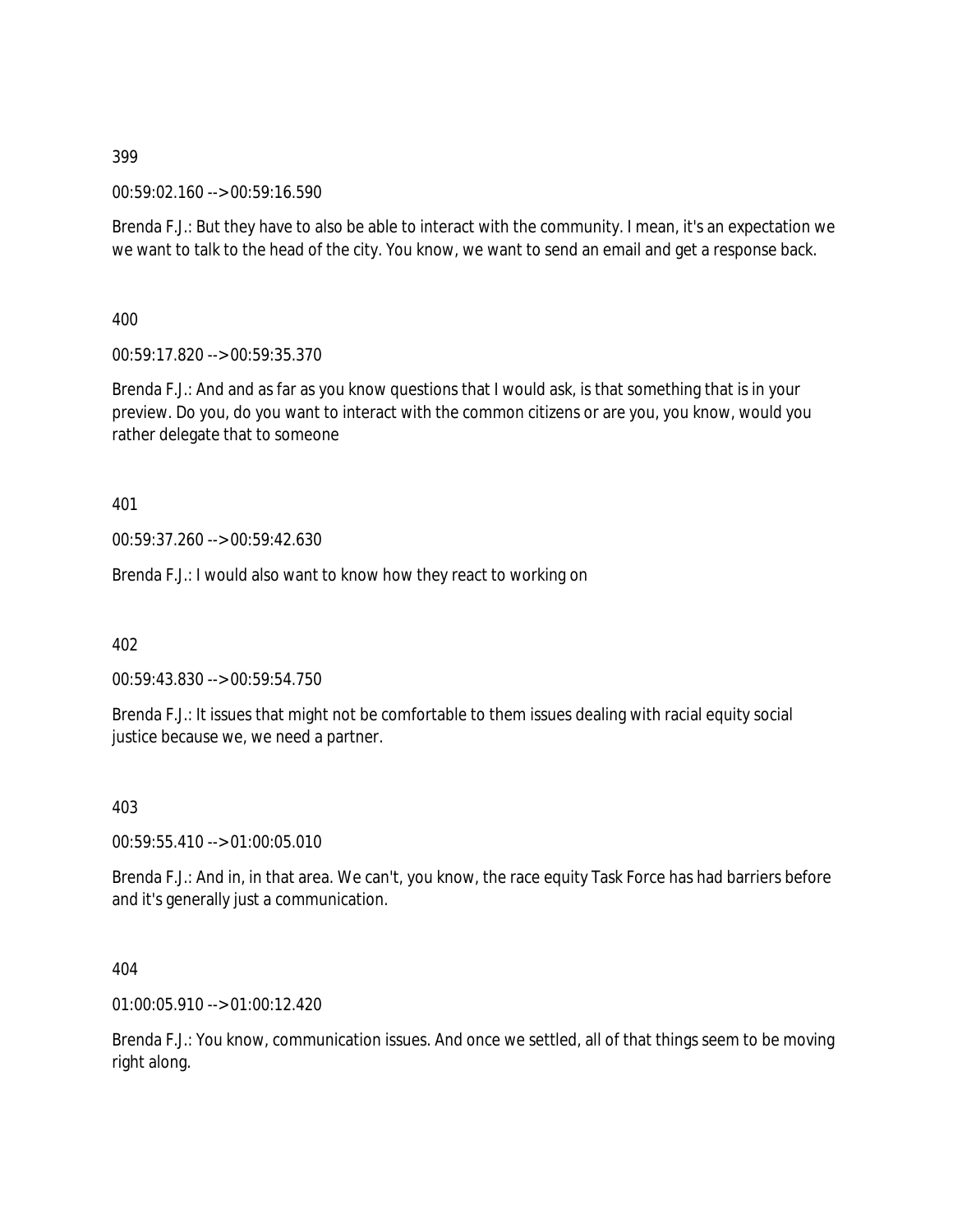01:00:13.380 --> 01:00:32.640

Brenda F.J.: But, you know, starting out with a new city manager, we would want them to be able to want to work with us and work with anybody, whether it's, you know, developers or whoever it is. We don't want a person who is only capable of doing half the job.

406

01:00:35.220 --> 01:00:37.020

Joe Deets: Okay, thank you very much.

407

01:00:38.100 --> 01:00:44.730

Joe Deets: Let me see. I guess it's my turn. So, Brenda, if you want to breathe and have a glass of water.

408

01:00:45.810 --> 01:00:46.500

Joe Deets: Doing great.

409

01:00:48.840 --> 01:00:49.680

Joe Deets: My question.

410

01:00:51.780 --> 01:00:53.520

Joe Deets: Imagine you're on city council, you're

411

01:00:54.600 --> 01:01:01.410

Joe Deets: Sitting up here like us. And there's a and there's an issue that you feel extremely passionate about.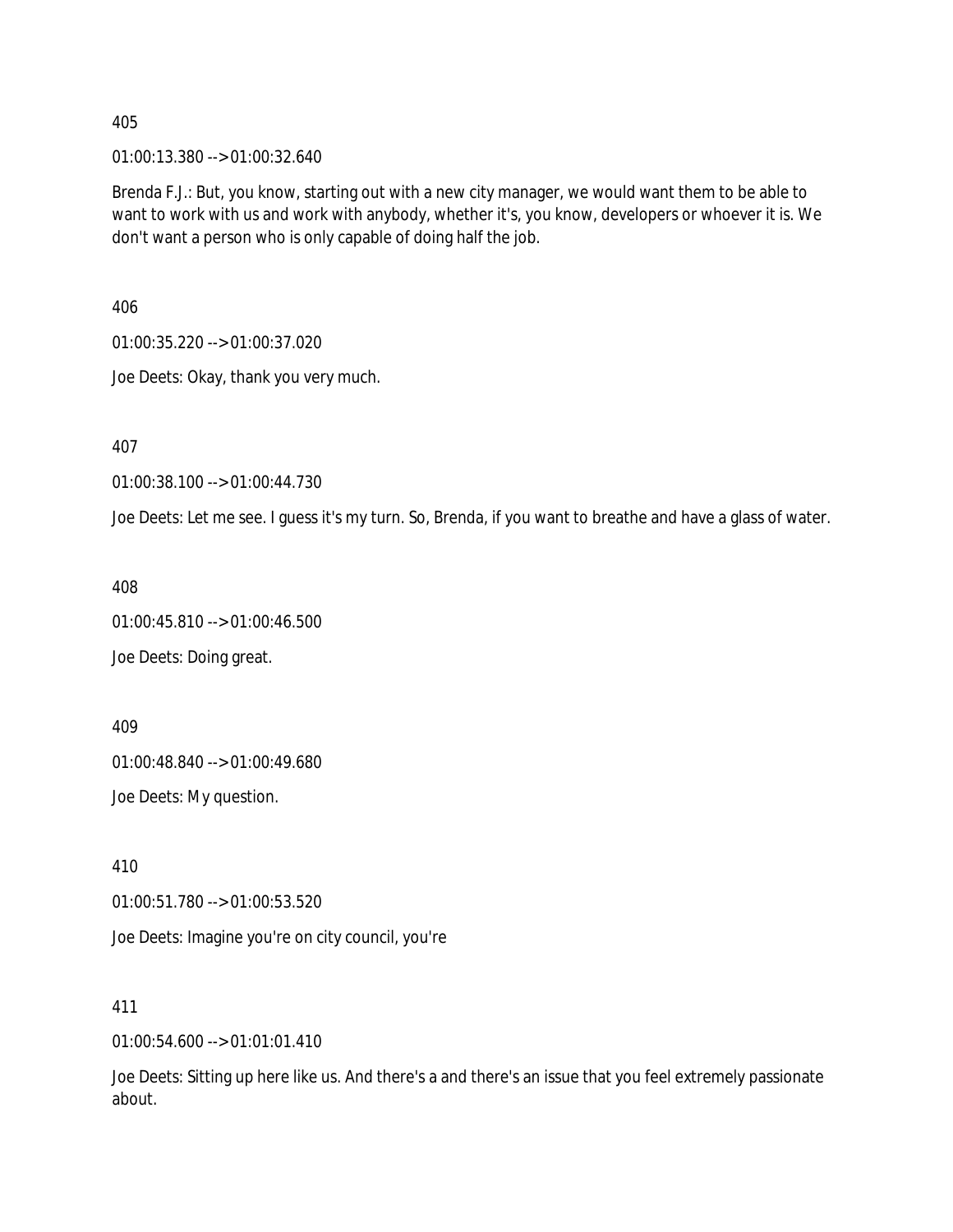01:01:02.850 --> 01:01:06.510

Joe Deets: And the issue comes up to a vote. And you loops.

## 413

01:01:07.980 --> 01:01:14.100

Joe Deets: Doesn't matter what the vote count was made was for two, three. Maybe it was six one. But you're on the losing end

### 414

01:01:15.810 --> 01:01:20.850

Joe Deets: Just imagine that, because all of us have dealt with that.

## 415

01:01:22.110 --> 01:01:35.700

Joe Deets: What do you, my question to you is, what do you do and and let me sort of expand that question to help you. Okay. Will you do in a matter that you care care passionately about passionately about is that it down. Do you

### 416

01:01:36.930 --> 01:01:41.520

Joe Deets: Find ways to try and bring it back, get support in the community.

### 417

01:01:42.900 --> 01:01:44.700

Joe Deets: Try and read debate the issue.

418

01:01:45.810 --> 01:01:51.150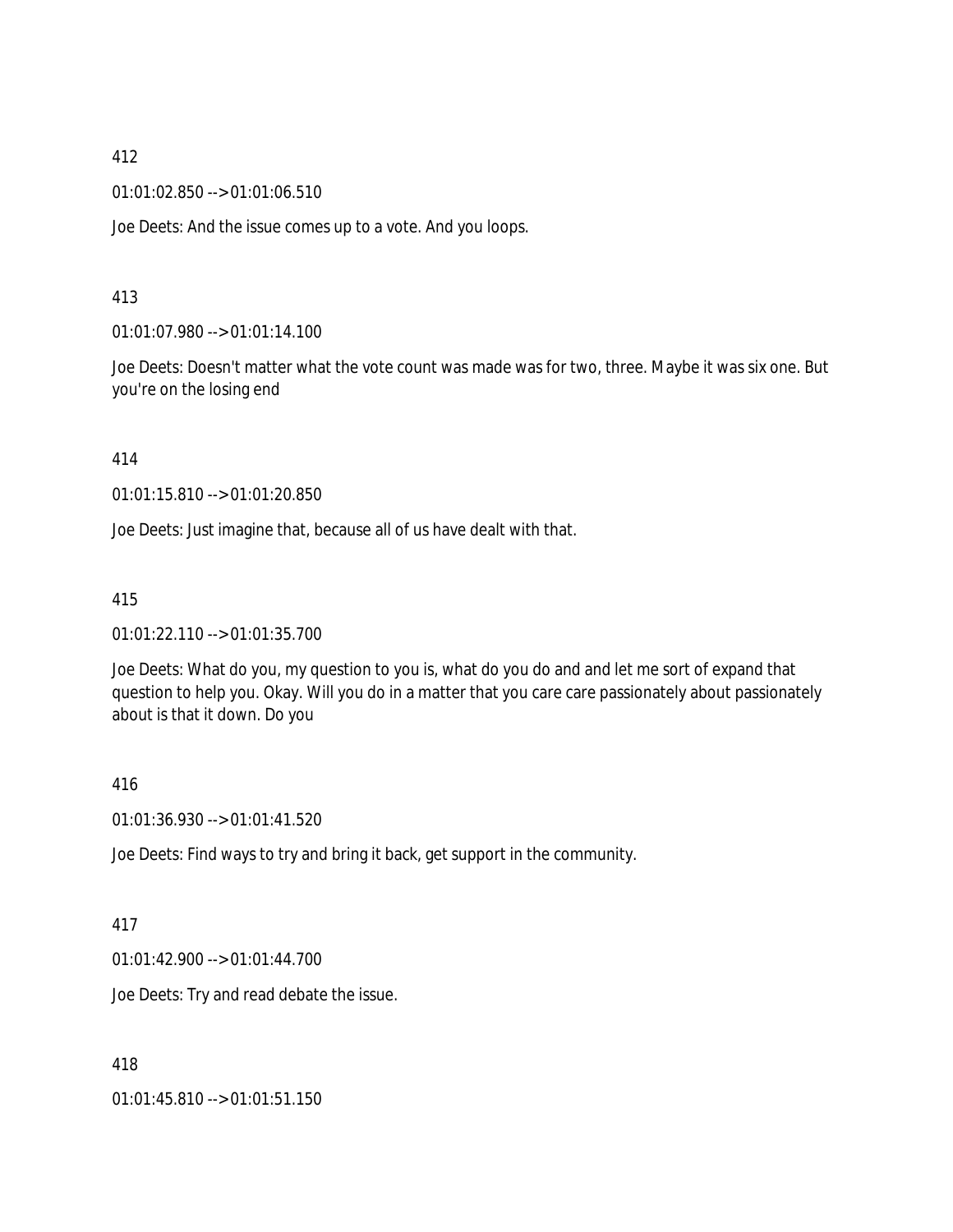Joe Deets: Or do you say, well, okay, that's the way it is and I move on.

419

01:01:52.770 --> 01:01:58.350

Brenda F.J.: Well, you know, it really would depend on what the issue is to tell you the truth, because I'm

# 420

01:02:00.060 --> 01:02:07.770

Brenda F.J.: You know, I understand, you know, Where you going with it. I understand that you know everybody loses.

# 421

01:02:08.550 --> 01:02:21.870

Brenda F.J.: You know, we were taught that in kindergarten everybody loses and you you've become a good loser. And for me, what you know what that means for me is that I didn't present my my side of the issue well enough to

422

01:02:22.890 --> 01:02:30.480

Brenda F.J.: You know garner the support that I need it now as far as bringing it back up. I mean, it's like saying you want to do over

423

01:02:31.920 --> 01:02:34.740

Brenda F.J.: And I don't know enough about

# 424

 $01:02:36.360 \rightarrow 01:02:47.610$ 

Brenda F.J.: You know, like I explained, I explained on the other one that cold. Do you get a do over. I'm not sure how that works. As far as the city council. I know that I've, I've lost before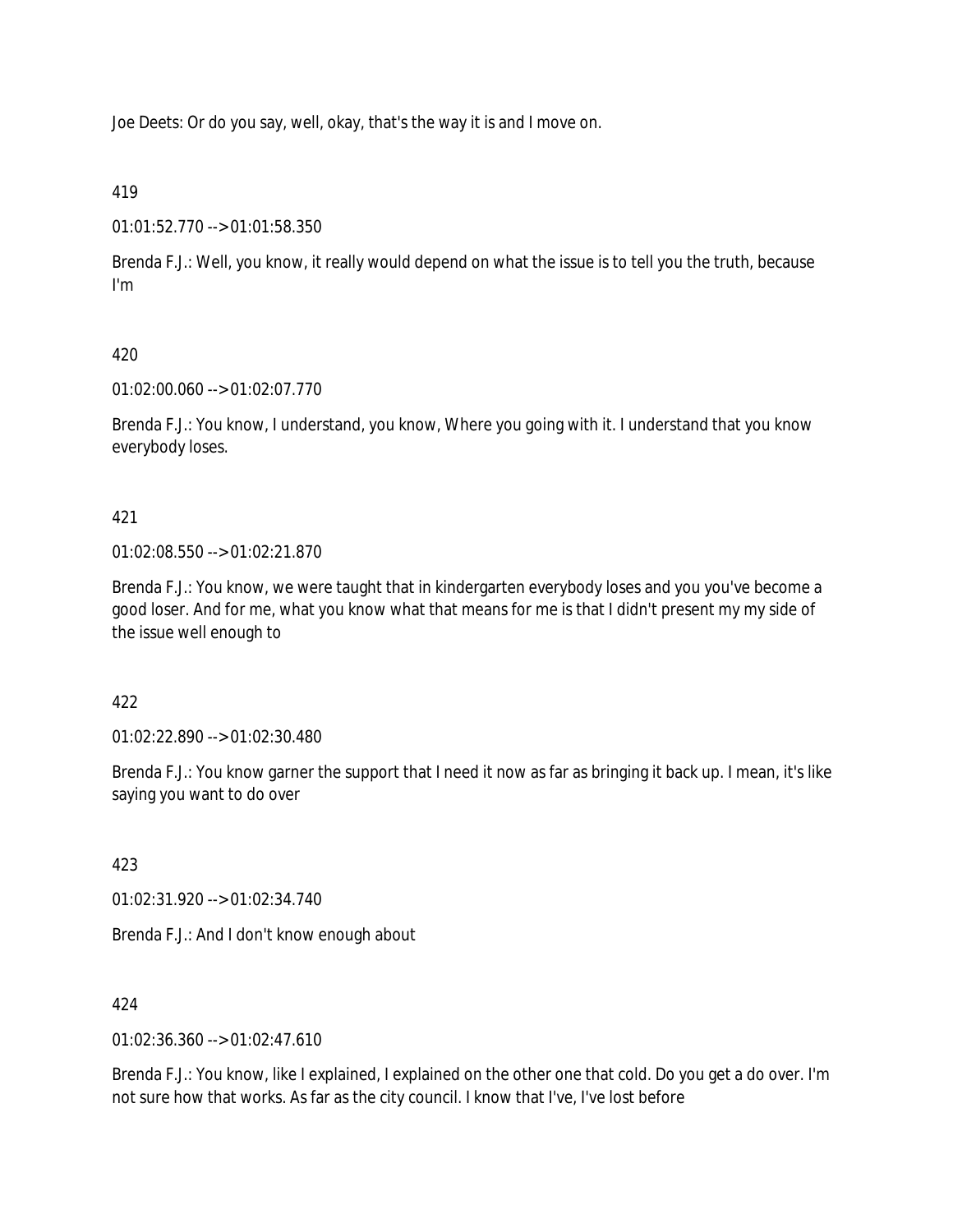01:02:48.390 --> 01:02:56.400

Brenda F.J.: I've lost big before and it you know it didn't crush me to to the ground. I mean I gathered myself up and then continued on.

426

01:02:57.660 --> 01:02:58.260

Brenda F.J.: I'm not

427

01:03:00.330 --> 01:03:05.910

Brenda F.J.: I'm not a bad person in the in the Kimmy garden where I got to, you know, throw a tantrum and

428

01:03:07.170 --> 01:03:16.800

Brenda F.J.: And now you're, you're my enemy till you die. I don't know that all that's not necessary. I mean, I think we're all adults. And that's, you know, that's something that

429

01:03:18.060 --> 01:03:26.970

Brenda F.J.: I would like to see a lot more on the Council is more unifying and lets you know less tension and

430

01:03:29.070 --> 01:03:34.320

Brenda F.J.: You know those kind of negative things that sometimes we see

431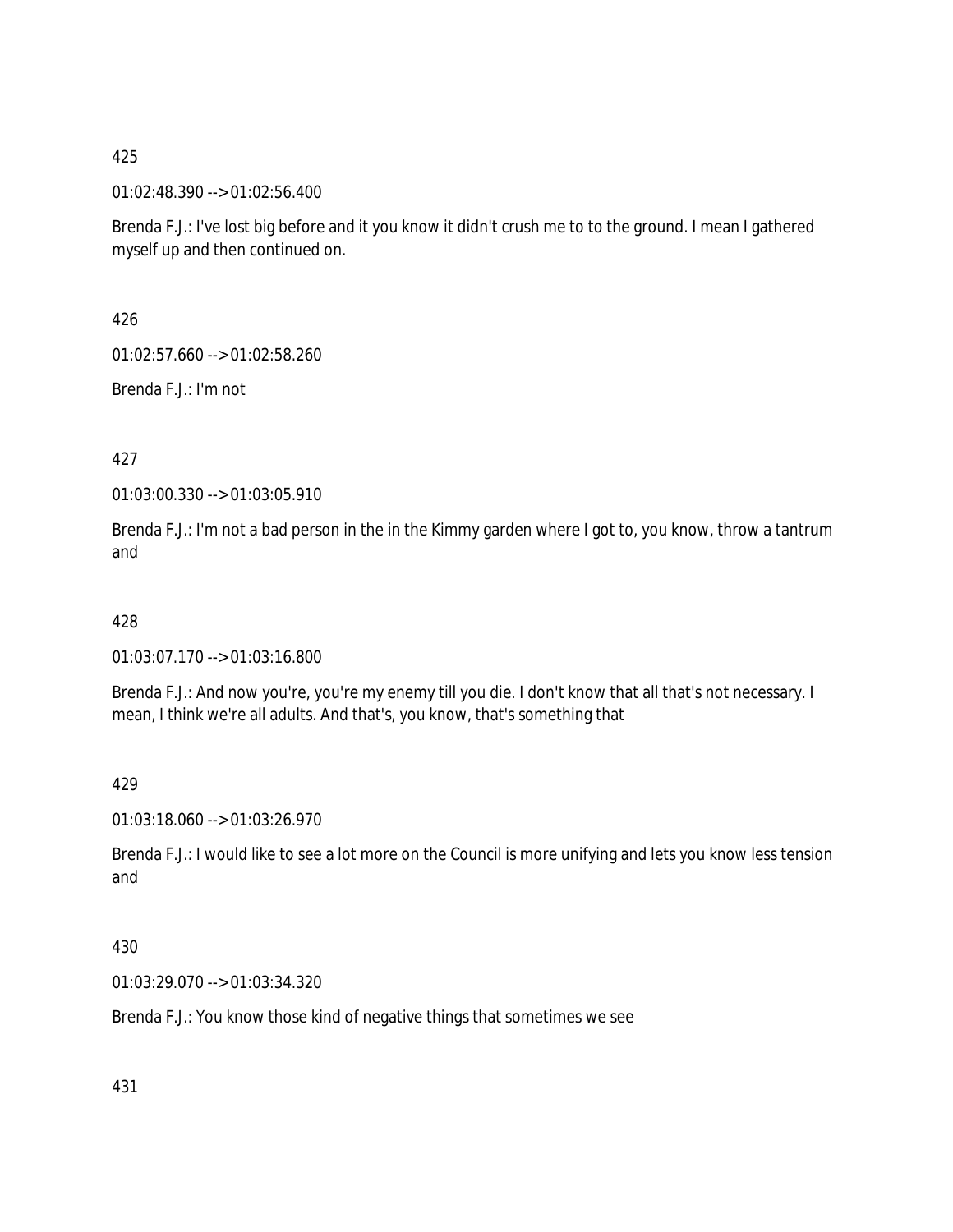01:03:36.180 --> 01:03:40.740

Joe Deets: Okay. Great. Thank you so much. Councilmember Pollock. Do you have a question.

432

01:03:41.610 --> 01:03:47.190

Michael Pollock: Um, I don't really I'll I really just have a comment for you, Brenda was that

433

01:03:48.540 --> 01:03:57.300

Michael Pollock: For those of you that don't know, Brenda is an author and she wrote a book. Imagine I just want to let you know I was deeply moved by it.

434

01:03:58.470 --> 01:04:06.690

Michael Pollock: I haven't finished all that. But I did go through the I did actually be the epilogue, and I, and there's a quote in there that I just wanted to share because

435

01:04:07.860 --> 01:04:16.410

Michael Pollock: To me it summarizes a lot about maybe what I know. You, which is the quote is, it says, I'm glad I don't look like what I've been through.

436 01:04:17.550 --> 01:04:18.060 Michael Pollock: So,

437

01:04:19.260 --> 01:04:27.720

Michael Pollock: It's made me laugh. And I have to say that I shed a few tears just reading through your book, very, very touching. Thank you.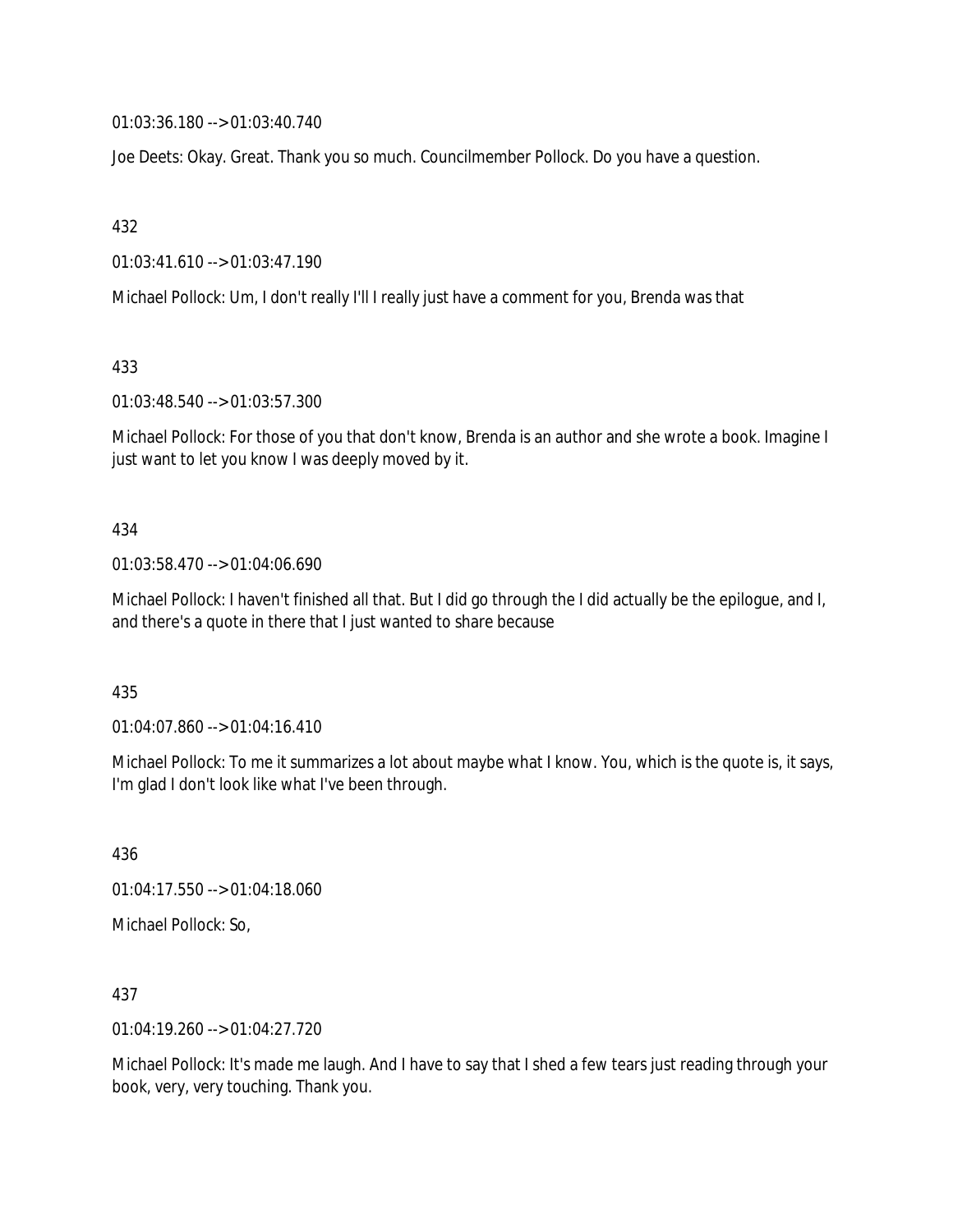01:04:27.810 --> 01:04:31.590

Brenda F.J.: Have to say I was moved to write that book because I live here.

439

01:04:32.490 --> 01:04:45.240

Brenda F.J.: And I open up the book with me driving down the road, feeling like I was in a movie. And that's how Bainbridge made me feel, you know, it was so different from the things I had been through.

440

01:04:45.990 --> 01:04:54.510

Brenda F.J.: And you know, I know we all love this island. We all want the same thing. We want a safe place for our kids to to live and go to school and

441

01:04:54.870 --> 01:05:07.320

Brenda F.J.: You know, we want to make sure that everybody is safe and then nobody is, you know, treated unkindly, we want to make sure that businesses can can prosper and that

442

01:05:08.190 --> 01:05:18.840

Brenda F.J.: You know that we have sustainable transportation. I mean, we, I think we all want the same things. I think I do offer a unique perspective on it.

443

01:05:19.890 --> 01:05:39.150

Brenda F.J.: As far as, you know, diversity. I would love to have some of the African American kids that go in and out through BAM retired screw see me up here as a city council member and and you know then want to have more information where they can become involved.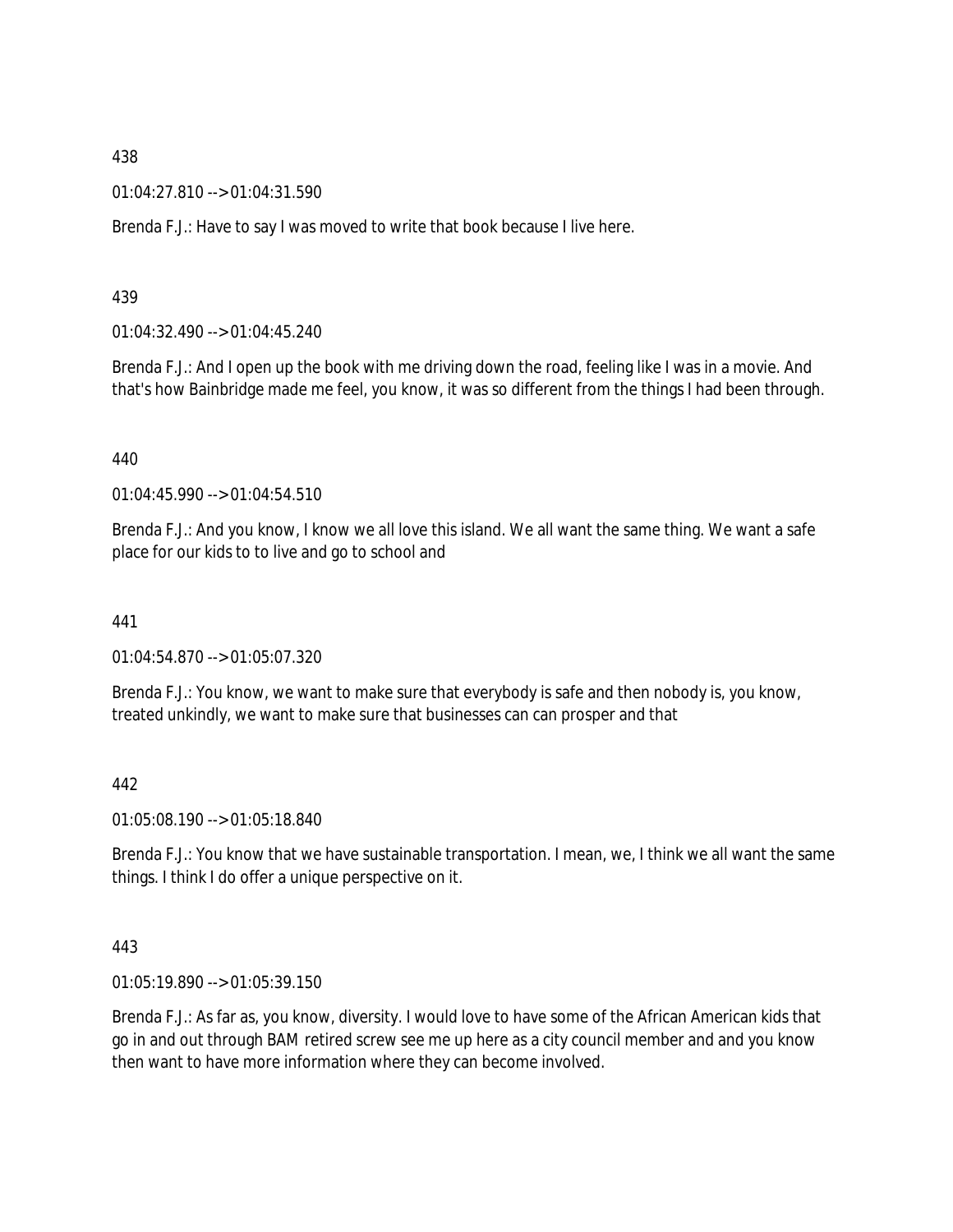01:05:41.190 --> 01:05:43.380

Joe Deets: Right, thank you so much. Brenda

445

01:05:44.700 --> 01:05:55.560

Joe Deets: Marvelous. I know this was hard being up here so you can take a good breath deep breath and we'll move on to our next candidate. So thank you.

446

01:05:55.980 --> 01:05:59.100

Brenda F.J.: Thank you. All right. Okay.

### 447

01:06:00.720 --> 01:06:07.560

Joe Deets: So we'll have Jane Lindley come back and college. Do you want to use the same order as we did before.

#### 448

01:06:09.510 --> 01:06:11.490

Joe Deets: Let me find out. Okay. Make it easy. Okay.

449

01:06:17.040 --> 01:06:17.820

Jane Lindley (her, hers, she): I'm back.

450 01:06:18.510 --> 01:06:19.380 Joe Deets: Hello chain.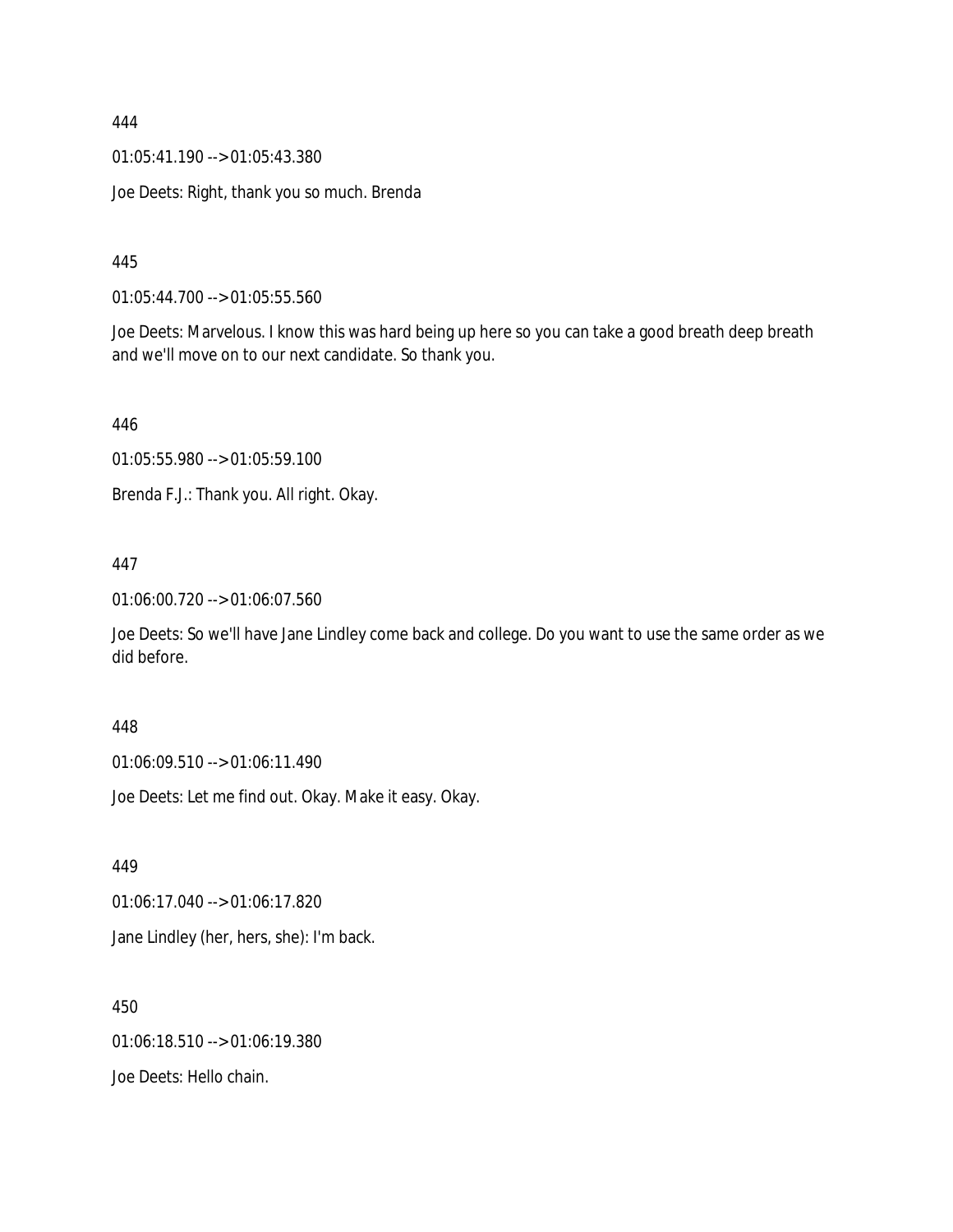01:06:19.590 --> 01:06:21.000

Good to see you again. Hello.

452

01:06:22.410 --> 01:06:32.550

Joe Deets: So we're going to each of us are going to ask a question and you can have two minutes to reply and we'll get started. Councilmember hi topless.

453

01:06:36.270 --> 01:06:44.550

Kirsten Hytopoulos: Okay, well, if you've been watching you heard this question, which was, if you ran a campaign for this office on Bainbridge you'd hear a lot about growth.

454

01:06:45.330 --> 01:06:52.350

Kirsten Hytopoulos: And so I'd like you to please share your thoughts about what you believe the city policy should be with regards to growth.

455

01:06:52.800 --> 01:07:03.600

Kirsten Hytopoulos: What do you read the specifically what our regulations and policies with our regulation regulations and policies should be aimed at limiting it or encouraging it and why

456

01:07:07.290 --> 01:07:13.680

Jane Lindley (her, hers, she): Thank you. Um, yeah, tough questions you guys and thanks to Brenda for breaking the ice here so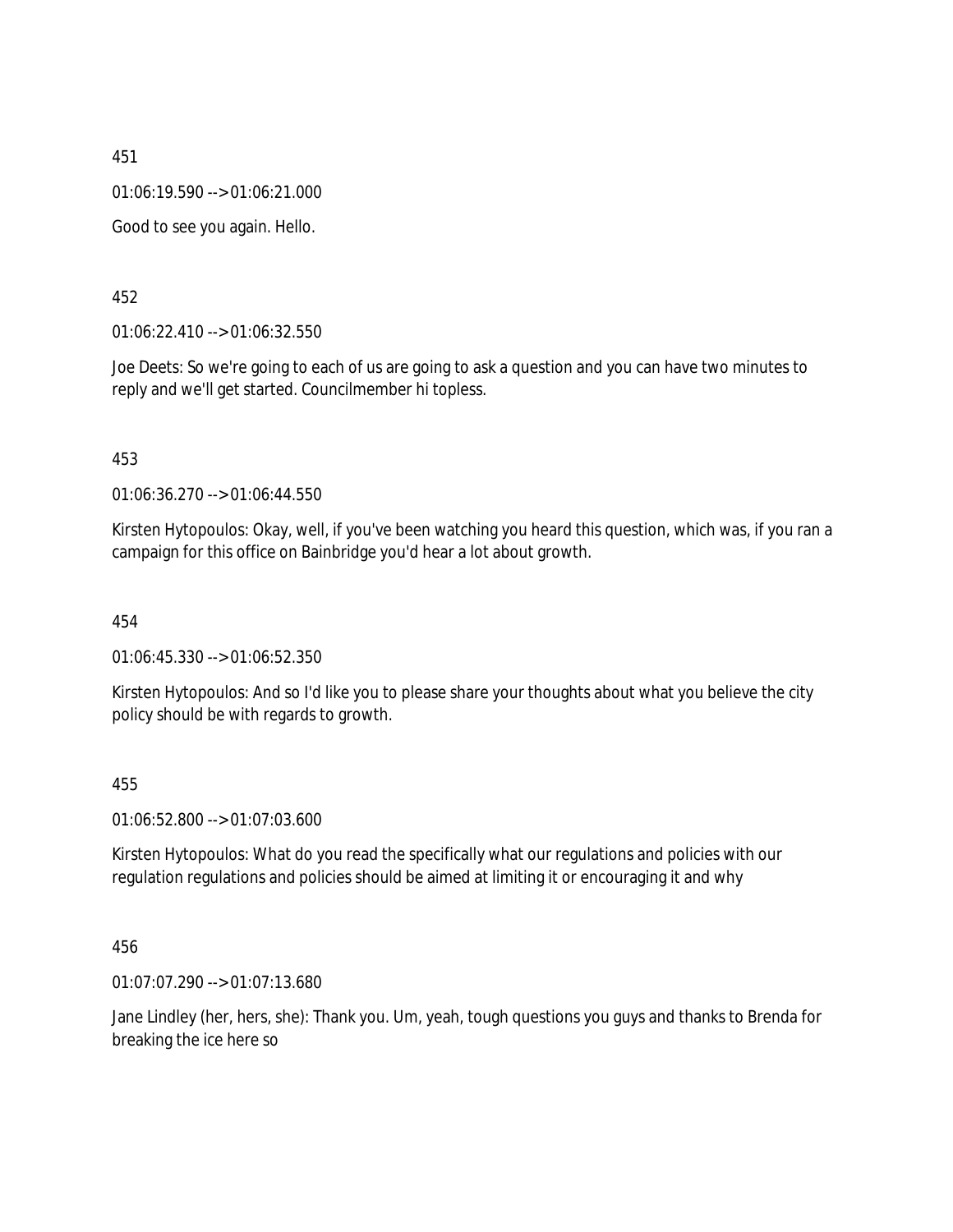01:07:15.120 --> 01:07:24.180

Jane Lindley (her, hers, she): Yeah, there is the growth Management Act, which does give us a lot of guidance and I, and we do once Bainbridge Island became incorporated

458

01:07:24.570 --> 01:07:30.510

Jane Lindley (her, hers, she): As a city we agreed to take on a certain percentage of the growth and concept County is

459

01:07:31.350 --> 01:07:42.120

Jane Lindley (her, hers, she): I recently saw some of the staff recommendations and it is in line with what the growth management access that we're trying to add density in our downtown core

460

01:07:42.570 --> 01:07:52.290

Jane Lindley (her, hers, she): And then also in serve the outlying little city areas. I forgot what they're called, you guys call them but you know like rolling Bay is one and

461

01:07:53.520 --> 01:07:56.040

Jane Lindley (her, hers, she): And other and Lynwood center and stuff like that but

462

01:07:57.810 --> 01:08:14.670

Jane Lindley (her, hers, she): I think we need to. And we're not going to have to take on that much more i mean i think it's it's a reasonable amount of people. But as far as policies, I'm not really sure what new policies, I would add, I think we need to look at how coven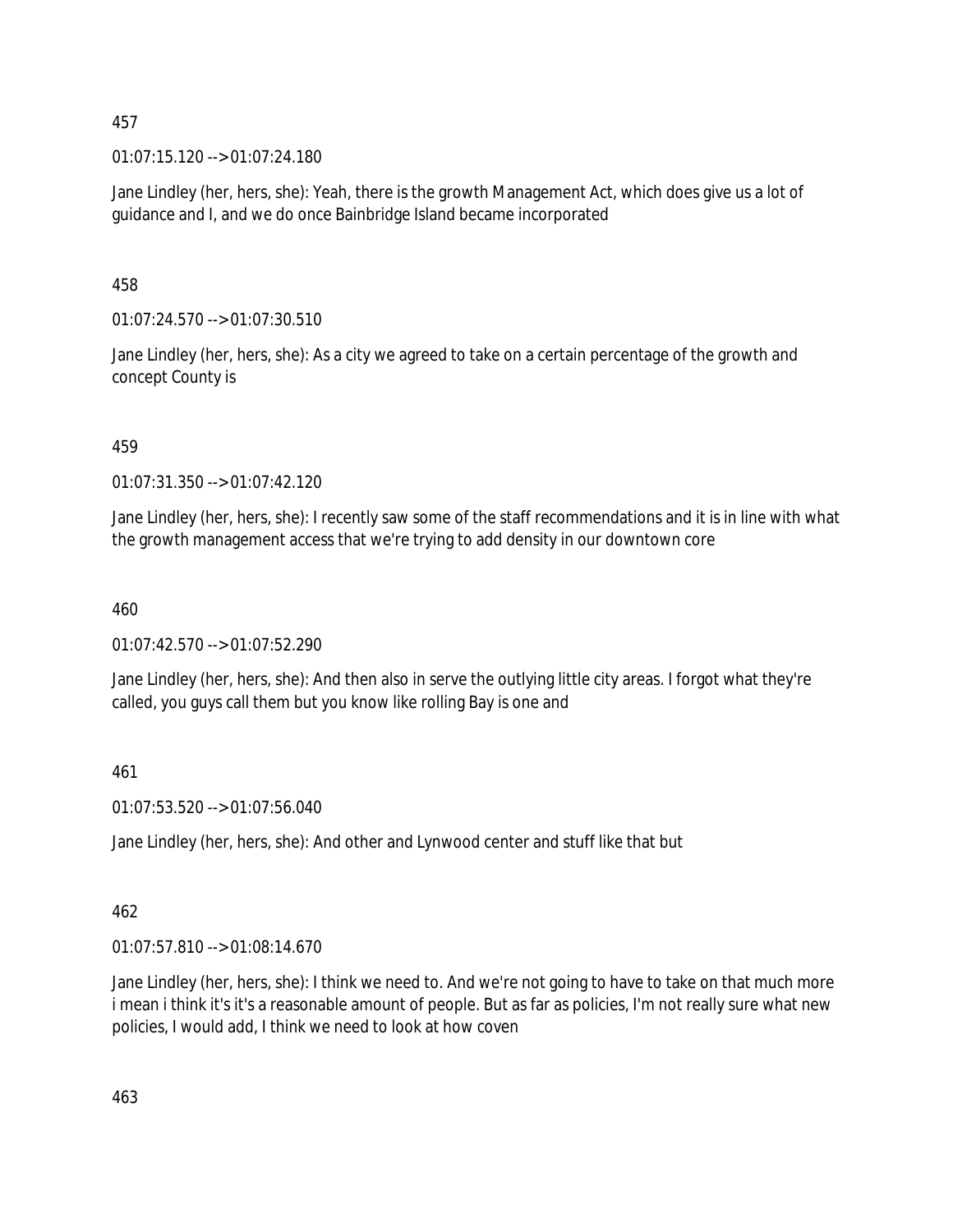01:08:16.320 --> 01:08:30.150

Jane Lindley (her, hers, she): has impacted how we might think about office space. I know that there are some recommendations of building taller buildings downtown Winslow, and clearly more and more people can work remotely and are comfortable doing that.

464

01:08:32.220 --> 01:08:37.650

Jane Lindley (her, hers, she): So I think we, it might be more dispersed than we imagined originally and

465

01:08:40.350 --> 01:08:41.850 Jane Lindley (her, hers, she): So that's

#### 466

01:08:42.930 --> 01:08:46.830

Jane Lindley (her, hers, she): I don't have any any any more of an answer than that. I don't think but

#### 467

01:08:48.660 --> 01:08:51.120

Jane Lindley (her, hers, she): I don't think you answered your question. I think I rambled but

468

01:08:53.370 --> 01:08:56.280

Joe Deets: Well, first, thank you. Councilmember car.

#### 469

01:08:58.020 --> 01:09:13.260

Christy Carr: Thank you. Thanks for being here tonight. And my question is about affordable housing. What does affordable housing mean to you what tools or strategies would you like the city to implement, if any, to increase the availability of affordable housing.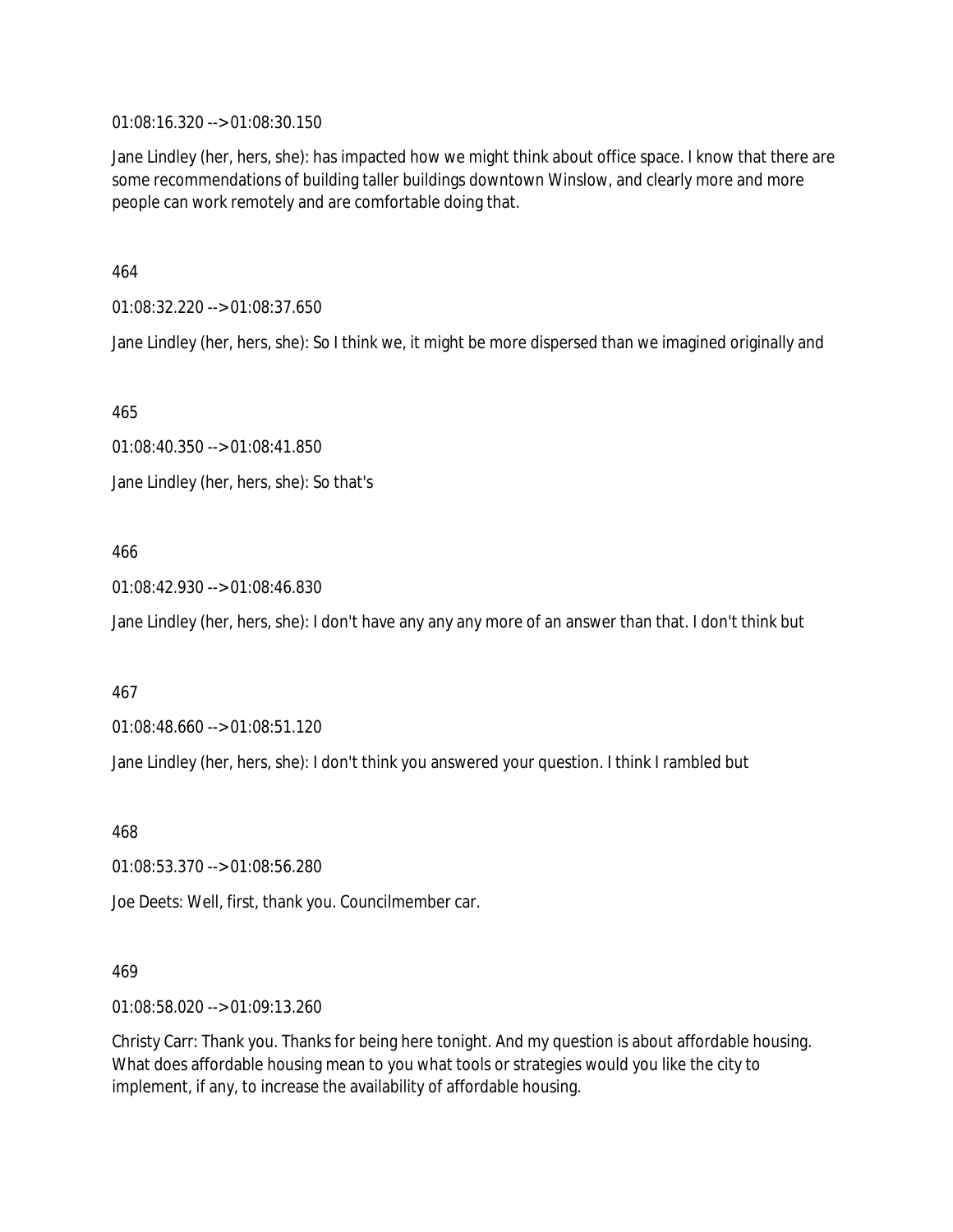01:09:15.900 --> 01:09:33.000

Jane Lindley (her, hers, she): Affordable housing that's a toughie. I mean, I remember when I moved here. My husband and I looked for three years to find something that was affordable and our real estate broker kept showing us things that were quarter million dollar properties and we were in our late 20s and and

# 471

01:09:34.620 --> 01:09:40.050

Jane Lindley (her, hers, she): We're like we can't afford that not only were the quarter million properties but they needed like roof fixes and stuff. And so there was no way

# 472

01:09:41.880 --> 01:09:47.670

Jane Lindley (her, hers, she): I think I listened to your discussion of, you know, far the floor area ratio.

### 473

01:09:48.690 --> 01:09:55.740

Jane Lindley (her, hers, she): Option that's that some builders have and also about at us and maybe that's a way to

### 474

01:09:56.850 --> 01:10:04.050

Jane Lindley (her, hers, she): Allow people to have other housing that they could either have relative stay in or rent out to some degree.

### 475

01:10:05.340 --> 01:10:16.500

Jane Lindley (her, hers, she): There. I don't think there's an easy answer. I mean, I would need to look into it a lot more closely. But I think there needs to be some more affordable housing. I know the mobile Park is one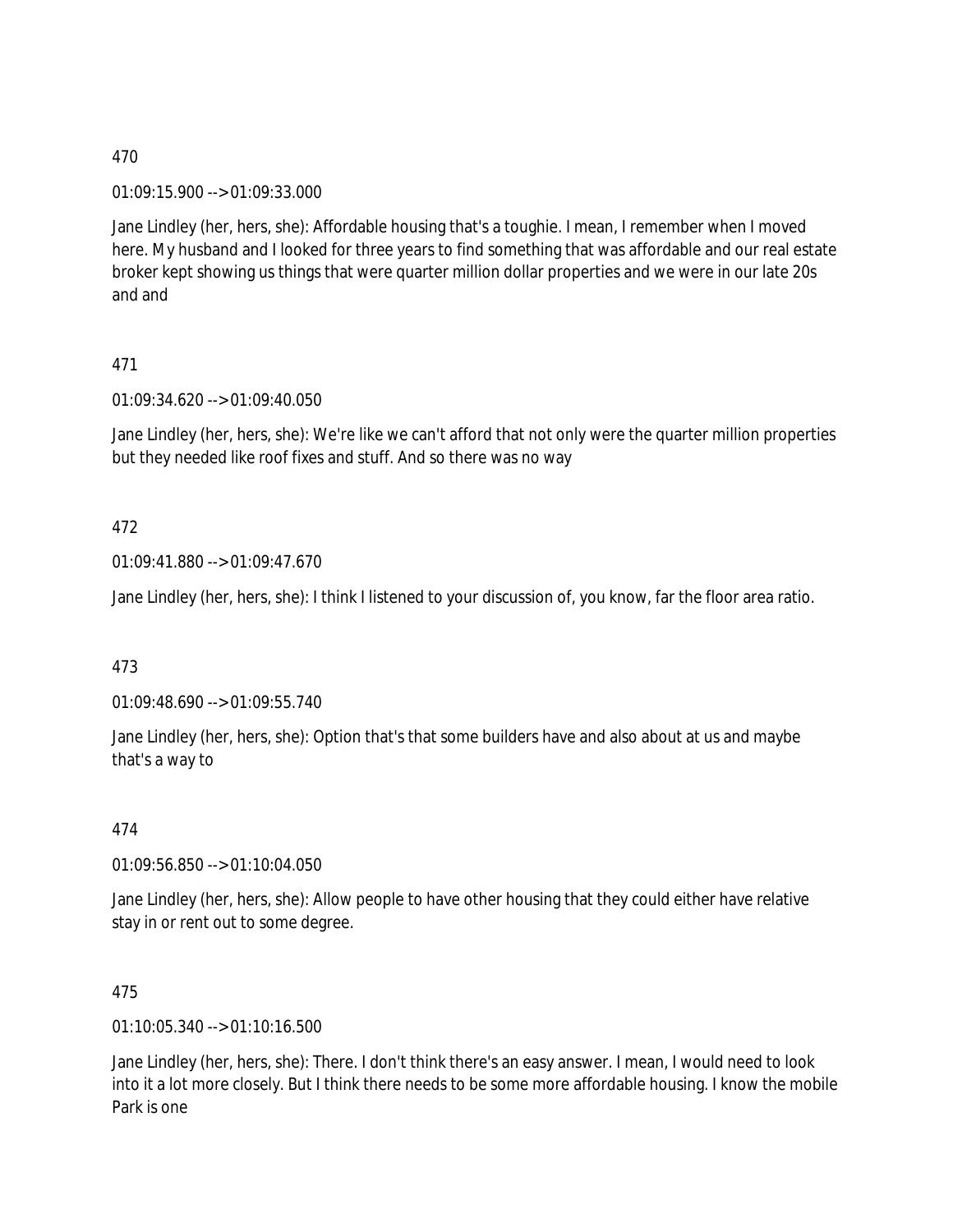01:10:17.880 --> 01:10:24.510

Jane Lindley (her, hers, she): Area where there's some affordable housing. There's not what I would consider real affordable housing. I think it's very expensive on Bainbridge

477

01:10:27.390 --> 01:10:31.770

Jane Lindley (her, hers, she): So I wouldn't need to do a lot more research on it to have a better answer.

478

01:10:33.480 --> 01:10:38.670

Joe Deets: Thank you. Thank you. Um, let's see. Mayor Schneider think it's your question next

479

01:10:40.050 --> 01:10:44.010

Leslie Schneider: In queue. So I'm going to use the same question.

480

01:10:45.060 --> 01:10:58.290

Leslie Schneider: In the governance manual titled efficiency and effectiveness of Council Decision Making it states that effective decision making requires finale at rules shall limit the prerogative to reconsider Council decisions.

481

01:10:58.800 --> 01:11:10.620

Leslie Schneider: Effective decision making results infidelity and moving on. So the situation that I'm about to describe is not hypothetical, but you can answer the intent of the question.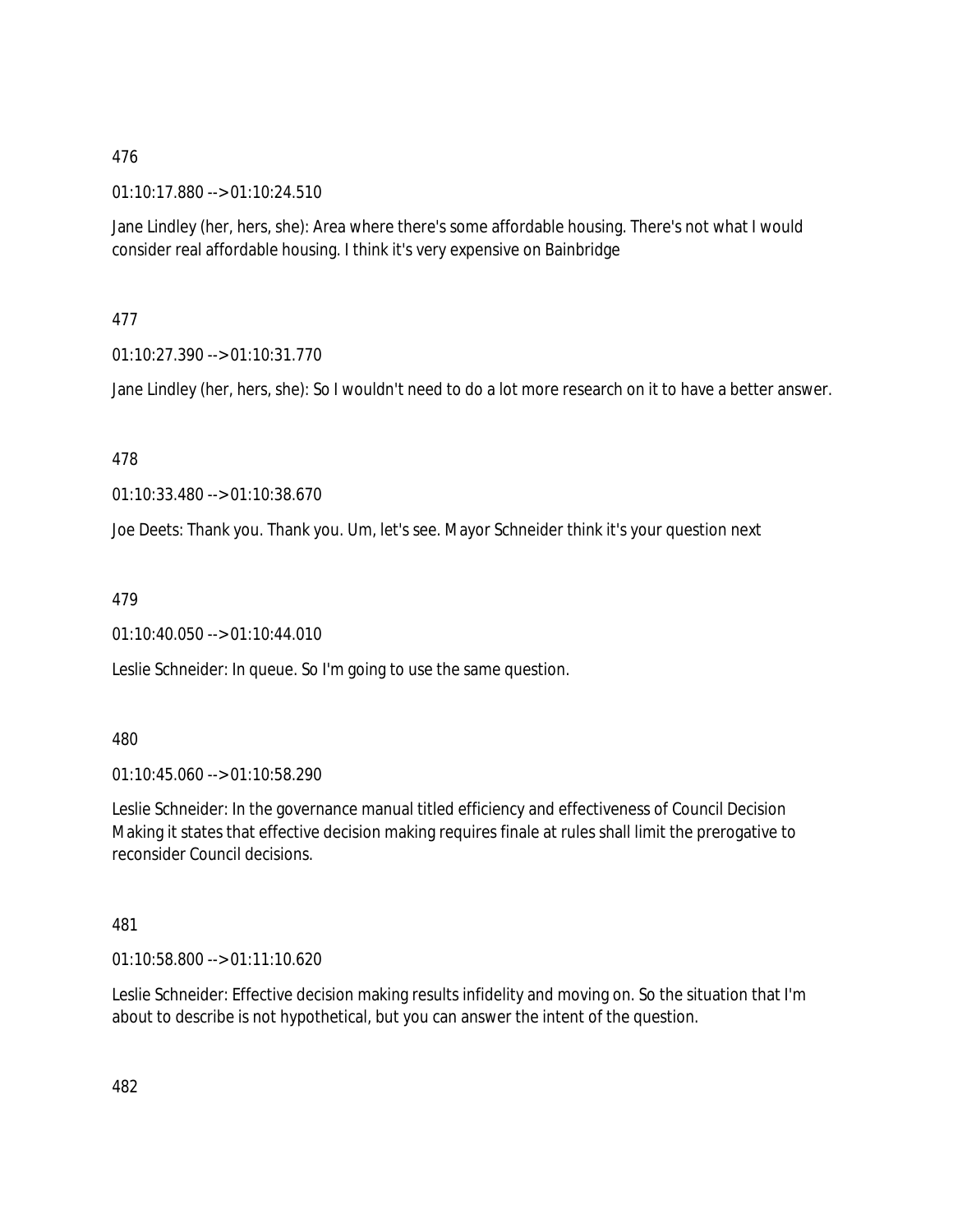01:11:11.070 --> 01:11:22.110

Leslie Schneider: Using a different scenario, if you want to an island resident recently raised questions about decisions made by Council starting back in 2006 to move forward with the police Court Building

483

01:11:22.620 --> 01:11:29.040

Leslie Schneider: The city manager responded with a lengthy memo to answer the questions which corrected or put context around

484

01:11:29.850 --> 01:11:41.340

Leslie Schneider: Some of the stated facts and the newspaper picked it up. Brandon article about it. So if you were a new council member, maybe that's all the information you have about a long and complex process.

485

01:11:42.450 --> 01:11:52.080

Leslie Schneider: Do you vote to reopen the decision if so, what's your justification and ultimate goal for doing so. And how do you weigh the public benefit either way.

486

01:11:53.790 --> 01:11:54.840

Jane Lindley (her, hers, she): Oh my goodness. Um,

487

01:11:55.860 --> 01:12:09.990

Jane Lindley (her, hers, she): Thank you for your question that that you guys are tough, man. I have to say, but so I listened to the Council meeting where you put the option to dis to discuss to discuss, you know, if you're going to for future discuss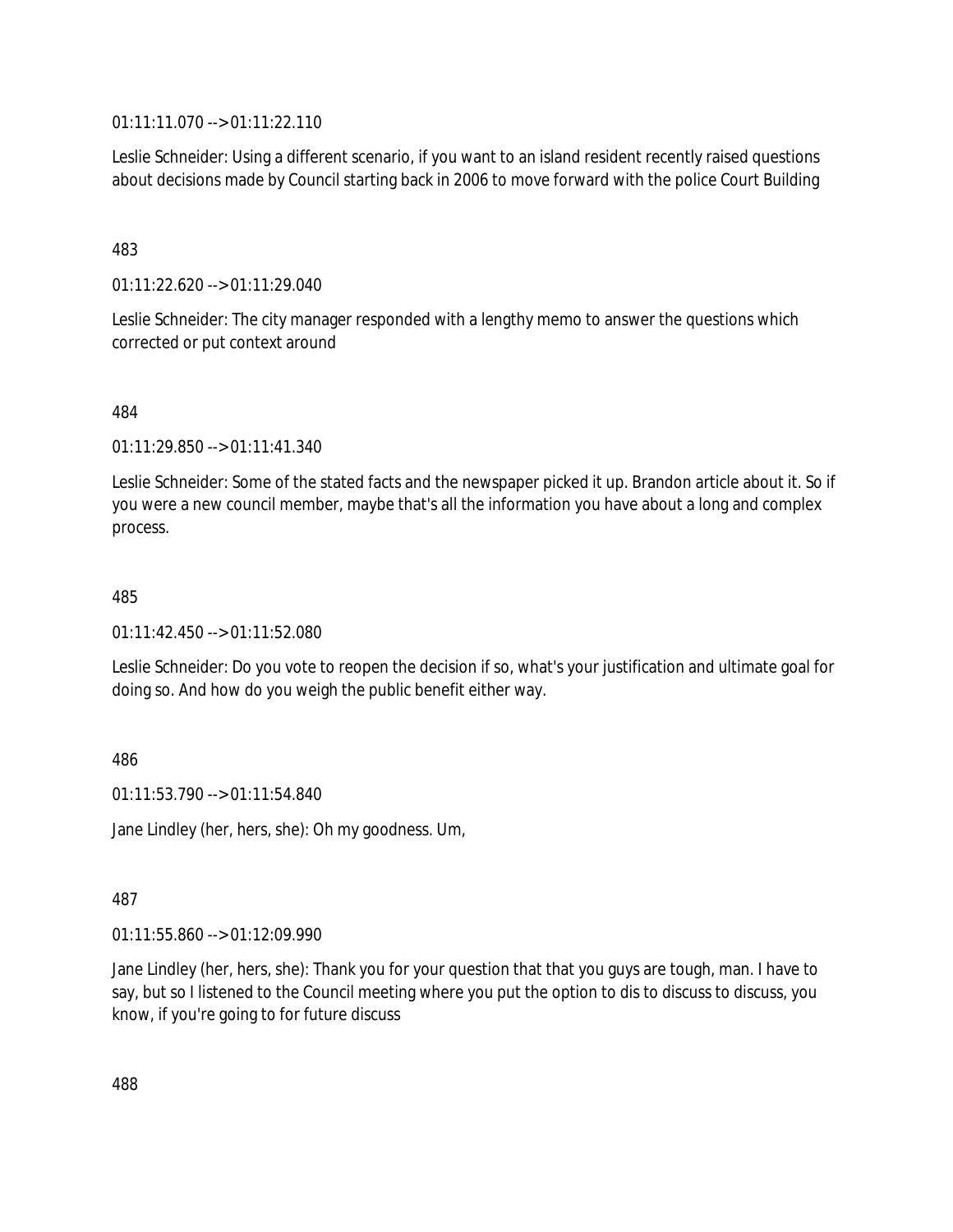01:12:11.280 --> 01:12:20.670

Jane Lindley (her, hers, she): reopening of the the topic of the police station building and I just remember, this has been incredibly arduous it went on for years and years and years and years.

### 489

01:12:21.060 --> 01:12:29.790

Jane Lindley (her, hers, she): And the city finally did by, I think it's San Francisco, San Franciscan hospital owned the building last and then we bought it from them.

### 490

01:12:30.840 --> 01:12:50.730

Jane Lindley (her, hers, she): I would have a hard time thinking it should be reopened. I think if people and I was glad to see the city manager and staff did put together a lot of information because I'm sure people are curious because it's took such a long time to decide how how that decision came about.

491

01:12:51.870 --> 01:12:53.790

Jane Lindley (her, hers, she): I i think it's

#### 492

01:12:55.020 --> 01:13:07.140

Jane Lindley (her, hers, she): We have to be careful not to stir the pot. Just because newspapers can pick this up and add another layer of complexity and it can be confusing. I mean, I know this. My dad was in politics. I just

### 493

01:13:07.650 --> 01:13:19.380

Jane Lindley (her, hers, she): I know that in politics so often what we hear in the papers, only a sliver of what's actually going on. And it's, you know, one sort of take on it so I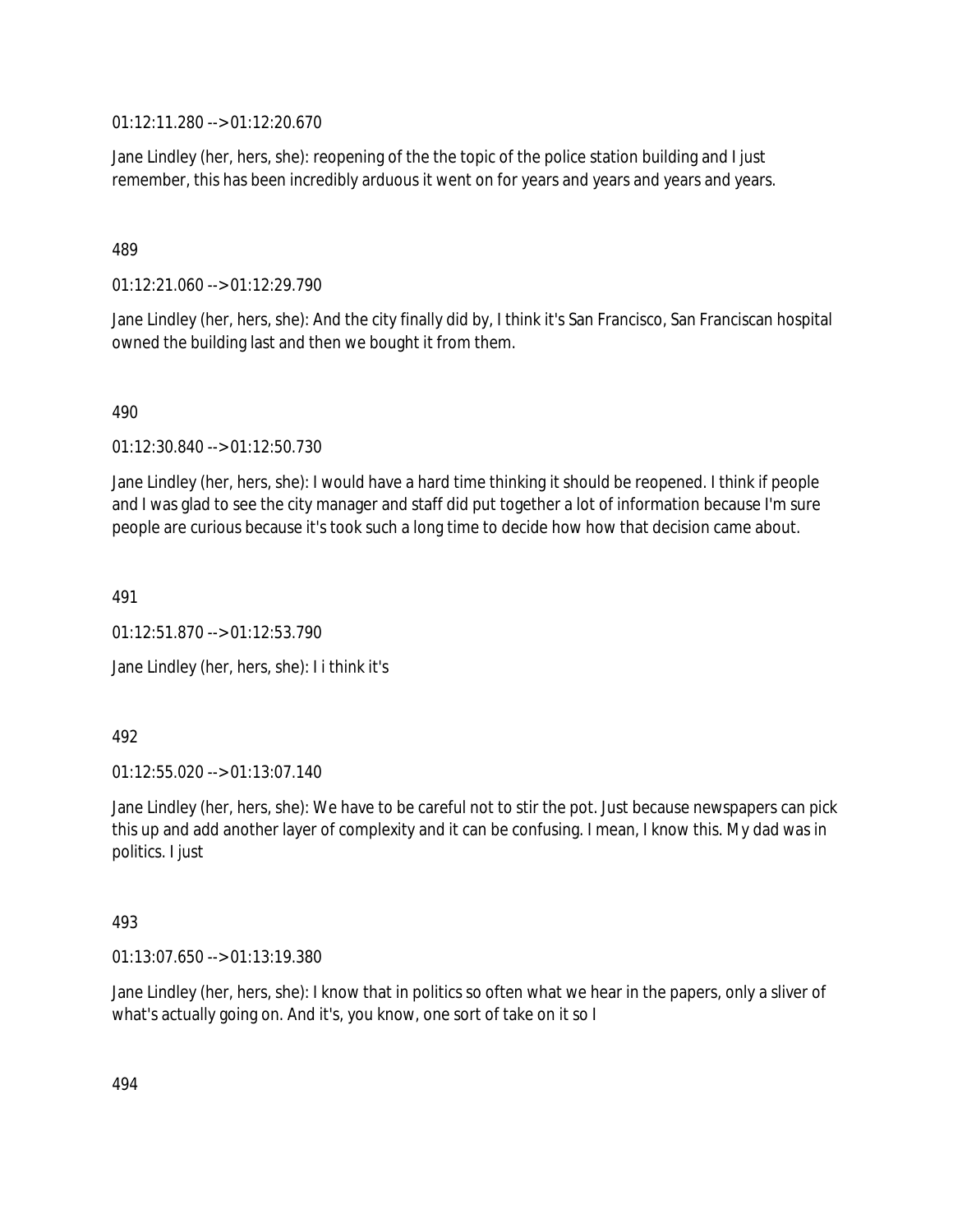01:13:20.370 --> 01:13:32.010

Jane Lindley (her, hers, she): Probably wouldn't vote to open it back up. I would make sure that whoever was curious, had the information they needed to understand the decisions that were made. I think it's important to move forward.

495

01:13:33.720 --> 01:13:39.210

Joe Deets: Great, thank you very much. Thank you. Well, I'll ask the same question and

496

01:13:40.890 --> 01:13:41.370

Rasham Nassar: I'm sorry.

497

01:13:42.570 --> 01:13:43.230

Joe Deets: Oh, I'm sorry.

498

01:13:44.340 --> 01:13:50.910

Joe Deets: I did, who I oh I'm sorry counselor and so I'm excuse me, my apologies. Okay. You go ahead please.

499

01:13:51.510 --> 01:13:54.090

Rasham Nassar: Yes. Hi Jane. Nice to see you. And thanks

500

01:13:54.090 --> 01:14:02.550

Rasham Nassar: For applying and for being here tonight. My question is the same. If you were listening relating to the city manager search process that the Council's currently undertaking.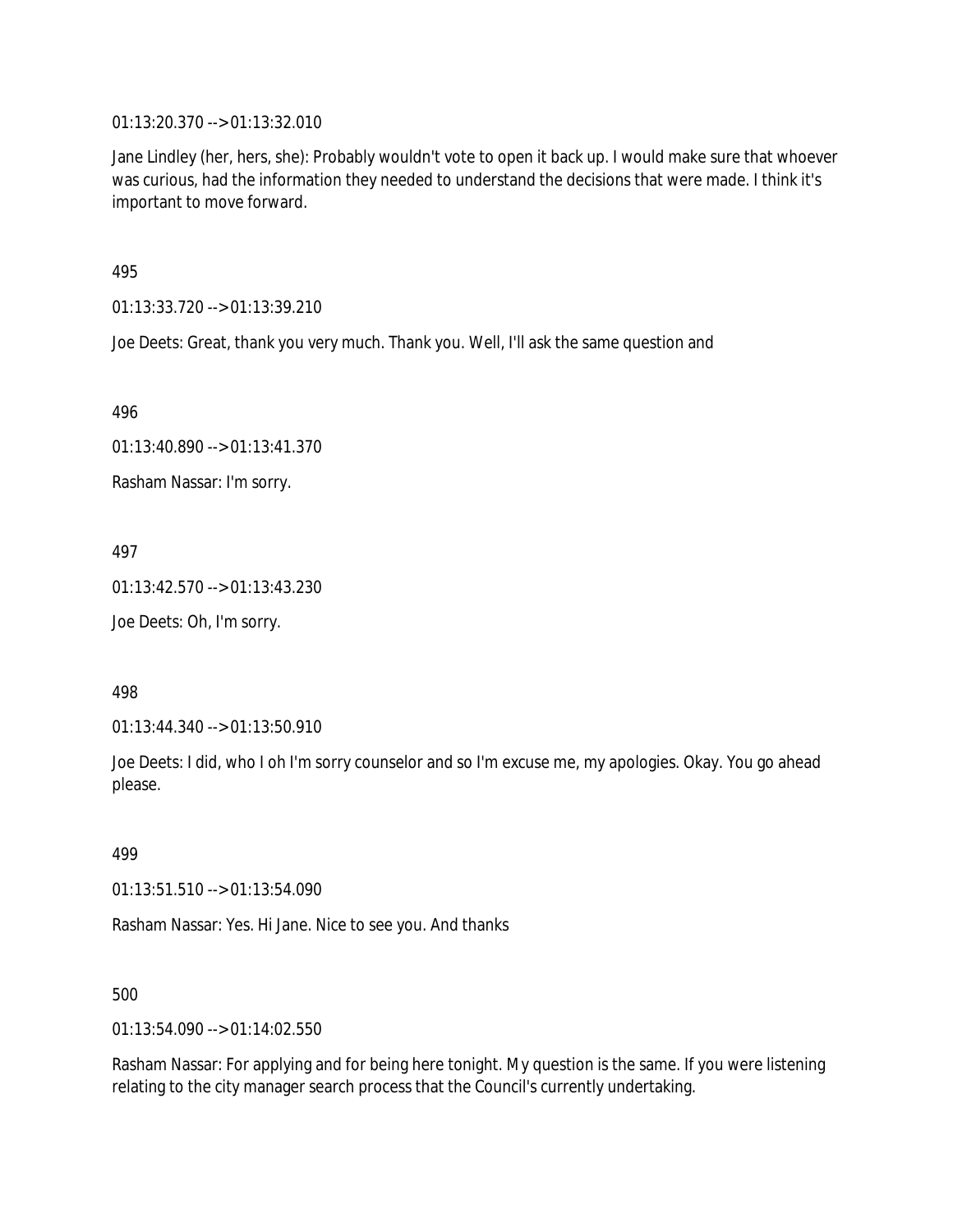01:14:02.970 --> 01:14:10.170

Rasham Nassar: As you probably know, the city manager is the most important one of the most important, if not the most important position at City Hall.

502

 $01:14:10.530 \rightarrow 01:14:24.450$ 

Rasham Nassar: So as this new council member. The North ward position will be involved in the city manager selection process. My question to you is, what kinds of qualifications and criteria would you consider

503

01:14:24.780 --> 01:14:31.170

Rasham Nassar: And that would inform you in your deliberations and making your recommendations for selections for that position.

504

01:14:33.330 --> 01:14:40.410

Jane Lindley (her, hers, she): Thank you for that question. I did see the questions that you guys are that you're all planning on asking and they are very open ended.

505

01:14:41.850 --> 01:15:00.060

Jane Lindley (her, hers, she): Which I feel as brave. I think for me and be good administrator. I mean, definitely. You have a ton of detailed information that you have to manage and keep track of and Morgan Smith does a pretty good job of that. Now, I just, I'm impressed with her recall if nothing else, a good memory.

506

01:15:01.620 --> 01:15:10.080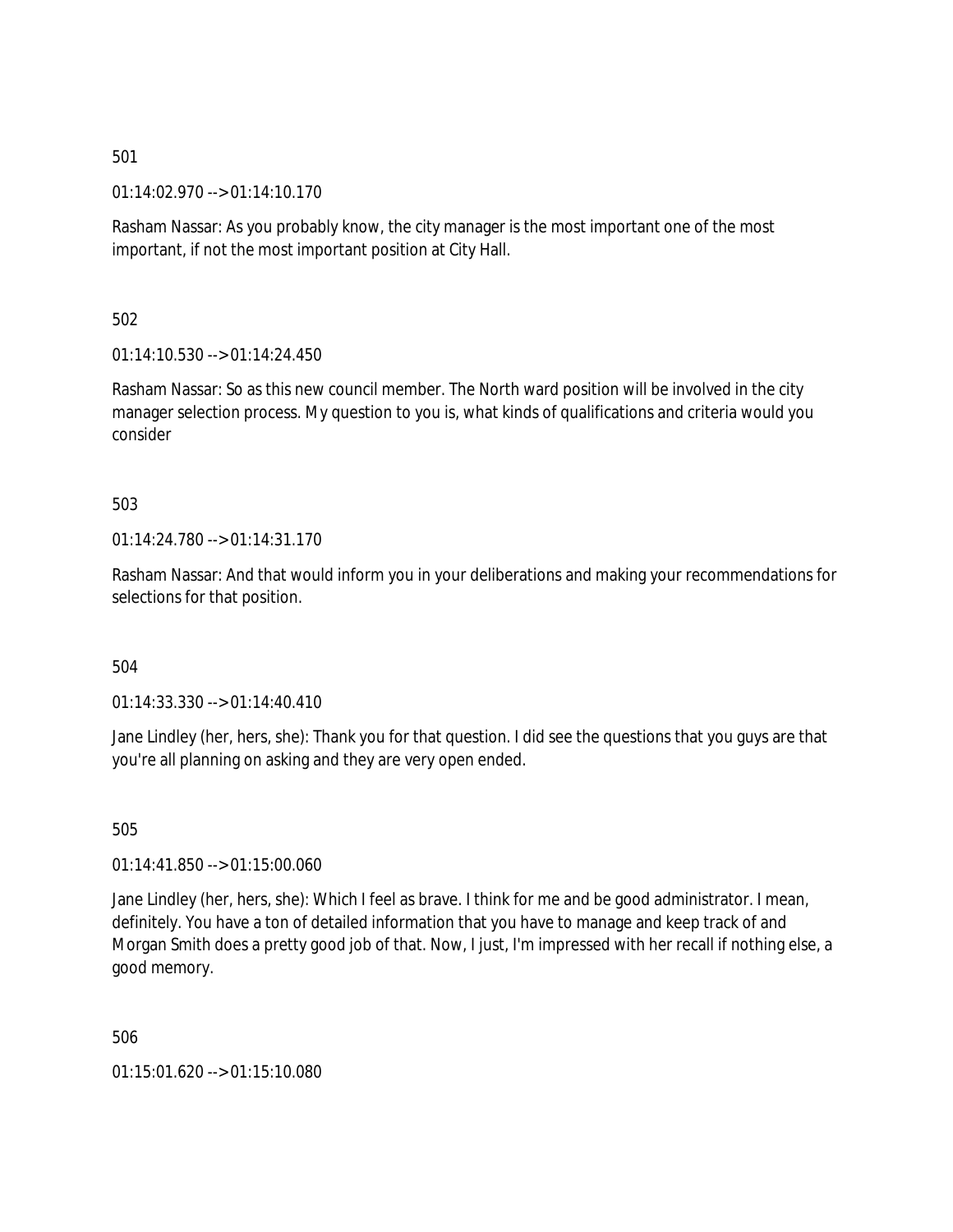Jane Lindley (her, hers, she): And then also understand Bainbridge Island and come from maybe a community that's either either either similar or

507

01:15:11.940 --> 01:15:13.680

Jane Lindley (her, hers, she): Someone who can imagine

508

01:15:14.700 --> 01:15:22.680

Jane Lindley (her, hers, she): Enjoying living here and embodies our values. I think that's really important to us. Not only that, but I think somebody who you wouldn't mind.

509

 $01:15:22.950 \rightarrow 01:15:32.130$ 

Jane Lindley (her, hers, she): Spending a lot of time with. I mean, your meetings are long and stuff like that. And so it has to be somebody who is personable and listens.

510

01:15:32.700 --> 01:15:45.840

Jane Lindley (her, hers, she): I like the idea of community outreach. Of course, you absolutely need that you guys are doing a lot better job marketing and getting information out about what your longer term projects are that needs to continue

511

01:15:47.400 --> 01:16:04.020

Jane Lindley (her, hers, she): The digital weekly Newsletters are good from the city manager. So that would need to continue to somebody who's comfortable with with media would be great, you know, social media and or even just, you know, online newsletters were that that works too. So I think all of that.

512

01:16:05.400 --> 01:16:15.360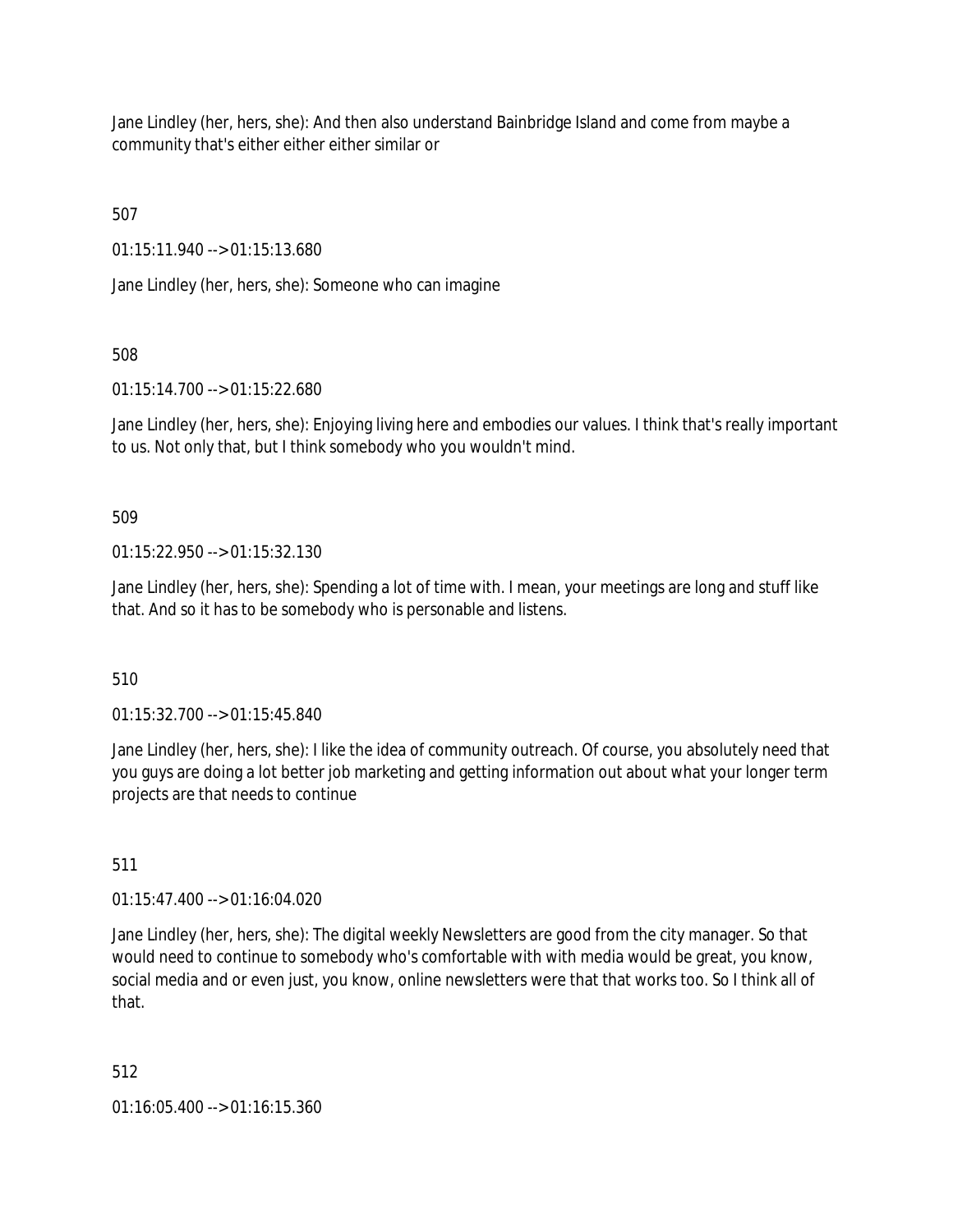Jane Lindley (her, hers, she): Is definitely a tough call. But if there's any way for you to spend time with them. I know you're looking at having a city manager come to the city. I hope that's possible. I hope that's

513

01:16:15.660 --> 01:16:23.340

Jane Lindley (her, hers, she): Because I think one on one is probably the best way just to get those subtle personality traits that are going to make a difference to

514

01:16:25.560 --> 01:16:26.970

Jane Lindley (her, hers, she): hope that gave you some ideas.

### 515

01:16:28.710 --> 01:16:35.760

Joe Deets: Okay, great. Thank you. Well, again, I apologize for I should know the count that by now. But, uh, so I think it's my turn.

516

01:16:36.990 --> 01:16:41.790

Joe Deets: But Jane. So just a thought experiment here now on city council.

517

01:16:43.140 --> 01:16:45.150

Joe Deets: And there's an item that you

### 518

01:16:46.290 --> 01:16:52.380

Joe Deets: feel utterly passionate about. It's really important to you, comes up for a vote.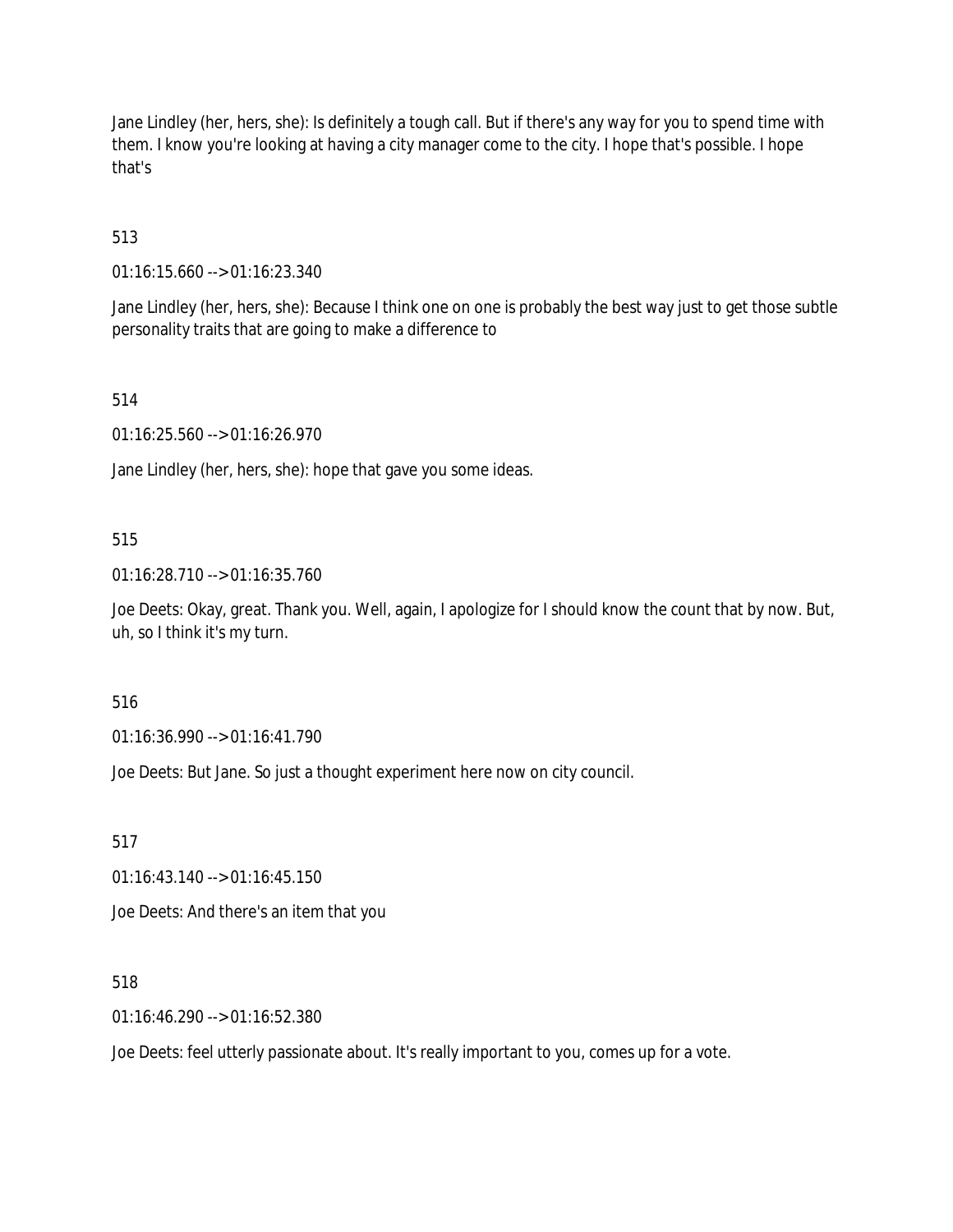519 01:16:53.670 --> 01:16:54.540 Joe Deets: It goes down.

520

01:16:55.620 --> 01:16:59.850

Joe Deets: Doesn't matter. What about maybe it's 435261 but you're on the losing end

521

01:17:01.110 --> 01:17:02.610 Joe Deets: It's crushing. Trust me.

522

01:17:04.200 --> 01:17:05.790 Joe Deets: My question to you is, what do you do

523

01:17:06.930 --> 01:17:07.860

Joe Deets: Do you

524

01:17:09.690 --> 01:17:21.870

Joe Deets: Think of how can I Marshal my forces and come back and debate this issue again because this is so important, or do I say well,

525

01:17:23.190 --> 01:17:24.360

Joe Deets: That was the well the majority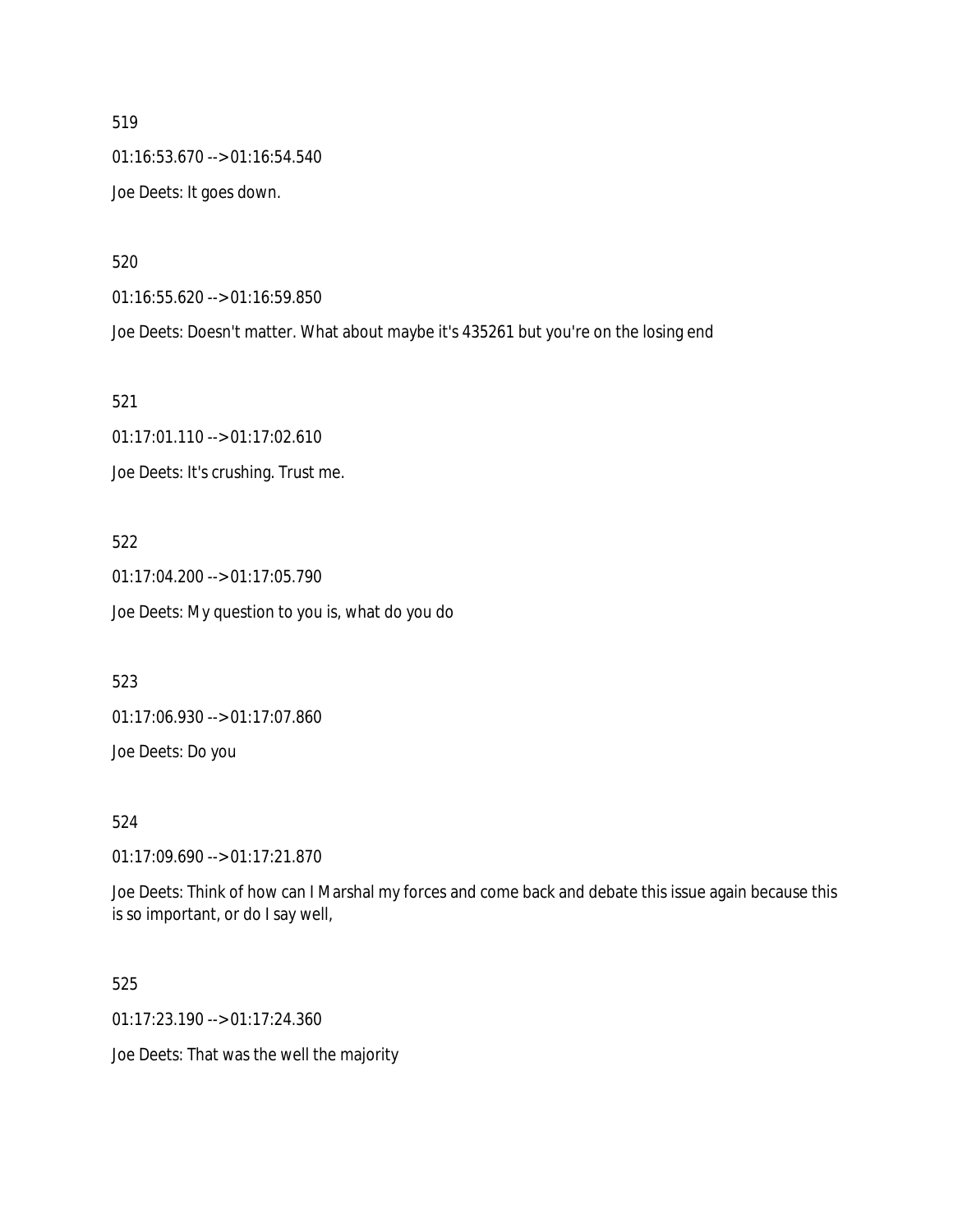$01:17:26.100 \rightarrow 01:17:27.390$ Joe Deets: So take that any way you like.

527

01:17:28.890 --> 01:17:29.280

Jane Lindley (her, hers, she): Okay.

528

01:17:30.630 --> 01:17:36.150

Jane Lindley (her, hers, she): Thank you. Councilmember deep actually a great question and

# 529

01:17:37.620 --> 01:17:52.440

Jane Lindley (her, hers, she): I sort of lived through something like that, not as a council member but I'm sure all of you remember island power. And for me, I look at the world as I'm fairly creative person and I know there are a lot of different ways to go. So

### 530

01:17:55.080 --> 01:18:04.710

Jane Lindley (her, hers, she): For instance, I believe in clean air, water and climate change solutions and after two and a half years of public power campaign that was tabled by the city.

### 531

01:18:05.160 --> 01:18:24.390

Jane Lindley (her, hers, she): It was crushing it was it was horrible, but I moved on in large part because I was asked by the Sierra Club to join them in their activists to lobby for the Clean Energy Act 100% clean interject Sita can energy transformation act and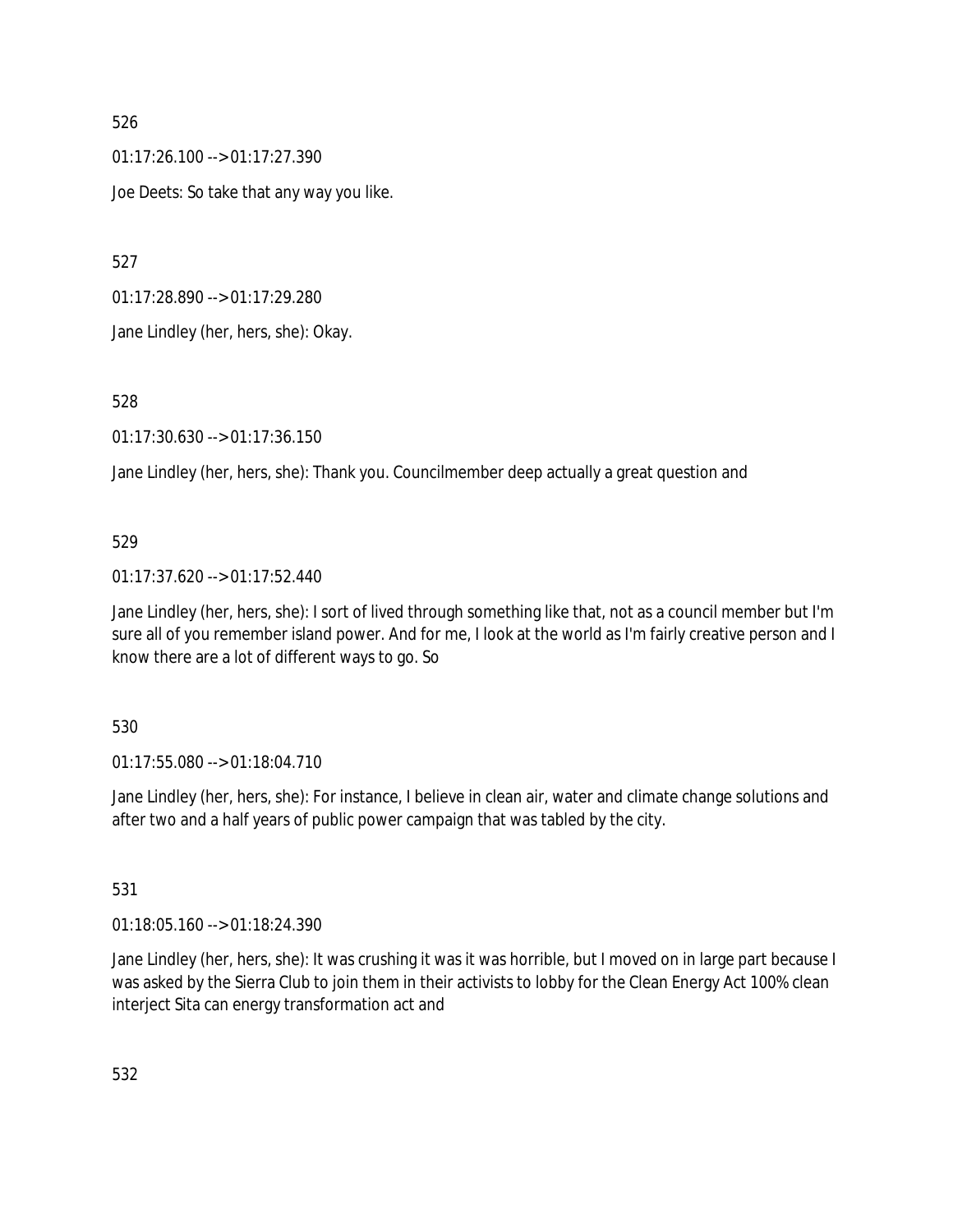01:18:26.160 --> 01:18:34.080

Jane Lindley (her, hers, she): That ensures that the entire state, not just Bainbridge Island electricity will be cleaner. It'll be 100% renewable energy by 2045

# 533

01:18:36.030 --> 01:18:42.450

Jane Lindley (her, hers, she): And that mandate means there's going to happen statewide. And that's the beauty of it. So for me, I would

### 534

01:18:43.620 --> 01:18:58.080

Jane Lindley (her, hers, she): I would accept the result. But then if I was really passionate about it. I would look for other ways to at least get some part of, of what I am passionate about to move forward.

#### 535

01:18:59.610 --> 01:19:03.030

Joe Deets: Okay, thank you so much. Councilmember Pollock.

#### 536

01:19:04.110 --> 01:19:12.240

Michael Pollock: Yeah, I don't really have a question, Jane, I just wanted to thank you, Maria, long time. I just want to thank you for the work that you're doing on

### 537

01:19:13.320 --> 01:19:24.630

Michael Pollock: addressing climate change issues and I because of the outcome of this. I really hope that you continue and I know you well without and I just I just appreciate what you bring to that discussion.

#### 538

01:19:25.950 --> 01:19:28.380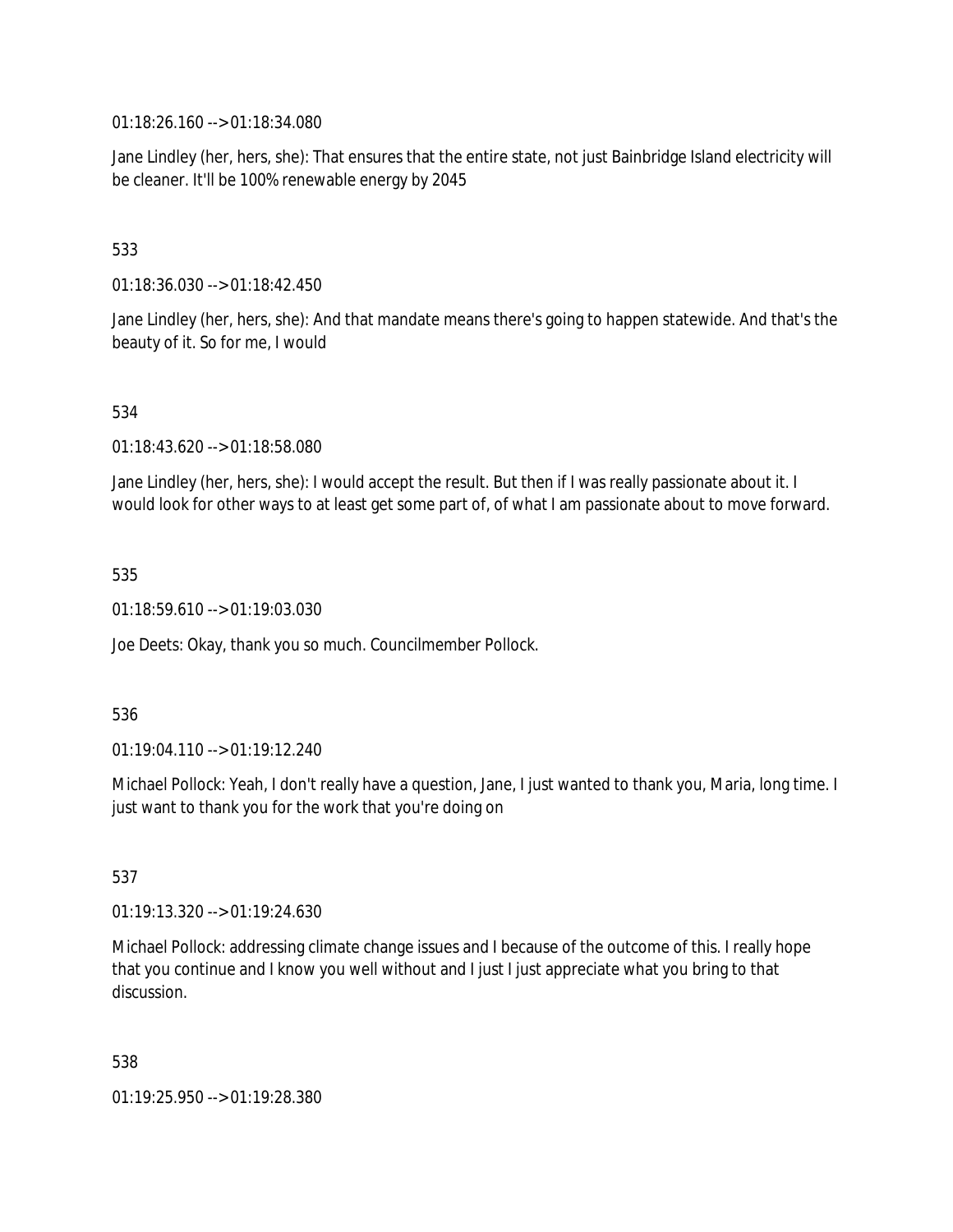Jane Lindley (her, hers, she): Thank you, Michael. It's good to see you and

539

01:19:29.400 --> 01:19:35.370

Jane Lindley (her, hers, she): Yeah, I'm compelled, there's nothing going to stop me. I think it's one of the most critical issues of our time and it

540

01:19:36.720 --> 01:19:38.370 Jane Lindley (her, hers, she): Is it's also sort of

541

01:19:39.960 --> 01:19:47.550

Jane Lindley (her, hers, she): A social equity issue as well. I mean impacts all people. But mostly, those are underserved, the most

542

01:19:49.020 --> 01:19:49.410

So,

543

01:19:50.850 --> 01:19:55.440

Joe Deets: Great. Well, Jane. Thank you so much. And it was hard rapid fire questions.

544

01:19:56.670 --> 01:19:59.490

Joe Deets: Thank you. And we will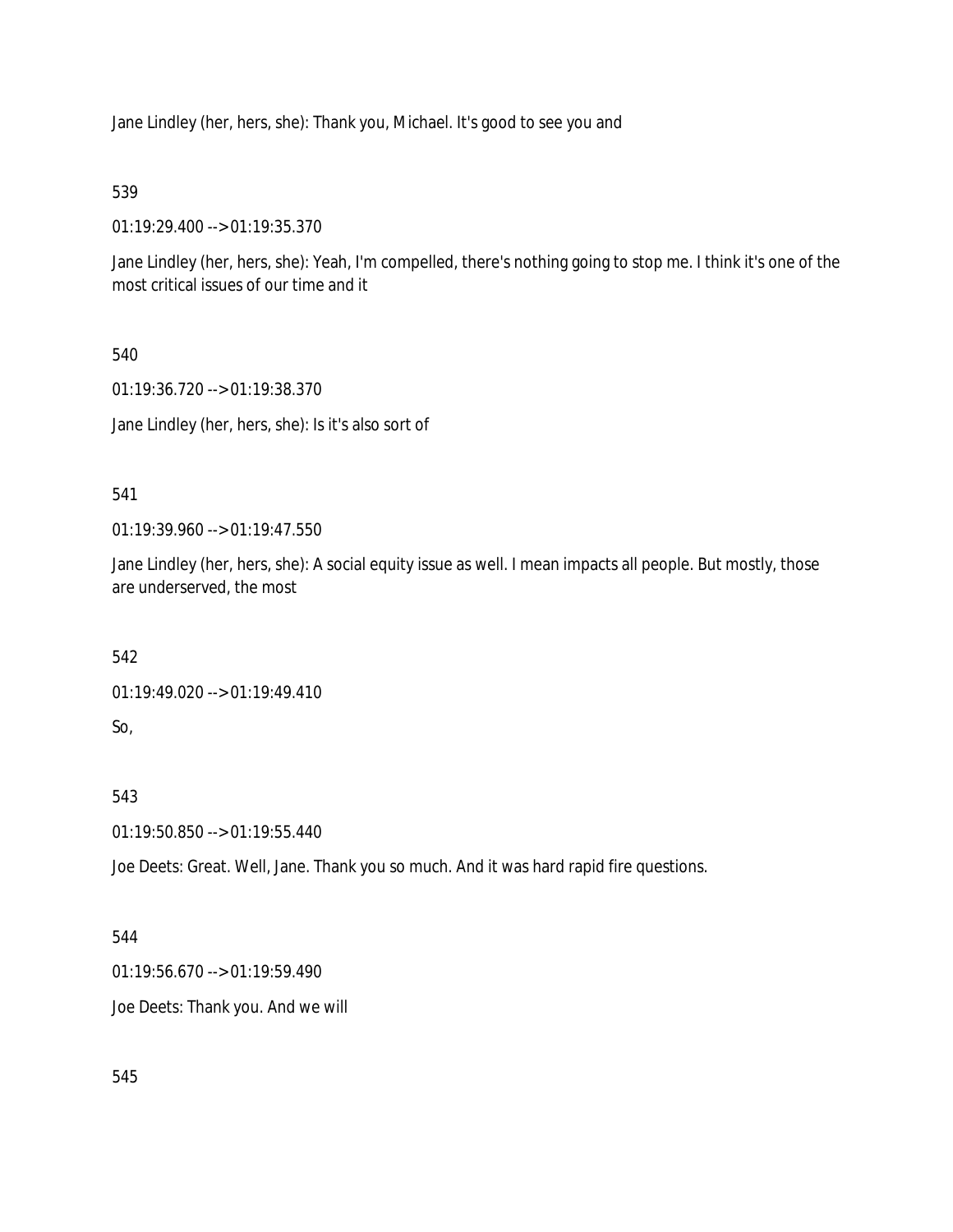01:20:01.230 --> 01:20:02.610

Joe Deets: Move on to our next candidate.

546 01:20:04.650 --> 01:20:05.310 Jane Lindley (her, hers, she): Thank you all.

547 01:20:05.910 --> 01:20:07.410 Joe Deets: The Tyler Benson.

548 01:20:17.550 --> 01:20:18.450 Joe Deets: Don't see here

549 01:20:41.490 --> 01:20:43.470 Joe Deets: Are we did we lose Tyler somehow

### 550

01:20:50.550 --> 01:21:01.950

Ellen Schroer: Getting a deputy mayor. We are having a little technical difficulty, but we are working on it. So maybe, Alan. If you can promote him.

# 551

01:21:05.580 --> 01:21:06.990

Ellen Schroer: We can get him up there.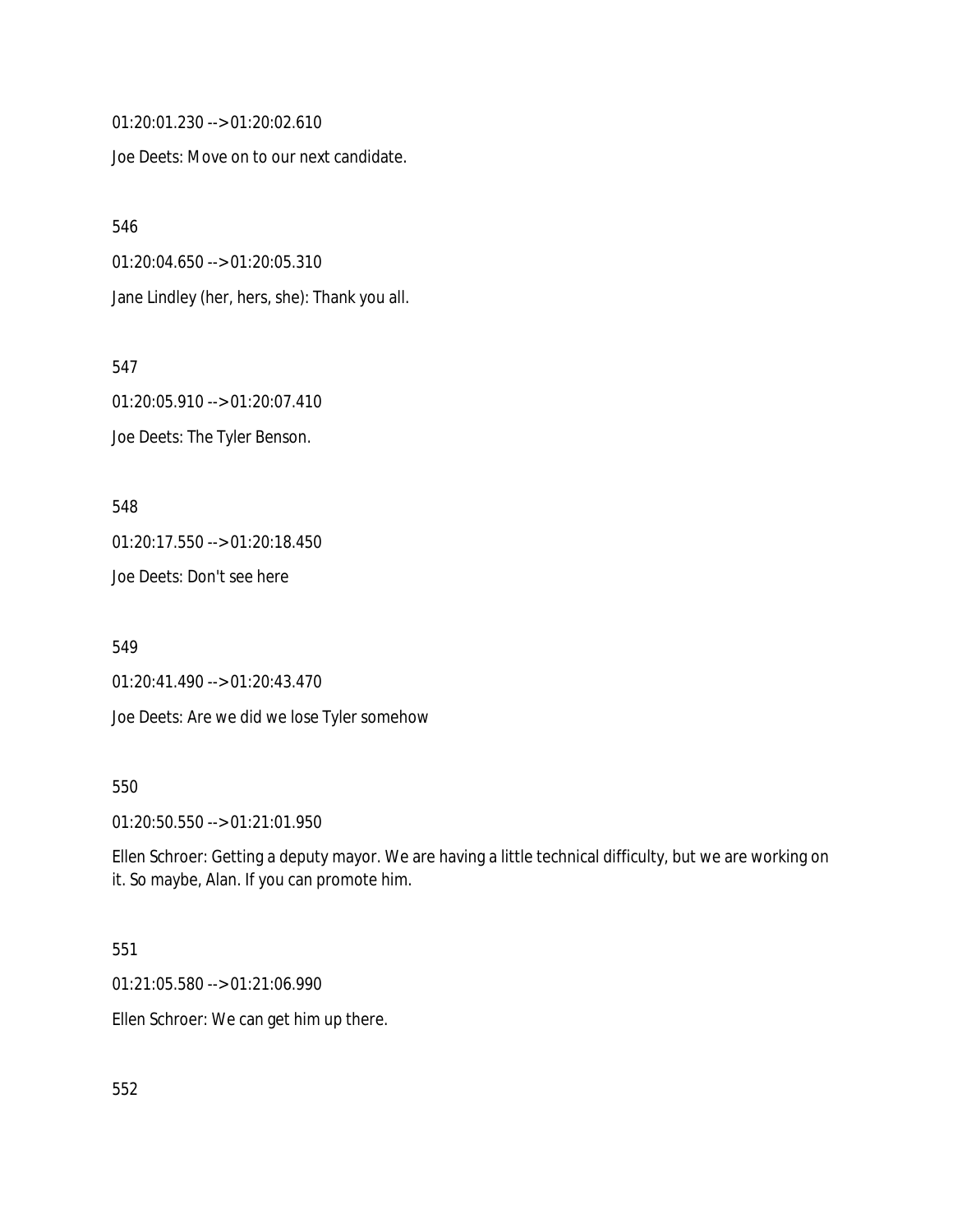01:21:11.940 --> 01:21:15.720

Ellen Schroer: I don't think I have the capacity. I don't have the capability to do that.

553 01:21:19.980 --> 01:21:20.850 Ellen Schroer: See if I can

554 01:21:25.410 --> 01:21:27.450 Ellen Schroer: It has to be one of the hosts.

555 01:21:29.100 --> 01:21:30.240 Ellen Schroer: So,

556 01:21:40.350 --> 01:21:43.680 Ellen Schroer: Looks like we are having a little technical difficulty here.

557 01:21:45.180 --> 01:21:45.630 Joe Deets: Okay.

558 01:21:54.390 --> 01:21:56.610 Ellen Schroer: See if there's someone who can

559

01:22:09.180 --> 01:22:11.610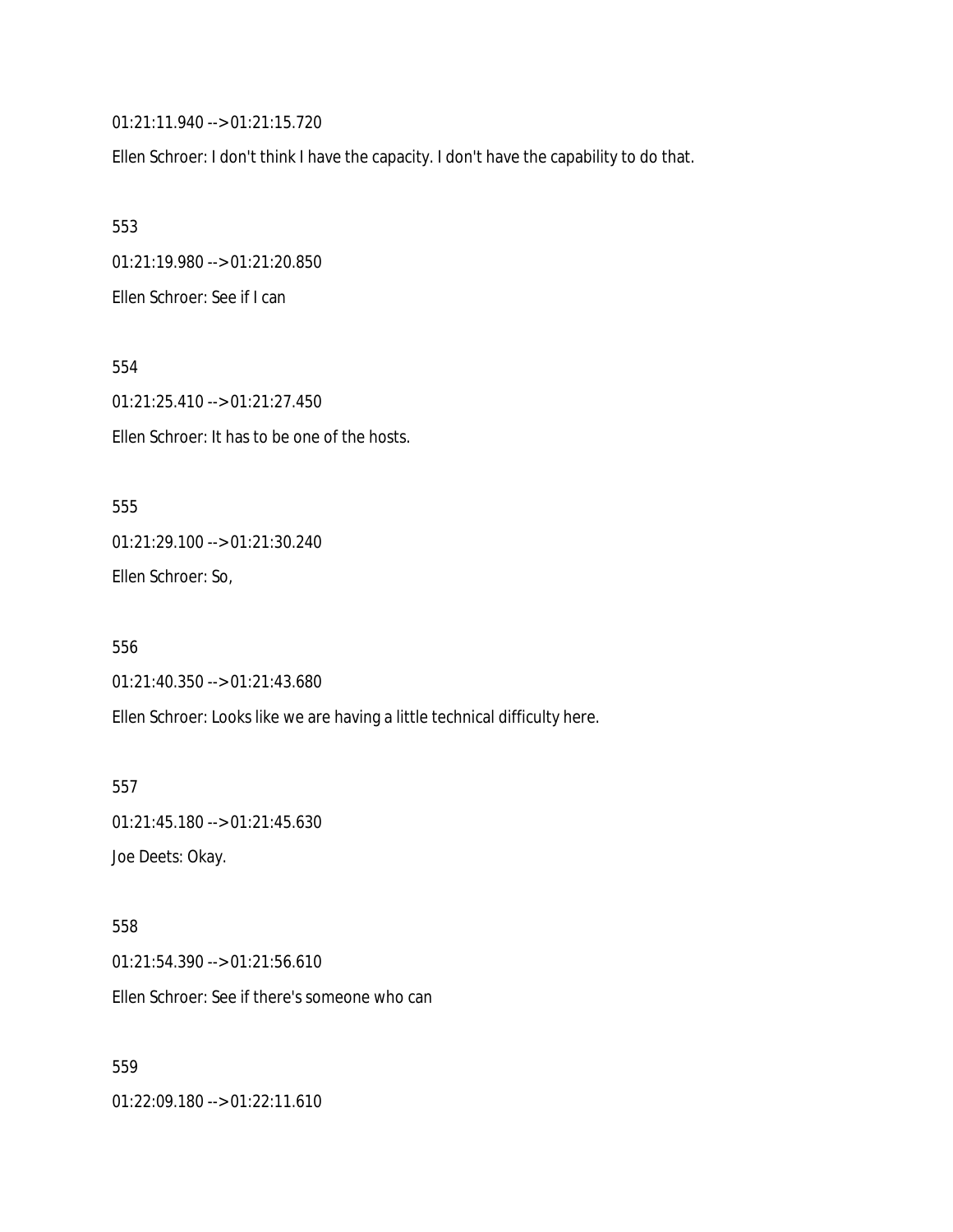Ellen Schroer: Write I will get back to you in just a minute.

560

01:22:13.110 --> 01:22:13.530

Ellen Schroer: Okay.

561

01:22:14.220 --> 01:22:21.630

Joe Deets: Thank you. Well, colleagues, I think we were right in the midst of this, we just just need to wait a moment.

562

01:22:24.300 --> 01:22:25.770

Joe Deets: If anyone wants to get a drink of water.

563

01:23:08.280 --> 01:23:10.350

Joe Deets: See now someone has her hand up, Bob.

564

01:23:11.640 --> 01:23:12.270

Joe Deets: Tyler

565

01:24:29.250 --> 01:24:31.770

Joe Levan: So Ellen is working with Ellen right now.

566

01:24:33.150 --> 01:24:33.570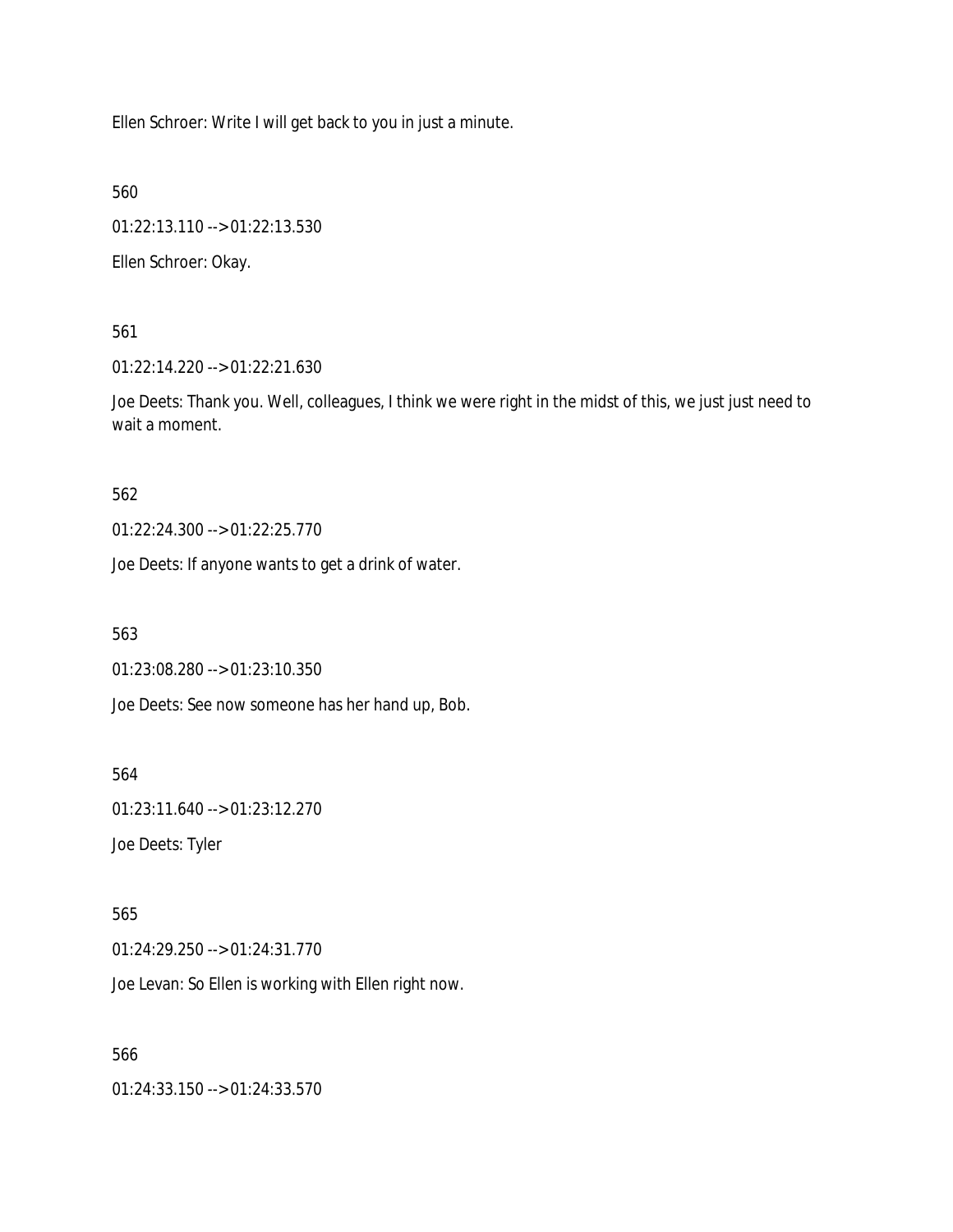Joe Deets: Okay.

567

01:24:34.680 --> 01:24:35.850

Joe Levan: Promoted here.

568

01:24:37.980 --> 01:24:44.490

Ellen Schroer: Think that um we are just waiting for Tyler to unmute himself if he said is feasible.

569

01:24:47.730 --> 01:24:48.810

Joe Deets: Tyler. Can you hear that

570

01:24:49.830 --> 01:24:51.210

Tyler Benson: I can, can you hear me.

571

01:24:51.570 --> 01:24:56.610 Joe Deets: Yeah, we can hear you. Uh, I don't see you yet but

572 01:24:58.860 --> 01:25:00.090 Joe Deets: But you know maybe

573

01:25:01.830 --> 01:25:03.870

Joe Deets: We started before, so we know what you look like.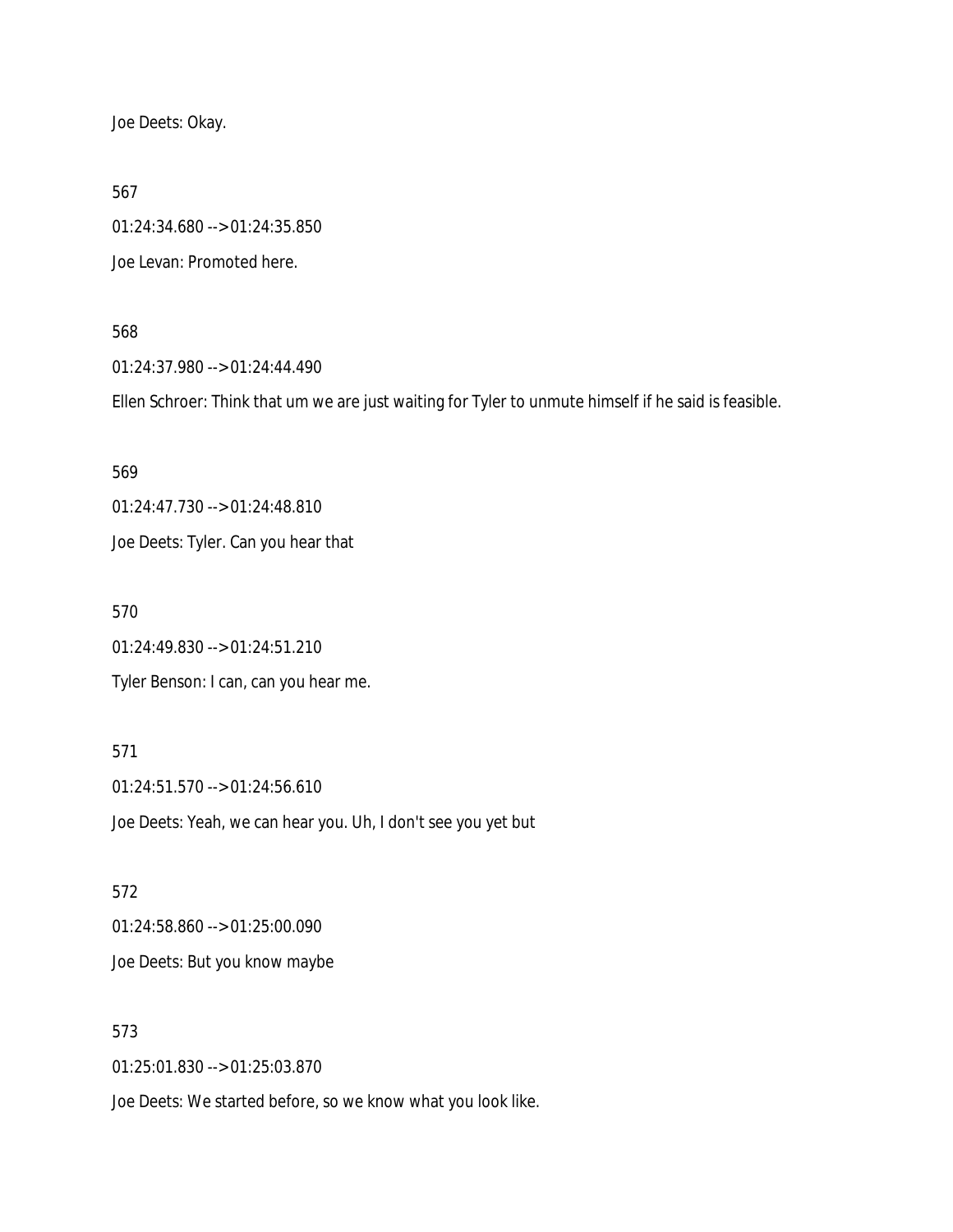01:25:07.110 --> 01:25:12.840

Joe Deets: I think maybe we just need to this is part of Council work we adapt to what we have

575

01:25:13.890 --> 01:25:15.420

Joe Deets: And oh, there you are. Very good.

576

01:25:17.160 --> 01:25:27.990

Joe Deets: Okay. Well, thank you, Tyler for that. So we're gonna if you've been listening. We're just going to go around each one of us is going to ask a question, and you'll have two minutes to reply.

577

01:25:29.040 --> 01:25:33.120

Joe Deets: So, my colleague COUNCILMEMBER hi topless seals part

578

01:25:35.580 --> 01:25:50.010

Kirsten Hytopoulos: Um, could you please share your thoughts about what you believe the city's policy should be regarding growth specifically what our regulations and policies, whether our regulations and policies should be aimed at limiting it or encouraging it and why

579

01:25:52.350 --> 01:26:04.800

Tyler Benson: I think growth is a very important issue to us here on Bainbridge Island. I think a lot of the reason that we all live here is is because we're low growth community and we we treasure our natural resources.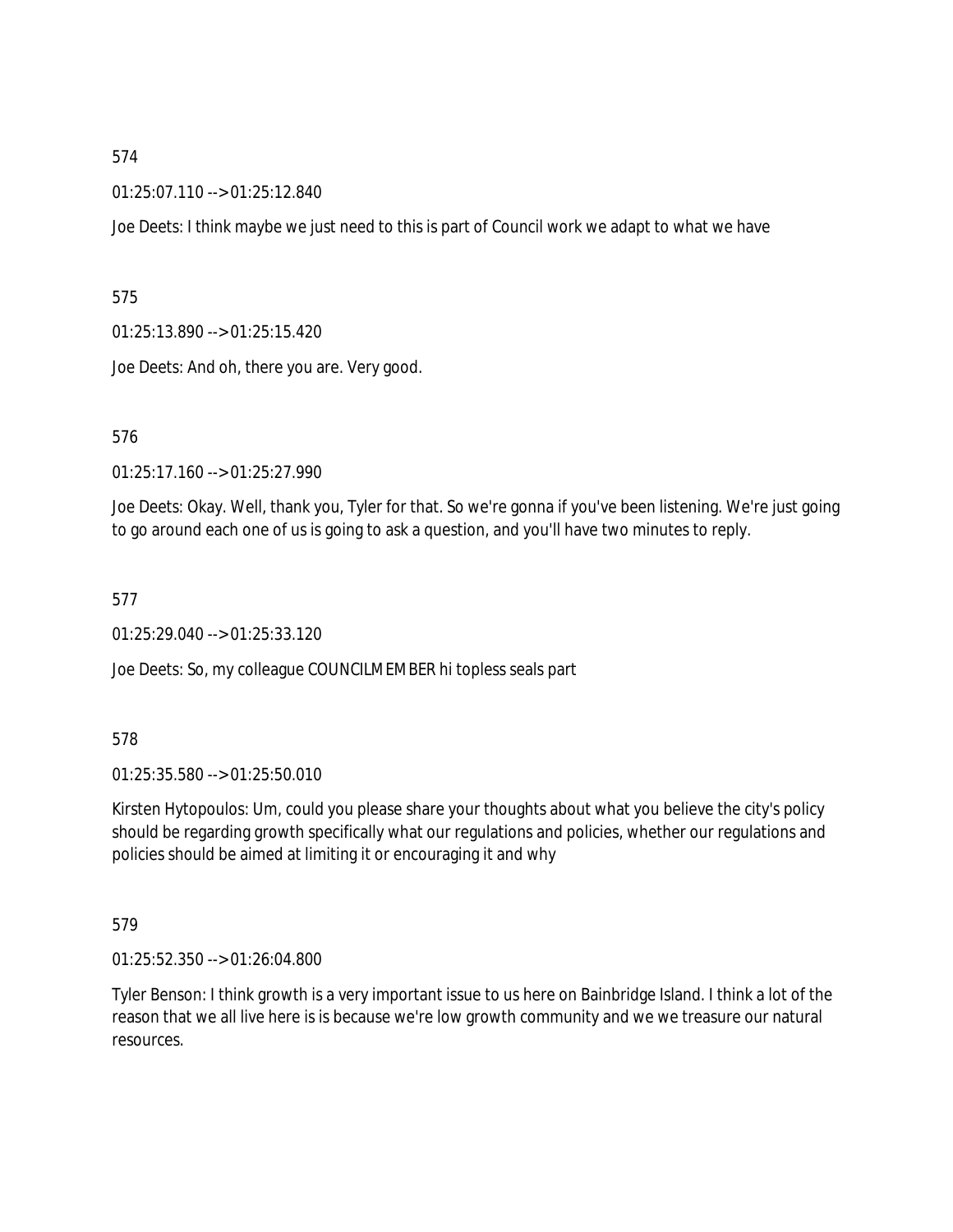01:26:06.090 --> 01:26:20.790

Tyler Benson: And we do things smartly growth is is no different. I think that any growth needs to be done thoughtfully. It needs to be done in a way that's concentrated in our neighborhoods centers Winslow Linwood island center.

581

01:26:21.960 --> 01:26:30.630

Tyler Benson: Rolling Bay certainly any growth needs to be part of our climate action plan our sustainable transportation plan as well.

582

01:26:31.890 --> 01:26:38.520

Tyler Benson: You know, any anytime we're talking about growth we should be both asking hard questions.

583

01:26:40.560 --> 01:26:49.230

Tyler Benson: Like are we considering preservation efforts are we taking into account guidelines, like our shoreline management program and Winslow masterplan

584

01:26:50.400 --> 01:26:56.040

Tyler Benson: But we should also be answering a lot of community questions growth is such an important issue here.

585

01:26:57.510 --> 01:27:12.570

Tyler Benson: And it seems like the community wants to be engaged in those decisions. The community wants to participate. We need to allow that to happen. I think we, we need to do that across many issues and growth seems to be one that we end up talking about a lot.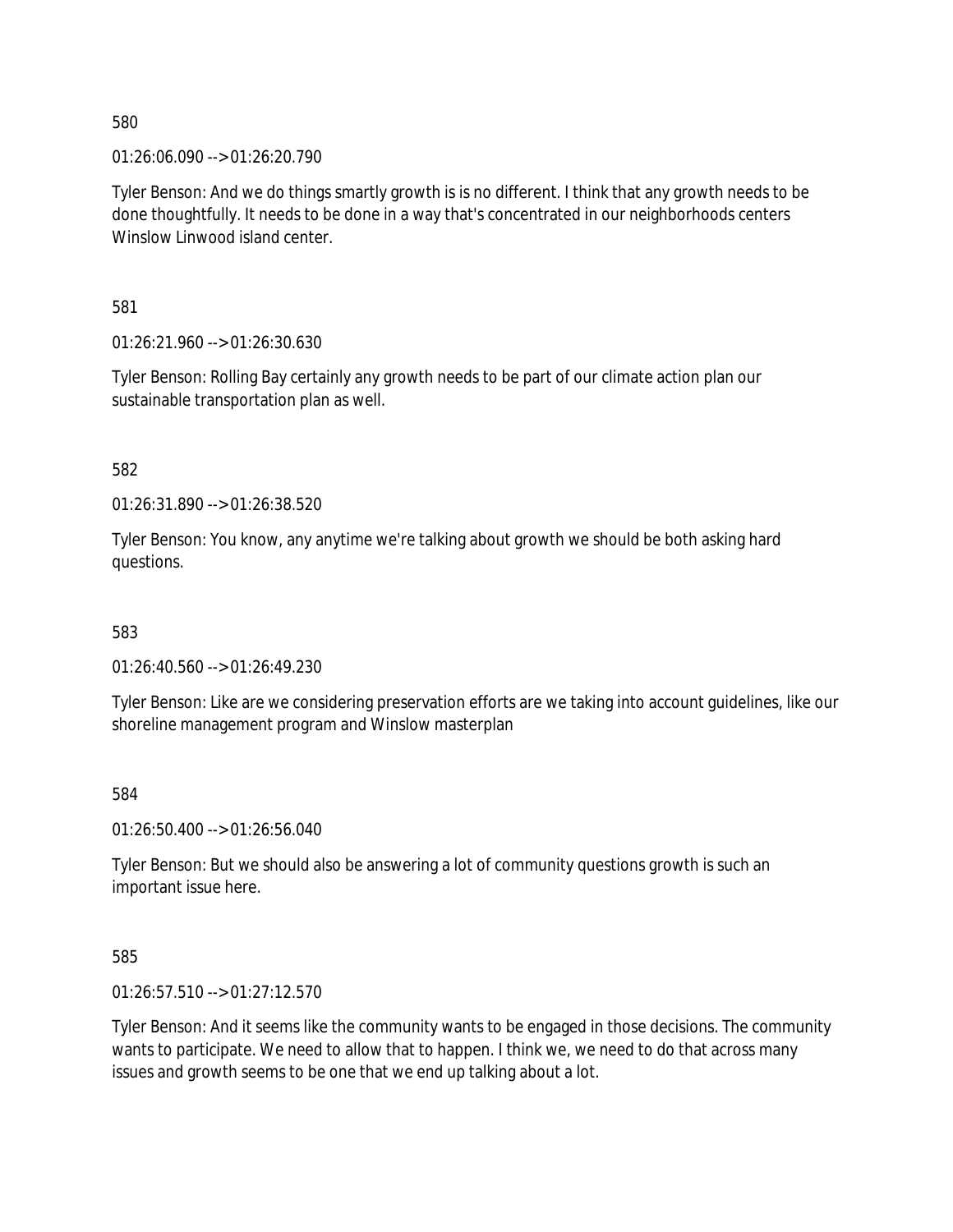01:27:13.770 --> 01:27:27.510

Tyler Benson: And and rightfully so. So I would say that whenever we're talking about growth. We need to make sure that we're listening to the community that were that were on the ground and holding open forums.

587

01:27:28.590 --> 01:27:32.850

Tyler Benson: And learning more about what's needed here and what the community wants

588

01:27:34.830 --> 01:27:36.690

Joe Deets: Okay, thank you. Tyler

589

01:27:37.980 --> 01:27:42.360

Joe Deets: Okay. Councilmember car. I think this is the year return

590

01:27:43.800 --> 01:27:48.720

Christy Carr: You. Thanks for being here. Tyler. I'm changing my question.

591

01:27:50.160 --> 01:27:59.040

Christy Carr: And my question is, if the city received a \$1 million dollar grant to use any way at wanted what would your recommendation be for doing with it and why

592

01:28:01.530 --> 01:28:09.030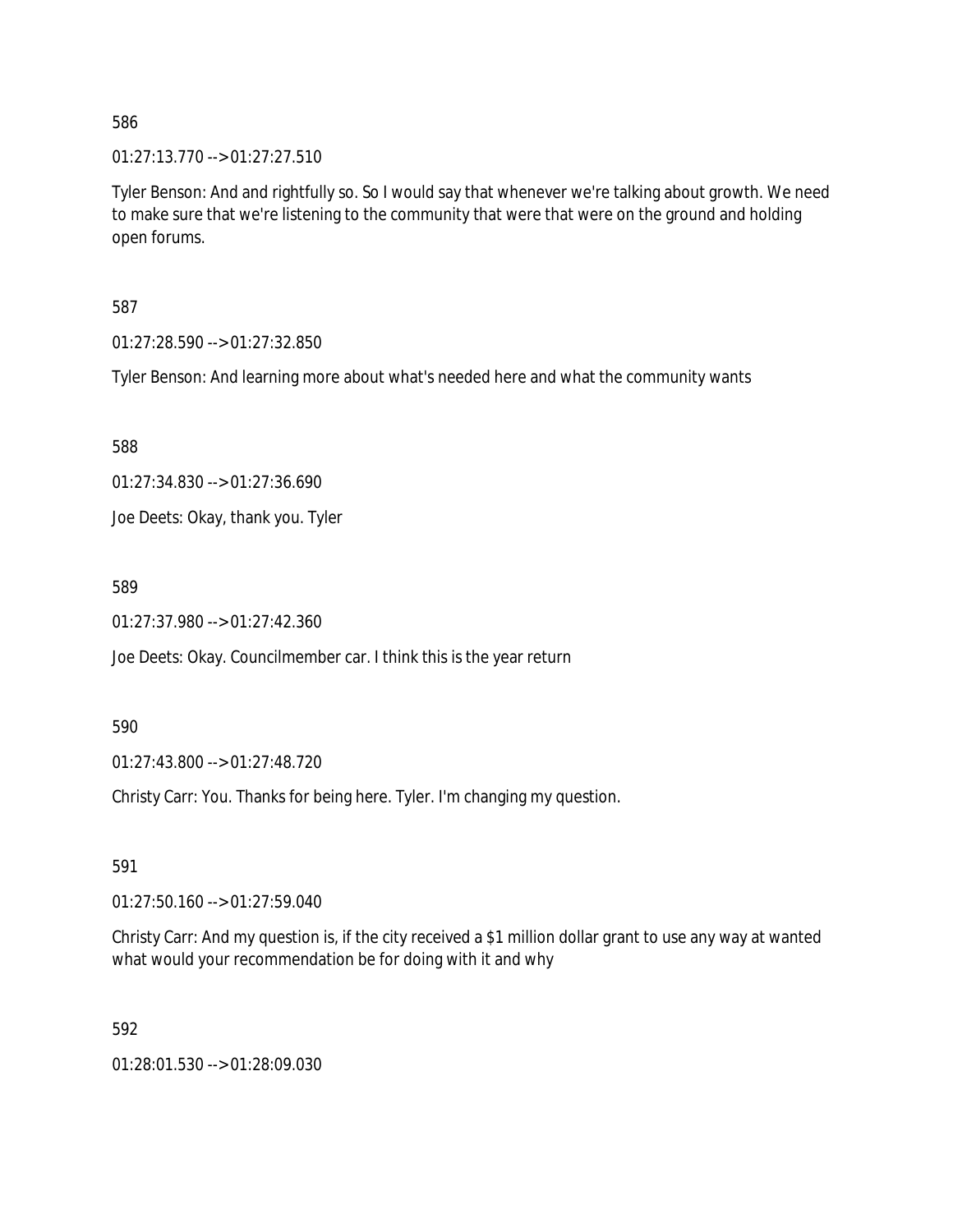Tyler Benson: I think it would depend firstly on when that Grant was received. I think if we're if we're received today. It might have a different use

593

01:28:09.600 --> 01:28:17.700

Tyler Benson: Than if it were received a year or two years from now, you know, in the longer term, my immediate thought is to is to put additional money to work.

# 594

01:28:18.180 --> 01:28:39.120

Tyler Benson: toward our sustainable transportation plans and climate action plans in the short term, I think that while we're not running in why we're still running budget surpluses there's certainly some stress on city revenues from decrease tax revenues and there's a hole to fill there.

# 595

01:28:40.830 --> 01:28:52.770

Tyler Benson: I think that there's a there's a ton of support needed right now for small businesses on the island. I talk a little bit about that in my application packet it the cares money that has come in.

596

01:28:53.760 --> 01:29:06.060

Tyler Benson: I don't think is, is enough, I think, I think, a million dollars could be used in some really productive ways toward supporting our small business community and downtown and downtown quarter.

# 597

01:29:07.980 --> 01:29:29.010

Tyler Benson: But I think when we're considering new money, whether it's grants or appropriations, or go bond funding, which I think we can do more of, we should be thinking about how we can improve the sustainability of our island for 2030 and 40 years from now.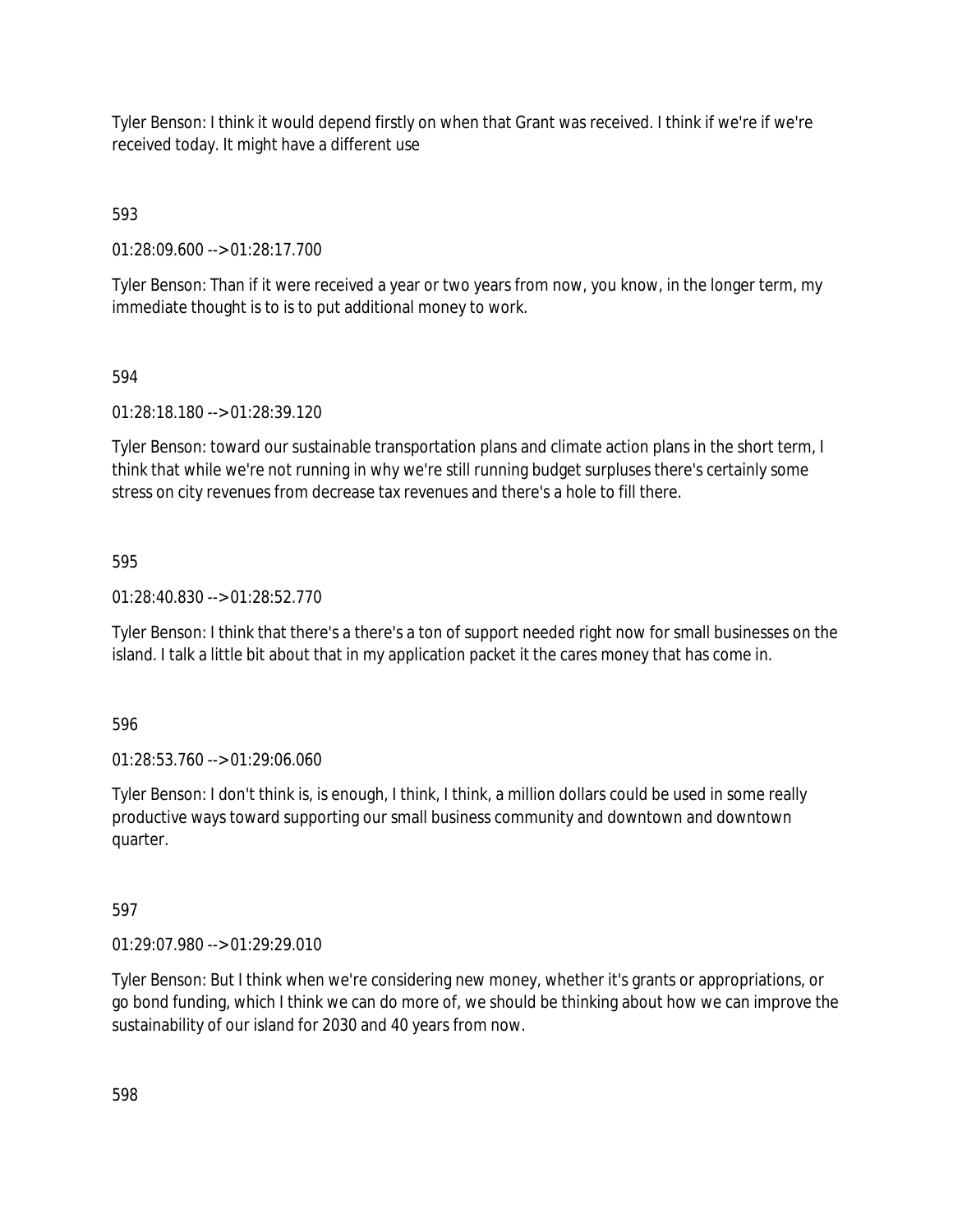01:29:32.550 --> 01:29:39.960

Joe Deets: Thank you. And by the way, I OUR CITY CLERK, we were timing this but I just started doing a timer just

599

01:29:40.980 --> 01:29:43.320

Joe Deets: So just, you know, so let me see our

600

01:29:44.940 --> 01:29:45.630

Joe Deets: Mayor Snyder.

601

01:29:47.640 --> 01:29:48.450

Leslie Schneider: Lou Tyler

602

01:29:51.000 --> 01:29:54.900

Leslie Schneider: I really like COUNCILMEMBER cars question. I wish I'd thought of it.

603

01:29:56.790 --> 01:30:07.470

Leslie Schneider: I'm gonna, I'm going to stick with my question, though. So in the governance manual, there is a section titled efficiency and effectiveness of Council Decision Making.

604

01:30:07.980 --> 01:30:18.900

Leslie Schneider: And it states that effective decision making requires personality rules shall limit the prerogative to reconsider Council decisions effective decision making, results in finance it and moving on.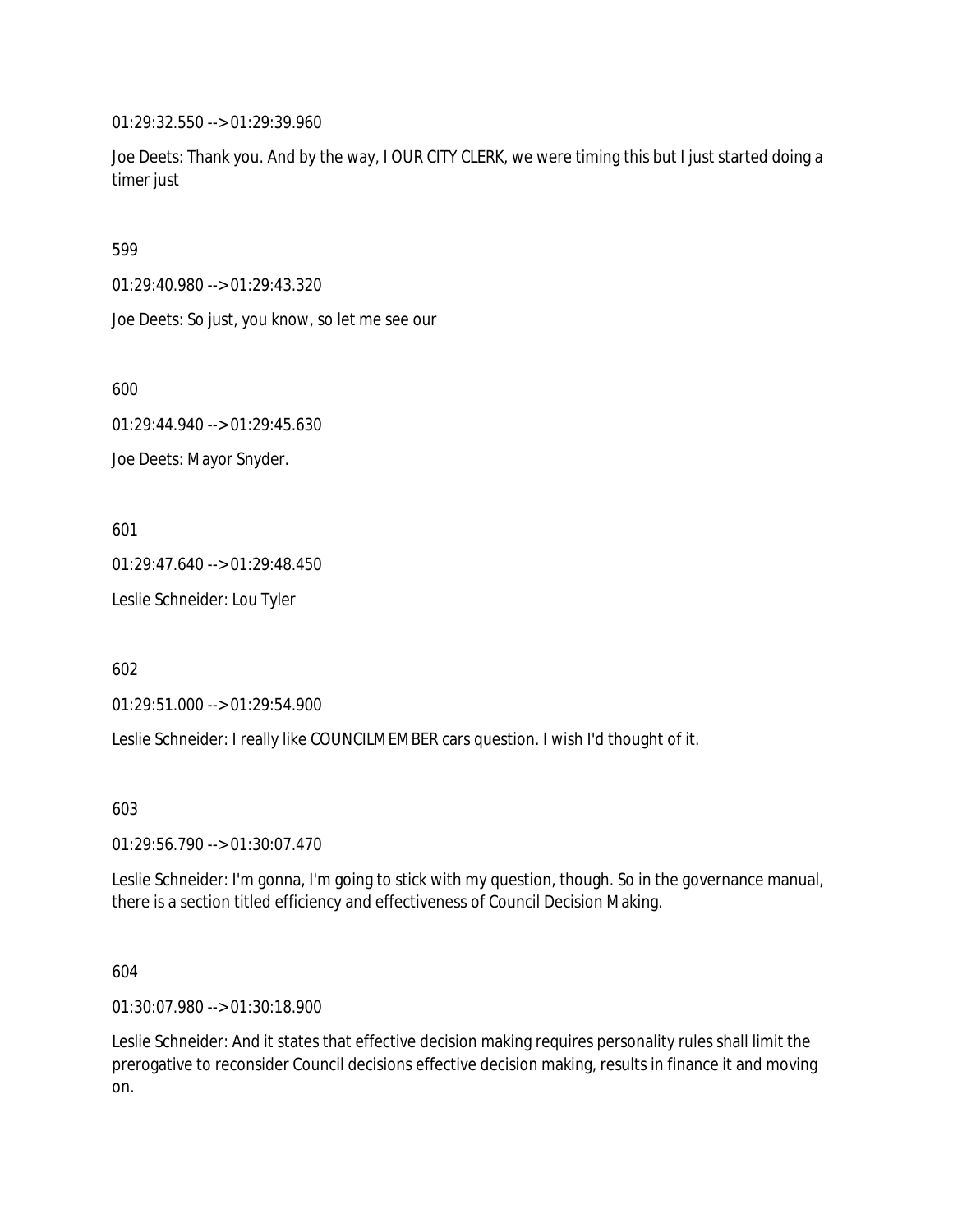01:30:19.800 --> 01:30:27.360

Leslie Schneider: So the situation. I'm about to describe is not hypothetical, but you can answer the intent of the question using a different scenario, if you wish.

606

01:30:28.380 --> 01:30:32.910

Leslie Schneider: And island resident recently raised questions about decisions made by Council.

607

01:30:34.410 --> 01:30:42.180

Leslie Schneider: Starting in 2006 to move forward with the police Court Building and the city manager responded with a lengthy memo to answer the questions.

608

01:30:42.660 --> 01:30:49.350

Leslie Schneider: And the memo in part corrected or put context around what were stated as facts.

609

01:30:49.830 --> 01:30:58.650

Leslie Schneider: The newspaper picked it up ran an article about it. If you were a new council member, maybe that's all the information you would have about a long and complex process.

610

01:30:59.070 --> 01:31:09.060

Leslie Schneider: Do you vote to reopen the discussion, if so, what is your justification and ultimate goal for doing so. How do you weigh the public benefit one way or the other.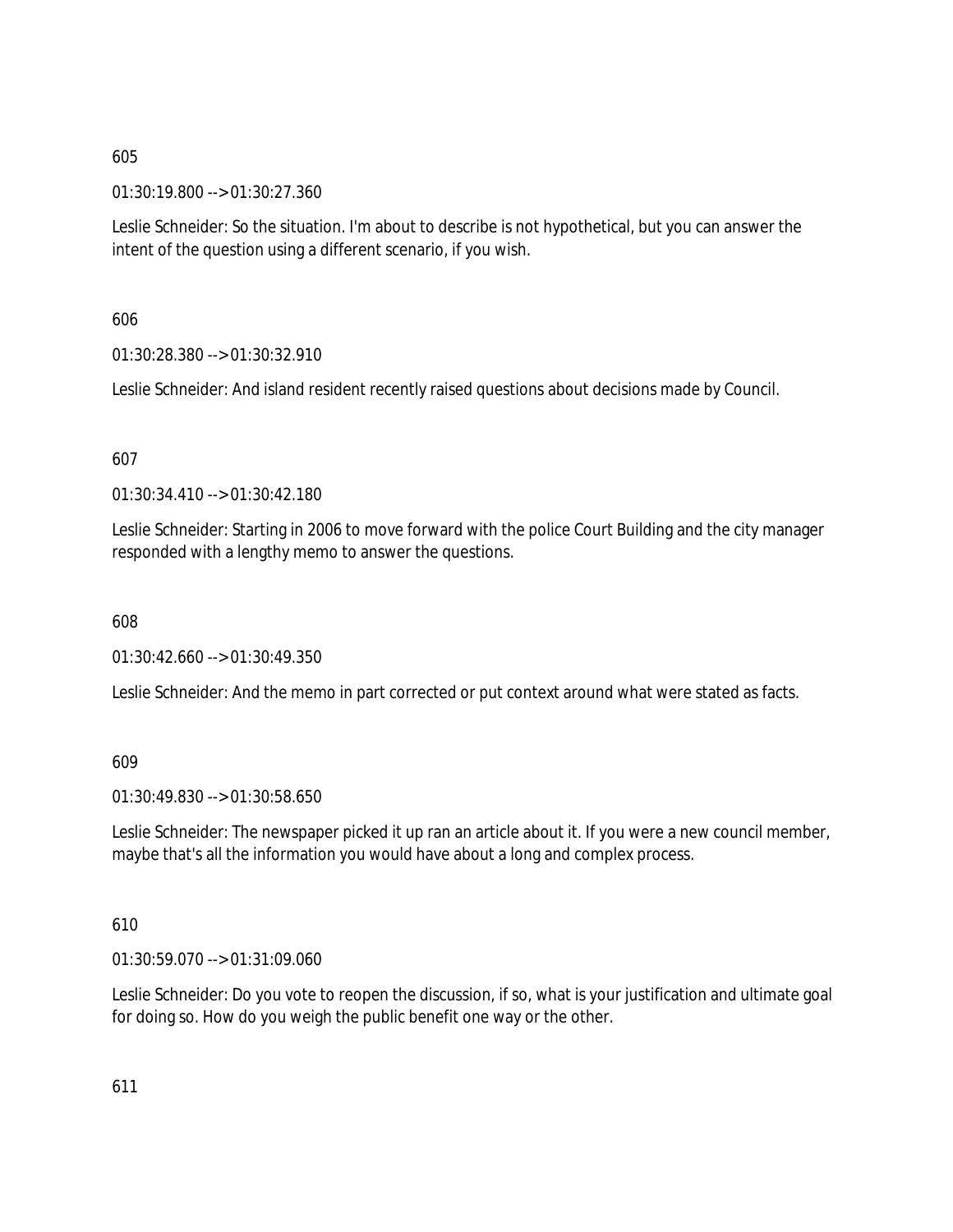01:31:12.030 --> 01:31:20.580

Tyler Benson: Well, I certainly don't think we should reopen any issue that comes before the Council, unless it's well substantiated by public support.

612

01:31:21.540 --> 01:31:27.030

Tyler Benson: So, especially if an issue had, you know, this was an issue decided years ago.

613

01:31:27.780 --> 01:31:41.070

Tyler Benson: Sometimes reopening these issues can be detrimental more detrimental to the community than leaving them closed and relying on the past decision of the Council, especially if we all feel like it was well vetted

### 614

01:31:42.060 --> 01:31:48.390

Tyler Benson: If we had the right people at the table to come up with a solution in the first place if we did our homework.

#### 615

01:31:49.470 --> 01:32:01.110

Tyler Benson: If the decision wasn't close. I think sometimes with, you know, split decisions. You know, I think that like the triangle property is a good example, very close decisions.

616

01:32:02.190 --> 01:32:04.860

Tyler Benson: Where we need to do some more substantiating

617

01:32:05.880 --> 01:32:20.730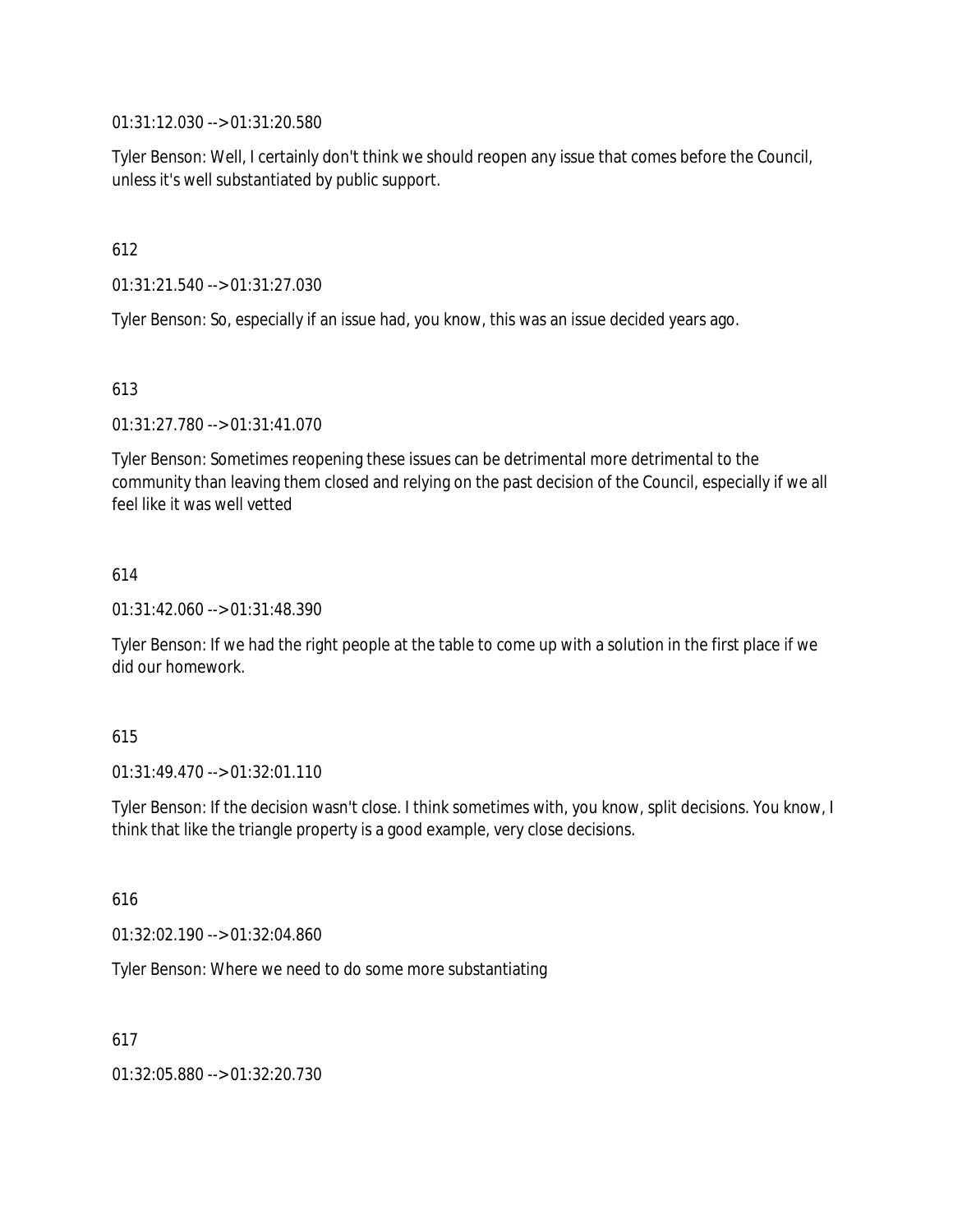Tyler Benson: Then we might consider bringing it back to the table if it makes sense. You know, we don't have a ton of time on the Council on these in these meetings or in our public forums to address every issue that we want to reopen, we need to prioritize

618

01:32:21.750 --> 01:32:34.320

Tyler Benson: The some of the more important and pressing and pressing matters. I think that as a first step, if there's an important issue that we hold a we could hold a public forum around it. If we really wanted to reconsider it

619

01:32:36.870 --> 01:32:40.710

Joe Deets: Okay, thank you. Let me see. Councilmember NASA

### 620

01:32:43.050 --> 01:32:51.540

Rasham Nassar: Yes, hi, Tyler Thank you for applying and thank you for being here tonight. My question is also the same as you may know,

### 621

01:32:51.990 --> 01:33:02.940

Rasham Nassar: The City Council is currently in the process of hiring a new city manager. The city manager is arguably the most important position at the city.

### 622

01:33:03.690 --> 01:33:21.060

Rasham Nassar: My question to you is, what kinds of qualifications characteristics and criteria would you specifically be looking for to inform your deliberations and recommendations for staying and you say, man.

### 623

01:33:23.790 --> 01:33:29.910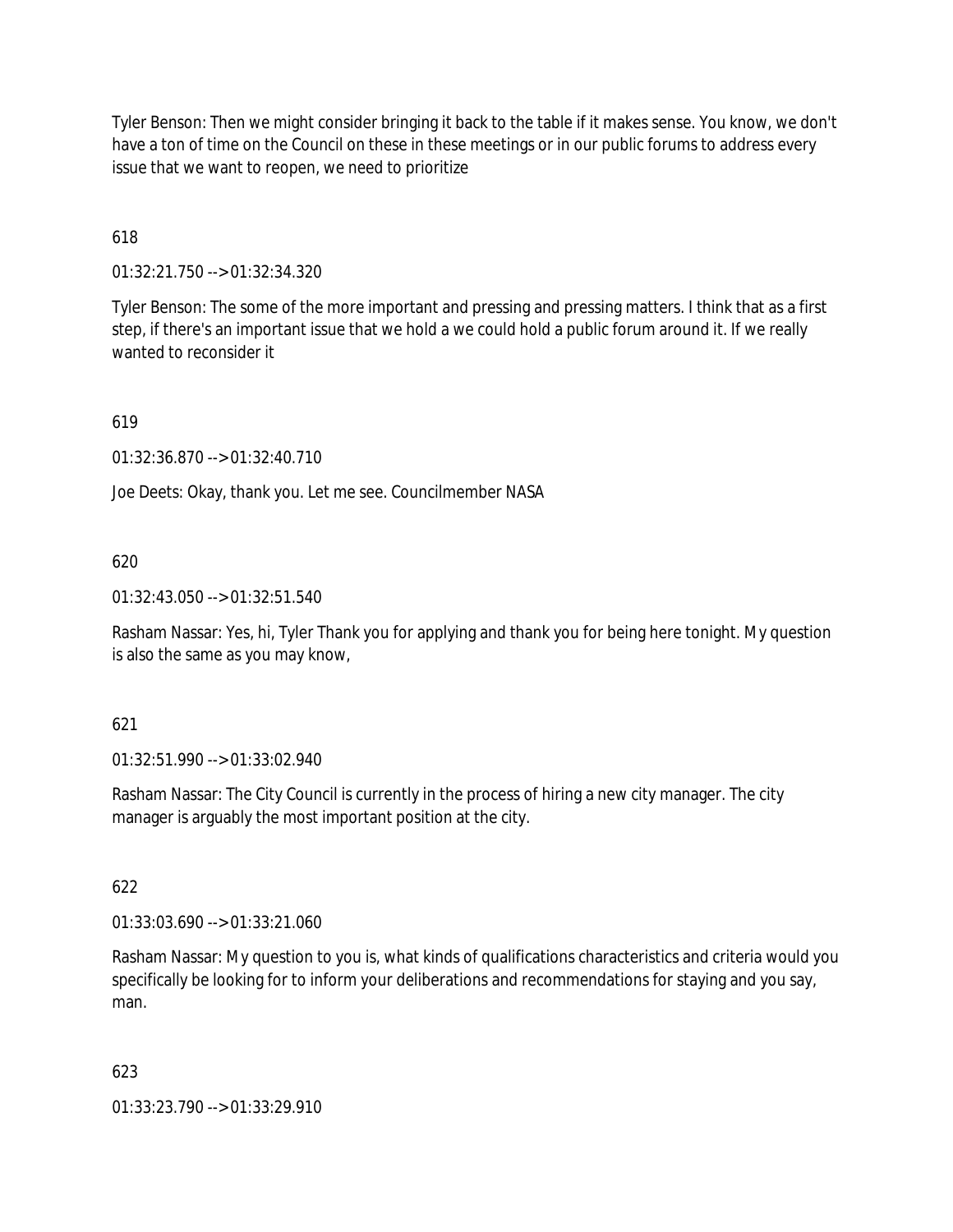Tyler Benson: This is an incredibly important position for the city think Miss Johnson sentences, a CEO of the city.

# 624

01:33:30.360 --> 01:33:40.860

Tyler Benson: If where the, you know, the Board of Directors of the city. And this is the CEO, there's almost no more important position for Banbridge than the same manager so that you know I think some

# 625

01:33:42.600 --> 01:33:54.870

Tyler Benson: Some very straightforward. You know, background and experiences in doing what we're asking them to do is very important. The person needs to be highly operational. This is a you're managing 130

# 626

01:33:55.470 --> 01:34:11.220

Tyler Benson: Now city staff and on Bainbridge, that's a pretty big team. Someone needs to be able to deal with that appropriately demonstrated hiring ability, you know, I've hired operations people in the past. It is a particular skill set that you need.

# 627

01:34:13.200 --> 01:34:21.690

Tyler Benson: And and it, it takes a lot of time to find the right person. So I think we need to be patient with that with that process. I know that this is one of the first

# 628

01:34:22.920 --> 01:34:27.840

Tyler Benson: One of the first items that the new council member is going to be working on.

# 629

01:34:29.040 --> 01:34:34.470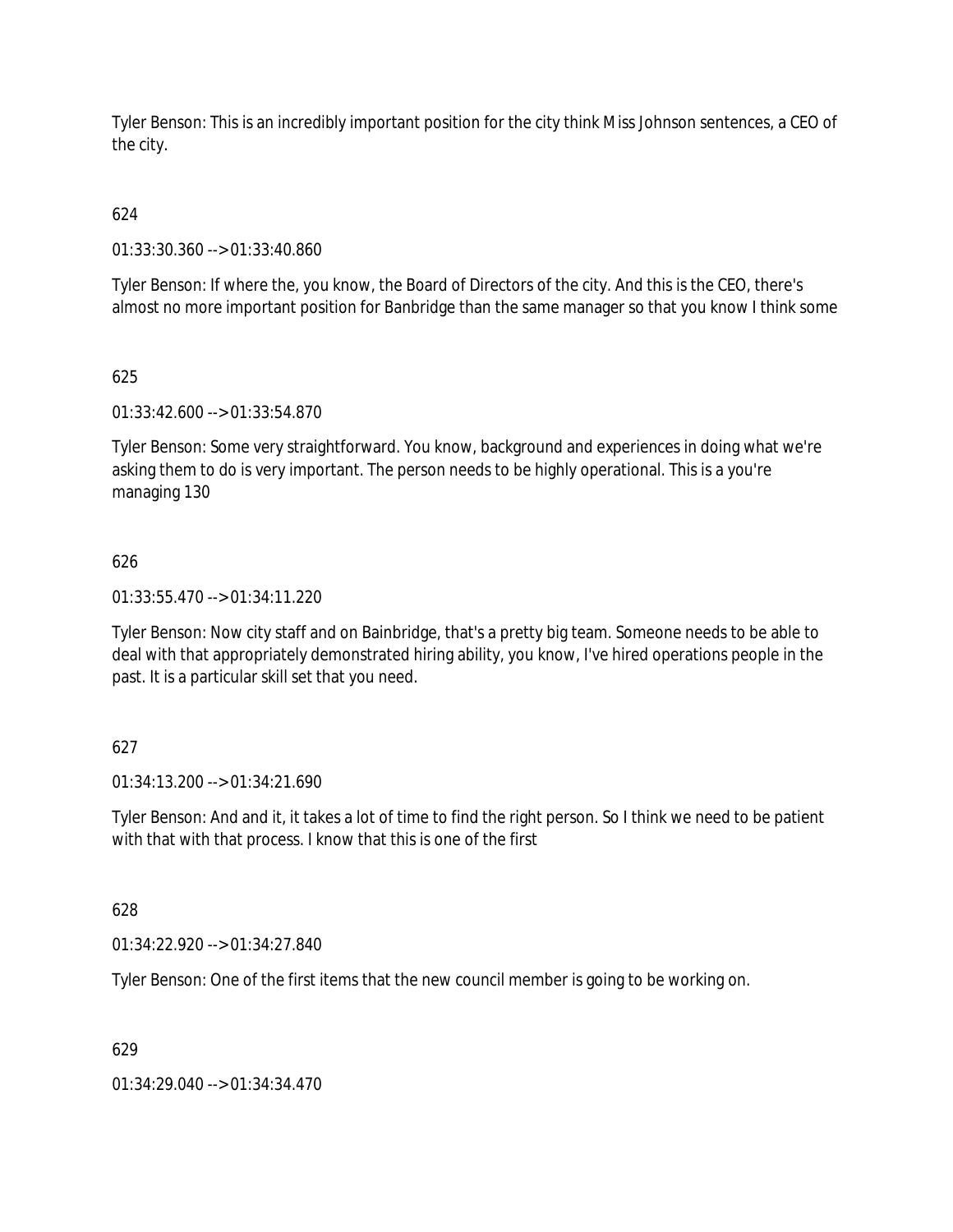Tyler Benson: And I'm excited for that search because I just, I love the hiring process.

# 630

01:34:36.390 --> 01:34:53.220

Tyler Benson: I think another important element for for this person is that he or she needs to be comfortable in the in the public guy. I don't think you wouldn't necessarily consider that upfront, but it is a very public position. And I think that

# 631

01:34:54.270 --> 01:35:09.030

Tyler Benson: You know, Miss Smith is has done an outstanding job of managing that. And we need to find somebody with a similar level of talent. And the last thing I would say is that it needs to be somebody who shares Bainbridge Island values.

# 632

01:35:10.170 --> 01:35:20.160

Tyler Benson: This is a we're doing a nationwide search but Bainbridge is a special place. It's going to take somebody who really understands what we're trying to do here, the community, we're trying to build

# 633

01:35:22.920 --> 01:35:23.640

Joe Deets: Thank you. Tyler

634

01:35:25.290 --> 01:35:26.880

Joe Deets: I guess it's my turn.

635

01:35:28.830 --> 01:35:32.340

Joe Deets: To ask a different question than what I've done before.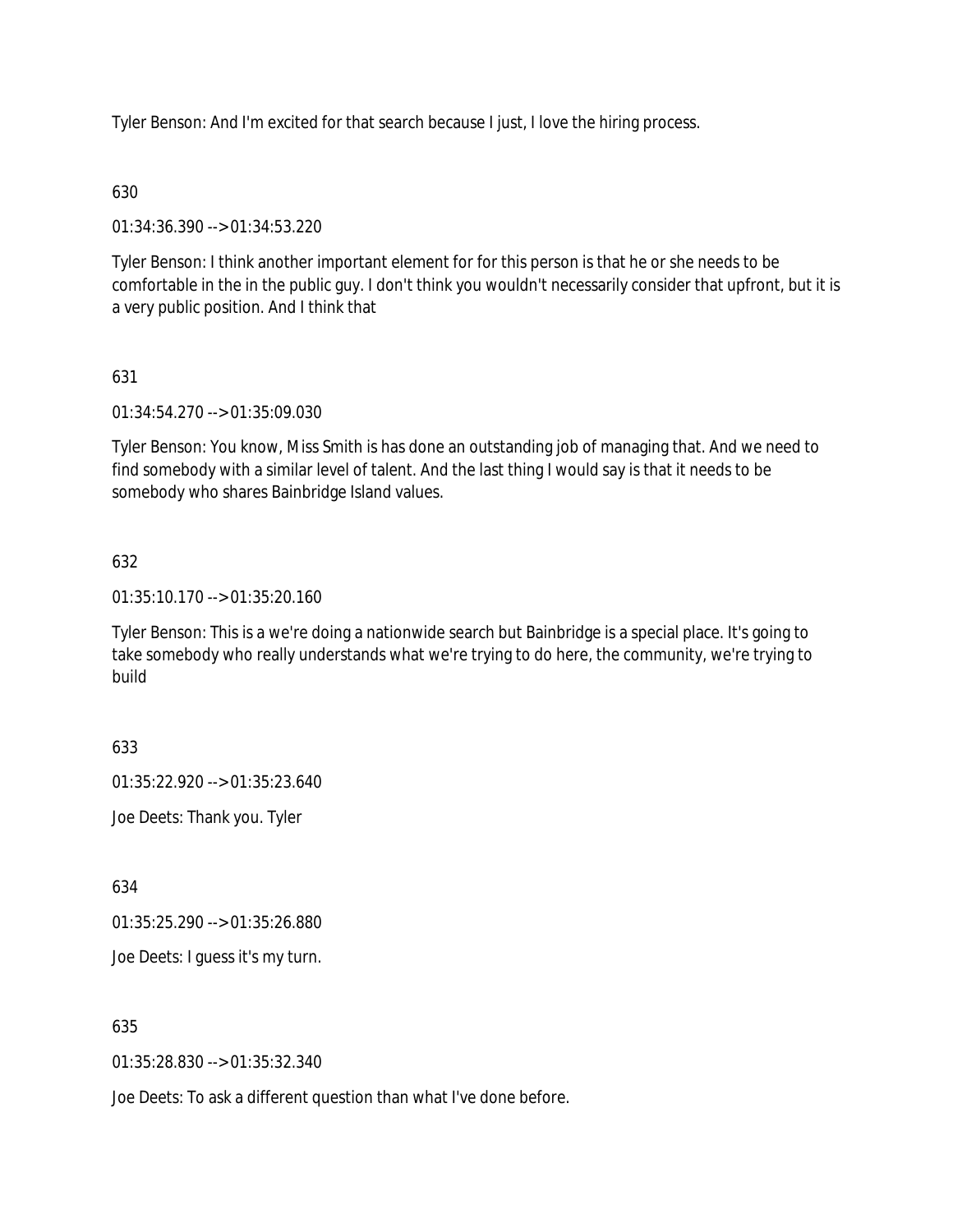01:35:35.520 --> 01:35:36.510

Joe Deets: Let me try this.

637

01:35:37.590 --> 01:35:38.820

Joe Deets: Say you're on Council.

638

01:35:39.930 --> 01:35:50.220

Joe Deets: One thing you find is, you're going to be subject to the ethics program that we have. Maybe you heard about this in the news. There's an ethics program.

#### 639

01:35:50.430 --> 01:36:02.400

Joe Deets: We have an ethics board who oversee looks at complaints factor. The gentleman, can't remember who left had some complaints logic against him. I mean, there's all the news.

640

01:36:02.580 --> 01:36:02.880

Okay.

641

01:36:04.260 --> 01:36:08.790

Joe Deets: What I want to ask you, there's something that's really burning in my mind.

642

01:36:08.790 --> 01:36:09.660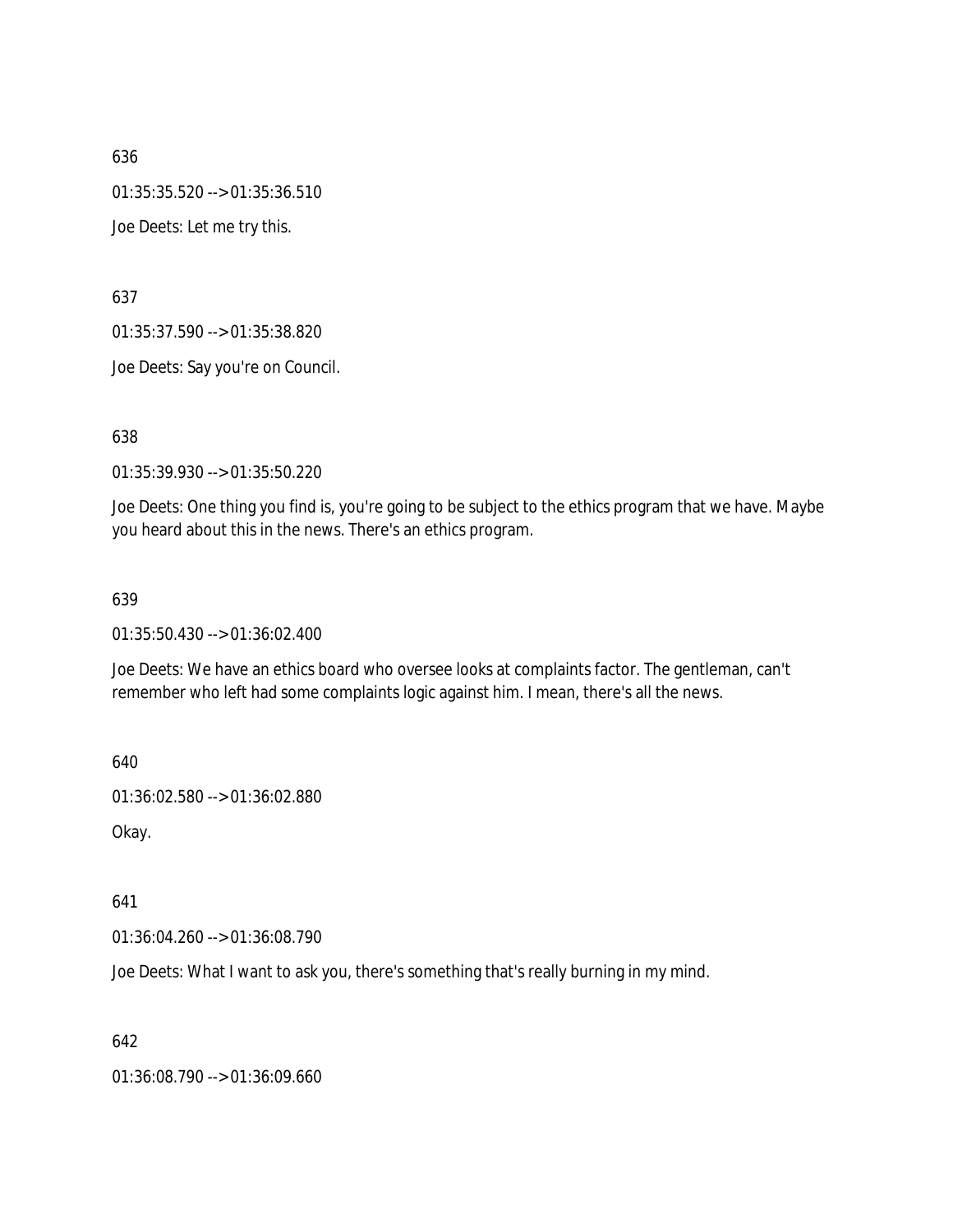Joe Deets: Is, is what is the

643

01:36:09.960 --> 01:36:15.900

Joe Deets: Purpose of the ethics program is it to seek to punish

644

01:36:16.950 --> 01:36:19.320

Joe Deets: Ron. Ron doing, so to speak, or is it

645

01:36:20.430 --> 01:36:31.500

Joe Deets: To educate and I think those are two sort of philosophical which which would be more than the preference would be, and I'd be interested to see what your thoughts are for that.

646

01:36:34.770 --> 01:36:39.360

Tyler Benson: So i would i would i would say that, given those two choices.

647

01:36:40.440 --> 01:36:48.240

Tyler Benson: The ethics board should be more about education than than punishment, but I would also present a third kind of area. The ethics board.

648

01:36:48.690 --> 01:37:02.580

Tyler Benson: Should be devoted to and that's transparency and that's good governance, so the ethics board is there to make sure the public is confident in the transparency of our local government.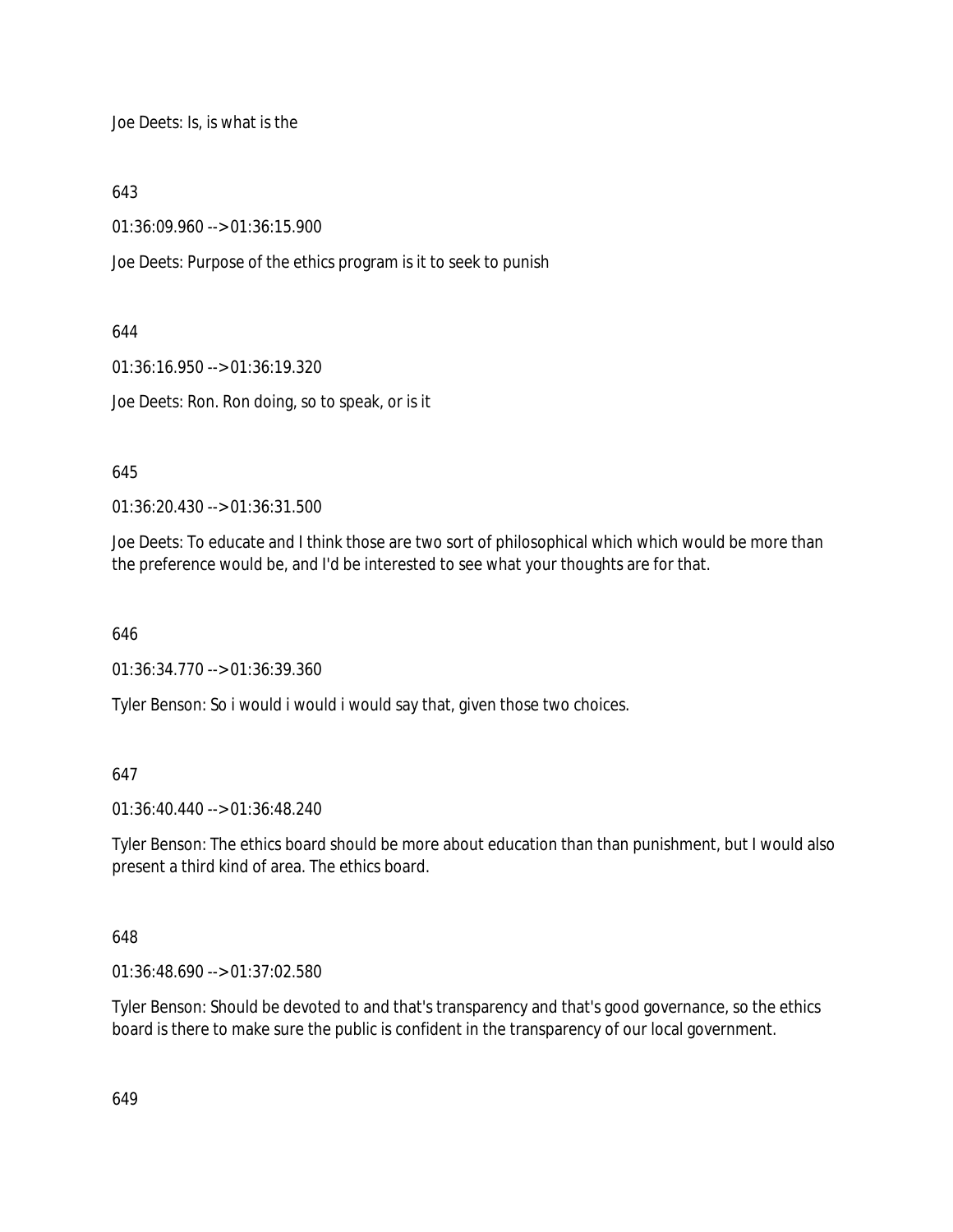01:37:04.170 --> 01:37:12.690

Tyler Benson: It should be entirely separate from an independent from the city council, we shouldn't be able to metal and what the ethics board is doing.

650

01:37:13.650 --> 01:37:20.310

Tyler Benson: They should be informing the public and informing us of potential ethics violations.

651

01:37:20.850 --> 01:37:32.280

Tyler Benson: And I think it's a it's a cornerstone of good government, the folks on the ethics board should should rotate every so often, they shouldn't be the same people for long periods of time.

652

01:37:33.270 --> 01:37:48.630

Tyler Benson: And. And to your point, I think that that the education, education component is is very important. I think that um you know I we kind of take it for granted that everybody be serving on the city council.

653

01:37:49.740 --> 01:38:04.020

Tyler Benson: Is when people of integrity. They're trying to do the right thing. We're trying to help our community, not everything. Not every ethics violation that happens is some kind of purposeful event. Sometimes these things just take place.

654

01:38:04.770 --> 01:38:13.650

Tyler Benson: The ethics board is there to say, you know, you really can't do that and inform the public, this happened. We're trying to correct it and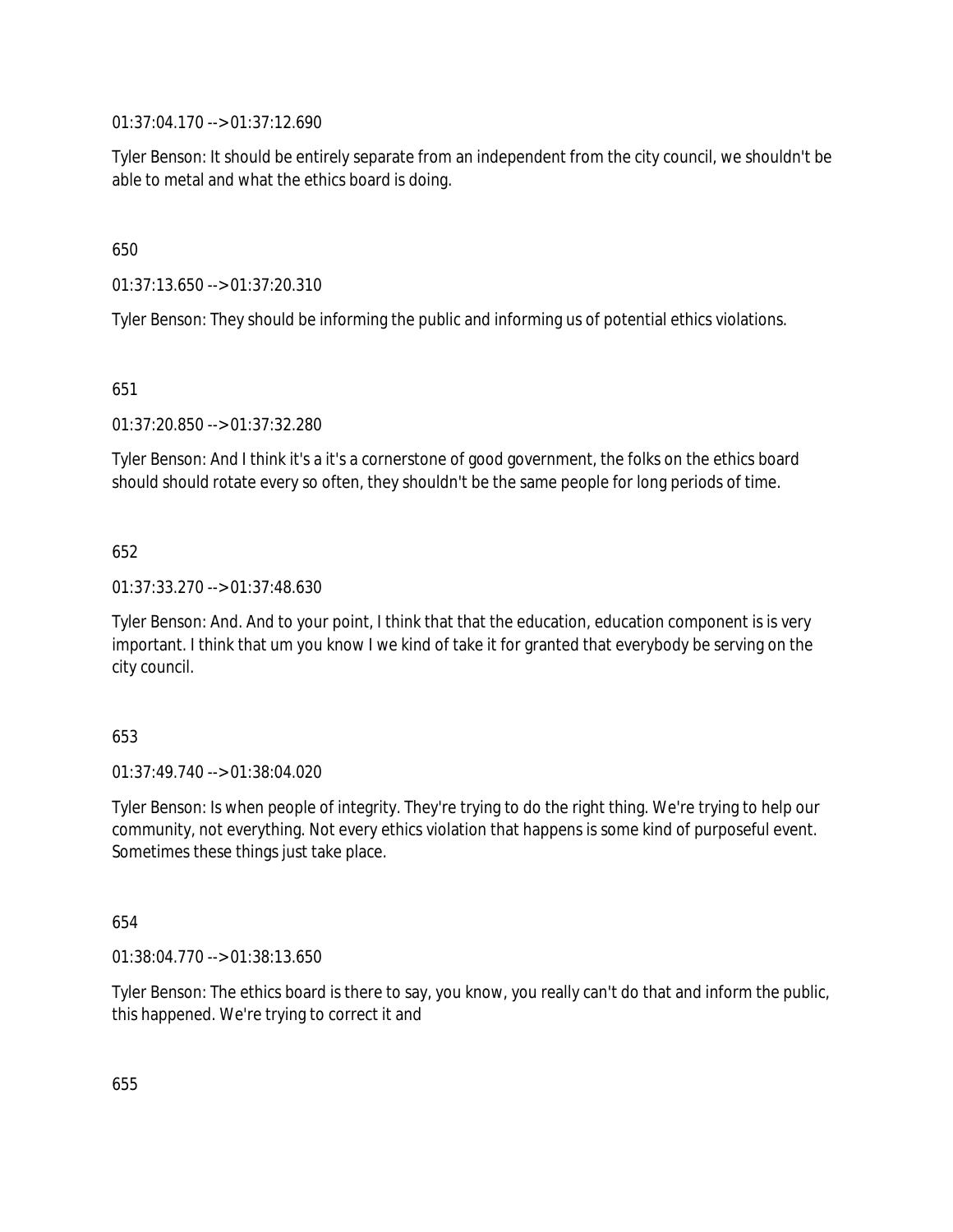01:38:14.130 --> 01:38:26.820

Tyler Benson: We're trying to get better. So I think that the formation of the ethics board is one of the, you know, one of the best things. The city has done in terms of good governance, I'm passionate about transparency and good governance. So I applaud it

656

01:38:28.440 --> 01:38:29.250

Joe Deets: So, thank you.

657

01:38:31.320 --> 01:38:32.430

Joe Deets: COUNCILMEMBER Pollock.

658

01:38:33.630 --> 01:38:34.050

Michael Pollock: Thanks.

659

01:38:35.250 --> 01:38:47.190

Michael Pollock: Tyler hey I first. I just wanted to thank you for your service to our country and you're quite an impressive resume and frankly you look too young to have done all the things that are on your resume. So

660

01:38:48.450 --> 01:38:51.180

Michael Pollock: I guess that maybe speaks to my age more than your you

661

01:38:52.890 --> 01:38:58.590

Michael Pollock: I just did. I guess really just sort of a quick question is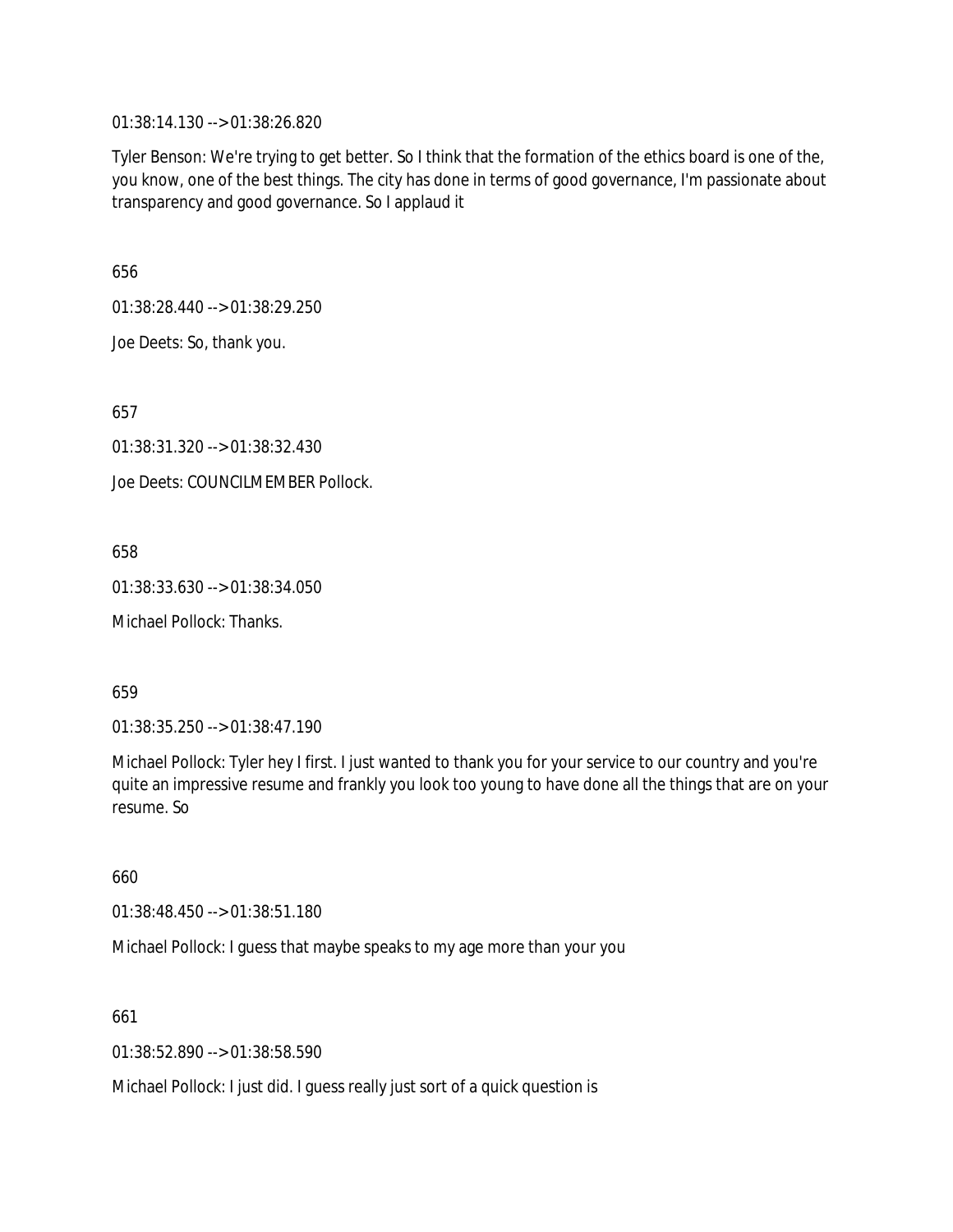01:39:00.090 --> 01:39:06.210

Michael Pollock: What you know your, you have a different background than a lot of us here. And I just wonder if you could speak to

663

01:39:07.530 --> 01:39:18.480

Michael Pollock: The unique aspects of your background that that the rest of us on this Council don't have and and how you see that strengthening the Council as a whole.

664

01:39:21.420 --> 01:39:22.830

Tyler Benson: Absolutely. I think I have

665

01:39:23.940 --> 01:39:27.870

Tyler Benson: fairly big shoes to fill with council member Medina's departure.

666

01:39:28.920 --> 01:39:34.200

Tyler Benson: He was, he was a larger than life kind of figure on on Bainbridge so

667

01:39:35.640 --> 01:39:44.460

Tyler Benson: There's a lot of skill set there that that needs to be filled. I think what I can bring to the table is is is a lot of leadership experience.

668

01:39:45.720 --> 01:39:50.310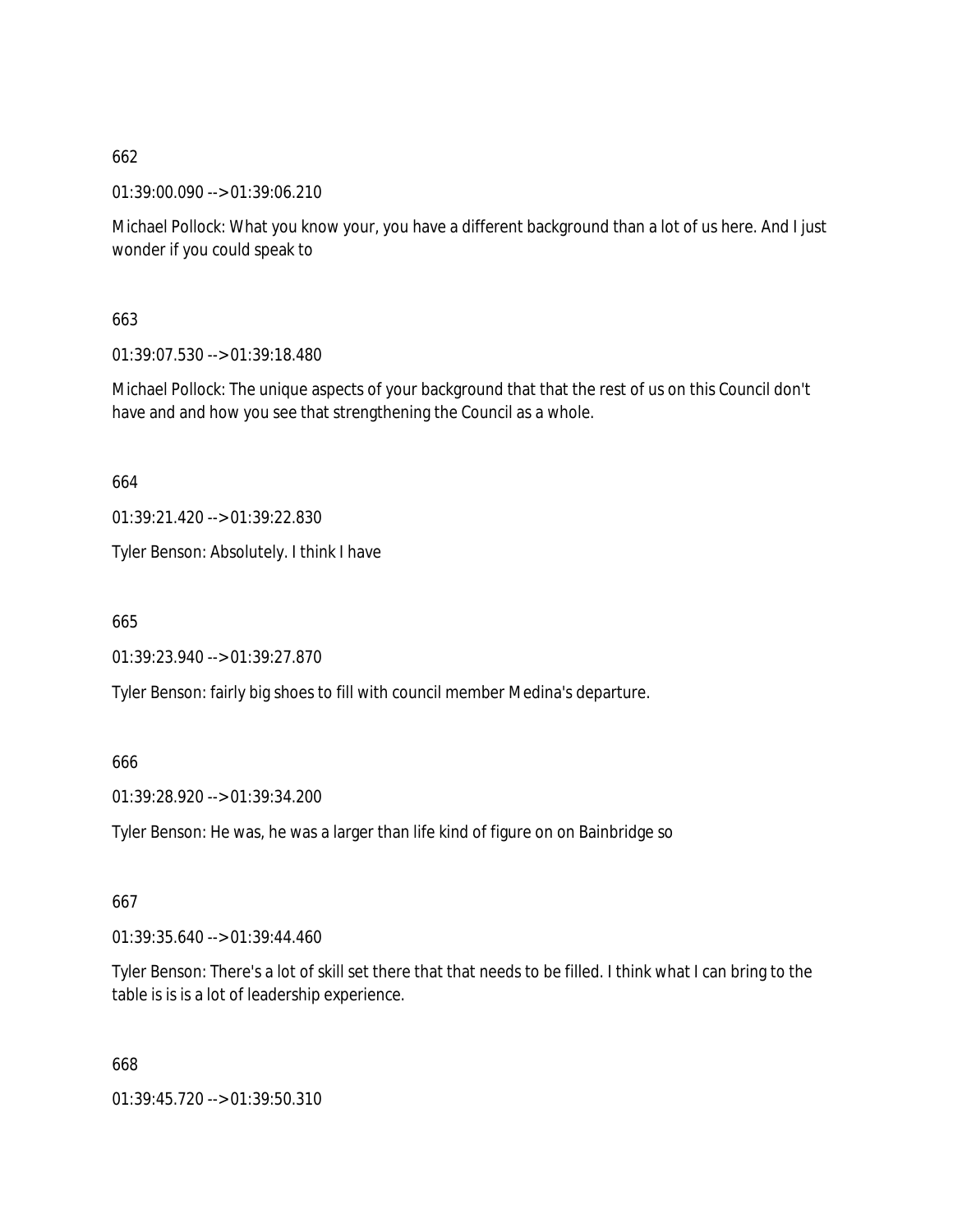Tyler Benson: The Council in many ways is is administrative, a lot of what you guys do is

669

01:39:51.750 --> 01:39:56.580

Tyler Benson: Is pretty detail oriented. It's very code driven. It's very

670

01:39:57.660 --> 01:40:04.710

Tyler Benson: policy driven and and and those things are kind of the heart of what we do. But we're also leaders of the Community.

671

01:40:05.670 --> 01:40:19.050

Tyler Benson: Or men were supposed to reflect the values and the character of the island. I, I think that I can bring that to the Council, that's not something that is is missing from the Council, but I do think that I can add in that area.

672

01:40:20.670 --> 01:40:35.400

Tyler Benson: In terms of skill set my background in institutional finance in in small business ownership and growth. I think is important especially right now. I think I can help.

673

01:40:35.850 --> 01:40:49.860

Tyler Benson: A lot. I mean, that's why I put you know my application in for the seat because i think that i can i can help right now. I think that we're under some particular kinds of stresses

674

 $01:40:51.990 \rightarrow 01:41:11.460$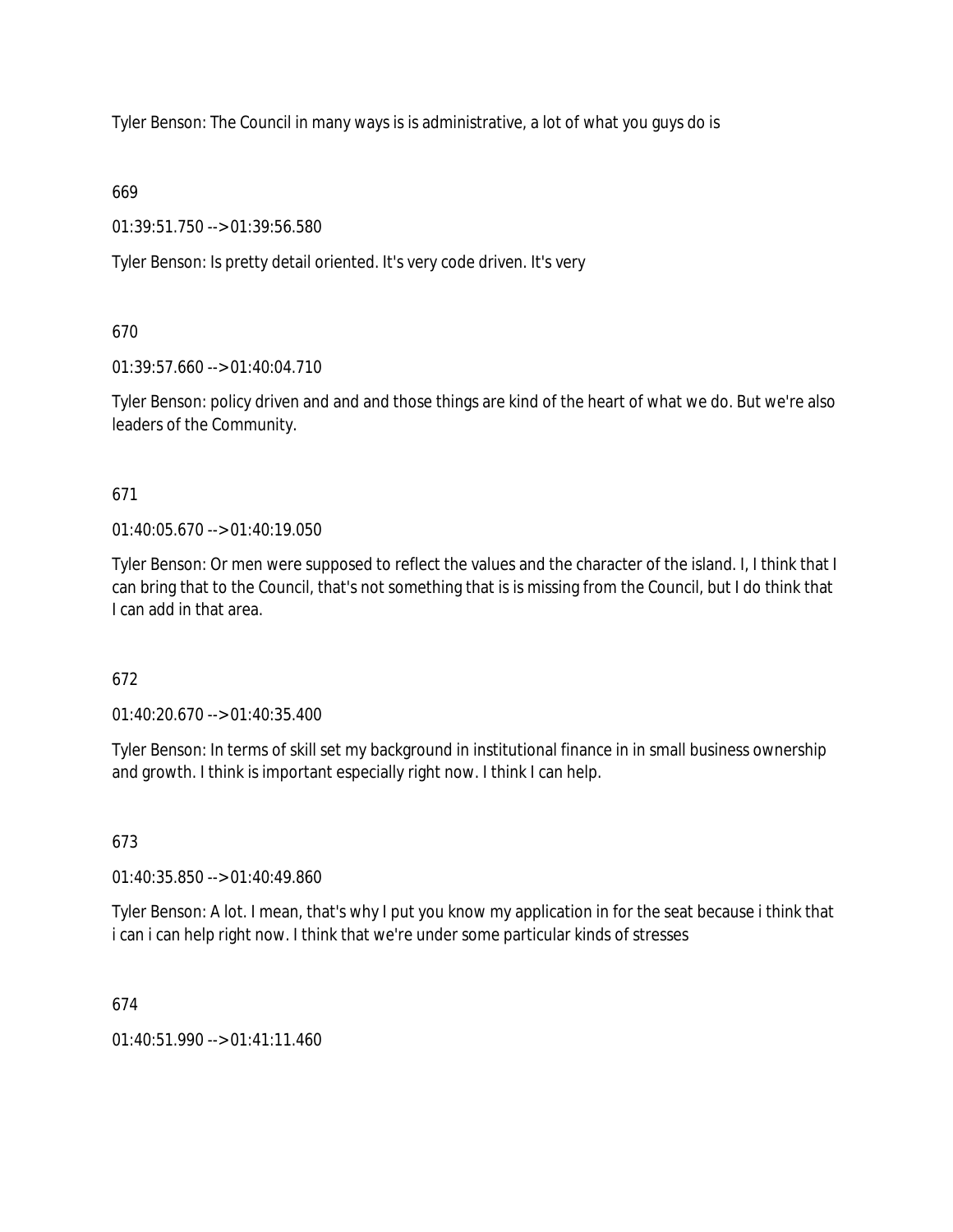Tyler Benson: And I want to kind of put my background forward to try to help fix that. I've been in the shoes of these. A lot of these small business owners. It is one of many challenges that we're trying to solve as a council right now there's a lot of other high priority issues.

675

01:41:13.140 --> 01:41:25.650

Tyler Benson: But we need to make sure that we're balanced and that we are maintaining the care character and and charisma of the island. I think also that just overall

676

01:41:26.850 --> 01:41:46.080

Tyler Benson: That I can bring a different kind of representation to the island. There's a lot of young families here looking to build their lives here and and I hope to give them a voice. The last thing would be civic and youth engagement. I really want to jump into

677

01:41:46.080 --> 01:41:48.000

Tyler Benson: That with both feet.

678

01:41:49.740 --> 01:42:00.780

Tyler Benson: There's a lot of, you know, there's a lot of young people here 16 to 22. There's a lot of college students home right now on Bainbridge, we should be getting their ideas. We should be getting their

# 679

01:42:01.890 --> 01:42:07.770

Tyler Benson: Their feedback and we should be registering voters. So I want to help do that.

680

01:42:10.170 --> 01:42:18.450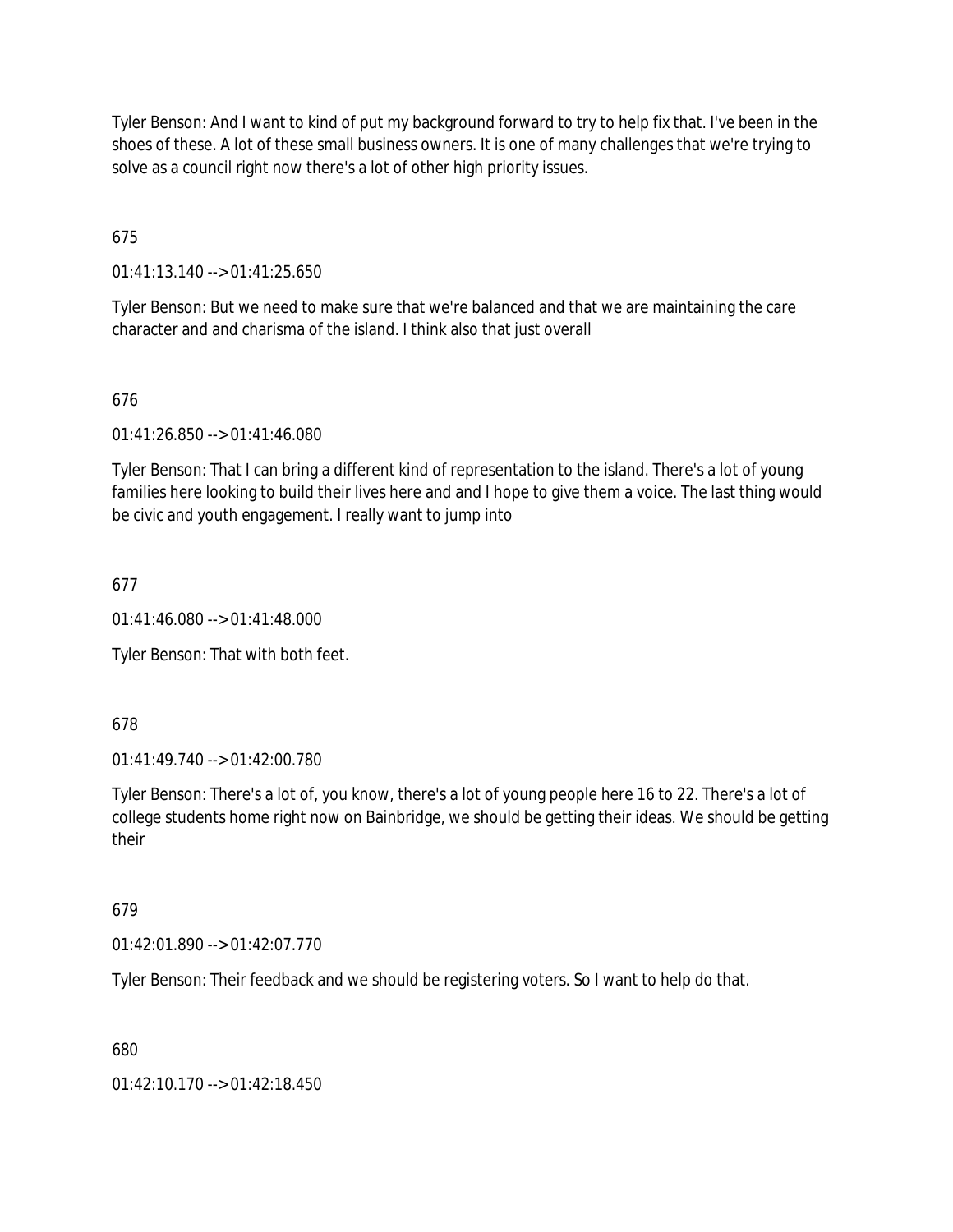Joe Deets: Okay. Excellent. Thank you so much. Tyler I know it's tough getting all these questions like this. Thank you for that.

681

01:42:19.500 --> 01:42:20.220

Joe Deets: Again,

### 682

01:42:21.330 --> 01:42:26.760

Joe Deets: We will move on to the next candidate is Stuart Walton can

#### 683

01:42:28.440 --> 01:42:29.370

Joe Deets: Be brought over

684

01:42:38.400 --> 01:42:39.900

Joe Deets: Well, Stuart. Welcome back.

685

01:42:43.260 --> 01:42:44.610 Joe Deets: So you're muted at the moment.

# 686

01:42:48.480 --> 01:42:49.140 Joe Deets: Can you unmute

### 687

01:42:52.830 --> 01:42:53.940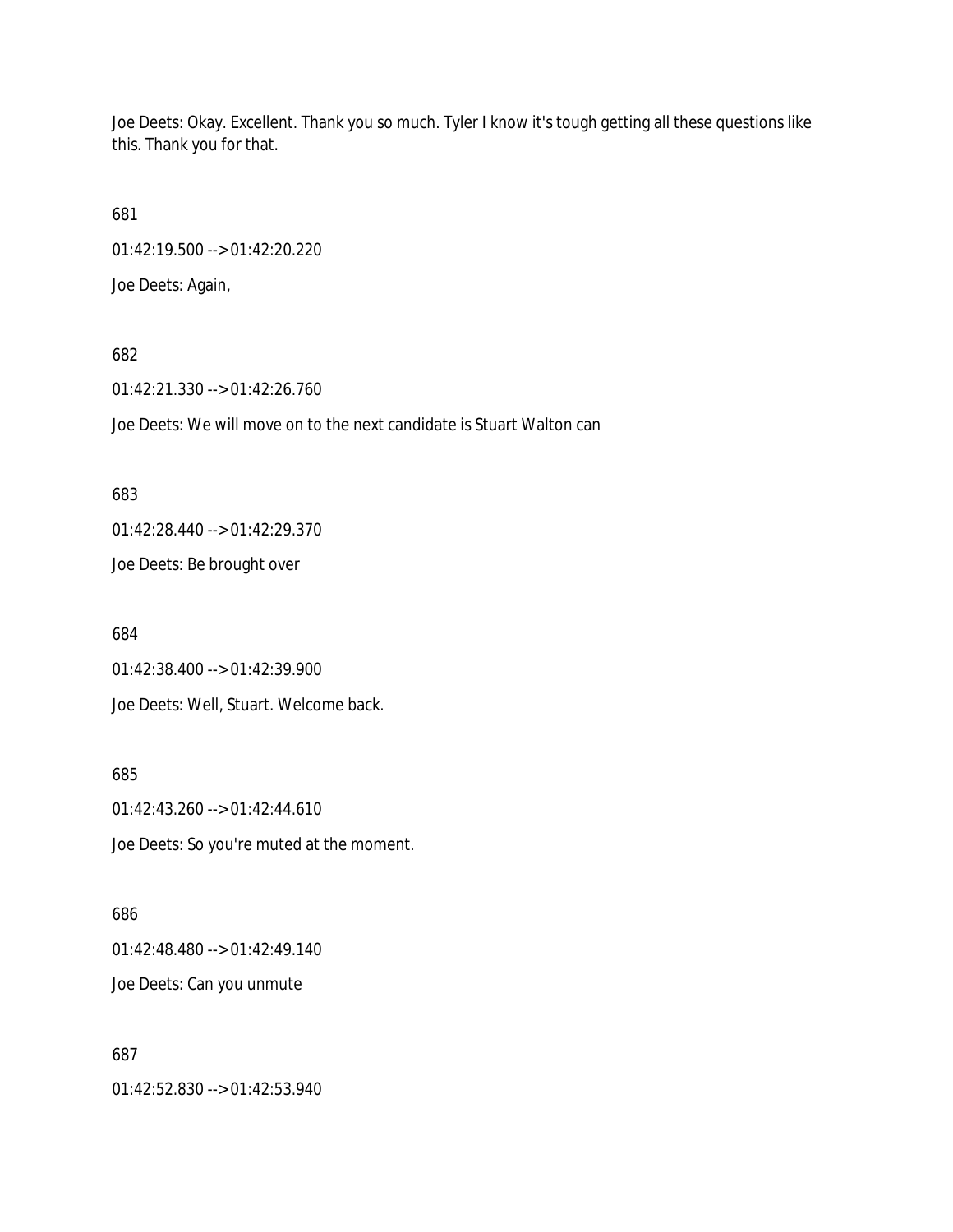Stuart Walton: Am I unmuted now.

688

01:42:54.150 --> 01:43:05.730

Joe Deets: Yeah okay so if you've been listening. We just take turns. Each of us has a question and you have two minutes. So we'll start with COUNCILMEMBER topless. Okay.

689

01:43:09.150 --> 01:43:24.870

Kirsten Hytopoulos: Okay, could you please share your thoughts and what you believe the city's policy should be regarding growth specifically what our regulations and policies, whether our regulations and policies should be aimed at limiting growth or encouraging it and why

690

01:43:27.780 --> 01:43:36.210

Stuart Walton: Kirsten I've over the years to find out an awful lot about growth and I grew up in a small town in eastern Washington where a lot of

691

01:43:37.290 --> 01:43:49.620

Stuart Walton: The people who sort of this young students who had ambitions ended up leaving the town and, consequently, it was a town that had no growth.

692

01:43:50.460 --> 01:44:05.760

Stuart Walton: And over the years I've come to the conclusion is that what every community needs is to have growth, it becomes very important and to try to control it as best they can to various policies directives.

693

01:44:07.530 --> 01:44:22.470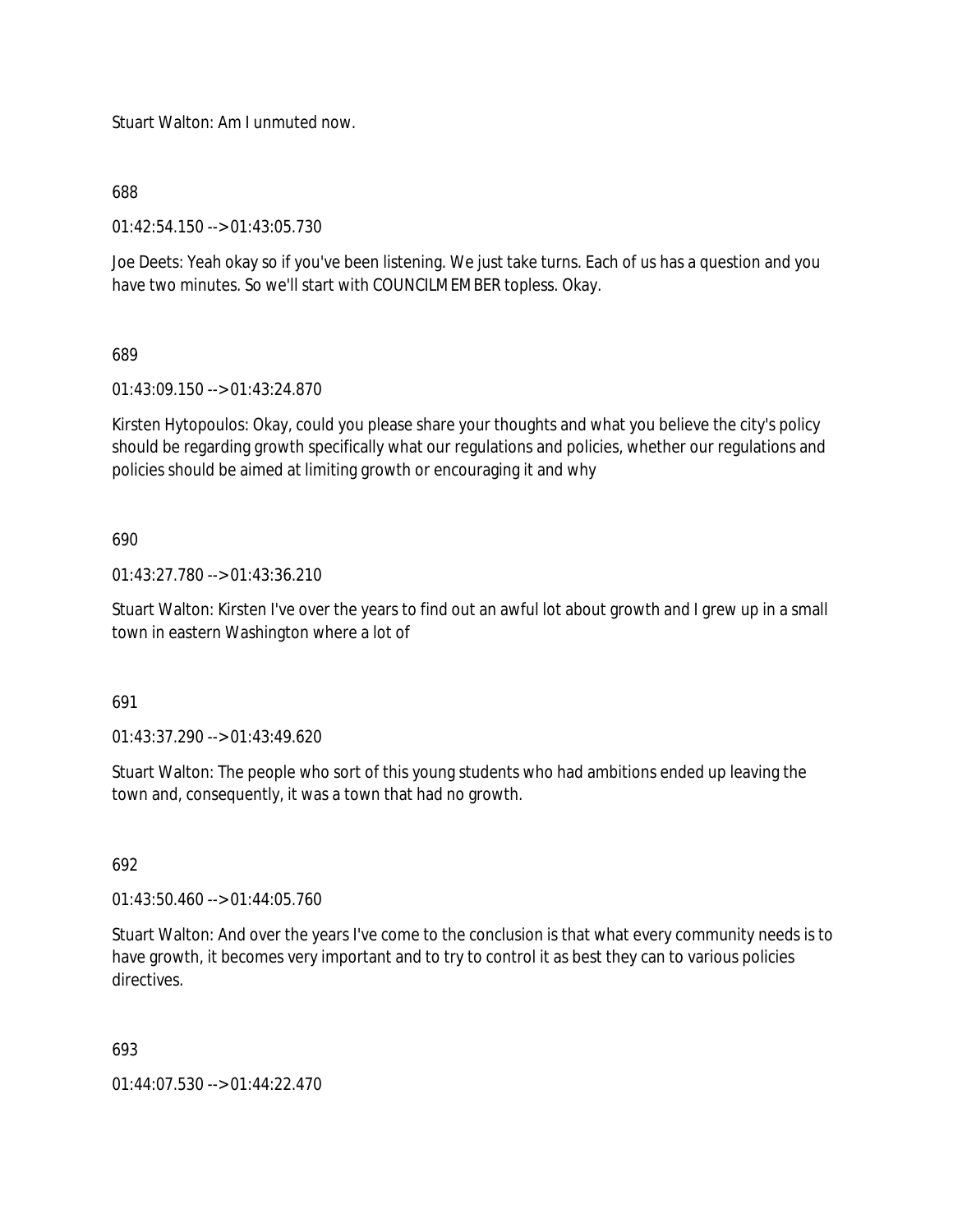Stuart Walton: Sub ah, and the people that are involved and interesting thing is, is that Bainbridge is sort of almost like the last semi rural piece of property that's close to downtown Seattle.

694

01:44:23.190 --> 01:44:32.730

Stuart Walton: So a lot of the things that take place in Seattle are going to impact us. So what can we do here. We're not going to be able to stop it.

#### 695

01:44:34.200 --> 01:44:57.870

Stuart Walton: But we want to be able to control as best we can. And it's going to be an interconnected process dealing with transportation affordable housing the schools, the churches the civic organizations and all the senior citizens who love to live here too. So at the answer it.

696

01:44:59.940 --> 01:45:00.510

Stuart Walton: Gosh.

697

01:45:02.490 --> 01:45:11.400

Stuart Walton: I'm one hand I want to limited, but on the other hand, I want to encourage it. And I'm not quite sure how to balance that in my mind at this point.

698

01:45:14.460 --> 01:45:15.000

Thank you.

699 01:45:16.260 --> 01:45:16.740 Joe Deets: Thank you.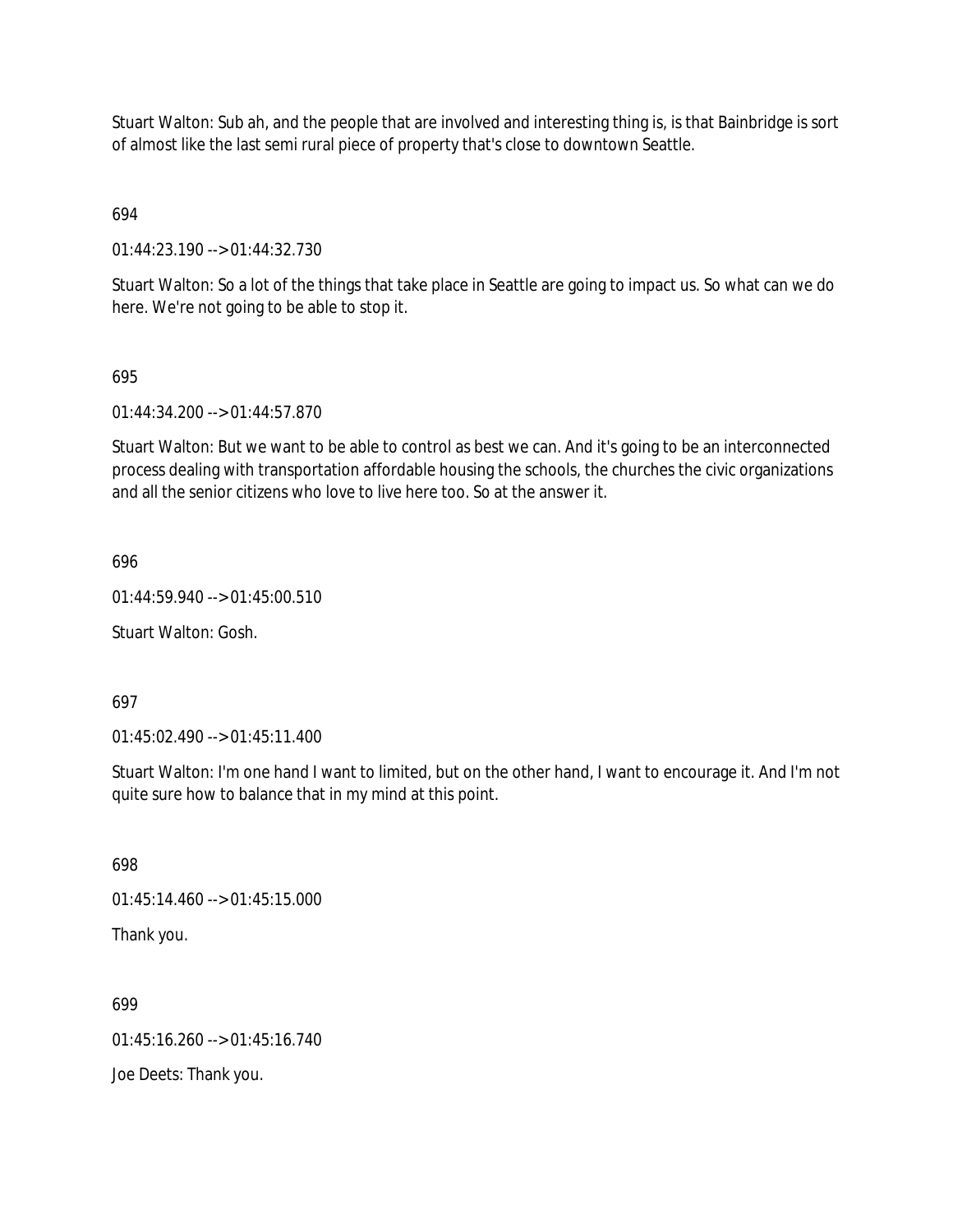01:45:19.050 --> 01:45:19.980

Joe Deets: COUNCILMEMBER car.

701

01:45:22.020 --> 01:45:22.560

Christy Carr: Thank you.

702

01:45:23.940 --> 01:45:26.160

Christy Carr: Stuart. Thank you for being here. Appreciate it.

703

01:45:27.270 --> 01:45:38.010

Christy Carr: And my question is, if the city received a \$1 million grant to use any way it wanted to, what would you recommend we use it for and why

704

01:45:38.730 --> 01:45:50.940

Stuart Walton: Well, Christy. Thank you for asking that question in my mind. It's very easy to answer is, is that somehow, I would like to see that million dollars be used to help

705

01:45:52.440 --> 01:46:06.060

Stuart Walton: Return. A lot of what I'm going to call the main street went away businesses back and it would be a process of an interest free loan. It could be in France. I'm not quite sure.

706

01:46:07.920 --> 01:46:13.140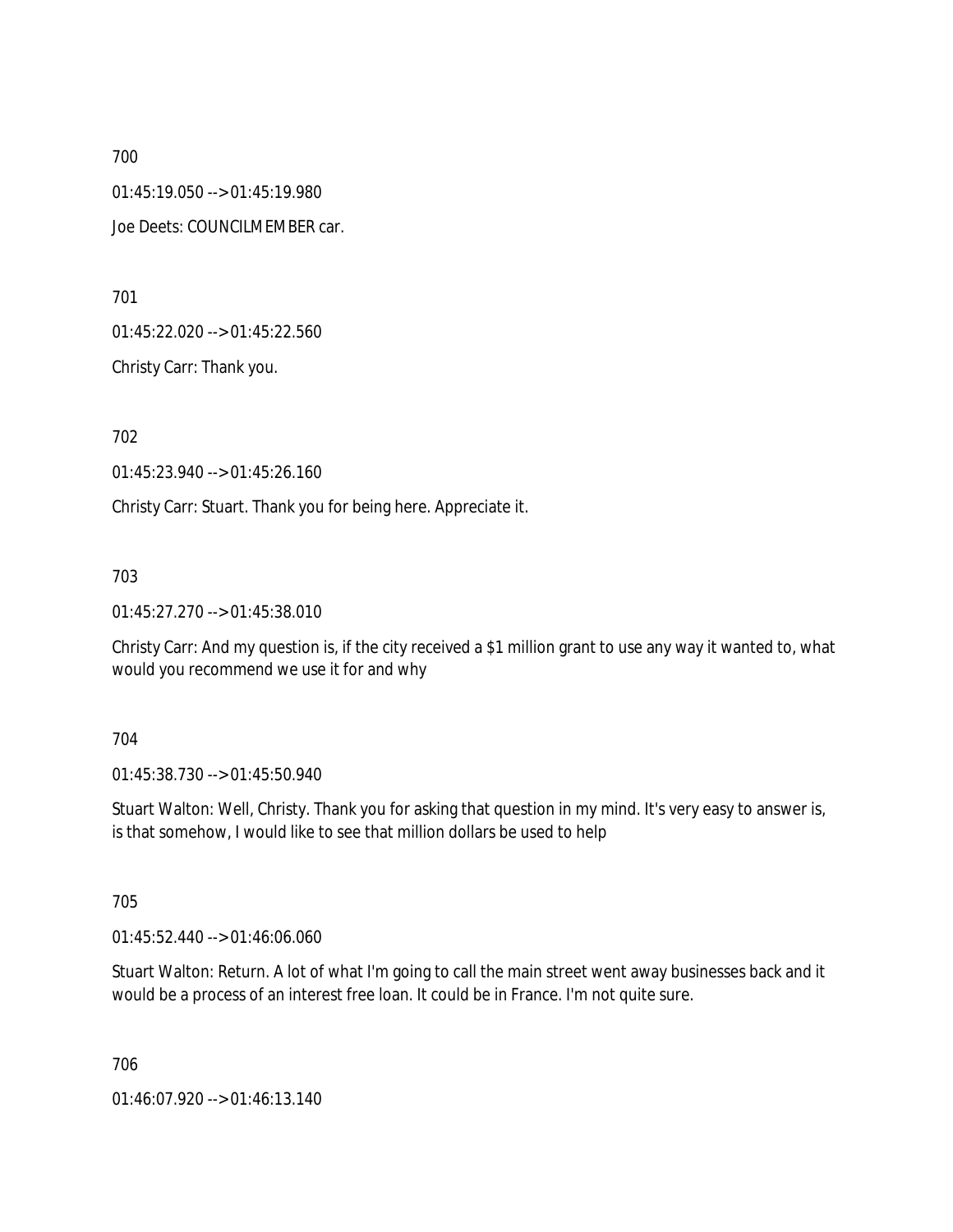Stuart Walton: what the boundaries are the parameters are that the city can deal with but somehow

707

01:46:14.220 --> 01:46:21.840

Stuart Walton: Get them to know that we are going to be their wing man. And this next 12 to 18 months.

## 708

01:46:23.040 --> 01:46:26.880

Stuart Walton: So, good question. Great question. Thank you.

709

01:46:30.450 --> 01:46:31.200

Joe Deets: Mayor Snyder.

710

01:46:35.610 --> 01:46:36.270

Leslie Schneider: Thank you.

711

01:46:37.950 --> 01:46:48.150

Leslie Schneider: Good to see you again, Stuart. All right, I'm gonna stick with my question in the governance manual titled efficiency and effectiveness of Council Decision Making.

## 712

01:46:48.570 --> 01:46:59.910

Leslie Schneider: It states if effective decision making requires banality rules shall limit the prerogative to reconsider Council decisions effective decision making, results in finance it and moving on.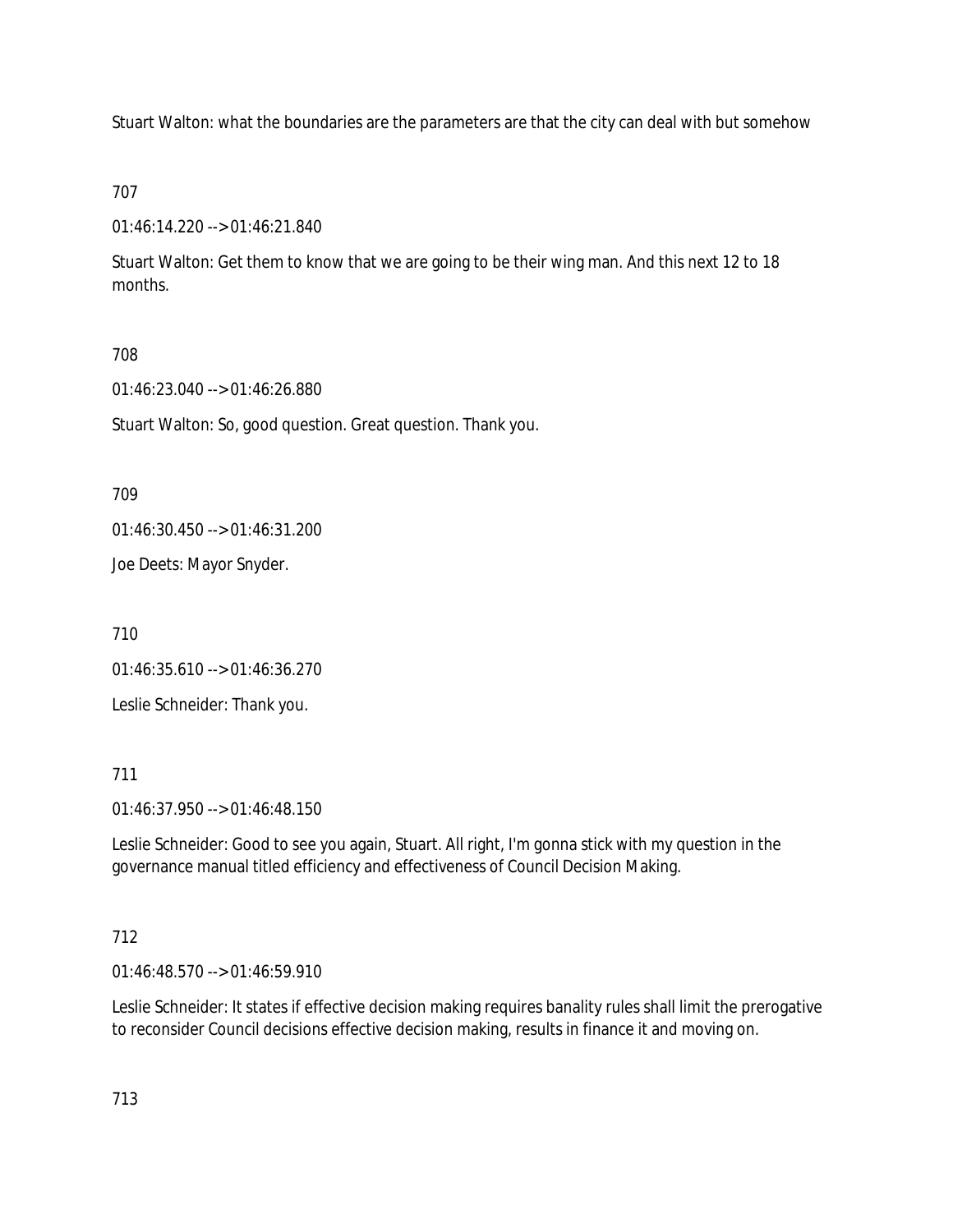01:47:02.280 --> 01:47:08.130

Leslie Schneider: Effective decision making results infidelity and moving on the situation. I'm about to describe is not hypothetical

### 714

01:47:08.550 --> 01:47:14.850

Leslie Schneider: But you should feel free to answer the intent of the question and using whatever scenario, you know, makes sense to you.

### 715

01:47:15.570 --> 01:47:23.580

Leslie Schneider: And island resident recently raised questions about decisions made by Council starting in 2006 to move forward with the police Court Building

### 716

01:47:24.210 --> 01:47:31.950

Leslie Schneider: The city manager responded with a lengthy memo to answer those questions which corrected or put context around what were stated as facts.

### 717

01:47:32.400 --> 01:47:42.060

Leslie Schneider: The newspaper picked it up ran an article about it. If you were a new council member, maybe that's all the information you'd have about a long and complex process.

### 718

01:47:42.750 --> 01:47:52.650

Leslie Schneider: You vote to reopen the decision, and if so, what is your justification and ultimate goal for doing so. How do you weigh the public benefit either way.

719

01:47:55.230 --> 01:47:55.860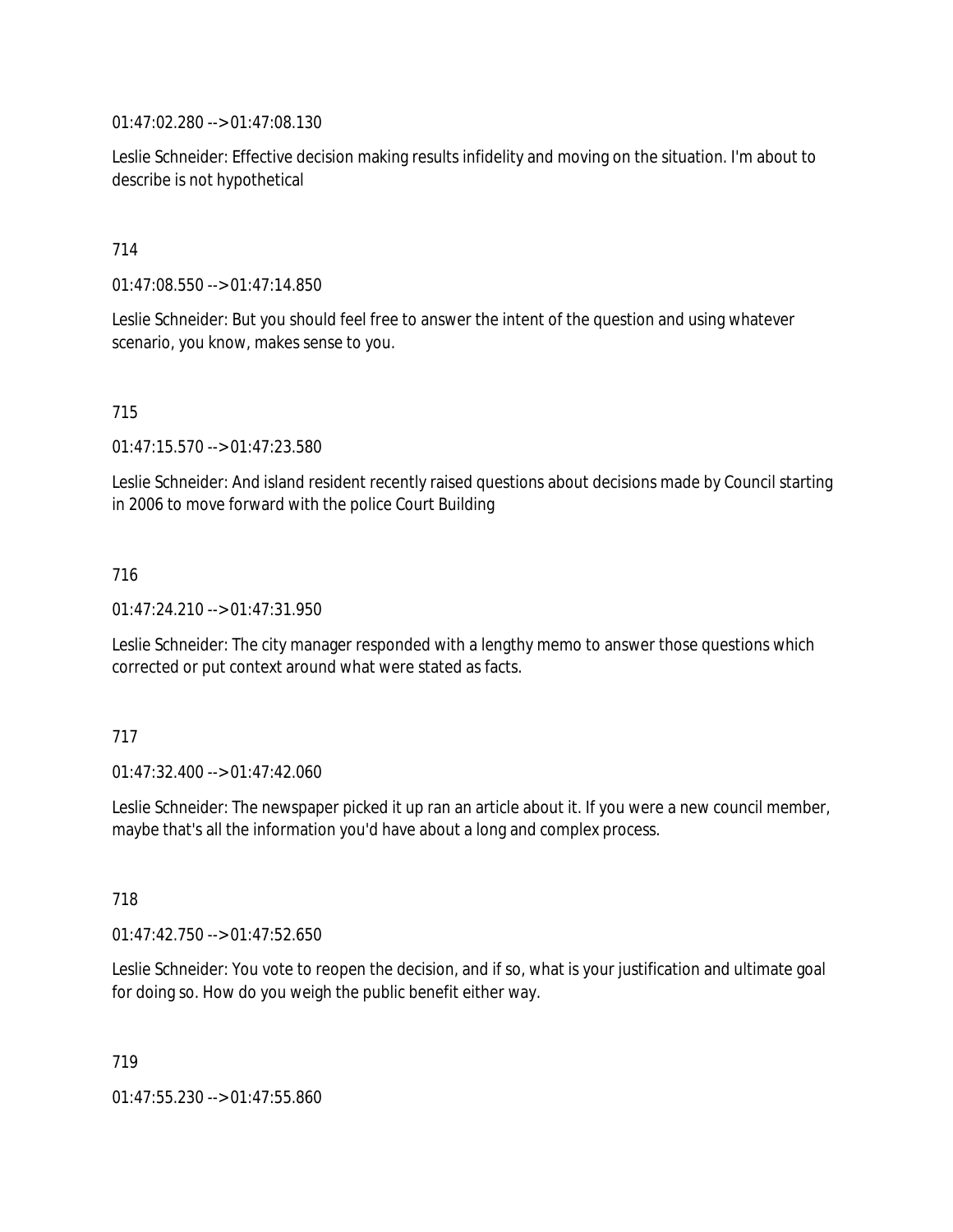Stuart Walton: Oh my gosh.

720

01:47:57.210 --> 01:47:57.630

Stuart Walton: So,

721

01:47:58.680 --> 01:48:20.430

Stuart Walton: I'm not completely sure I know the full history as to what took place. But in my mind. It seems like to me that the city did their due diligence starting several years ago that they went out, they actually got an independent assessor came in and if I remember correctly, the building.

722

01:48:21.750 --> 01:48:35.700

Stuart Walton: Was paid more than assessed valuation. So in order to justify that it meant that the city council had to look in upon themselves.

723

01:48:36.300 --> 01:48:48.960

Stuart Walton: Understand the reasonings for the location as to where it's at the remodel that was needed and made the best decision that they had based upon the facts at that point in time.

724

01:48:50.640 --> 01:48:52.740

Stuart Walton: You have to move forward, Leslie.

725

01:48:54.090 --> 01:49:17.490

Stuart Walton: There's other issues that are crucial within the city and it's very easy to second guess things that have taken place, we could go all the way back in 1991 say, you know, good. We really need to incorporate the city of Bainbridge Island. But no, we have to move forward. So I guess.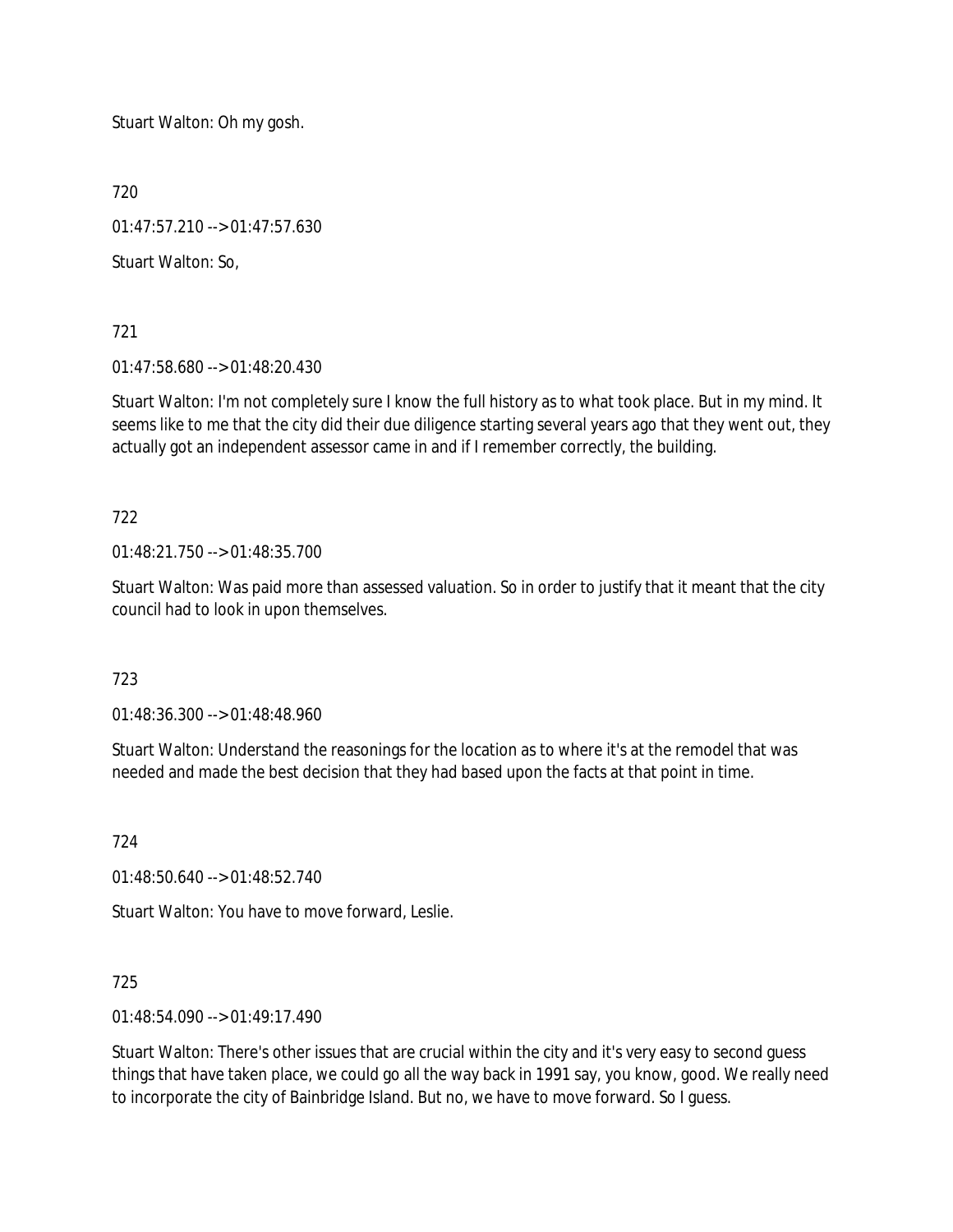01:49:18.870 --> 01:49:28.890

Stuart Walton: I would like to listen to what the arguments are but based upon what I know right now. I would say move forward.

# 727

01:49:31.710 --> 01:49:33.630

Leslie Schneider: That was a good alternate scenario. Thank you.

728

01:49:35.460 --> 01:49:37.590

Joe Deets: Thank you. Councilmember Messer

729

01:49:38.310 --> 01:49:41.670

Rasham Nassar: Yes, hi, Stuart. Thanks for being here tonight. Thanks for playing

## 730

01:49:42.870 --> 01:49:53.400

Rasham Nassar: My question to you is the same. The city council's currently in the process of hiring a new city manager THE CITY MANAGER POSITION is arguably the most important position at the city.

731

01:49:53.910 --> 01:50:13.320

Rasham Nassar: As an our new council member will be involved in the Council's process for selecting that new city manager. What qualifications criteria or characteristics, would you look to and would help you inform your decision making throughout that process.

732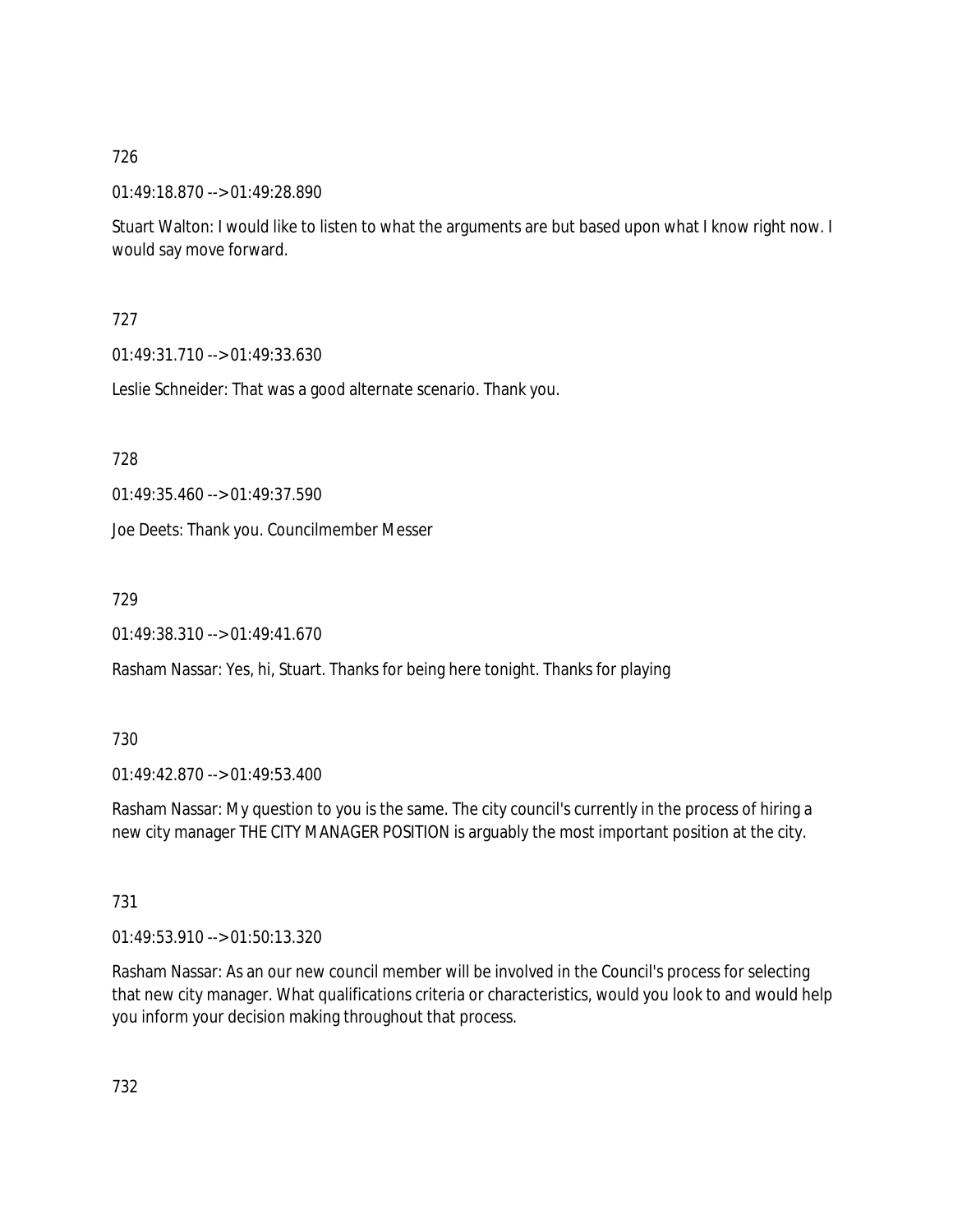01:50:18.060 --> 01:50:29.340

Stuart Walton: I have been sitting here and listening to the other candidates and listening to each of the six, have you go through this whole process and

### 733

01:50:30.000 --> 01:50:41.370

Stuart Walton: And actually been able to sort of gather a real Samson as to who the other candidates are and who each of you are. So I think that answer your question. Tom is is that

734

01:50:41.790 --> 01:50:50.760

Stuart Walton: Zoom is one of the tools that you're going to need to use to interview this person we come across a whole lot different.

#### 735

01:50:51.540 --> 01:50:59.490

Stuart Walton: Over a camera than we do one on one, and that is real important peering into the future.

#### 736

01:51:00.090 --> 01:51:15.540

Stuart Walton: Any city manager is going to have to be using some form of technology. So they need to know. Number one, how to feel comfortable in front of a camera. The second part of that, isn't that you need to go through a one on one.

#### 737

01:51:16.920 --> 01:51:26.670

Stuart Walton: So that they can look you in the eye and I call this the code of the West. So the code of the West was is that when you look somebody may die.

738

01:51:27.090 --> 01:51:49.740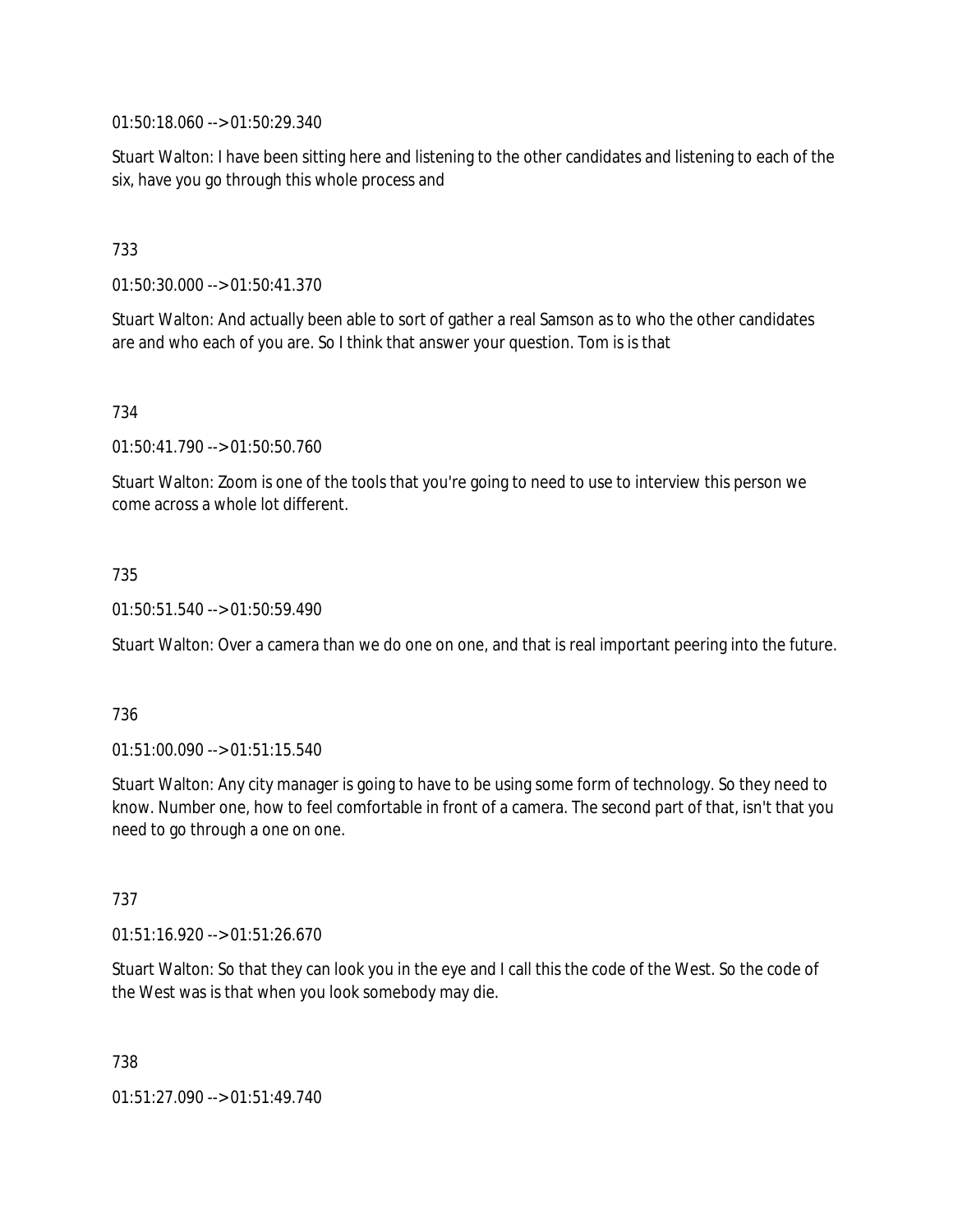Stuart Walton: And they shook their hand that became a binding agreement that you were going to do what you said you're going to do the third part about this is that they need to be able to feel comfortable dealing with the public Bainbridge is a great place to live. We've got a lot of

739

01:51:51.030 --> 01:52:10.020

Stuart Walton: Interesting people who like to be able to talk about a lot of different subjects and in many ways are experts in those areas and that city manager needs to know how to deal with this with us so

740

01:52:12.090 --> 01:52:13.950

Stuart Walton: Trust becomes really important

741

01:52:15.030 --> 01:52:15.660

Stuart Walton: Grip.

742

01:52:17.340 --> 01:52:21.870

Stuart Walton: Very important. Also, that person's going to need some real grip.

743

01:52:23.520 --> 01:52:25.170

Stuart Walton: So, good question.

744 01:52:28.380 --> 01:52:28.650 Joe Deets: Time.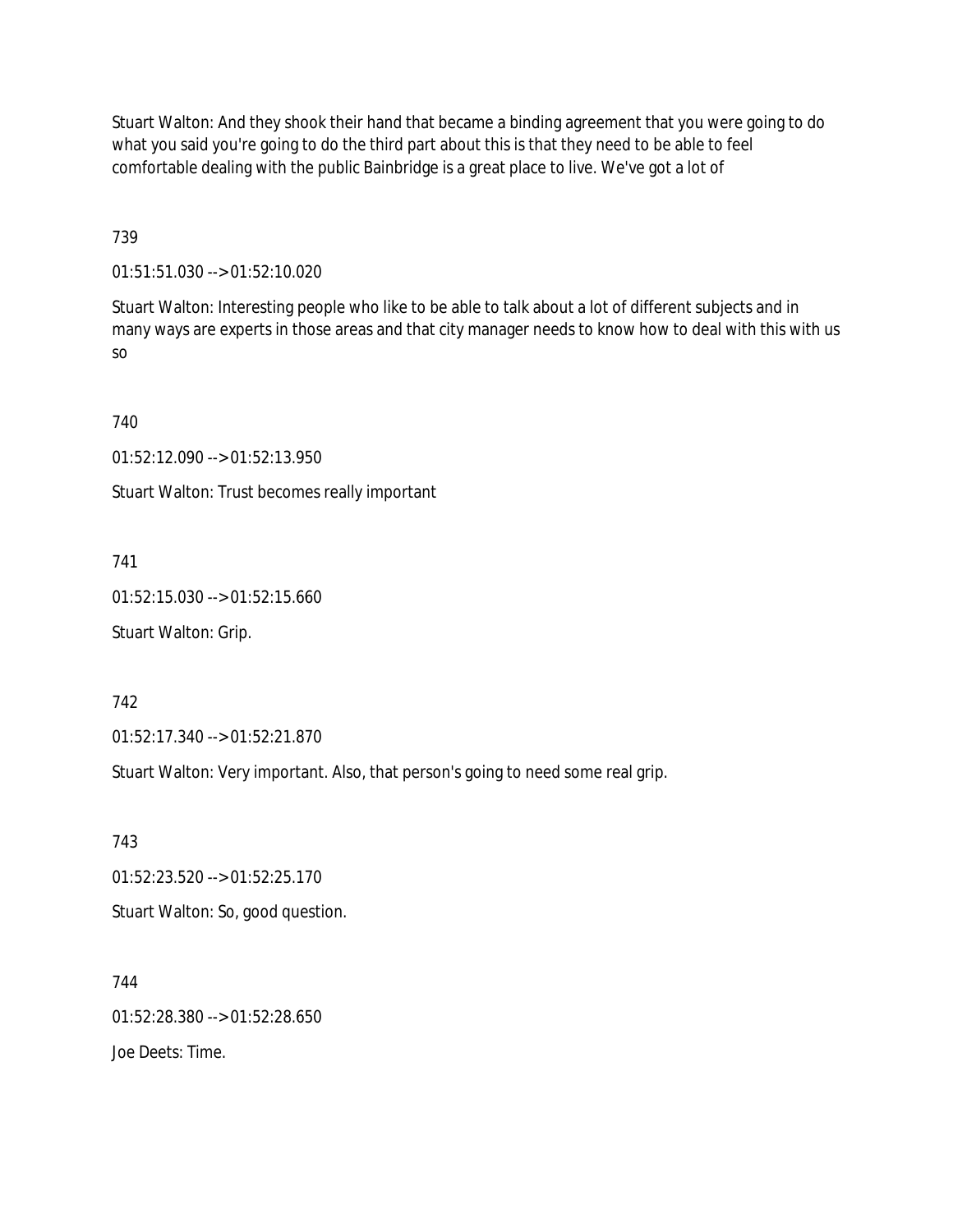01:52:30.840 --> 01:52:39.960

Joe Deets: Thank you. Sorry, I will see, it's like, it's my turn. So you I've heard you talk about your support for Main Street businesses and

746

01:52:42.150 --> 01:52:46.740

Joe Deets: What you think the city should do to help businesses, knowing that

747

01:52:48.540 --> 01:52:49.680

Joe Deets: We're going to an economic

748

01:52:52.620 --> 01:53:01.170

Stuart Walton: Joe, I'm not quite sure I know how to answer that because I don't know how far the city can go, but I do know that there has been some cities in

749

01:53:02.130 --> 01:53:12.090

Stuart Walton: Kids up county I've set up some what the call small loan programs. Now, in order to do that, you need to have somebody be able to administer that loan.

750

01:53:14.040 --> 01:53:23.370

Stuart Walton: I think it'd be a should be a low interest loan payable over a period of time, only if there is some excess funds.

751

01:53:23.880 --> 01:53:35.940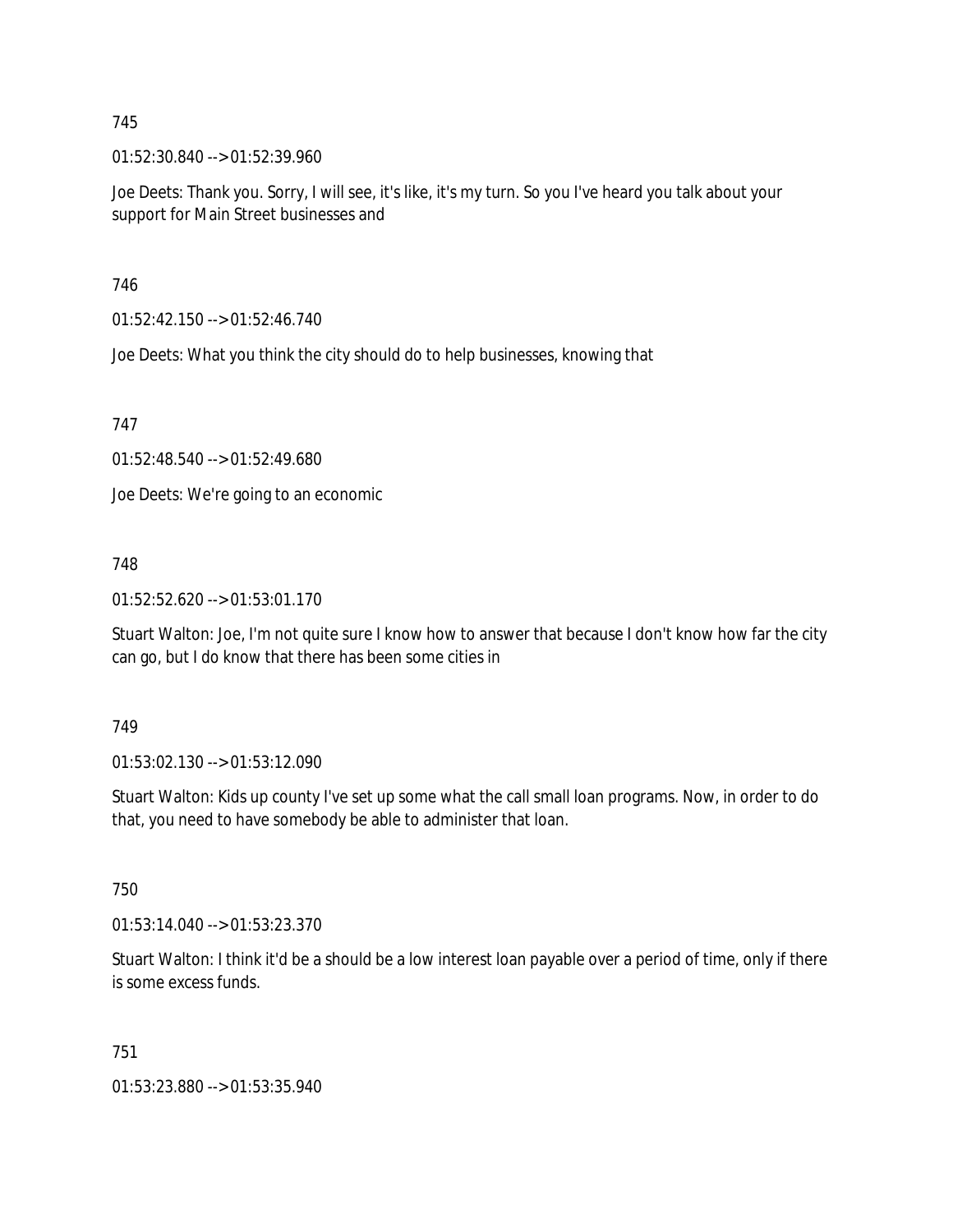Stuart Walton: cash available, perhaps a brand as Christie CAR WAS TALKING ABOUT MAYBE A Avenue. The other thing that I think that needs to be done. If I were to be part of the city council.

752

01:53:36.360 --> 01:53:49.230

Stuart Walton: Is that, and I know it's probably not appropriate, but I would guess them and put a mask on, is I would start in day road and sort of knock on the doors and talk to the business owners.

### 753

01:53:49.800 --> 01:54:02.760

Stuart Walton: And let them know is that the city council and the city is concerned about who they are, where they're at and what are they really facing now the Chamber of Commerce.

### 754

01:54:03.630 --> 01:54:13.980

Stuart Walton: Is involved in that. Also, but they have going through a transition between racks and Kevin Andrew, the new person he is and

### 755

01:54:15.750 --> 01:54:30.480

Stuart Walton: The city council is one of the essentially five leaders in fact you folks are the only elected leaders on the whole island and the businesses need to hear from you on a one on one.

### 756

01:54:31.770 --> 01:54:45.780

Stuart Walton: I don't know how recently, you have had a combined article in The Winslow Bainbridge reveal. But I think that would be very beneficial. So I'm not sure if I answered your question.

757

01:54:48.540 --> 01:54:48.870

Stuart Walton: But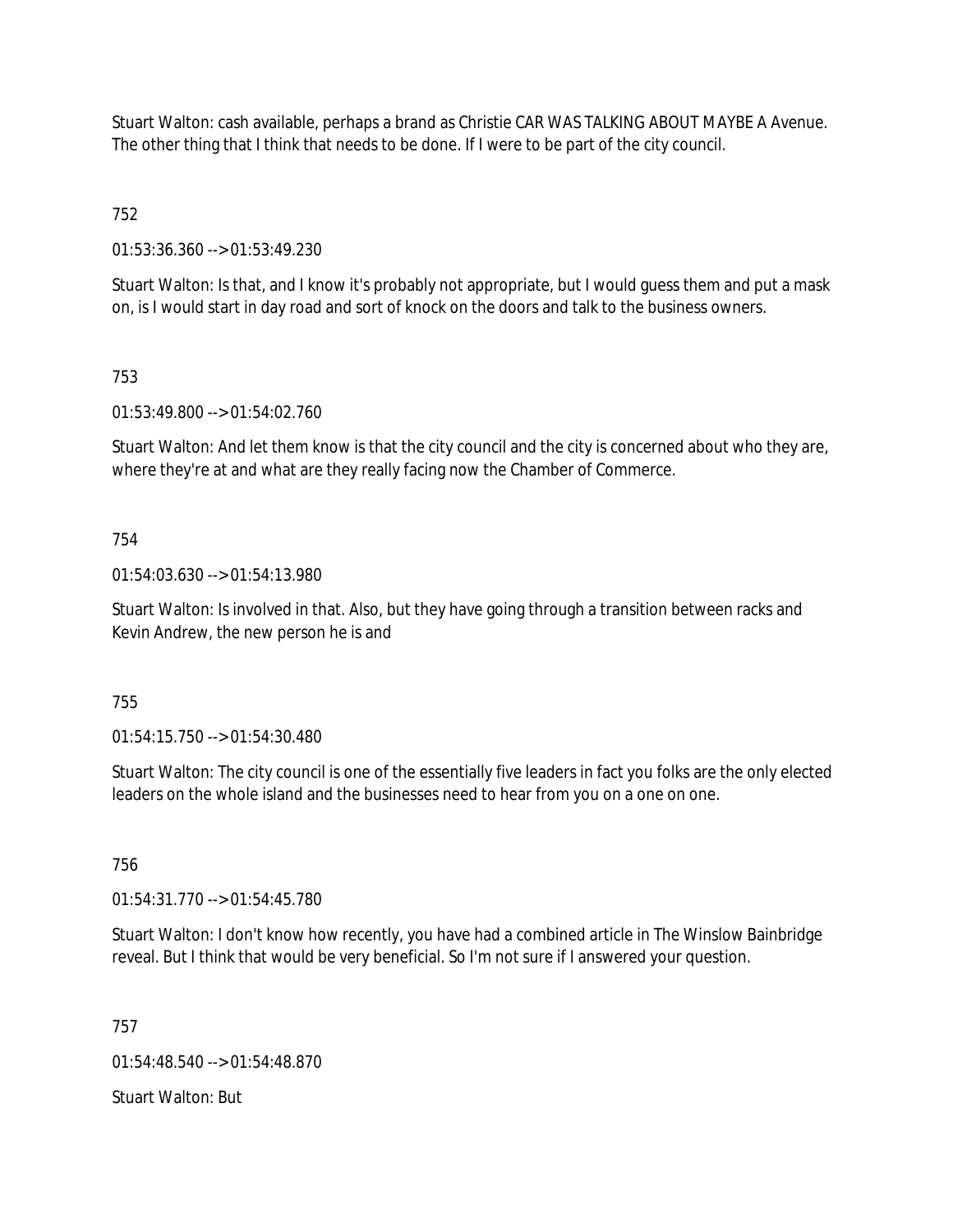01:54:51.540 --> 01:54:58.200

Joe Deets: No, no, thank you. No, I appreciate the thought behind this council member public

759

01:54:59.040 --> 01:55:15.300

Michael Pollock: Yeah, you've answered a lot of good questions. I don't know, just give you a chance, um, any, anything else you'd like to add to your questions or or to wrap it up with is give you a few moments does four

760

01:55:18.870 --> 01:55:19.590

Stuart Walton: G's Michael

761

01:55:22.290 --> 01:55:40.200

Stuart Walton: I'm sort of looking through some of my notes here and I'm thinking is, is that the decision making process that you folks are going to deal with either the rest of this hour, or tomorrow or whenever is that you've got a choice to make.

762

01:55:41.490 --> 01:55:50.550

Stuart Walton: And how you make that choice is going to set the temperature, the tone and the sense of direction as to the next.

763

01:55:51.630 --> 01:55:56.010

Stuart Walton: 12 months to a certain degree, so choose wisely.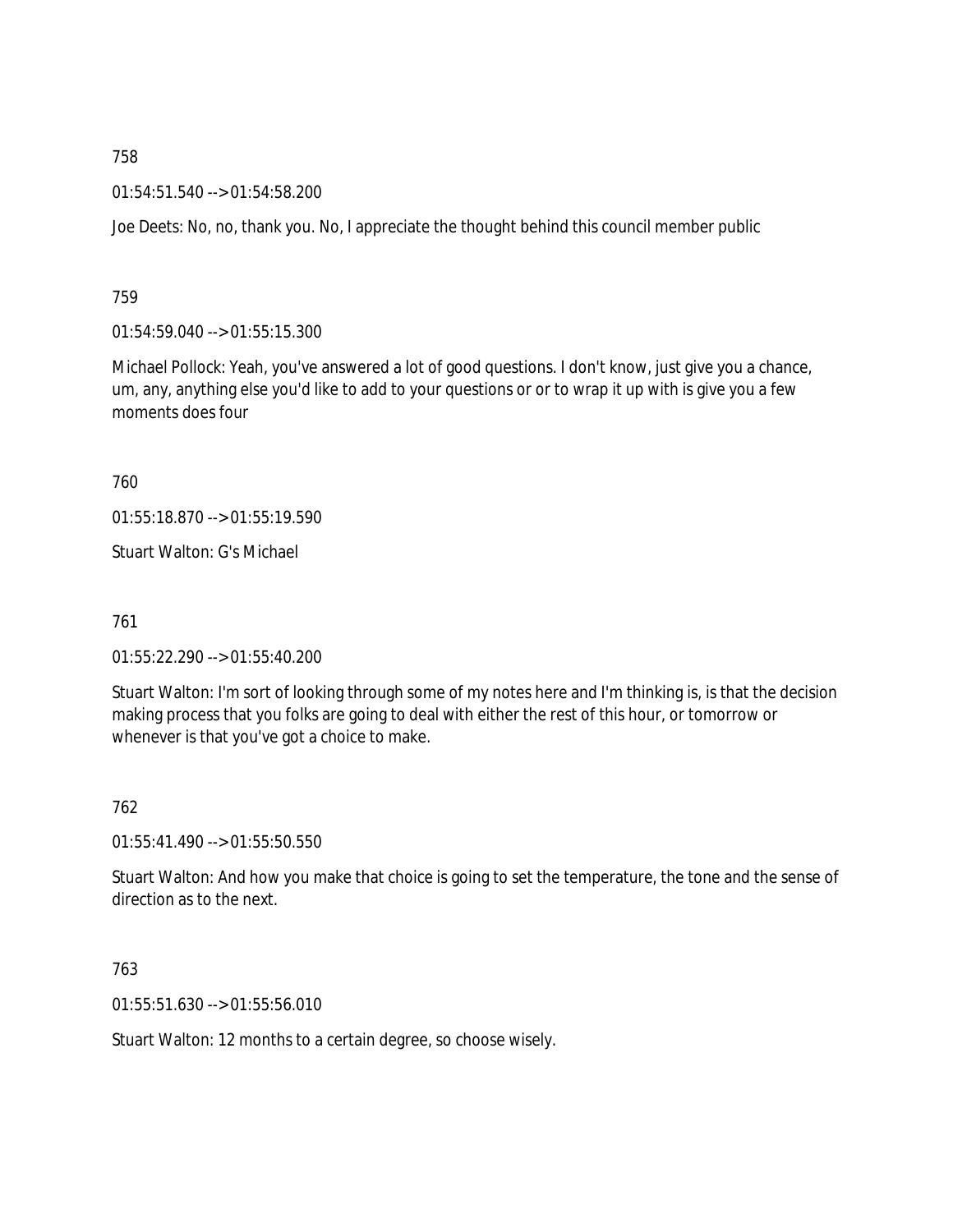764 01:55:59.880 --> 01:56:00.570 Joe Deets: Good answer.

765

01:56:02.130 --> 01:56:04.860 Joe Deets: Well, thank you, Stuart so much. I know this was hard.

766

01:56:06.060 --> 01:56:08.490 Joe Deets: Getting rapid fire zoom questions.

767

01:56:09.510 --> 01:56:11.610 Joe Deets: Oh, well, we will

768

01:56:12.630 --> 01:56:16.980

Joe Deets: Again, thank you. And we will bring in our last candidate.

769 01:56:34.320 --> 01:56:35.880 Joe Deets: Kevin I'm

770 01:56:37.020 --> 01:56:38.640 Joe Deets: Can you hear us.

771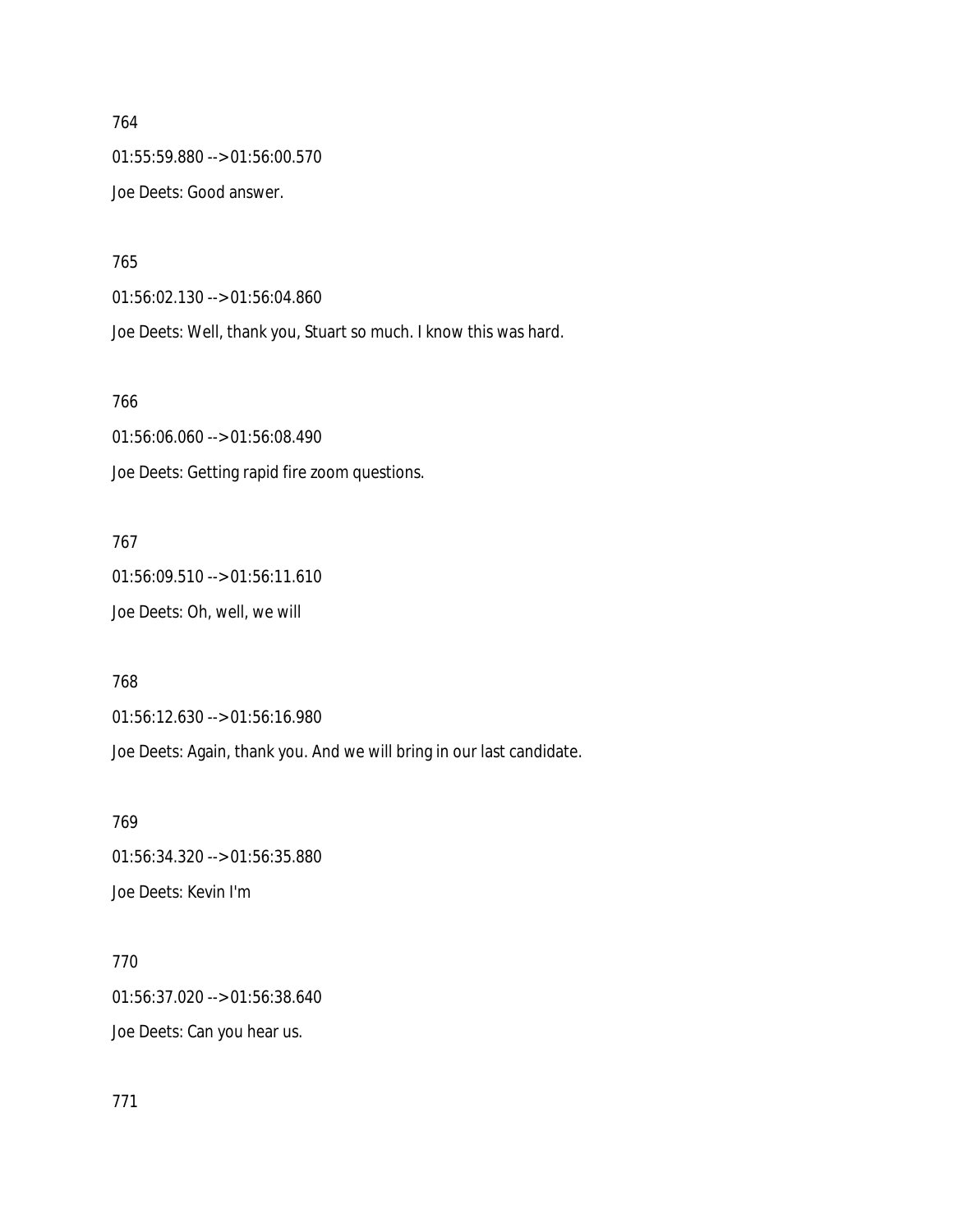01:56:40.410 --> 01:56:42.990

Joe Deets: Because before we didn't have any video

772

01:56:47.160 --> 01:56:49.950

Joe Deets: Mute, okay. Kevin, can you hear us.

773

01:56:50.040 --> 01:56:51.720

Kevin Fetterly: I'm I'm here now. Okay.

#### 774

01:56:51.930 --> 01:57:02.490

Joe Deets: Okay, great. Well, thanks for coming back. So if you've been listening. So each one of us is going to ask you a question, you have two minutes to respond.

775

01:57:02.790 --> 01:57:03.570

Kevin Fetterly: Okay, thank you.

776

01:57:04.110 --> 01:57:08.070

Joe Deets: Okay, first stop is COUNCILMEMBER I topless.

### 777

01:57:12.600 --> 01:57:31.680

Kirsten Hytopoulos: Sorry about that. Yes, Kevin. I don't have that. My question open. Please share your thoughts on what you believe the city's policies should be regarding growth specifically what our regular whether our regulations and policies should be aimed at limiting growth or encouraging it and why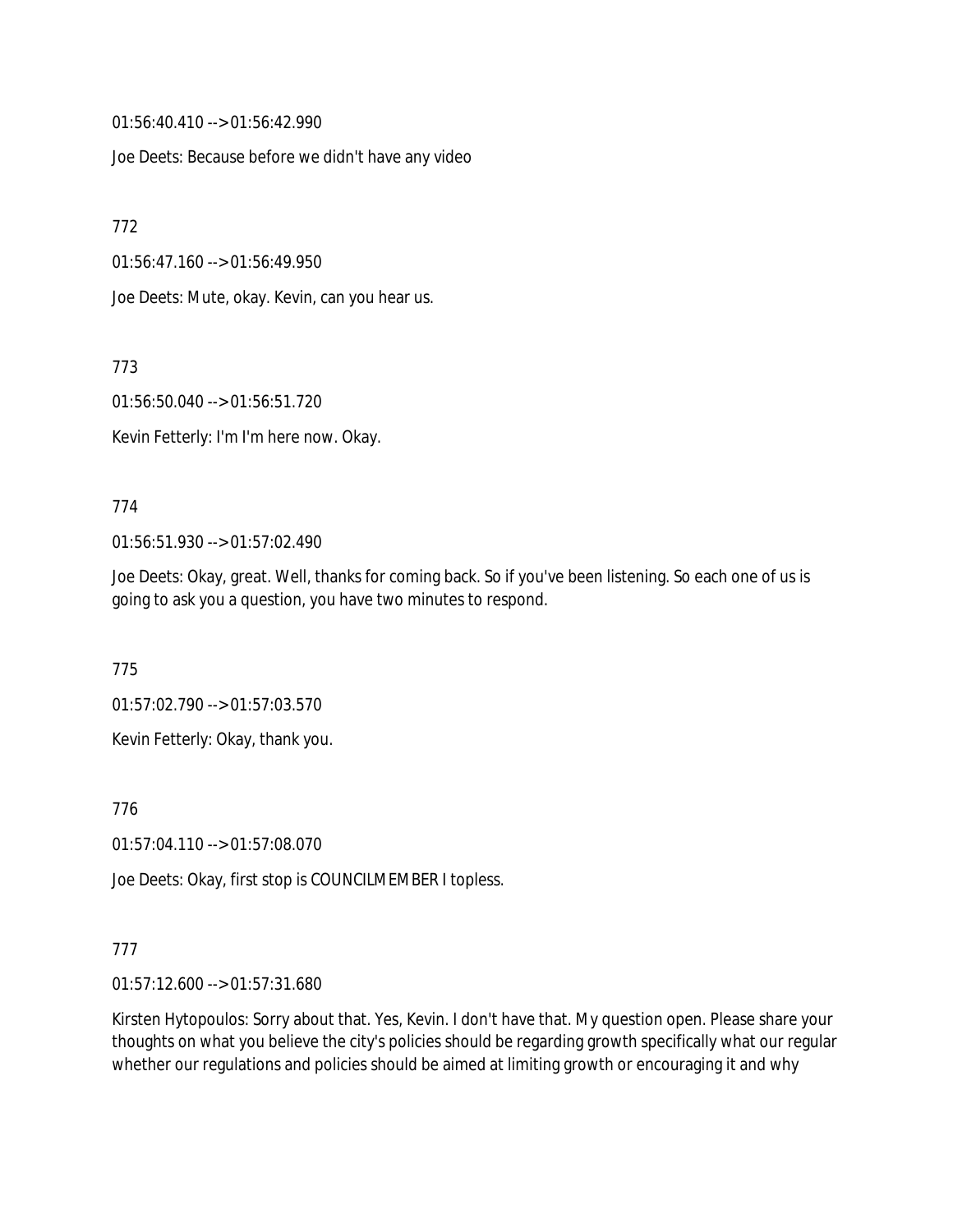01:57:33.810 --> 01:57:34.260

Kevin Fetterly: Well,

779

01:57:35.430 --> 01:57:43.650

Kevin Fetterly: I think the big question about the water supply needs to be dealt with before proceeding on with any more growth, I'm told that

780

01:57:44.430 --> 01:57:57.900

Kevin Fetterly: If the water is an issue. Then we have rights to go tell the state that our growth has done, but if water is not an issue and we have a 200 year supply ahead of us, then we need to do smart growth and

# 781

01:57:58.950 --> 01:58:10.080

Kevin Fetterly: What do we want Bainbridge to look like in 20 years. Well, we want it to look a lot like it is today. So that means we're going to have to concentrate growth into into Winslow and into some villages.

## 782

01:58:11.040 --> 01:58:27.270

Kevin Fetterly: I think that it's really important to get our transportation plan implemented before we talk about building out a bunch of villages, because all we're doing is creating back and forth traffic that today is done in SUVs consuming tons of CO2. So

783

01:58:28.410 --> 01:58:37.050

Kevin Fetterly: I think it needs to be staged. We need to get the transportation system of our island working well so that people can move around without using CO2.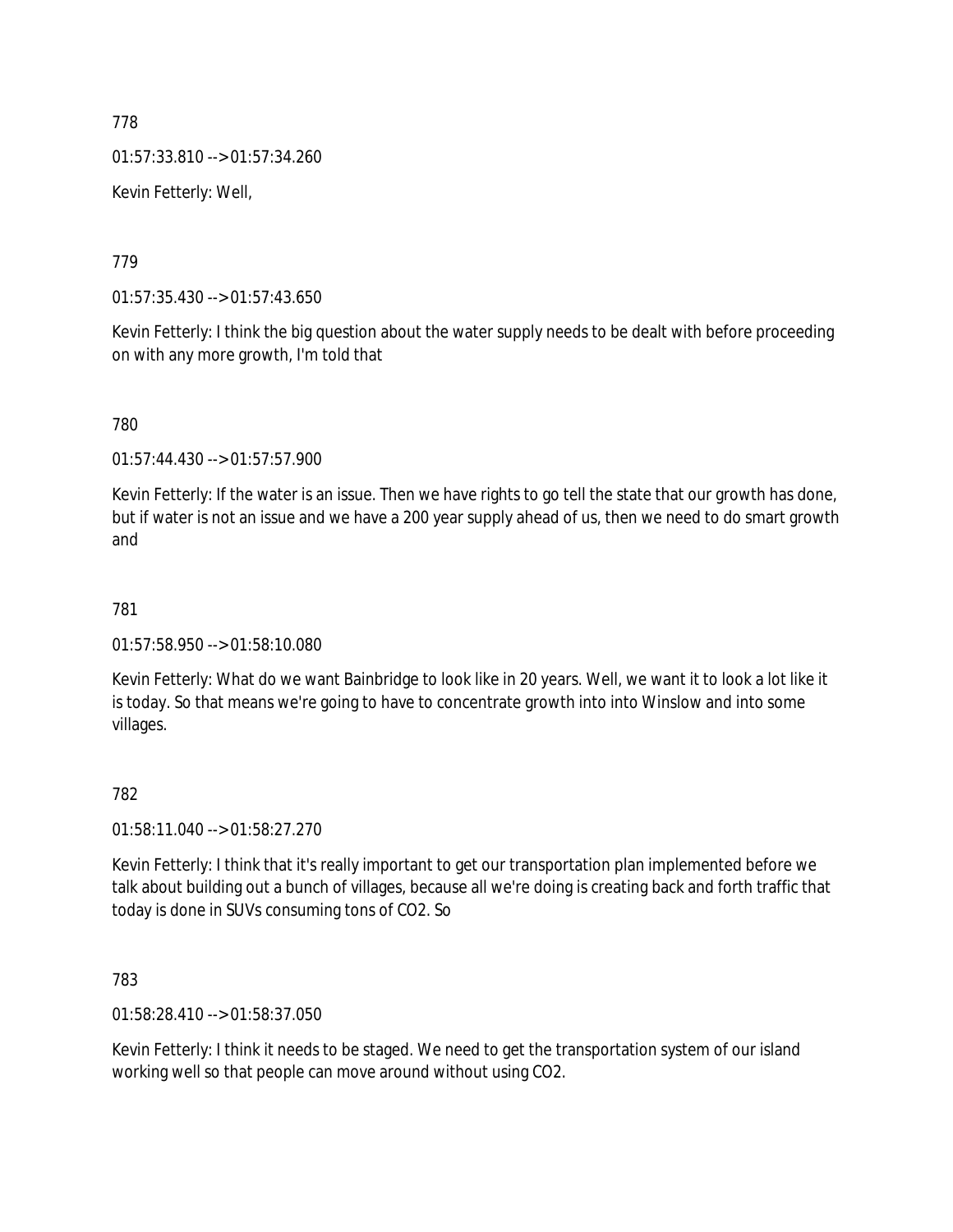01:58:38.550 --> 01:58:48.330

Kevin Fetterly: And. And again, we'd want to do the growth in the air in planned areas and not just cover our farms with with McMahon actions.

785

01:58:51.870 --> 01:58:57.420

Joe Deets: Okay, thank you. Um, let's seek COUNCILMEMBER car.

786

01:58:59.070 --> 01:59:11.550

Christy Carr: Thank you. Thanks for being here tonight, and thanks for your application. My question is, if the city received a \$1 million dollar grant to use any way at wanted what would be your recommendation for what to do with it and why

787

01:59:12.960 --> 01:59:19.950

Kevin Fetterly: Well, that's easy. I i would i would get going on the non motorized part of the sustainable plan.

788

01:59:21.720 --> 01:59:38.820

Kevin Fetterly: Get a down payment and get implementing bike lanes and pedestrian walks rights of way so that people can move around without their cars that seems to underpin everything that you want to do with respect to the climate, um, the thing about having a

789

01:59:39.900 --> 01:59:49.830

Kevin Fetterly: Million dollars were to rain down the neat thing is that we could go for matching grants and multiply the power of that money and really make a down payment on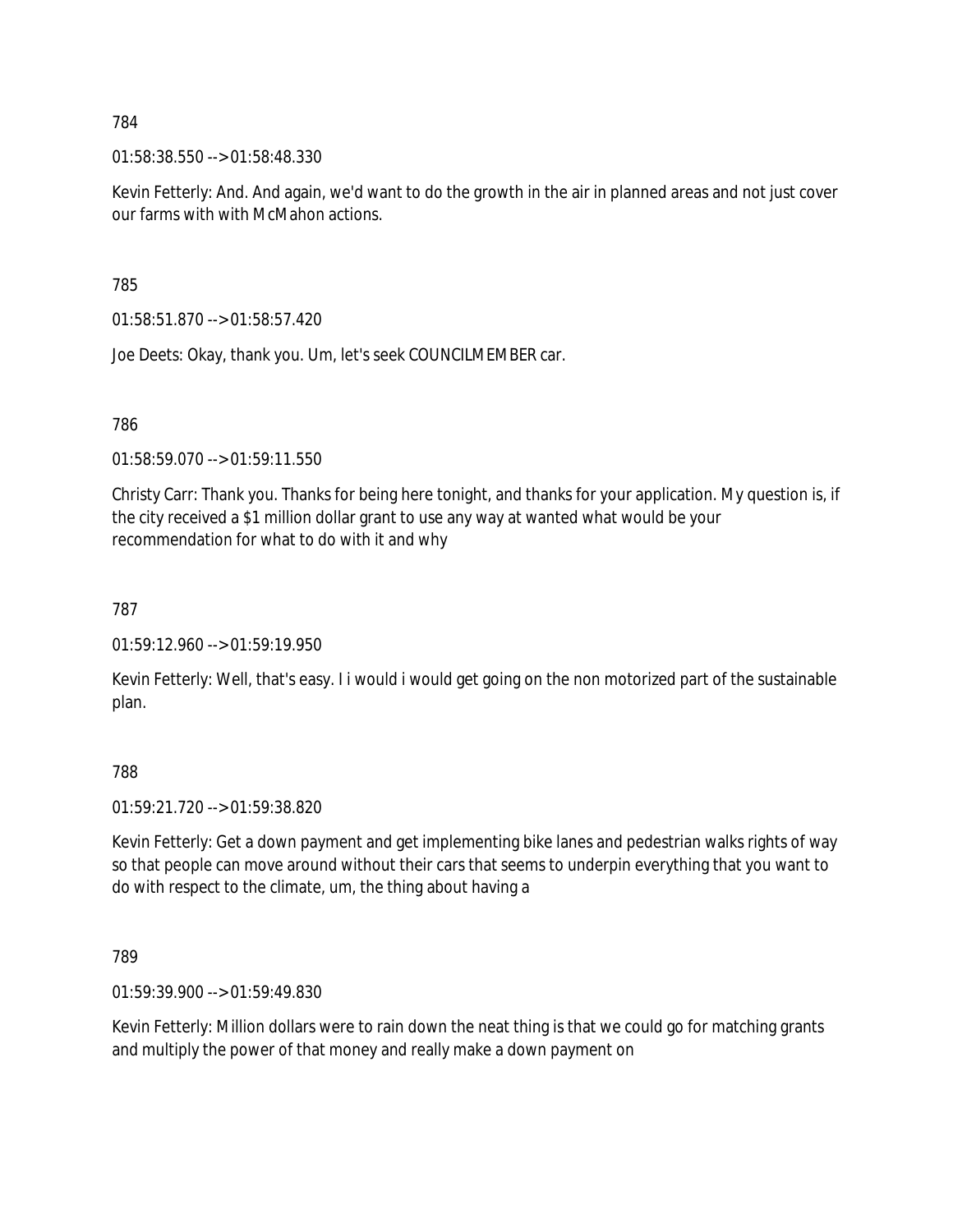01:59:50.160 --> 01:59:59.040

Kevin Fetterly: On getting going with, you know, the original core 40 plan for 40 miles of bike lanes and pedestrian rights away. But I'd start there.

791

02:00:01.740 --> 02:00:06.270

Joe Deets: Okay, I'm okay. Thank you. Um, let me see.

792

02:00:07.320 --> 02:00:08.130

Joe Deets: Mayor Snyder.

793

02:00:08.940 --> 02:00:09.360

Leslie Schneider: Thank you.

794

02:00:11.130 --> 02:00:17.910

Leslie Schneider: Kevin I'm going to shorten my question, because I'm just kind of assuming you've probably heard it a gazillion times. But if I, if you haven't, or if

795

02:00:17.910 --> 02:00:18.900

Kevin Fetterly: You like it.

796

02:00:19.590 --> 02:00:26.040

Leslie Schneider: Good. Okay. So with regards to efficiency and effectiveness and Council decision making.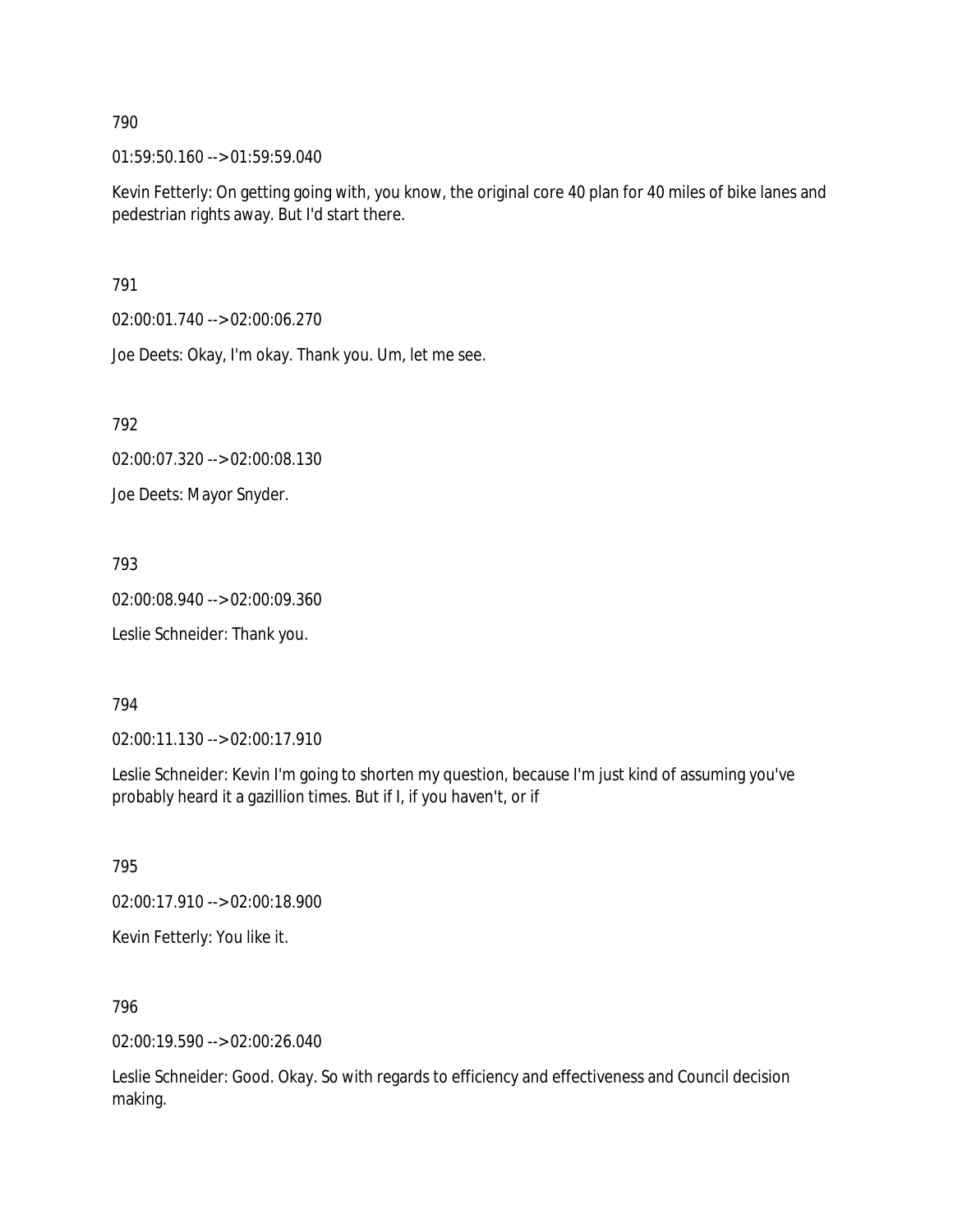02:00:27.750 --> 02:00:45.450

Leslie Schneider: Me. Let me just say in what cases would you vote to reopen decisions. More generally, or specifically as per I've described earlier, and if so, what is your justification and ultimate goal for doing so. How do you weigh the public benefit of opening something up versus moving forward.

798

02:00:46.800 --> 02:00:48.690 Kevin Fetterly: Well stick my foot right into it.

799

02:00:50.370 --> 02:00:53.010

Kevin Fetterly: In this case, we were talking about the police station.

800

02:00:54.330 --> 02:01:06.960

Kevin Fetterly: Here, here it is. It's, it's been discussed, but you're a different group of decision makers time has gone by the information that we now know is slightly different. And what are the alternatives.

801

02:01:08.070 --> 02:01:18.570

Kevin Fetterly: In the case of a police station 20 million would would build out the sustainable transportation plan for the non motorized across the entire island.

802

02:01:19.920 --> 02:01:29.130

Kevin Fetterly: And that's what that's what we're walking away from is is getting on with that versus building, you know, a building. So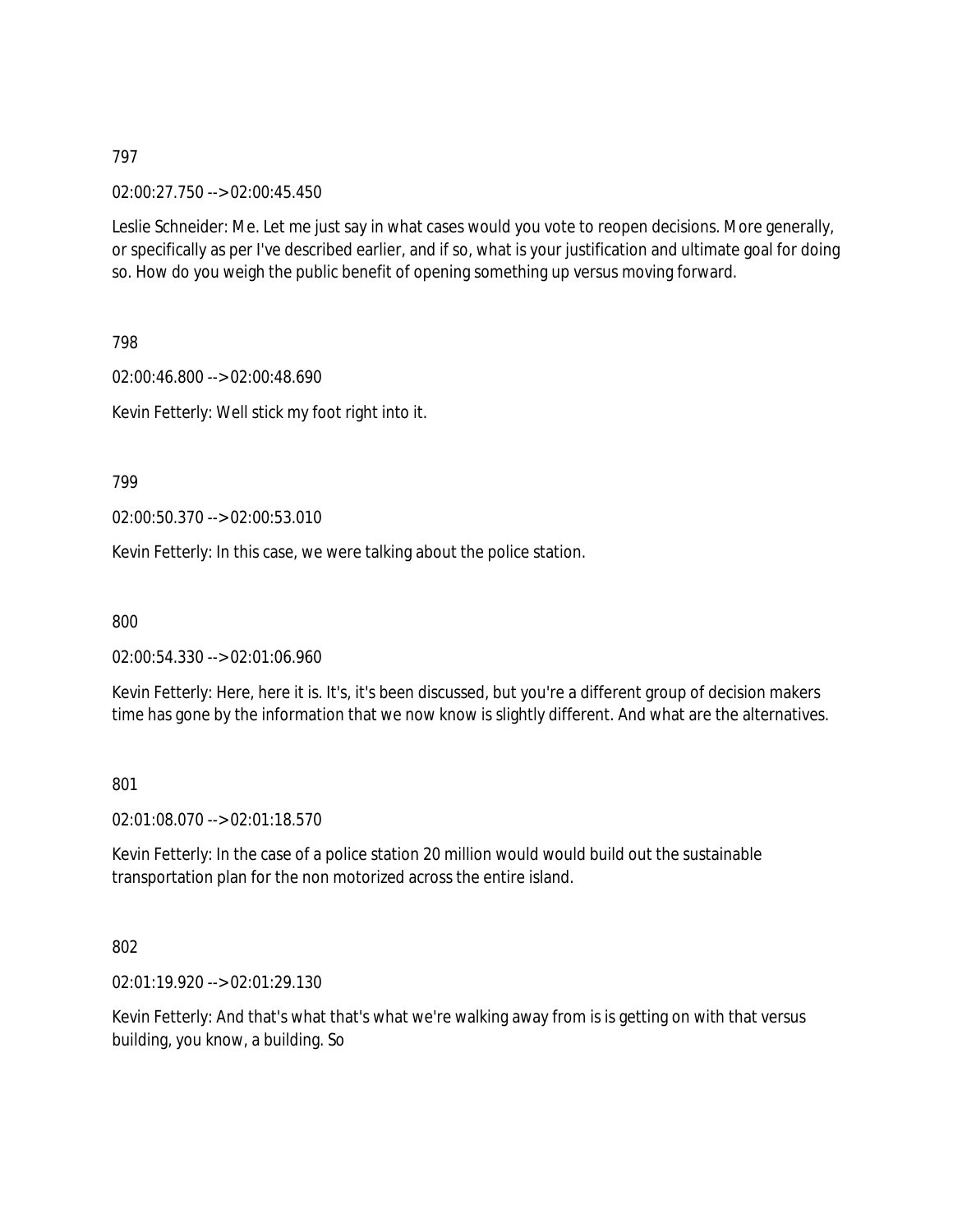02:01:30.840 --> 02:01:43.140

Kevin Fetterly: I guess we need to be a little more flexible. But if you're going to make a change in direction, it better be, you know, with very good information. And as we now know with that that particular

804

02:01:44.070 --> 02:01:56.340

Kevin Fetterly: Situation. We own the building and we're not going to UNKNOWN. The building with how to huge cost. So we might have. We might as well get done with the program finish it.

805

02:01:58.710 --> 02:01:59.460

Leslie Schneider: Right. Thank you.

806

02:02:00.720 --> 02:02:03.480

Joe Deets: Okay, thank. Thank you, Kevin, are COUNCILMEMBER NASA

807

02:02:04.410 --> 02:02:06.270

Rasham Nassar: Yes. Hi, Kevin.

808

02:02:06.900 --> 02:02:07.380

Kevin Fetterly: Mean

809

02:02:07.680 --> 02:02:12.870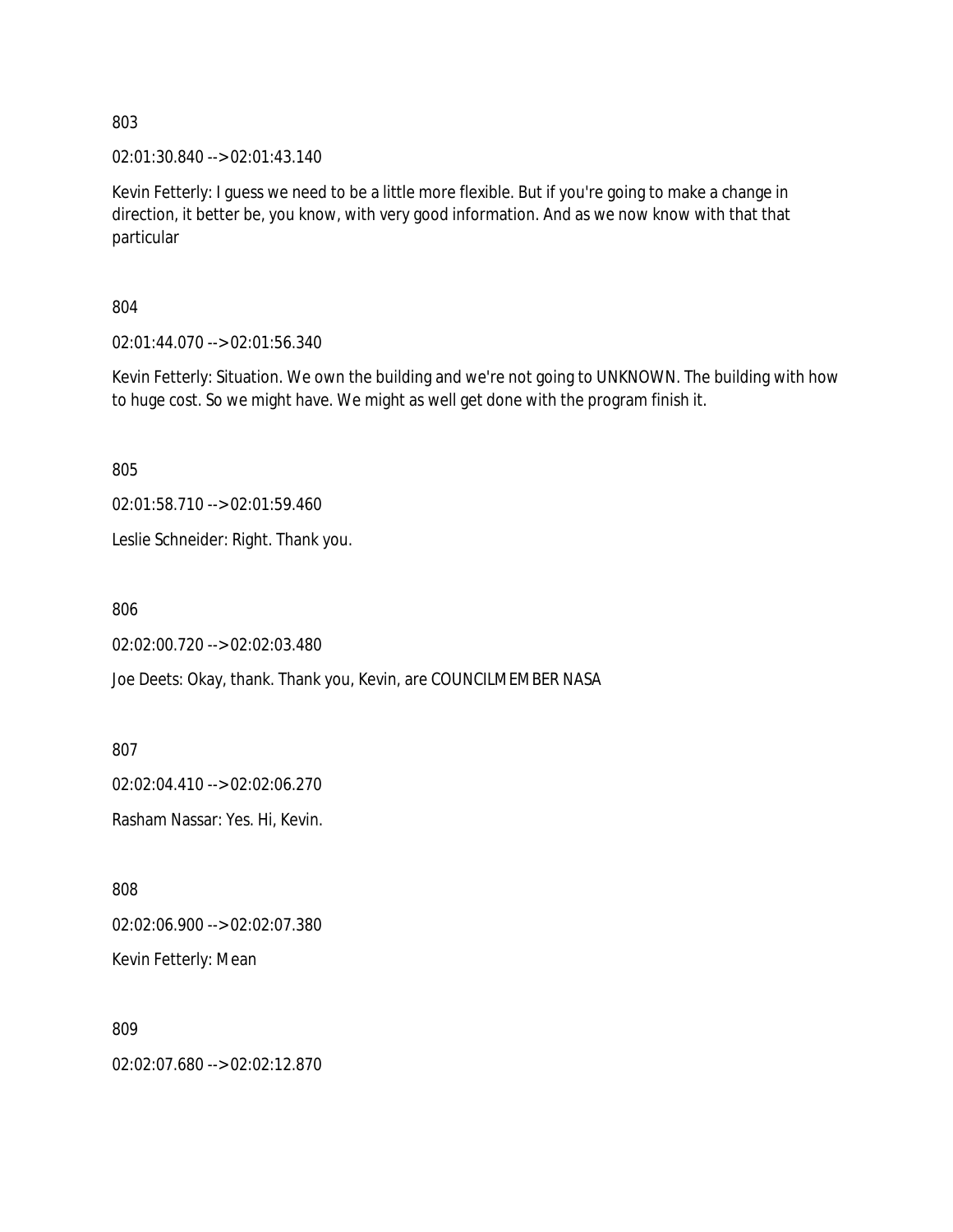Rasham Nassar: Nice to hear you tonight and thanks for being here and for applying. My question is the same.

# 810

02:02:13.470 --> 02:02:25.200

Rasham Nassar: As for all candidates and relates to these city manager search selection process. As you know, the Council is partway through the process for selecting a new city manager.

## 811

02:02:25.650 --> 02:02:39.510

Rasham Nassar: My question to you is, what kinds of qualifications criteria Charisse characteristics, would you be looking for in a potential candidate to help inform your recommendation and decision for that role.

## 812

02:02:40.560 --> 02:02:53.250

Kevin Fetterly: I've worked in a bunch of different corporations and I must say the managers that I really appreciate. Appreciate it were the people that knew how to grow their employees that they they knew how to

## 813

02:02:54.180 --> 02:03:00.570

Kevin Fetterly: Both you know grow people in their skills but also get better results from them. Encourage them.

### 814

02:03:01.920 --> 02:03:07.680

Kevin Fetterly: And in the city manager sitting on top of a we heard hundred and 30 person organization well

### 815

02:03:08.940 --> 02:03:17.310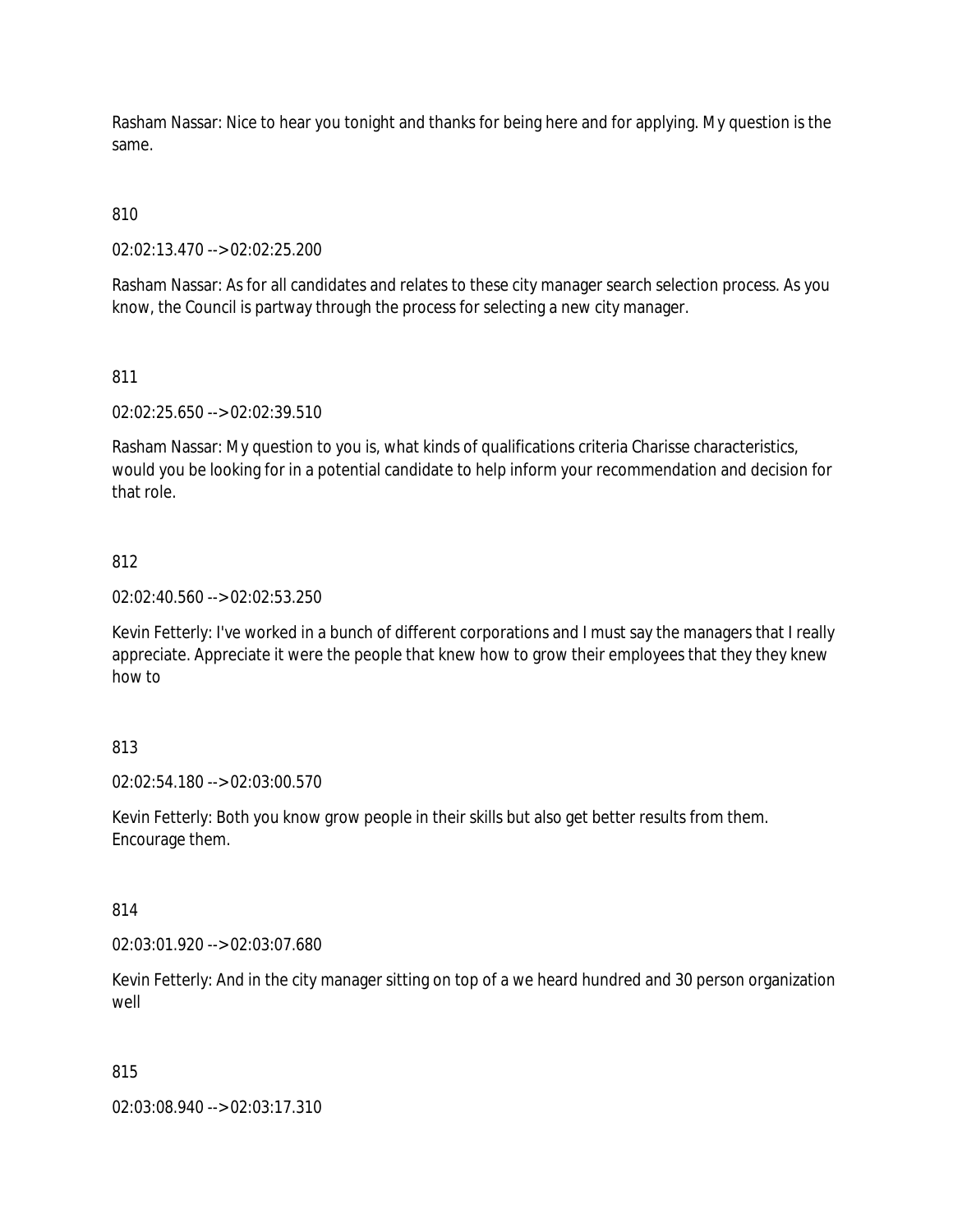Kevin Fetterly: An effective manager is really going to magnify the power of that organization and ineffective managers going to compartmentalize it and

816

02:03:18.510 --> 02:03:23.310

Kevin Fetterly: So we want somebody who can make the whole organization really perform well

# 817

02:03:25.470 --> 02:03:30.360

Kevin Fetterly: And I don't think we want a, you know, an Empire Builder. We've seen those in the past.

## 818

02:03:31.380 --> 02:03:36.240

Kevin Fetterly: I think you know the candidates talked about somebody who relates to bamboo.

819

02:03:37.740 --> 02:03:39.780

Kevin Fetterly: What we want is somebody that that

820

02:03:41.250 --> 02:03:48.030

Kevin Fetterly: self-effacing and and can get the work done without without again building a

## 821

02:03:49.980 --> 02:04:00.420

Kevin Fetterly: Pyramid. Um, the other characteristic that I was interested in seeing is somebody who could help reorganize or or tune up our acquisition

822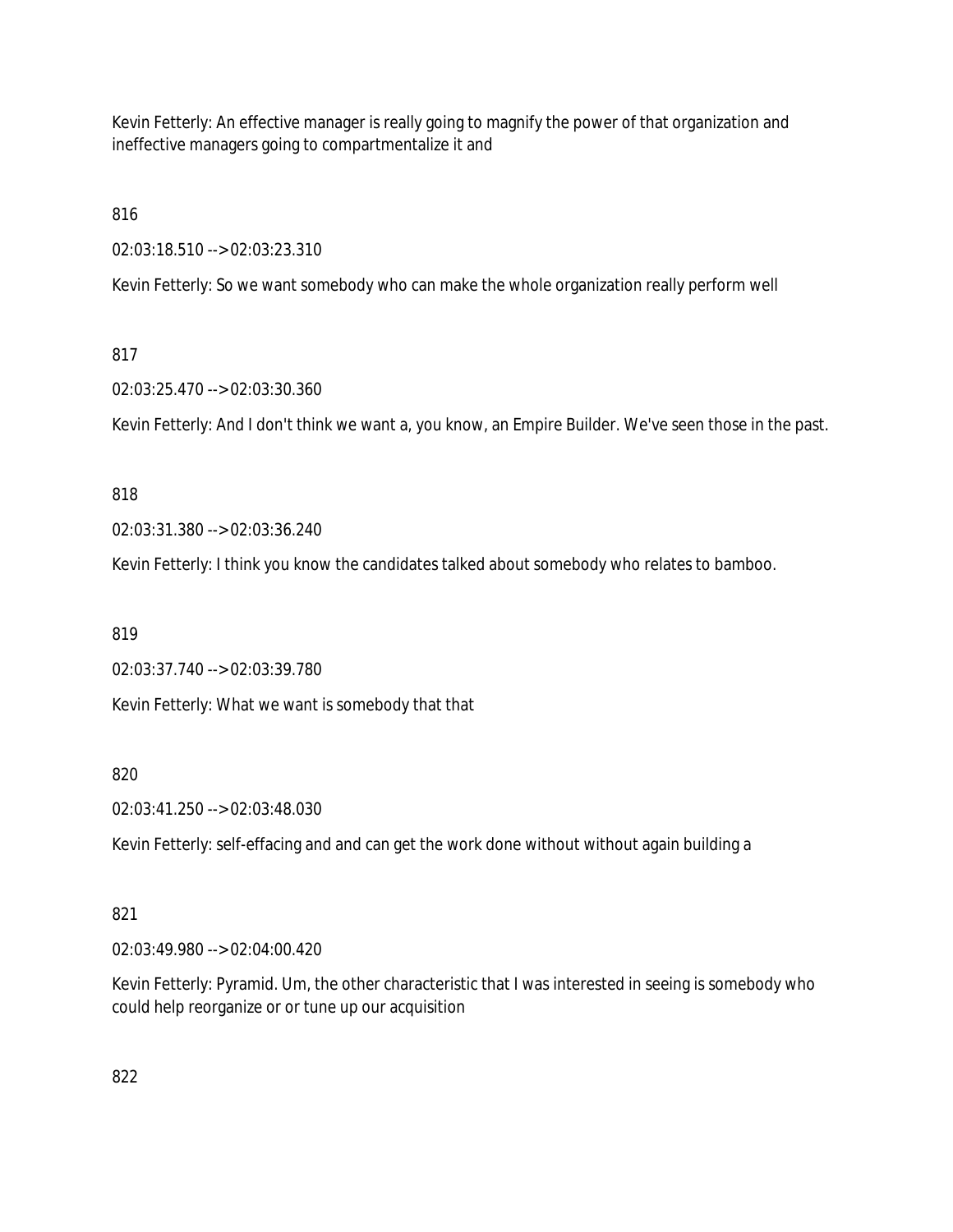02:04:00.780 --> 02:04:11.130

Kevin Fetterly: Capability. That means, you know, capital acquisitions and we heard from the, the, one of the city employees that the city can't can't do small contracts.

### 823

02:04:11.670 --> 02:04:21.900

Kevin Fetterly: You know, we want to add bike lane to a street and the city can't contract something very efficiently. So I'd look for a manager that could help us do that because

824

02:04:22.170 --> 02:04:31.260

Kevin Fetterly: You know, our, our climate action plan is going to be built out of a large number of small projects and we need to be really good at doing small projects.

825

02:04:32.310 --> 02:04:32.640

Thanks.

826

02:04:36.420 --> 02:04:49.530

Joe Deets: Thanks, Kevin, let's see, I guess it's my turn. Well, let me see. I think I'm gonna go back to my ethics question. So you may, if you heard that I'll repeat it. Suppose you're a council member

827

02:04:50.700 --> 02:04:51.270

Joe Deets: And

828

02:04:52.290 --> 02:04:57.510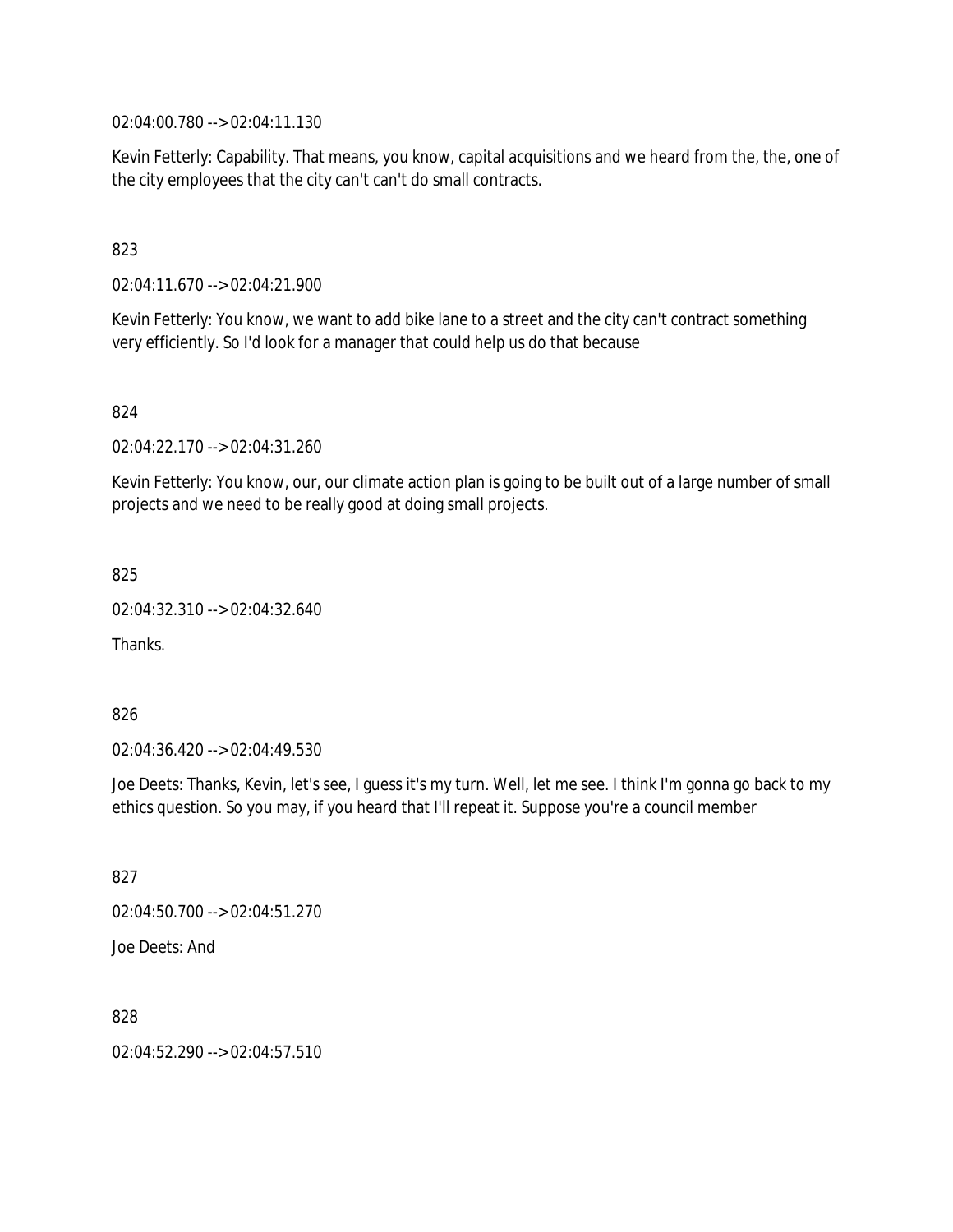Joe Deets: You need to know that you're going to be subject to the ethics program which is overseen by the ethics board.

829

02:04:58.920 --> 02:05:03.120

Joe Deets: You read the papers, no doubt you've seen like the previous council member

830

02:05:04.170 --> 02:05:14.610

Joe Deets: Whose position you're seeking was subject to some complaints and it gets in the news as says, and there's a history of other council members, it's just the fact

831

02:05:15.900 --> 02:05:27.540

Joe Deets: Do you believe that the focus of the ethics board should be more on kind of righting wrongs seeking punishment or education and why

832

02:05:29.760 --> 02:05:38.730

Kevin Fetterly: Well, it seemed like this came up a couple of years ago it seemed like the ethics board deals with two kinds of issues. One is

833

02:05:40.080 --> 02:05:58.470

Kevin Fetterly: Interaction problems between people council members employees, etc. And the other is malfeasance somebody's got their hand in the till and i i would i would suggest that we really just focus on malfeasance which is somebody self dealing

834

02:05:59.580 --> 02:06:15.690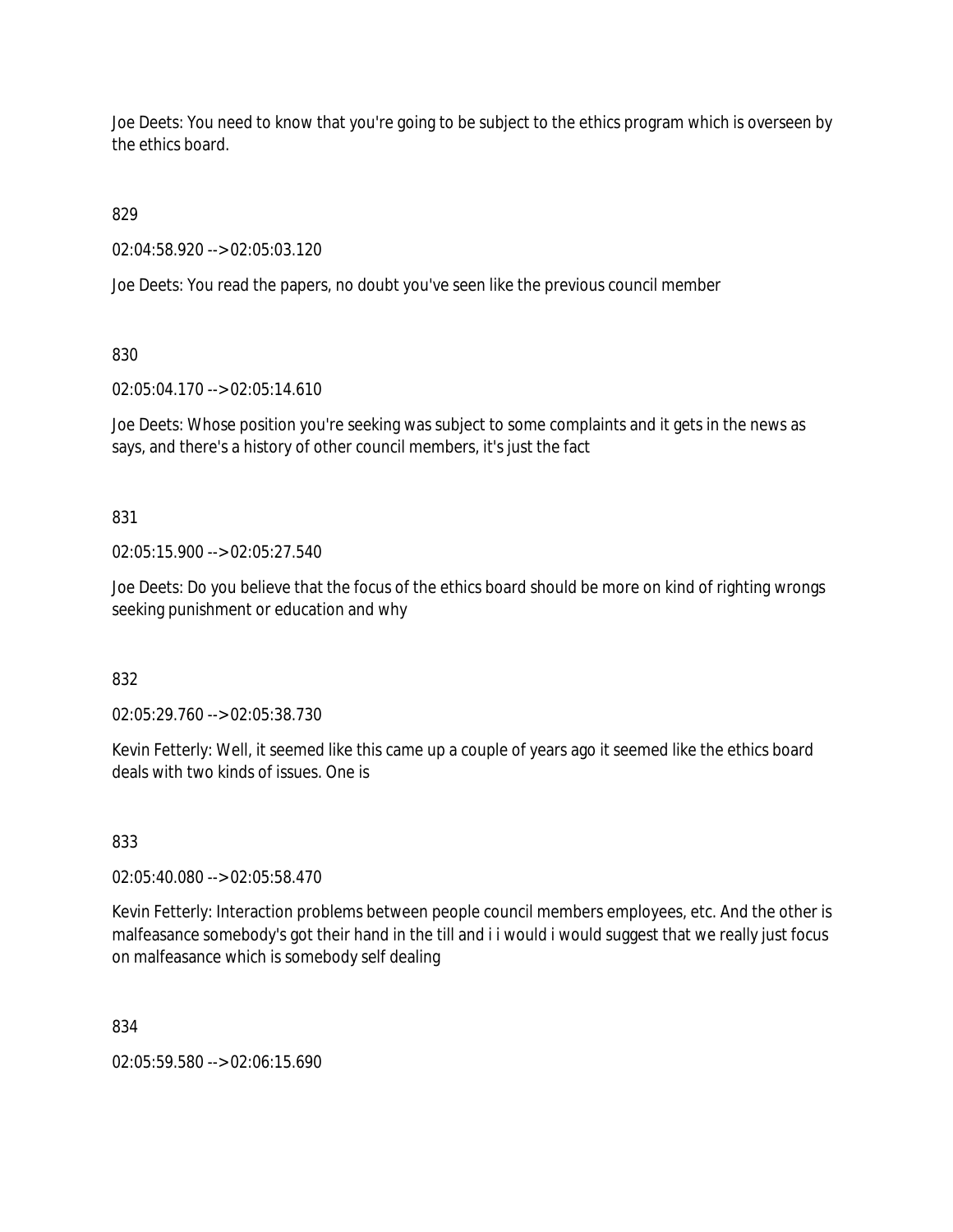Kevin Fetterly: Somebody on the planning commission that owns property and is going to make a make hay because of a planning decision. Planning Commission decision, things like that. We away I focus on that and you know maybe bring in

835

02:06:16.800 --> 02:06:24.090

Kevin Fetterly: A facilitator to help with the other issues that are, you know, criminal, but near criminal

836

02:06:28.140 --> 02:06:31.290

Joe Deets: Okay, thank you. Councilmember Pollock.

837

02:06:32.070 --> 02:06:32.730

Michael Pollock: All right.

838

02:06:33.750 --> 02:06:34.020

Michael Pollock: John

839

02:06:35.310 --> 02:06:42.900

Michael Pollock: Thank you for why this is your third go it being a council member. So your persistence is admirable and

840

02:06:43.710 --> 02:06:45.420

Kevin Fetterly: If it's worth doing. It's worth overdoing

841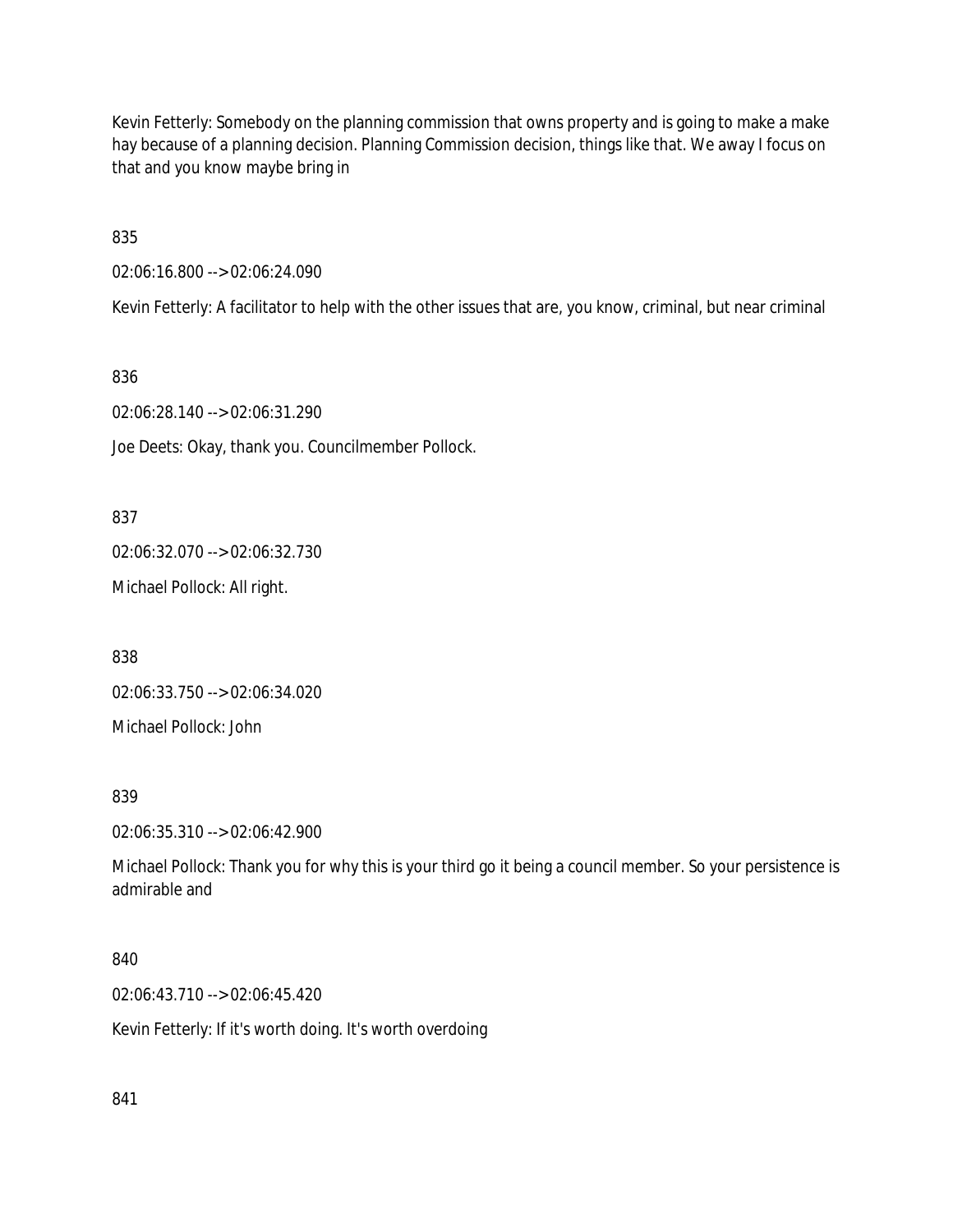02:06:48.030 --> 02:07:07.530

Michael Pollock: I wondered if you could share a little bit about your Native American Heritage interesting life story that I think both you and your ancestors, but specifically how that sort of shapes your views on on racial equity and social justice and and

842

02:07:08.550 --> 02:07:13.500

Michael Pollock: Sort of what your commitment, would be to those issues and how how you would go about pursuing

843

02:07:15.300 --> 02:07:19.680

Michael Pollock: racial equity and social justice issues if you're on the Council.

844

02:07:20.970 --> 02:07:25.290

Kevin Fetterly: Well, my family originally came from Northeastern

845

02:07:25.890 --> 02:07:27.720

Kevin Fetterly: Minnesota there, boy.

846

02:07:28.980 --> 02:07:43.680

Kevin Fetterly: My, my, my great grandfather negotiated directly at the table with Theodore Roosevelt in the White House for for writes his sons came West become the representatives for the tele

847

02:07:45.420 --> 02:07:50.700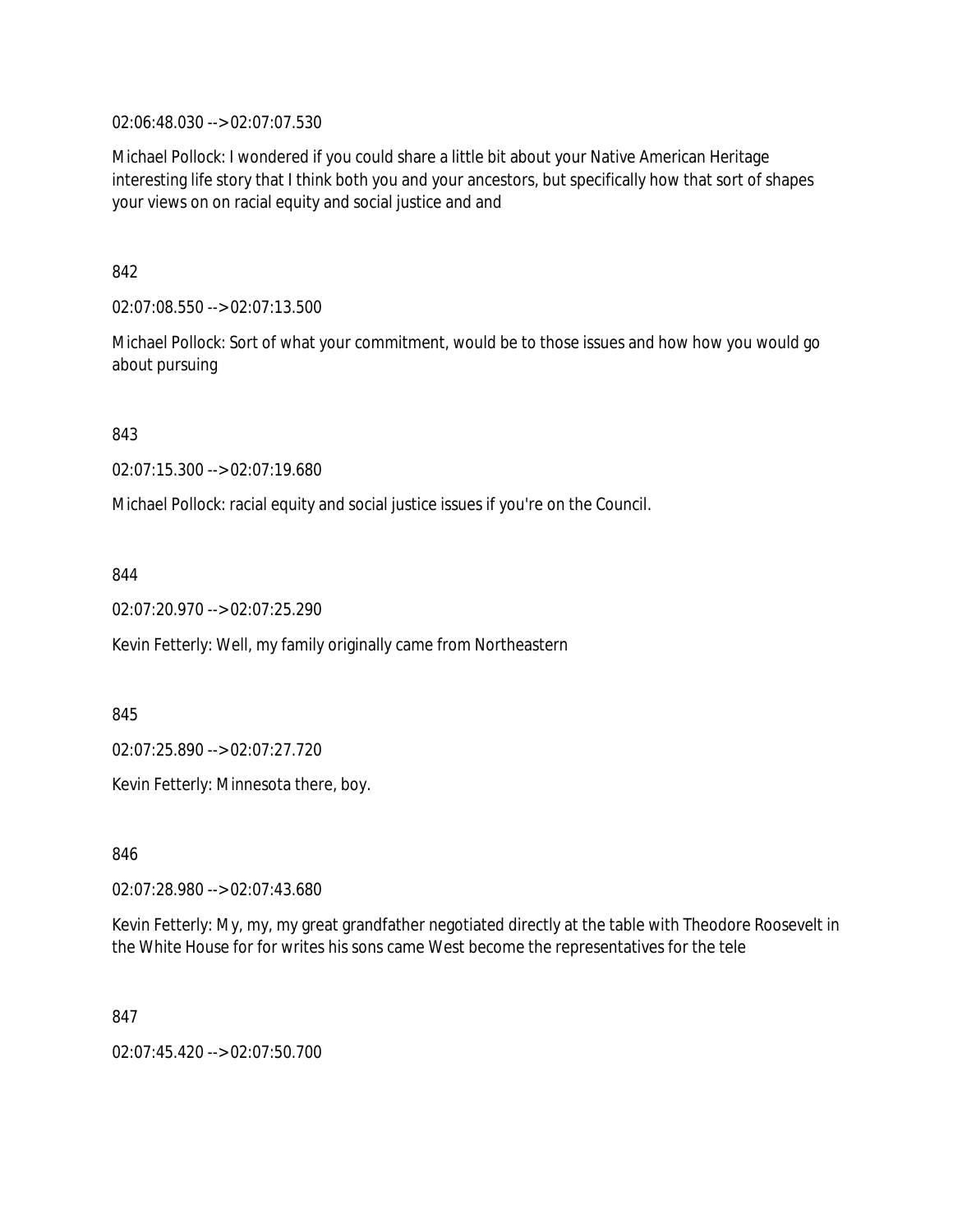Kevin Fetterly: Tribe and reservation. And so with that, our family came West and I've been here ever since.

848

02:07:52.110 --> 02:08:00.810

Kevin Fetterly: My grandmother lived on the reservation and she lived here in Seattle, and you know it was always a story of whoa story of poverty and

849

02:08:04.590 --> 02:08:24.630

Kevin Fetterly: The, the world. The big a federal government just did not manage things very well back there. And then she came to Seattle and and and was a, you know, did the wash at Swedish hospital for her entire career. And so my mother reacted to that.

850

02:08:26.040 --> 02:08:45.930

Kevin Fetterly: My mother had to put up with with bigotry that, you know, we're lucky enough not to. But she reacted to all of that and instilled in us a, you know, don't let the world control, control you. But do some if you see a problem, take some action and go solve it. And so I hope to bring that forward.

851

02:08:47.130 --> 02:08:54.030

Kevin Fetterly: I grew up. I grew up in Oakland, California as kid. And we had, you know, integrated schools and

852

02:08:54.690 --> 02:09:10.320

Kevin Fetterly: I was there during the worst of the the race riots. I remember the day Martin Luther King was assassinated and and how the world kind of fell apart down there. And, well, we're not going to hopefully we'll never see that again but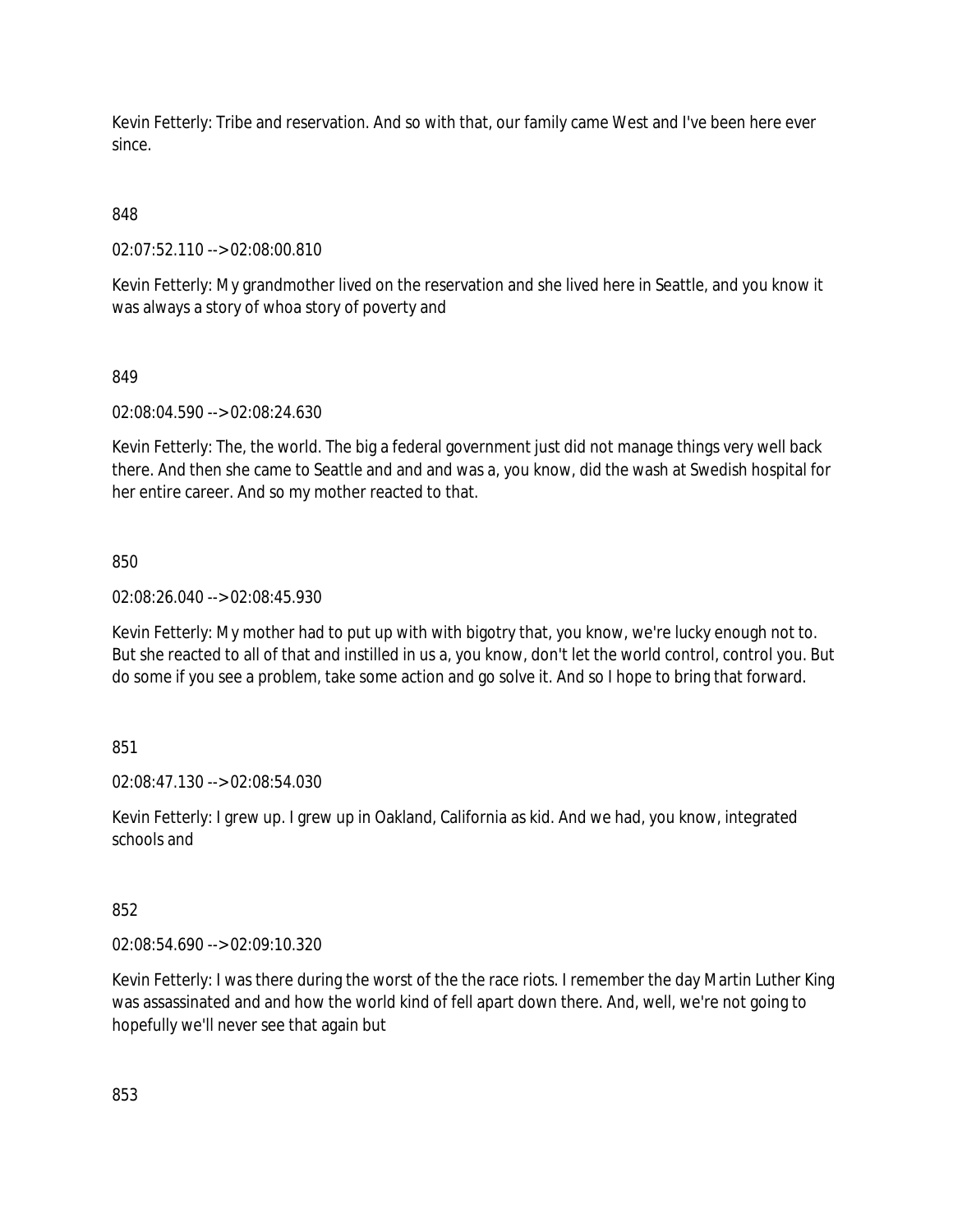02:09:12.720 --> 02:09:16.080

Kevin Fetterly: I just hope that we can do better.

854

02:09:18.270 --> 02:09:20.160

Kevin Fetterly: I see us working

855

02:09:21.270 --> 02:09:30.270

Kevin Fetterly: I guess more tightly with Squamish our shoreline management program directly affects them and I know I met with the elders last year.

#### 856

02:09:30.600 --> 02:09:40.140

Kevin Fetterly: And I know they were interested in working with us. And I know some of the council members have worked with them directly in the past so i i'd continue that tradition.

857

02:09:41.520 --> 02:09:48.750

Joe Deets: Thanks. Great. Thank you, Kevin. Wow. Take a deep breath. Collins, we can take a deep breath.

858 02:09:51.330 --> 02:09:53.580 Joe Deets: So that was the

859 02:09:55.170 --> 02:09:55.830 Joe Deets: Ice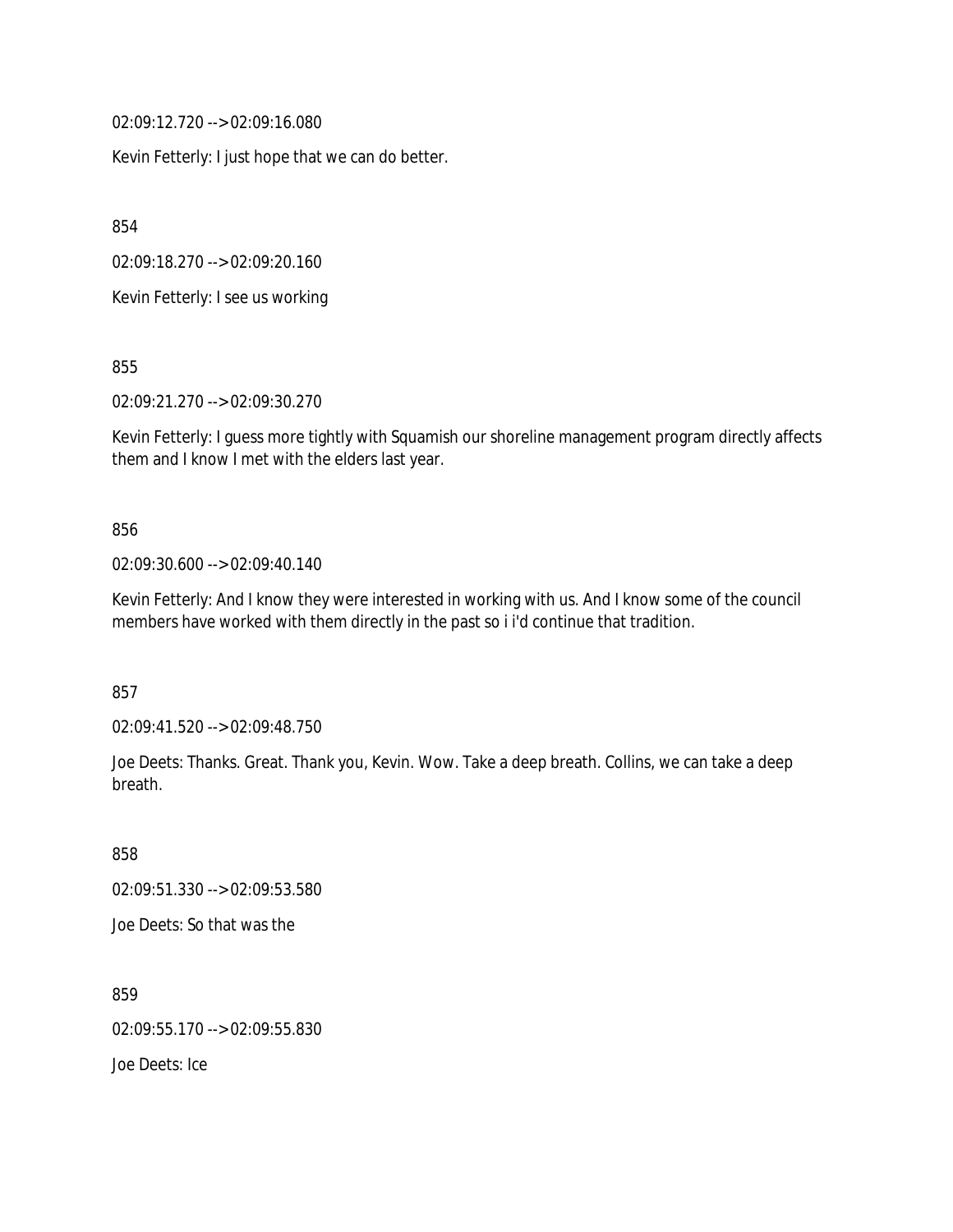02:09:57.000 --> 02:09:58.830

Joe Deets: Questions and answers as

861

02:10:01.800 --> 02:10:04.560

Joe Deets: We go into executive session. Is that correct city attorney.

862

02:10:05.040 --> 02:10:05.490 Yes.

863 02:10:07.050 --> 02:10:07.590 Joe Levan: That's correct.

864 02:10:08.310 --> 02:10:10.050 Joe Deets: Okay, so

865

02:10:11.100 --> 02:10:16.260

Joe Deets: You will send us the invite. And then that is scheduled for 20 minutes

### 866

02:10:17.790 --> 02:10:19.020 Joe Deets: Sorry, I can't remember Pollock.

867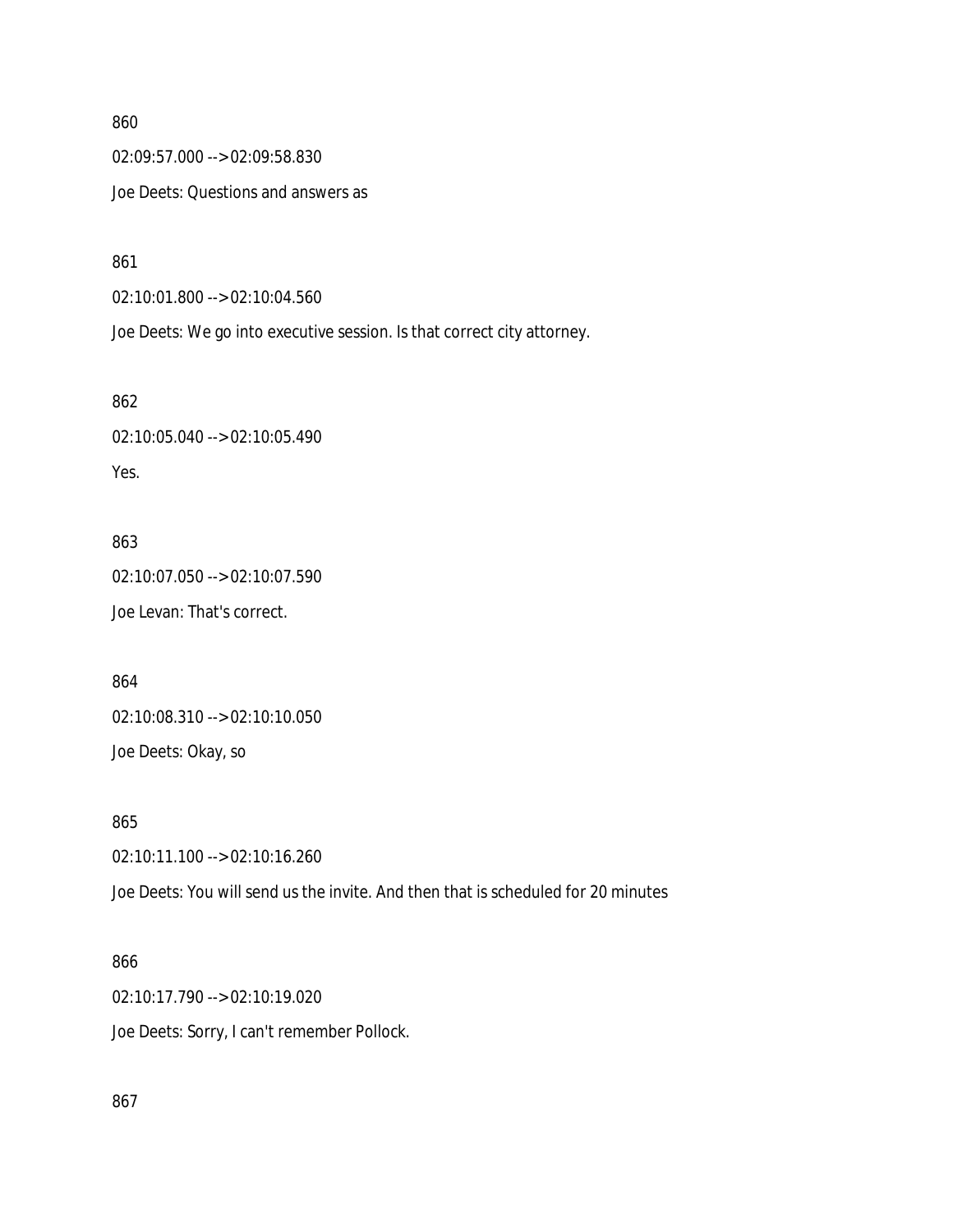02:10:19.590 --> 02:10:31.440

Michael Pollock: Yeah, I just want to be clear and have a thorough explanation for my city attorney. What we are allowed to talk about an executive session because it's my understanding, that's

### 868

02:10:32.190 --> 02:10:42.090

Michael Pollock: Just related to the qualifications of the candidate not who we like or we don't we don't get to pick them and private behind the scenes, but we just get to talk about

869

02:10:43.230 --> 02:10:45.480

Michael Pollock: The qualifications. Is that, is that right

### 870

02:10:46.890 --> 02:10:55.920

Joe Levan: Yes, talk about the qualifications of the candidate for appointment to elective office, you don't make any decisions in Executive Session.

### 871

02:10:56.340 --> 02:11:04.950

Joe Levan: You'll actually have a all of you should have received a document from the city clerk, which is the candidate rankings, which will do an open session.

### 872

02:11:05.400 --> 02:11:15.630

Joe Levan: Where you will rank the candidates in open session and then proceed with the process that you've agreed to. So the discussion executive session is again just about the qualifications of the candidates.

873

02:11:16.170 --> 02:11:25.350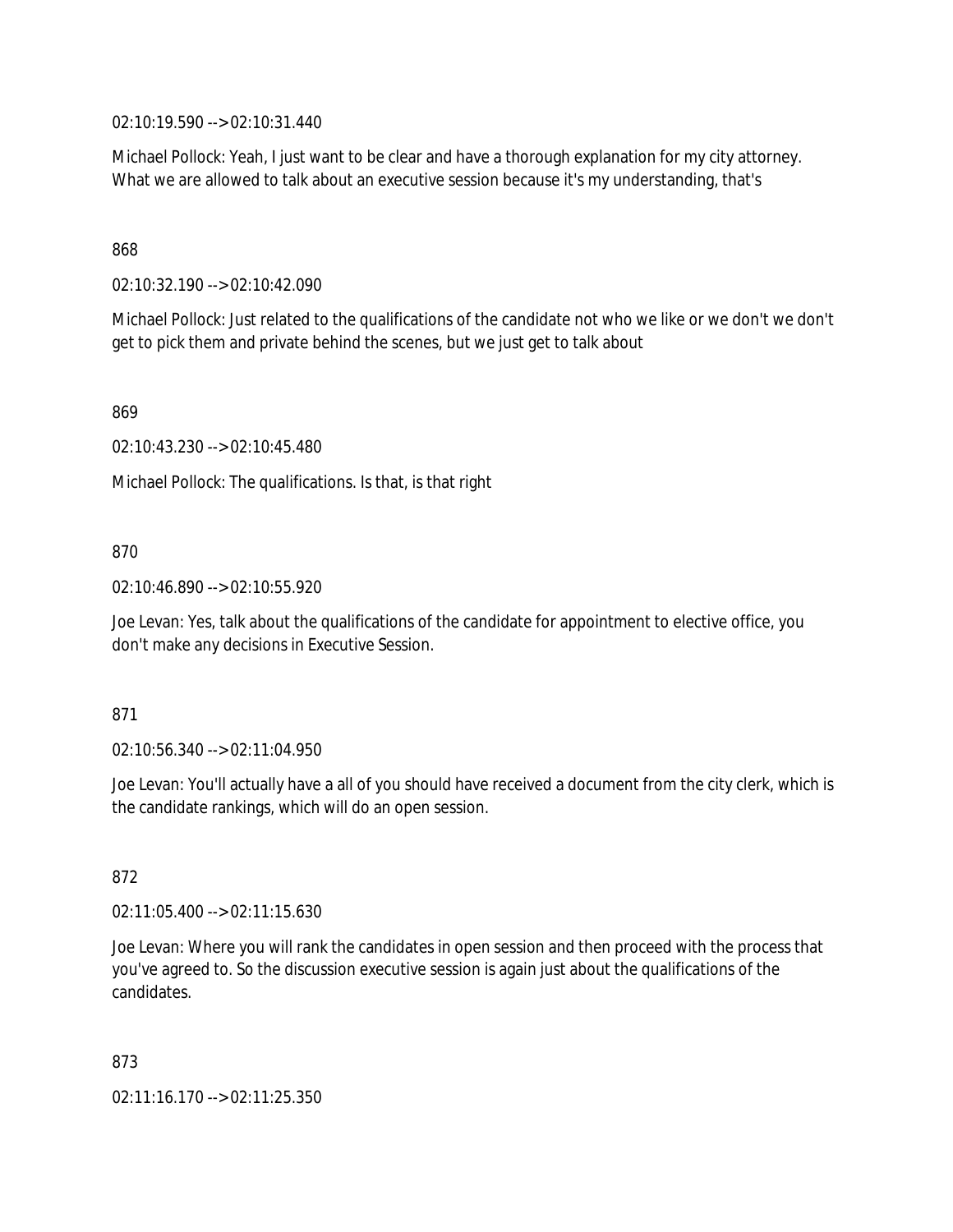Joe Levan: And you've set aside 20 minutes if that's what you want to the Council still agrees that's the appropriate amount of time or you can change that. Now, if you'd like.

874

02:11:27.270 --> 02:11:36.390

Joe Levan: You should and and Deputy Mayor, he should announce that the Council, just as always. So when you go into executive session, the purpose of it based on what's on the agenda, their

### 875

02:11:36.840 --> 02:11:41.850

Joe Levan: Time announced the time that that you expect to be an executive session.

876

02:11:42.090 --> 02:11:43.530

Joe Deets: Sure. Okay. Thank you.

877

02:11:44.040 --> 02:11:50.670

Michael Pollock: So can I, can I follow up, follow up on that, and do we need 20 minutes to discuss the qualifications of the candidates.

### 878

02:11:51.090 --> 02:12:02.310

Michael Pollock: I don't feel that I don't feel the need to go into Executive Session, myself, but I want to respect the opinions of other people, if they do, but I think we could be brief. If nothing else,

879

02:12:03.210 --> 02:12:17.400

Joe Deets: Well, good question. Say, where yeah it's currently 20 minutes does a does do someone want to leave it at that. Or go last. Let's just pick a number 10 minutes or do we need more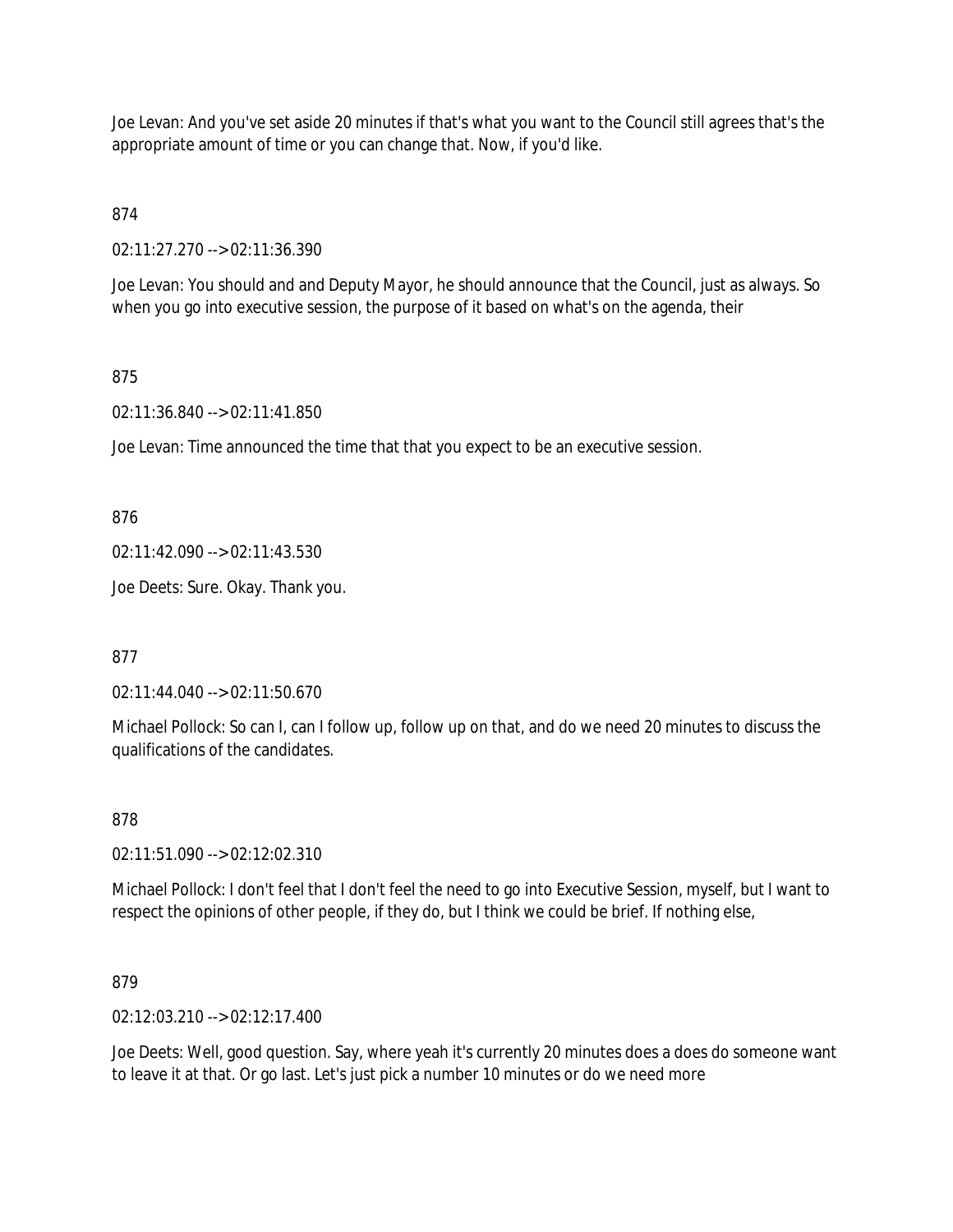02:12:18.690 --> 02:12:37.500

Rasham Nassar: I would say, let's just leave it if if that's okay. And that's because it takes time to transfer over time to transfer back and I would prefer rather than having to extend it that we just a lot more time than we think we need and try to get done sooner than that.

881

02:12:37.950 --> 02:12:51.420

Joe Levan: Okay, so you said that no no for the, for the sake of the public to that when the executive sessions are announcing. Some of you may wonder why their extensions happen. It's because the Council's not going to break back into open session and start the meeting again.

882

02:12:52.740 --> 02:13:02.310

Joe Levan: You know, more sooner than they've announced they'd come back. So that's why, oftentimes, the Council underestimate the time and extend if they need to, because there

883

02:13:02.760 --> 02:13:16.980

Joe Levan: They they're staying in in Executive Session, for the time that they announced, I'd be an executive session. So if there's any you know maybe you compromise and do 15 minutes or do if you do 20 though. Then, then you're not going to reconvene the meeting until 20 minutes from now.

884

02:13:18.990 --> 02:13:21.060

Joe Deets: How does 1515 minutes colleagues.

885

02:13:22.200 --> 02:13:22.680

Joe Deets: Okay.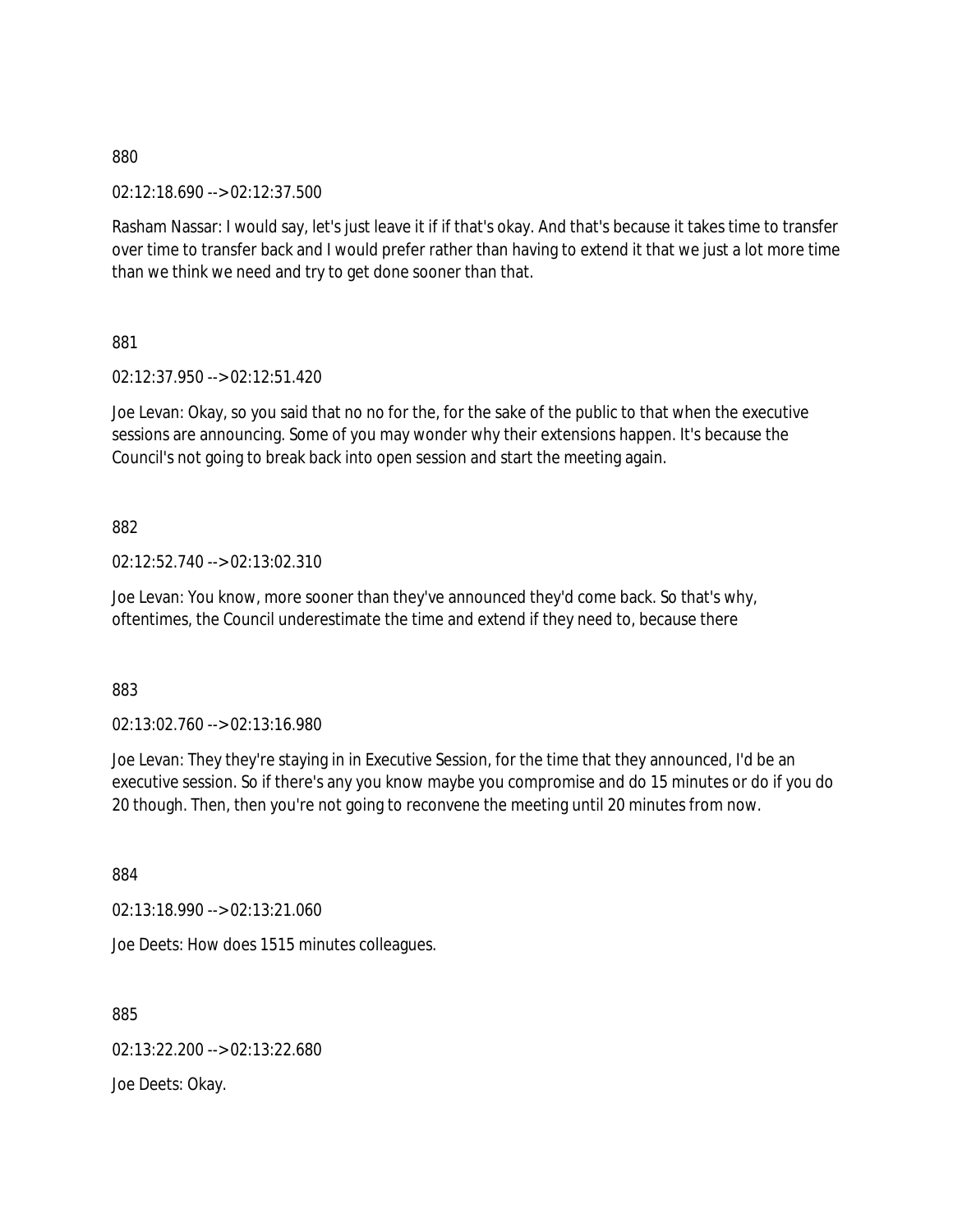02:13:23.790 --> 02:13:46.050

Joe Deets: So we will executive set will have an executive decision session, pursuant to our CW 4231 101 H to evaluate the qualifications of a candidate for appointment to elective office. We will be an executive session for 15 minutes and reconvene. Well, I will be at 830

887

02:13:47.730 --> 02:13:54.930

Joe Levan: It's councils usual I will send you an invite. So you'll join the Executive Session, through the invite to leave this meeting and join it through the invite.

888

02:13:55.560 --> 02:13:56.490

Joe Deets: Okay, thank you.

889

02:28:40.050 --> 02:28:41.190 Joe Deets: Let's see.

890

02:28:48.120 --> 02:28:48.900

Joe Deets: We're missing, Rochelle.

891

02:29:00.060 --> 02:29:03.750

Joe Deets: For what it's worth, timing wise, we're doing really well on the agenda.

892

02:29:05.730 --> 02:29:15.180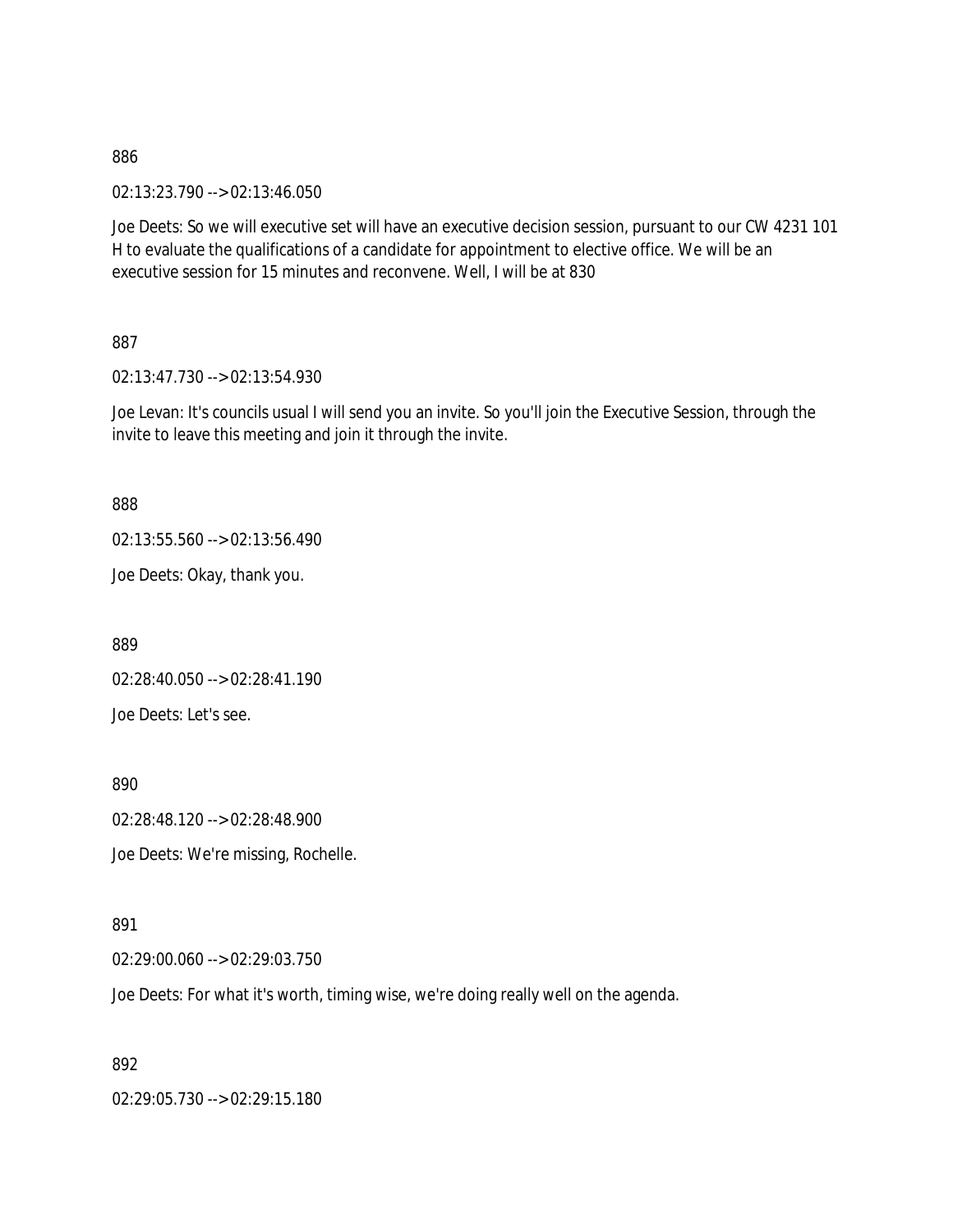Ellen Schroer: I was just speaking with COUNCILMEMBER nisar and her meeting link has disappeared. So I'm Christine. Can you send her that link again please.

893

02:29:16.440 --> 02:29:17.220

Christine Brown: Yes, I will.

894 02:29:17.580 --> 02:29:18.390 Ellen Schroer: Thank you very much.

895

02:29:22.110 --> 02:29:25.110

Leslie Schneider: I have a silly question on the form

896

02:29:26.190 --> 02:29:28.350

Leslie Schneider: What does by refer to is that

897

02:29:29.700 --> 02:29:33.060

Leslie Schneider: Is that a date that the dates already at the top, so

898

02:29:34.110 --> 02:29:35.340 Leslie Schneider: What does mining

899

02:29:35.850 --> 02:29:37.230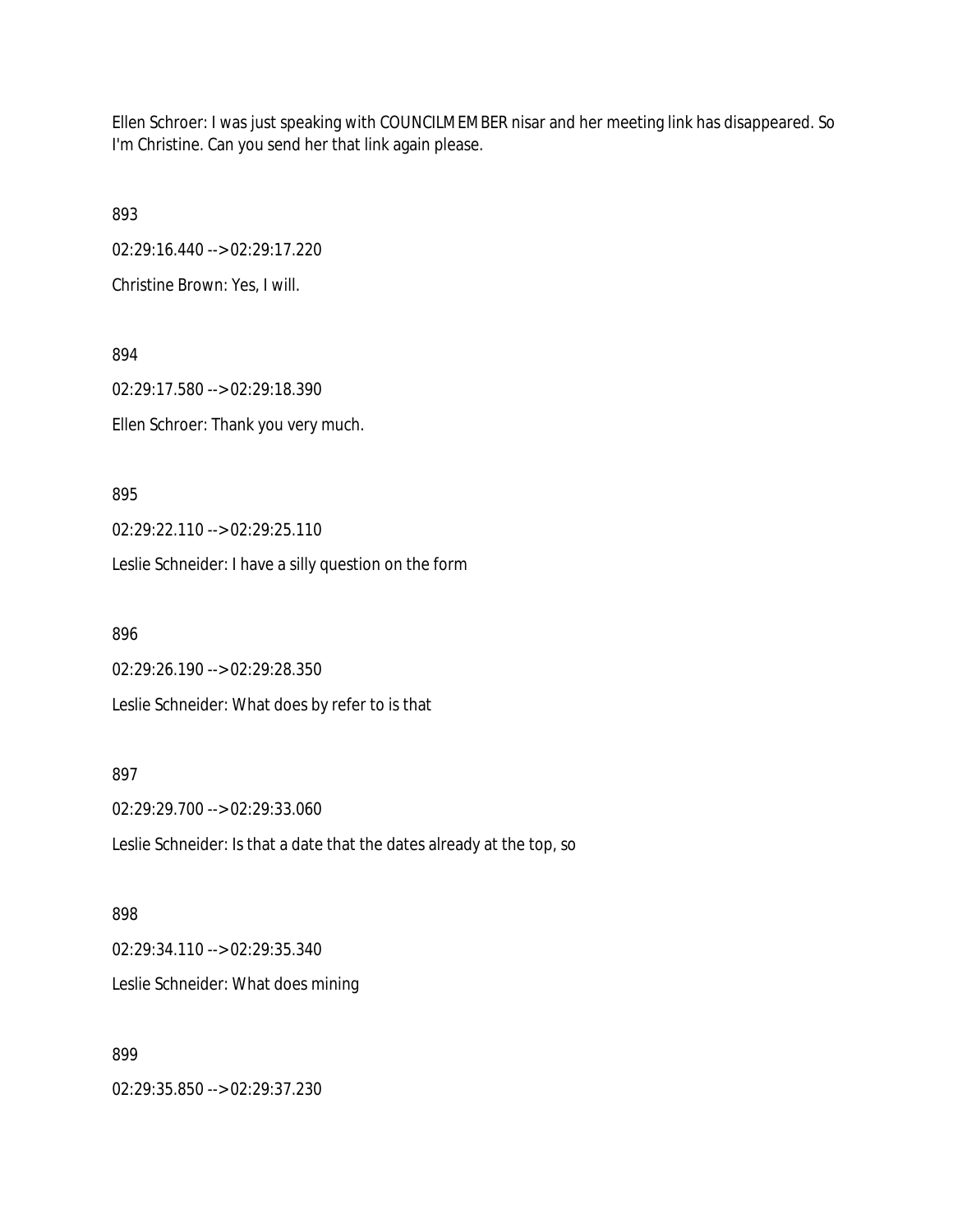Ellen Schroer: Take a quick look at the form

900

02:29:39.240 --> 02:29:40.500

Ellen Schroer: And

901

02:29:43.560 --> 02:29:50.010

Joe Levan: That's part two. So you could think it's just you can just sign it. You don't need to put you don't need to hand write your name just just sign it.

902

02:29:51.510 --> 02:29:52.620

Joe Deets: Isn't it, I

903

02:29:53.640 --> 02:29:57.270

Joe Deets: Mean in here. Okay, you sign it. But underneath you type your name.

904

02:29:57.570 --> 02:30:01.410

Joe Levan: Right. Yeah, but you would need to, obviously, you don't need to write in your name for this, you can just sign it.

905

02:30:06.750 --> 02:30:16.920

Kirsten Hytopoulos: Joe, do you mean you want us to like get into Adobe and sign it or you can type it. You are you guys to print it and scan it, you want to hand signature in some form.

906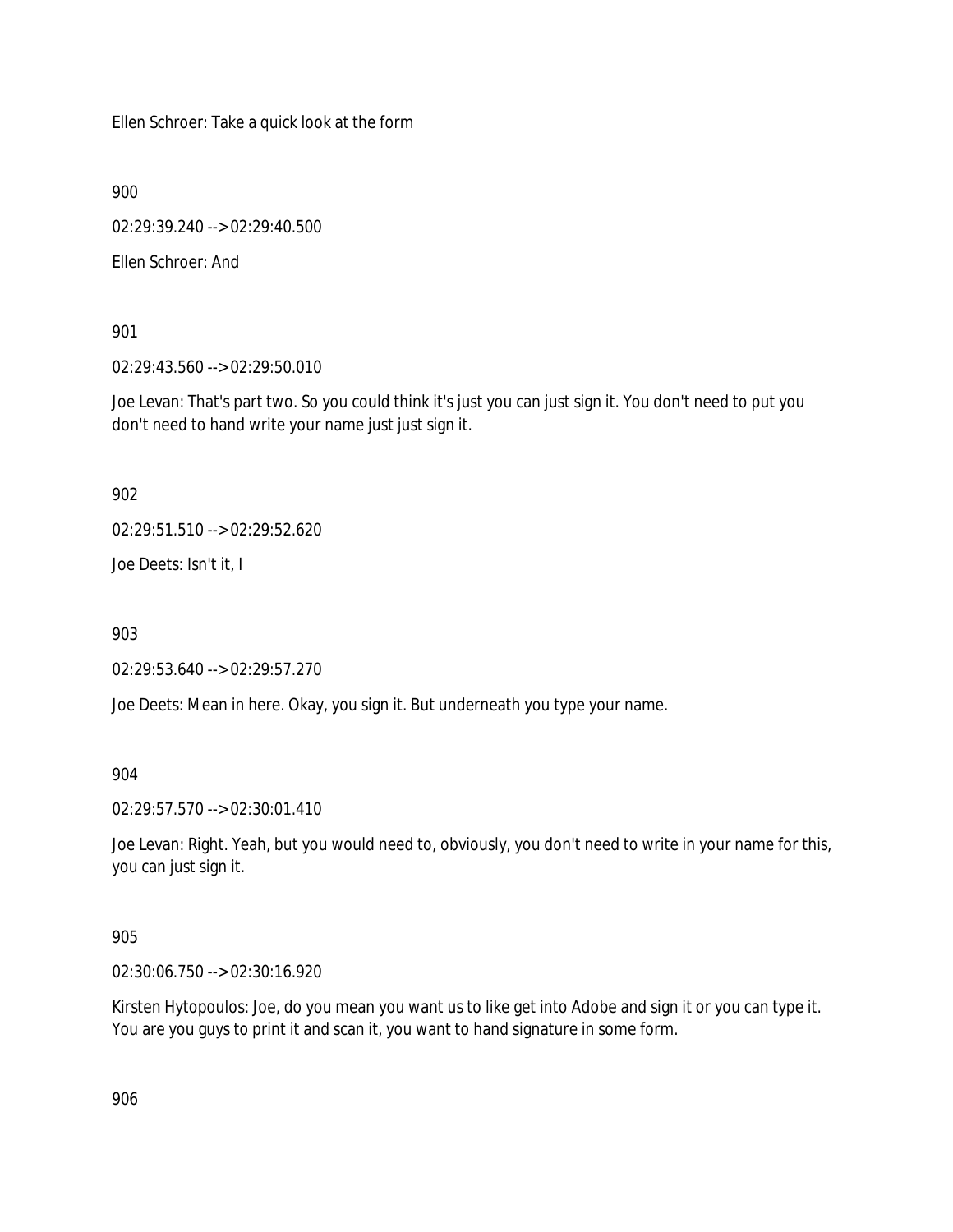02:30:18.840 --> 02:30:19.590 Joe Levan: Um,

907

02:30:20.010 --> 02:30:20.910

Kirsten Hytopoulos: You don't want to type

908

02:30:20.970 --> 02:30:27.600

Joe Levan: Me know if you just a test that you are. It's your so if you email it then I'll that that's enough.

909

02:30:28.170 --> 02:30:28.470

Kirsten Hytopoulos: Thank you.

910

02:30:28.530 --> 02:30:29.280 Joe Levan: How you would need to

911

02:30:29.310 --> 02:30:33.870

Joe Levan: scan it so Deputy Mayor. Do you want to kind of announce what the processes.

### 912

02:30:34.260 --> 02:30:47.370

Joe Deets: Yeah, sure. Okay, thank you. We're thinking we're back from Executive Session. And now we're an item five d nomination and selection of finalists and confirm special meeting structure.

913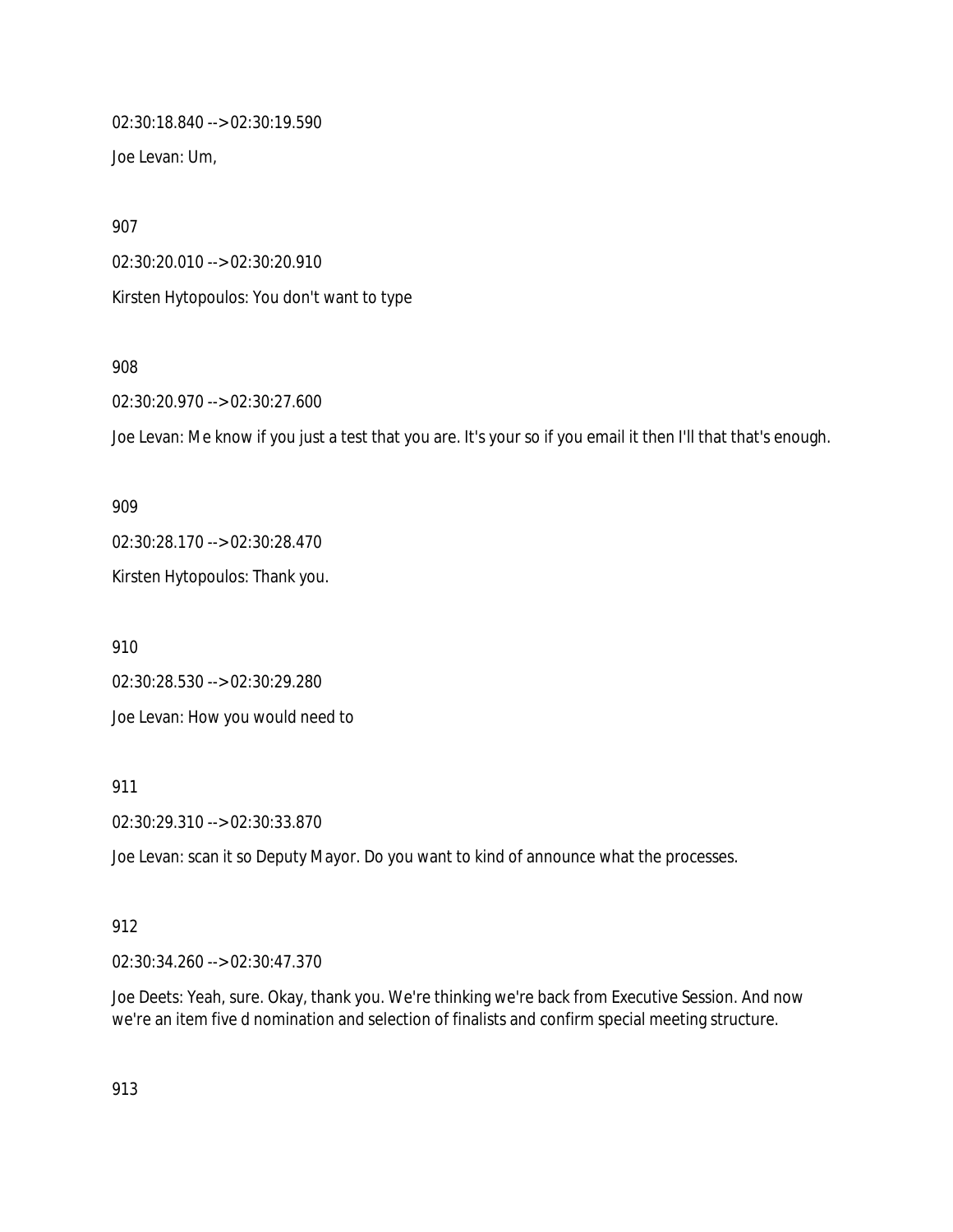02:30:48.660 --> 02:30:49.470

Joe Deets: So,

914

02:30:50.610 --> 02:30:57.270

Joe Deets: I think it's the process deputy city manager is it you are going to ask each one of us what our score is that

### 915

02:30:59.700 --> 02:31:12.630

Ellen Schroer: Yes, you didn't read your scores. Um, I can share my screen at the conclusion or I can do it during the the time if you want to see sort of the real time, but maybe it would be easier to just see it all at the end.

### 916

02:31:13.110 --> 02:31:23.220

Ellen Schroer: On and I can go in any order that you prefer. I'm alphabetical is one way or if you want to call on folks, however you want to take that information.

### 917

02:31:23.760 --> 02:31:30.360

Joe Levan: And web or I can, I can just a real quick summarize what's on the process that the Council had agreed to. And again,

### 918

02:31:30.450 --> 02:31:31.140

Joe Deets: And again, if you

919

02:31:31.440 --> 02:31:36.690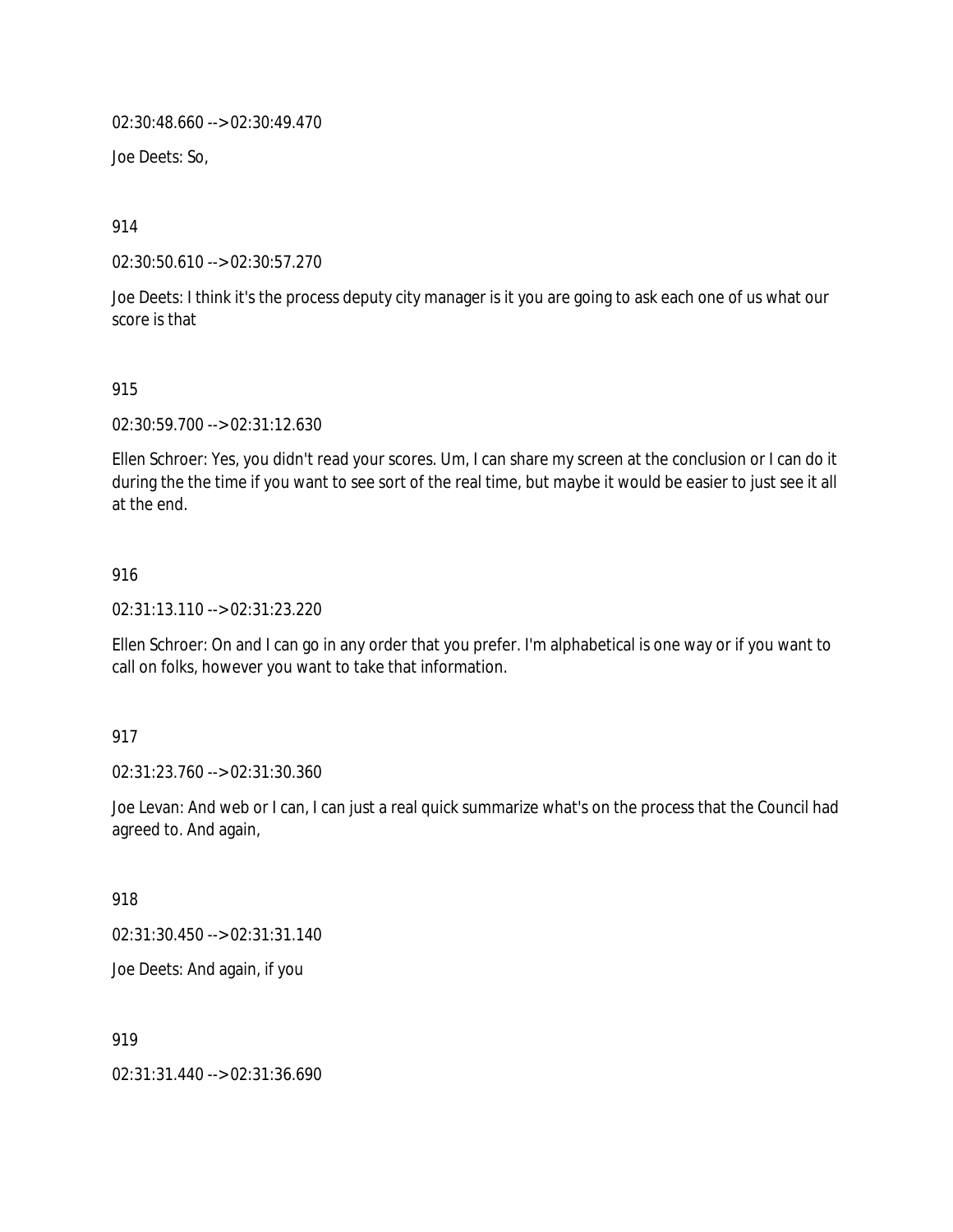Joe Levan: Also could have deviate if you wanted to, but just so you know what the process that was laid out so you adjourn the noise that

920

02:31:36.720 --> 02:31:37.770

Joe Levan: Executive Session.

921

02:31:38.280 --> 02:31:44.910

Joe Levan: And then you and now you're back and open session. So you fill out the balance you have and you announce your top three candidates.

# 922

02:31:45.600 --> 02:31:52.530

Joe Levan: And the staff staff will then calculate. So, the deputy city manager will calculate the points for each candidate in accordance with that process.

# 923

02:31:53.280 --> 02:32:06.810

Joe Levan: If all council members agree unanimously on a first choice candidate, the Council considers whether to continue the process. Otherwise, it says top five candidates based on point system or declared finalists. So obviously you don't

### 924

02:32:08.160 --> 02:32:13.380

Joe Levan: You don't have to stick with the top five candidates. You can you can choose differently if you like, but that's that's what was

925

02:32:14.340 --> 02:32:23.550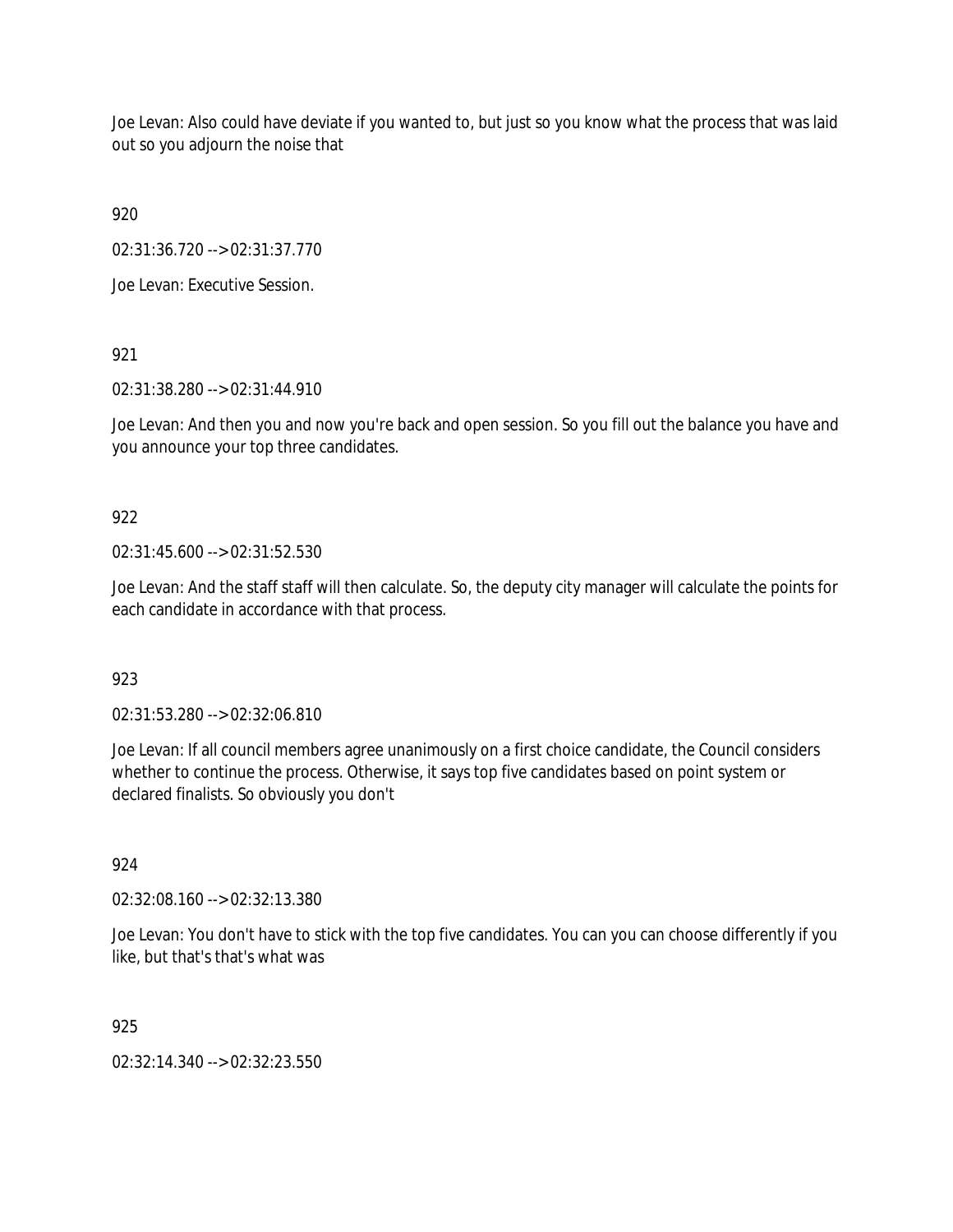Joe Levan: provided in the explanation. Previously, and that was it. Contemplating potentially many more candidates. So that's, that's up to the Council, when you get to that point to decide how

926

02:32:24.060 --> 02:32:31.860

Joe Levan: What you want to do after the vote tonight. And if you want to come back to another meeting or have how many, how many files you want to have come back if you want to do that.

# 927

02:32:32.760 --> 02:32:36.150

Joe Deets: Thank you. Councilmember I took COUNCILMEMBER nuts, our header header.

# 928

02:32:37.500 --> 02:32:46.200

Rasham Nassar: Yeah, because there's only five year I was not anticipating that we would have yet another round, but it sounds like that's the way that we

### 929

02:32:46.770 --> 02:32:58.560

Rasham Nassar: That's the process we approved and we did not leave room for deviation from that process. So this round. Well then conclude to what a top. You said a top five. Well, that doesn't make sense. So

### 930

02:32:59.100 --> 02:33:07.110

Rasham Nassar: Realistically, and logically, what, what are we, what are we doing here in this first round. First, can we just have one round.

### 931

02:33:08.250 --> 02:33:15.150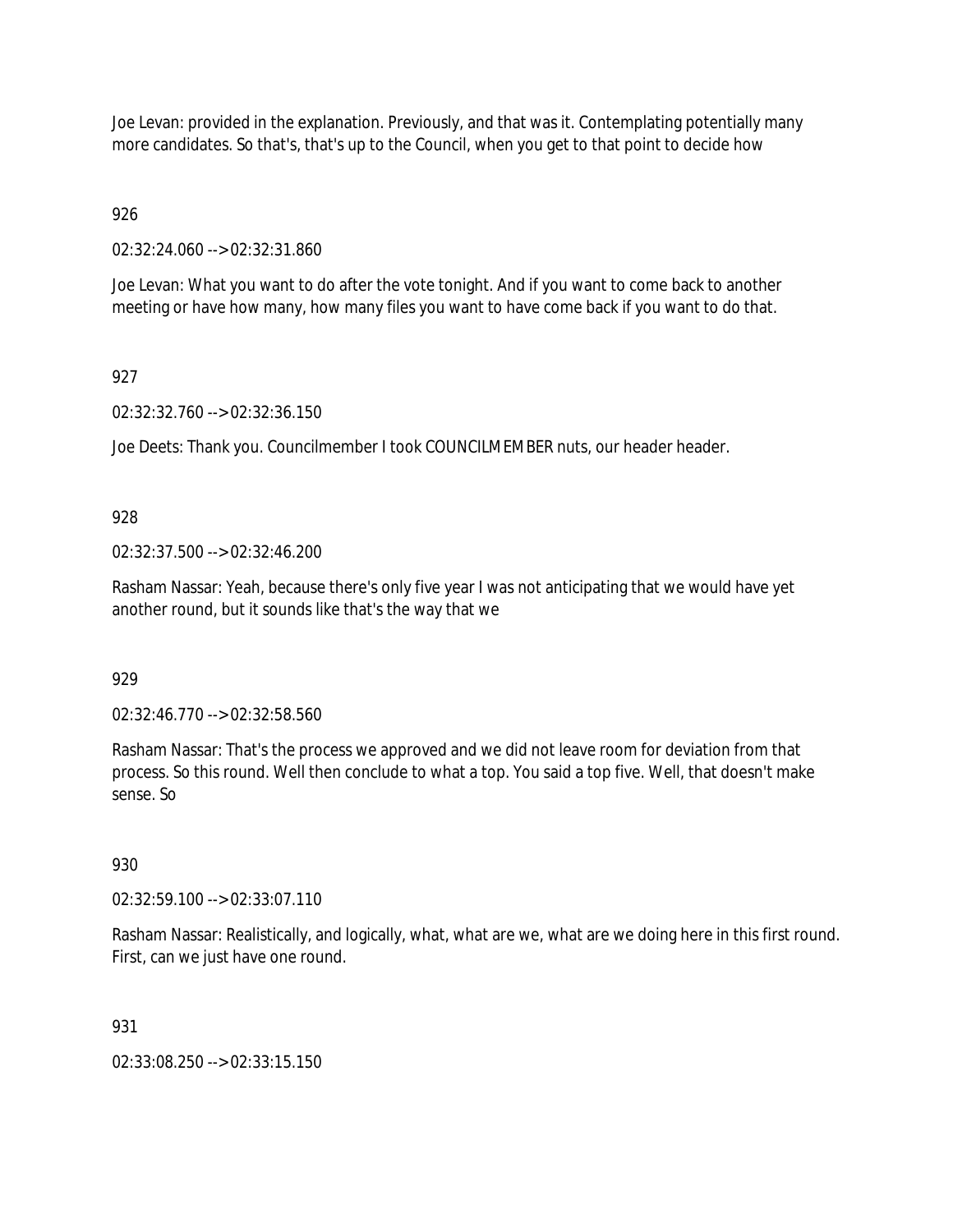Rasham Nassar: Or two, if we're obligated to have a second round. How many finalists. Does that need to include

932

02:33:16.380 --> 02:33:18.180

Joe Levan: It. Those are great questions that the

933

02:33:18.270 --> 02:33:34.110

Joe Levan: Council can decide because the you know the process has contemplated contemplated more applicants, potentially, as in the past. So, so the Council if you want to bring all five candidates back you can or you could have a you could decide tonight to

### 934

02:33:35.460 --> 02:33:43.710

Joe Levan: Bring back a lesser number but but you should decide that before you start to calculate. I would think so yeah that decided

935

02:33:44.250 --> 02:33:57.450

Rasham Nassar: But, but, my first question city attorney was we are obligated to host, at least to round us so we're we're obligate obligated to have a preliminary and then a final

936

02:33:59.280 --> 02:34:06.420

Rasham Nassar: Or not. Can we can we vote tonight to just make this choice tonight the night that we make the decision.

### 937

02:34:08.160 --> 02:34:23.430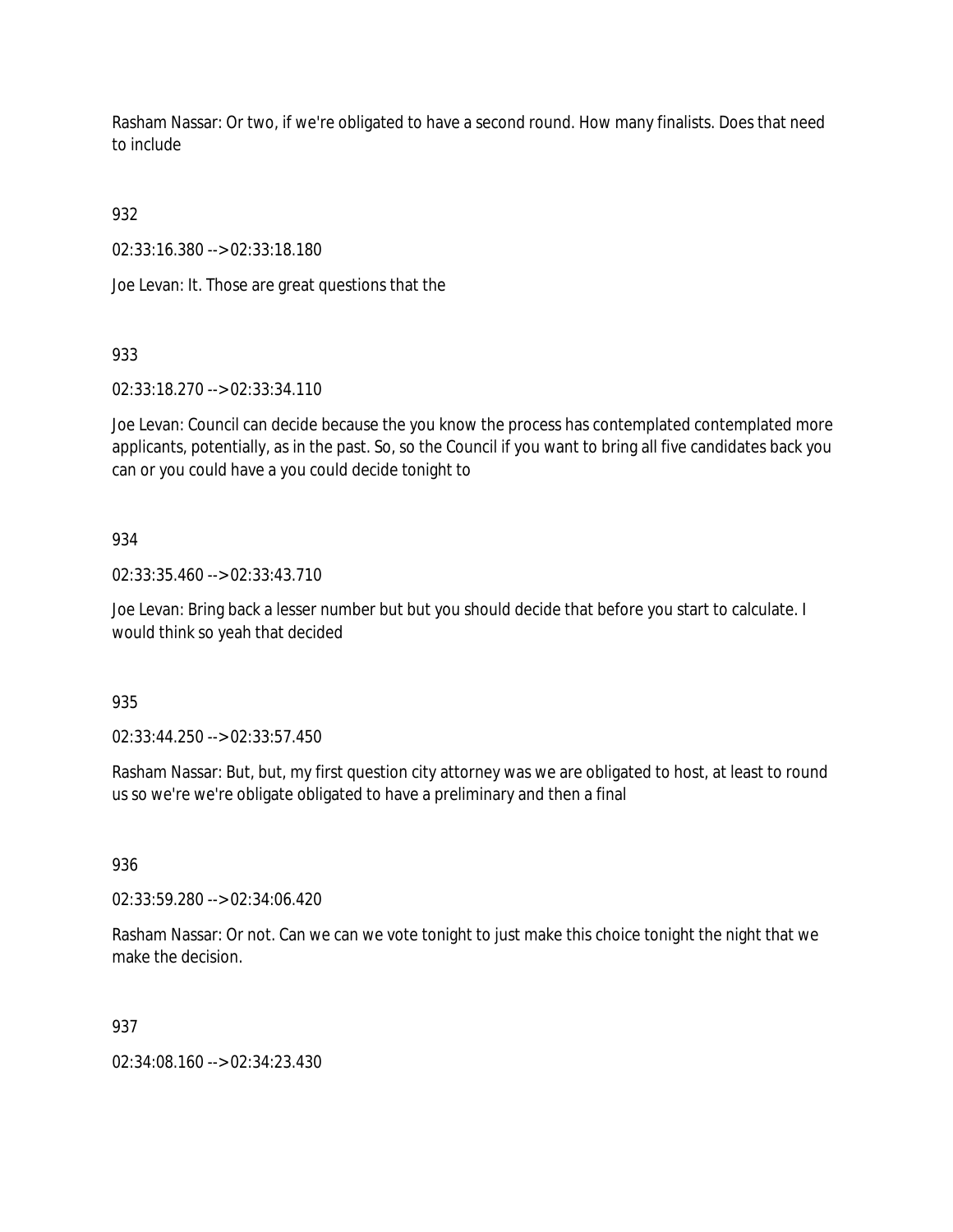Joe Levan: You could again that there is the provision that says that if you agree unanimously on a first choice candidates, then you consider whether to continue the process. So that's, that's one. That's one specific that's in the process that was that was laid out.

938

02:34:24.540 --> 02:34:30.270

Joe Levan: But then, you know, if the, if you don't agree on one unanimously on one candidate.

# 939

# 02:34:32.010 --> 02:34:46.890

Joe Levan: Then I think that's a choice tonight to make if you're if you're going to come have have finalists. How many finalists that you will have and then you'll, you'll have them come back at the next meeting to determine the who you're going to select which would be a second round.

940

02:34:47.880 --> 02:34:48.570

Joe Deets: Match Snyder.

941

02:34:50.640 --> 02:35:05.430

Leslie Schneider: Thank you. So another question. To add to the pile is. I mean, I agree that I think we can just choose how many finalists, we want. But then the question is when do we actually bring them back. I was assuming that we have like a placeholder.

### 942

02:35:06.510 --> 02:35:25.800

Leslie Schneider: At the at the business meeting for the eighth, but I don't see it on here. And obviously, we could add it on deputy city manager. I was wondering if you know I I seem to remember that that was a long agenda, but maybe we can get through it faster, should we be planning to add it to this.

943

02:35:27.570 --> 02:35:29.340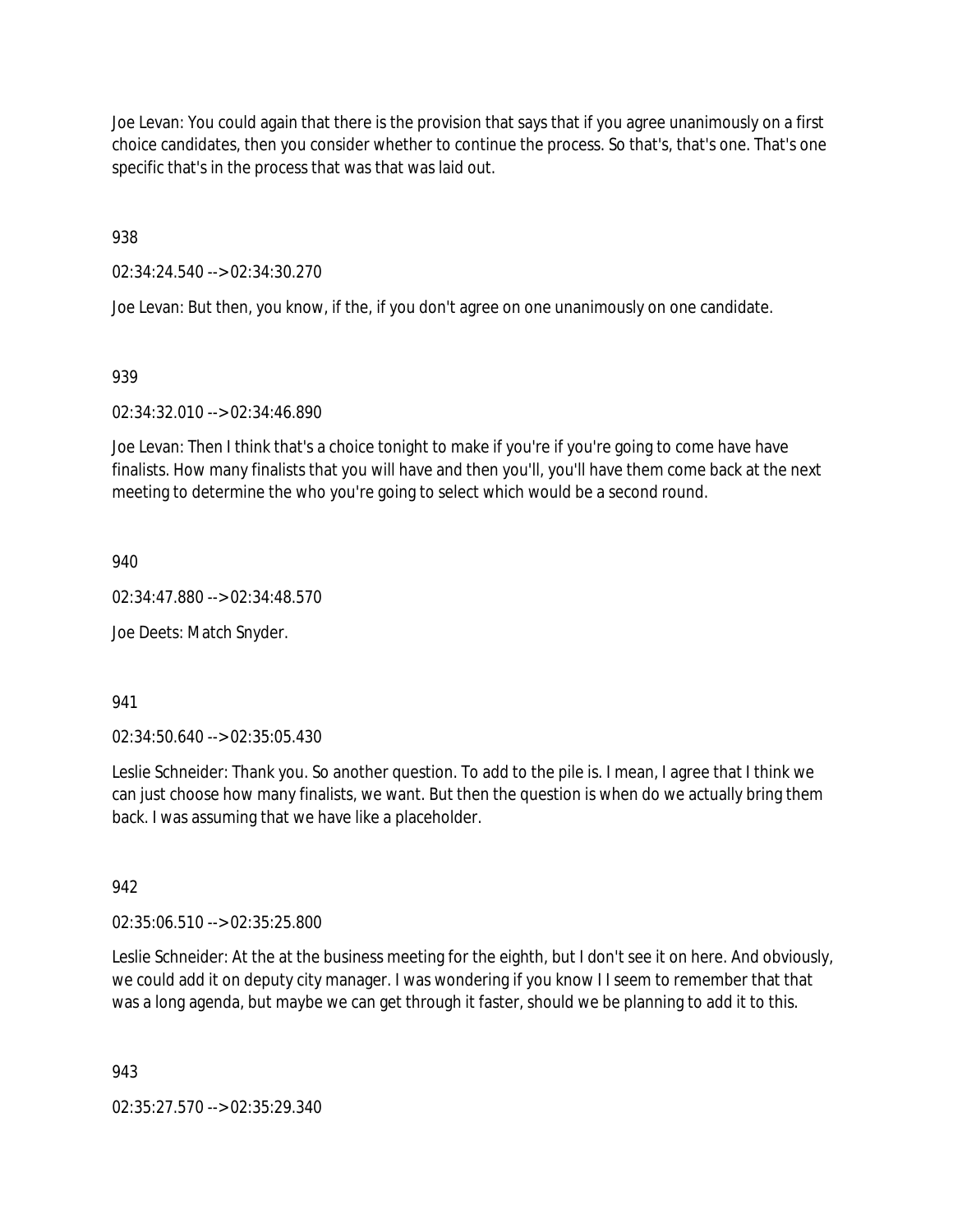Leslie Schneider: Business meeting of the eighth

### 944

02:35:30.540 --> 02:35:40.320

Ellen Schroer: We certainly can, if that's what happens. It seems like it might benefit you at this point to go through your voting and see if you do have a unanimous first choice.

# 945

02:35:40.590 --> 02:35:52.110

Ellen Schroer: In which case your process would indicate that that would be the person you'd be selecting and if that's not the case, then you could have further discussion about whether you want to have them come back on the eighth or

# 946

02:35:54.000 --> 02:35:58.170

Ellen Schroer: And if so, how much time and how many candidates, you would be bringing back

947

02:35:58.770 --> 02:35:59.400

Leslie Schneider: Okay, thank you.

948

02:36:00.420 --> 02:36:01.740

Joe Deets: COUNCILMEMBER topless.

### 949

02:36:05.100 --> 02:36:12.180

Kirsten Hytopoulos: I don't want to take too much time because of course we should see where our votes fall, but I don't know if this is where COUNCILMEMBER nisar was going, but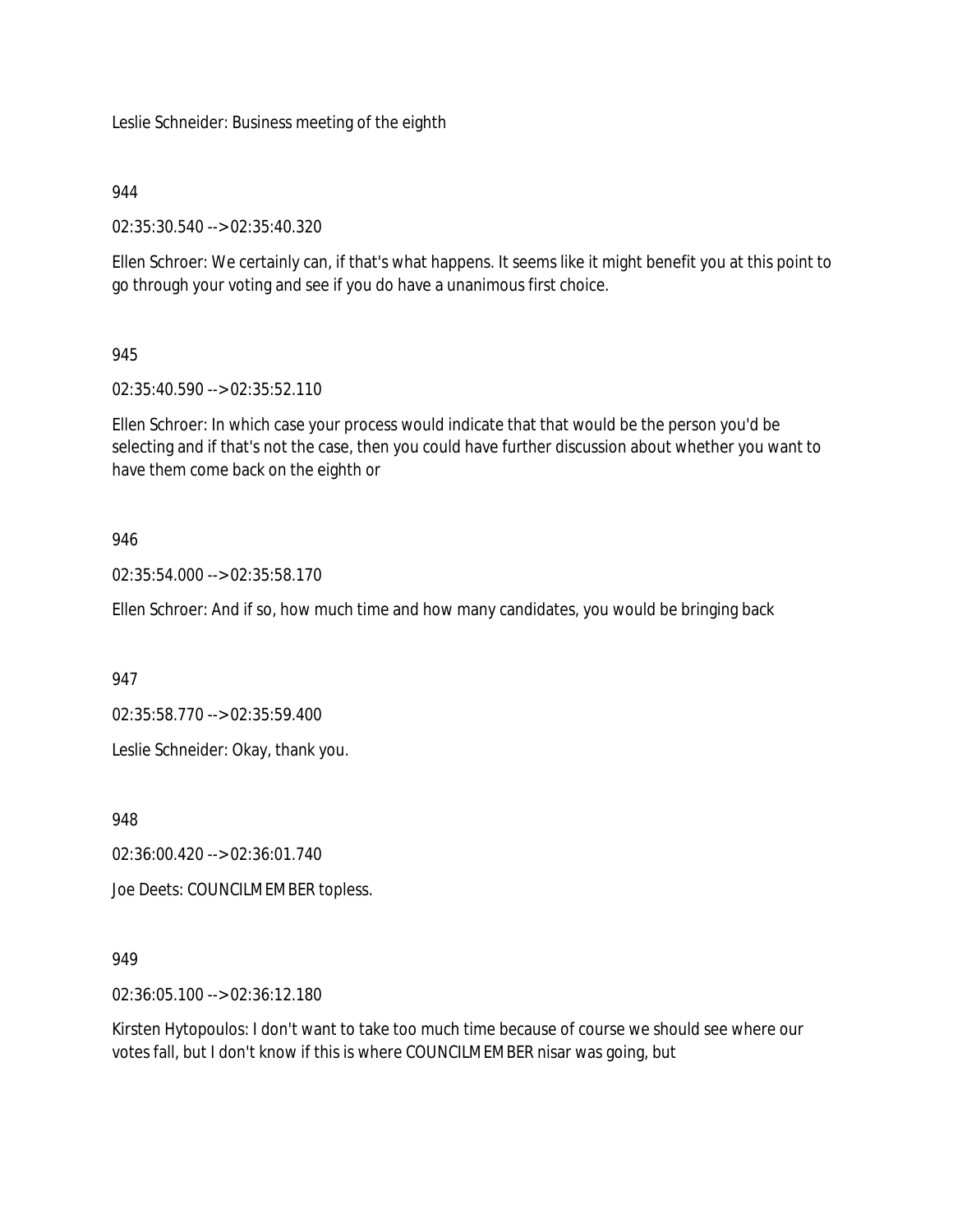02:36:12.810 --> 02:36:25.230

Kirsten Hytopoulos: Because we only have five candidates. It does seem a little silly to to not talk about the idea of whether we don't want to have a runoff. If we all vote for the same say three people.

951

02:36:26.310 --> 02:36:27.540

Kirsten Hytopoulos: In our top three

952

02:36:29.700 --> 02:36:40.440

Kirsten Hytopoulos: Just, I don't know. I guess the question. I'm not sure I ever heard for sure from the city attorney, whether it's our prerogative to decide that we're making the decision tonight if

953

02:36:41.250 --> 02:36:57.990

Joe Levan: I would say yes it is, it is your so you would be deviating from the process that was supposed to was laid out as proposed, but you have the prerogative to do that, especially given the circumstances where, again, a contemplated likely more applicants for the position. Okay, thank you.

954

02:36:59.700 --> 02:37:06.810

Joe Deets: Well, college. Do we want to try and decide this now or should we just go ahead and do our voting, and then we can discuss

955

02:37:08.070 --> 02:37:08.760

Leslie Schneider: He just felt

956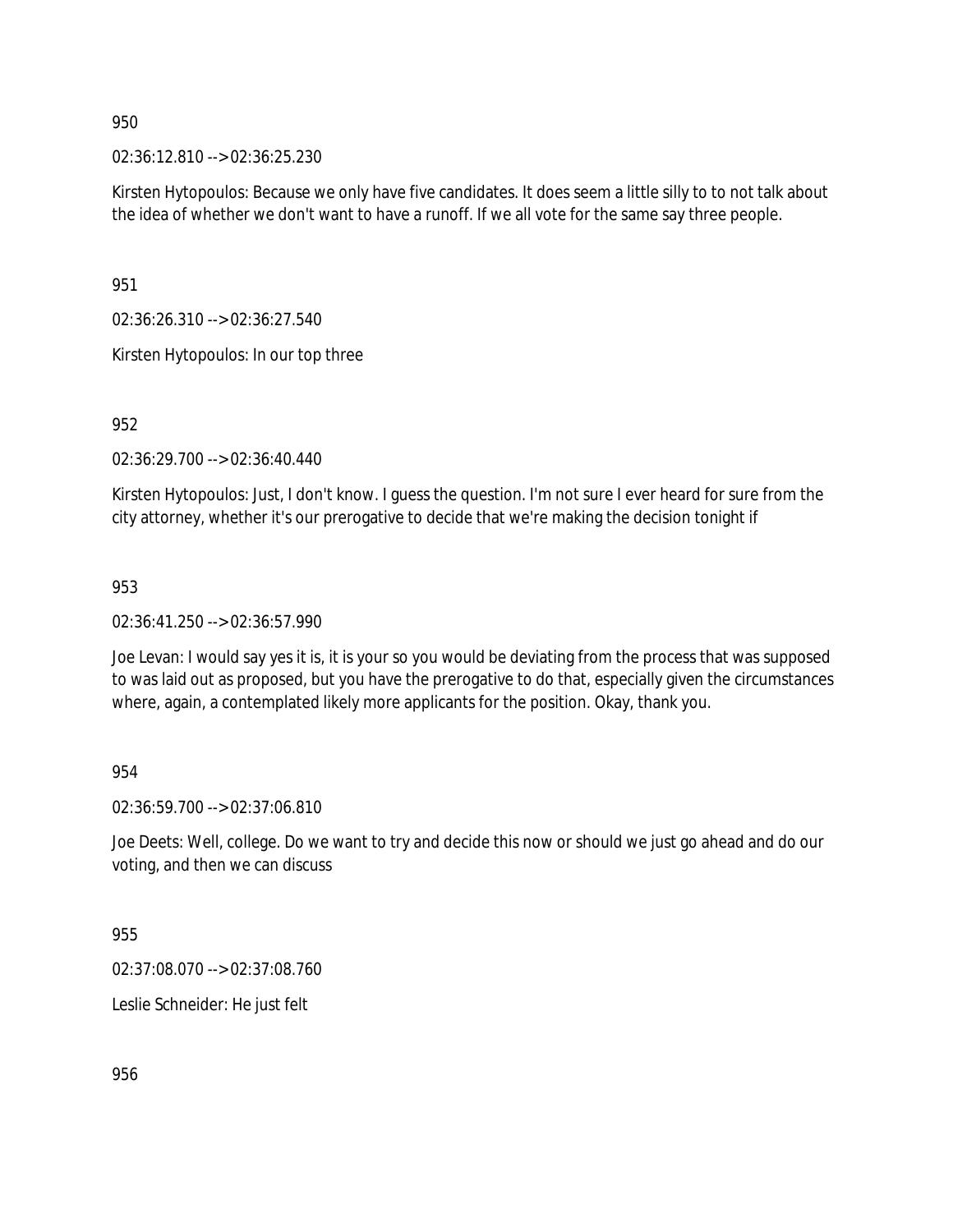02:37:09.540 --> 02:37:10.530

Joe Deets: Just okay

957

02:37:11.760 --> 02:37:11.970

Joe Deets: Okay.

958

02:37:12.030 --> 02:37:18.660

Joe Levan: And one thing, potentially you could do in terms of customer when I started us about rounds of voting what you've done before in other circumstances.

#### 959

02:37:19.710 --> 02:37:33.570

Joe Levan: Potentially, you could do around and when we're down to three or four tonight and then are the first round, and then do another round to see if you can get it down to two or, you know, you could do different rounds, if you if you'd like. So, so choose to do that.

960

02:37:36.360 --> 02:37:37.560

Joe Deets: COUNCILMEMBER Pollock.

961

02:37:38.130 --> 02:37:48.360

Michael Pollock: So there's just a process. So I refresh my memory we write the names and send them to the city clerk and then she's going to announce them.

#### 962

02:37:49.530 --> 02:37:52.950

Joe Levan: No, no, you'll just you'll write them down so you keep that document.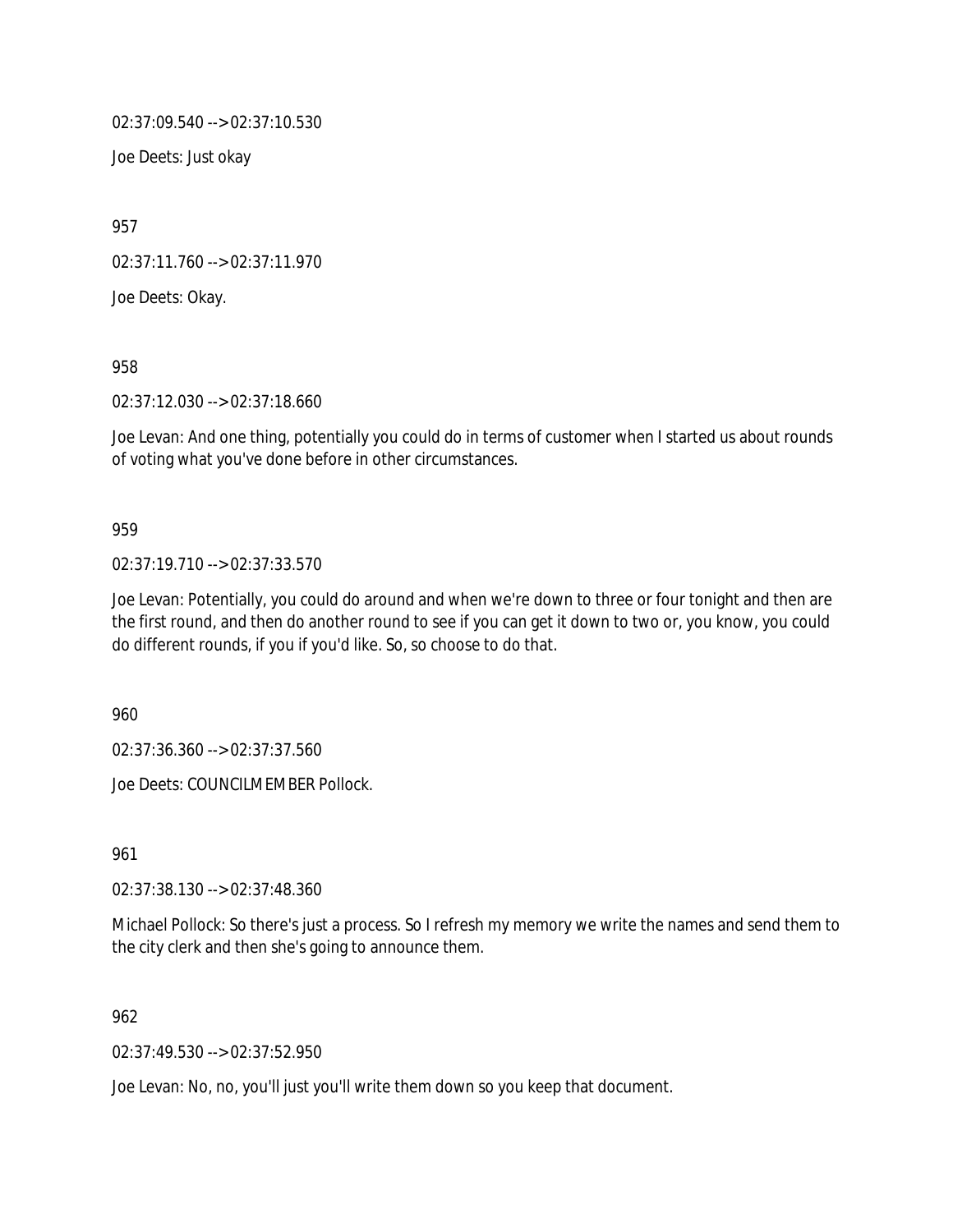02:37:53.010 --> 02:37:54.930

Joe Levan: As a, as a record.

964

02:37:55.500 --> 02:37:56.010

Joe Levan: But you'll just

965

02:37:56.040 --> 02:38:14.520

Joe Levan: You'll announce it and what will happen is the deputy CITY MANAGER WILL will record them in real time on the scoring sheet as you announced them. So, the Deputy Mayor will go through each individual and and each council member and then we'll on the terms of the ranking.

966

02:38:15.030 --> 02:38:15.330 Michael Pollock: Okay.

967

02:38:15.570 --> 02:38:17.220

Michael Pollock: Scouts honor to just

968

02:38:18.660 --> 02:38:25.020

Joe Deets: What you're what you say you're going to vote is hopefully what you're going to turn in, or you have a lot to answer to. I'll just say

969

02:38:29.850 --> 02:38:31.650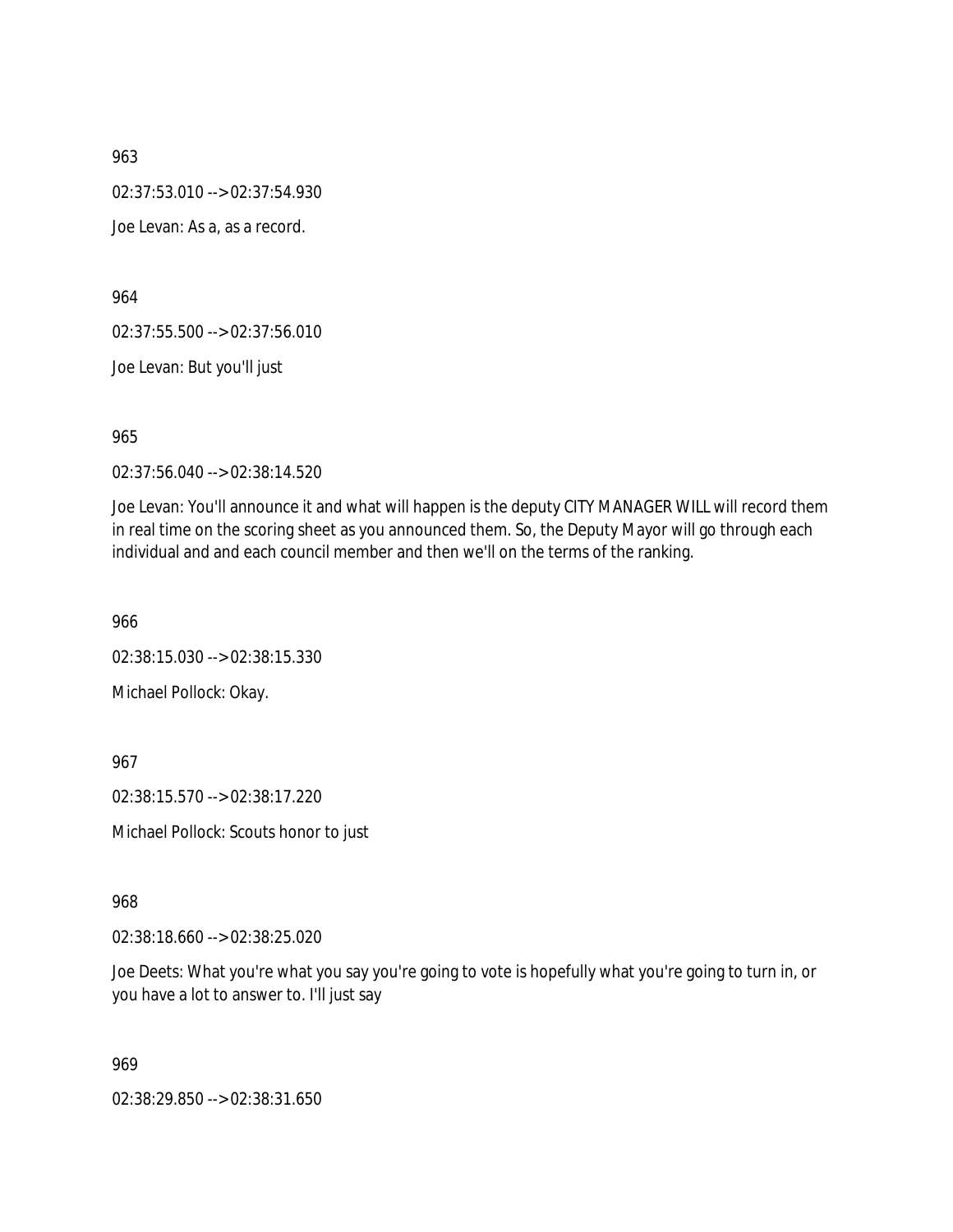Joe Deets: Well, who would like to go first.

970

02:38:34.650 --> 02:38:40.800

Ellen Schroer: Would you like me to share my screen now so that you can watch it happen, or should I do it at the end. What's your preference.

971

02:38:42.240 --> 02:38:43.020

Joe Deets: I'm

972

02:38:46.770 --> 02:38:50.910

Joe Deets: I think we could probably count colleagues.

973

02:38:52.260 --> 02:38:54.630

Joe Deets: And then, and then after this, we'll

974

02:38:55.710 --> 02:39:03.150

Joe Deets: Know when you show your screen, I kind of like to see. I liked it when I'm talking voting, I'd like to be able to see everybody

# 975

02:39:03.750 --> 02:39:06.030

Joe Deets: Okay, because I think if we share the screen that's

976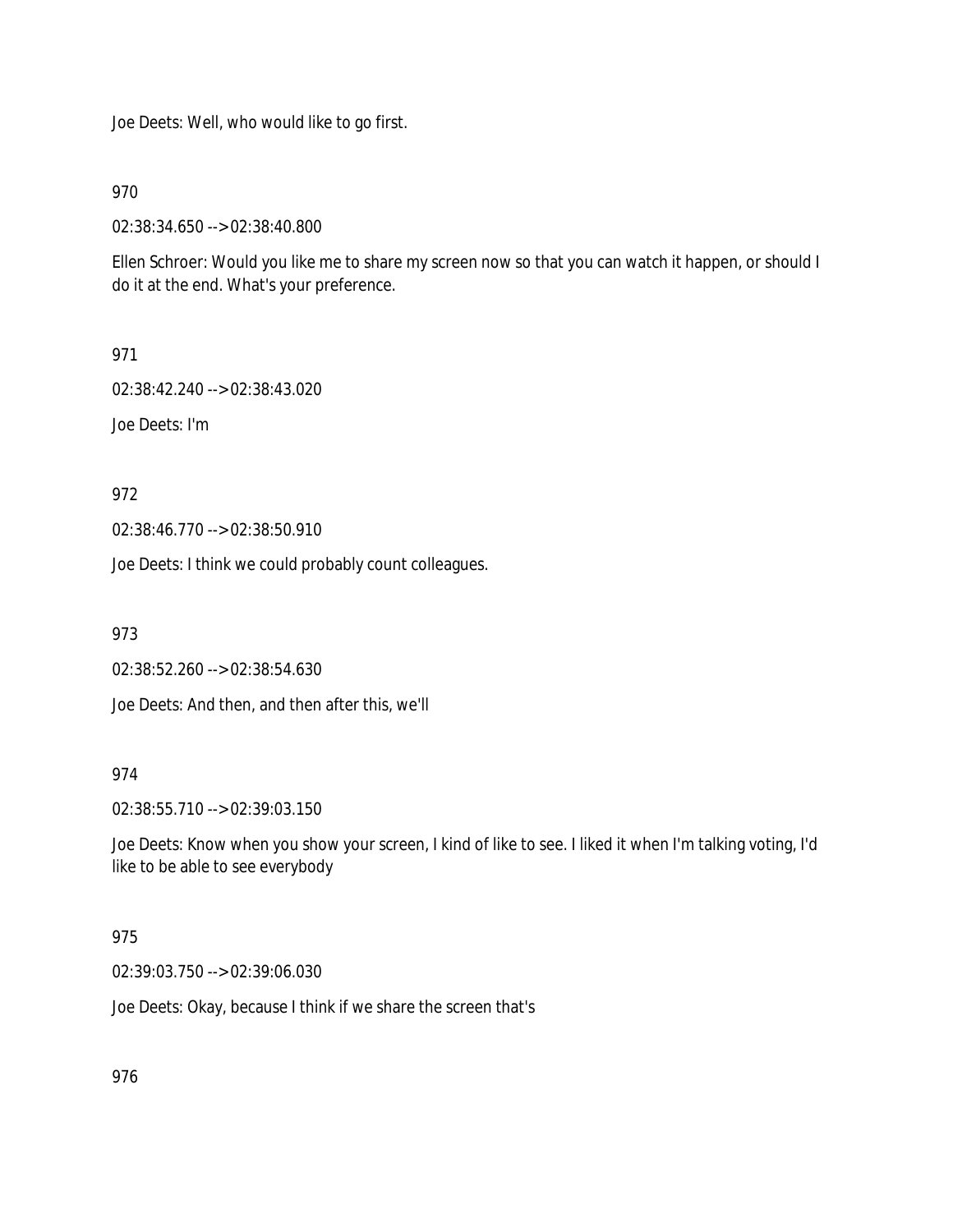02:39:06.090 --> 02:39:07.860

Ellen Schroer: Problematic. All right.

977

02:39:08.340 --> 02:39:09.330

Joe Deets: I mean, if that sounds good.

978

02:39:09.810 --> 02:39:17.460

Ellen Schroer: That's just fine. And I could just go ahead and go across alphabetically, in which case Christie would or COUNCILMEMBER car would go first.

#### 979

02:39:18.960 --> 02:39:19.830

Joe Deets: Alphabetical

980

02:39:20.190 --> 02:39:20.670 Alright.

981

02:39:21.960 --> 02:39:22.740

Ellen Schroer: So I'm ready.

982

02:39:23.700 --> 02:39:24.090

Okay.

983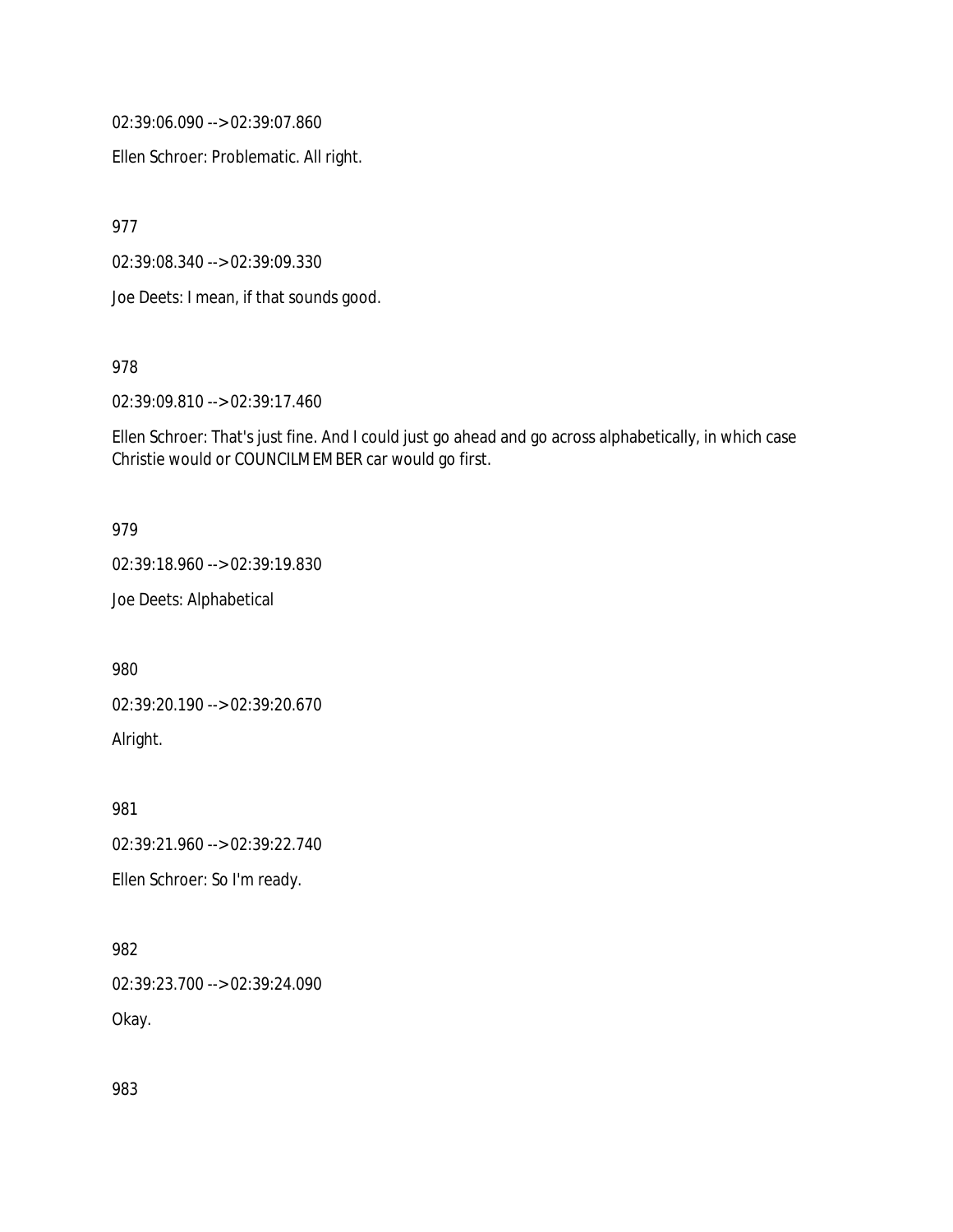02:39:27.240 --> 02:39:35.070

Christy Carr: My Choices are number one, Jane. Number two, Tyler. Number three, Brenda

984

02:39:38.310 --> 02:39:41.730

Ellen Schroer: Thank you. Councilmember Deputy Mayor deets. Oh.

985

02:39:41.820 --> 02:39:48.660

Joe Deets: Okay. Well, I actually have something to say. So I'll say it and just won't be long and then I'll give you, who, with my votes are

#### 986

02:39:50.010 --> 02:40:02.940

Joe Deets: As a COUNCILMEMBER I have a duty to others because they're just not just my principles that direct me to make this choice, but the needs of the whole island. I have a moral obligation to weigh the impact my vote will have on others.

987

02:40:04.080 --> 02:40:09.750

Joe Deets: Decided in factory a deciding factor for me in this decision is the circumstances that we currently find ourselves in.

988

02:40:10.350 --> 02:40:14.850

Joe Deets: The community of Bainbridge Island is undergoing tremendous unprecedented difficulties.

989

02:40:15.780 --> 02:40:29.430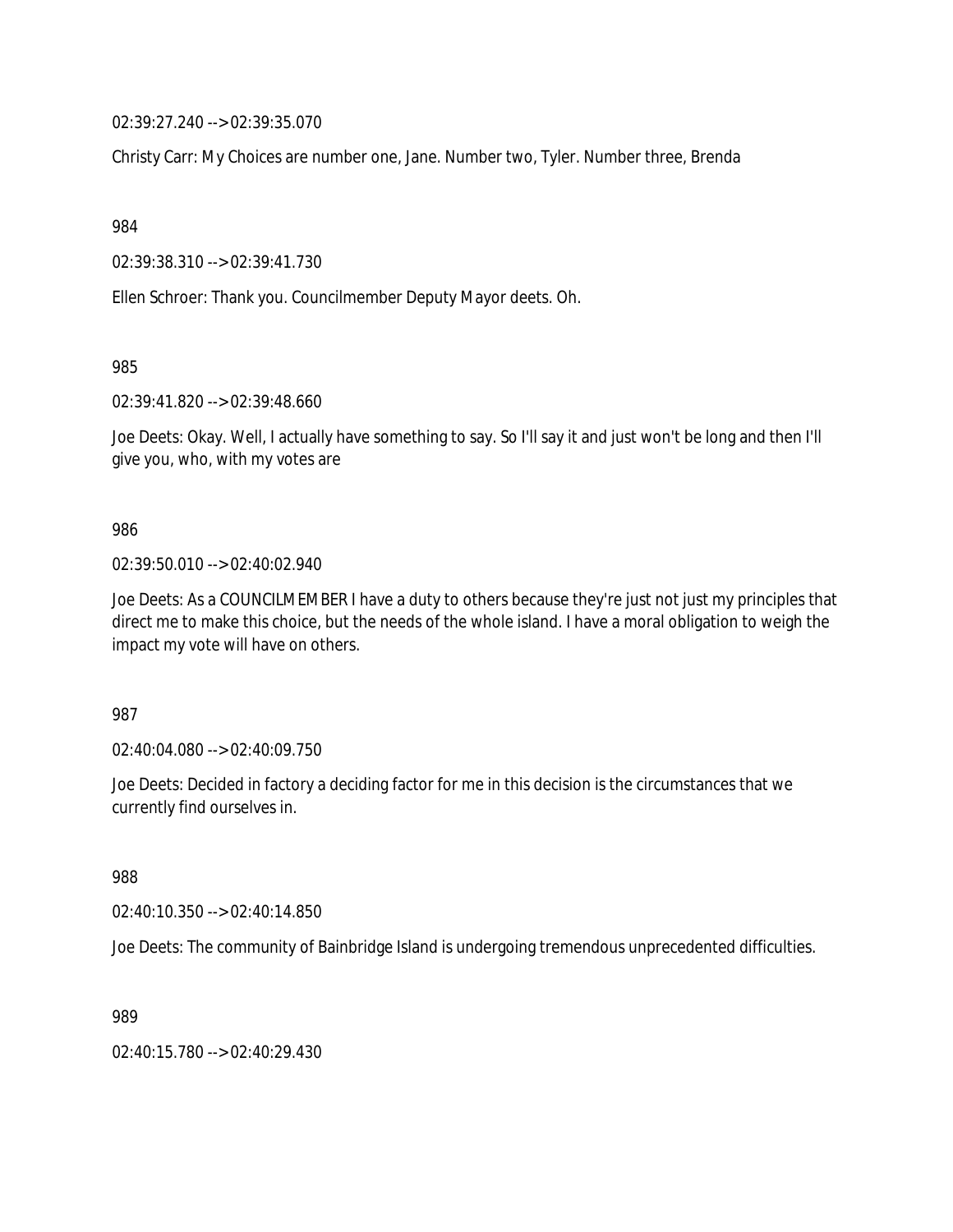Joe Deets: A pandemic with a very long time horizon and accompanying severe economic contraction for local businesses admits all this. We've not only lost some experience council member but an experienced city manager.

990

02:40:30.540 --> 02:40:38.910

Joe Deets: After carefully Wang. The challenge challenges we are facing the scarcity of experienced leadership and the consequences for making a wrong turn

### 991

02:40:39.330 --> 02:40:50.940

Joe Deets: I've decided to vote for a person who threw her and puck impeccable environmental record has demonstrated the invaluable attributes of independence and steady even handed leadership.

### 992

02:40:51.720 --> 02:41:05.070

Joe Deets: These are the attributes that islanders meet need most now in their leaders, which is why I'm voting as my first choice. Jane Lindley for my second choice Brenda fan Tory Johnson and my third choice Tyler Benson.

### 993

02:41:06.960 --> 02:41:09.330

Ellen Schroer: Thank you. Councilmember head topless.

### 994

02:41:17.280 --> 02:41:26.160

Kirsten Hytopoulos: My first choice is is Jane Lindley my second choice is Brenda, if I tried Johnson and my third choice is Tyler Benson.

### 995

02:41:27.540 --> 02:41:28.050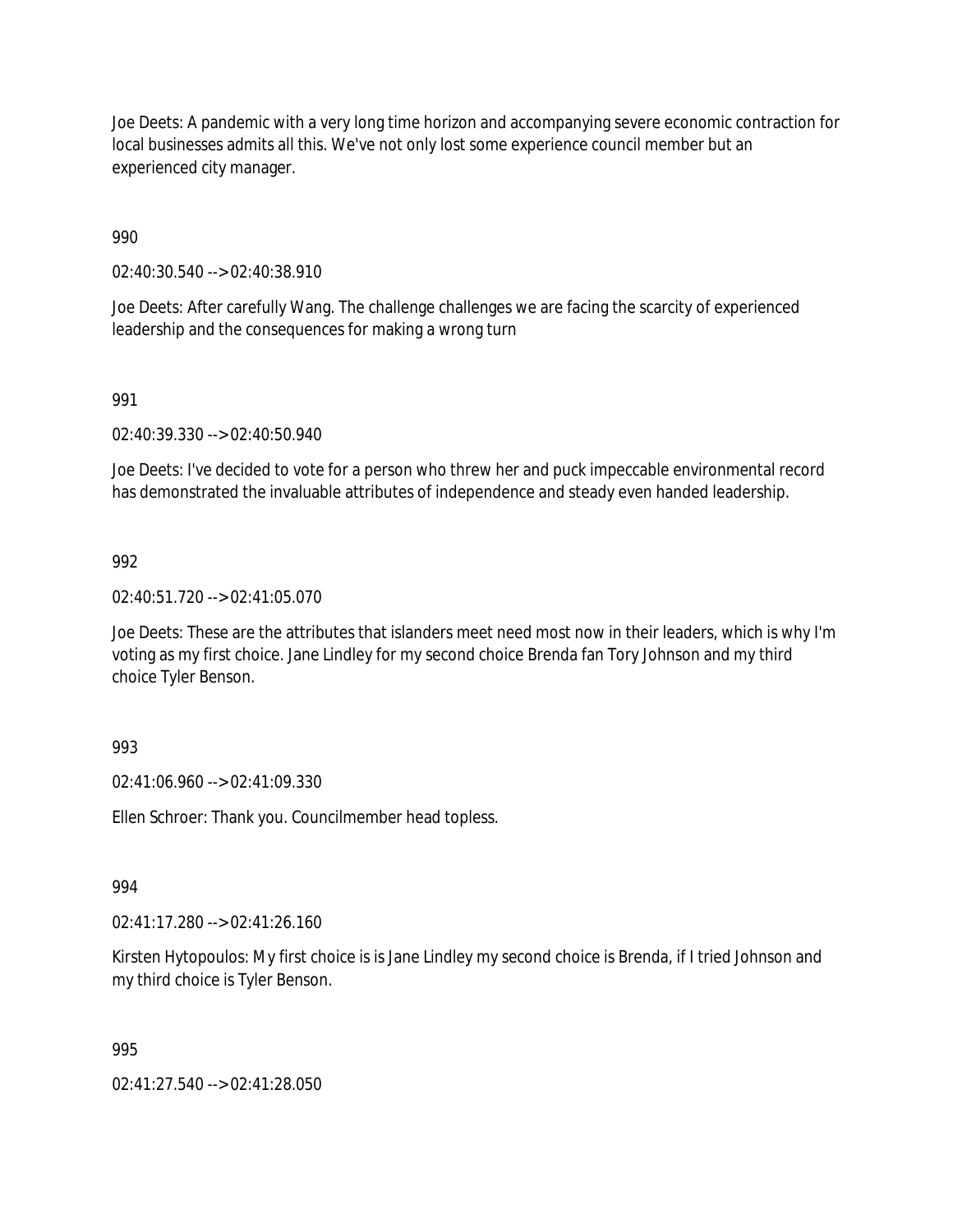Ellen Schroer: Thank you.

996

02:41:29.130 --> 02:41:30.060

Ellen Schroer: That's madness are

997

02:41:32.070 --> 02:41:38.220

Rasham Nassar: Yes, and I would like to open with a few comments as well before I read off my list three

998

02:41:38.760 --> 02:41:53.670

Rasham Nassar: I appreciate council member dances opening remarks, I'm inspired by yours. I think it's really helpful for the community to hear our reasoning and our deliberations, is that inform our decisions and what is arguably one of the most decisions that council members can make

999

02:41:55.650 --> 02:42:09.030

Rasham Nassar: In thinking about the applicants I to think about who the Council can select that would make our council more of a true reflection of our community.

1000

02:42:10.320 --> 02:42:19.950

Rasham Nassar: I think one of the applicants said something to the effect of how we make this choice is going to set the direction tone and goals of the next year.

1001

02:42:21.360 --> 02:42:26.160

Rasham Nassar: That is why I'm choosing Miss family Johnson render for my number one.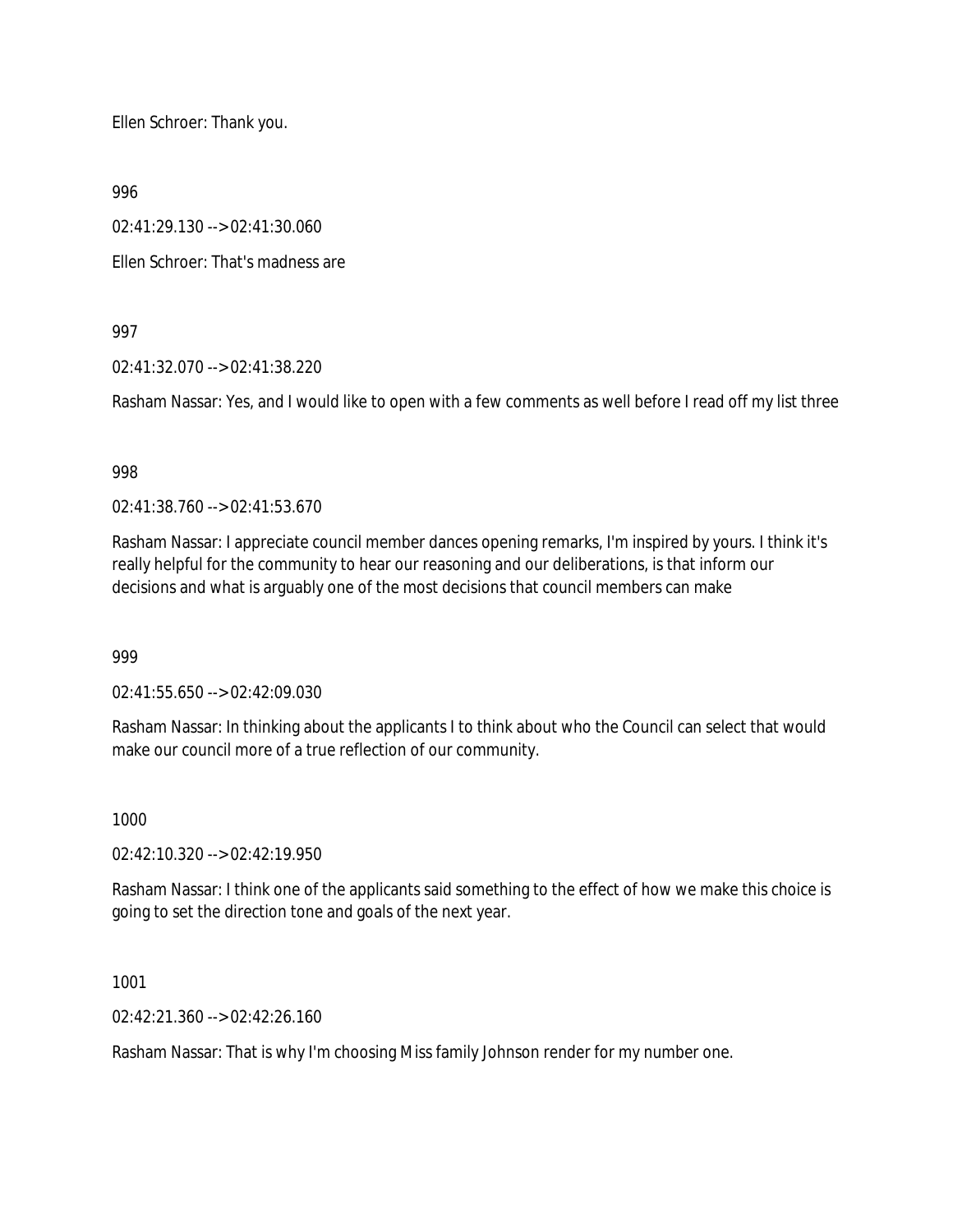02:42:27.240 --> 02:42:34.260

Rasham Nassar: Because when you have made strides and climate change and land use. We are behind the times on matters of raising equity.

1003

02:42:35.400 --> 02:42:39.930

Rasham Nassar: We have such enthusiasm enthusiasm on this council and climate.

1004

02:42:41.130 --> 02:42:51.630

Rasham Nassar: Leadership amongst most all council members we have leadership and business and economic recovery and COUNCILMEMBER deets. We have leadership and land use and council members had topless and car.

1005

02:42:52.110 --> 02:43:02.370

Rasham Nassar: We have leadership and affordable housing in mayor Schneider and Karen advocacy for the responsible stewardship of our environment and finances and COUNCILMEMBER Pollock.

1006

02:43:04.710 --> 02:43:24.060

Rasham Nassar: But where we are lacking on the city council right now is in solid and dedicated leadership in matters pertaining to race equity and inclusion matters that this city council has committed to and obligated as a number one priority and goal.

1007

02:43:25.770 --> 02:43:37.830

Rasham Nassar: Again, my number one choice is Brenda. And for those reasons, but I also feel an obligation to stay and just acknowledge how many emails of support, she received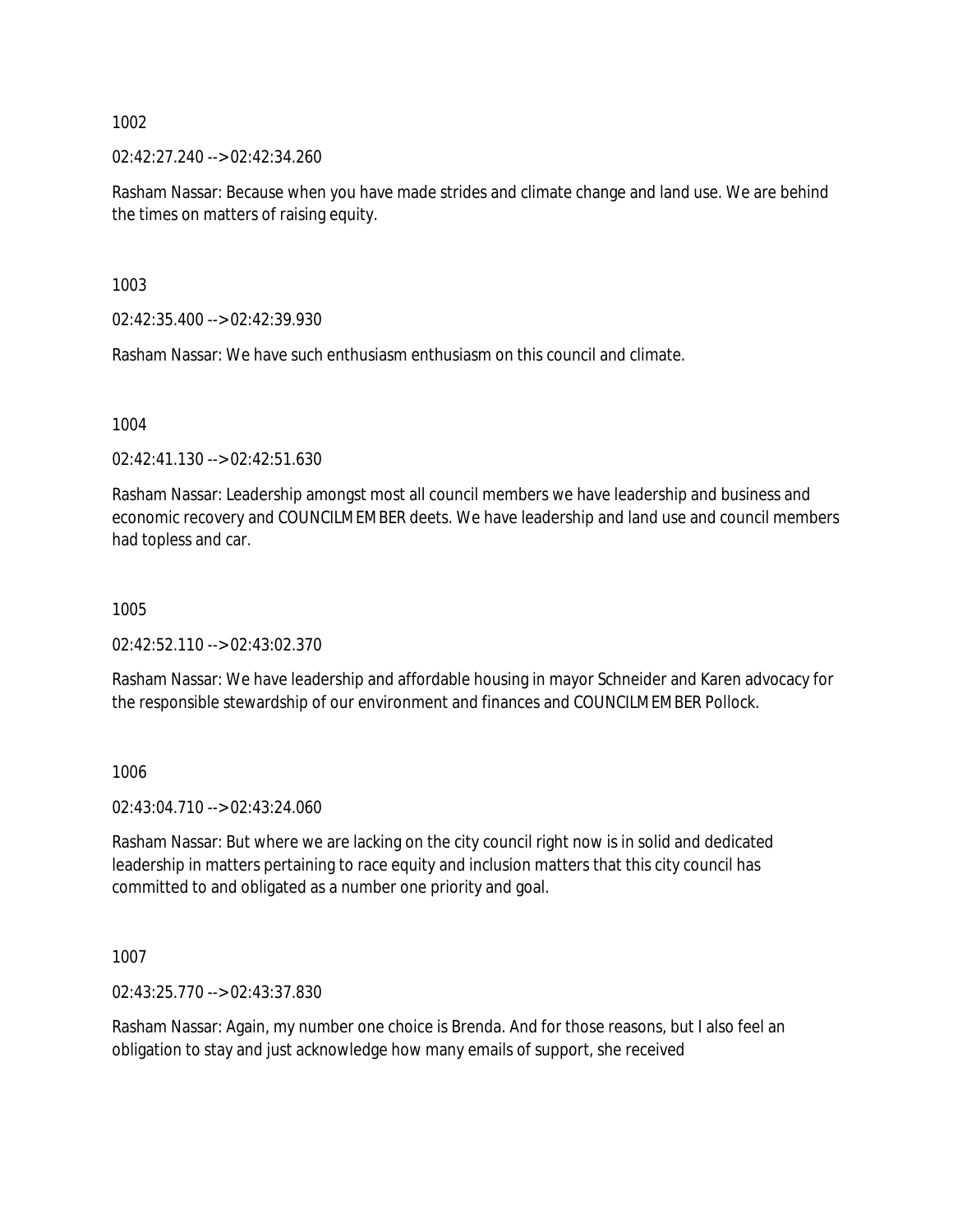02:43:38.730 --> 02:43:48.450

Rasham Nassar: I think Brenda may have received more if not equal to the amount of emails in support as another one of our candidates very qualified candidates, Miss lonely.

1009

02:43:48.990 --> 02:44:02.220

Rasham Nassar: And the reasonings behind some of the reasons why can't why community members were were interested in seeing Brenda on the city council were inspiring and knew they were new.

1010

02:44:05.280 --> 02:44:23.310

Rasham Nassar: acknowledgments of Miss phantom rise remarkable perseverance. Her grit determination resilience focus and spirit that she's demonstrated in her dedicated leadership to several of our city committees in recent years.

1011

02:44:26.340 --> 02:44:30.540

Rasham Nassar: So I'll stop there with my number one. I'll move on to my number two choice.

1012

02:44:31.890 --> 02:44:34.020

Rasham Nassar: My number two choice is Mr federally

1013

02:44:39.210 --> 02:44:41.190

Rasham Nassar: And my number three choice is

1014

02:44:44.580 --> 02:44:48.750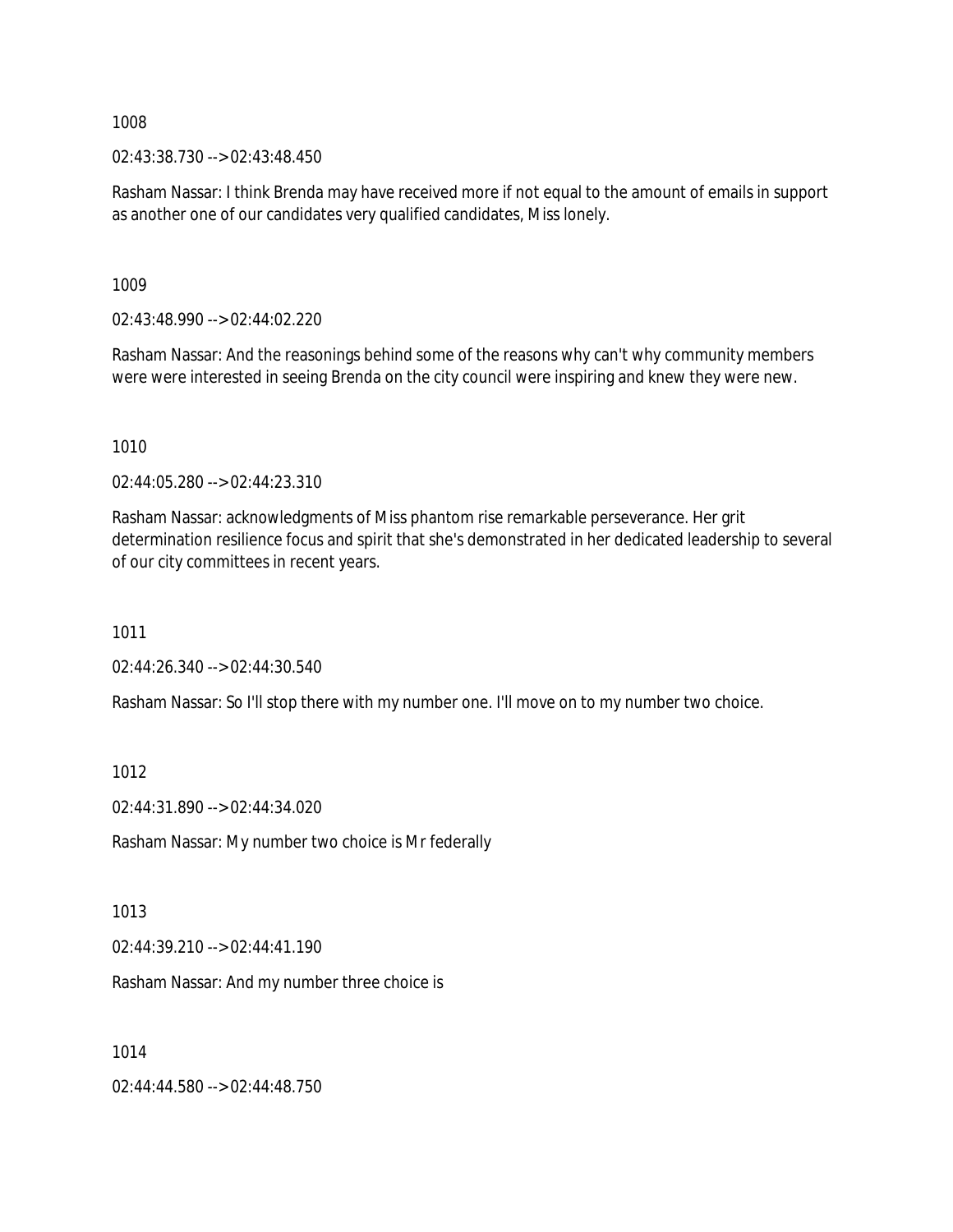Rasham Nassar: Tyler I apologize for not having your last name Mr. Benson.

1015

02:44:52.440 --> 02:44:54.930

Ellen Schroer: Thank you very much. Councilmember Pollock.

# 1016

02:44:58.380 --> 02:45:11.220

Michael Pollock: Yeah. Um, yeah, I'll just say a few things. First of all, I thought all of the candidates, I'd be happy to have them on board. So, so there's nobody

# 1017

02:45:11.700 --> 02:45:26.400

Michael Pollock: That I saw the five candidates that I wouldn't think would be a good fit. And they all bring some strengths and. And again, just want to extend my admiration to them all because they were willing to step up and

# 1018

02:45:28.680 --> 02:45:36.300

Michael Pollock: Serve their community, um, you know, I really struggled with this because I'm

### 1019

02:45:38.070 --> 02:45:49.380

Michael Pollock: You know, I think all of you know I'm strongly committed to the environment and I really want to have somebody that has that strength that commitment at the same time, I feel that

1020

02:45:51.060 --> 02:45:59.730

Michael Pollock: We want a diverse council with a diversity of perspectives and I feel, we'd have a very strong environmental perspective on the Council so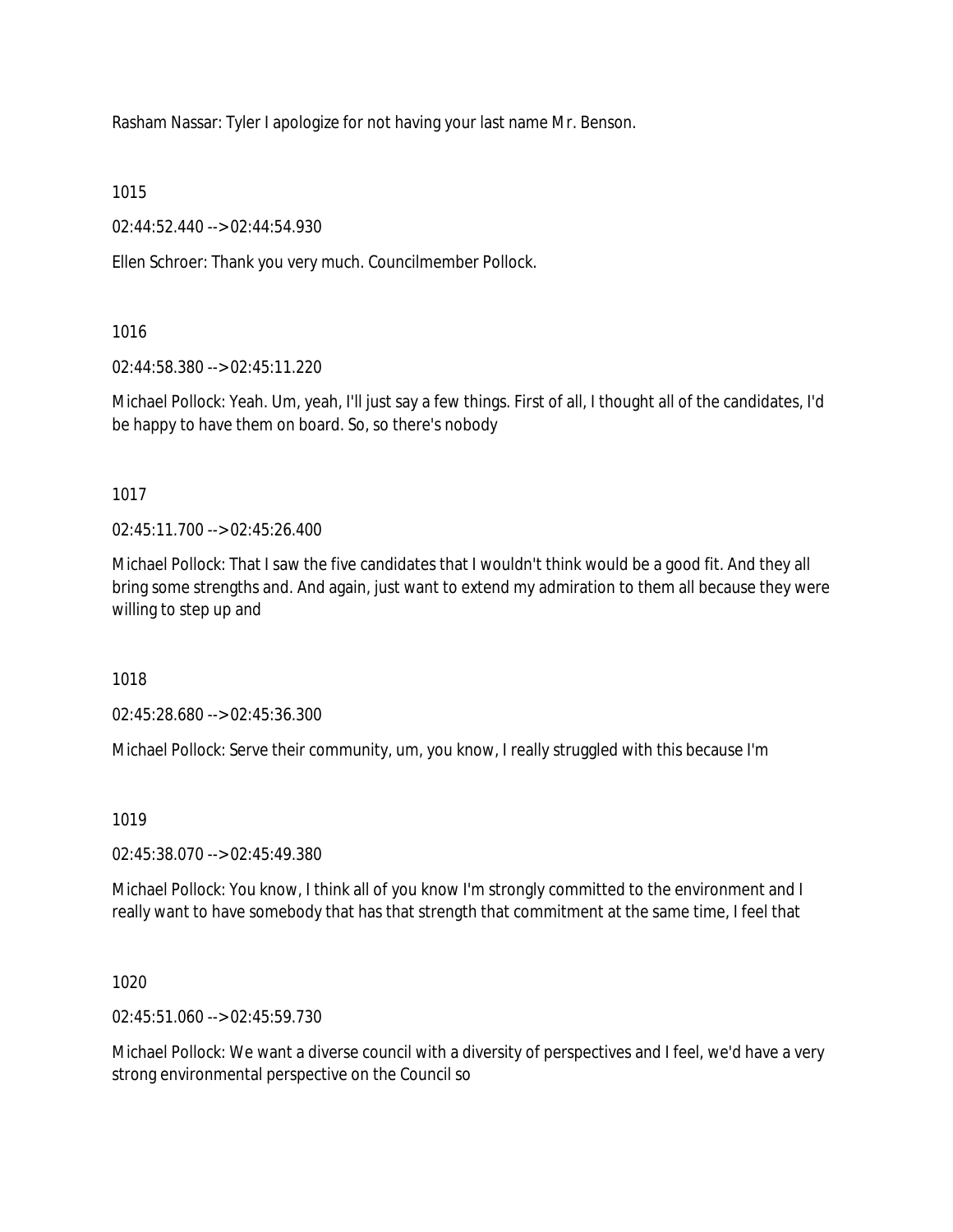02:46:00.810 --> 02:46:04.410

Michael Pollock: I think genuinely and I would be very

1022

02:46:05.550 --> 02:46:15.210

Michael Pollock: would vote the same way on a lot of things she would be a good solid support of my vote and and for that reason, I really do think she would be

1023

02:46:16.890 --> 02:46:25.680

Michael Pollock: Good on the Council from that perspective. But having said that, from the Community's perspective and from the perspective of bringing I think I'm more

1024

02:46:27.360 --> 02:46:33.870

Michael Pollock: Diversity, to the Council and to make a council that have diversity, rather than homeowners unity.

1025

02:46:34.650 --> 02:46:44.790

Michael Pollock: That is, do we want a council that looks even more like us or do we want to counsel that that has perhaps a little more of a diverse perspective and viewpoint and life history so

1026

02:46:45.480 --> 02:46:56.250

Michael Pollock: life experiences. Excuse me. So, sort of, with that in mind, I, I really look to people that would bring a diversity of opinions, not necessarily people that would agree with me and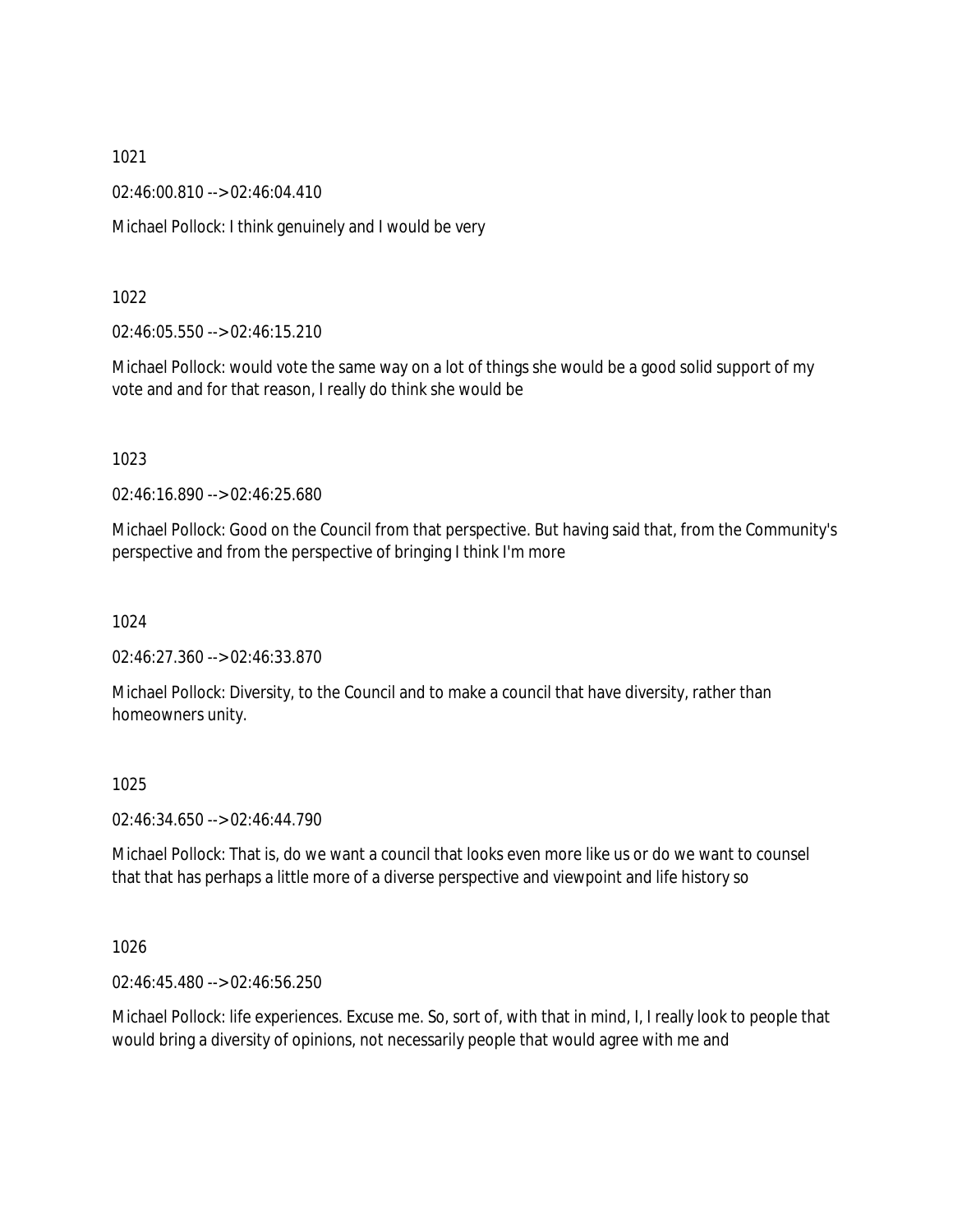02:46:58.110 --> 02:47:16.800

Michael Pollock: Because I want that. And so I selected Brendan as my first choice I selected Calvin simply the again because of the diversity of perspective. He's converting from my second choice. And then the third is some Tyler So, so I think, again, he's bringing

1028

02:47:18.000 --> 02:47:26.460

Michael Pollock: Not necessarily someone that's going to agree with me, but someone that's going to offer a perspective that I don't have. So that's, that's my thinking on it and

1029

02:47:27.480 --> 02:47:27.870

That's

1030

02:47:29.820 --> 02:47:31.800

Ellen Schroer: All right. Thank you very much. Mayor Schneider.

1031

02:47:35.310 --> 02:47:35.940

Leslie Schneider: Thank you.

1032

02:47:37.350 --> 02:47:50.250

Leslie Schneider: So I agree with a lot of the statements that you know Bainbridge Island would be lucky to have gotten any of the three that I'm going to mention, and maybe even more than that.

1033

02:47:52.350 --> 02:47:52.980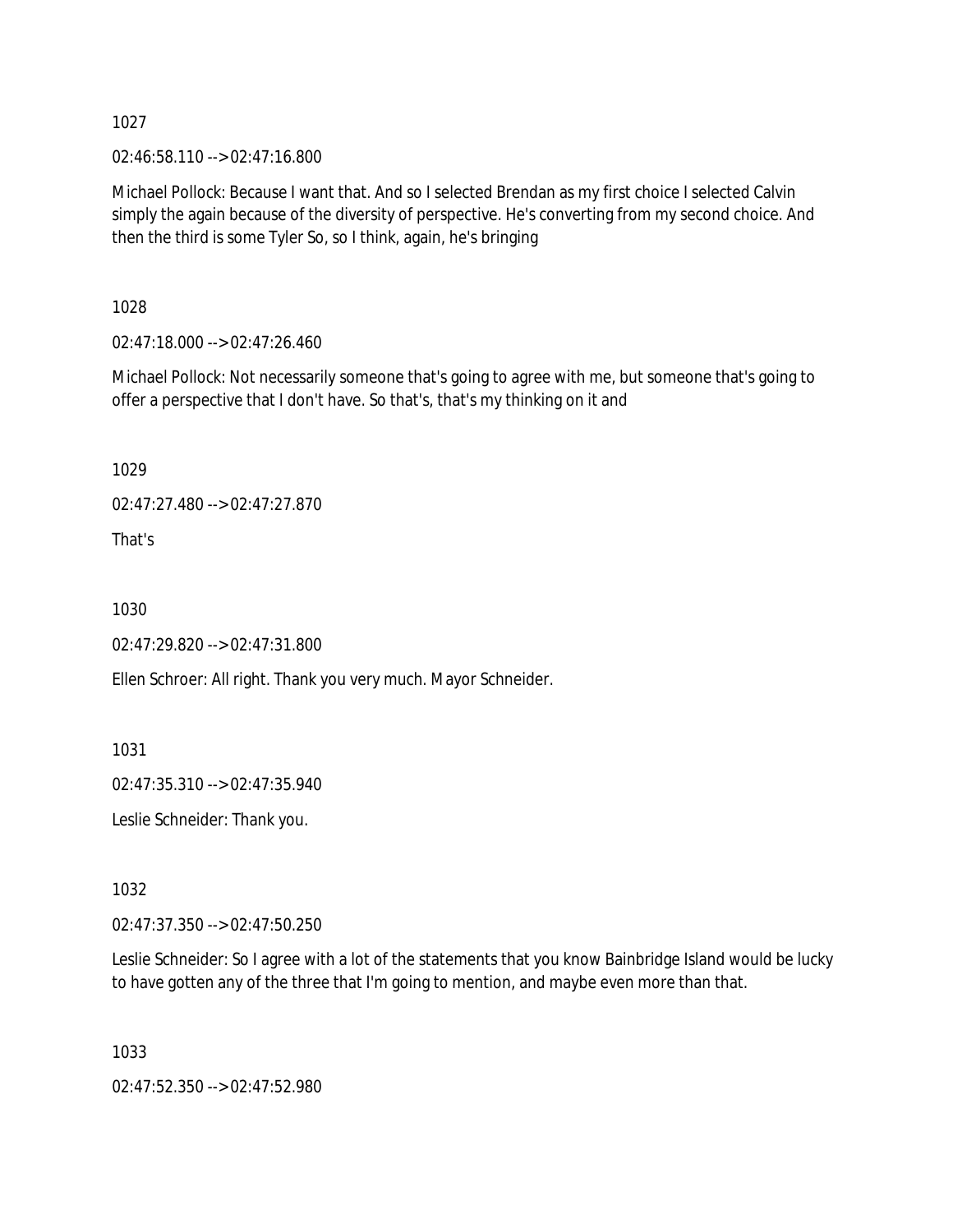Leslie Schneider: My

1034

02:47:54.480 --> 02:48:06.480

Leslie Schneider: My top choice is Jane Lindley I just feel that she will hit the ground running knows our comp plan sort of fought for our comp plan.

1035

02:48:08.820 --> 02:48:09.660 Leslie Schneider: And

1036

02:48:12.420 --> 02:48:17.250

Leslie Schneider: It's tough, because my number two choices. Brenda and

1037

02:48:19.470 --> 02:48:24.990

Leslie Schneider: I just look forward to the day when we could have Brenda on Council.

1038 02:48:26.220 --> 02:48:30.180 Leslie Schneider: And my third choice is Tyler So

1039 02:48:31.680 --> 02:48:32.640 Leslie Schneider: tough choices.

1040 02:48:37.170 --> 02:48:49.350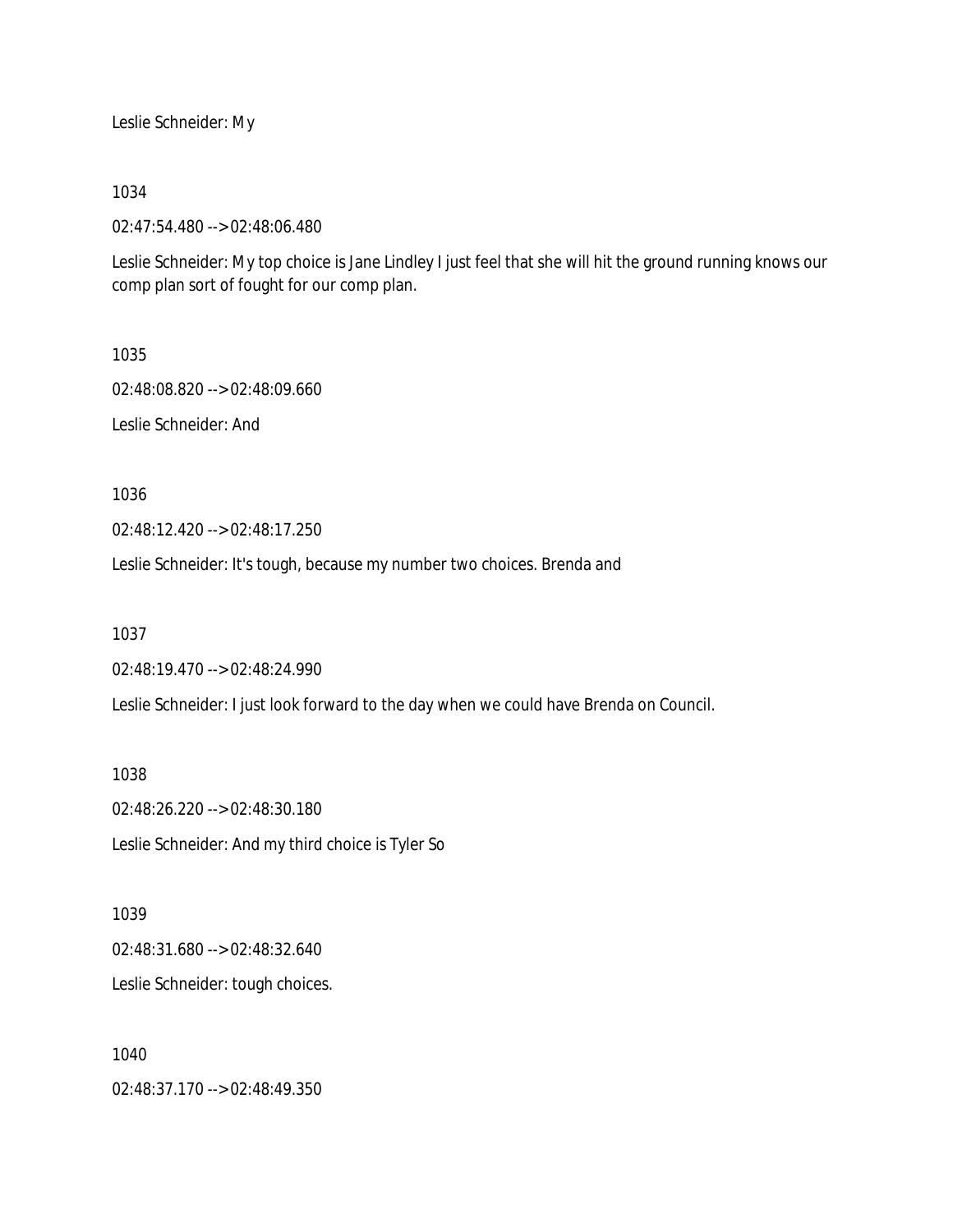Ellen Schroer: Okay, um, at this point, I can share my screen and show the totals I'd appreciate it if you take a quick look at your own names and make sure I got it right. And then we can continue on with the discussion.

1041

02:48:53.250 --> 02:48:56.520

Ellen Schroer: I'm hoping you can see that now let me know if that is visible.

1042

02:48:58.590 --> 02:49:13.560

Ellen Schroer: And so the top two though the top two lines. Mr. Andrew Johnson and Miss Lindley each have 20 points. Mr. Benson with eight and Mr federally with six and

1043

02:49:14.970 --> 02:49:16.680

Ellen Schroer: Mr. Walton received no votes.

1044

02:49:27.000 --> 02:49:45.060

Ellen Schroer: So having seen that I'm not seeing any corrections, so I can stop sharing if you'd like. And at this point and you seems to have two candidates who are at the top you discussed again having a second round of voting, you could contemplate that or we could refer this to a future meeting.

1045

02:49:47.670 --> 02:49:50.490

Ellen Schroer: So go ahead and stop sharing my screen.

1046

 $02.49.54.510 -> 02.49.59.520$ 

Joe Levan: And again, Council just remind you what was in your packet for the process for tonight.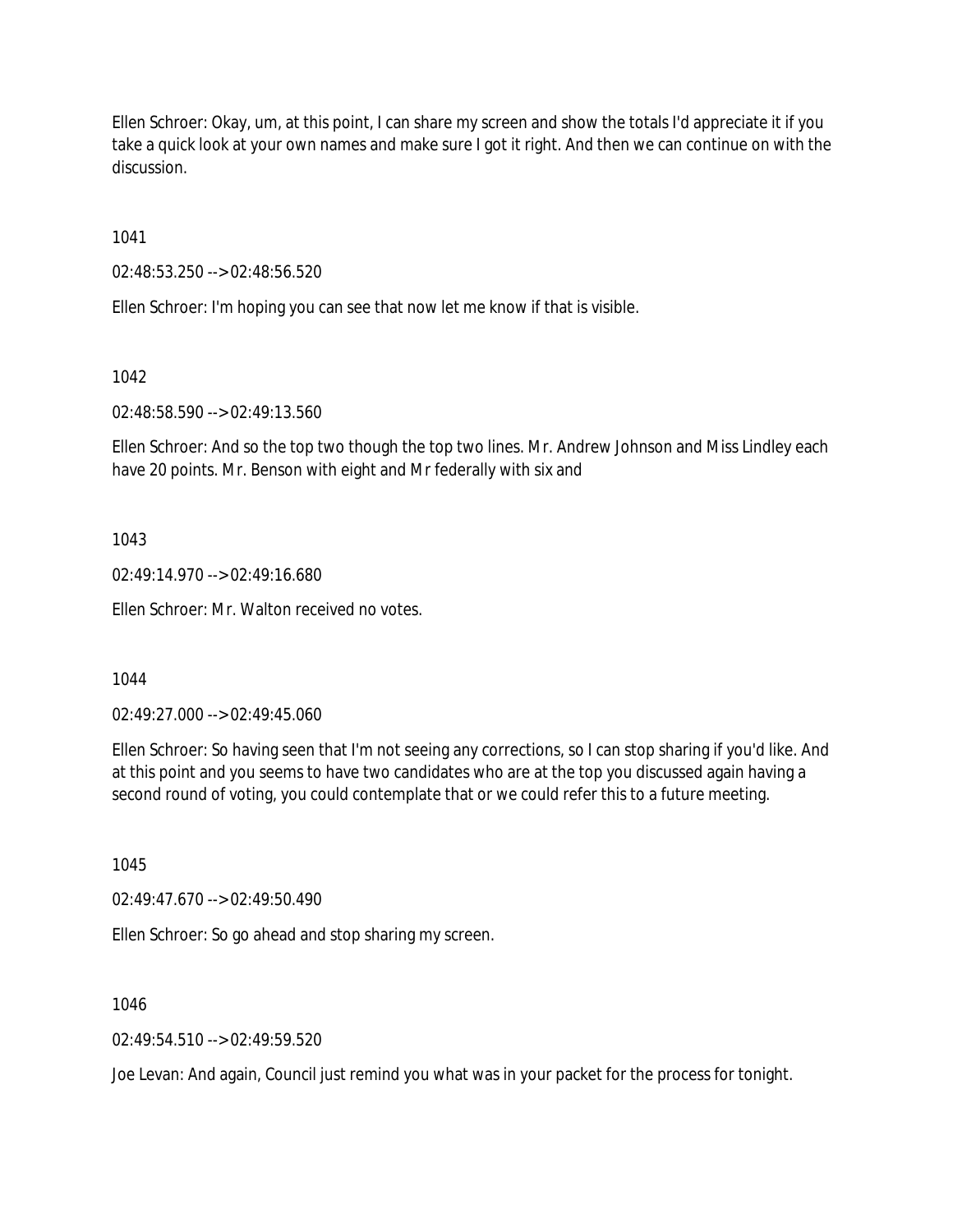02:50:00.540 --> 02:50:04.950

Joe Levan: Since you didn't you weren't unanimous on your first choice. It says the

### 1048

02:50:05.820 --> 02:50:11.640

Joe Levan: Five candidates with the highest point totals will be finalists, and it is expected. They will be invited back to a special Council meeting.

#### 1049

02:50:12.060 --> 02:50:16.680

Joe Levan: If only three or four candidates candidates receive points which happened here yet for the received points.

1050

02:50:17.460 --> 02:50:25.830

Joe Levan: Only those four candidates will be finalists. If the point totals results in a time when there's no tie here. So, with this contemplated is

1051

02:50:26.370 --> 02:50:42.030

Joe Levan: Those four candidates would be invited back to a likely a special meeting or could be the next Council meeting, or you could you could do a second round this evening, if you if you chose to do so but it'd be deviating from the process that you add in the packet

1052

02:50:44.310 --> 02:50:54.360

Joe Deets: So, uh, there's a good discussion for a colleague, so I'm not sure whether to have for the four candidates who got points.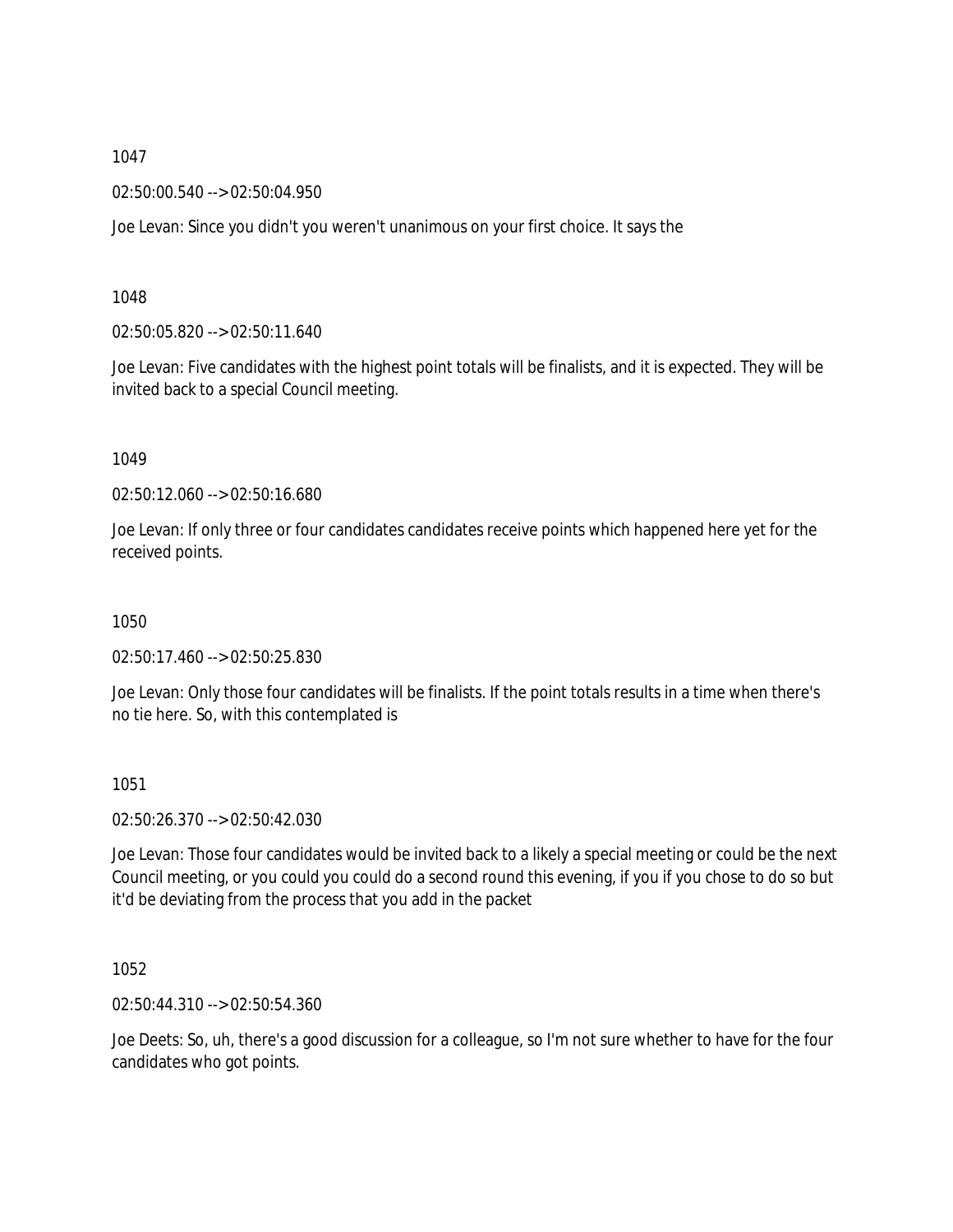02:50:55.350 --> 02:51:11.460

Joe Deets: We bring them back. Are we just going to have the same score. Again, I think we need to somehow narrow this down. Since we do actually have a tie. At this point, so just my suggestion. Maybe it's a two or three candidates bring back that's

1054

02:51:12.540 --> 02:51:13.410

Joe Deets: COUNCILMEMBER Pollock.

1055

02:51:14.160 --> 02:51:26.160

Michael Pollock: Yeah, I just want to follow up on that. Yeah, I think. I mean, there's to the the got significantly greater points than the other ones. And they also were the ones that in the community had

1056

02:51:26.790 --> 02:51:36.480

Michael Pollock: The greatest amount of support. So I would suggest that we take the top two candidates and then have a follow up meeting and

1057

02:51:39.060 --> 02:51:43.080

Michael Pollock: Be My suggestion is narrow, narrow it down to and then follow up on

1058

02:51:44.220 --> 02:51:44.820

Michael Pollock: To the next town.

1059

02:51:46.260 --> 02:51:46.920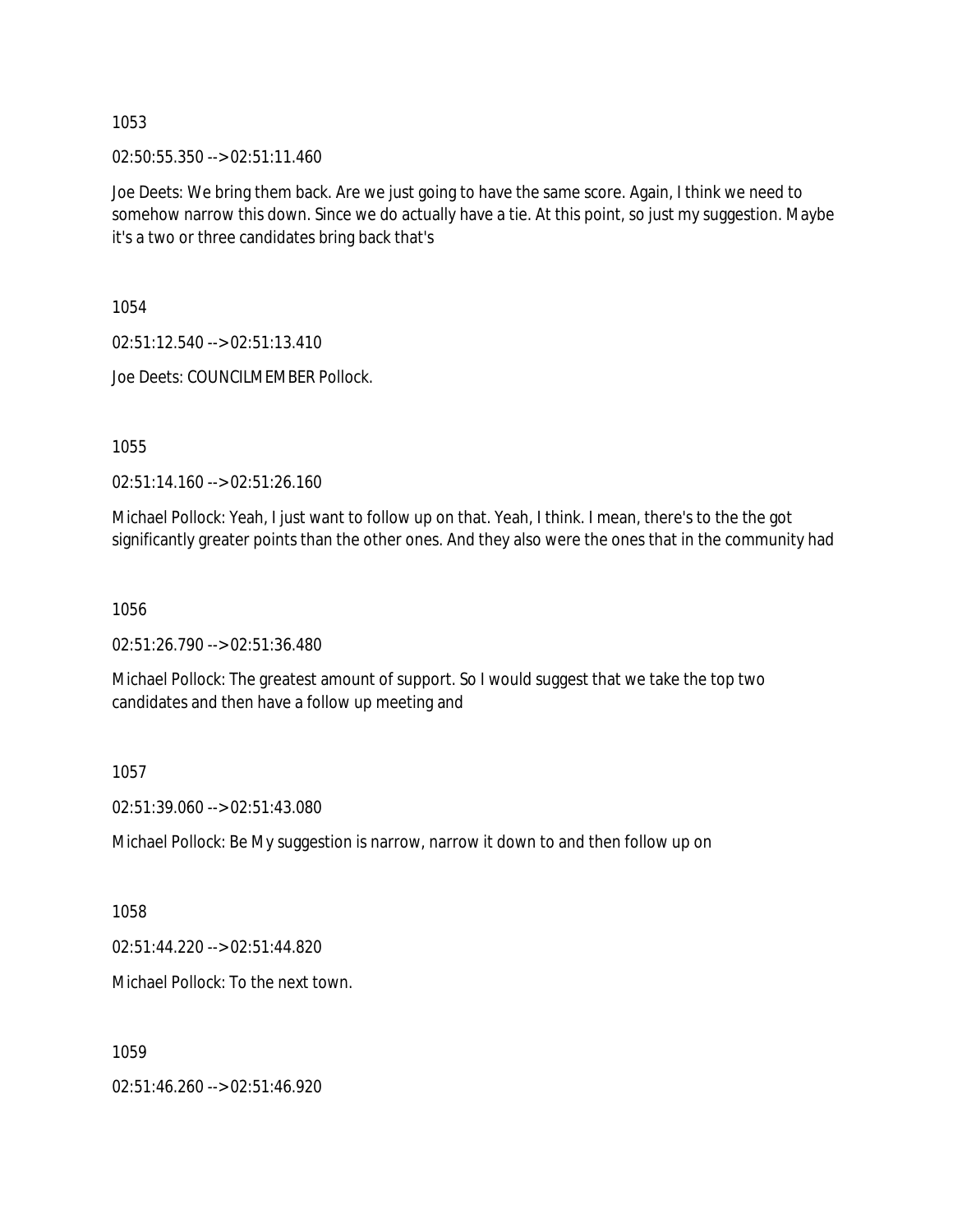Michael Pollock: Especially

1060

02:51:49.140 --> 02:51:51.000

Joe Deets: Okay, thank you. Councilmember had topless.

# 1061

02:51:54.570 --> 02:51:57.720

Kirsten Hytopoulos: Well, I guess I just, I'm not sure why we wouldn't just have a follow up vote.

# 1062

02:51:59.220 --> 02:52:05.790

Kirsten Hytopoulos: And that's again why I'm, I'm just confused. We have so few we have so few candidates why we wouldn't try why we wouldn't

1063

02:52:07.680 --> 02:52:15.150

Rasham Nassar: What COUNCILMEMBER, what would that boat be done. We have a tie for first place. So I'm wondering, what would we be voting on.

1064

02:52:16.260 --> 02:52:17.400

The two candidates.

1065

02:52:18.870 --> 02:52:20.220

Rasham Nassar: So are you proposing that we

1066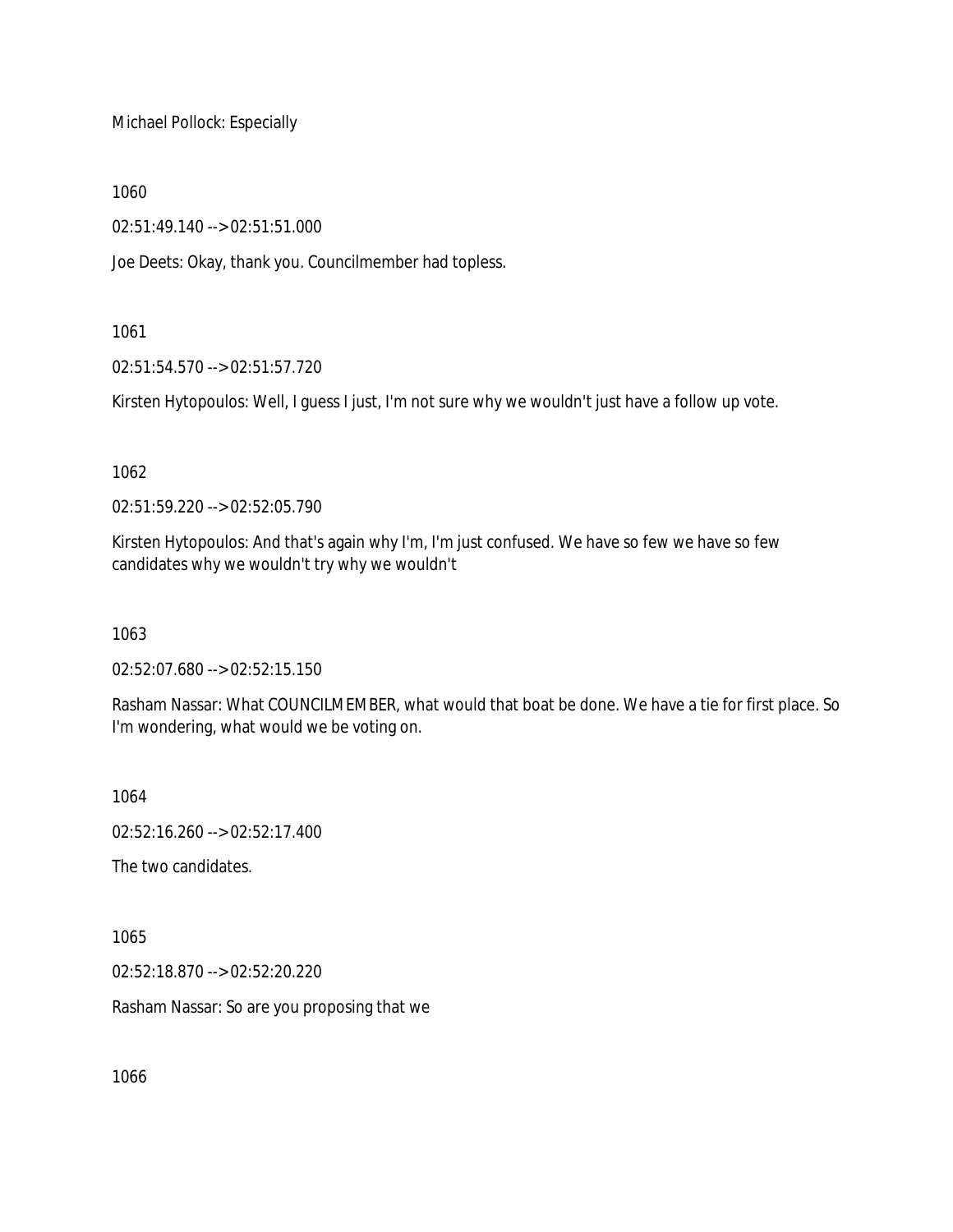02:52:20.250 --> 02:52:24.480

Rasham Nassar: Deliberate and have a discussion over the qualifications of those

1067

02:52:24.600 --> 02:52:29.460

Kirsten Hytopoulos: I suppose. Yeah, I suppose that's what we would do prices we try to executive session and then come back again.

1068

02:52:30.420 --> 02:52:40.050

Kirsten Hytopoulos: Yeah, because I'm not sure what would happen between. I mean, we haven't really given us much effort as a council to work on this. And I mean, what's going to change and other than one week we come back.

1069

02:52:41.430 --> 02:52:42.240

Kirsten Hytopoulos: It's just a thought.

1070

02:52:44.160 --> 02:52:45.150

Joe Deets: COUNCILMEMBER Paul

1071

02:52:45.780 --> 02:52:58.350

Michael Pollock: Yeah, I guess what I think is that would be good to bring to them back and ask them follow up questions that that would be. That's my thinking and follow up interview with it kind of made it through this round and

1072

02:52:59.700 --> 02:53:06.360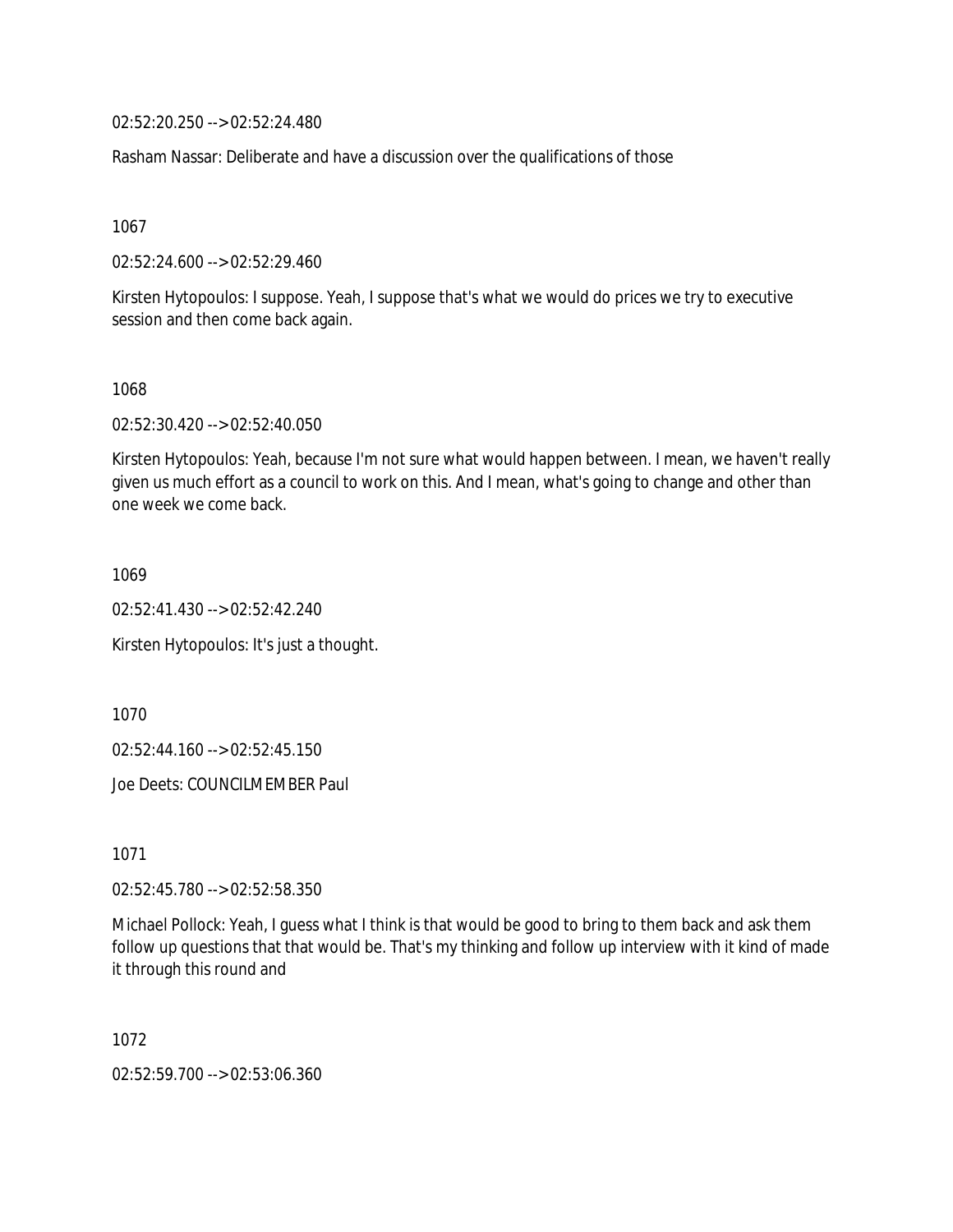Michael Pollock: That's what I would want to do. I'd like an opportunity to ask the two of them some some more questions. Have you heard the responses.

1073

02:53:08.370 --> 02:53:18.210

Joe Deets: So if we brought that I have a thank you I have a sort of process questions. So let's just say, for we do bring them the two back Jane and Brenda

# 1074

02:53:20.790 --> 02:53:27.600

Joe Deets: What is our scoring system. How are we, how are we going to do that city attorney. Do you have thoughts on that.

# 1075

02:53:29.280 --> 02:53:36.750

Joe Levan: Well you likely use the same system, all you only have two candidates, though. I mean, and what what's what's contemplated again through the

1076

02:53:37.380 --> 02:53:46.080

Joe Levan: Proposed process for a second meeting would be similar to tonight, you'd have prepared remarks by the candidates.

# 1077

02:53:46.620 --> 02:54:01.080

Joe Levan: And then you would turn into an executive session to discuss and then you'd asked questions, you could change that you could have prepared remarks, ask questions, go into executive session. Talk about the qualifications and then come out and vote as a potential

1078

02:54:03.600 --> 02:54:04.890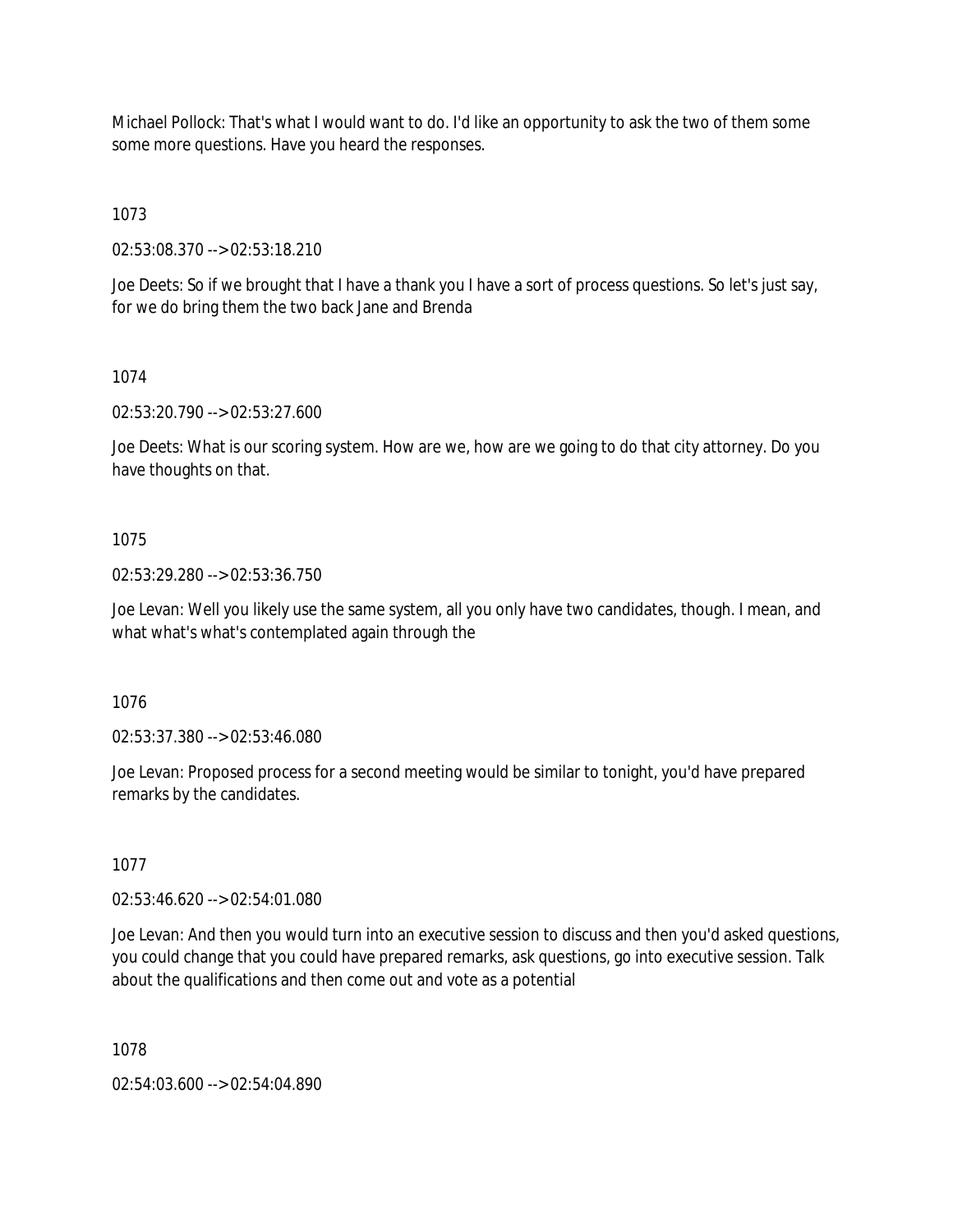Joe Deets: Customer NASA

1079

02:54:05.490 --> 02:54:18.780

Rasham Nassar: Yeah, I think, because we have an overwhelming number of votes in for two candidates that are in a tide position. I think it makes sense to deviate from the

1080

02:54:20.430 --> 02:54:40.260

Rasham Nassar: Process slightly I would vote that we would. I would support that we move this to next week's agenda and that when it appear we invite the candidates to be present to maybe engage in a if council members agreed and again to the five to 10 minute Q AMP a

1081

02:54:41.430 --> 02:54:48.630

Rasham Nassar: At that time, and that the motion to be included in the packet for that agenda item include emotion to a point.

1082

02:54:50.220 --> 02:54:54.960

Rasham Nassar: Miss family Johnson and or emotion to appoint Miss Lindley

1083

02:54:59.280 --> 02:55:03.750

Joe Deets: So in other words, but to that. So in other words, okay, bring it back next week.

1084

02:55:05.430 --> 02:55:10.890

Joe Deets: We have some Q AMP. A and then we just vote obviously between one or the other.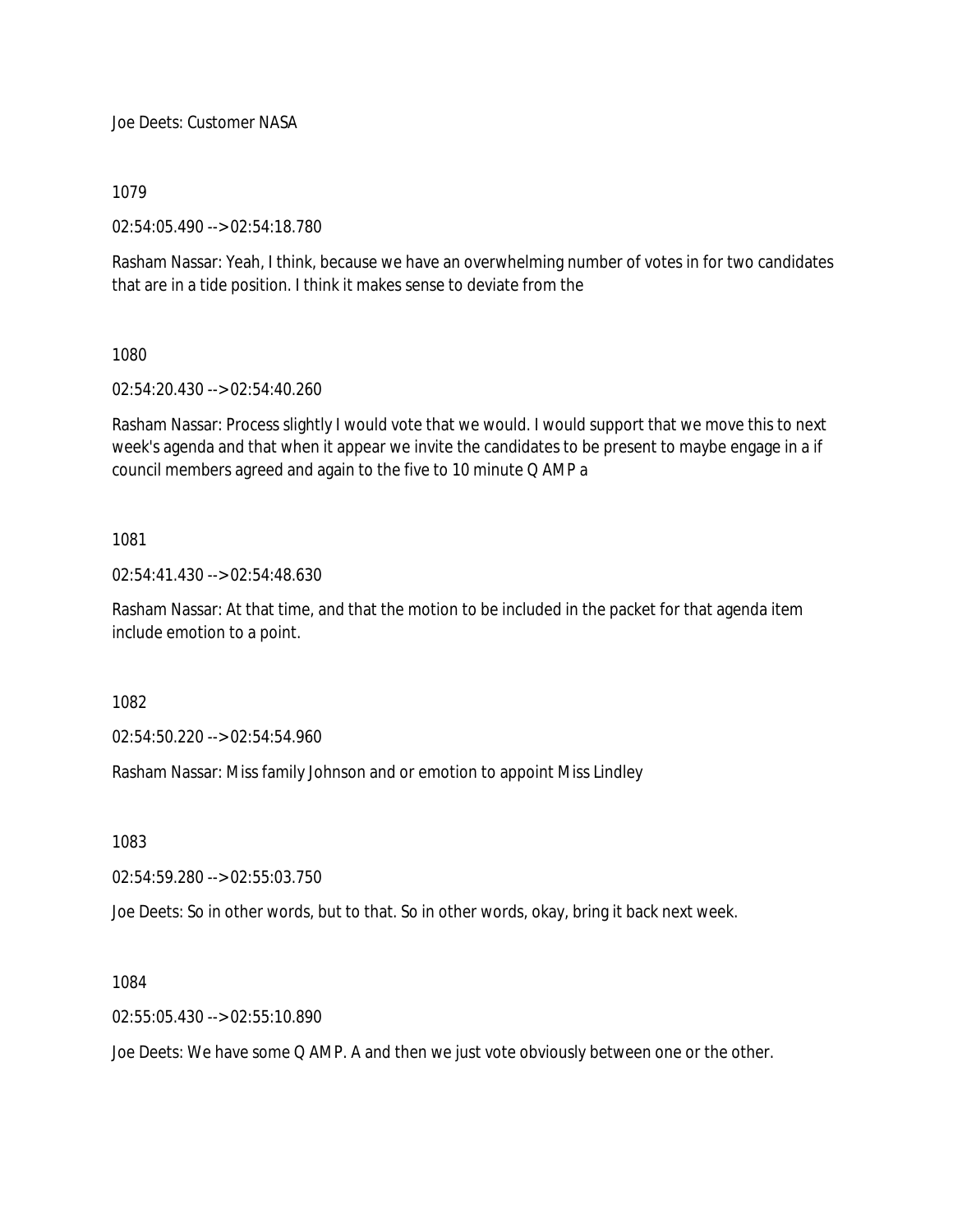02:55:12.450 --> 02:55:13.620 Joe Deets: I mean, that that would be in

1086

02:55:14.970 --> 02:55:17.490

Rasham Nassar: I think that's the most efficient process.

1087

02:55:20.580 --> 02:55:23.040

Joe Deets: And Mayor Schneider. I'm sorry you state your hand.

#### 1088

02:55:24.030 --> 02:55:39.180

Leslie Schneider: I'm just going to agree that I mean for one if if we're not going to decide if we're not going to do another vote tonight, then I think we should be bringing the top two candidates back and and asking them questions. I think that that makes a lot of sense.

1089

02:55:40.500 --> 02:55:47.970

Leslie Schneider: And then it's just a straight A straight vote. And I guess we would have to

1090

02:55:49.260 --> 02:56:08.220

Leslie Schneider: I mean you know the the interesting, very point there is we could end up in a in an actual tie right if there were vote changes or whatever. So anyway, I think it's, I think it makes sense to bring them back. We just need to decide how much time. That is so that we can put it on our agenda.

1091

02:56:09.450 --> 02:56:17.340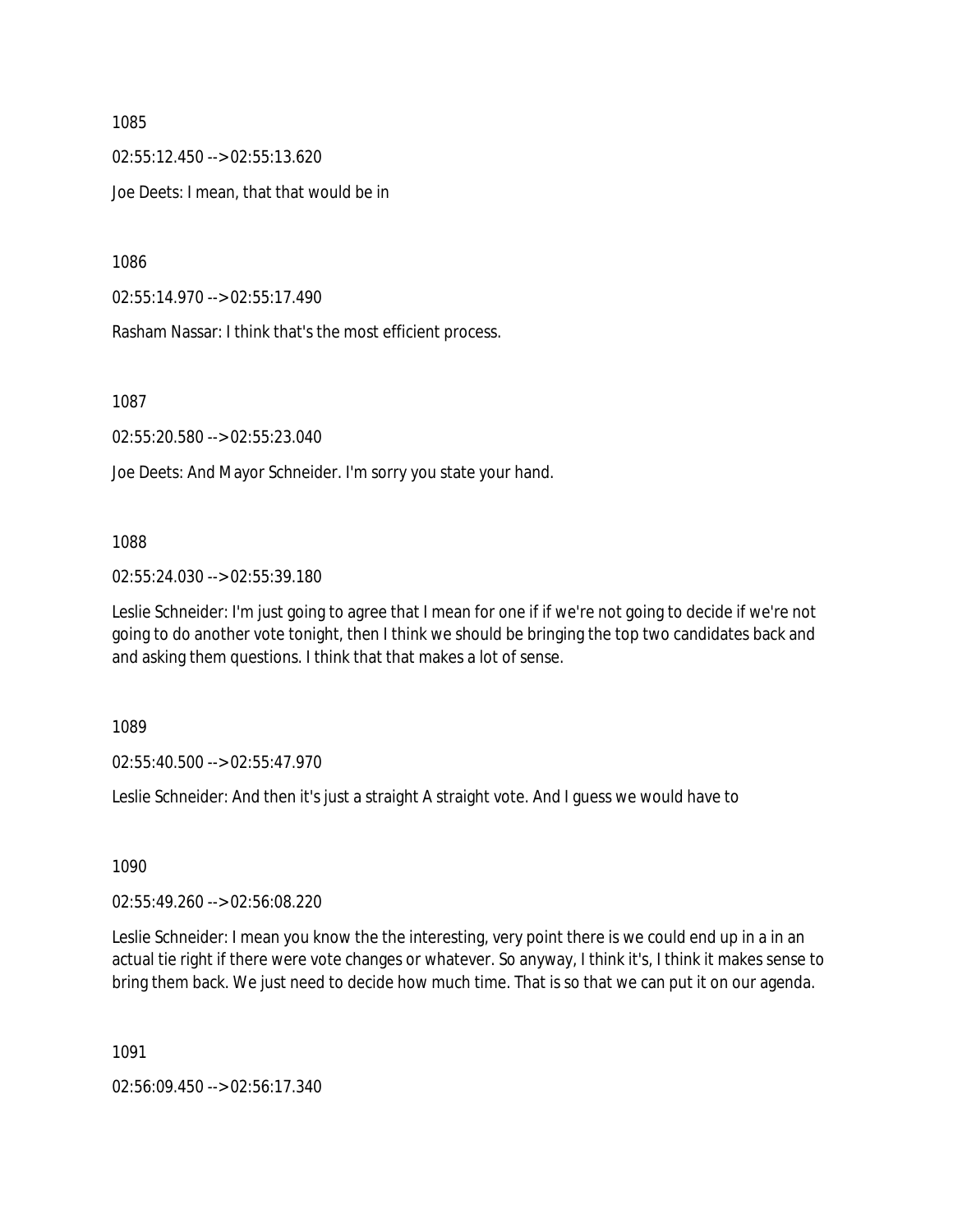Leslie Schneider: Or I could go along with the majority to take a second round tonight. But I think in a sense it makes sense to

1092

02:56:18.510 --> 02:56:20.940

Leslie Schneider: Bring the candidates back and ask questions.

1093

02:56:22.560 --> 02:56:26.400

Joe Deets: I I'm for this is an important decision, we've

1094

02:56:27.510 --> 02:56:32.520

Joe Deets: Clearly got two very strong top tier candidates. Let's

1095

02:56:34.080 --> 02:56:43.860

Joe Deets: Bring it back next week of Q AMP. A. So I was just thinking as far as the actual it's not we're not voting. Like, yeah, up or down, it would be more of

### 1096

02:56:44.850 --> 02:56:58.680

Joe Deets: Each of us would actually say, My preference is one or the other, and then whoever has the most preferences. You know, there's hope. And then if it's three three. Well then, I don't know. We'll have to figure that out but

1097

02:57:00.570 --> 02:57:07.170

Joe Deets: So we literally would to say my vote is one or the other. For each one of us. And then what's the tally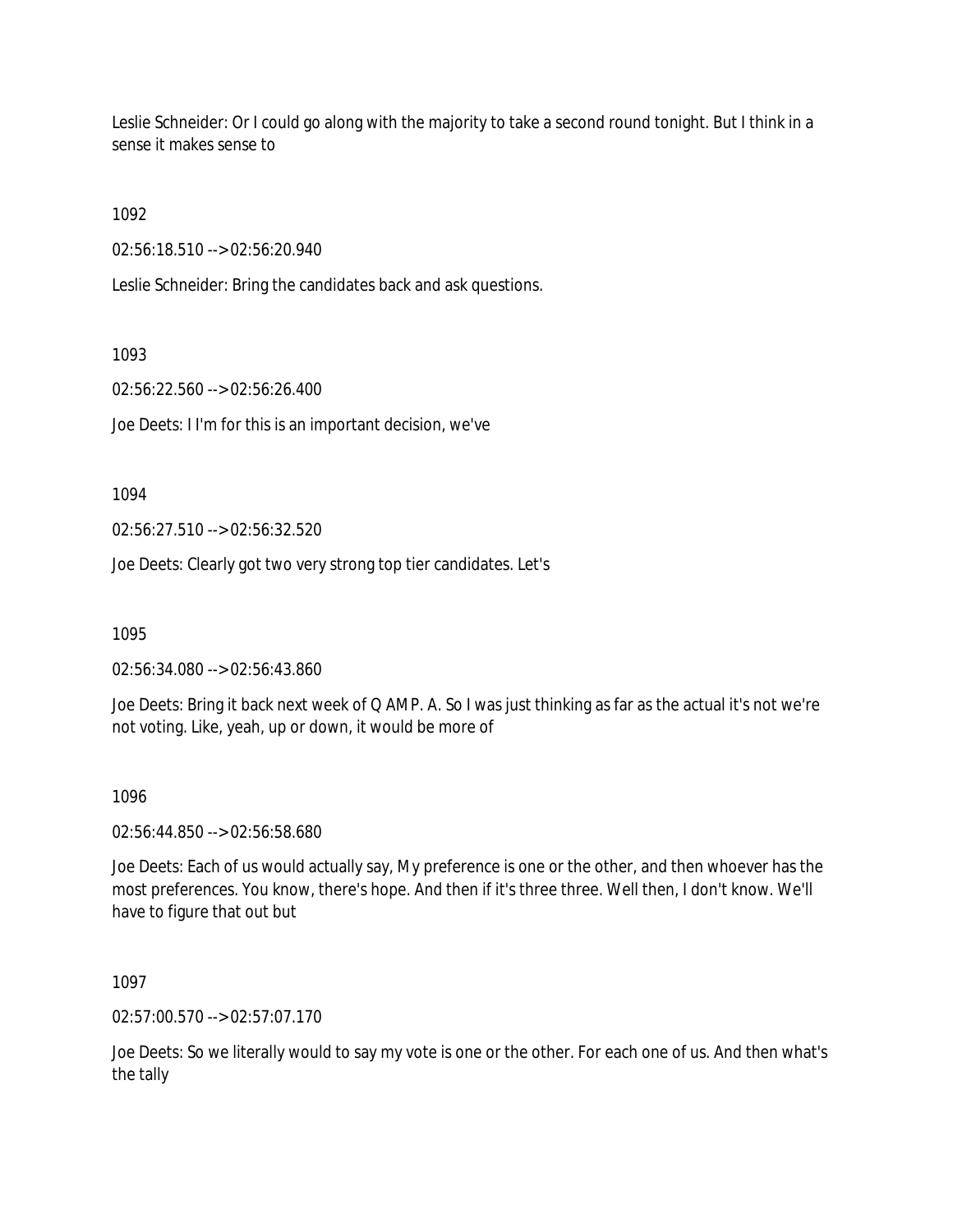02:57:08.520 --> 02:57:09.210

Joe Deets: Does that sounds good.

1099

02:57:10.230 --> 02:57:20.850

Joe Levan: And if man, what would you want to do prepared have them provide prepared remarks first and then do Q AMP. A similar you go through each council member similar process that needed tonight before you vote.

1100

02:57:22.290 --> 02:57:29.760

Michael Pollock: I would be happy just there do q&a referred that prepared remarks. So just some really follow up questions.

1101

02:57:32.640 --> 02:57:33.390 Joe Deets: And

1102

02:57:35.070 --> 02:57:38.220

Joe Deets: So before we get Q AMP. A with each of them separately.

1103

02:57:42.840 --> 02:57:44.310

Joe Deets: 1015 minutes each.

1104 02:57:50.910 --> 02:57:51.420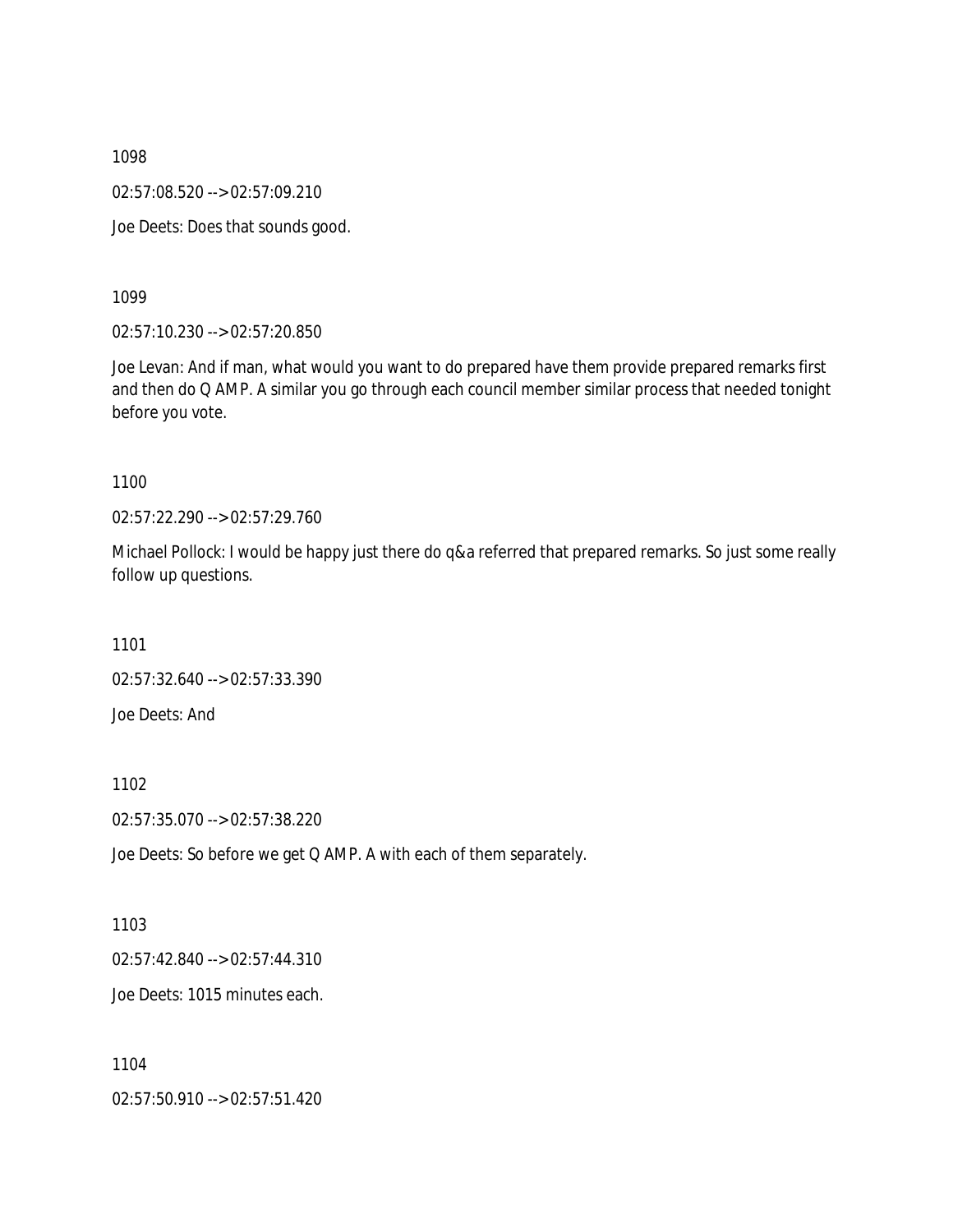Joe Deets: topless.

1105

02:57:51.450 --> 02:57:51.750

Sorry.

1106

02:57:54.960 --> 02:57:59.850

Kirsten Hytopoulos: So, so am I right that we have looks like something like a four hour meeting next week.

1107

02:58:00.990 --> 02:58:10.200

Kirsten Hytopoulos: So, I mean, I just did. This is the night we set to do this and we only have a couple of candidates who are here with us now. So I'm just trying understand why we're doing this and

1108

02:58:10.740 --> 02:58:17.130

Kirsten Hytopoulos: I'd asked the candidates, whether they would like to talk further with us right now. I mean, we have this evening, and we're here with them.

1109

02:58:18.660 --> 02:58:29.850

Kirsten Hytopoulos: If I were them. I'd rather talk to us now than wait a week and come back and do this on our busy agenda. I'm just wondering where we are talking to them. Now, we already had a crazy meeting next week.

1110

02:58:31.860 --> 02:58:33.990

Kirsten Hytopoulos: So, just wondering what we're putting on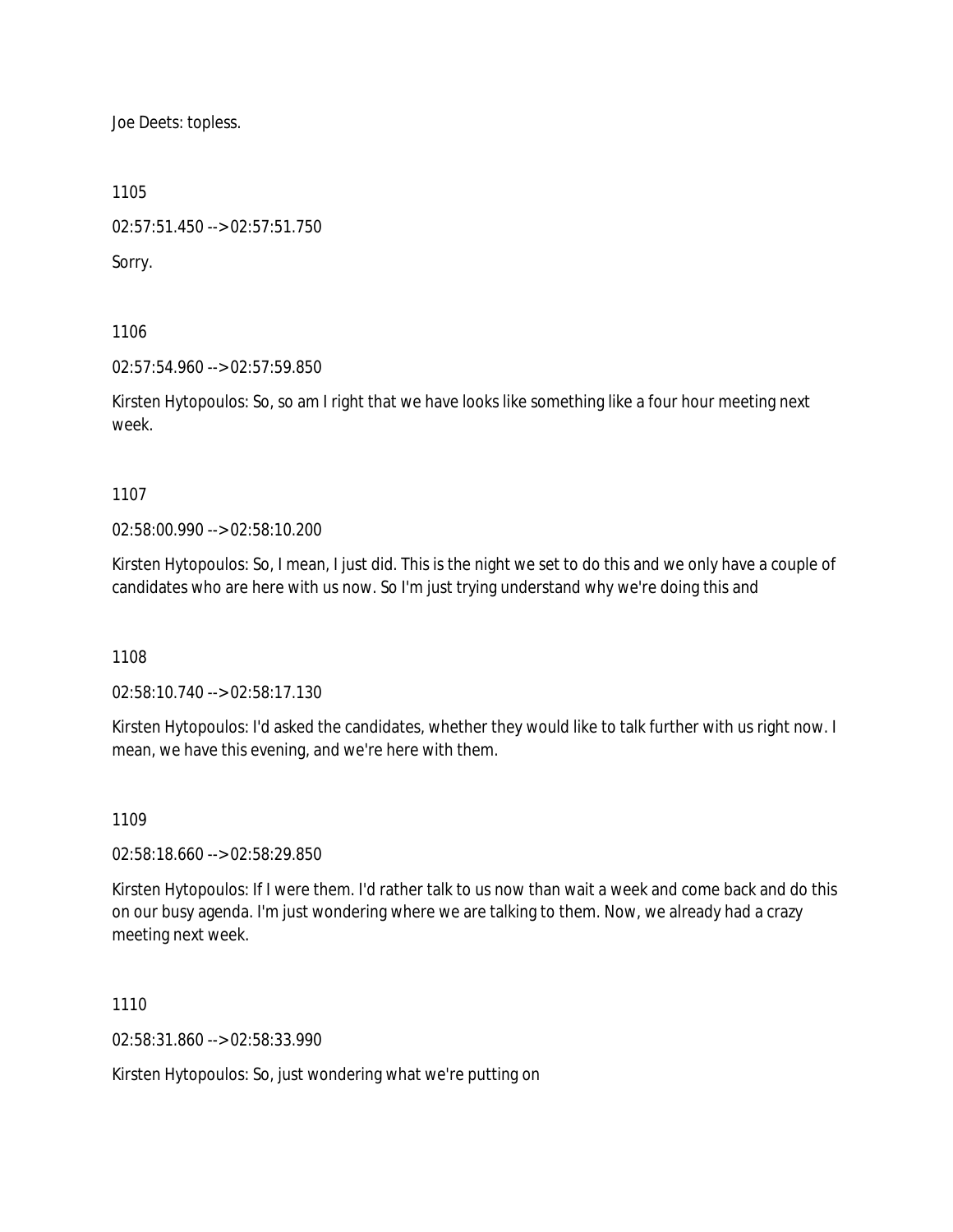02:58:35.370 --> 02:58:44.130

Kirsten Hytopoulos: Why we're adding this a very important decision, a very important experience for them, where we're trying to cram it into a really busy meeting next week.

1112

02:58:45.930 --> 02:58:47.370

Joe Deets: Okay. Councilmember Paul

1113

02:58:47.760 --> 02:58:49.740

Michael Pollock: Well yeah, I guess.

1114

02:58:51.810 --> 02:58:56.370

Michael Pollock: I'd like to reflect upon what they've said and think about it and pull up

1115 02:58:59.220 --> 02:59:02.460

Michael Pollock: We've had an opportunity to hear what they've said

1116 02:59:04.620 --> 02:59:05.700 Michael Pollock: I guess I

1117 02:59:07.200 --> 02:59:15.030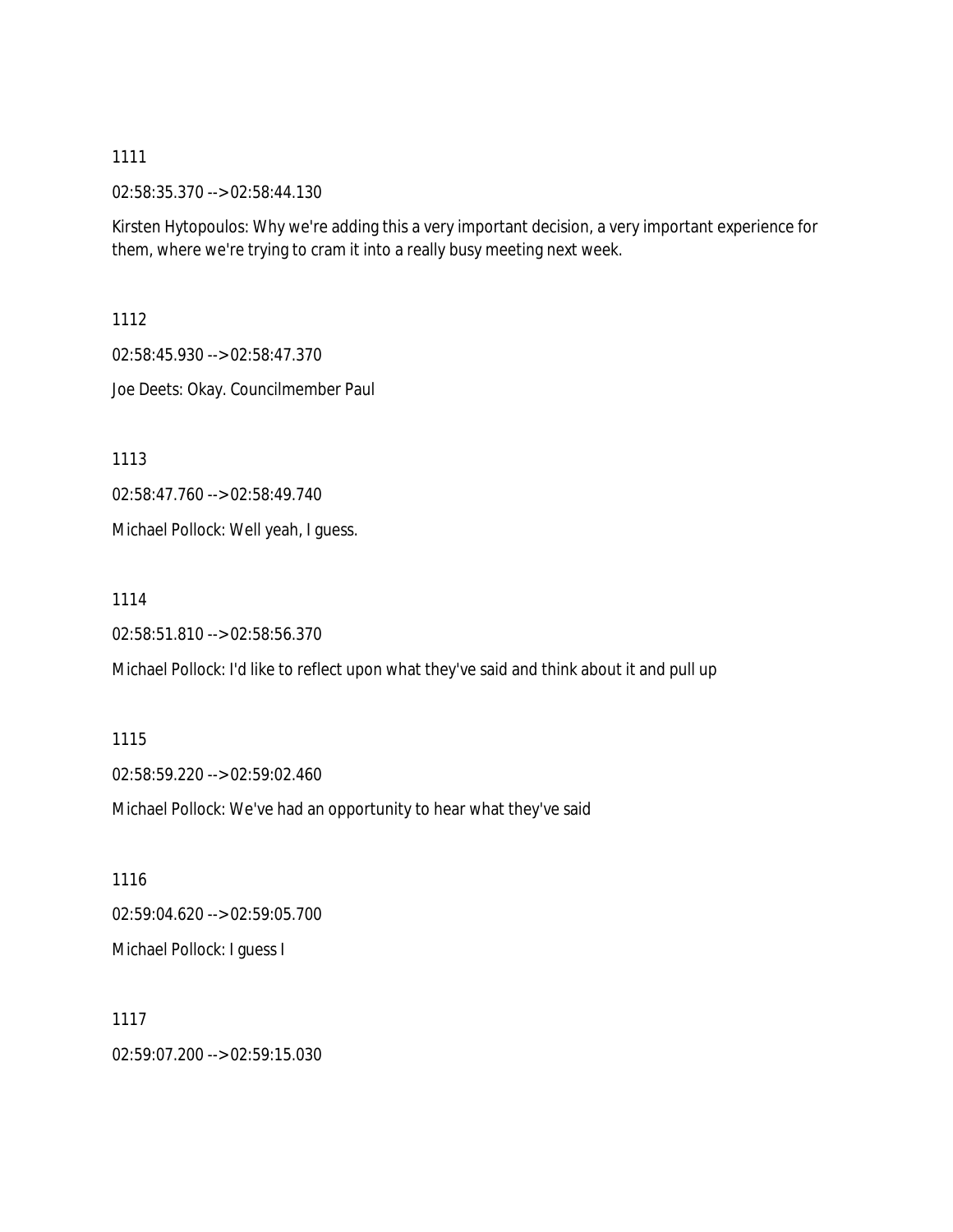Michael Pollock: Seems like would be rushing to go through it tonight. So it just seems perfectly reasonable to

# 1118

02:59:15.930 --> 02:59:30.300

Michael Pollock: Do what we said we were going to do. It's what we told the constituent are the candidates, excuse me, that we were going to do, which is new. We're going to take the top vote getters. We're altering that slightly so we're sticking with our process and we're providing an opportunity to

1119

02:59:32.130 --> 02:59:35.040

Michael Pollock: Kind of formulate some other questions and follow up so I

1120

02:59:36.450 --> 02:59:44.820

Michael Pollock: I don't know, it seems perfectly reasonable if if there's concern about that particular meeting. Well, we got through the last meeting pretty quick.

1121

02:59:45.930 --> 02:59:50.760

Michael Pollock: But we could have another meeting to but I think we could add it to it and

1122

02:59:51.780 --> 02:59:57.720

Michael Pollock: And we'd be just fine. Well, I would. That's my strong preference that we have an opportunity to

1123

02:59:59.190 --> 03:00:00.720

Michael Pollock: Follow in the future.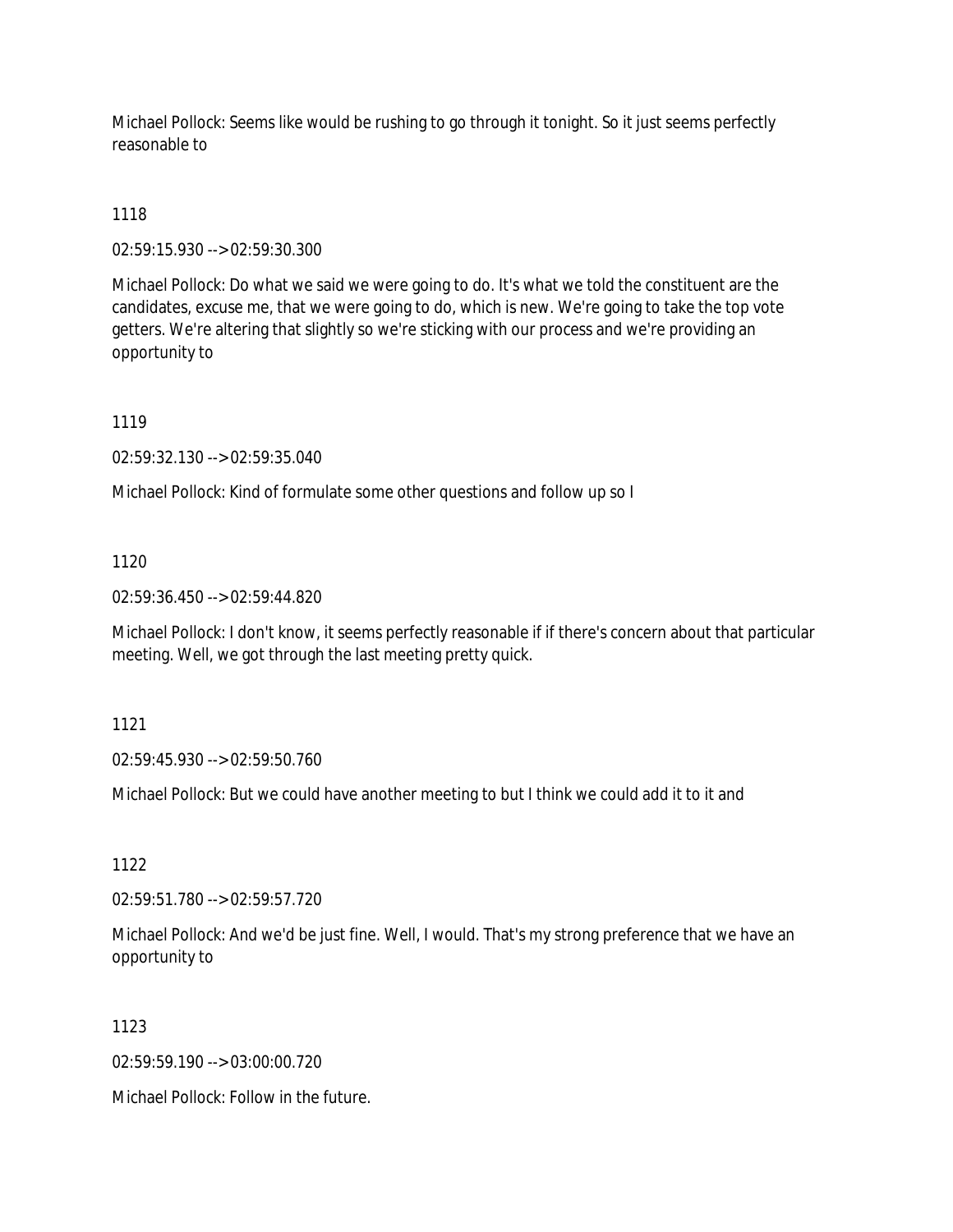03:00:00.960 --> 03:00:10.680

Joe Deets: I think was the city attorney has his name. And I was thinking, What if we do it I uncomfortable doing it next week because it just, I don't want to feel like we're rushing. This is an important decision.

# 1125

03:00:11.040 --> 03:00:19.140

Joe Deets: But say keep it short, because we have a full meeting maybe 10 minutes each. Q AMP a in a 10 minutes for us devout, so that's a half hour.

1126

03:00:20.160 --> 03:00:22.380

Joe Deets: I think we can handle that colleagues.

1127

03:00:22.680 --> 03:00:25.890

Joe Deets: He said anyway I'm mayor shot. Oh well city.

1128

03:00:28.320 --> 03:00:29.670

Joe Levan: Just two quick points. So,

# 1129

03:00:29.850 --> 03:00:38.880

Joe Levan: That's why the the process contemplate is I think this the Council's done this in the past is is have a special meeting to finish this process. So you could do that, it's an option.

1130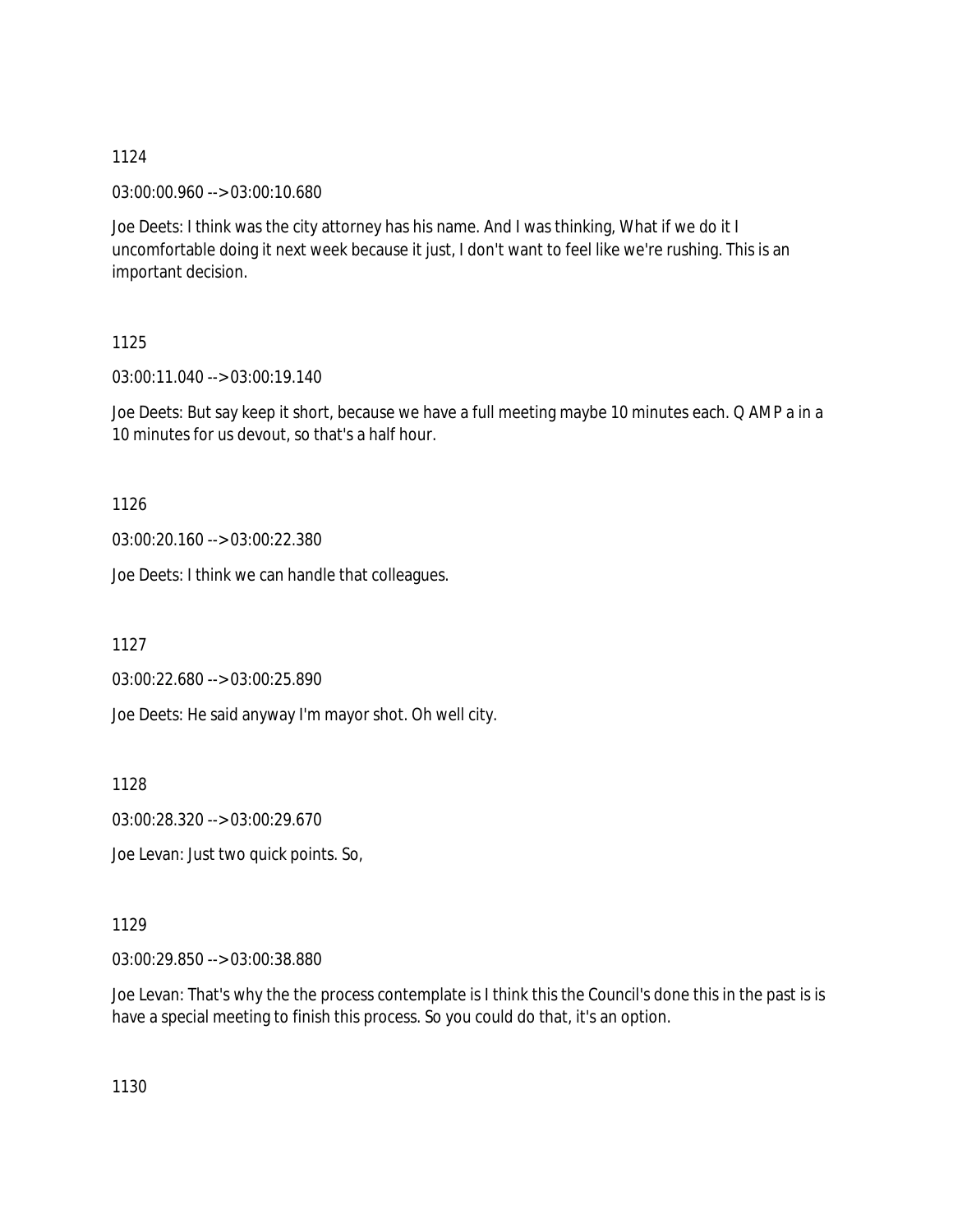03:00:39.660 --> 03:00:55.440

Joe Levan: The second thing is if you are going to forward it to a special meeting or to next week's meeting and regular meeting I think it'd be good idea for the Council, the past emotion to identify those the two top candidates as the the to their the finalists for the so that's on the record.

1131

03:00:58.530 --> 03:01:04.590

Joe Deets: Well, we were going to have a special meeting this week doesn't work because we have a couple special meetings already

1132

03:01:06.510 --> 03:01:15.480

Joe Deets: And if we did in then of course there's Tuesday the eighth where we're meeting either we do it on Tuesday, the eighth or Monday, the seventh, which is the seventh would be just this

1133

03:01:16.590 --> 03:01:17.370

Joe Deets: Mayor Snyder.

1134

03:01:19.170 --> 03:01:21.480

Leslie Schneider: Thanks. I think that um

1135

03:01:23.160 --> 03:01:27.540

Leslie Schneider: I guess my my proposal is that for this new Q AMP. A we

1136

03:01:28.410 --> 03:01:34.200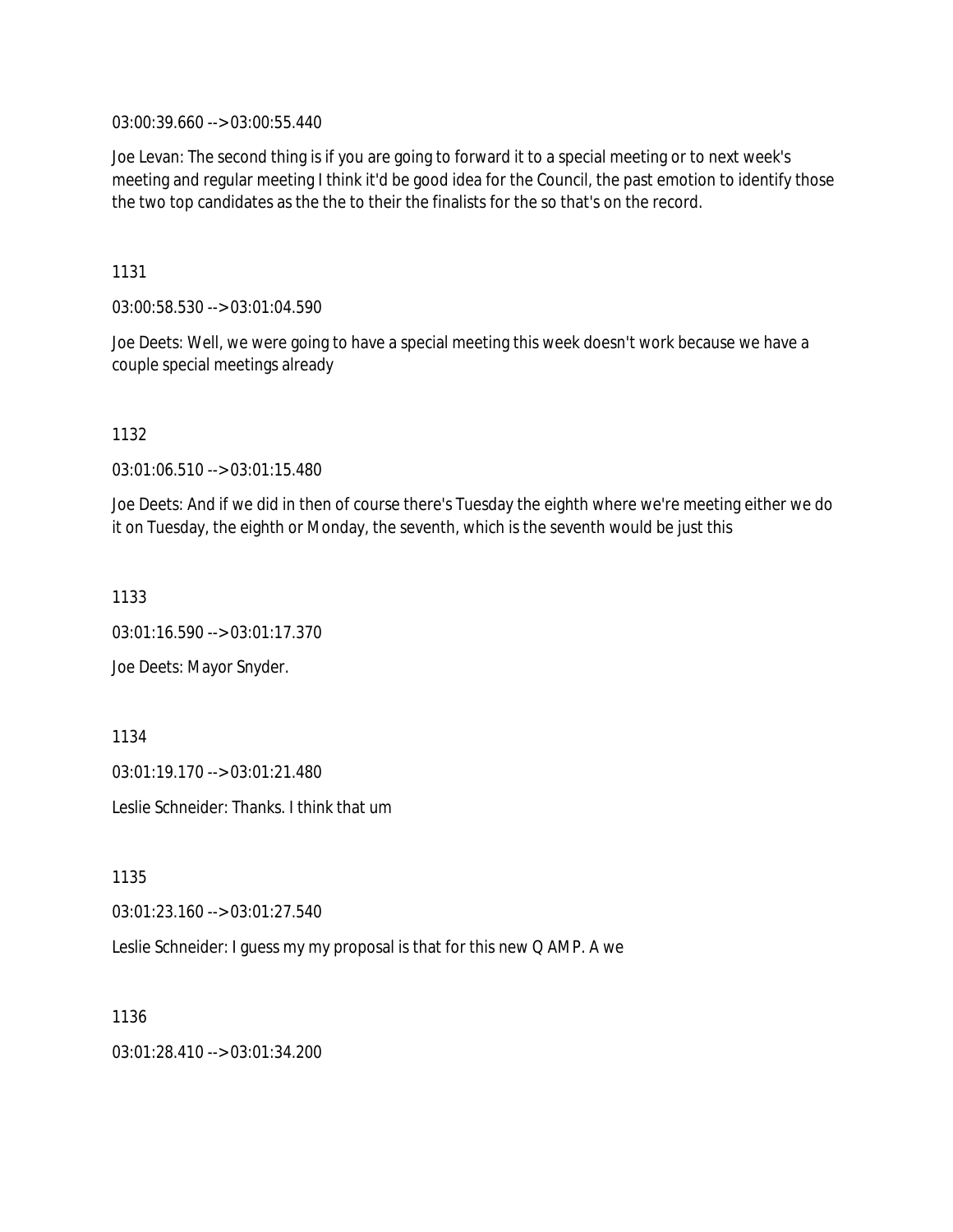Leslie Schneider: Just say please answer the questions in one minute or less. I mean, one minute. Is that a significant amount of time.

1137

03:01:34.500 --> 03:01:45.180

Leslie Schneider: And that way we could you know get through in six or seven minutes and not every not every council member is going to be required to ask a question, but of course we probably will. And that's a good thing.

#### 1138

03:01:46.290 --> 03:01:55.350

Leslie Schneider: So, you know, we could be if we're really committed to it. I'm suggesting, maybe we don't even want to go back into Executive Session. Maybe we just have another vote.

1139

03:01:56.550 --> 03:01:57.810

Leslie Schneider: And so it could be

1140

03:01:59.130 --> 03:02:07.680

Leslie Schneider: It could be a 15 minute item. I'm not saying that we should put it on the agenda for 15 minutes we might want to give ourselves a little more time but I I like the idea of

1141

03:02:08.670 --> 03:02:15.330

Leslie Schneider: Having some a chance to think about what our questions might be and and then limiting the answers to one minute each.

1142

03:02:21.240 --> 03:02:31.440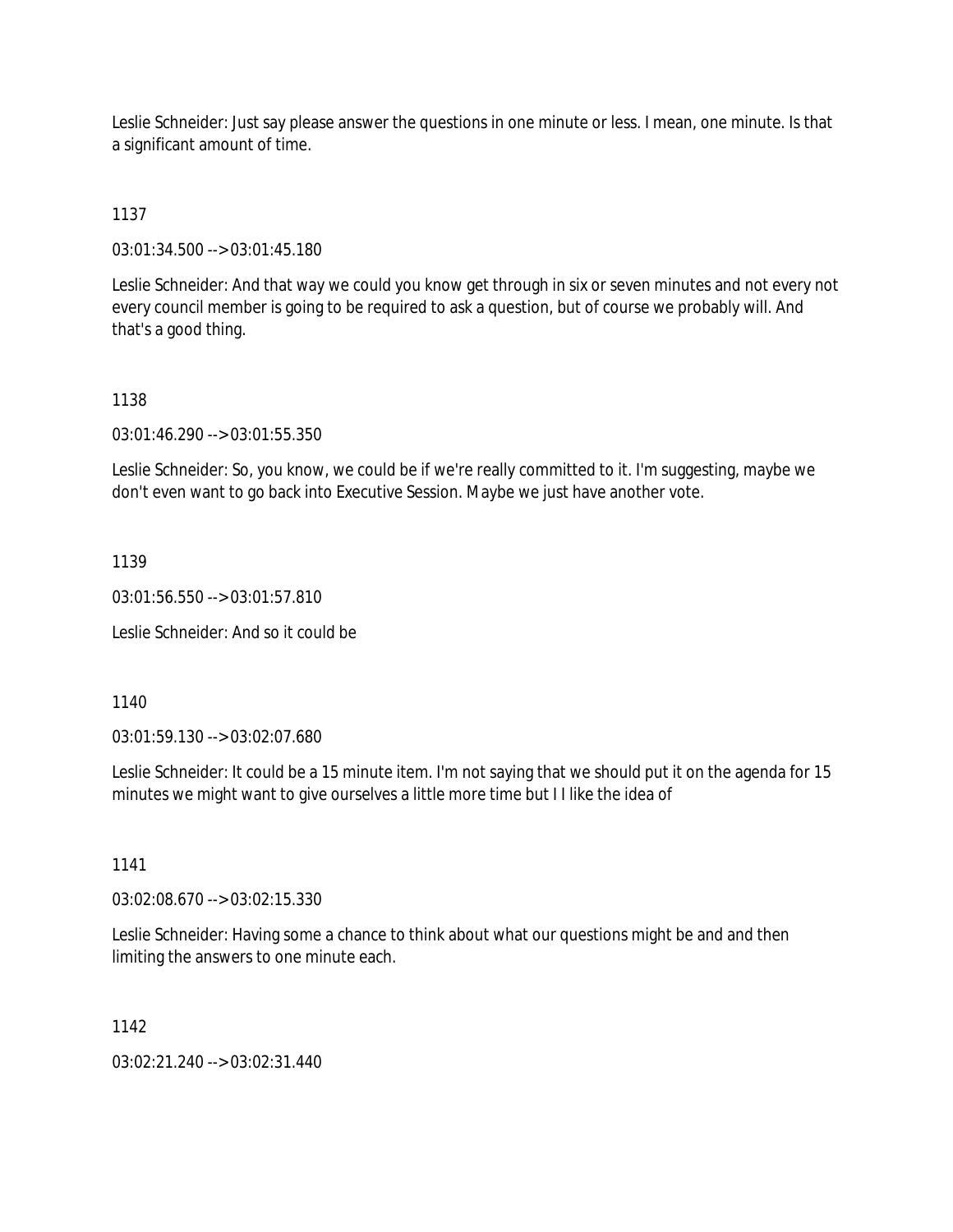Leslie Schneider: And I guess as a corollary to that, if we go into a special meeting, we don't really need that much time. So I don't support doing us a special meeting.

1143

03:02:32.280 --> 03:02:34.530

Joe Deets: Okay, Captain Vanessa, do

1144

03:02:35.850 --> 03:02:52.800

Rasham Nassar: I do just from moving forward. I would leave it to you. Councilmember deets Deputy Mayor deets mayor Schneider and deputy city manager manager schroer to think the details of this through take councils discussion and then figure out where and how it best fits on next week's agenda.

1145

03:02:57.420 --> 03:02:57.960

Joe Deets: Can do that.

1146

03:02:59.730 --> 03:03:00.870

Joe Deets: So, okay, Mayor

1147

03:03:04.380 --> 03:03:06.330

Leslie Schneider: Sure and I

1148

03:03:08.310 --> 03:03:13.620

Leslie Schneider: I move that we limit the participation of our

1149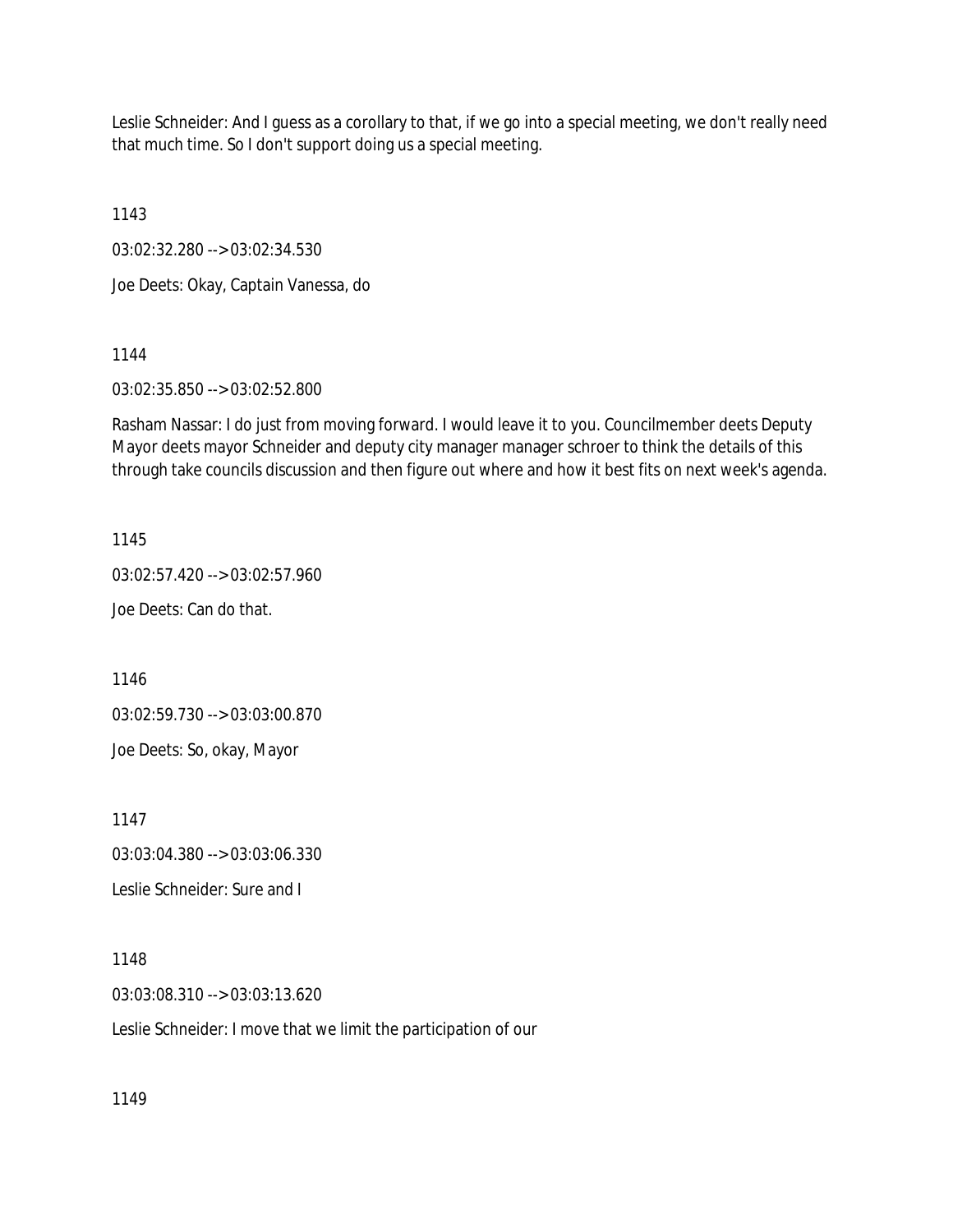03:03:15.030 --> 03:03:19.110

Leslie Schneider: Candidates next week to the top two vote getters from tonight.

1150

03:03:21.450 --> 03:03:31.260

Joe Deets: Okay, so there was a motion by Mayor Schneider to bring the top two votes, the candidates with the top two votes for next week's meeting.

1151

03:03:32.370 --> 03:03:36.600

Joe Deets: I got that right and and COUNCILMEMBER Pollock second at it.

1152

03:03:38.370 --> 03:03:39.210

Joe Deets: Any discussion.

1153

03:03:40.470 --> 03:03:43.980

Joe Deets: Okay, seeing that all those in favor say aye.

1154

03:03:44.880 --> 03:03:45.180

Aye.

1155

03:03:46.410 --> 03:03:51.360

Joe Deets: Any post. Okay, so that motion passes unanimously, so we will ask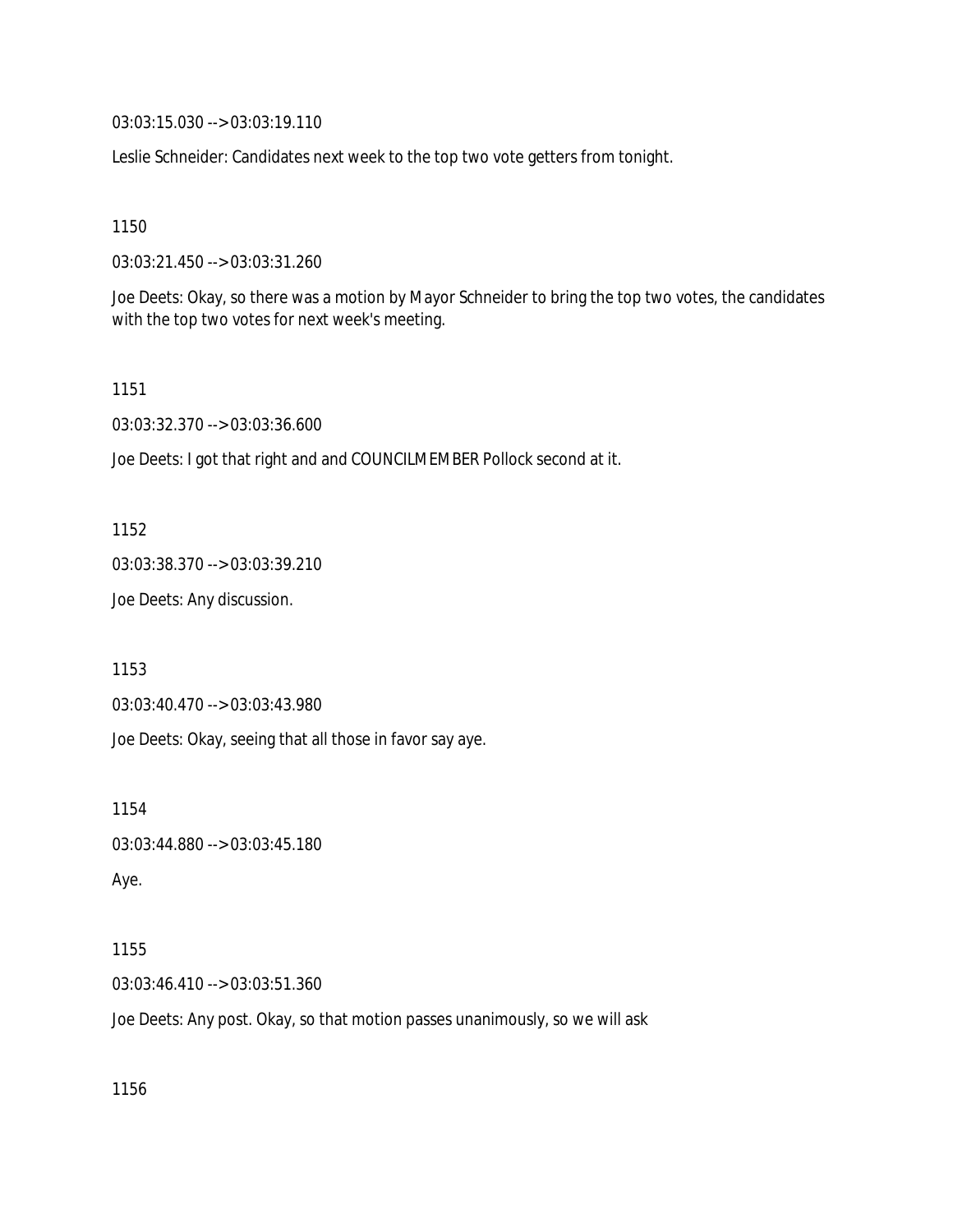03:03:52.410 --> 03:04:00.090

Joe Deets: Brenda fan Tory Johnson and Jane Lindley back next Tuesday, December 8 details.

1157

03:04:01.710 --> 03:04:15.900

Joe Deets: Will be decided, well, between the deputy city manager. The mayor and myself on Thursday, but we along the lines of what we've been talking about keeping it short and may some Q AMP a

1158

03:04:18.450 --> 03:04:21.120

Joe Deets: No Executive Session. Don't feel like we need it.

1159

03:04:22.560 --> 03:04:28.830

Joe Deets: So just getting looking for direction, their colleagues. So if that looks good, then maybe we're good for now.

1160

03:04:31.590 --> 03:04:31.950

Joe Deets: Okay.

1161

03:04:33.150 --> 03:04:44.250

Joe Deets: Thank you. Well, that's a lot and it is now 906 we'd like to take breaks. About this time. Oh. Councilmember I topless.

1162

03:04:45.060 --> 03:04:50.700

Kirsten Hytopoulos: And can I just ask the city attorney. Is that a formal statement if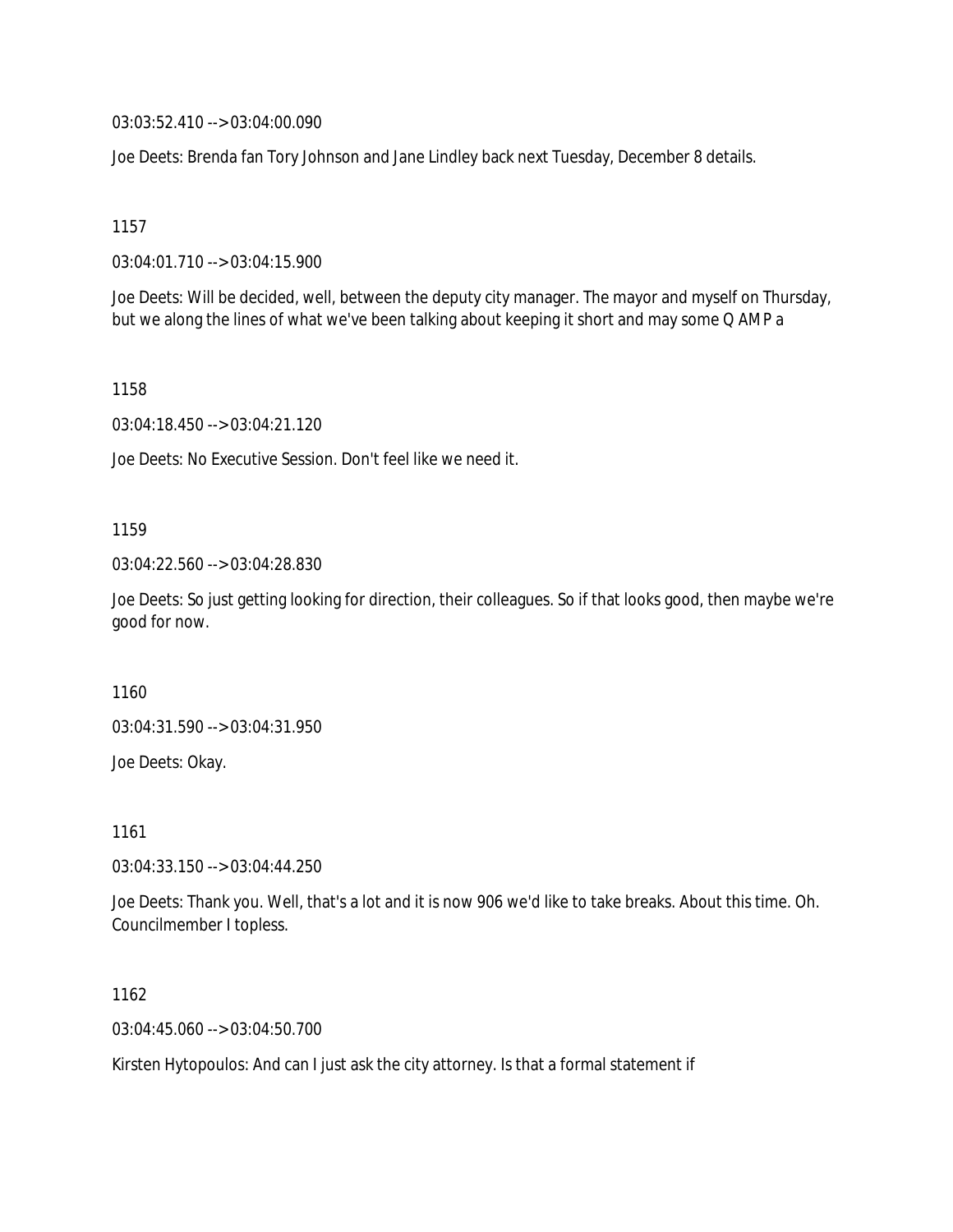03:04:51.840 --> 03:04:59.790

Kirsten Hytopoulos: If COUNCILMEMBER deets. If Deputy Mayor Dietz has pointed at you when you when you reference. We don't need the Executive Session. Do we need to formally note that

1164

03:05:00.750 --> 03:05:11.100

Kirsten Hytopoulos: So in other words, I mean, are we not officially saying we don't have the option. I wouldn't want to say we don't have the option of being an executive session as we try to work through this right

1165

03:05:11.550 --> 03:05:12.660

Kirsten Hytopoulos: Yeah, to preserve

1166

03:05:13.410 --> 03:05:18.240

Joe Levan: For any any any meeting you can add an Executive Session. Yeah.

1167

03:05:19.320 --> 03:05:28.980

Joe Levan: The, the requirement related to executive session has to happen as part of a regular special meeting, but you can always add it to the agenda if you need to. Okay, thank you.

1168

03:05:29.430 --> 03:05:31.830

Joe Levan: Because you don't take action in executive session is

1169

03:05:31.950 --> 03:05:33.360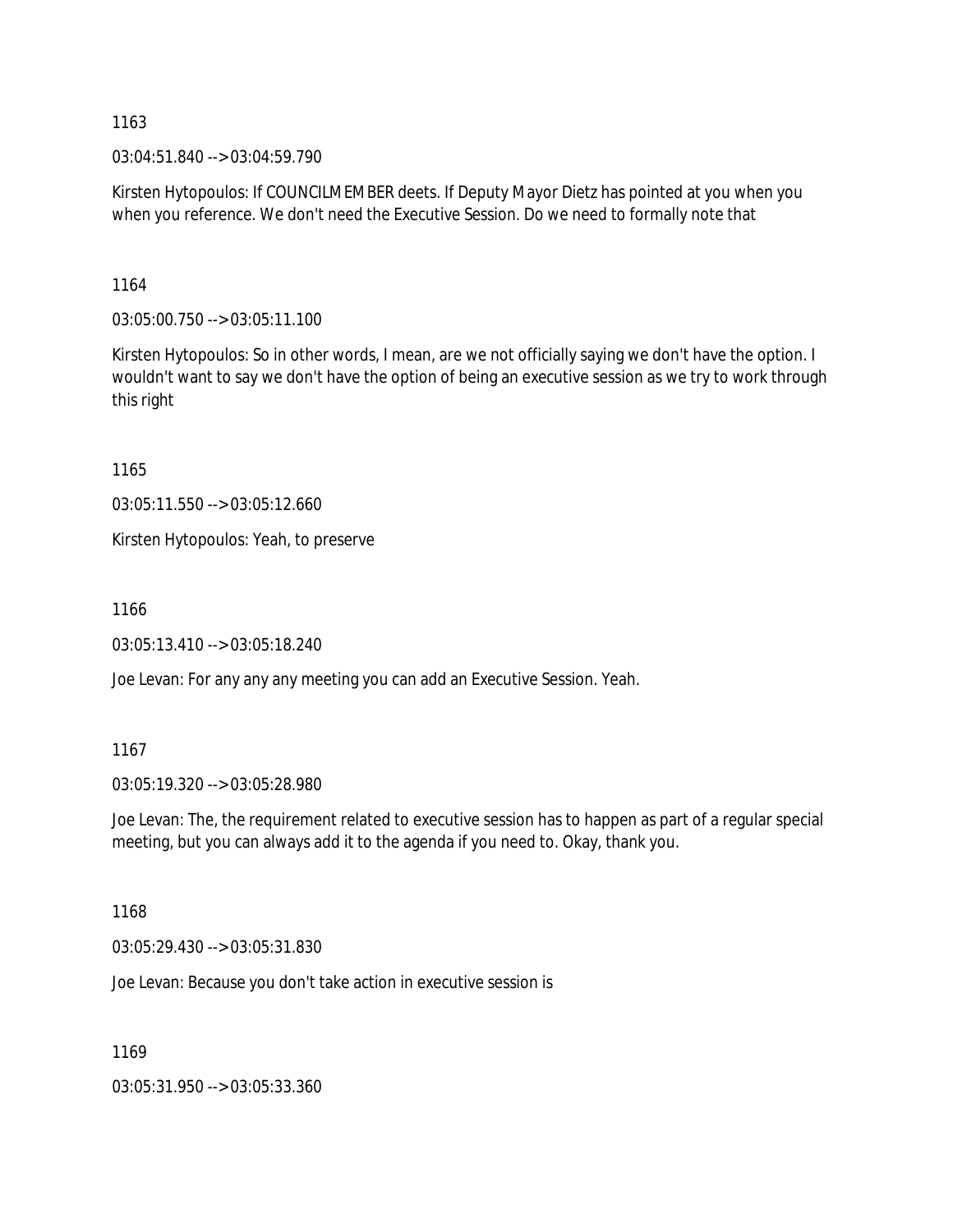Kirsten Hytopoulos: Discussion. Okay, thank you.

1170

03:05:34.020 --> 03:05:45.090

Joe Deets: I mean, if we just in the moment, if we decide we do need it will do that. So we always have that option, colleagues, but maybe it's just not at this point planned like it was tonight.

1171

03:05:46.410 --> 03:05:48.390

Joe Deets: Okay, well it's 908 let's take

1172

03:05:49.650 --> 03:05:59.850

Joe Deets: Let's take a break, till 915 oh counselor. Is your hand up. No. Okay. So we're going to take a break, till 915 and stretch your legs.

1173

03:12:59.220 --> 03:13:04.020

Joe Deets: We surprised colleagues by how fast five minutes or so goes

1174

03:13:07.410 --> 03:13:08.400

Joe Deets: See

1175

03:13:11.280 --> 03:13:14.850

Joe Deets: shift gears regular Council stuff now.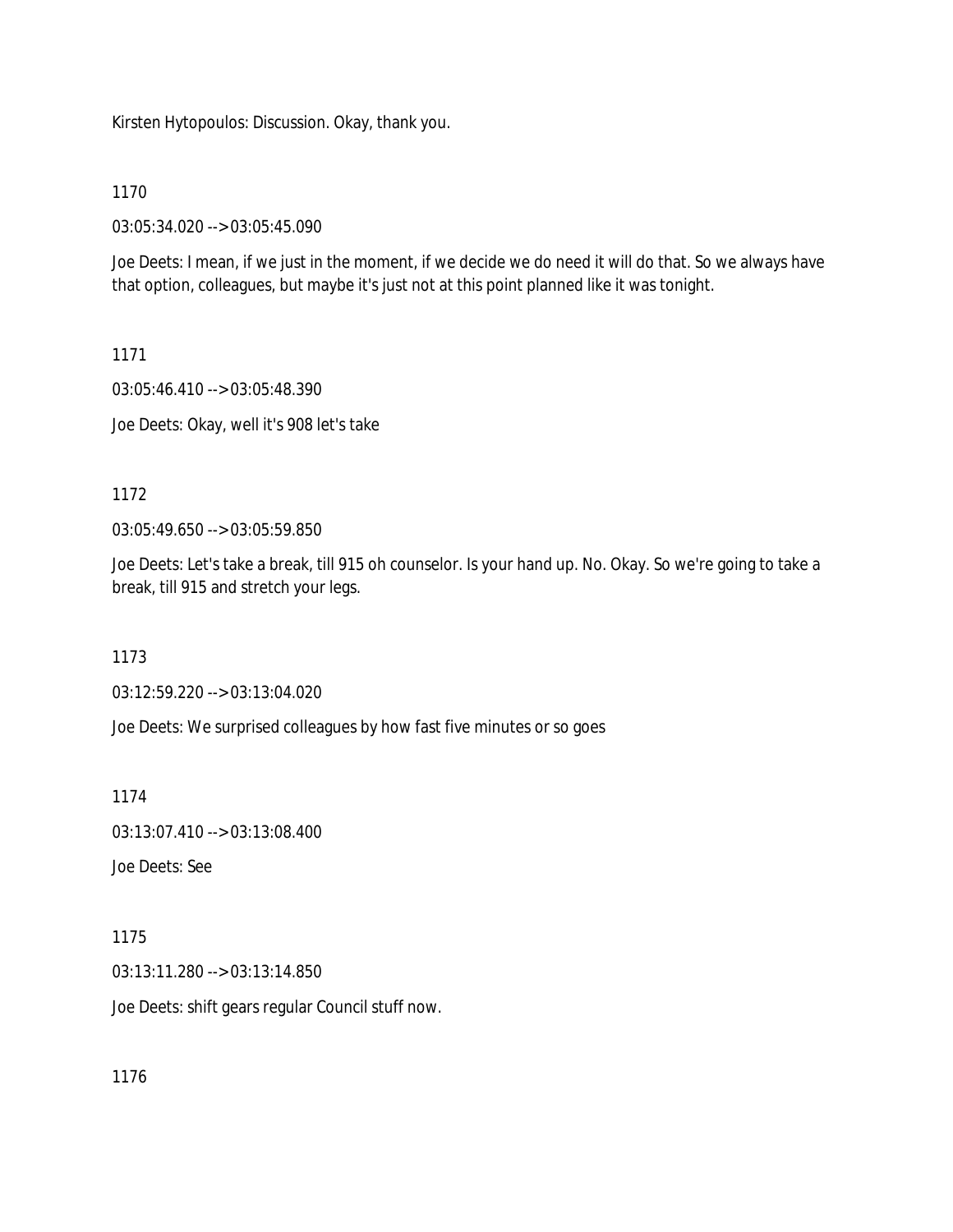03:13:18.900 --> 03:13:19.890

Joe Deets: I think everyone's here.

1177

03:13:21.060 --> 03:13:21.480

Joe Deets: Okay.

1178

03:13:22.890 --> 03:13:30.690

Joe Deets: So we're back from our break. And now we're into unfinished business.

### 1179

03:13:32.190 --> 03:13:38.820

Joe Deets: And there's items six a update on the development moratorium finding Jennifer. Are you going to lead us on that.

1180

03:13:42.450 --> 03:13:50.040

Jennifer Sutton: Yes, thank you. Good evening, city council Jennifer satin senior planner here to check in with you on the status of the

1181

03:13:51.120 --> 03:13:55.530

Jennifer Sutton: Development moratorium last week you approved ordinance number

1182

03:13:57.390 --> 03:14:02.550

Jennifer Sutton: Which integrated the updated critical area regulations into the SMP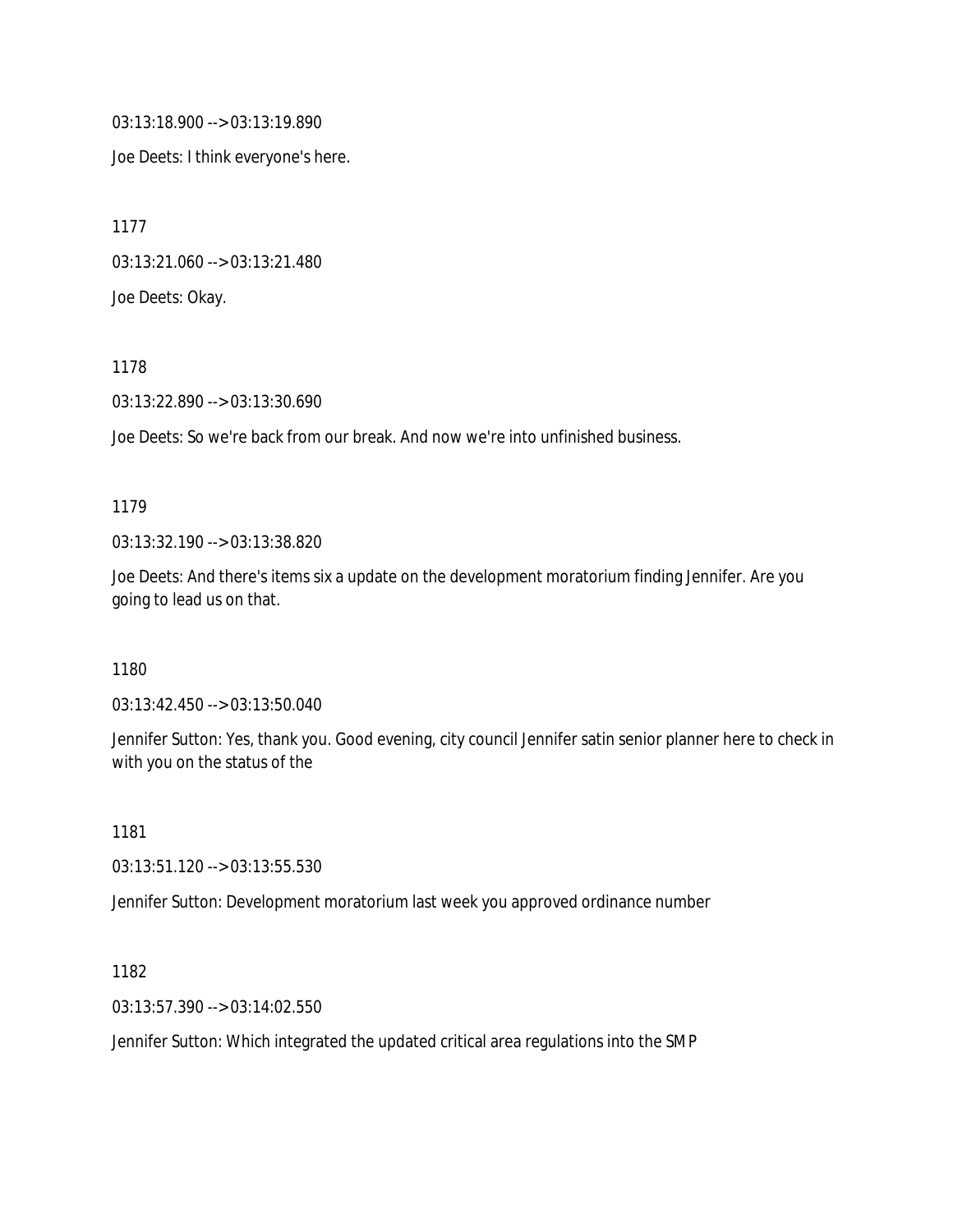03:14:03.600 --> 03:14:14.250

Jennifer Sutton: This was the last item on the moratorium work program this s&p amendment must also be approved by the Department of Ecology before it can take effect.

1184

03:14:14.760 --> 03:14:34.470

Jennifer Sutton: And staff understands that if this SMP amendment takes effect prior to April 3 2021 which is when the development more time currently expires, that the City Council would like staff to bring back an ordinance to you to sunset, the development moratorium early

1185

03:14:35.610 --> 03:14:40.350

Jennifer Sutton: And that's all I had to say. And I'd be happy to answer any questions you may have.

1186

```
03:14:42.360 --> 03:14:42.870
```
Thank you.

1187 03:14:44.130 --> 03:14:45.240 Joe Deets: Any questions colleagues.

1188

03:14:46.320 --> 03:14:47.640

Joe Deets: COUNCILMEMBER Nasser

1189 03:14:50.490 --> 03:14:54.390 Joe Deets: No, no. Okay, false, false alarm. Okay.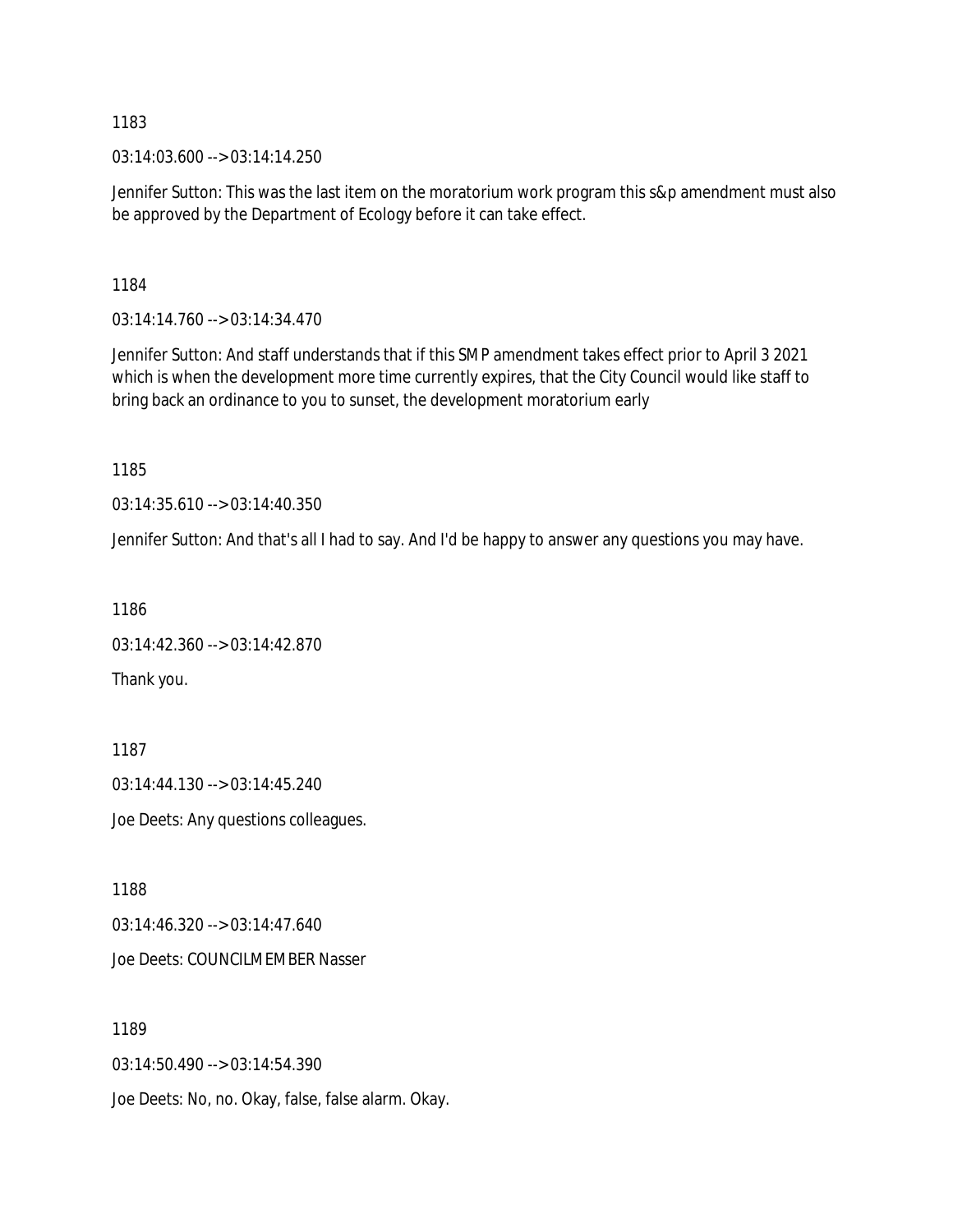03:14:55.590 --> 03:15:02.340

Joe Deets: Alrighty. Well, I don't see any hands up. So, Jennifer, thank you so much for that update

#### 1191

03:15:03.630 --> 03:15:04.830 Jennifer Sutton: Great, thank you. Good night.

1192

03:15:06.600 --> 03:15:09.540 Joe Deets: And we'll move on to item six be

### 1193

03:15:10.440 --> 03:15:15.660

Joe Deets: Timing for transition from race equity test for us to raise equity advisory committee.

#### 1194

03:15:17.670 --> 03:15:19.770

Joe Deets: Deputy city manager. Is this yours.

1195

03:15:20.190 --> 03:15:26.850

Ellen Schroer: Is thank you it snuck up on me so that I don't in your packet today there's

### 1196

03:15:28.200 --> 03:15:37.590

Ellen Schroer: A couple of items for you to think through on the logistics side as we get ready to support your request to move the rice equity task force to a standing committee.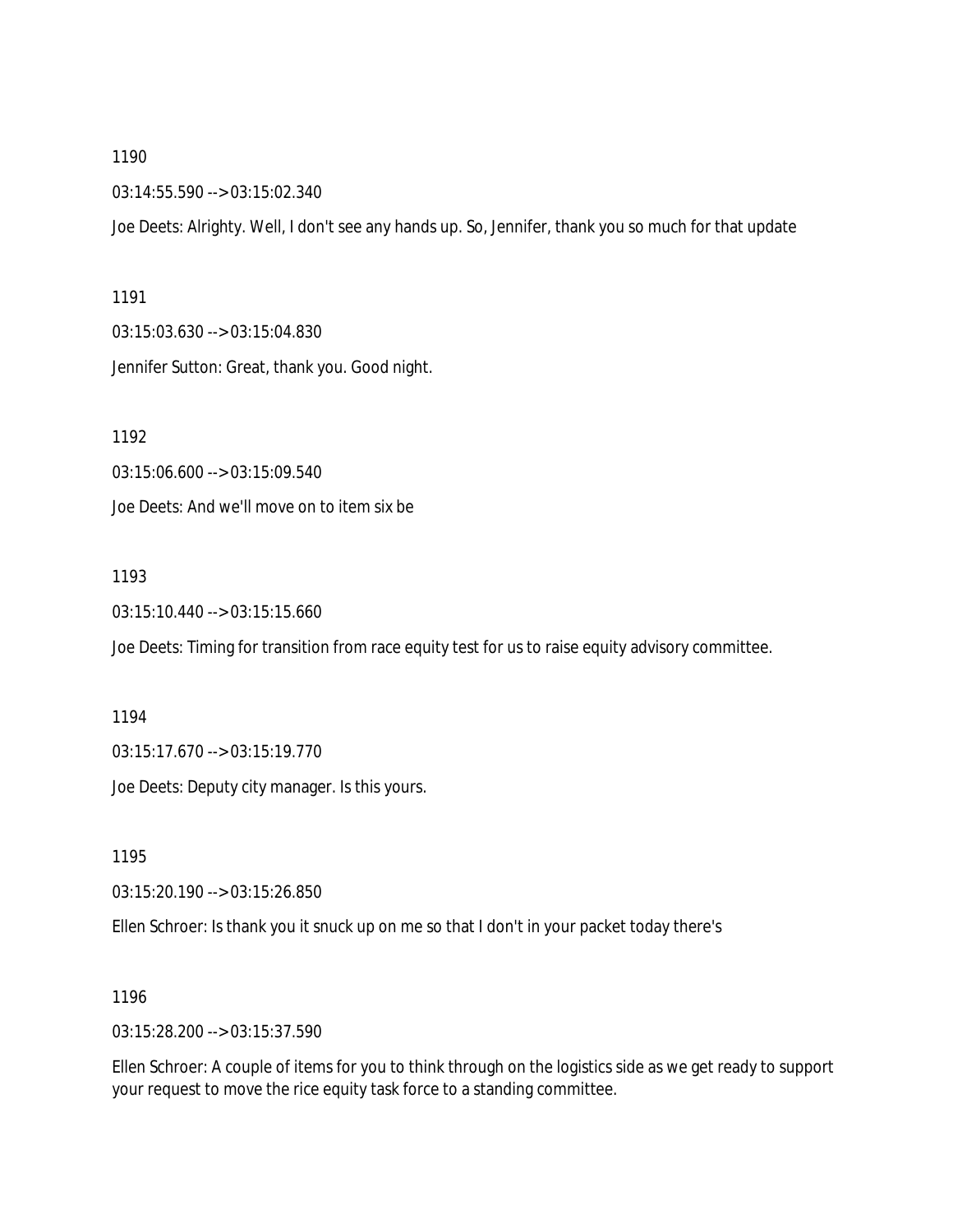03:15:38.730 --> 03:15:51.660

Ellen Schroer: In the packet. There is some. There are some questions in the agenda, Bill, and I'll go ahead and walk through those with you and ask for your feedback, so that we can be ready to move this forward on the pace that you'd like us to

1198

03:15:53.430 --> 03:16:02.670

Ellen Schroer: The first one is the timing, the first question or issue is the timing of the approval of this change. There's currently an ordinance on the agenda next week.

1199

03:16:03.090 --> 03:16:07.260

Ellen Schroer: It would be typical for you to have a first reading and then approve that, in January.

1200

03:16:07.680 --> 03:16:17.850

Ellen Schroer: The other option is for you to have one touch approval next week. This is an item that you've discussed a couple of times in the past. But again, the typical path would be to

1201

03:16:18.780 --> 03:16:26.280

Ellen Schroer: Have a first reading and then forwarded for approval with consent on the following business meeting that would be in January of 2021

1202

03:16:27.390 --> 03:16:35.700

Ellen Schroer: One consideration as you decide how you'd like us to proceed, is that if you do decide to a proven in January will bring you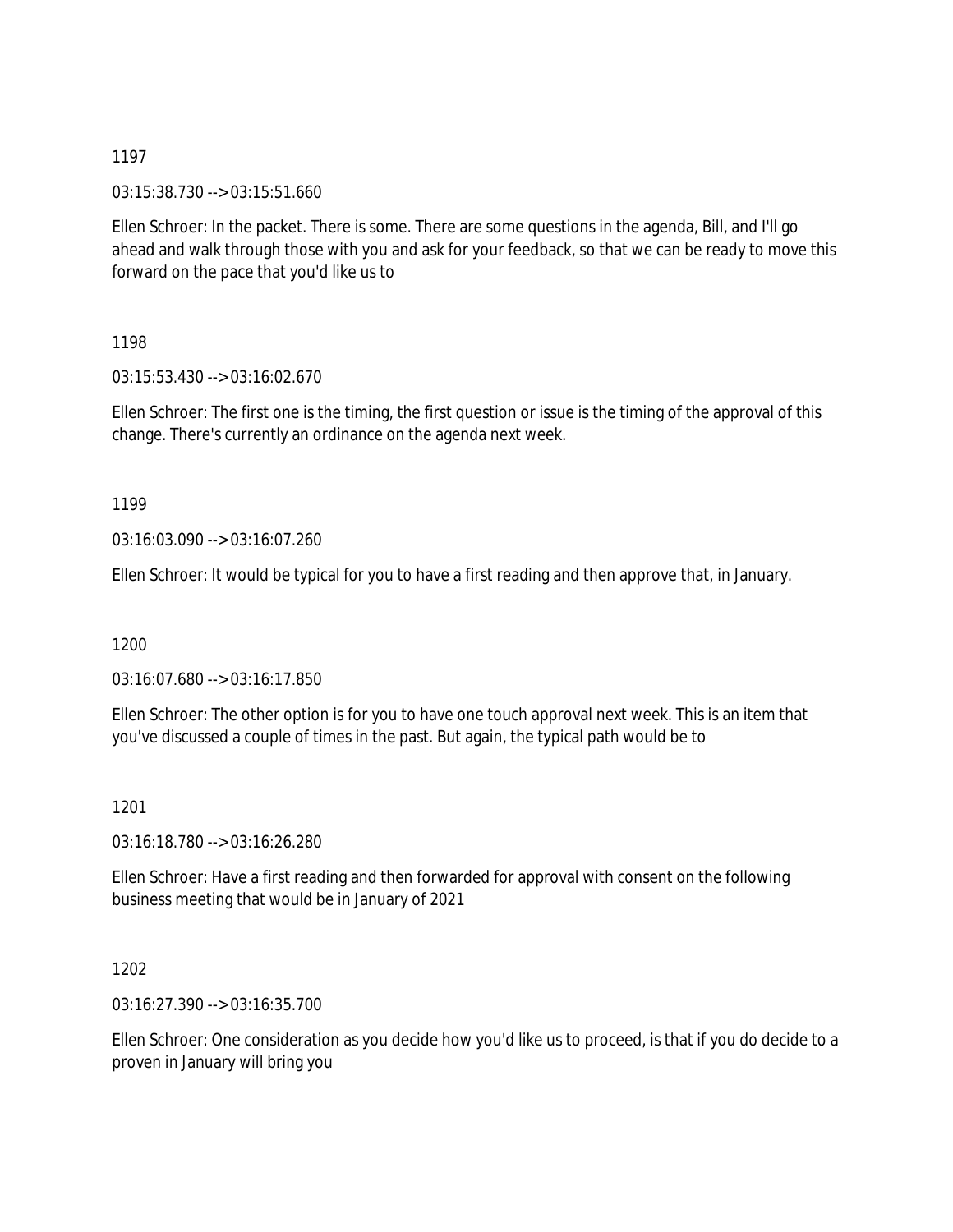03:16:36.870 --> 03:16:45.480

Ellen Schroer: Some action next week to to consider extending the task force members terms as they did, they expire at the end of December.

1204

03:16:47.310 --> 03:16:59.070

Ellen Schroer: Okay, so at this point, I'd be happy to take some guidance from you on when you would like to whether you'd like to have a one or two touch approval for the ordinance or consideration of approval.

1205

03:16:59.760 --> 03:17:01.500

Joe Deets: Okay, thank you. Capsule report.

1206

03:17:02.340 --> 03:17:04.320

Michael Pollock: Yeah, I'm not all this law.

1207

03:17:05.400 --> 03:17:20.160

Michael Pollock: I know we're all growing with it. I'm very comfortable with one touch at this point and be really great to finish up the year by getting this taken care of. So I'm for knocking it out this year and ending 2020 with that.

1208

03:17:21.810 --> 03:17:22.050

Good.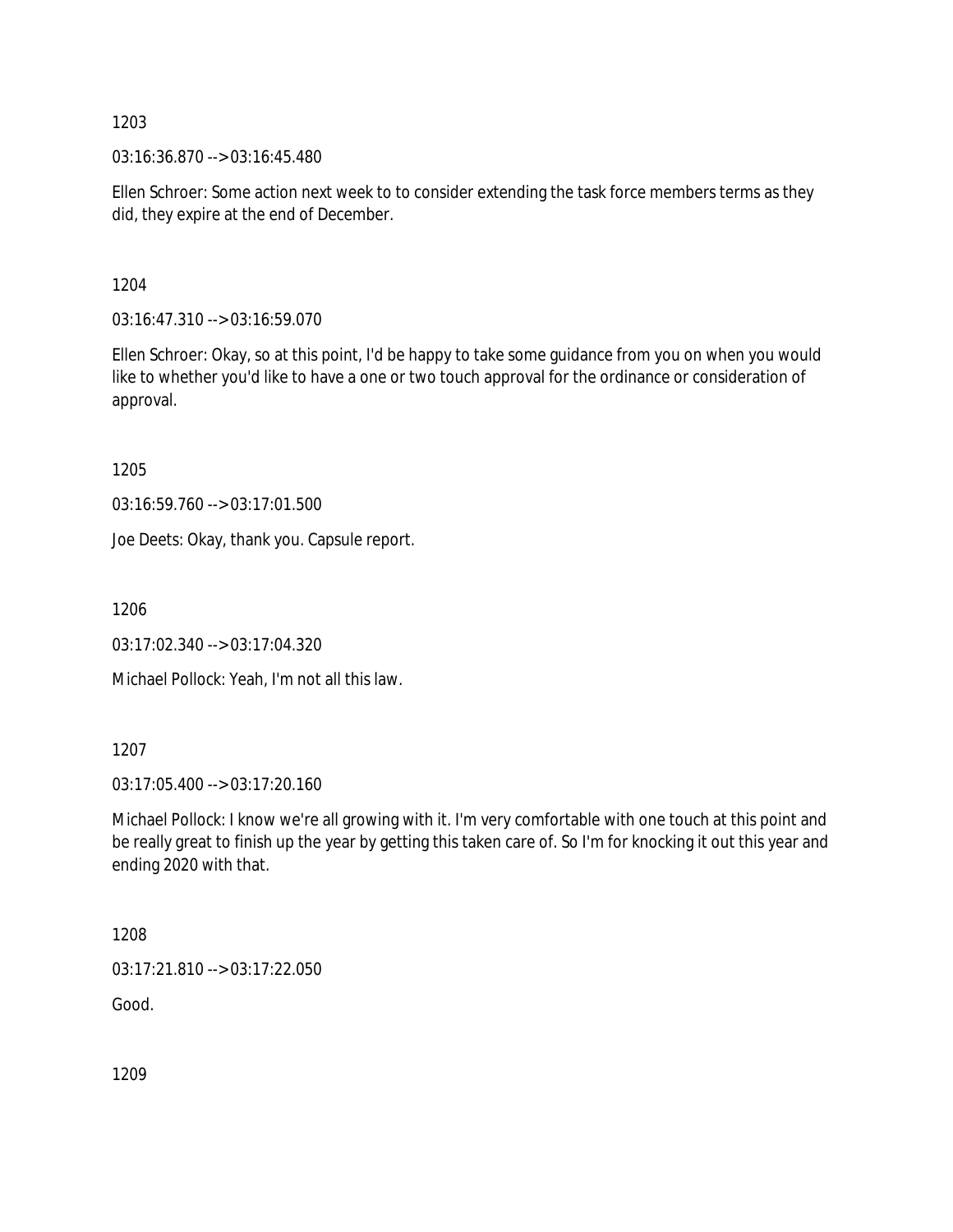03:17:24.870 --> 03:17:25.980

Joe Deets: But there was another hand up.

1210

03:17:28.500 --> 03:17:30.720

Joe Deets: I'm okay. Councilmember car.

1211

03:17:32.280 --> 03:17:44.580

Christy Carr: Yeah, I'm just going to echo council member politics comments. I'm up for a one touch approach and and getting it done. I think we have had some conversation about it. So I am comfortable with that approach as well.

### 1212

03:17:45.990 --> 03:17:47.940

Joe Deets: Thank you, city attorney.

#### 1213

03:17:49.350 --> 03:17:53.400

Joe Levan: So I just want to let you all know that that timing is a is doable.

1214

03:17:54.870 --> 03:18:05.160

Joe Levan: What what I'd recommend though there are some there. As you know, the there was a draft that was prepared and then it's by the former deputy city attorney.

# 1215

03:18:05.640 --> 03:18:19.800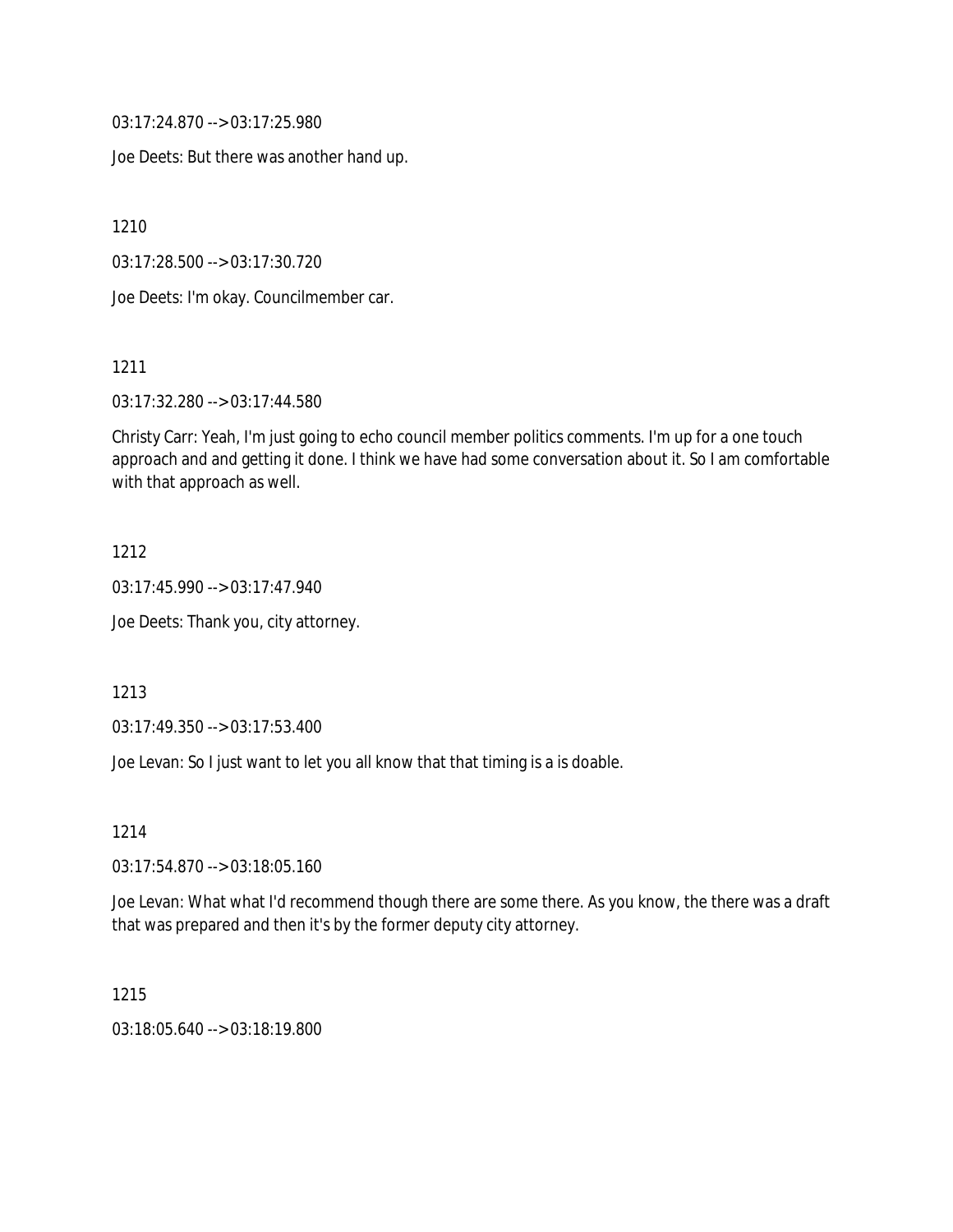Joe Levan: And then it was referred to the race actually Task Force, who has some comments and so we'll incorporate I presume the Council in the Council packet was the that that draft with the comments and the additions suggested by the race equity task force so that

1216

03:18:21.210 --> 03:18:29.610

Joe Levan: I presume that the Council wants all those changes to be made, which which we could definitely do. The other point I want to make is that there are some

1217

03:18:30.090 --> 03:18:40.440

Joe Levan: As you know, in our, in our city code. These the advisory committees have separate sections and we try to keep it consistent about how they are operated

## 1218

03:18:41.010 --> 03:18:49.290

Joe Levan: And there. There are some some provisions that are in this the way this was drafted that were left out, for example, there's a provision that we

1219

03:18:49.680 --> 03:18:59.910

Joe Levan: Include as a standard basis related to vacancies and removals and that wasn't included. So what I would propose on on those standard language we include with every other

1220

03:19:00.540 --> 03:19:06.630

Joe Levan: Committee that we include those in this ordinance as well. And I could do it in draft and track changes so you can see it.

1221

03:19:07.020 --> 03:19:13.710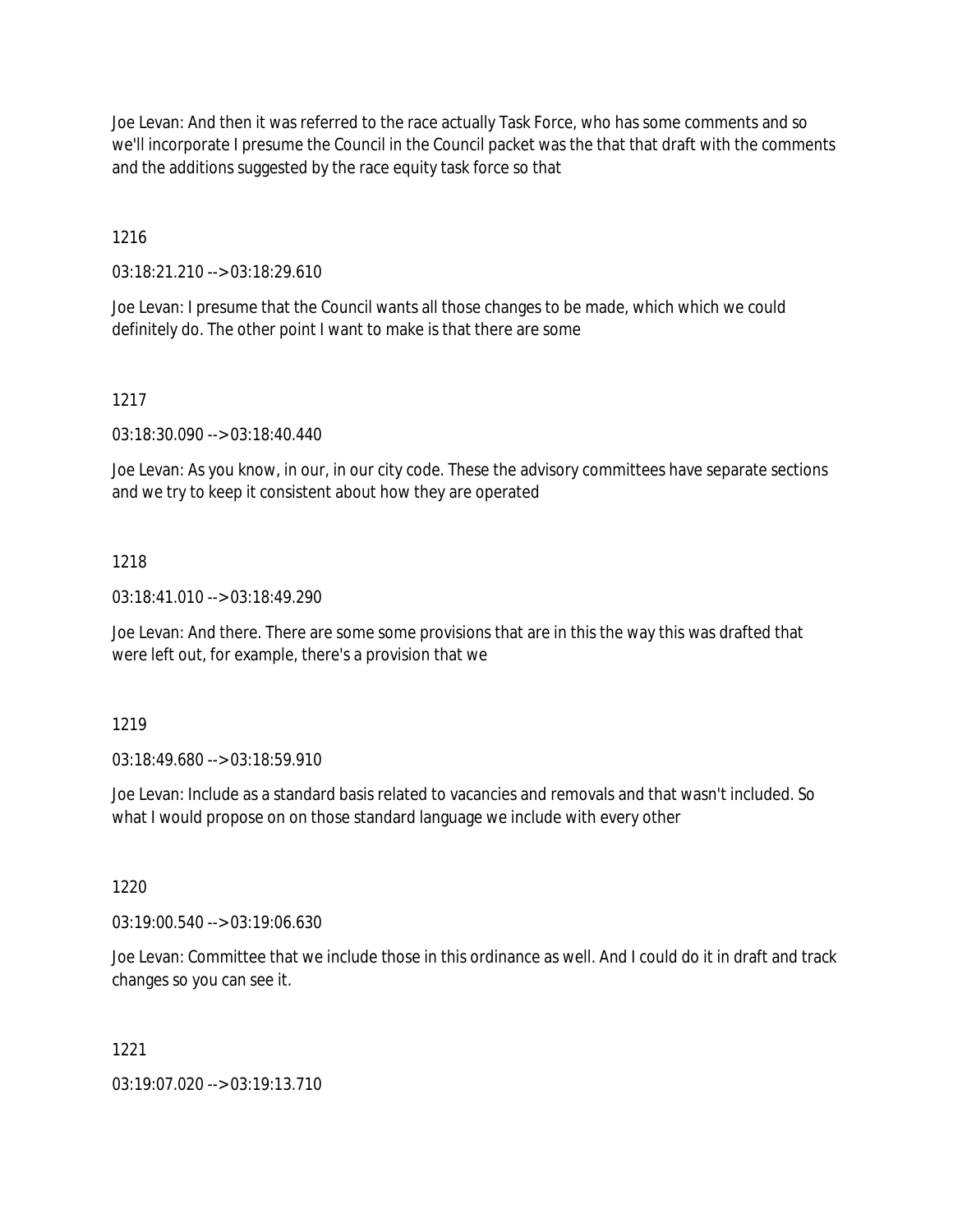Joe Levan: And decide what you want to do. But just to keep it consistent. So all these committees are treated the same way and have the same provisions.

1222

03:19:14.490 --> 03:19:22.110

Joe Levan: That that we, we, that's what I propose I bring back a version. And actually, we could do think the recycling task forces meeting this week.

## 1223

03:19:22.950 --> 03:19:32.310

Joe Levan: I could prepare that that new draft so they could actually consider it this week and then in your packet next week would be any comments that they may have related to

## 1224

03:19:32.760 --> 03:19:36.360

Joe Levan: To that new draft, so that's that's what I would propose that

## 1225

03:19:36.930 --> 03:19:45.210

Joe Levan: I make the changes based on what the race like we test for us recommended at a few provisions that make it consistent with the other provisions in our code related to committees and commissions.

## 1226

03:19:45.720 --> 03:19:52.290

Joe Levan: And then the quick test force can consider it and then you'll have the draft next week that you could adopt.

## 1227

03:19:54.390 --> 03:19:56.400

Joe Deets: Thank you. Customer Hi topless.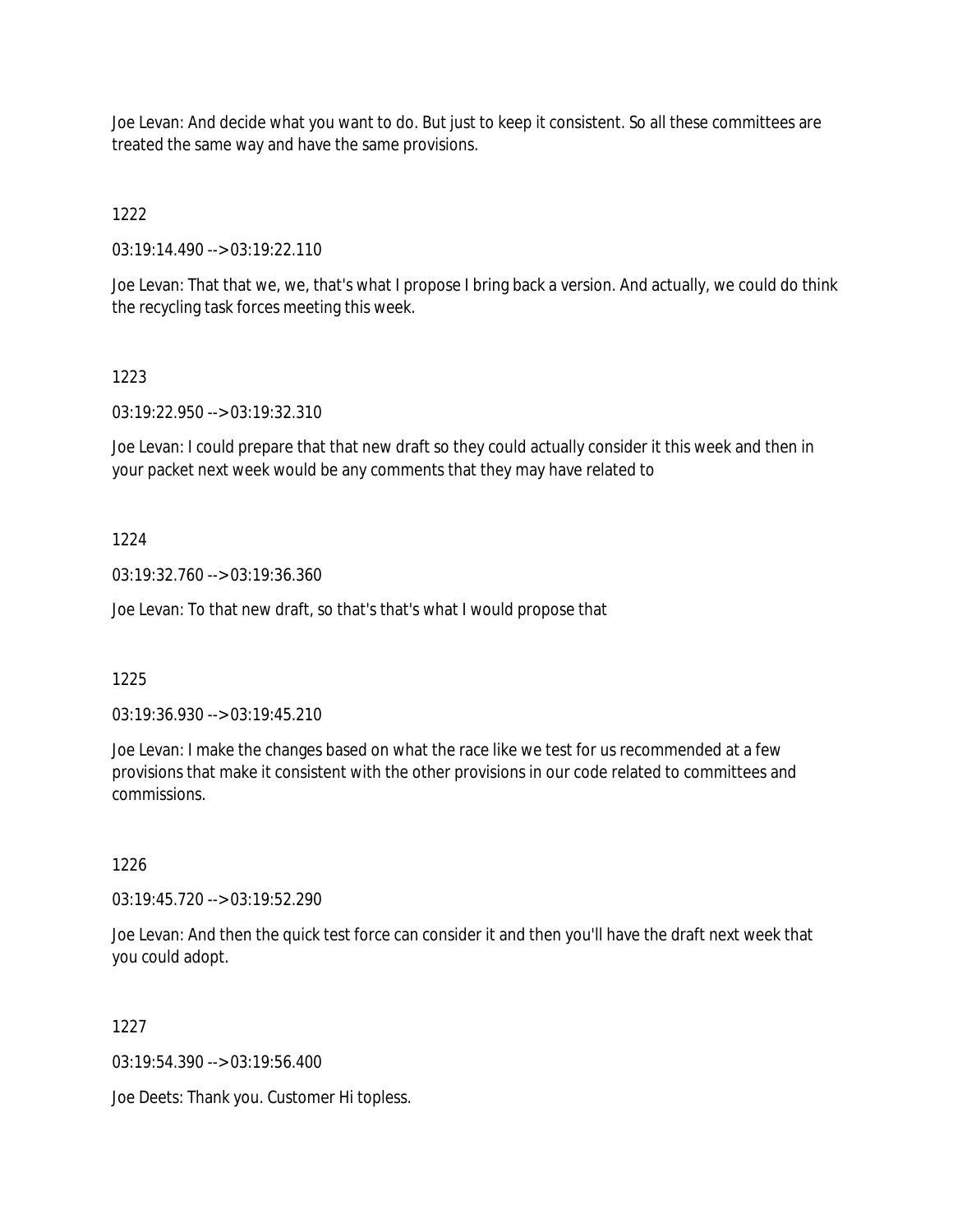03:19:59.730 --> 03:20:06.390

Kirsten Hytopoulos: I'm just so I understand. I thought you were saying that that the original ordinance had been drafted by Robbie

1229

03:20:08.040 --> 03:20:13.230

Joe Levan: I thought that was the case but but maybe, maybe it was drafted by the task force itself.

1230

03:20:14.040 --> 03:20:20.130

Kirsten Hytopoulos: So I don't know, it will so so COUNCILMEMBER nisar maybe could fill us in. I'm sorry that I don't. Yeah, okay.

1231

03:20:20.400 --> 03:20:21.210

Joe Deets: Yep. Summer from NASA

1232

03:20:22.140 --> 03:20:32.070

Rasham Nassar: It was originally drafted by former deputy city attorney settler and then it went to the task force for their comments and consideration the comments that we see here.

1233

03:20:32.520 --> 03:20:40.590

Rasham Nassar: Are the task forces comments and again like I said last time, they didn't make any substantive changes. It was just the changes that the deputy city manager highlighted.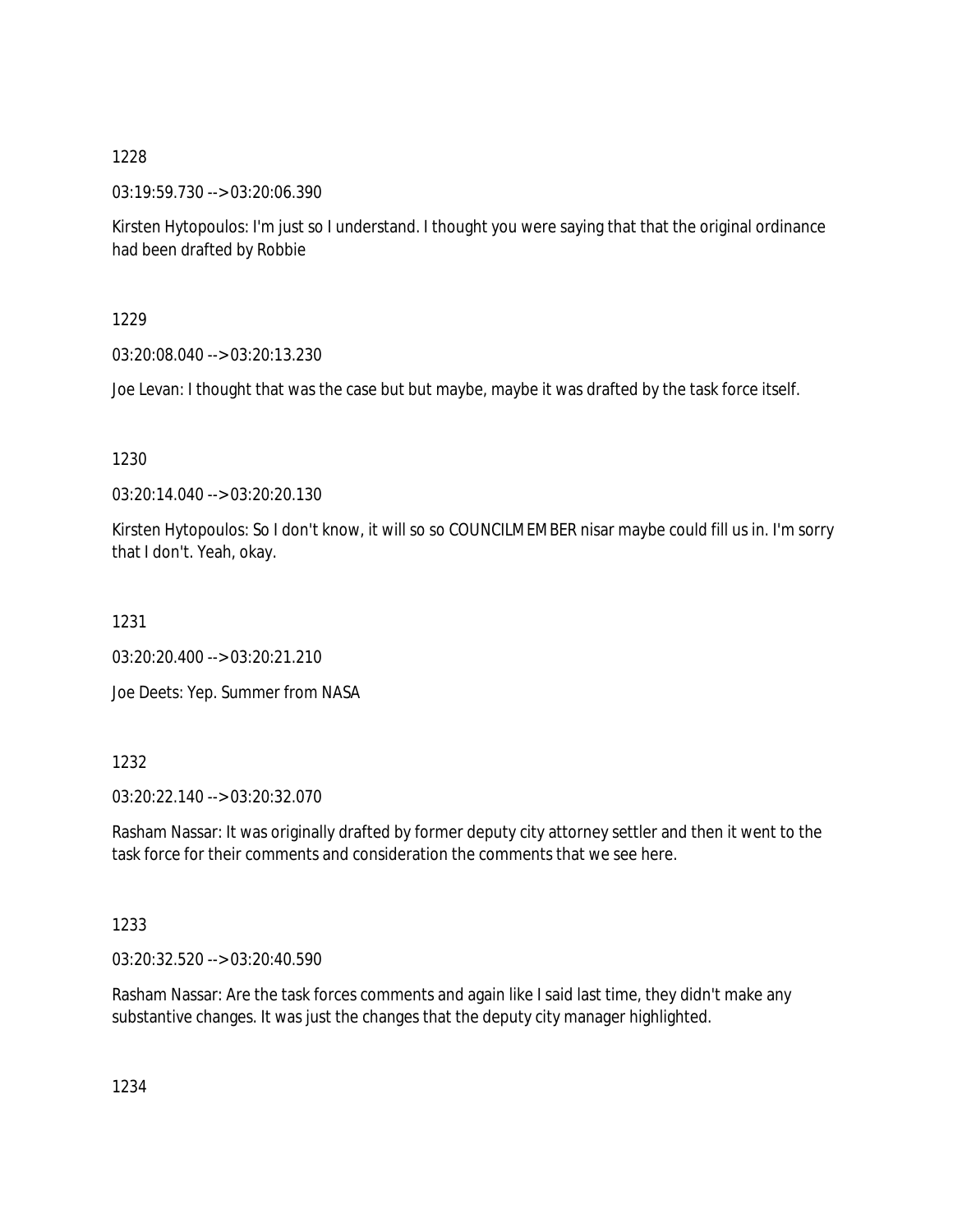03:20:41.100 --> 03:21:03.510

Rasham Nassar: Around the link of the terms, the fact that the terms of all current Task Force members are assumed to carry over to become committee membership and that they are seeking to gain approval for the increase of the task force size from seven committee size from seven members to nine.

1235

03:21:05.670 --> 03:21:19.740

Kirsten Hytopoulos: So, so I guess my question is just what you know I'm just surprised that we didn't have the language that before and just want to be sure that it's presented to them as as that this is just the standard language that would make it consistent with other committees.

1236

03:21:20.610 --> 03:21:27.480

Joe Levan: Yeah, and that's a, I don't know why that wasn't included before if it's something. It was missed or why that was but

1237

03:21:28.290 --> 03:21:38.070

Joe Levan: certainly recommend it. For example, there's a provision that so that there's a reference in this the language of this drafted. Now the refers to the CO chairs and the Secretary with it. But there's no

1238

03:21:38.580 --> 03:21:48.900

Joe Levan: There's no clarity of what the Secretary even does and but in the other provisions that relate to our code for other committees, it's clear that the Secretary is one who does the Minutes.

1239

03:21:49.290 --> 03:21:58.140

Joe Levan: And that the minutes that are posted and so on. So that's a provision that I would add back in, or add in, because that's, that's, again, a standard provision that we have and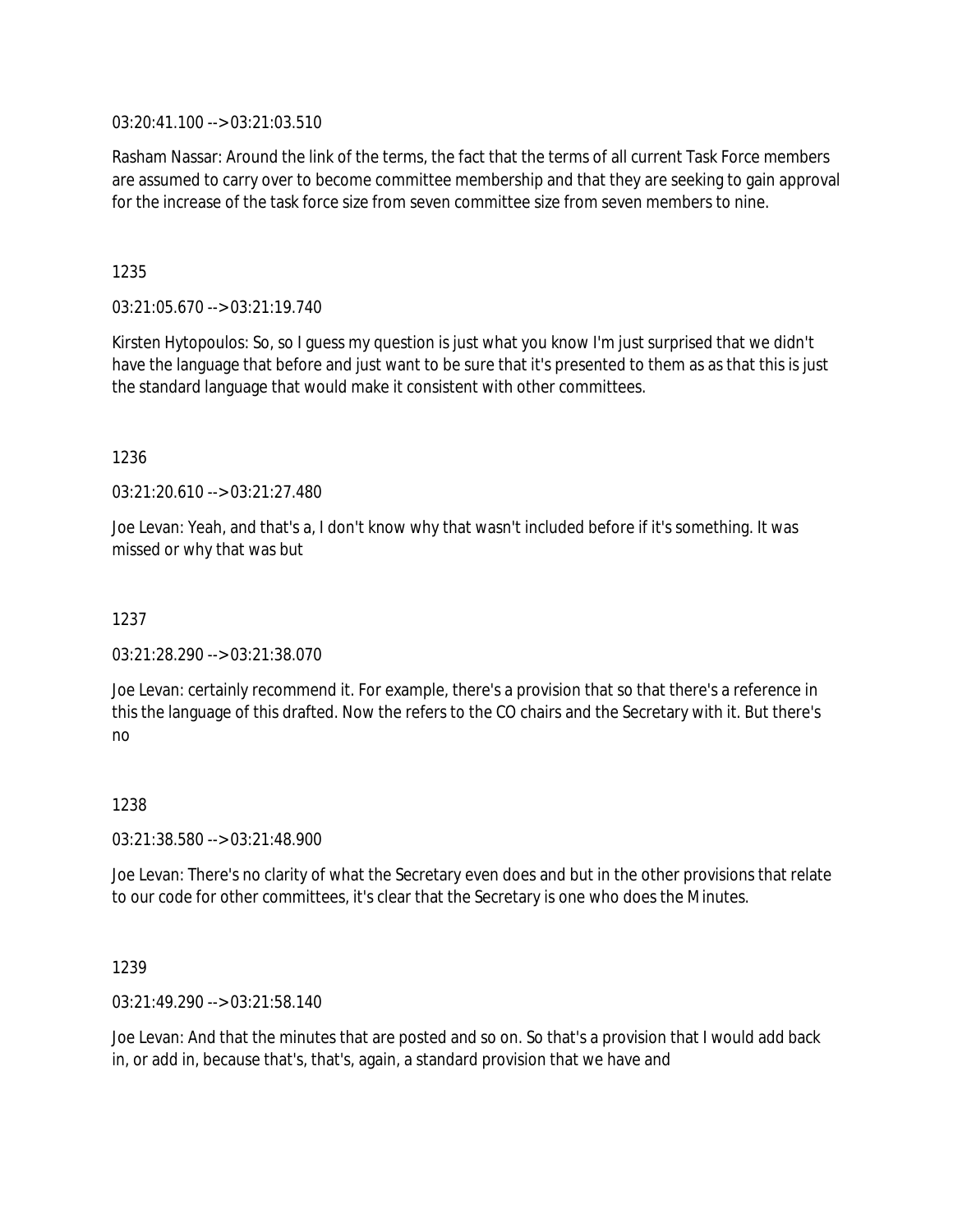$03:21:59.070 \rightarrow 03:22:07.110$ 

Joe Levan: Now fill out, there's only a couple of versions. There's another you know part of the timing, the way that as part of what you're asking the agenda bill to is it these

1241

 $03:22:07.620 \rightarrow 03:22:16.950$ 

Joe Levan: The appointment certainly that the cycle is generally that's where the terms begin on July 1 and run through June 30 that's that's the common

1242

03:22:17.310 --> 03:22:25.110

Joe Levan: way it's done for all the other committees and commissions, so that that's what we'd be recommending here we just set up the terms so that that the current members would

1243

03:22:27.300 --> 03:22:31.680

Joe Levan: They have to be staggered because that's the other way that it's done is, we have them be staggered

1244

03:22:32.280 --> 03:22:46.950

Joe Levan: But the we can contemplate how best that would be done related to that timing of starting on July 1 is when a term would normally begin. So we'd have this like you know interim initial term that would be longer potentially than would be a three year term.

1245

03:22:47.070 --> 03:22:57.450

Kirsten Hytopoulos: Well, I just, I just have one question and and maybe tells me I'm going to start, you can answer this, since I wasn't at that meeting, I understand why they wanted to change the, the terms that end in 2001, I think, to let those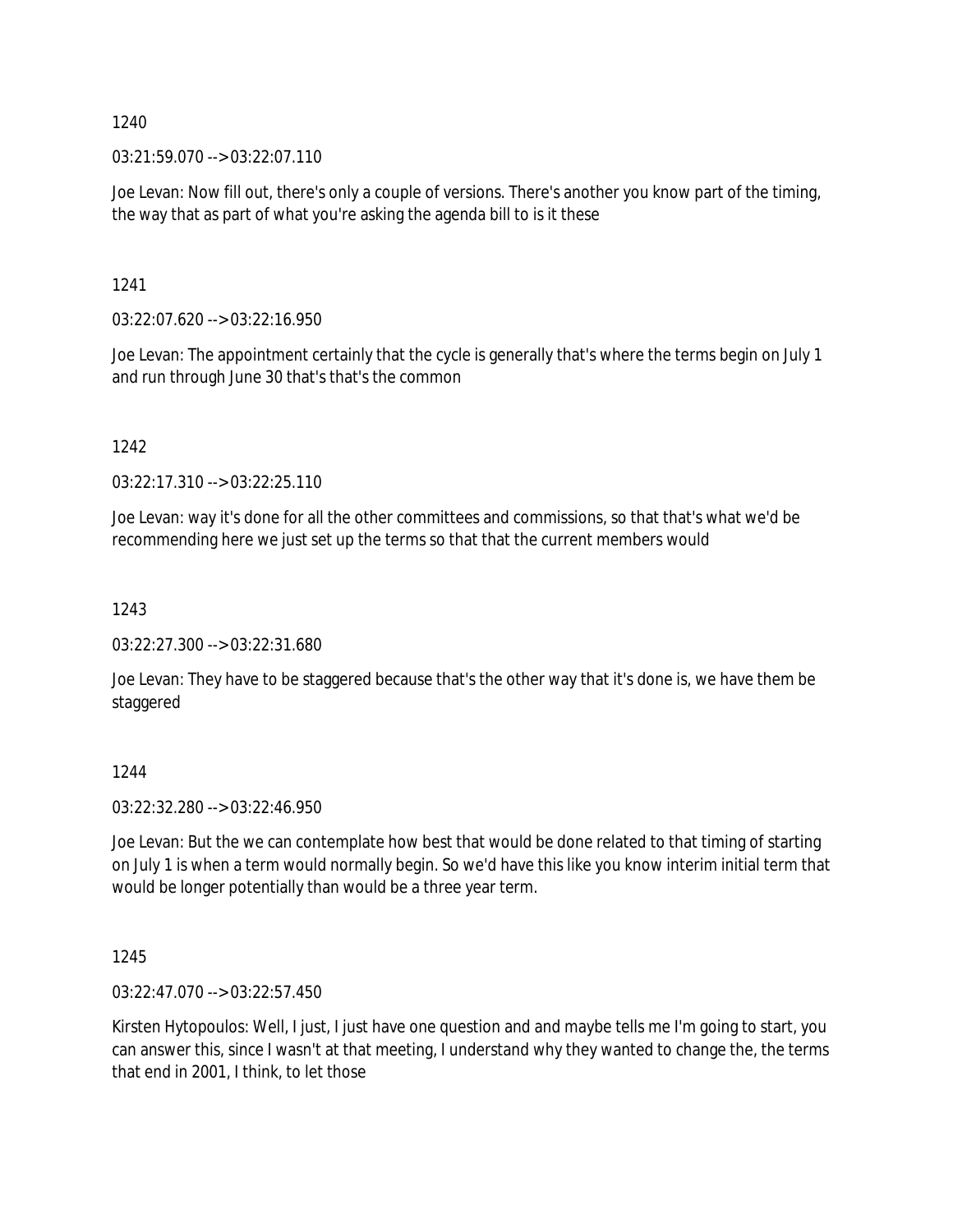03:22:58.530 --> 03:23:11.820

Kirsten Hytopoulos: Numbers last longer. Is there a way to draft this so that those Members who sit there now can stay but then we were set up so that as years go by those terms are all staggered

1247

03:23:12.480 --> 03:23:21.690

Kirsten Hytopoulos: Fully it. Does that make sense because net right now there's five, there's four terms that that come up with this for positions that come up in the same year.

1248

03:23:22.170 --> 03:23:38.790

Kirsten Hytopoulos: By changing the those two year the two terms of the two position. And I just wonder if that could be, you know, we could accomplish both things that nobody expires, one year from now that's currently there, but the positions, get on a cycle that

1249

03:23:39.870 --> 03:23:44.190

Kirsten Hytopoulos: Works so that there's just two positions coming up anyway. Does that make sense.

1250

03:23:44.730 --> 03:23:45.630

Kirsten Hytopoulos: Because now instead of

1251

03:23:46.290 --> 03:23:46.770

Joe Deets: Oh, sorry.

1252

03:23:50.400 --> 03:23:52.770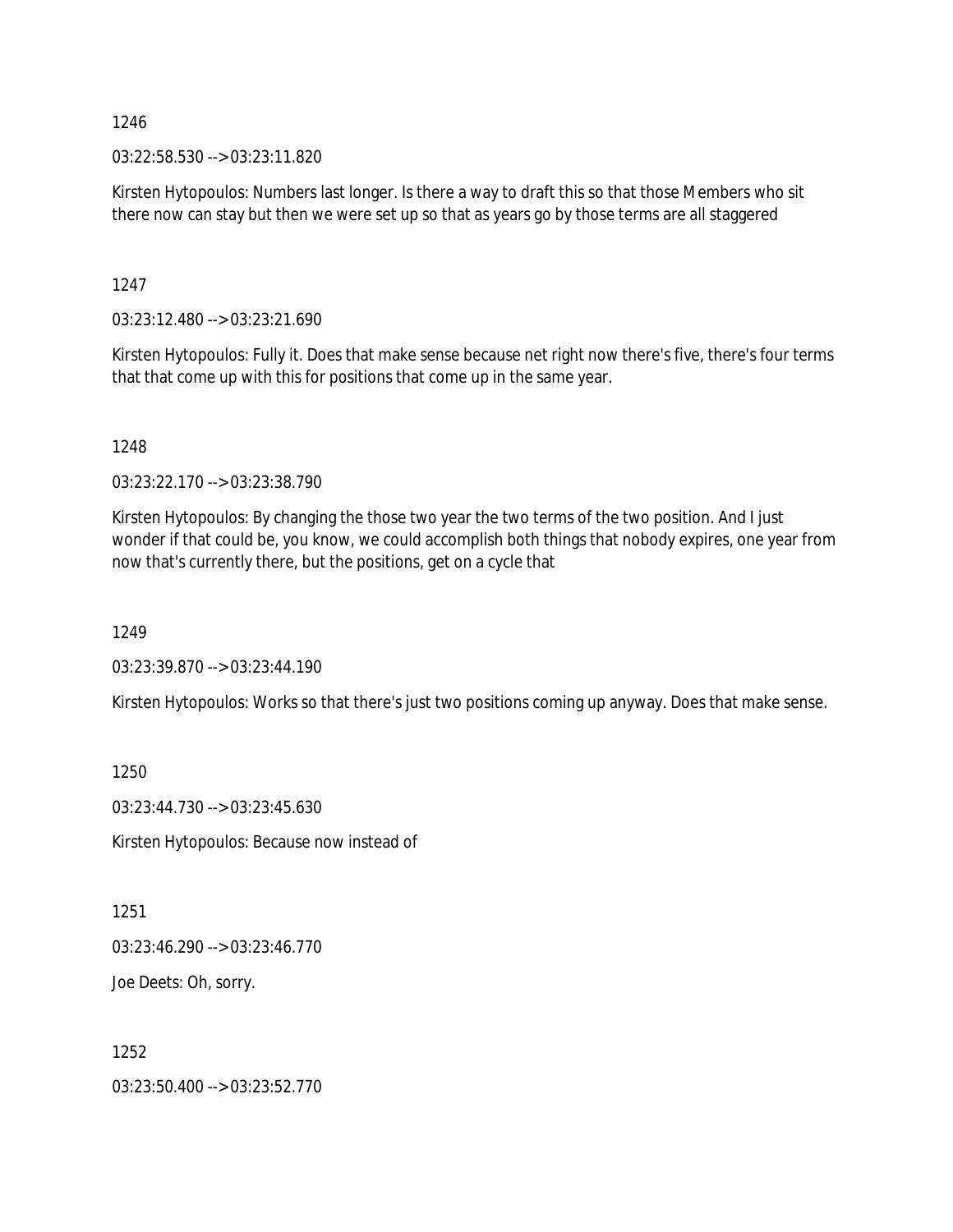Joe Levan: But the answer is, is it could be drafted.

## 1253

03:23:54.150 --> 03:24:04.320

Joe Levan: The answer is yes, just a question of how best to do that. So for example, if there's going to be nine positions, then a logical way to do it would be to have three, three and three as a stagger

## 1254

03:24:05.190 --> 03:24:14.400

Joe Levan: But, but, but, ensure that the current whoever's carrying over on the initial term is on for at least what another two years so that there's not. Yeah, so

## 1255

03:24:14.730 --> 03:24:17.370

Kirsten Hytopoulos: Yeah, I was just gonna say I yeah okay

1256

03:24:20.520 --> 03:24:21.870

Joe Deets: A deputy city manager.

#### 1257

03:24:22.500 --> 03:24:34.050

Ellen Schroer: So I just want to make sure that we're affirming all of these decisions sort of one by one and a key decision point is whether the Council prefers seven or nine positions.

## 1258

03:24:34.440 --> 03:24:46.380

Ellen Schroer: Seven is typical for our council advisory committees and would be our default the race equity Task Force has requested to go to nine. And so I'm just looking for your confirmation that that's your preference.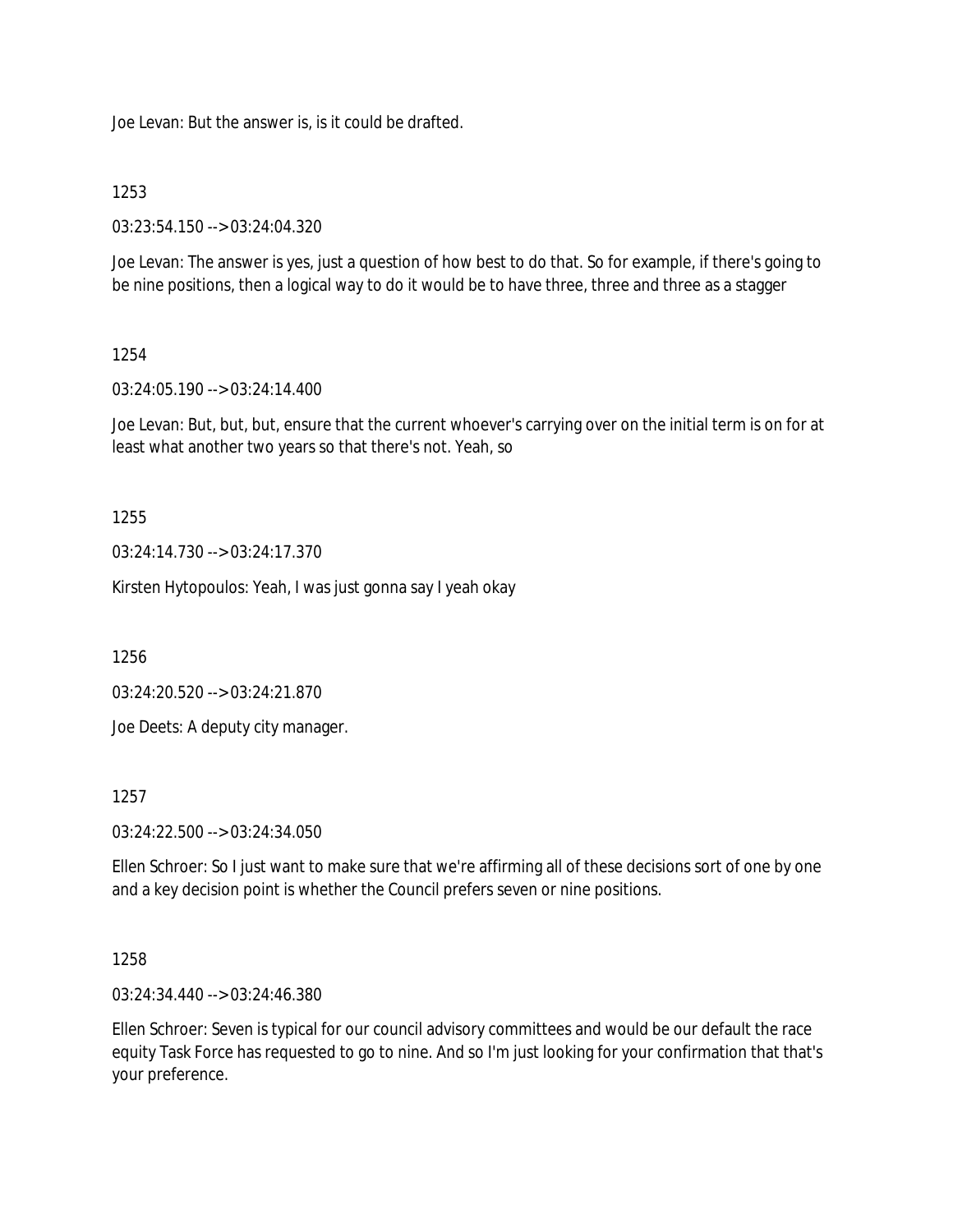1259 03:24:49.080 --> 03:24:49.680 Ellen Schroer: Okay.

1260

03:24:50.340 --> 03:24:51.450

Joe Deets: Kevin Pollak

1261

03:24:51.840 --> 03:24:58.140

Michael Pollock: Yeah, I think nine I would defer to the equity Task Force recommendations so uncomfortable with mine.

1262

03:24:58.770 --> 03:25:07.920

Ellen Schroer: Okay, and then it would also be typical for us to advertise the positions on I heard council member in ASR refer perhaps to

## 1263

03:25:08.640 --> 03:25:26.010

Ellen Schroer: Having the current members continue on, we will have a couple of positions to advertise if we do move to nine. Because right now, there are seven members on the committee so we can go ahead and advertise those or we can advertise all nine and work through the selection process.

1264

03:25:31.980 --> 03:25:37.470

Joe Deets: Council liaisons. Do you have any oh I'm sorry so handsome. Councilmember hi topless.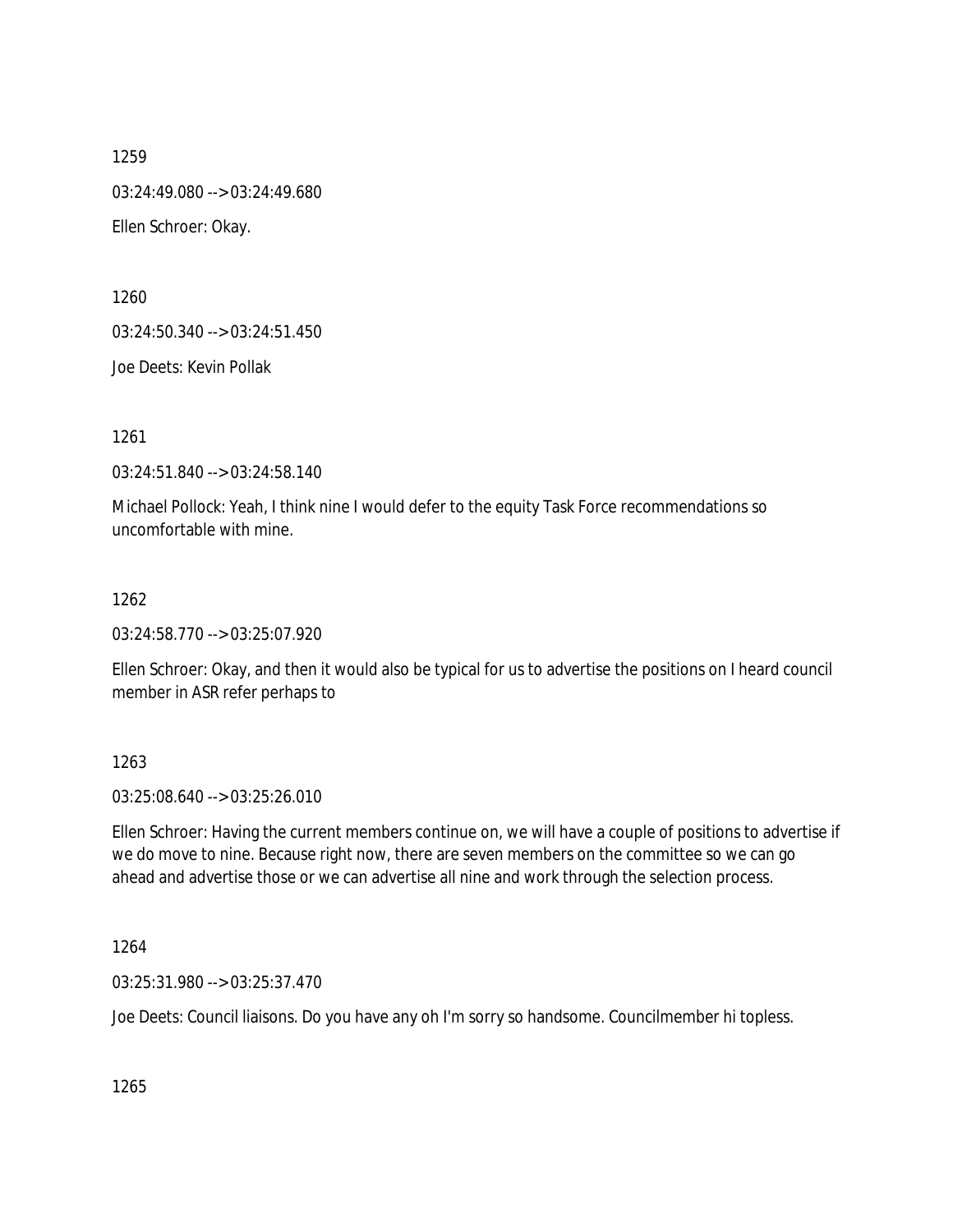03:25:38.430 --> 03:25:48.780

Kirsten Hytopoulos: Is your question that as they trance for transform into a committee would those have to reopen or would they just become committee members.

1266

03:25:49.200 --> 03:25:50.280

Ellen Schroer: That is the question.

1267

03:25:50.370 --> 03:25:59.040

Kirsten Hytopoulos: Yeah, so to me it to me that's that's easy to me they whoever's there on the task force transforms into committee members and we would not we advertise

1268

03:25:59.580 --> 03:26:02.670

Ellen Schroer: Okay. And so we'd be advertising for two vacancies.

1269

03:26:04.020 --> 03:26:06.210

Ellen Schroer: Because we're increasing the size of the committee.

1270 03:26:07.530 --> 03:26:07.890 Ellen Schroer: Okay.

1271 03:26:09.000 --> 03:26:10.860 Ellen Schroer: All right. Um,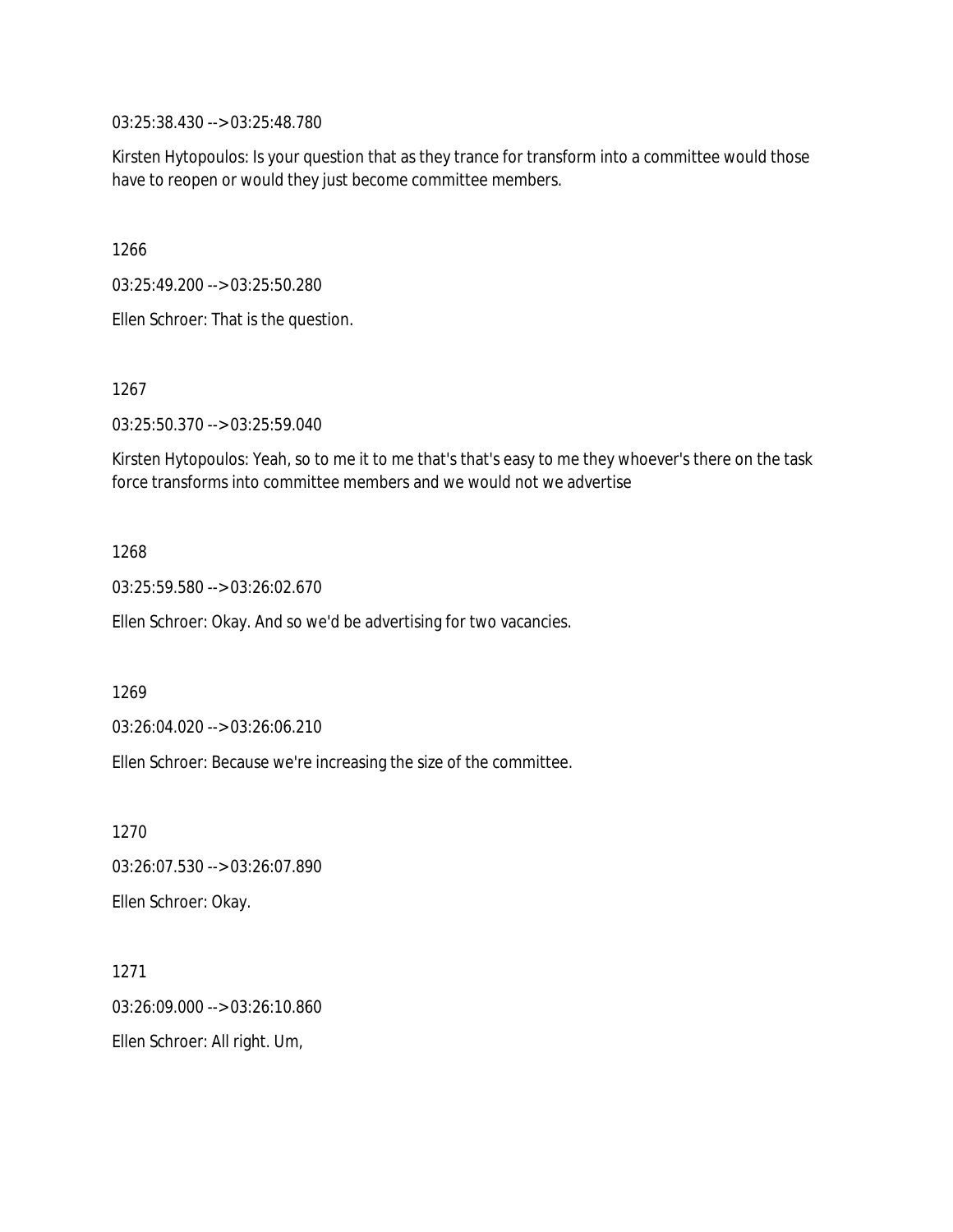03:26:11.520 --> 03:26:12.120

Joe Deets: Oh, go ahead.

1273

03:26:14.670 --> 03:26:20.190

Ellen Schroer: And then I think that we will we'll go ahead and work through the standard language to to

1274

03:26:21.120 --> 03:26:34.350

Ellen Schroer: Keep this committee in alignment with the code as much as we can and the city attorney, I think, is planning to work on that as soon as possible, so that will be able to share that information with the race equity Task Force at their meeting potentially on Thursday.

1275

03:26:35.040 --> 03:26:36.270

Ellen Schroer: If they're willing to take it up.

1276

03:26:38.610 --> 03:26:41.070

Joe Deets: Okay. Thank you, Mayor Schneider.

1277

03:26:42.270 --> 03:26:42.720

Leslie Schneider: Thanks.

1278

03:26:44.190 --> 03:26:51.690

Leslie Schneider: I don't know if I'm doing the math right and I really don't want to be doing math at this time of the evening, but what I was wondering about is, since there are going to be two new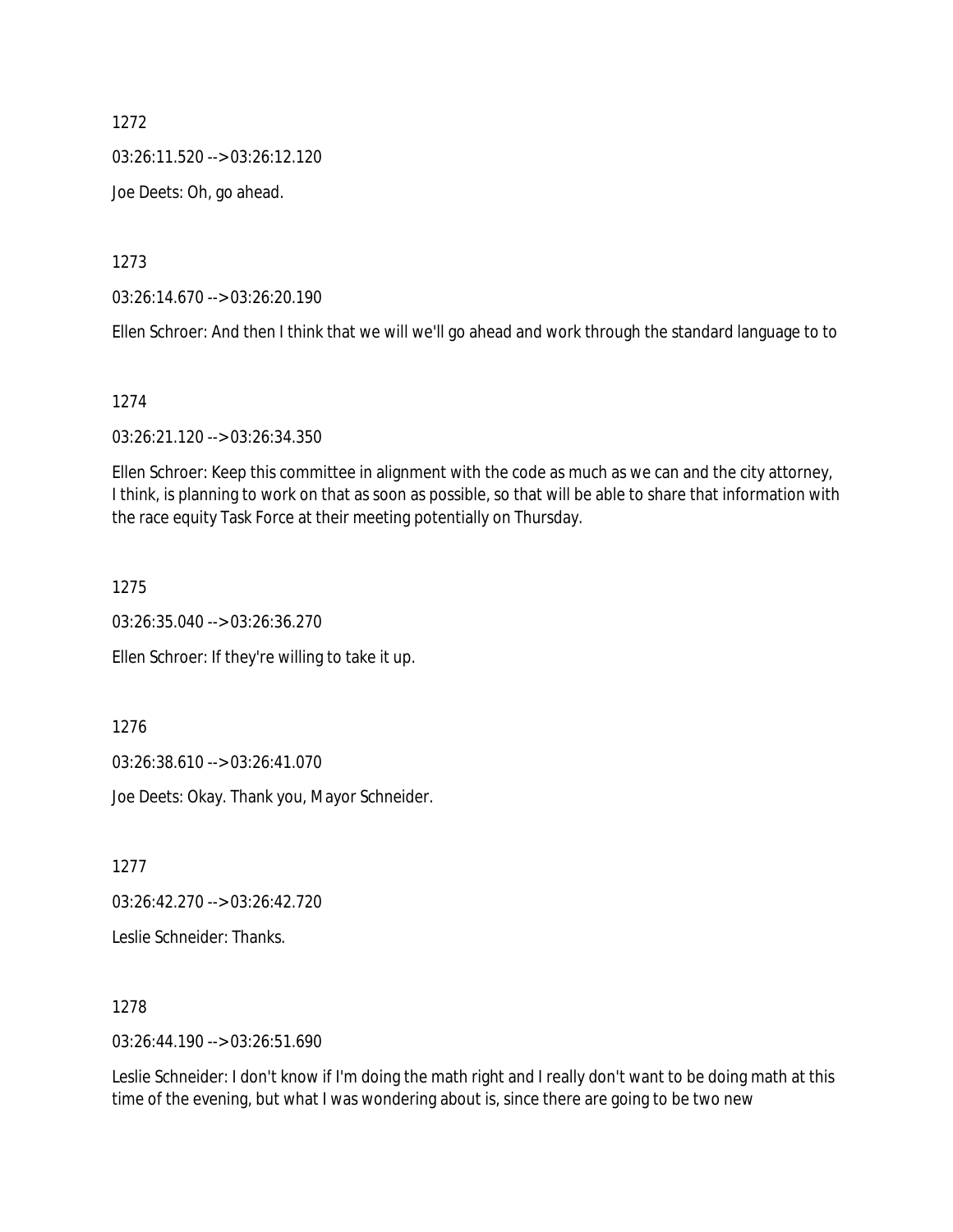03:26:52.470 --> 03:27:06.630

Leslie Schneider: positions that are advertised for does it make sense for those two positions to expire earlier to kind of make up for the fact that we're going to be extending

1280

03:27:07.920 --> 03:27:09.420

Leslie Schneider: The some of the council members.

1281

03:27:11.760 --> 03:27:29.400

Leslie Schneider: All of the existing council members are going to get their full two year term. But then as COUNCILMEMBER had topless suggested we still want to go back to staggering. So could the information about that, how to get it staggered be would be kind of baked into these two new positions.

1282

03:27:31.080 --> 03:27:34.560

Leslie Schneider: And if it doesn't work out, it's not a big deal. It was just a thought.

1283

03:27:35.160 --> 03:27:37.860

Ellen Schroer: Yeah, I think when we've done this in the past, we've

1284

03:27:38.700 --> 03:27:50.820

Ellen Schroer: Appointed some members to longer terms to start to establish that stagger because it really does help to have some institutional knowledge as the Committee goes from one year to the next.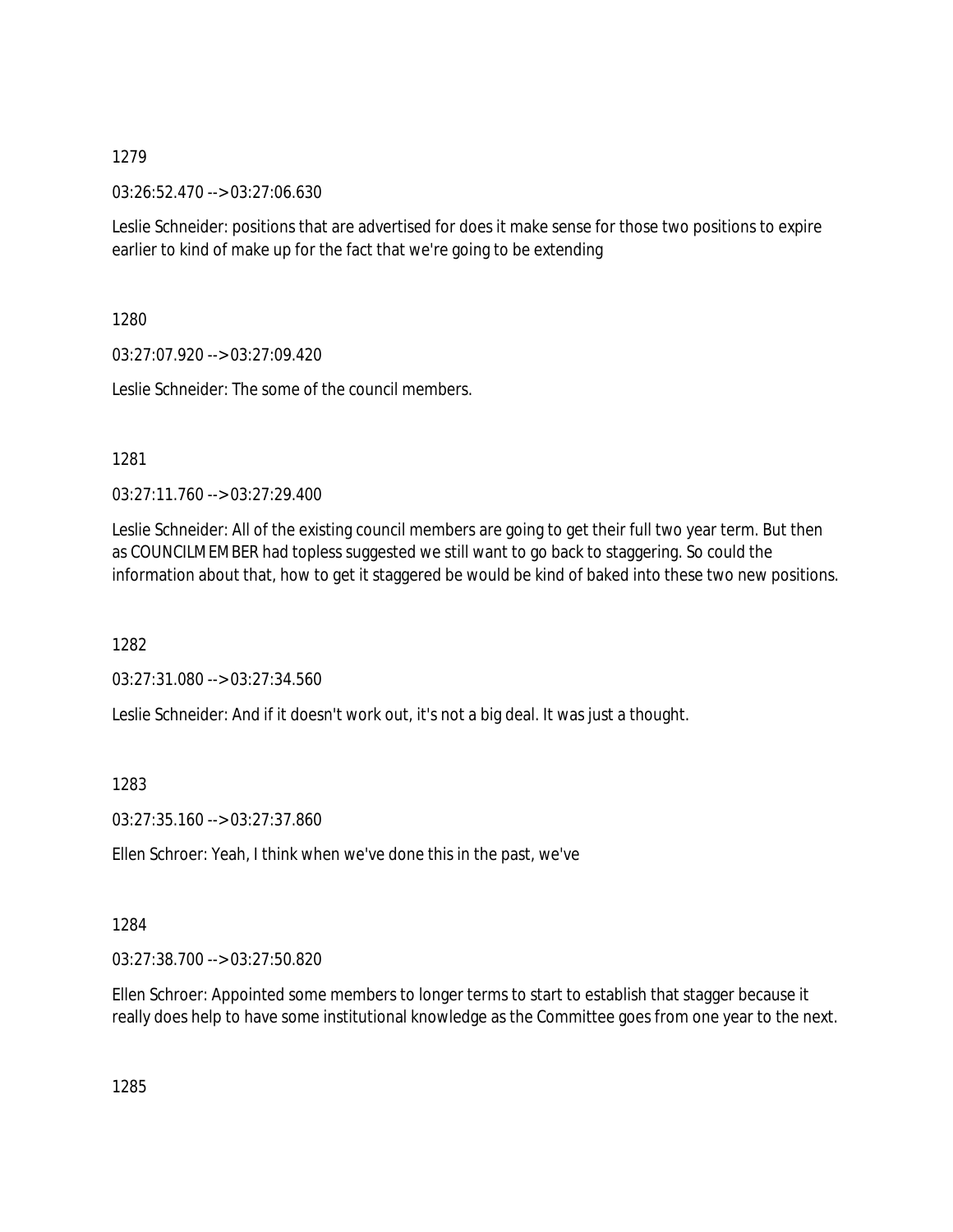03:27:51.810 --> 03:28:00.840

Ellen Schroer: So we can work with a committee or with the liaisons to figure out who goes you know which position should should have a

1286

03:28:01.920 --> 03:28:05.040

Ellen Schroer: The staggered start or the staggered ending time

1287

03:28:06.330 --> 03:28:09.750

Ellen Schroer: And there's always the option of course to reappoint the same members to the committee.

1288

03:28:11.160 --> 03:28:15.180

Ellen Schroer: If there if you know that's the continuity. That's desired

1289

03:28:16.710 --> 03:28:17.010

Okay.

1290 03:28:18.660 --> 03:28:19.020

Ellen Schroer: Okay.

1291

03:28:19.800 --> 03:28:24.510

Joe Deets: Good. Any other. Do you need anything else from us. Oh. Councilmember Polly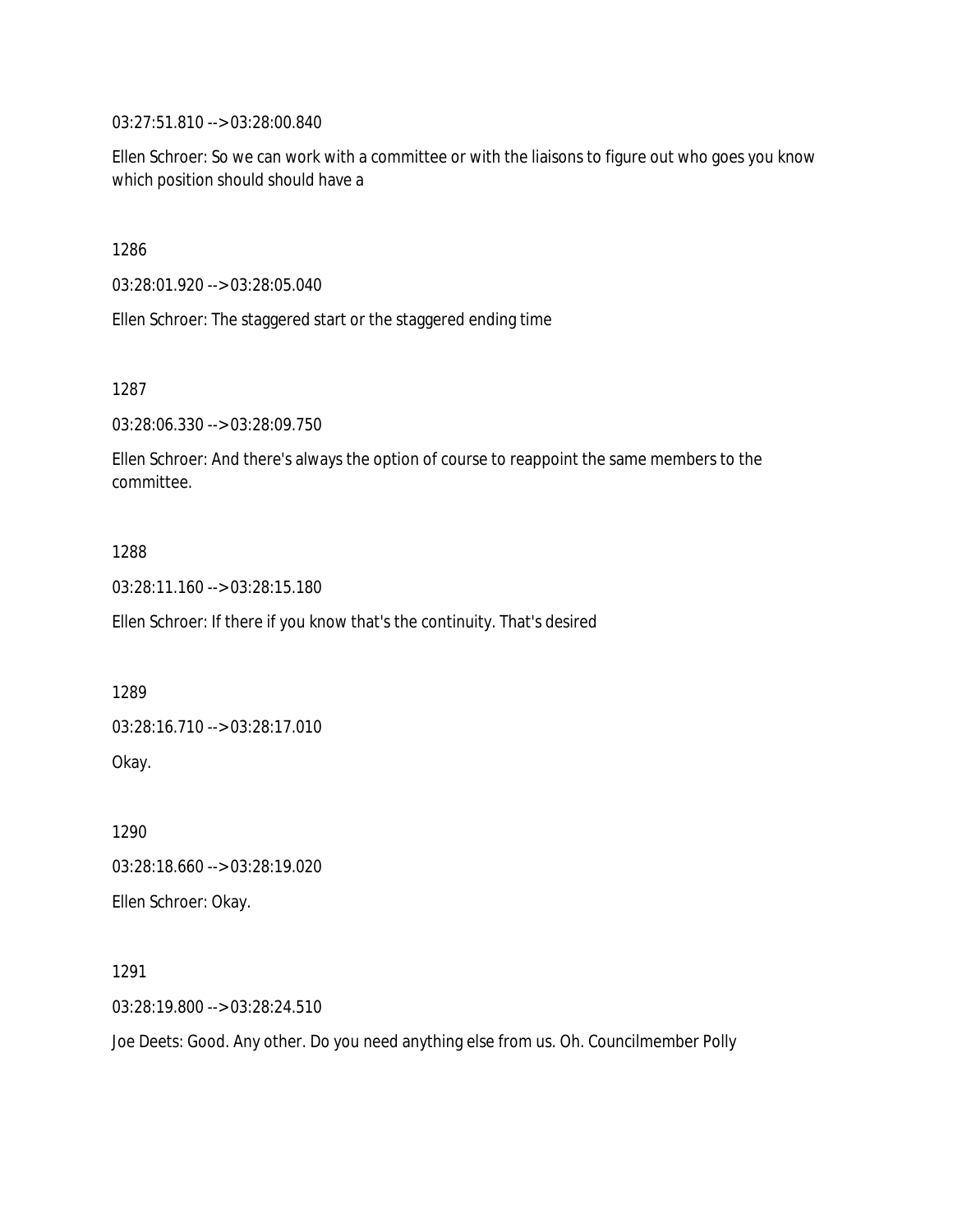1292 03:28:24.690 --> 03:28:25.260 No.

1293 03:28:27.000 --> 03:28:27.450 Joe Deets: Okay.

1294

03:28:28.140 --> 03:28:30.060

Ellen Schroer: Verification we needed. Thank you for your help.

1295 03:28:30.540 --> 03:28:31.140 Joe Levan: We're just just

1296

03:28:31.800 --> 03:28:47.700

Joe Levan: To be totally clear so well do then is, I will all the revisions that were made by the recycling Task Force. I will incorporate into the new draft and those will not be in track changes will be incorporated and then in track changes. I will show you the changes that I've made.

1297

03:28:49.470 --> 03:28:55.200

Joe Levan: From our discussion tonight. They relate to line it up with the versions that are our code for other committees and commissions.

1298

03:28:55.680 --> 03:29:05.100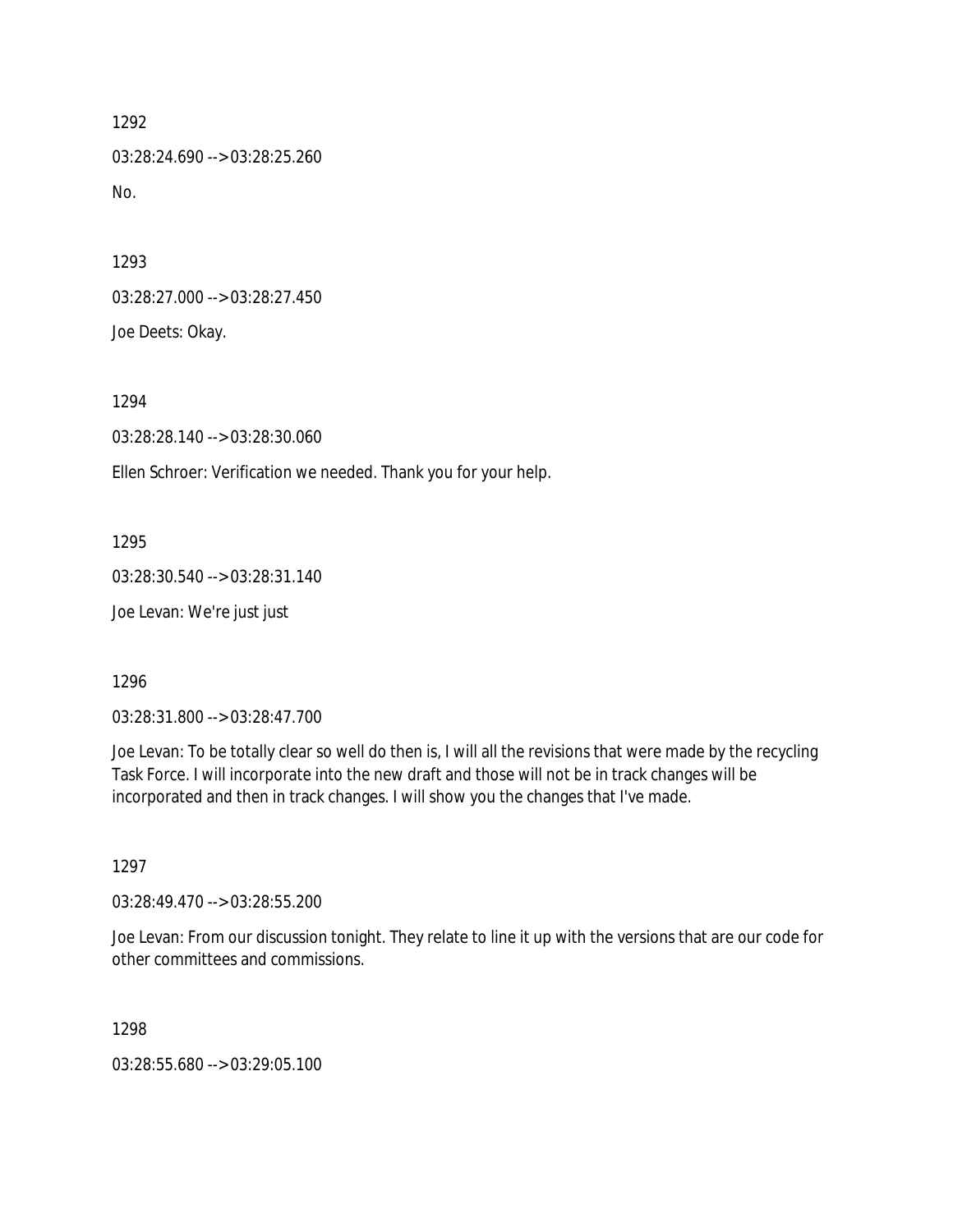Joe Levan: And I actually that's it'll go to the race every task force in that form. And then you'll based on that discussion with the recycle the task force will decide then you'll

1299

03:29:05.910 --> 03:29:16.980

Joe Levan: decide what's in the packet. But if they have significant changes that then the net will be included within the pack of you to consider. So it should be ready for you to consider and adopt potentially next week.

1300

03:29:19.620 --> 03:29:21.120

Joe Deets: Okay, Captain America topless.

1301

03:29:21.870 --> 03:29:27.660

Kirsten Hytopoulos: What's a bit of a shame is that this this particular meeting they won't have either liaison, because we'll be in

1302

03:29:28.980 --> 03:29:33.030

Kirsten Hytopoulos: Interviewing semantics you manage your candidates. So, um,

1303

03:29:34.350 --> 03:29:36.660

Kirsten Hytopoulos: Is there anybody that they could ask questions of

1304

03:29:38.940 --> 03:29:47.760

Kirsten Hytopoulos: As far as the basis for these. I mean, I guess what I would ask is, I don't know if you as city attorney could even draft up a couple paragraphs as to the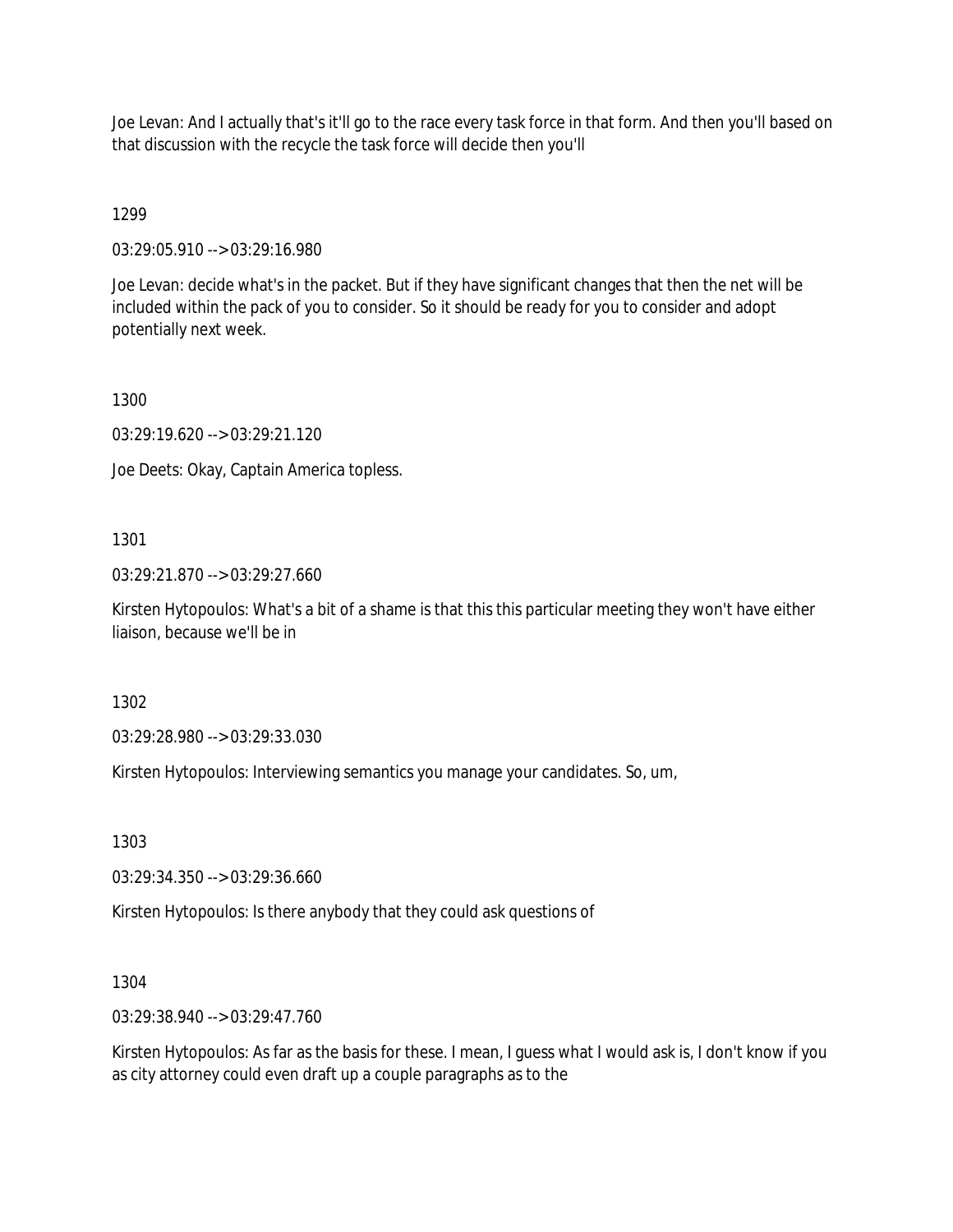03:29:48.210 --> 03:29:54.930

Kirsten Hytopoulos: So an explanation as to, you know, as the basis of the reasoning, the basis. I mean anything to provide them.

1306

03:29:55.620 --> 03:30:09.900

Kirsten Hytopoulos: As a cover or something for there'll be nobody there as their touch point for why are they getting this. And what's the reason we're asking them to consider this, I would just think if there's anything they could have since they won't have anybody there to talk it through would be helpful.

1307

03:30:11.310 --> 03:30:17.310

Kirsten Hytopoulos: You know, just the pay this, this is how it is, and this is why the code says this, and this is the basic format for

1308

03:30:18.810 --> 03:30:20.940

Kirsten Hytopoulos: Whatever reasoning might be helpful.

1309

03:30:21.600 --> 03:30:29.040

Joe Levan: In what I could do, actually, as in track changes. I could put the notes in the in the margin to describe why that change was made think that one.

1310

03:30:29.820 --> 03:30:38.550

Joe Levan: Of a kind of a, you know, like a one page memo or something to describe. That's what based on the Council's discussion tonight. That's, that's what we're doing. Related to this draft.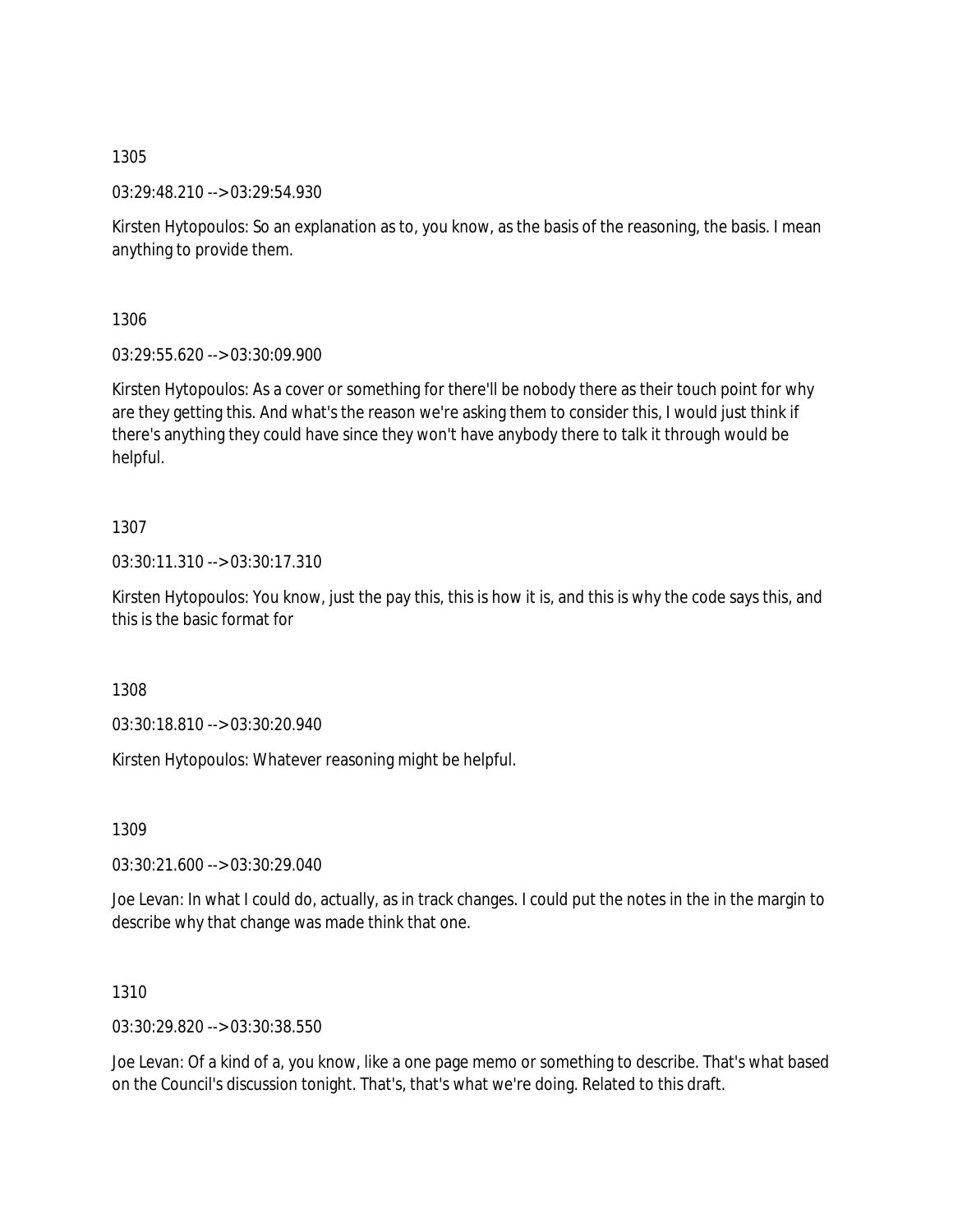03:30:39.630 --> 03:30:41.640

Kirsten Hytopoulos: I think that would be really helpful. Okay.

1312

03:30:43.860 --> 03:30:44.310

Joe Deets: Okay.

1313

03:30:45.990 --> 03:30:48.840

Joe Deets: Um, don't see any more questions. And it sounds like

1314

03:30:49.890 --> 03:30:53.520

Joe Deets: Deputy city manager you have everything from us. So

#### 1315

03:30:54.000 --> 03:31:07.560

Joe Deets: Much. Okay, great. So, we will move on to item six see update from joint city council and planning commission land you subcommittee council members car I topless and Pollock colleagues, take it away.

## 1316

03:31:10.680 --> 03:31:13.110

Joe Deets: Don't be shy. Go customer part

1317

03:31:14.250 --> 03:31:18.210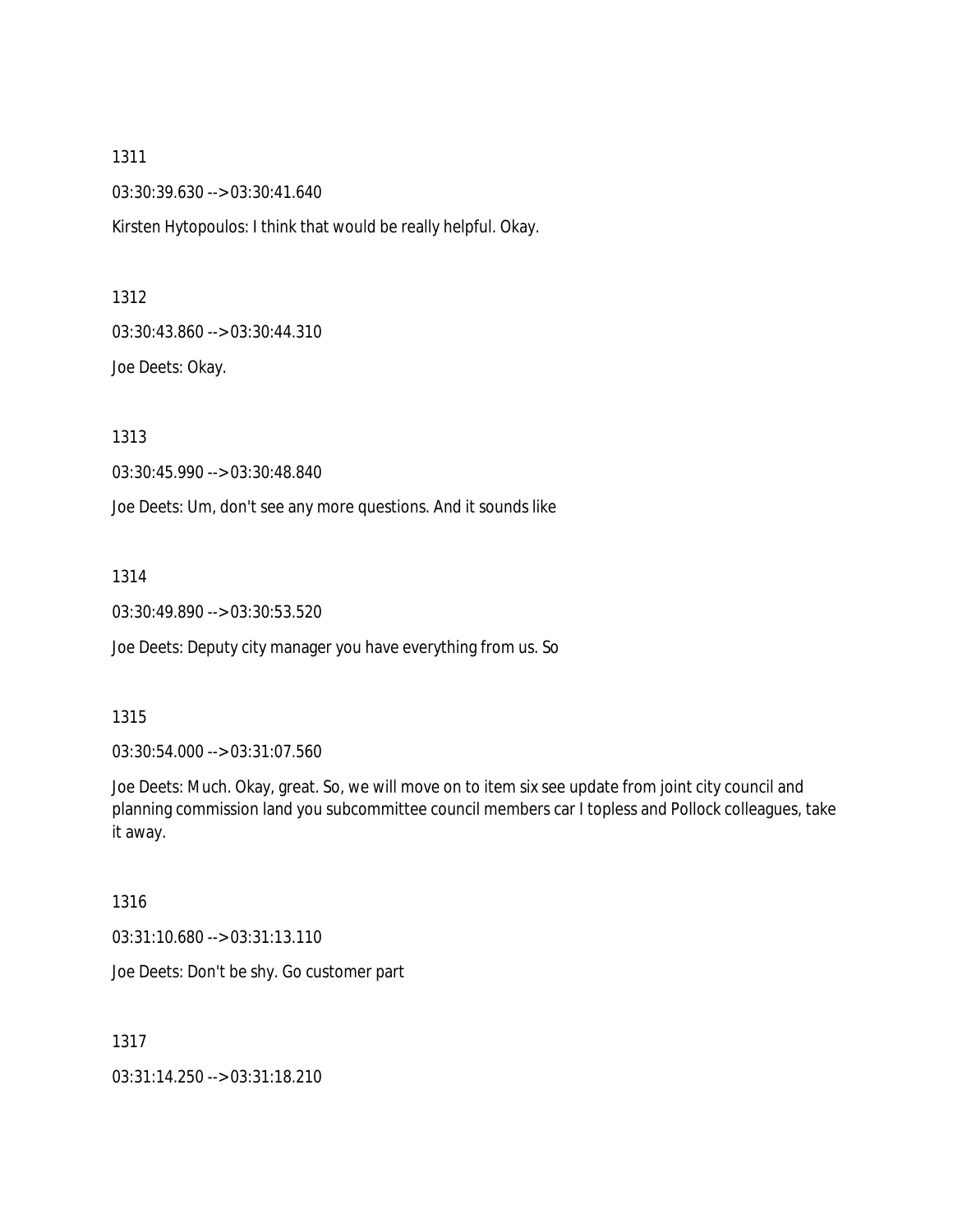Michael Pollock: You know, I always laugh when I saw this on there. It seems like it's on here every week.

1318

03:31:19.260 --> 03:31:21.330

Michael Pollock: I don't really know that we have a lot here.

1319

03:31:24.210 --> 03:31:31.590

Michael Pollock: My colleagues want to say something. But I, I feel like we don't have much to offer this time.

1320

03:31:34.110 --> 03:31:35.850

Joe Deets: I'm COUNCILMEMBER I topless.

1321

03:31:36.900 --> 03:31:42.030

Kirsten Hytopoulos: I don't know what I'm going to say, I just feel like the strong need to take the burden off of Christie shoulders.

1322

03:31:42.660 --> 03:31:54.480

Kirsten Hytopoulos: So, um, we're wrapping up. We're trying to wrap up some new work to bring forward to you guys some new recommendations and started trying, which started to dig into affordable housing.

1323

03:31:56.130 --> 03:32:03.150

Kirsten Hytopoulos: Which is, I think, really important for the Council to hear and we're working as hard as we can. There I can be any more vague. I'm sorry, but a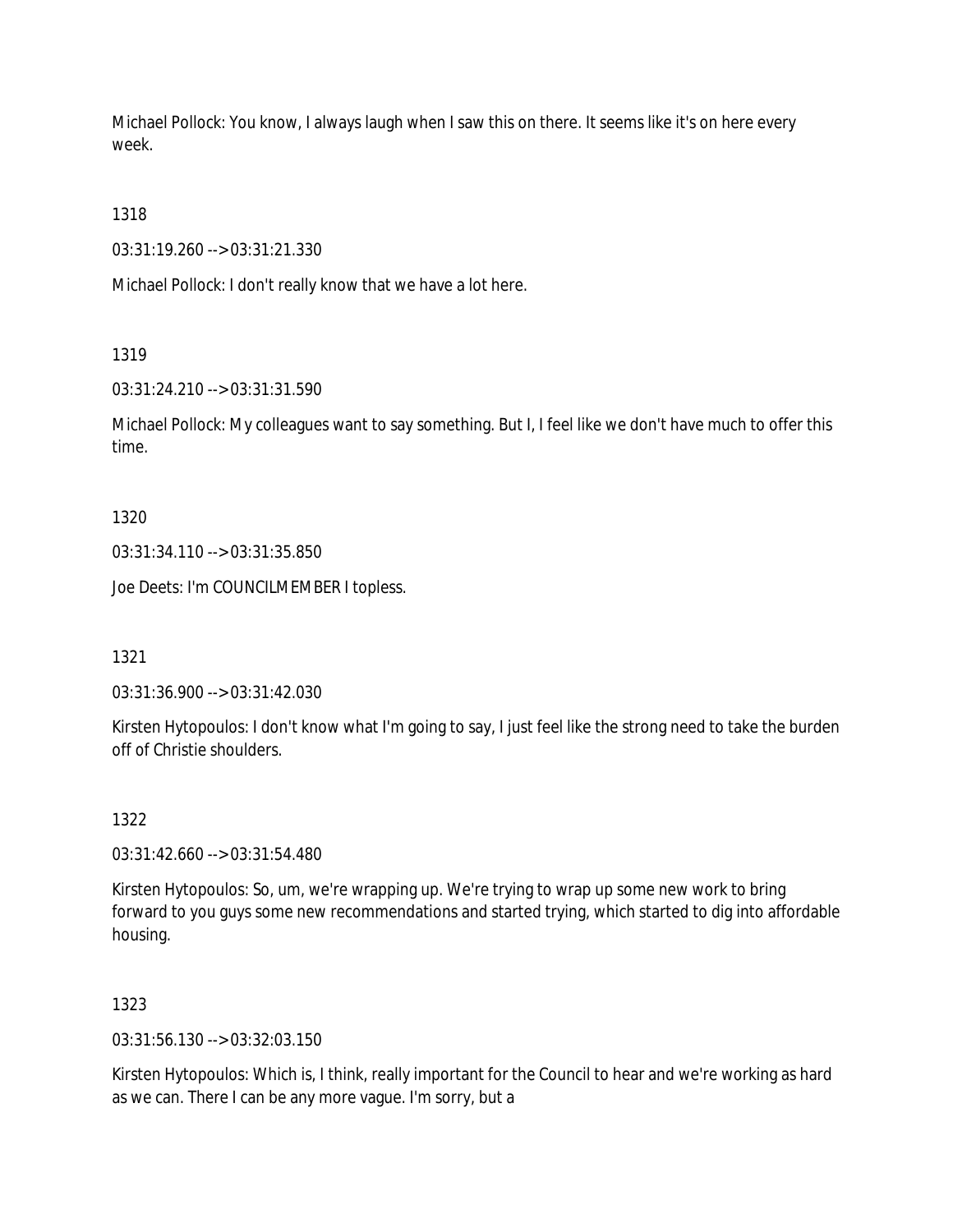1324 03:32:04.230 --> 03:32:05.040 Michael Pollock: Nicely done.

1325

03:32:05.820 --> 03:32:07.350

Joe Deets: That sounds good to me working hard.

1326

03:32:09.810 --> 03:32:10.980 Joe Deets: I'm sure you are. Yes.

1327

03:32:13.170 --> 03:32:15.510

Joe Deets: Okay, I think that's it.

1328

03:32:16.830 --> 03:32:22.920

Joe Deets: I don't see any question. All right thumb and big thumbs up to college. Thank you for taking on this word.

1329

03:32:24.330 --> 03:32:24.720 Joe Deets: Um,

1330

03:32:26.850 --> 03:32:33.690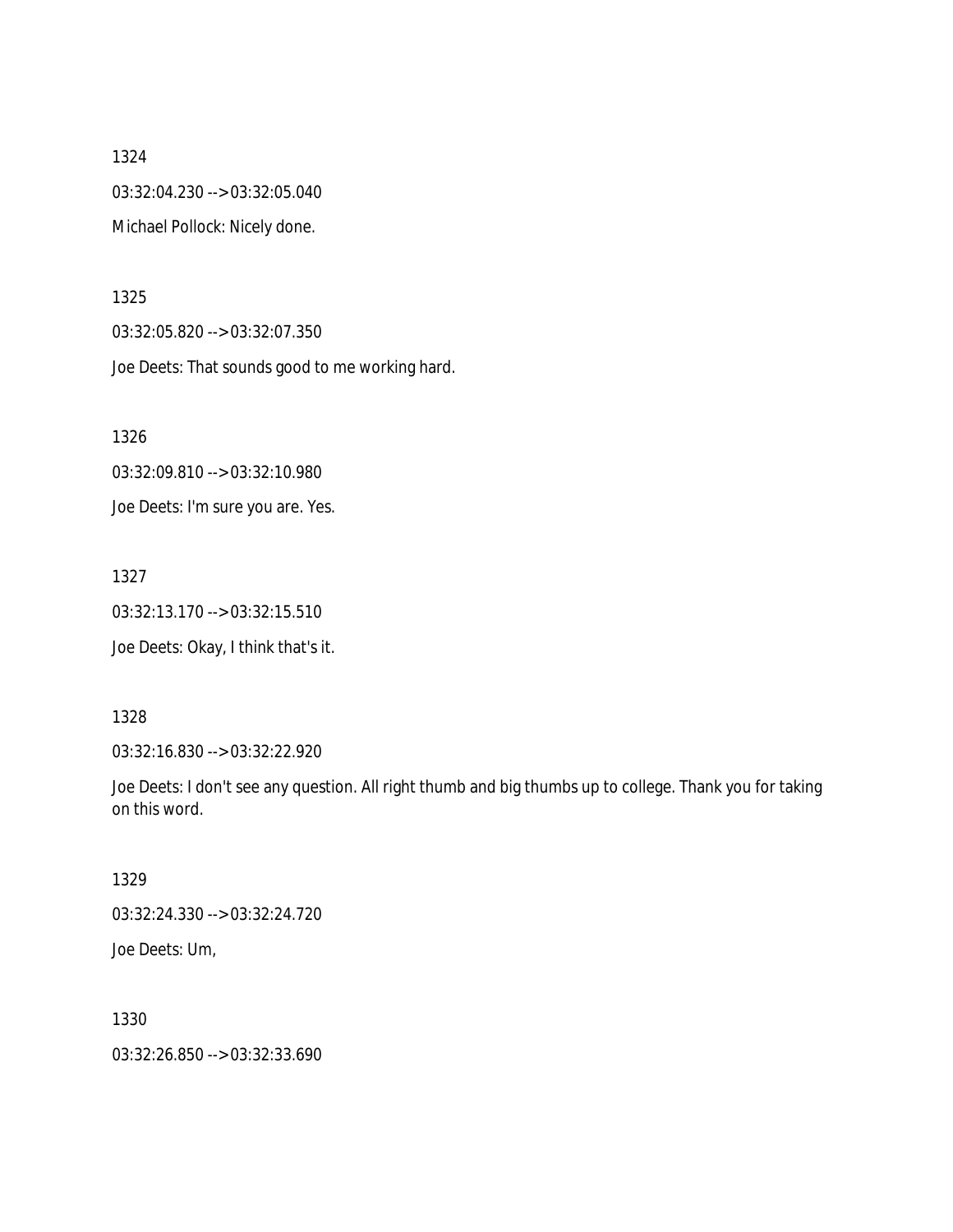Joe Deets: Item seven, a city council discussion recommendations from the Council Ad Hoc Committee on Public farmland.

1331

03:32:34.890 --> 03:32:36.660

Joe Deets: And we know who's involved in that.

1332 03:32:37.950 --> 03:32:39.450 Joe Deets: Customer Hi Toklas. Do you want to

1333

03:32:41.070 --> 03:32:43.830

Joe Deets: Lead that discussion, since you let us

1334

03:32:44.490 --> 03:32:46.140

Kirsten Hytopoulos: Okay, well I'll share. I'll try.

1335

03:32:47.460 --> 03:32:51.450

Kirsten Hytopoulos: Well, let's see. Have any of you guys read our memo, I hope.

#### 1336

03:32:52.440 --> 03:33:04.200

Kirsten Hytopoulos: We tried to tip you off as we're going towards the into the, you know, through the budget process. We weren't we didn't quite catch up with the budget process with a recommendation that originally, I think as we went into this year, our hope was that the that the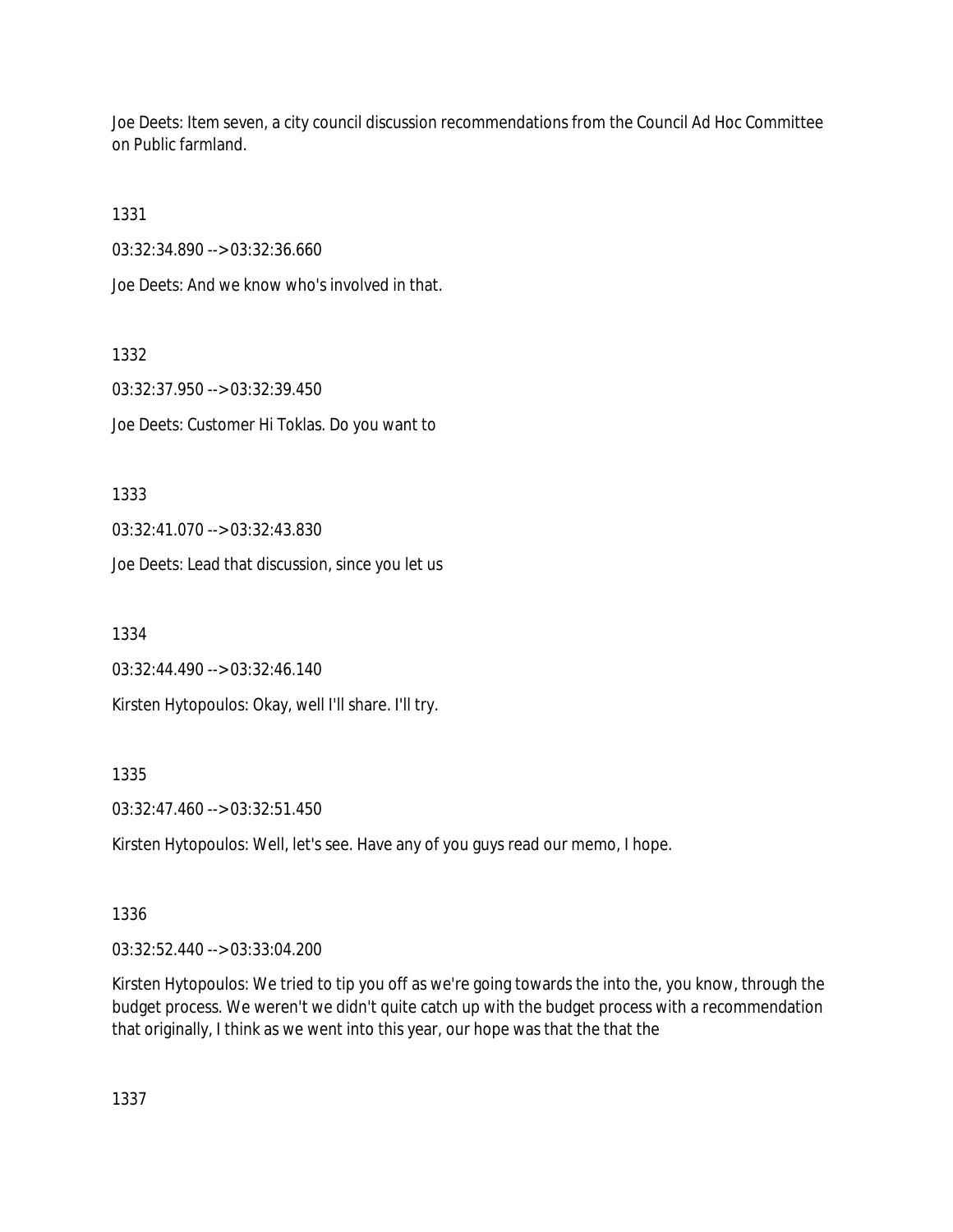03:33:04.260 --> 03:33:15.750

Kirsten Hytopoulos: Subcommittee, the ad hoc committee would have a fully developed concept in time for the budget, but we didn't but we we push real hard to at least hit by the end of the year, a recommendation.

1338

03:33:17.070 --> 03:33:34.230

Kirsten Hytopoulos: As to what we would do with regards to funding with regards to a concept for management, a management approach to the public farmland and a fee for that. And as we've said in as we said, well, let me kind of backup for the public's sake.

1339

03:33:36.540 --> 03:33:48.840

Kirsten Hytopoulos: We have a we have a lease, we'd be have a master lease with the of the city farmland with that friends the farm with engaged will read, which we've engaged friends the farm.

1340

03:33:49.410 --> 03:33:58.500

Kirsten Hytopoulos: To manage the city's farms farmland and they have sub leases with these farmers that farmer lands our city farmland and

1341

03:34:00.000 --> 03:34:05.250

Kirsten Hytopoulos: Over the years, there has not been a fee involved with the management functions that they've performed

1342

03:34:06.840 --> 03:34:17.310

Kirsten Hytopoulos: But over the last couple of years, friends, the farmers go forward and has let us know that the the management functions that they performed have cost them enough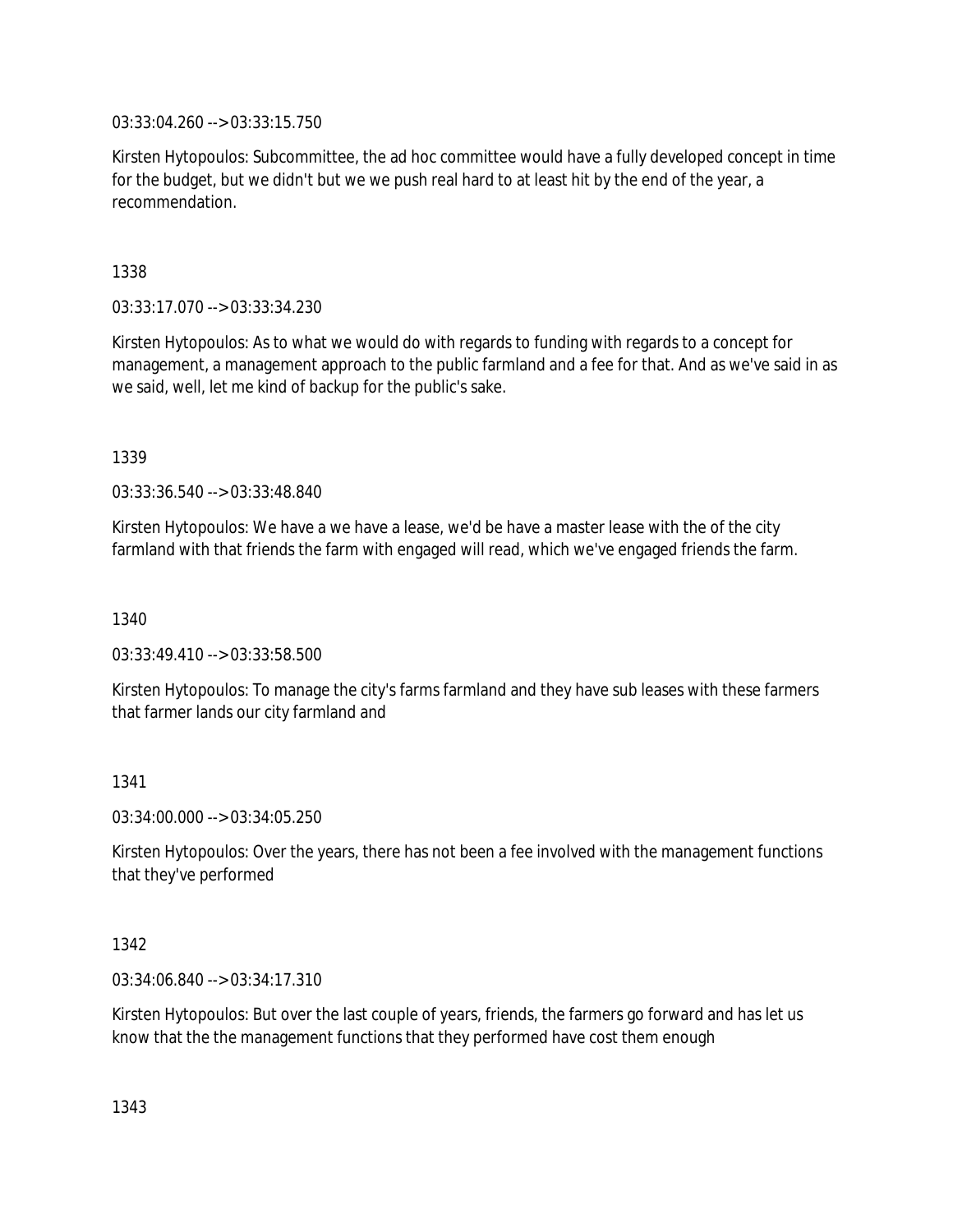03:34:18.210 --> 03:34:23.910

Kirsten Hytopoulos: Incurred enough costs that they have needed to come to us and let us know that they actually do need

1344

03:34:24.240 --> 03:34:36.300

Kirsten Hytopoulos: To be compensated for that and the city has sort of an ad hoc. I hope I'm characterizing this properly, but over the last couple years on an ad hoc basis has funded friends of the farm kind of deferring the question of

1345

03:34:37.920 --> 03:34:42.720

Kirsten Hytopoulos: Do we need to renegotiate the lease. So we need to be considered how we're managing the farmland.

1346

03:34:44.100 --> 03:34:52.680

Kirsten Hytopoulos: And has funded friends the farm to do that work through council contingency of the last Council contingency funds in

1347

03:34:56.340 --> 03:35:00.000

Kirsten Hytopoulos: deferring the question of, is this how we want to continue to have the farmland managed

1348

03:35:01.560 --> 03:35:10.440

Kirsten Hytopoulos: will will will continue to be friends, the farms, what would be pay an ad hoc committee was formed that began meeting this year and it was made up of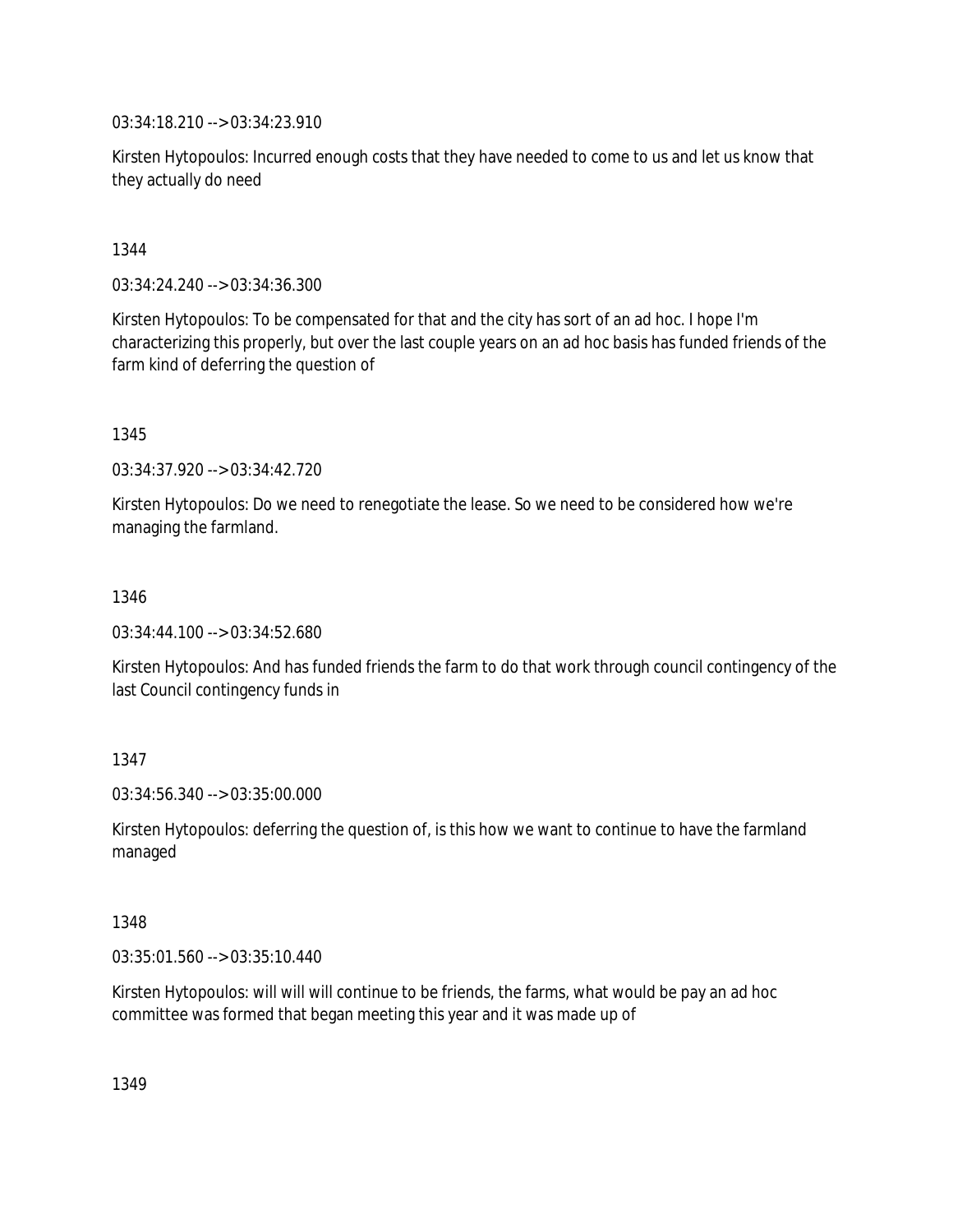03:35:10.920 --> 03:35:27.870

Kirsten Hytopoulos: COUNCILMEMBER deets counselor nisar and myself. And we began meeting in March and we were to try to tackle this big question of how do we can, how should the farmland be managed. Would it be an external organization should the city start to take this on internally.

1350

03:35:29.490 --> 03:35:43.500

Kirsten Hytopoulos: And so we've have our preliminary recommendation which we brought forward in this memorandum, which is that we do believe, in fact, it should continue to the farm and should continue to be managed externally, that it should be friends of the farm that they're uniquely

1351

03:35:44.700 --> 03:35:48.180

Kirsten Hytopoulos: Uniquely appropriate organization for this for a number of reasons.

1352

03:35:49.890 --> 03:36:00.060

Kirsten Hytopoulos: They provide all sorts of additional good value to us that I'm not going to get into. I think a lot of us know that we indirectly.

1353

03:36:01.050 --> 03:36:08.820

Kirsten Hytopoulos: In addition to their direct services they provide that we can quantify and we think that over

1354

03:36:09.420 --> 03:36:14.910

Kirsten Hytopoulos: As we continue to work with them as the ad hoc committee continues to work with them. We can think of ways to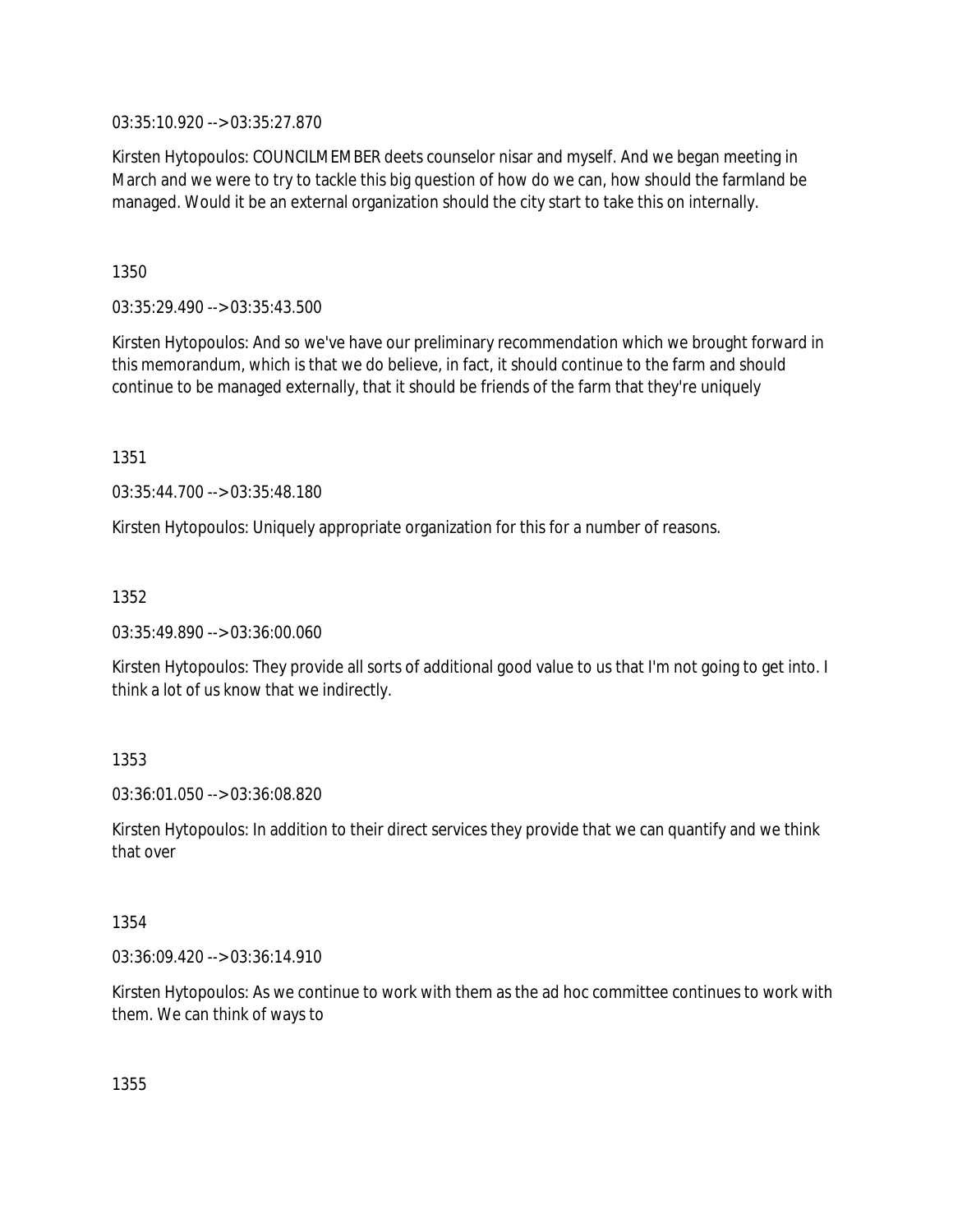03:36:15.390 --> 03:36:23.910

Kirsten Hytopoulos: further define what the management functions are that they perform and probably reduce the fee that we're paying them.

1356

03:36:24.360 --> 03:36:30.450

Kirsten Hytopoulos: But we haven't completed our work with them. And so what we're talking about doing this year and this year's funding request is

1357

03:36:30.990 --> 03:36:41.220

Kirsten Hytopoulos: We have what we started with the funding with the fee that we have been paying them into into in 2020 we paid them \$72,000 based on their requests.

1358

03:36:41.910 --> 03:36:55.920

Kirsten Hytopoulos: And we're proposing this year 65,060 \$5,000 out of Council contingency based on the fact that we're going to remove the payment of utilities, I am I making any promises. So it's like

1359

03:36:59.190 --> 03:37:06.570

Kirsten Hytopoulos: Am I making any sense, we're going to reduce it by the payment of utilities that they've been paying on the farms. Um, yeah, go ahead.

1360

03:37:07.230 --> 03:37:08.250

Joe Deets: Customer Pollock.

1361

03:37:08.310 --> 03:37:08.640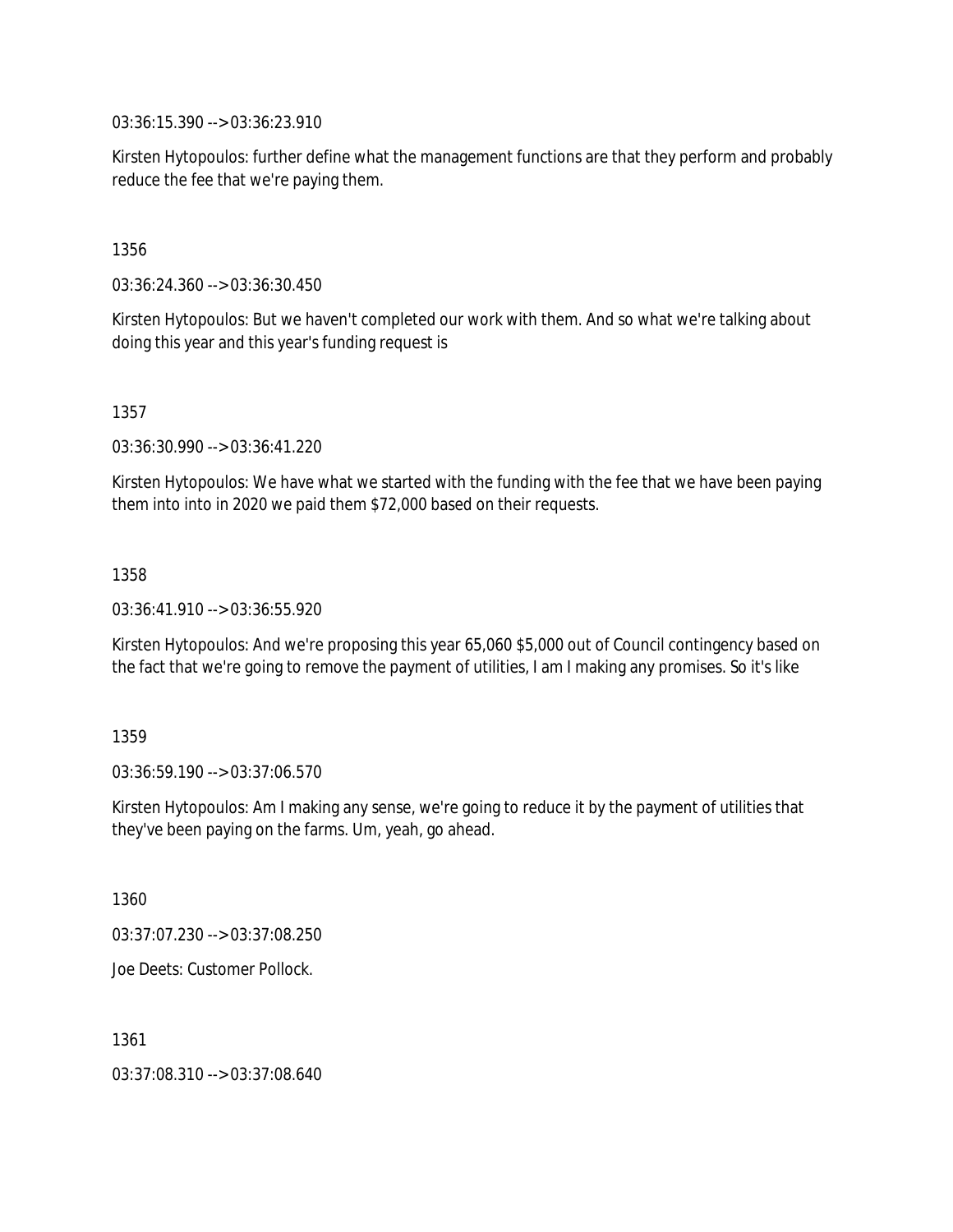Yeah.

1362

03:37:09.900 --> 03:37:10.410

Joe Deets: Now take your

1363

03:37:10.800 --> 03:37:20.190

Michael Pollock: lunch hours but like what seems really straightforward. I'm just going to cut to the chase. So you guys understand that are asking the Council to provide

1364

03:37:20.880 --> 03:37:35.130

Michael Pollock: To recommend providing \$65,000 and 2120 2021 funding arms from the contingency fund. I still get hurt, and I would like to move that we move forward with that.

1365

03:37:36.900 --> 03:37:53.370

Michael Pollock: To do that, so I don't know why support with you guys are doing. And I don't know if we need a formal motion or we just need a lot of heads. But anyway, that's where I'm at. I just like to hear the other council members support. It sounds like three of you that are on the community do so.

1366

03:37:55.590 --> 03:37:57.600

Michael Pollock: Is there anything more to be said about this.

1367

03:37:57.930 --> 03:38:04.920

Kirsten Hytopoulos: Well yeah, I think he's probably break it into things. And so I probably shouldn't even try to explain the basis for the 65,000 at this point, make it simpler.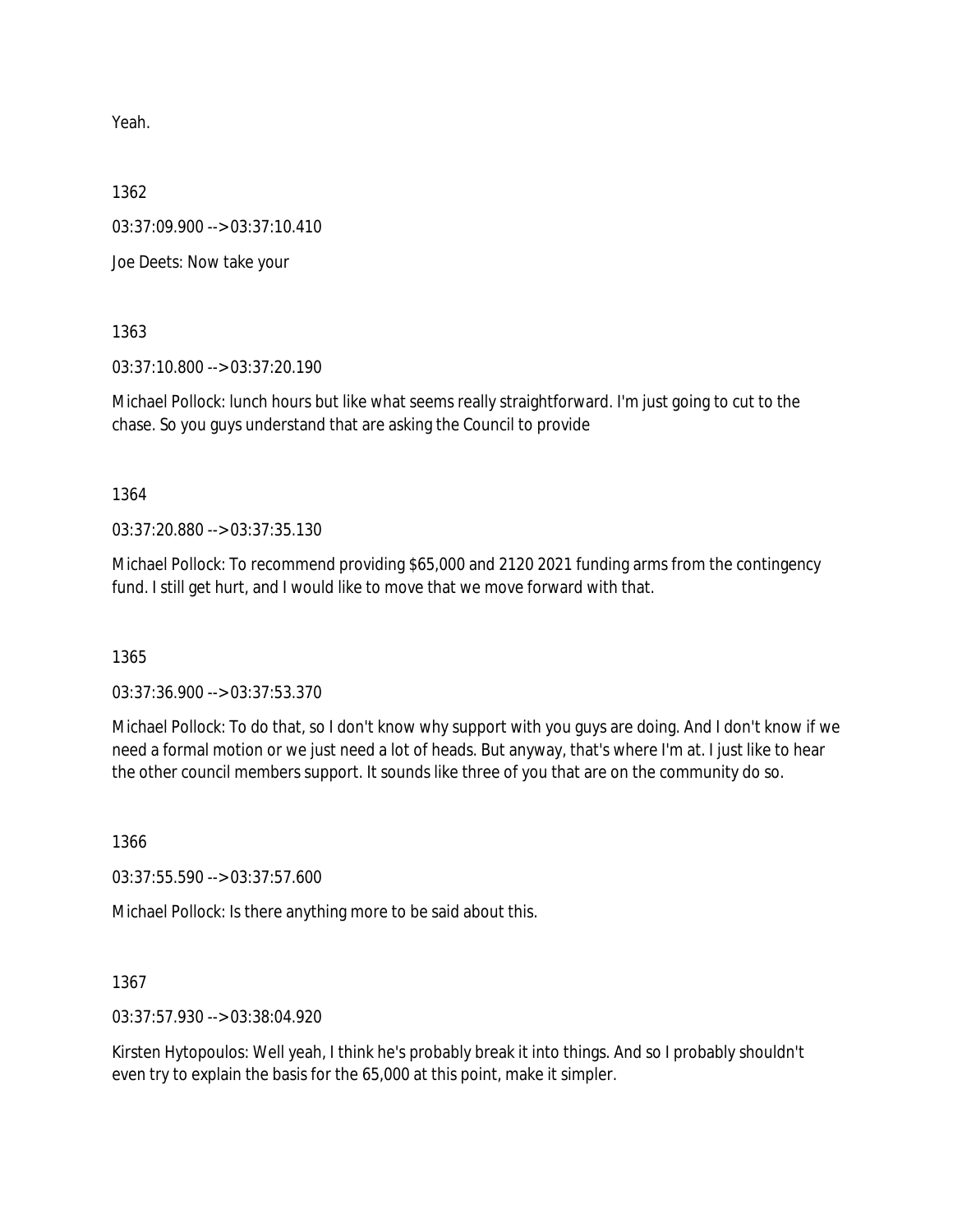03:38:05.700 --> 03:38:14.700

Kirsten Hytopoulos: We do need two things we do need. We do need counsel to support \$65,000 for for 2021 out of count out of counsel contingency funds.

1369

03:38:15.120 --> 03:38:19.950

Kirsten Hytopoulos: And what we do need at least some direction from counsel for us to continue to work with friends, the farms.

1370

03:38:20.400 --> 03:38:28.980

Kirsten Hytopoulos: To further refine what they what their management functions are versus what other functions that they provide what they're

1371

03:38:29.430 --> 03:38:37.170

Kirsten Hytopoulos: We're trying to tease out the management functions from the other functions they provide such as overseeing farm interns.

1372

03:38:37.800 --> 03:38:43.920

Kirsten Hytopoulos: Community functions that they perform where they might better be the either are should be being funded

1373

03:38:44.340 --> 03:38:57.420

Kirsten Hytopoulos: By the community by other sources of city funding. Bottom line is probably reducing city funding starting in 2022 and beyond. And that we would expect to be bringing a reduced funding request in 2022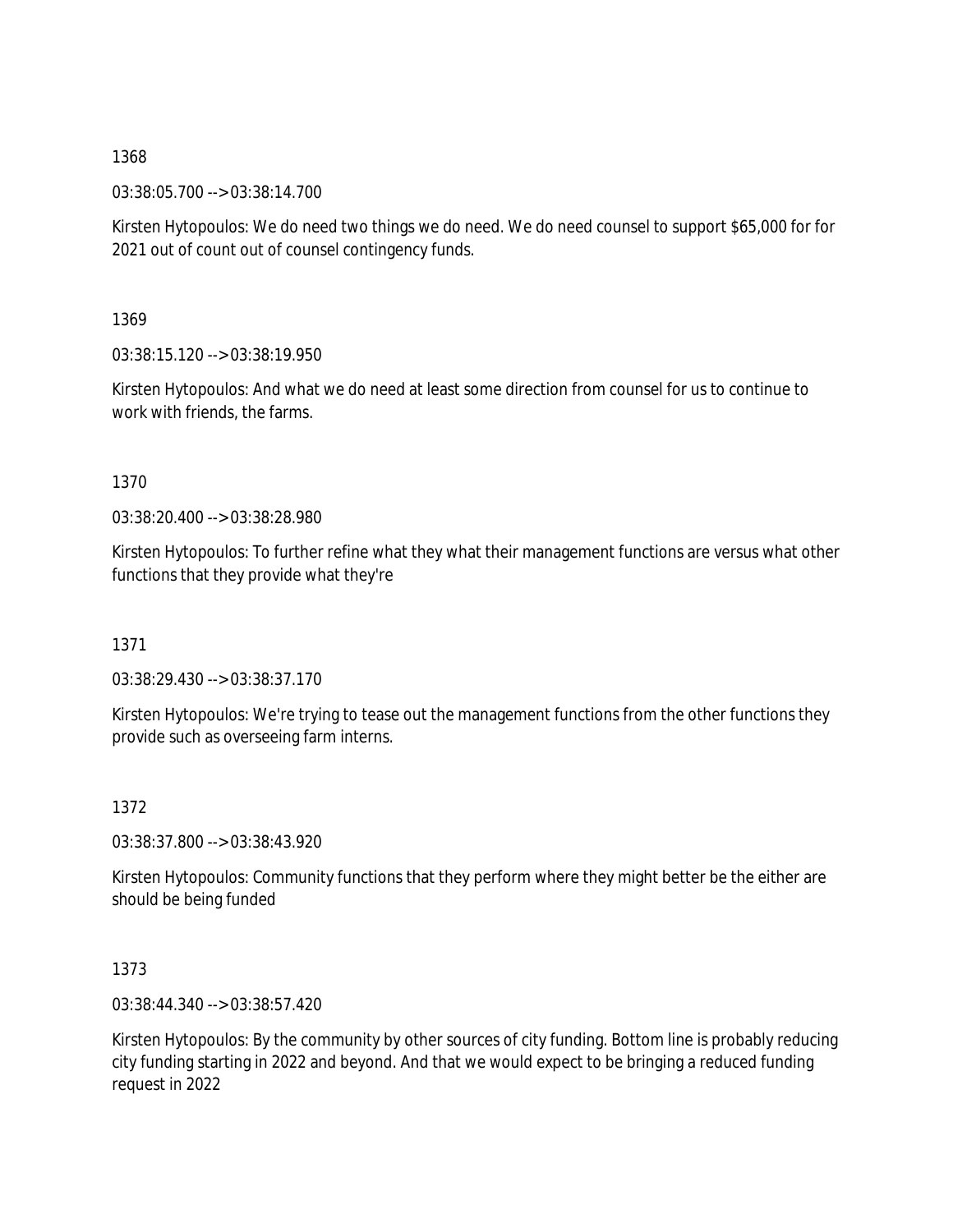03:38:57.900 --> 03:39:06.540

Kirsten Hytopoulos: So it's kind of, it's that sort of, we don't have figures for that now. But we wouldn't want to as an ad hoc committee continue to work with friends of the farm.

1375

03:39:07.440 --> 03:39:15.330

Kirsten Hytopoulos: And do that work without counsel direction that yes please continue to work with friends of the farm to try to further define what what is management of the

## 1376

03:39:16.080 --> 03:39:26.730

Kirsten Hytopoulos: Of the farmland and how should we, how should next year's amendment and maybe a more permanent amendments, the least look and what is funding look like on a more permanent basis. So it's two parts. One is

1377

03:39:26.910 --> 03:39:33.300

Kirsten Hytopoulos: A precise 2021 and an authorized our continued work with friends, the form. Okay, so

1378

03:39:33.390 --> 03:39:44.160

Michael Pollock: I would say, yes, I support both of those 65,000 and yes work with the community should continue to work with friends on the farm to further define what their mission is.

1379

03:39:44.520 --> 03:39:53.550

Michael Pollock: With the goal of perhaps reduced funding in 2020 and beyond. So I support. I just want to be clear, I support the work you're doing. And I wanted to continue doing that so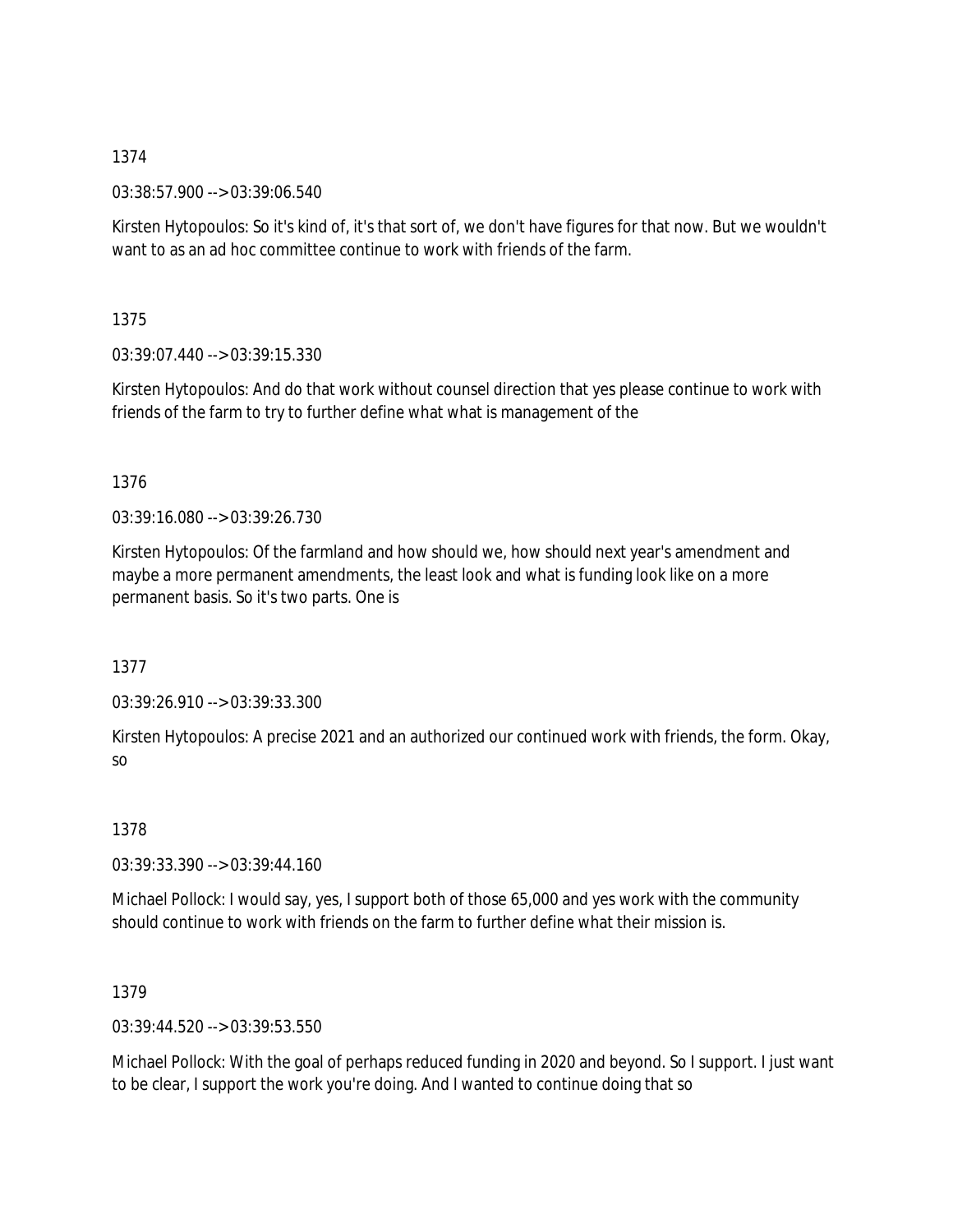03:39:55.530 --> 03:40:06.900

Joe Deets: It's like, thank you. Customer report me, I'll just add my two cents. Since I'm part of the ad hoc but thank you. Councilmember Octopussy who she's been leading this effort, kind of collecting all this information and trying to condense it in a way that

1381

03:40:07.620 --> 03:40:16.470

Joe Deets: It's understandable. So yeah, we have 2021 seems like there's a good understanding but it's more the the permanent, if you will. Next steps that

1382

03:40:16.740 --> 03:40:28.740

Joe Deets: You know what we want to get away. Is this you know this sort of ad hoc. We're going to fund this for another year and kind of kick the can. So we're still talking with the friends the farm fairly regularly lately.

1383

03:40:29.790 --> 03:40:42.360

Joe Deets: You know, trying to like she customer I talk. Listen, trying to tease out what is management and what is some of the other functions that they do with our value, but are not managed that maybe

1384

03:40:43.020 --> 03:40:51.300

Joe Deets: We want to be supportive of this, but maybe we could be supportive of this and other ways through some of the grant funding that the city has

1385

03:40:51.690 --> 03:41:06.150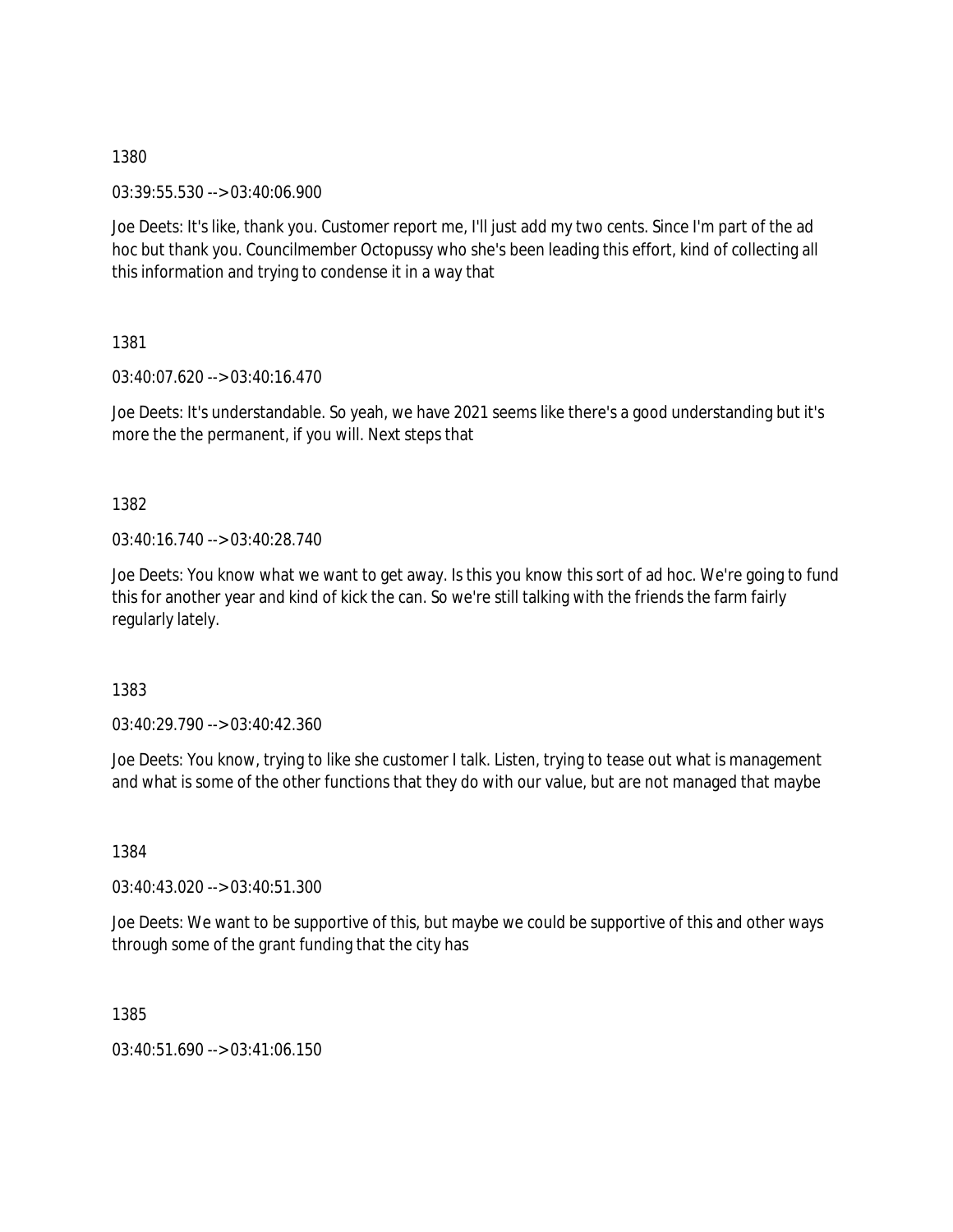Joe Deets: So, so not to leave friends of the farm high and dry but maybe say, Okay, you have these other functions that are outside of the management agreement that we support, but you can apply through these grant mechanisms.

1386

03:41:07.530 --> 03:41:23.670

Joe Deets: So that's what I got kind of the thinking. And so it's a little bit complicated, in a way, because we're changing what has been going on for the last few years and looking at a lot of numbers and

1387

03:41:24.630 --> 03:41:41.580

Joe Deets: And trying to, and we don't want to leave them high and dry and save up. We're suddenly going to drop the payments and just make it very difficult for him, which is the last thing we want to do. So it's a balance there, if that makes sense. Councilmember Nasser

1388

03:41:42.330 --> 03:41:50.910

Rasham Nassar: Yeah, so I haven't turned to the deputy city manager now and you can remind us as related to my questions during the future Council agendas. The beginning, beginning of our meeting.

1389

03:41:51.390 --> 03:42:02.730

Rasham Nassar: About the timing of this and if its proper for counsel to make a formal motion tonight to kind of capture the Council's intent to move forward with the \$65,000

1390

03:42:03.300 --> 03:42:11.550

Rasham Nassar: Funding about friends of the farms and I say that because they're operating and have an operating with some financial insecurity, not

1391

03:42:12.570 --> 03:42:24.090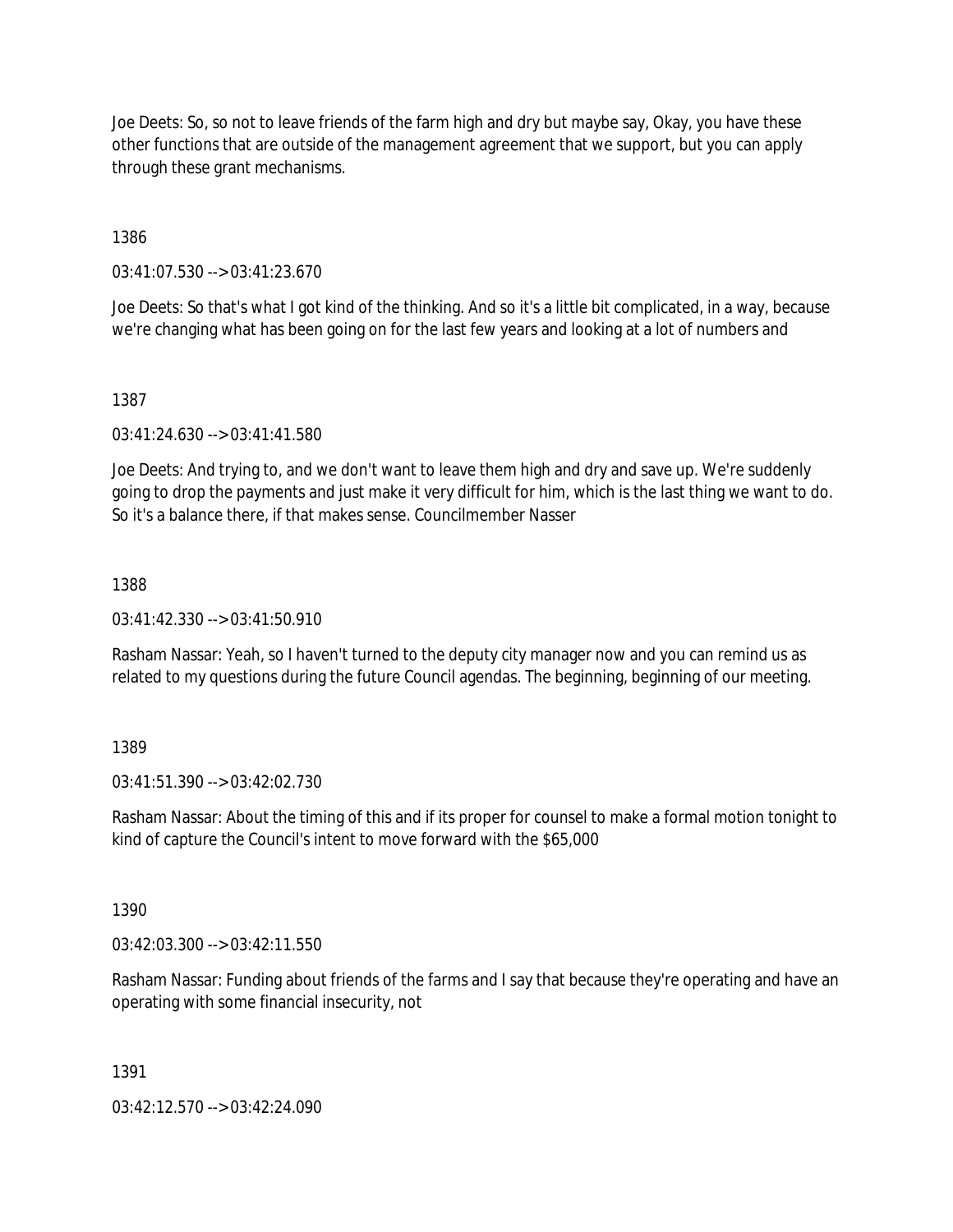Rasham Nassar: Being able to foresee what level of funding the city would provide for them and 21 so I would like to give them some solid reassurance that the Council if there is majority Council support for that, that we can give it to them as soon as possible.

1392

03:42:26.340 --> 03:42:37.620

Ellen Schroer: I think if you want to make a motion to that effect staff will then have your direction. And we'll go forward and paper, the agreement at, you know, in the beginning of 2021 but the assurance would be there.

1393

03:42:39.450 --> 03:42:40.590

Rasham Nassar: I moved to

1394

03:42:45.210 --> 03:42:52.710

Rasham Nassar: I'm, uh, I'm going to award \$65,000 out of Councils contingency funds and 2021 two friends of the farms.

1395

03:42:57.000 --> 03:43:04.500

Joe Deets: Motion by customer not and that's hard to award \$65,000 for Council contingency funds for

1396

03:43:05.580 --> 03:43:10.320

Joe Deets: For 2021 two friends of the farm and COUNCILMEMBER Pollock seconded that

1397

03:43:11.910 --> 03:43:13.830

Joe Deets: City attorney. Your hand is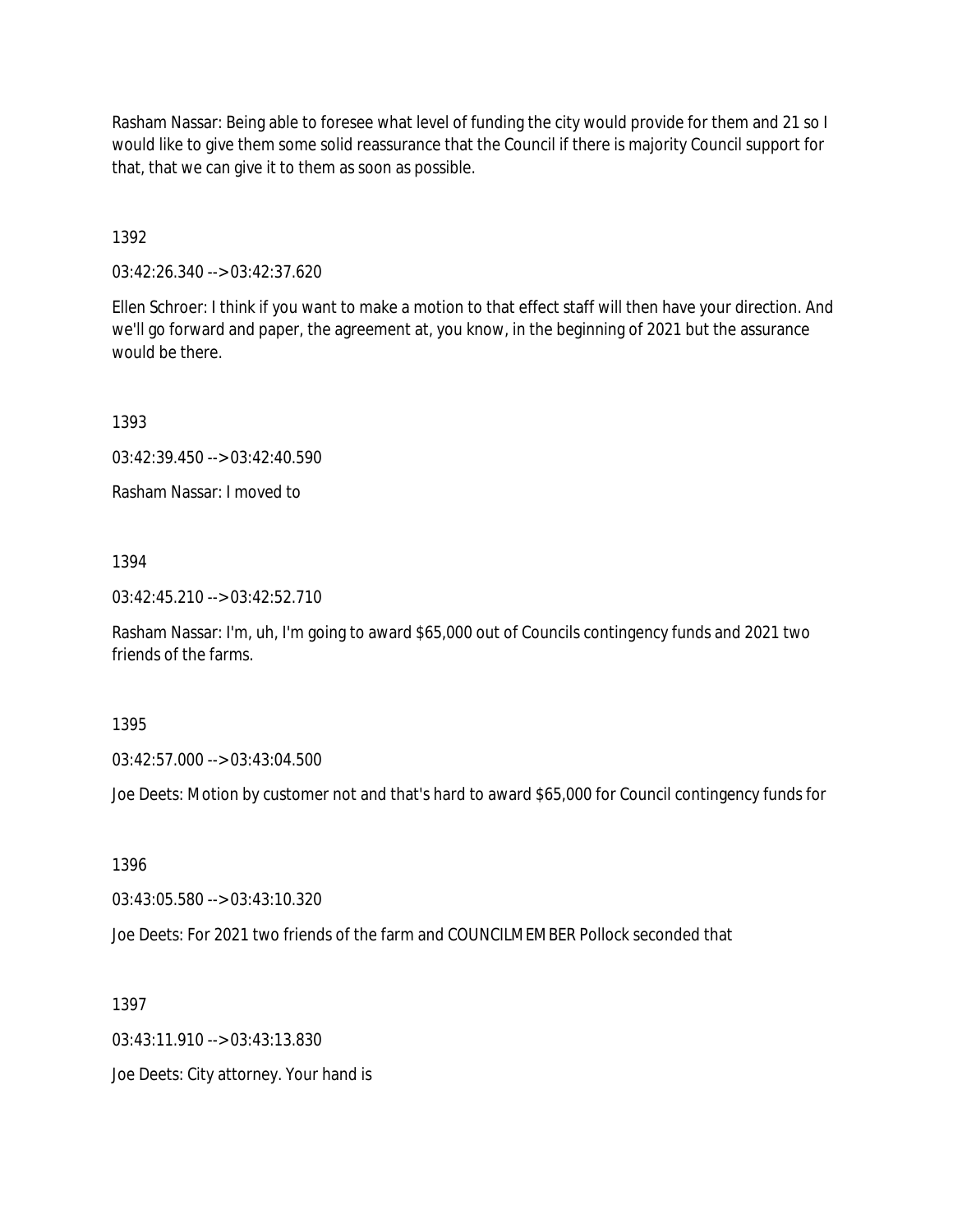03:43:14.730 --> 03:43:19.320

Joe Levan: Up to the deputy city manager, just in terms of I'm trying to recall the, the current

1399

03:43:20.490 --> 03:43:35.310

Joe Levan: Setup in terms of the the relationship with the city and friends of the farms and that the payment has been made in past years, is it through some kind of professional services agreement or how did we do that, is that what would we be talking about here.

1400

03:43:36.690 --> 03:43:38.700

Ellen Schroer: It would be an amendment to the master lease.

1401

03:43:39.630 --> 03:43:40.230 Ellen Schroer: To provide me

1402

03:43:41.370 --> 03:43:41.520

Joe Levan: With

1403

03:43:42.150 --> 03:43:43.350

Ellen Schroer: This, excuse me.

1404

03:43:43.890 --> 03:43:47.490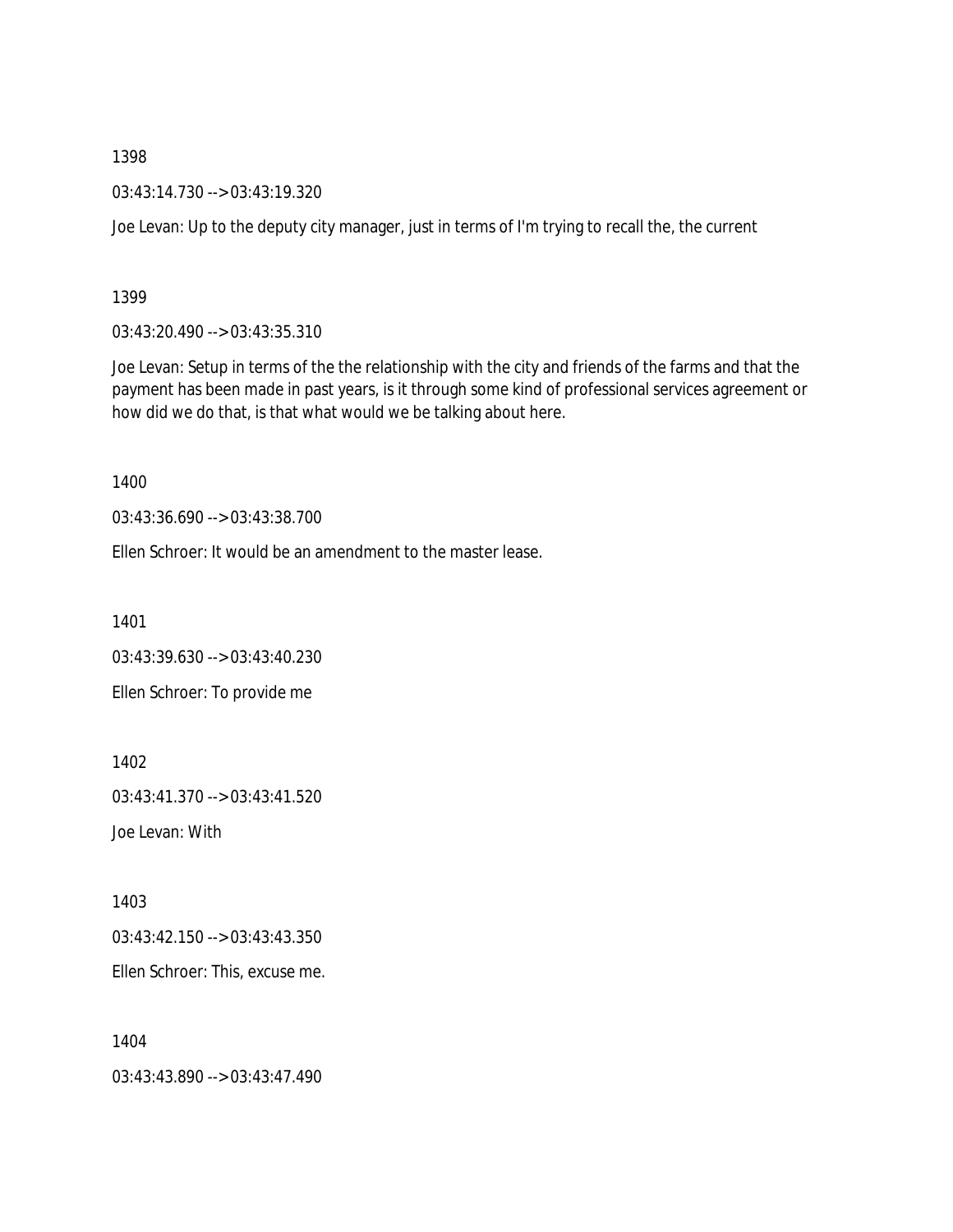Joe Levan: We did it as an amendment to the to the least of we did it through a separate agreement.

## 1405

03:43:48.000 --> 03:43:55.590

Ellen Schroer: We did it as an amendment to the lease for each of the last two years or one year amendment, so we'd have a third amendment that's patterned after that that prior to

## 1406

03:43:58.170 --> 03:44:14.400

Joe Deets: And it just so you know when we talked about this, some like friends of the farms preferred just rather try and write up an entirely new agreement, maybe we make it amendments, but maybe I'll leave that to the city attorney to and deputy city manager.

## 1407

03:44:16.410 --> 03:44:17.580

Joe Deets: Okay, um,

1408

03:44:18.750 --> 03:44:21.330

Joe Deets: Look. Oh. Customer Hi topless your hands up. Do

1409

03:44:21.390 --> 03:44:34.980

Kirsten Hytopoulos: I guess I would ask the deputy seem IT manager. Do we need to have any sort of Council direction with regards to the shift in the utilities or is that something that can just administrative Lee be discussed between the administration and friends of the farm.

1410

 $03:44:35.730 \rightarrow 03:44:40.200$ 

Ellen Schroer: I think that's something we can take care of on the staff said, Okay, thank you.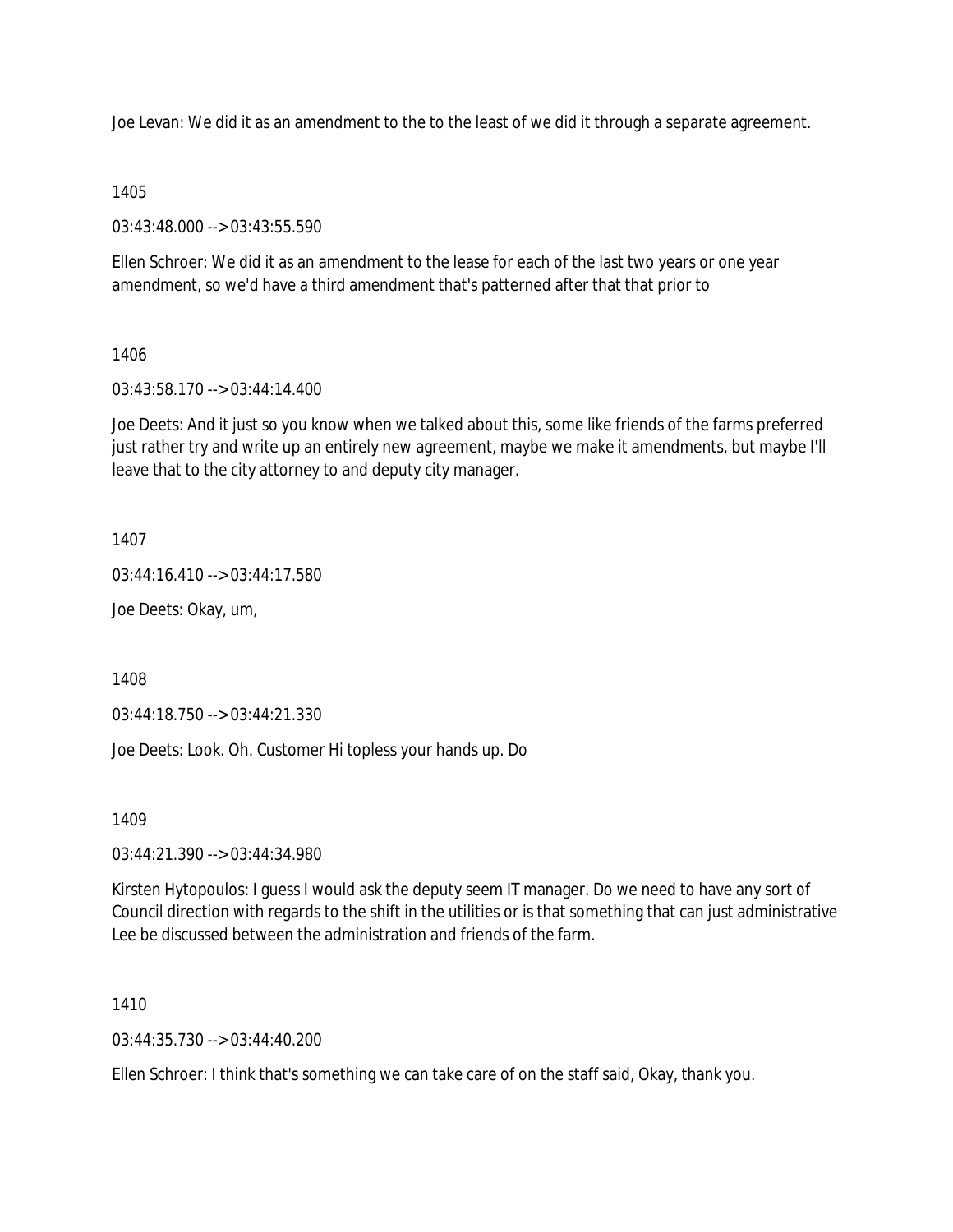03:44:42.000 --> 03:44:44.370 Joe Deets: Okay. Excellent. Okay.

1412

03:44:44.550 --> 03:44:46.530 Joe Deets: I think we're done there.

1413

03:44:47.520 --> 03:44:49.950 Joe Deets: And the next item is a good

1414

03:44:52.080 --> 03:44:56.520

Joe Levan: A good the, yeah. The second and then I asked the question, so you need to vote.

1415 03:44:56.940 --> 03:44:57.540 Oh,

1416 03:44:58.710 --> 03:44:59.460 Joe Deets: Sorry.

1417 03:45:02.520 --> 03:45:03.030 Joe Deets: Okay.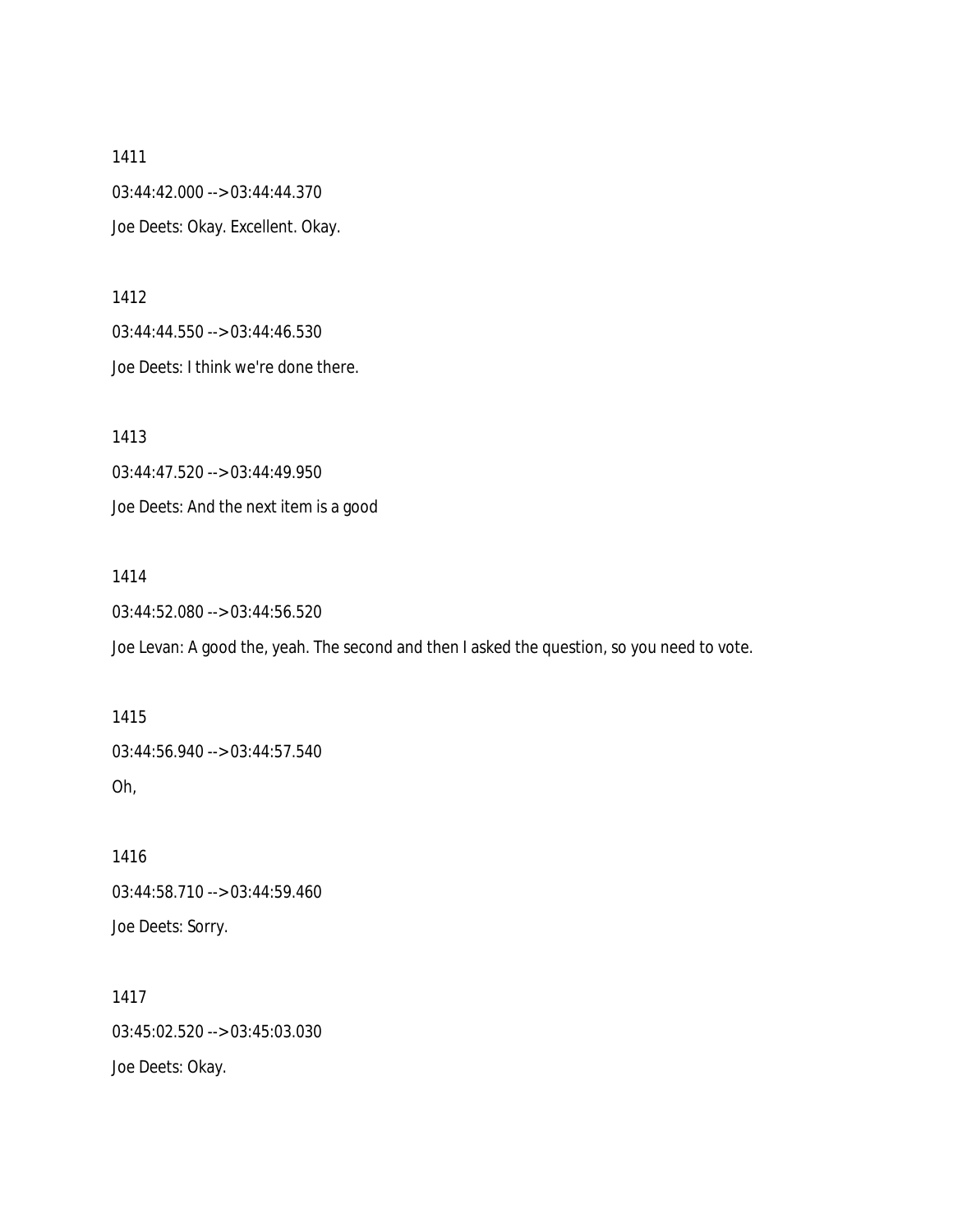03:45:04.350 --> 03:45:07.620

Joe Deets: All those in favor of the motion please say hi.

1419

03:45:09.720 --> 03:45:14.250

Joe Deets: And you post the motion carries unanimously. Thank you. City.

1420

03:45:15.750 --> 03:45:17.550 Joe Deets: Attorney you fight we had emotion.

1421

03:45:18.570 --> 03:45:19.050 Joe Deets: Okay.

1422

03:45:21.150 --> 03:45:23.370

Joe Deets: So I think we're at. We are done with that now or

1423

03:45:24.480 --> 03:45:25.140

Joe Deets: Just wanna make sure

1424

03:45:26.250 --> 03:45:38.490

Joe Deets: I'm okay. We are now moving on, we're doing great on time folks go to the order. Does anyone have anything they would like to have for as good of the order